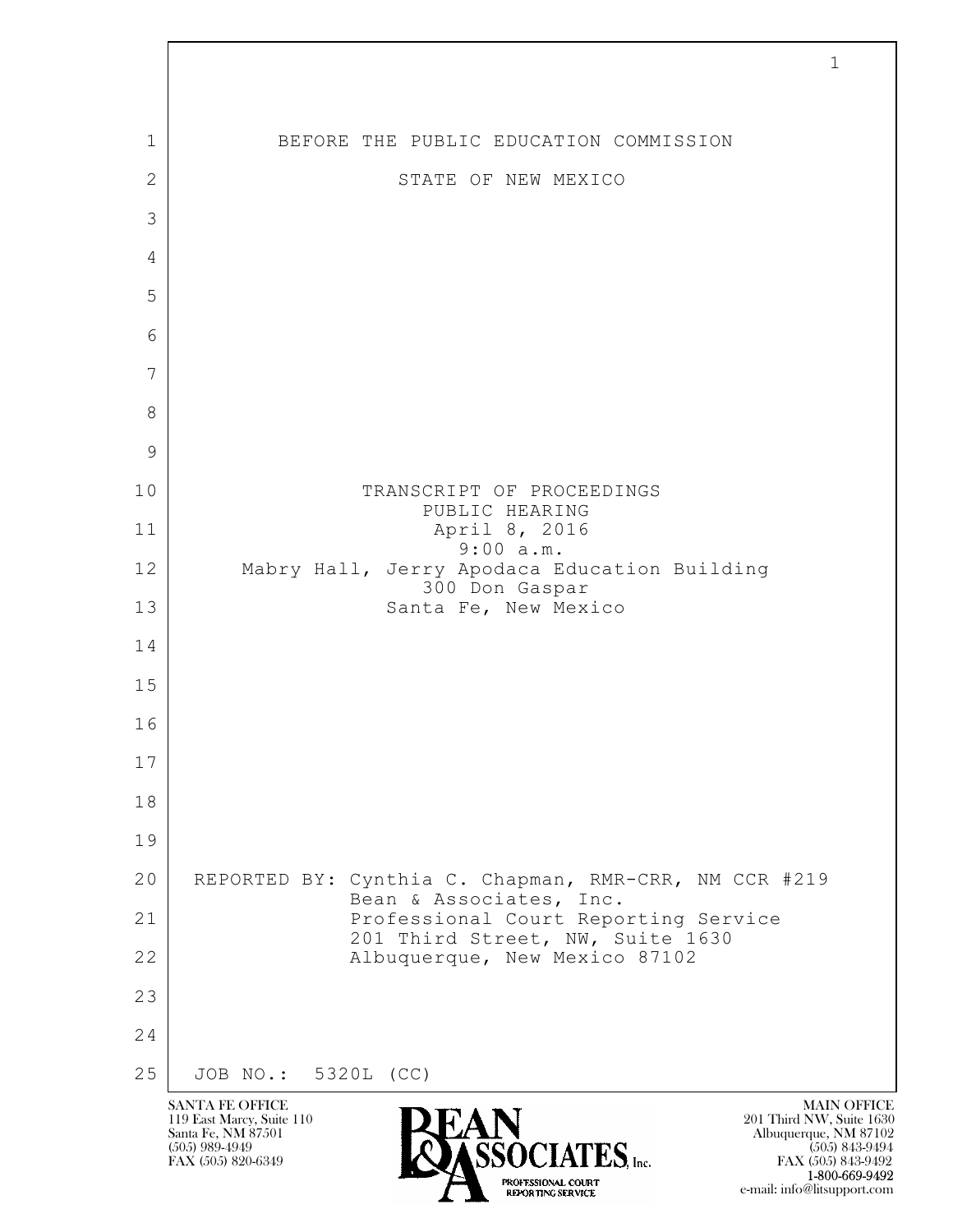| $\mathbf{1}$ | A P P E A R A N C E S                                                                                                                                            |
|--------------|------------------------------------------------------------------------------------------------------------------------------------------------------------------|
| 2            | COMMISSIONERS:                                                                                                                                                   |
| 3            | MR. VINCE BERGMAN, Chair                                                                                                                                         |
| 4            | MS. PATRICIA GIPSON, Vice Chair<br>MR. GILBERT PERALTA, Secretary                                                                                                |
| 5            | MS. KARYL ANN ARMBRUSTER<br>MR. JEFF CARR                                                                                                                        |
| 6            | MS. ELEANOR CHAVEZ<br>MR. JAMES CONYERS                                                                                                                          |
| 7            | MS. MILLIE POGNA<br>MS. CAROLYN SHEARMAN                                                                                                                         |
| 8            | MS. CARMIE TOULOUSE                                                                                                                                              |
| 9            | STAFF:                                                                                                                                                           |
| 10           | MS. KATIE POULOS, Director, Charter School Division                                                                                                              |
| 11           | MR. DYLAN LANGE, Assistant Attorney General<br>Counsel to the PEC                                                                                                |
| 12           | MS. BEVERLY FRIEDMAN, PED Custodian of Record<br>and Liaison to the PEC                                                                                          |
| 13           |                                                                                                                                                                  |
| 14           |                                                                                                                                                                  |
| 15           |                                                                                                                                                                  |
| 16           |                                                                                                                                                                  |
| 17           |                                                                                                                                                                  |
| 18           |                                                                                                                                                                  |
| 19           |                                                                                                                                                                  |
| 20           |                                                                                                                                                                  |
| 21           |                                                                                                                                                                  |
| 22           |                                                                                                                                                                  |
| 23           |                                                                                                                                                                  |
| 24           |                                                                                                                                                                  |
| 25           |                                                                                                                                                                  |
|              | <b>SANTA FE OFFICE</b><br><b>MAIN OFFICE</b>                                                                                                                     |
|              | 201 Third NW, Suite 1630<br>119 East Marcy, Suite 110<br>Santa Fe, NM 87501<br>Albuquerque, NM 87102<br><b>CCOCLATEC</b><br>$(505)$ 989-4949<br>$(505)$ 843-9494 |

 $F$ ASSOCIATES, Inc. **1-800-669-9492** e-mail: info@litsupport.com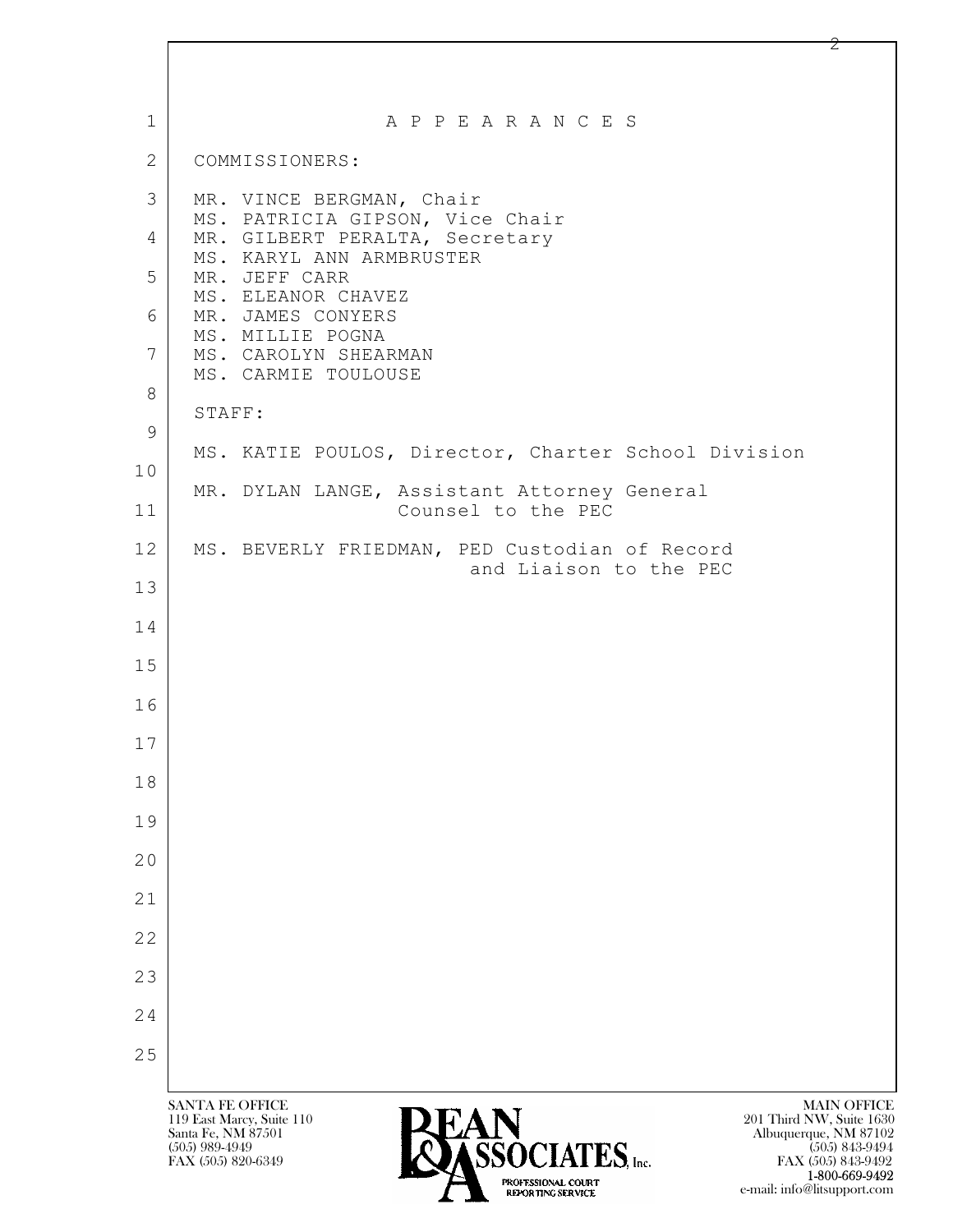| 1        |    | INDEX TO PROCEEDINGS                                                                                                      |     |
|----------|----|---------------------------------------------------------------------------------------------------------------------------|-----|
| 2        | 1  | Call to Order, Roll Call, Pledge of<br>Allegiance and Salute to the New Mexico                                            | 5   |
| 3        |    | Flaq                                                                                                                      |     |
| 4        | 2  | Approval of Agenda                                                                                                        | 7   |
| 5        | 3  | Approval of Minutes and Transcript                                                                                        | 7   |
| 6<br>7   | 4  | Discussion and Possible Action on the<br>Carl Perkins Grant                                                               | 11  |
| 8        | 5  | Discussion and Action on the Revocation<br>Decision and Order to Close Creative<br>Education Preparatory Institute (CEPi) | 17  |
| 9<br>10  | 6  | Discussion and Possible Action on<br>Charter School Amendments                                                            | 21  |
| 11       |    | A School of Dreams Academy                                                                                                | 21  |
| 12       |    | Sage Montessori Charter School<br>B                                                                                       | 125 |
| 13<br>14 | 7  | Report From Options For Parents and<br>The Charter School Division - Discussion<br>and Possible Action                    | 145 |
| 15       |    | A Schools of Concern                                                                                                      | 145 |
| 16       |    | Update on Southwest Learning Centers<br>B                                                                                 | 145 |
| 17       |    | $\mathsf{C}$<br>School Governance Changes                                                                                 | 160 |
| 18       | 8  | Discussion and Possible Action on<br>Charter School Improvement Plans                                                     | 203 |
| 19<br>20 | 9  | Discussion and Possible Action on a<br>Position Paper Regarding Negotiations                                              | 203 |
| 21       |    | with Charter Schools                                                                                                      |     |
| 22       | 10 | Report from the Chair                                                                                                     | 204 |
| 23       | 11 | PEC Comments                                                                                                              | 206 |
| 24       | 12 | Open Forum                                                                                                                | 207 |
| 25       | 13 | Adjourn                                                                                                                   | 214 |

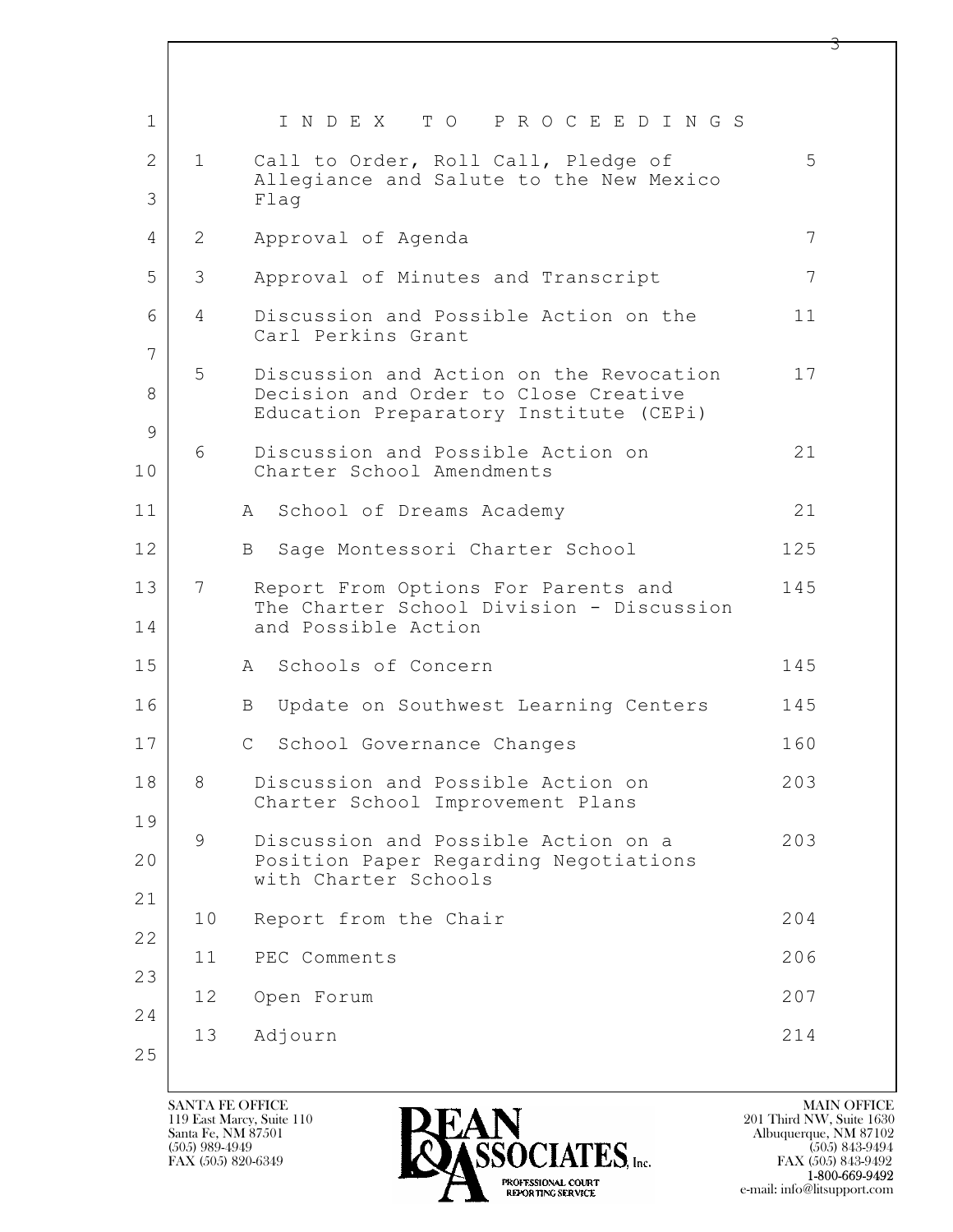| $\mathbf{1}$   | INDEX TO PROCEEDINGS, Continued                                                                                                                                                                                                                                                      |
|----------------|--------------------------------------------------------------------------------------------------------------------------------------------------------------------------------------------------------------------------------------------------------------------------------------|
| $\mathbf{2}$   |                                                                                                                                                                                                                                                                                      |
| $\mathfrak{Z}$ | 215<br>REPORTER'S CERTIFICATE                                                                                                                                                                                                                                                        |
| $\overline{4}$ |                                                                                                                                                                                                                                                                                      |
| 5              | ATTACHMENTS:                                                                                                                                                                                                                                                                         |
| 6              | 1. Visitor Sign-In Sheets                                                                                                                                                                                                                                                            |
| $\overline{7}$ | 2. Open Forum Sign-In Sheet                                                                                                                                                                                                                                                          |
| $\,8\,$        |                                                                                                                                                                                                                                                                                      |
| $\overline{9}$ |                                                                                                                                                                                                                                                                                      |
| 10             |                                                                                                                                                                                                                                                                                      |
| 11             |                                                                                                                                                                                                                                                                                      |
| 12             |                                                                                                                                                                                                                                                                                      |
| 13             |                                                                                                                                                                                                                                                                                      |
| 14             |                                                                                                                                                                                                                                                                                      |
| 15             |                                                                                                                                                                                                                                                                                      |
| 16             |                                                                                                                                                                                                                                                                                      |
| 17             |                                                                                                                                                                                                                                                                                      |
| 18             |                                                                                                                                                                                                                                                                                      |
| 19             |                                                                                                                                                                                                                                                                                      |
| 20             |                                                                                                                                                                                                                                                                                      |
| 21             |                                                                                                                                                                                                                                                                                      |
| 22             |                                                                                                                                                                                                                                                                                      |
| 23             |                                                                                                                                                                                                                                                                                      |
| 24             |                                                                                                                                                                                                                                                                                      |
| 25             |                                                                                                                                                                                                                                                                                      |
|                | <b>SANTA FE OFFICE</b><br><b>MAIN OFFICE</b><br>119 East Marcy, Suite 110<br>201 Third NW, Suite 1630<br><b>PEAN</b><br><b>PASSOCIATES</b> , Inc.<br>Santa Fe, NM 87501<br>Albuquerque, NM 87102<br>$(505)$ 989-4949<br>$(505)$ 843-9494<br>FAX (505) 820-6349<br>FAX (505) 843-9492 |

**1-800-669-9492** e-mail: info@litsupport.com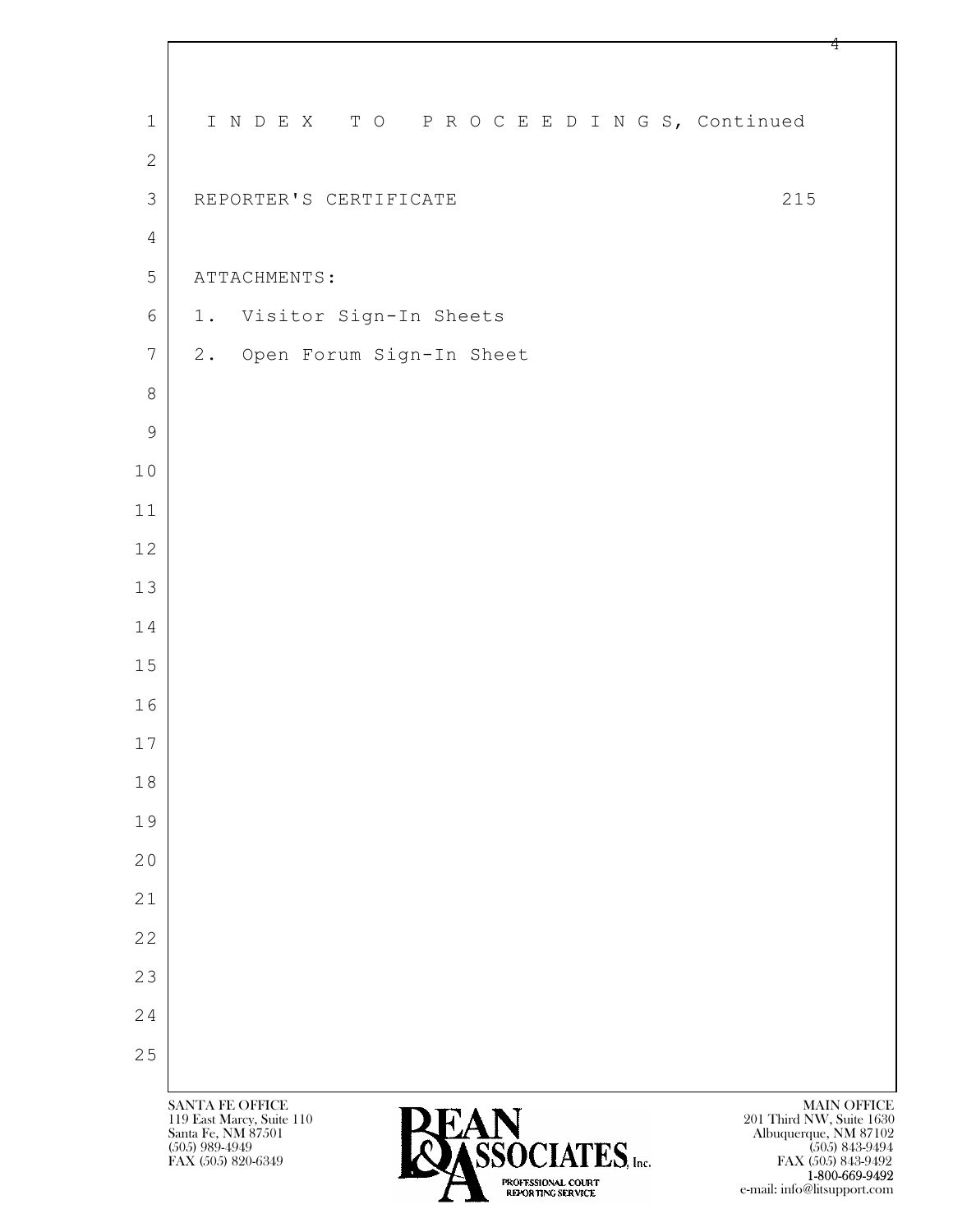$\mathbf{L}$  1 THE CHAIR: I'm going to call this regular 2 session of the New Mexico Public Education 3 Commission into session. I will note, before we get 4 started, yes, it's cold in here. The heating system 5 in this part of the building apparently is not 6 functioning. So we're going to have to make do 7 today with that. 8 If anyone wishes to speak during the 9 public comment portion later on in the agenda, there 10 should be a sign-up sheet out there in the foyer --11 or the foyer -- however you pronounce it. Please 12 sign that. I would also ask at this time that you 13 either turn off or mute your electronic devices, 14 please. 15 | Thelieve we are ready to get going. 16 Mr. Secretary -- Mr. Secretary, can you call the 17 | roll, please? 18 COMMISSIONER PERALTA: Commissioner Pogna? 19 COMMISSIONER POGNA: Here. 20 COMMISSIONER PERALTA: Commissioner 21 Toulouse? 22 COMMISSIONER TOULOUSE: Present. 23 COMMISSIONER PERALTA: Commissioner 24 Ambruster? 25 COMMISSIONER ARMBRUSTER: Present.

119 East Marcy, Suite 110<br>Santa Fe, NM 87501



FAX (505) 843-9492 e-mail: info@litsupport.com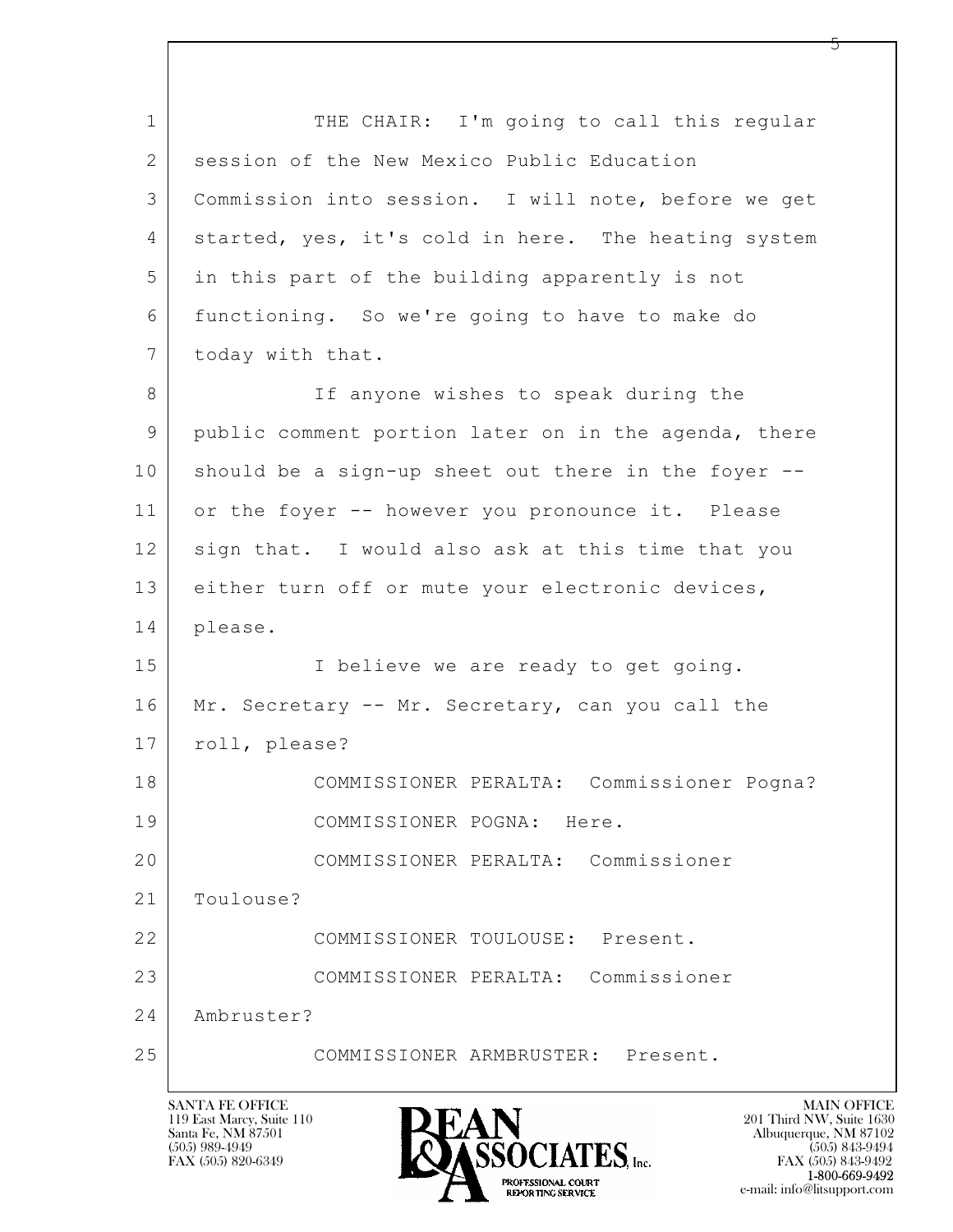$\mathbf{L}$  1 COMMISSIONER PERALTA: Commissioner 2 Conyers? 3 COMMISSIONER CONYERS: Here. 4 COMMISSIONER PERALTA: Commissioner 5 Shearman? 6 COMMISSIONER SHEARMAN: Here. 7 COMMISSIONER PERALTA: Commissioner Carr? 8 COMMISSIONER CARR: Here. 9 COMMISSIONER PERALTA: Commissioner 10 Chavez? 11 COMMISSIONER ARMBRUSTER: I got a message 12 from her that she'll be about an hour late. 13 COMMISSIONER PERALTA: Thank you. 14 Commissioner Gipson? 15 COMMISSIONER GIPSON: Here. 16 COMMISSIONER PERALTA: Commissioner 17 Bergman? 18 THE CHAIR: Here. 19 COMMISSIONER PERALTA: Mr. Chair, you now 20 have nine members present at this meeting. 21 THE CHAIR: Thank you, Mr. Secretary. We 22 do have nine members present here today. We do have 23 | a quorum to conduct our business. 24 I believe it is time for the Pledge of 25 Allegiance.

119 East Marcy, Suite 110<br>Santa Fe, NM 87501

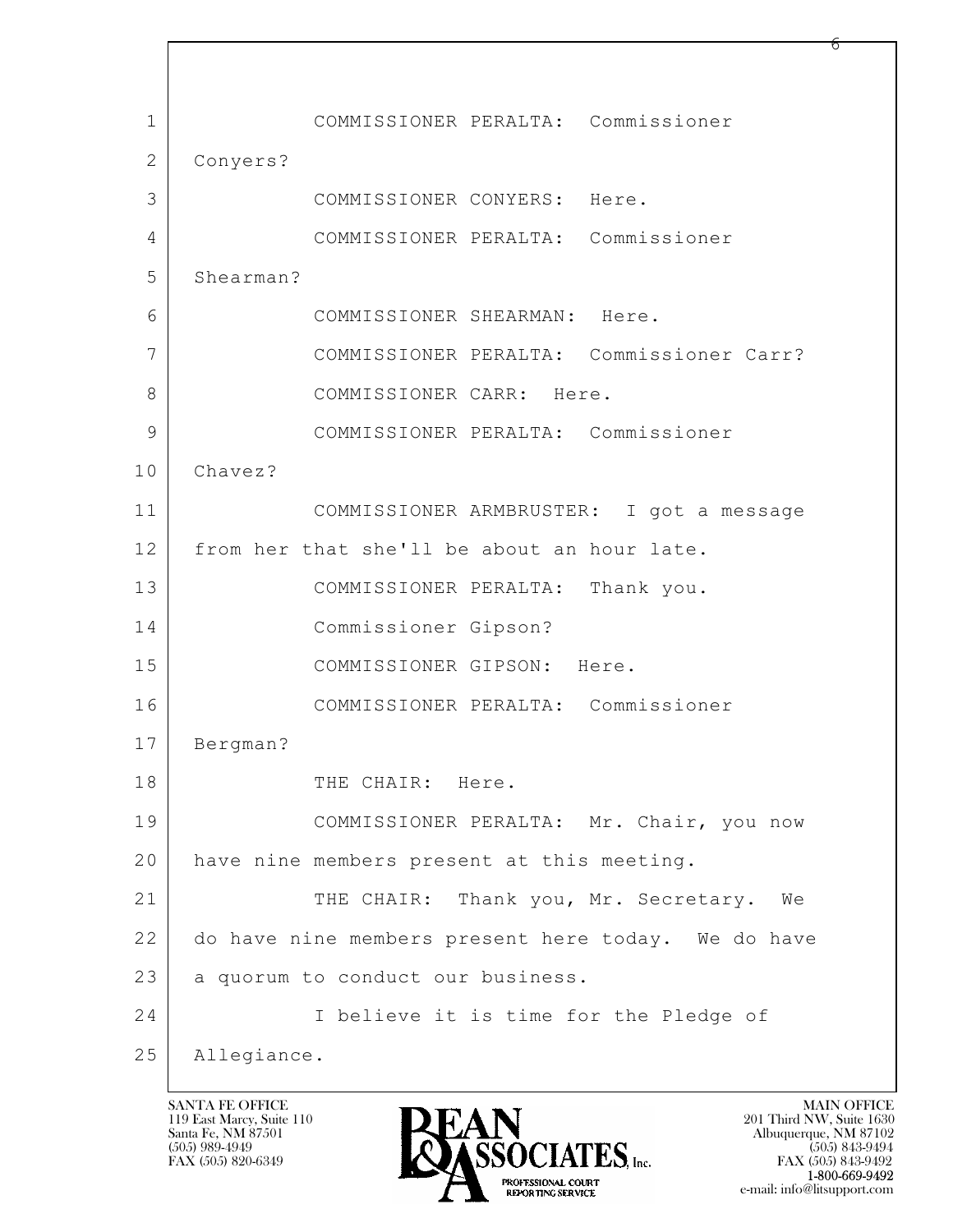$\mathbf{L}$  1 Commissioner Conyers, would you lead that? 2 And the Salute to the New Mexico Flag, 3 Commissioner Peralta. 4 (Pledge of Allegiance and Salute to the 5 New Mexico Flag conducted.) 6 THE CHAIR: Thank you so much for that. 7 Next item of our agenda is the approval of 8 our agenda. I have no changes that I would like to 9 suggest to the agenda at this time. 10 Does anyone else have any changes they 11 would like to suggest? 12 Seeing none, can we have a motion to 13 approve our agenda? 14 COMMISSIONER GIPSON: So moved. 15 COMMISSIONER SHEARMAN: Second. 16 THE CHAIR: I have a motion by 17 Commissioner Gipson, a second by Commissioner 18 Shearman. 19 | Rail in favor, say "Aye." 20 (Commissioners so indicate.) 21 THE CHAIR: Any opposed? 22 (No response.) 23 THE CHAIR: No opposition. The agenda is 24 approved. 25 Item 3 on our agenda today is the approval

119 East Marcy, Suite 110<br>Santa Fe, NM 87501

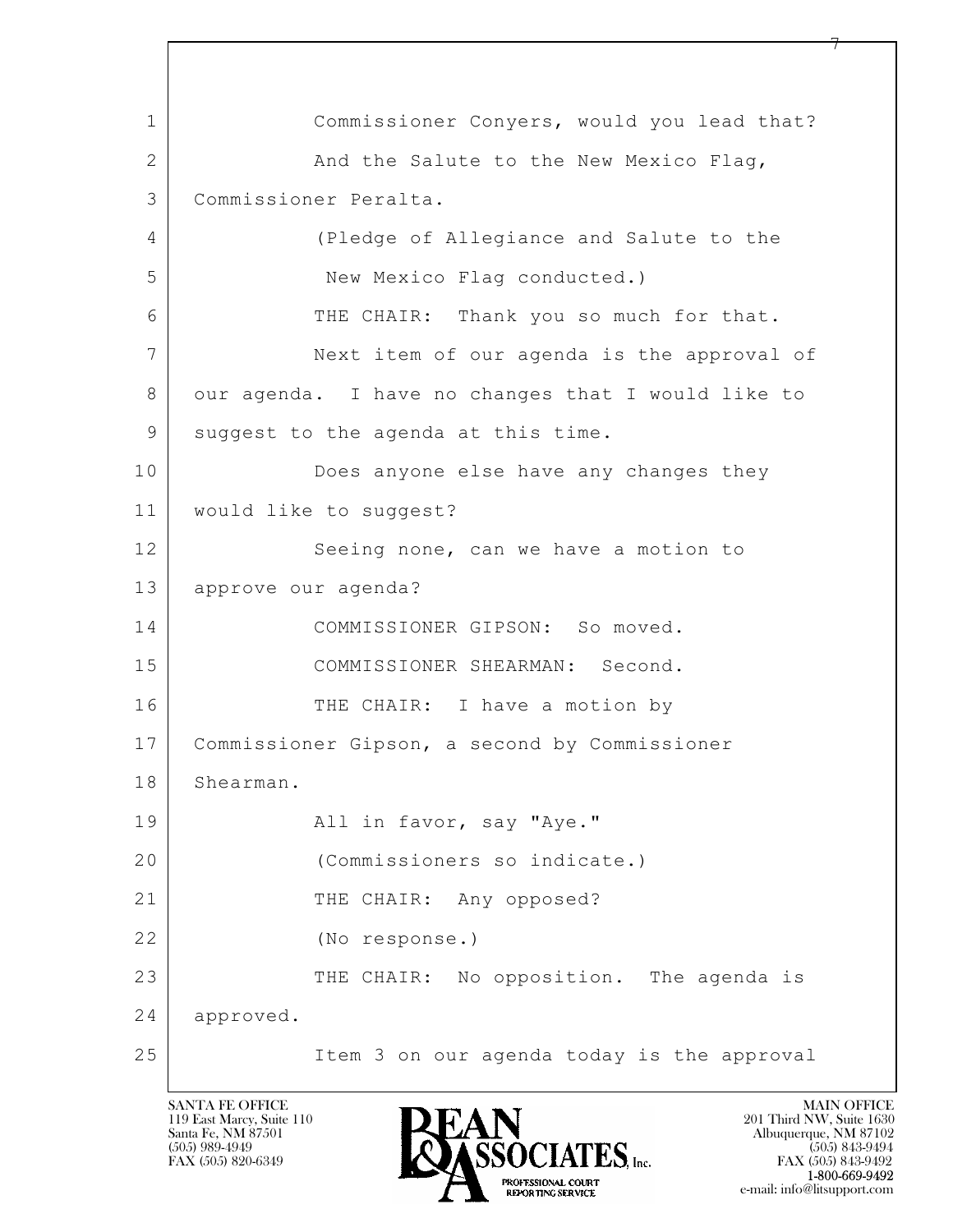1 of the various minutes.

| $\overline{2}$ | Item A on that list is the approval of the           |
|----------------|------------------------------------------------------|
| 3              | PEC meeting transcript for March 11, 2016. Does      |
| 4              | anyone have any suggested changes to those minutes?  |
| 5              | COMMISSIONER POGNA: Mr. Chairman?                    |
| 6              | THE CHAIR: Commissioner Pogna?                       |
| 7              | COMMISSIONER POGNA: Yes, sir. On                     |
| 8              | Page 181 of the minutes, line 14, it's stated that I |
| 9              | had received a \$50 parking ticket. No. It was a     |
| 10             | \$500 parking ticket. I thought you should know the  |
| 11             | correct amount.                                      |
| 12             | Thank you.                                           |
| 13             | THE CHAIR: Thank you for that. Are there             |
| 14             | any other changes to those minutes?                  |
| 15             | COMMISSIONER GIPSON: \$500?                          |
| 16             | THE CHAIR: I see no other changes                    |
| 17             | suggested. I would entertain a motion that we        |
| 18             | entertain those minutes with the correction, as      |
| 19             | noted.                                               |
| 20             | COMMISSIONER SHEARMAN: Mr. Chairman, I               |
| 21             | move for the approval of the minutes, as corrected.  |
| 22             | THE CHAIR: For the --                                |
| 23             | COMMISSIONER SHEARMAN: For the March 11,             |
| 24             | 2016, meeting.                                       |
| 25             | Thank you, Commissioner<br>THE CHAIR:                |

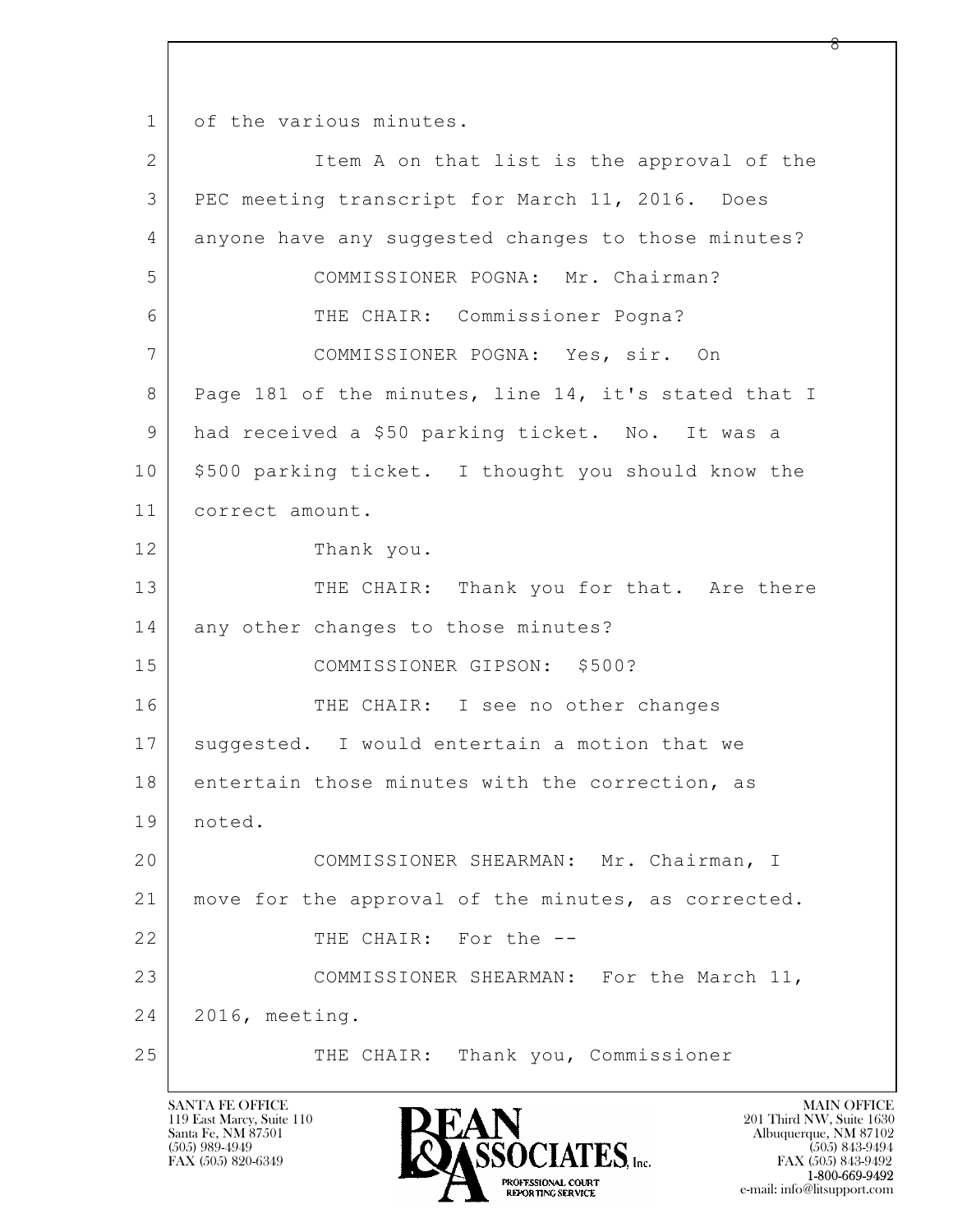```
\mathbf{L} 
1 Shearman.
2 Do I have a second?
3 COMMISSIONER PERALTA: Second.
4 THE CHAIR: Commissioner Peralta has
5 seconded.
6 We have a motion and a second. All in
7 favor of approving the minutes for March 11th, say
8 | "Aye."
9 (Commissioners so indicate.)
10 THE CHAIR: Any opposition?
11 (No response.)
12 THE CHAIR: Seeing no opposition, the
13 motion to approve those minutes has passed
14 unanimously.
15 The next minutes are the minutes that were
16 passed out to us just a few minutes ago. They are,
17 as Item B, the approval of the PEC meeting summary
18 minutes for March 11th, 2016.
19 | Has anyone noted, since they've been given
20 to us, any changes to those minutes?
21 Seeing none, I would entertain a motion
22 for approval of the PEC meeting summary minutes for
23 March 11, 2016.
24 COMMISSIONER ARMBRUSTER: I so move.
25 THE CHAIR: I heard a voice to my right.
```
119 East Marcy, Suite 110<br>Santa Fe, NM 87501

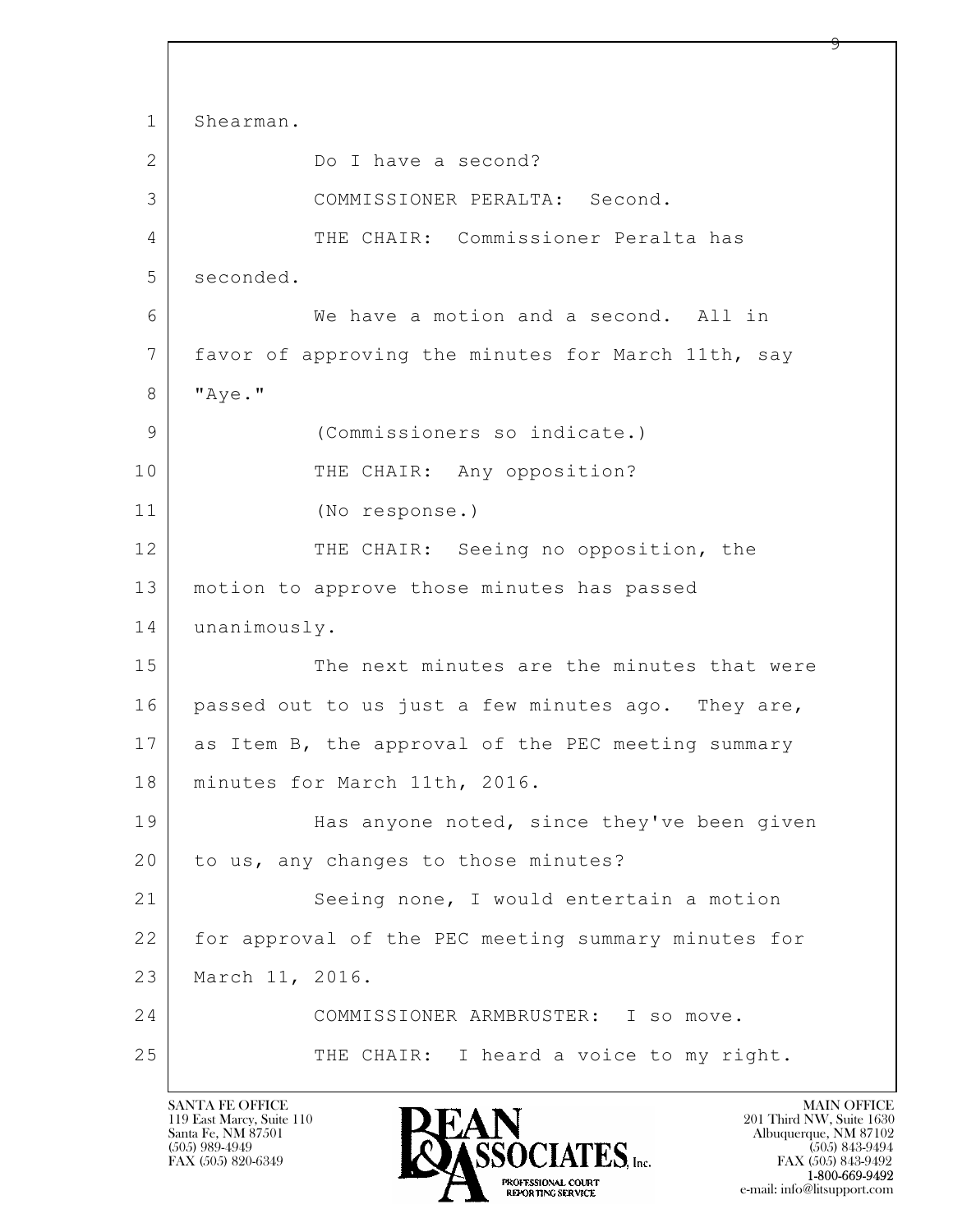$\mathbf{L}$  1 Commissioner Ambruster? 2 COMMISSIONER ARMBRUSTER: Yes. 3 THE CHAIR: Commissioner Conyers, would 4 you second, then? 5 COMMISSIONER CONYERS: Second. 6 THE CHAIR: Commissioner Conyers has 7 seconded. 8 I have a motion and a second. 9 all in favor to approve those minutes, say 10 "Aye." 11 (Commissioners so indicate.) 12 THE CHAIR: Any opposition? 13 (No response.) 14 THE CHAIR: No opposition. The summary 15 | minutes for March 11, 2016, are approved. 16 The third item on that list, Item C, is 17 approval of the PEC revocation hearing transcript 18 | for CEPi, which took place on March 22nd, 2016. 19 Does anyone have any changes to those 20 minutes? 21 I noted none, and I guess no one else did, 22 either. 23 I would then entertain a motion we approve 24 the minutes for that revocation hearing. Do I have 25 a motion?

119 East Marcy, Suite 110<br>Santa Fe, NM 87501



 $10 \,$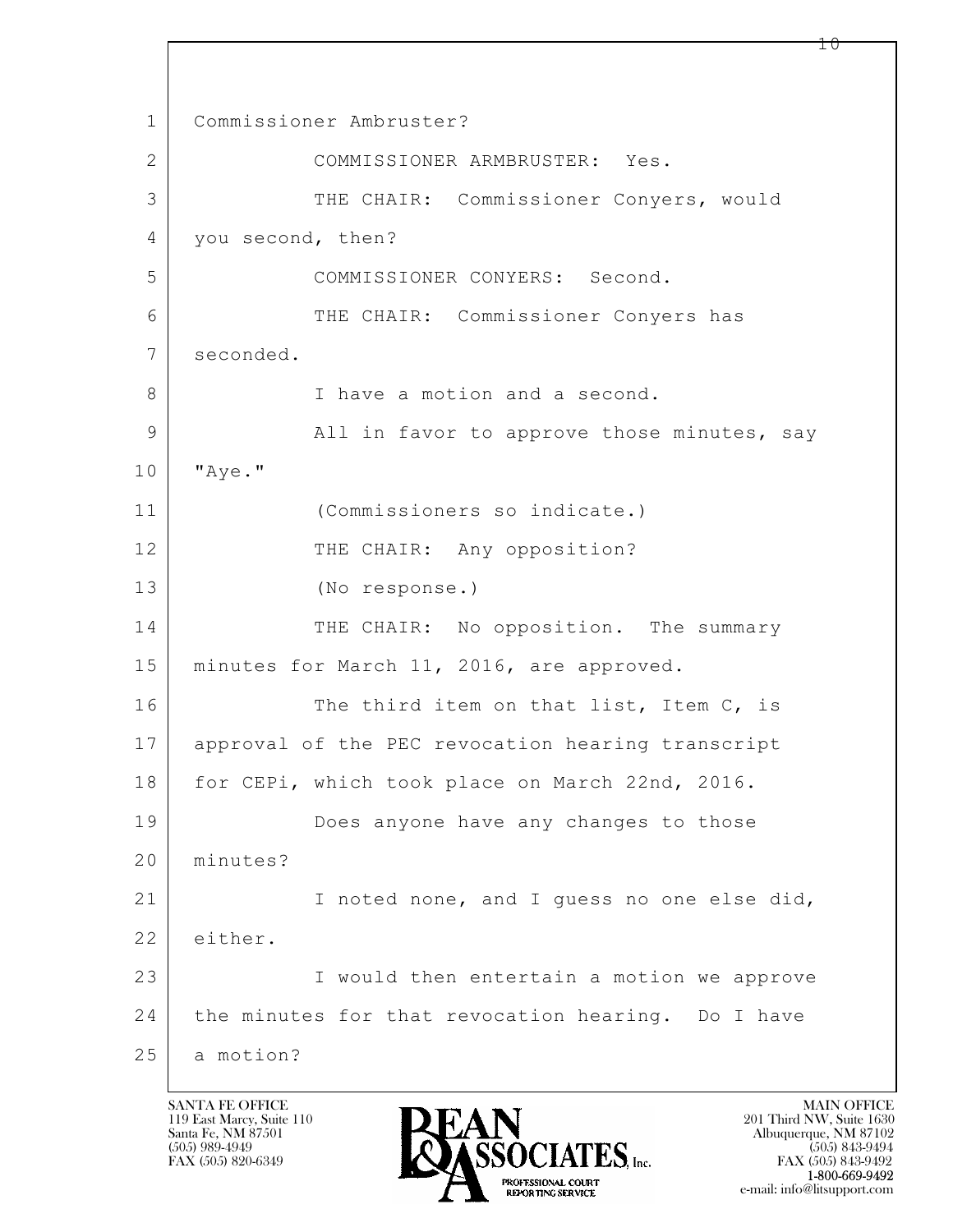$\mathbf{L}$  1 COMMISSIONER TOULOUSE: Mr. Chair, so 2 move. 3 THE CHAIR: Commissioner Toulouse has 4 | moved that we approve those minutes. 5 Do I have a second? 6 COMMISSIONER POGNA: (Indicates.) 7 THE CHAIR: Commissioner Pogna has 8 seconded. 9 We have a motion, and we have a second, 10 that we approve the PEC revocation minutes for CEPi 11 on March 22nd, 2016. 12 | All in favor of that motion, say "Aye." 13 (Commissioners so indicate.) 14 THE CHAIR: Any opposition? 15 (No response.) 16 THE CHAIR: Hearing no opposition, those 17 minutes have been approved unanimously. Thank you. 18 Item 4 on our agenda -- and I think we 19 have a problem. He came in when I wasn't looking. 20 There he is. 21 Item 4 on this agenda is the Discussion 22 and Possible Action on the Carl Perkins Grant. 23 | And Dr. Spencer is here with us again 24 today. So please identify yourself and proceed. 25 | MR. SPENCER: Good morning, Mr. Chair,

119 East Marcy, Suite 110<br>Santa Fe, NM 87501

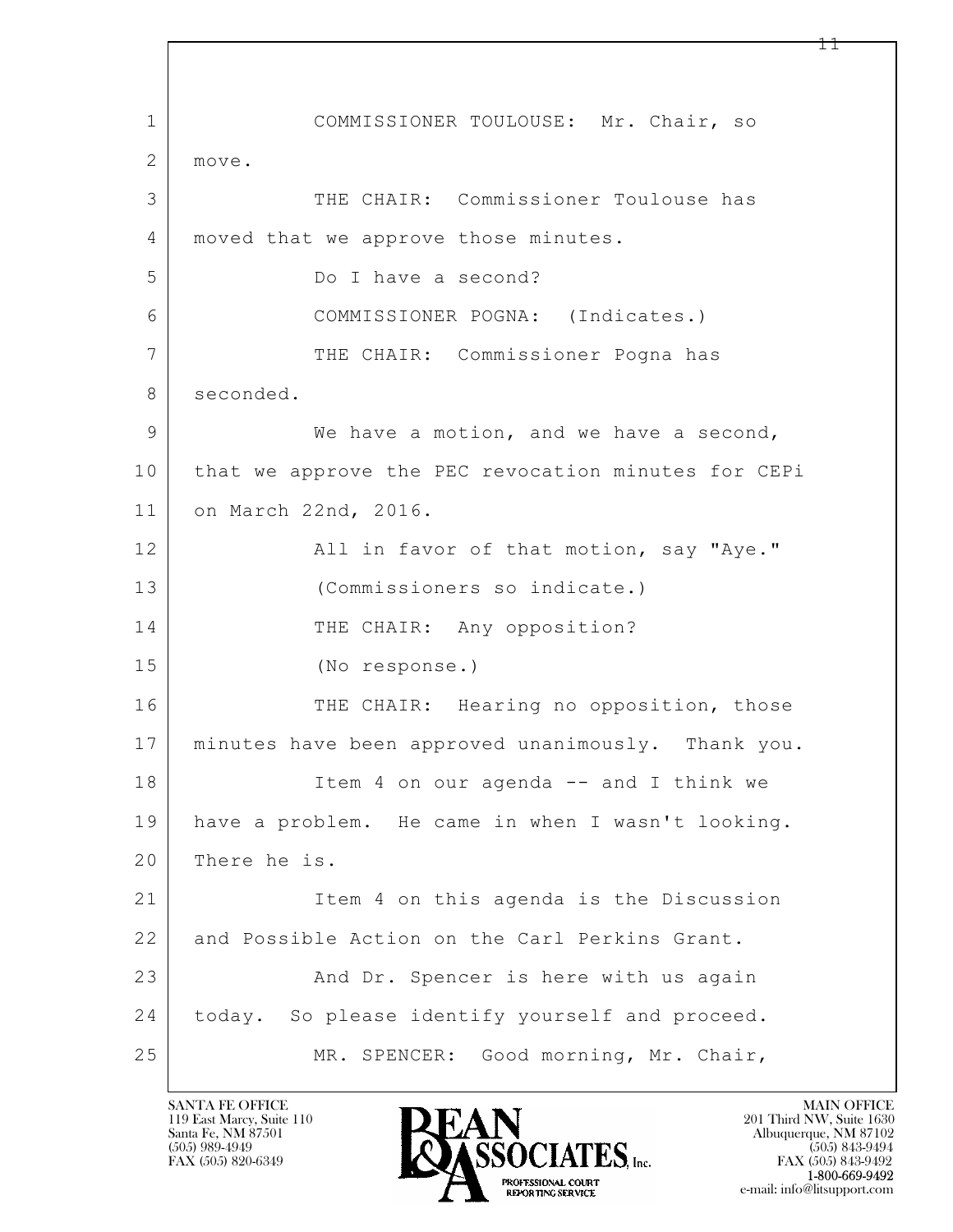| $\mathbf 1$    | members of the Commission. My name is Eric Spencer,  |
|----------------|------------------------------------------------------|
| $\mathbf{2}$   | the Director of the College and Career Readiness     |
| 3              | Bureau. It's good to be here with you today.         |
| $\overline{4}$ | Today's agenda item is a follow-up from              |
| 5              | the previous PEC meeting, where I presented to you   |
| 6              | the final components of the Consolidated Annual      |
| $7\phantom{.}$ | Report for the Carl Perkins Career Technical         |
| 8              | Education Act for the reporting period of July $1$ , |
| 9              | 2014, through June 30th of 2015.                     |
| 10             | Since the last PEC meeting, there were a             |
| 11             | couple of anomalies there we had identified in the   |
| 12             | Consolidated Annual Report that required a           |
| 13             | correction that had taken place. So I want to point  |
| 14             | a few of those corrections out to you.               |
| 15             | In the original report, the financial                |
| 16             | status reports, we provided to you an interim        |
| 17             | financial status report in a final status report.    |
| 18             | In both of the cases of the data that was            |
| 19             | included in the financial status reports, there was  |
| 20             | a clerical error, I should say, in the presentation  |
| 21             | of the information. The federal grant under the      |
| 22             | provision of the reserve set-aside with regard to    |
| 23             | the federal reporting template, if you will, has a   |
| 24             | line for secondary school expenditures and a         |
| 25             | separate line for post-secondary school              |

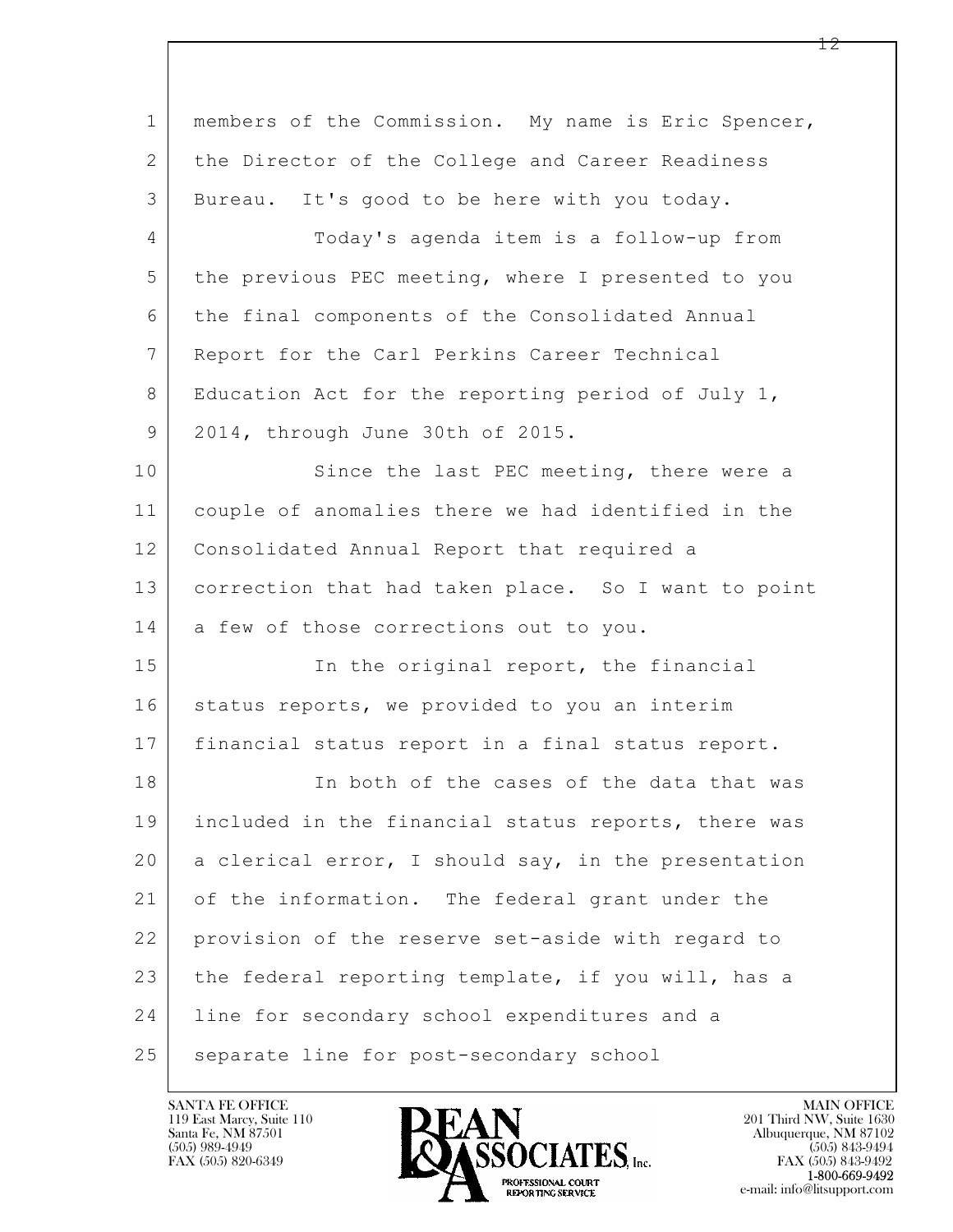1 expenditures.

| $\mathbf{2}$   | We had inadvertently reported the                    |
|----------------|------------------------------------------------------|
| 3              | expenditures for the reserve set-aside in the        |
| 4              | post-secondary line of the template, rather than the |
| 5              | secondary school line of the template.               |
| 6              | So none of the financial information had             |
| $7\phantom{.}$ | changed; it was just a matter of on the Excel        |
| 8              | spreadsheet, if you will, the data was entered on    |
| 9              | the wrong row. And we corrected that in both the     |
| 10             | interim financial status report and also the         |
| 11             | financial status report. But, again, none of the     |
| 12             | financial information changed, other than just       |
| 13             | placement on the form.                               |
| 14             | The other item that we found that needed a           |
|                |                                                      |
| 15             | correction would have been on the original reports   |
| 16             | of Page 28 with regard to the performance and        |
| 17             | accountability section. And it was the tally of the  |
| 18             | career technical education student participants.     |
| 19             | And in that data report, we provide to you the       |
| 20             | participants that are enrolled in those CTE programs |
| 21             | pursuant to the definition, in the Act, for          |
| 22             | secondary and post-secondary schools.                |
| 23             | What we found was a report error. Again,             |
| 24             | it was a clerical error in the reporting of the      |

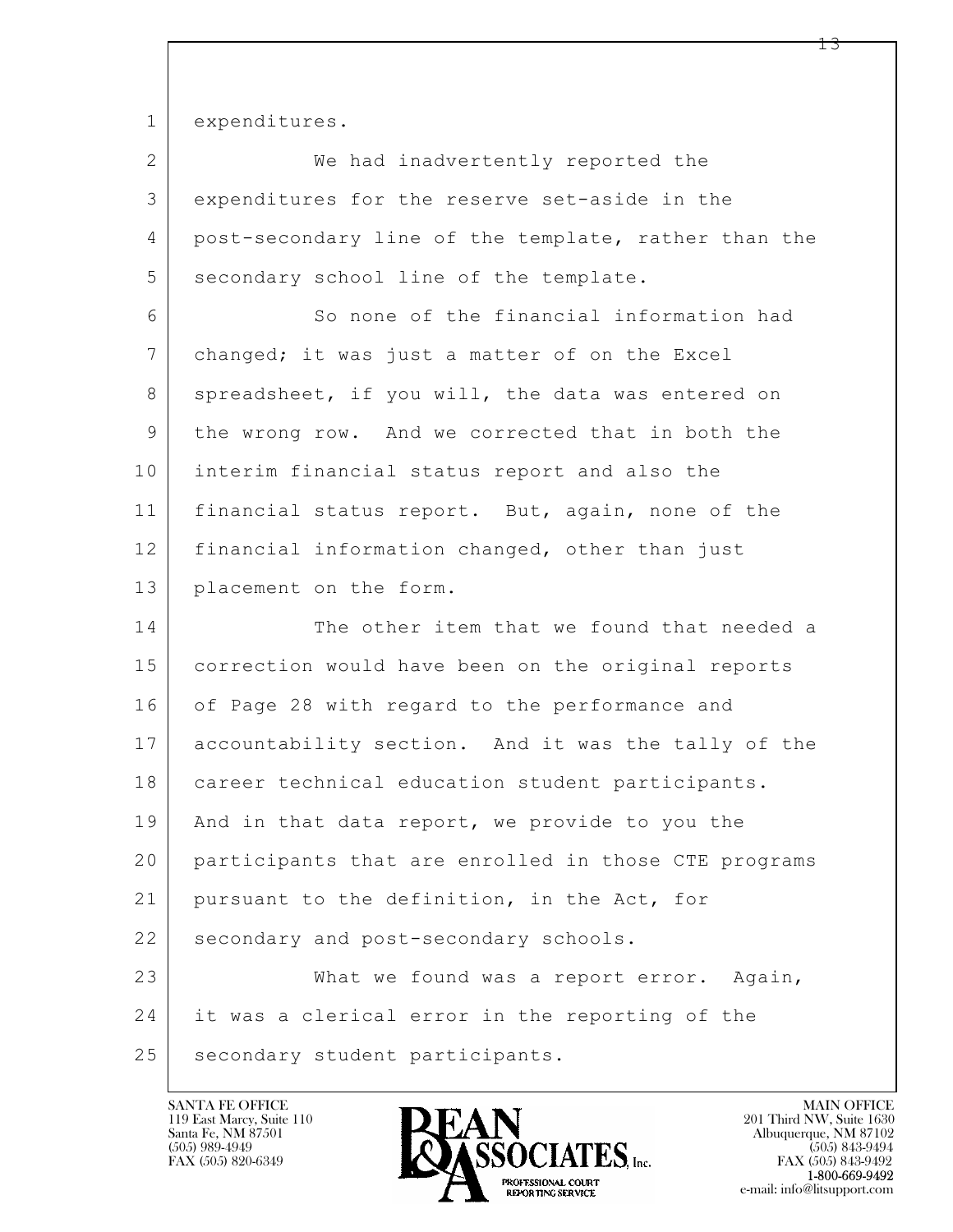1 The number that was presented to you in 2 the -- in the original Consolidated Annual Report 3 was overstated by 19,087 students. And, therefore, 4 | we needed to make a correction; and so there is a 5 downward number, if you will, in the number of 6 participants.

7 The cause for the error is that it was 8 essentially a transfer error from one file to 9 another. The file that was -- that was used to 10 populate the data had a column that identified the 11 number of high school students in Grades 9 through 12 | 12 that, at any time during their high school 13 experience, took a career technical education 14 course. And that was the number that was reported 15 within that data set for participants.

 $\mathbf{L}$  16 But the requirement is that it's how many 17 students took a career technical education course 18 within the reporting period, not if ever. So that 19 was the reason for the adjustment, and it was just 20 populating off the wrong column of data template or 21 the data sheet. So that's the explanation for the 22 reason for a shift in the participant pool. 23 We had submitted these particular 24 revisions to the U.S. Department of Education, and 25 they've accepted the revisions in the report. So as

119 East Marcy, Suite 110<br>Santa Fe, NM 87501



FAX (505) 843-9492 e-mail: info@litsupport.com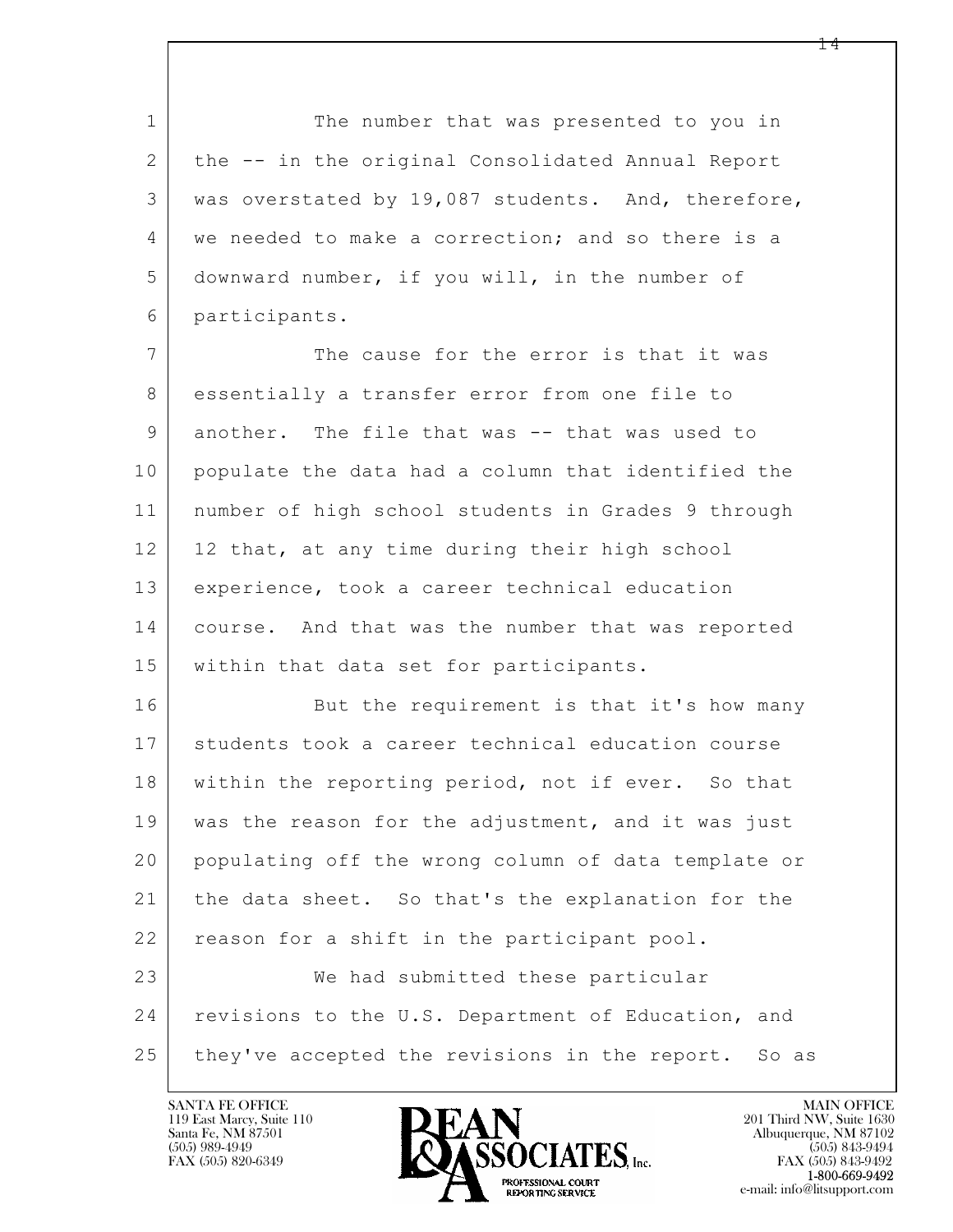$\mathbf{L}$  1 far as we know, the federal report has been fully 2 accepted by the U.S. Department of Education. And 3 today, I'm just seeking the formal approval of the 4 PEC to accept the report, as well. 5 THE CHAIR: Thank you, Director Spencer. 6 Are there any questions for the director today? 7 Seeing none, thank you for taking the 8 time. 9 As he just stated, he does need -- he's 10 seeking the full approval of the Public Education 11 Commission for the School Year 2014-2015 12 | Consolidated Annual Report. 13 There is a proposed motion on your 14 Executive Summary there. It's a very short motion. 15 So would someone care to make that motion? 16 Commissioner Conyers? 17 | COMMISSIONER CONYERS: I move that we 18 | approve the 2014-2015 Consolidated Annual Report. 19 THE CHAIR: We have a motion by 20 Commissioner Conyers. 21 Do I have a second? 22 COMMISSIONER TOULOUSE: Second. 23 THE CHAIR: Commissioner Toulouse has 24 seconded that motion. 25 | Ts there any further discussion on that

119 East Marcy, Suite 110<br>Santa Fe, NM 87501

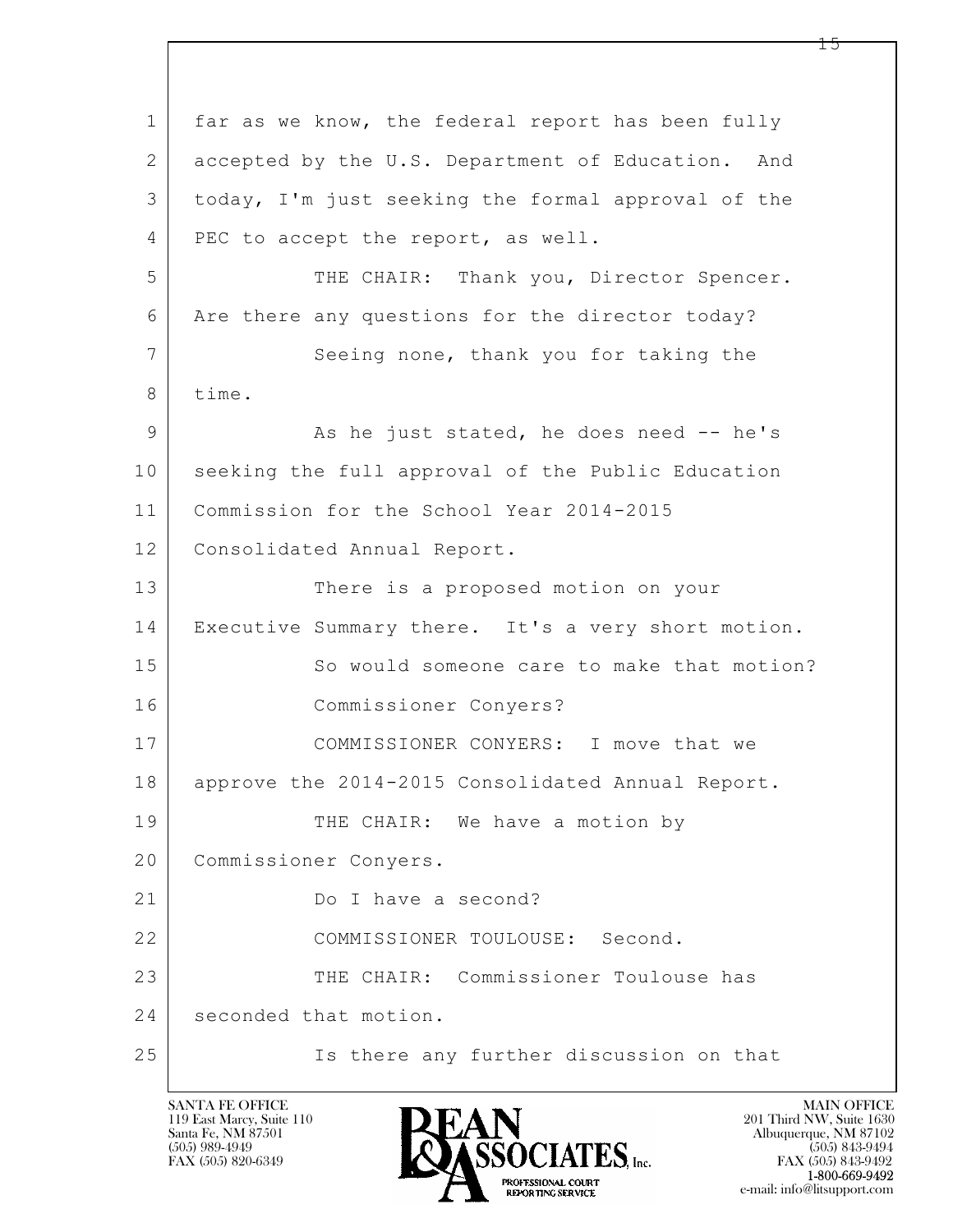$\mathbf{L}$  1 motion? 2 Seeing none, Mr. Secretary, can we have a 3 roll-call vote, please? 4 COMMISSIONER PERALTA: Commissioner Carr? 5 COMMISSIONER CARR: Yes. 6 COMMISSIONER PERALTA: Commissioner Pogna? 7 COMMISSIONER POGNA: Yes. 8 COMMISSIONER PERALTA: Commissioner 9 Shearman? 10 COMMISSIONER SHEARMAN: Yes. 11 COMMISSIONER PERALTA: Commissioner 12 Toulouse? 13 COMMISSIONER TOULOUSE: Yes. 14 COMMISSIONER PERALTA: Commissioner 15 Ambruster? 16 COMMISSIONER ARMBRUSTER: Yes. 17 COMMISSIONER PERALTA: Commissioner 18 | Peralta votes "Yes." 19 Commissioner Conyers? 20 | COMMISSIONER CONYERS: Yes. 21 COMMISSIONER PERALTA: Commissioner 22 Gipson? 23 COMMISSIONER GIPSON: Yes. 24 COMMISSIONER PERALTA: Commissioner 25 Bergman?

119 East Marcy, Suite 110<br>Santa Fe, NM 87501



 $FAX (505) 843-9492$ <br>1-800-669-9492 e-mail: info@litsupport.com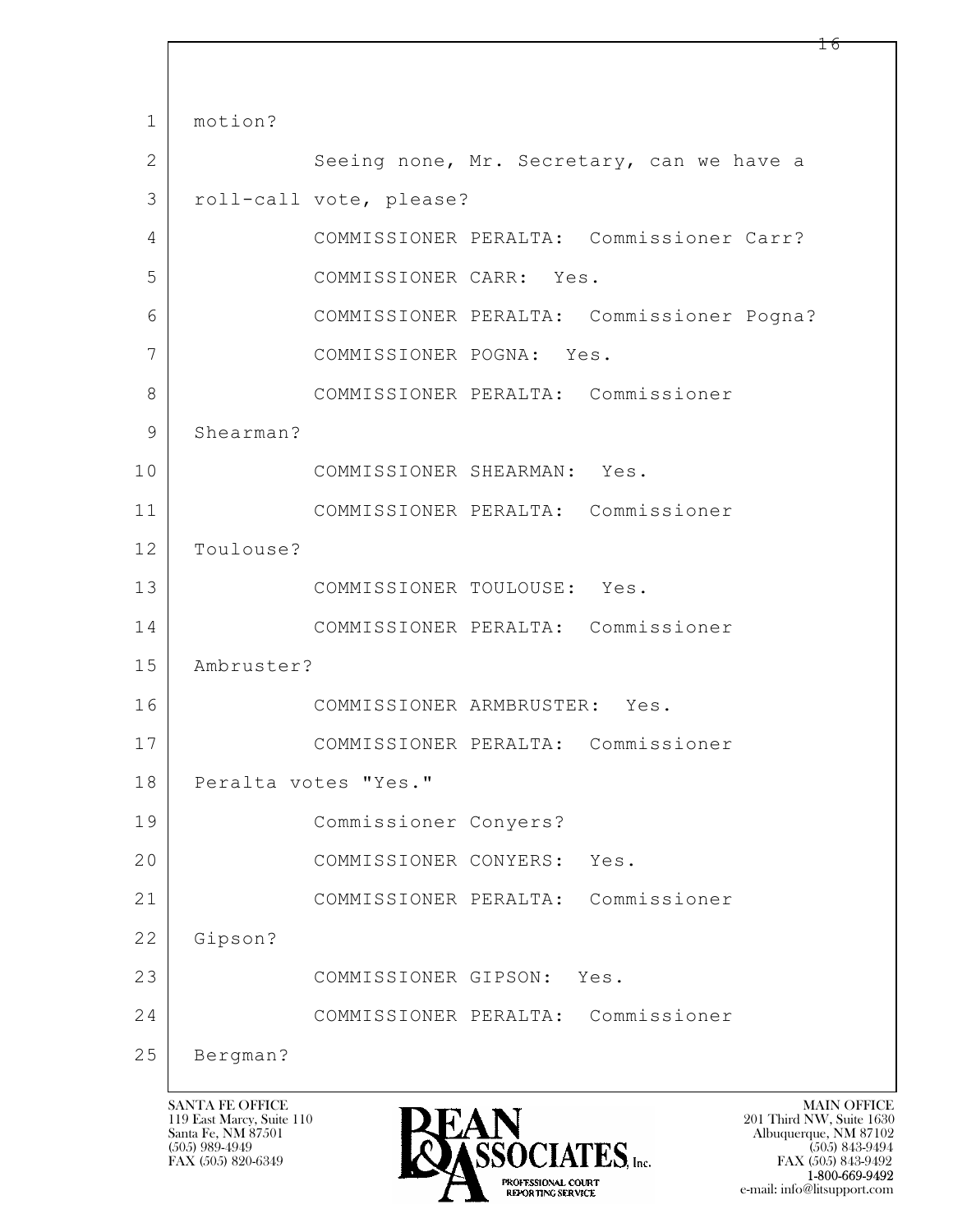$\mathbf{L}$  1 THE CHAIR: Yes. 2 COMMISSIONER PERALTA: Mr. Chair, that is 3 | nine to zero in favor of the motion. 4 THE CHAIR: Thank you, Mr. Secretary. 5 That motion to approve your 2014-2015 consolidated 6 report has been approved. Thank you, Dr. -- or 7 Director Spencer, for being here today. 8 MR. SPENCER: Thank you very much. It's 9 always a pleasure. 10 COMMISSIONER SHEARMAN: Thank you. 11 THE CHAIR: Item No. 5 is Discussion and 12 Action on the Revocation Decision and Order to Close 13 | Creative Education Preparatory Institute. 14 It's not in our book; but our legal 15 counsel did send a copy to all of you. I hope 16 everyone took the opportunity to read that decision. 17 | I thought it was a very concise, very 18 straightforward document that made the case as was 19 presented during that hearing. 20 Mr. Lange, did you have anything you 21 wanted to offer on this document? 22 MR. LANGE: Mr. Chair, members of the 23 Commission, not necessarily to add any, but just to 24 make a full record. 25 After the presentation on March 22nd,

119 East Marcy, Suite 110<br>Santa Fe, NM 87501

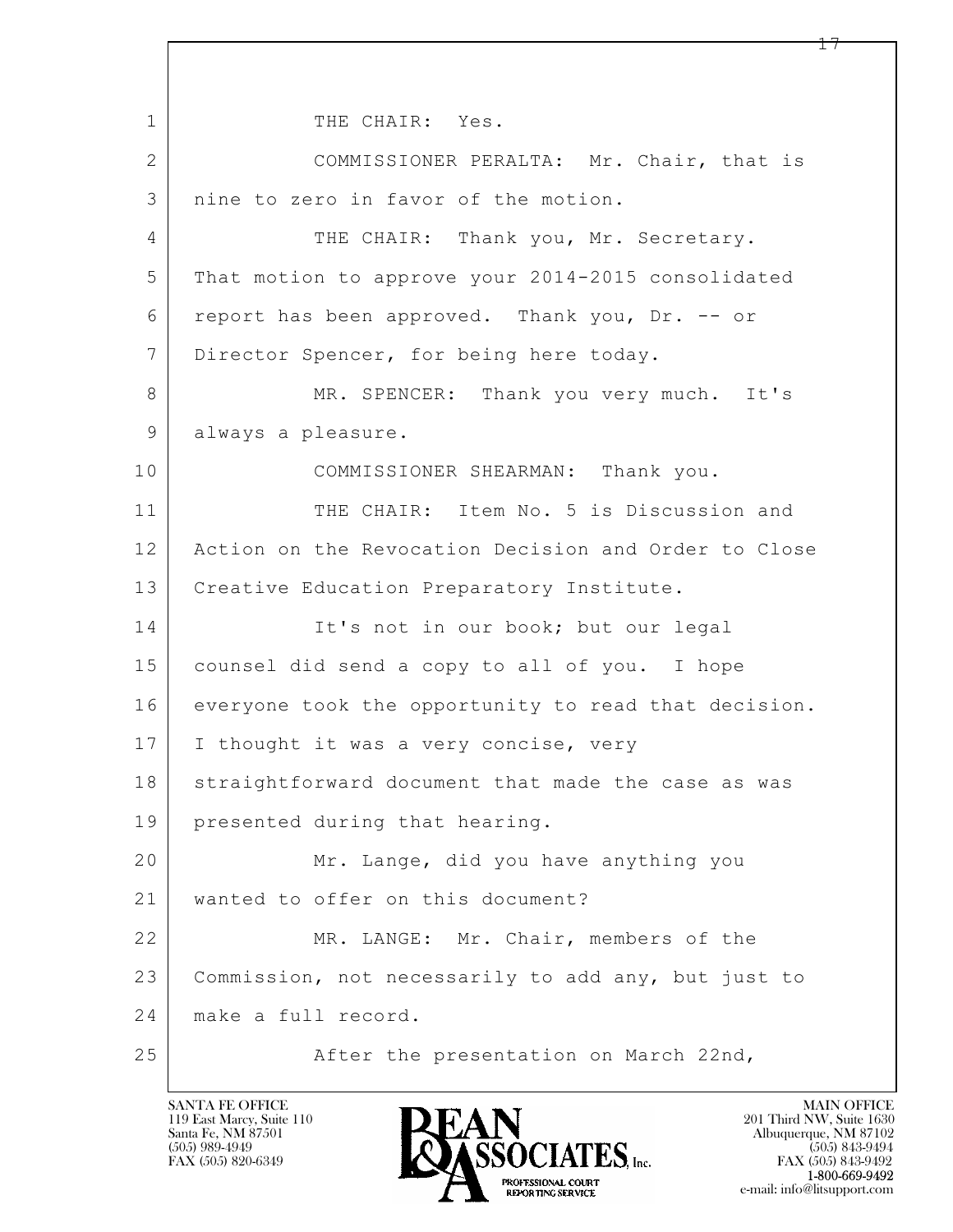$\mathbf{L}$  1 2016, of the evidence in the revocation hearing, the 2 PEC voted unanimously to revoke the charter of 3 Creative Education Preparatory Institute. Both the 4 Charter Schools Act and the Uniform Licensing Act 5 requires the PEC to state in writing its reasons for 6 revocation. 7 And that's what the vote is here in front 8 of you is to, after reviewing the entire record, 9 vote to adopt the Proposed Findings of Fact and 10 Conclusions of Law and to issue the final decision 11 and order. 12 THE CHAIR: Thank you, Mr. Lange. Is 13 | there any further discussion on this decision? 14 Should it be approved today, then the process takes 15 another step and goes forward and will be delivered 16 to the school. And I -- yeah. And so then the 17 process clock starts counting again on the next step 18 in the process. 19 So any further discussion? 20 Commissioner Conyers? 21 COMMISSIONER CONYERS: Mr. Chair, just 22 procedural. I was not at the hearing. Is it still 23 appropriate for me to vote on this? 24 MR. LANGE: Mr. Chair, Commissioner 25 Conyers, yes. So even though you were not here, if

119 East Marcy, Suite 110<br>Santa Fe, NM 87501



FAX (505) 843-9492 e-mail: info@litsupport.com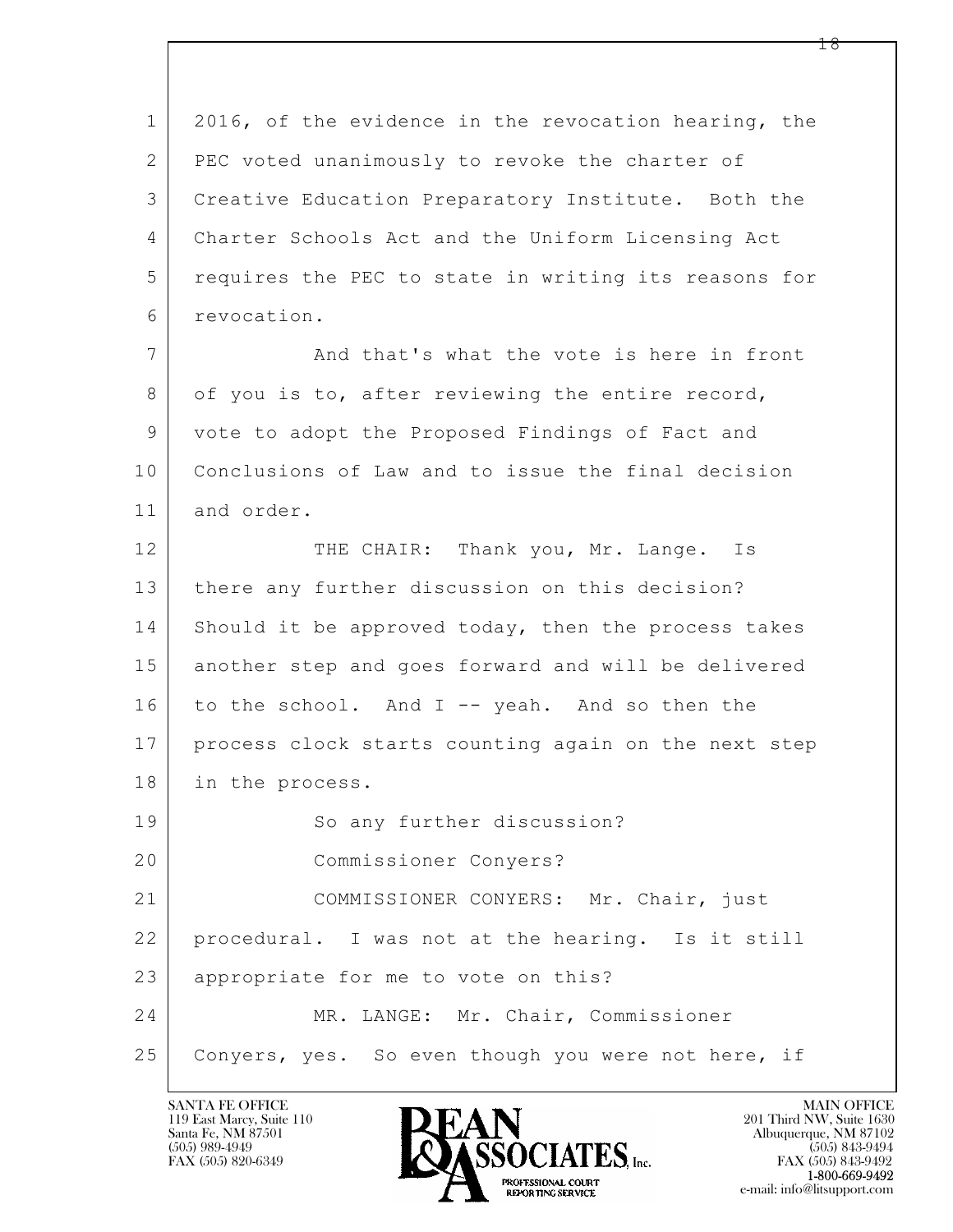$\mathbf{L}$  1 you familiarized yourself with the record, that's 2 the only requirement. You were given the Proposed 3 Findings of Fact and Conclusions of Law. And now 4 | you can vote to adopt it. 5 THE CHAIR: Any other discussion or any 6 other questions? 7 Seeing none, I believe we're ready to 8 proceed with a vote then. Here, again, there is a 9 proposed motion on your Executive Summary. If 10 someone would care to make that motion, please? 11 Commissioner Shearman? 12 COMMISSIONER SHEARMAN: I move the PEC 13 adopt the Proposed Findings of Fact and Conclusions 14 of Law regarding the revocation of CEPi's charter 15 and to issue the final decision and order in 16 accordance with the Uniform Licensing and the 17 Charter Schools Act. 18 | THE CHAIR: Thank you, Commissioner 19 Shearman. We have a motion. 20 Do I have a second? 21 COMMISSIONER GIPSON: Second. 22 THE CHAIR: Commissioner Gipson has 23 seconded. 24 We, therefore, have a motion; we have a 25 second.

119 East Marcy, Suite 110<br>Santa Fe, NM 87501



FAX (505) 843-9492 e-mail: info@litsupport.com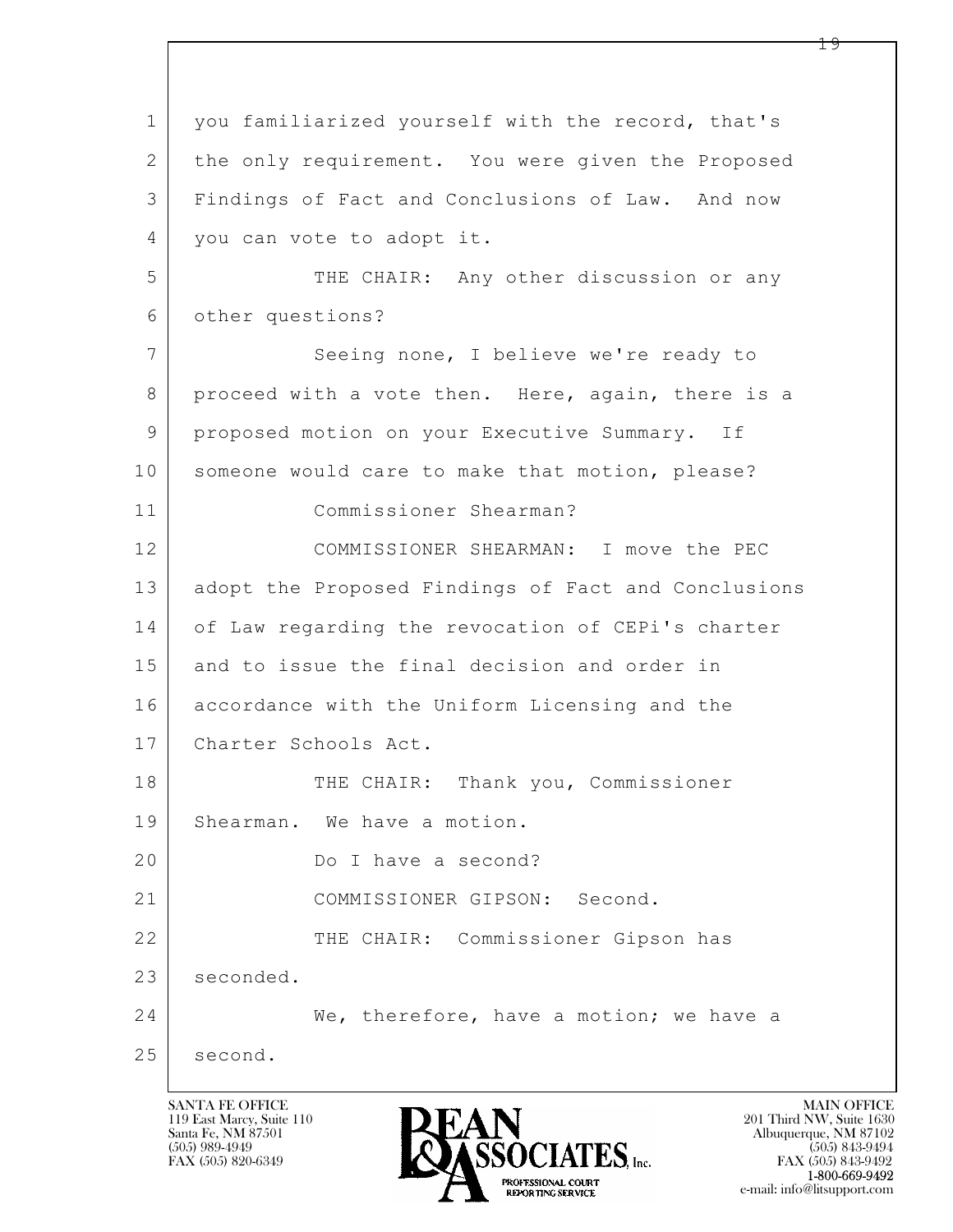$\mathbf{L}$  1 Mr. Secretary, can we have a roll-call 2 vote, please? 3 COMMISSIONER PERALTA: Commissioner 4 Conyers? 5 COMMISSIONER CONYERS: Yes. 6 COMMISSIONER PERALTA: Commissioner Pogna? 7 COMMISSIONER POGNA: Yes. 8 COMMISSIONER PERALTA: Commissioner Carr? 9 | COMMISSIONER CARR: Yes. 10 COMMISSIONER PERALTA: Commissioner 11 Shearman? 12 COMMISSIONER SHEARMAN: Yes. 13 COMMISSIONER PERALTA: Commissioner 14 Peralta votes "Yes." 15 Commissioner Toulouse? 16 COMMISSIONER TOULOUSE: Yes. 17 COMMISSIONER PERALTA: Commissioner 18 Armbruster? 19 COMMISSIONER ARMBRUSTER: Yes. 20 COMMISSIONER PERALTA: Commissioner 21 Gipson? 22 COMMISSIONER GIPSON: Yes. 23 COMMISSIONER PERALTA: Commissioner 24 Bergman? 25 THE CHAIR: Yes.

119 East Marcy, Suite 110<br>Santa Fe, NM 87501



 $FAX (505) 843-9492$ <br>1-800-669-9492 e-mail: info@litsupport.com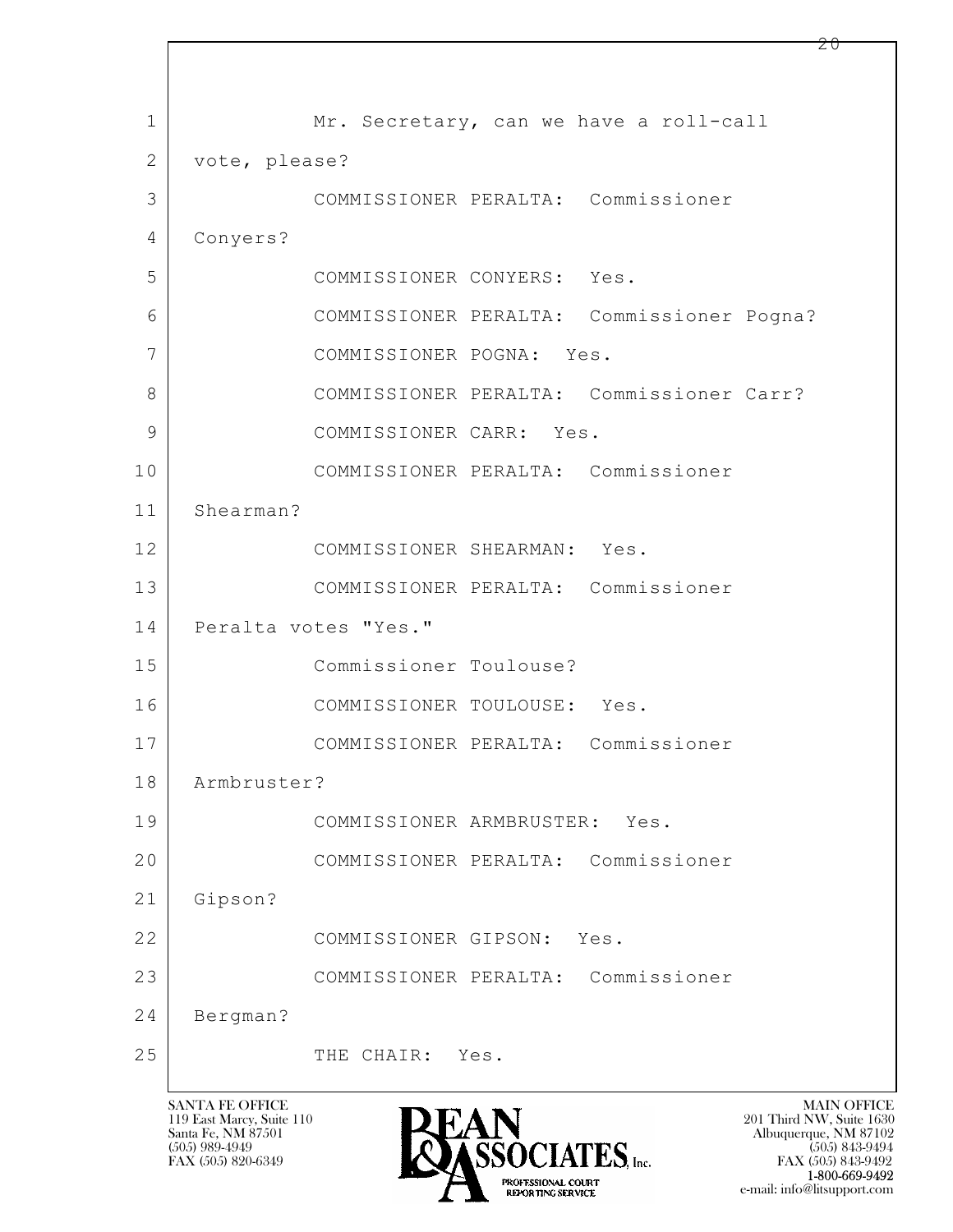| $\mathbf 1$ | COMMISSIONER PERALTA: Mr. Chair, that is             |
|-------------|------------------------------------------------------|
| 2           | nine to zero in favor of the motion.                 |
| 3           | THE CHAIR: Thank you, Mr. Secretary.                 |
| 4           | That motion and second has been approved by a        |
| 5           | nine-to-zero vote on the decision and order to close |
| 6           | Creative Education Preparatory Institute, also known |
| 7           | as "CEPi."                                           |
| 8           | Thank you. So that action is now                     |
| 9           | approved.                                            |
| 10          | We now move to Item 6 in our agenda today,           |
| 11          | Part A. We will begin there.                         |
| 12          | This is discussion and possible action on            |
| 13          | charter school amendments. And I will ask Director   |
| 14          | Poulos to share that one with us, please.            |
| 15          | MS. POULOS: Chairman Bergman and                     |
| 16          | Commissioners, Item 6A, there are three amendment    |
| 17          | requests. The first amendment request is to move     |
| 18          | the facility of the School of Dreams Academy.        |
| 19          | Again, we, on facilities, as long as they can        |
| 20          | demonstrate that it meets the facility requirements  |
| 21          | in statute, believe that that should be approved.    |
| 22          | And so there is a motion on the first page for the   |
| 23          | approval of that amendment request.                  |
| 24          | COMMISSIONER SHEARMAN: Mr. Chairman?                 |
| 25          | THE CHAIR: Commissioner Shearman?                    |

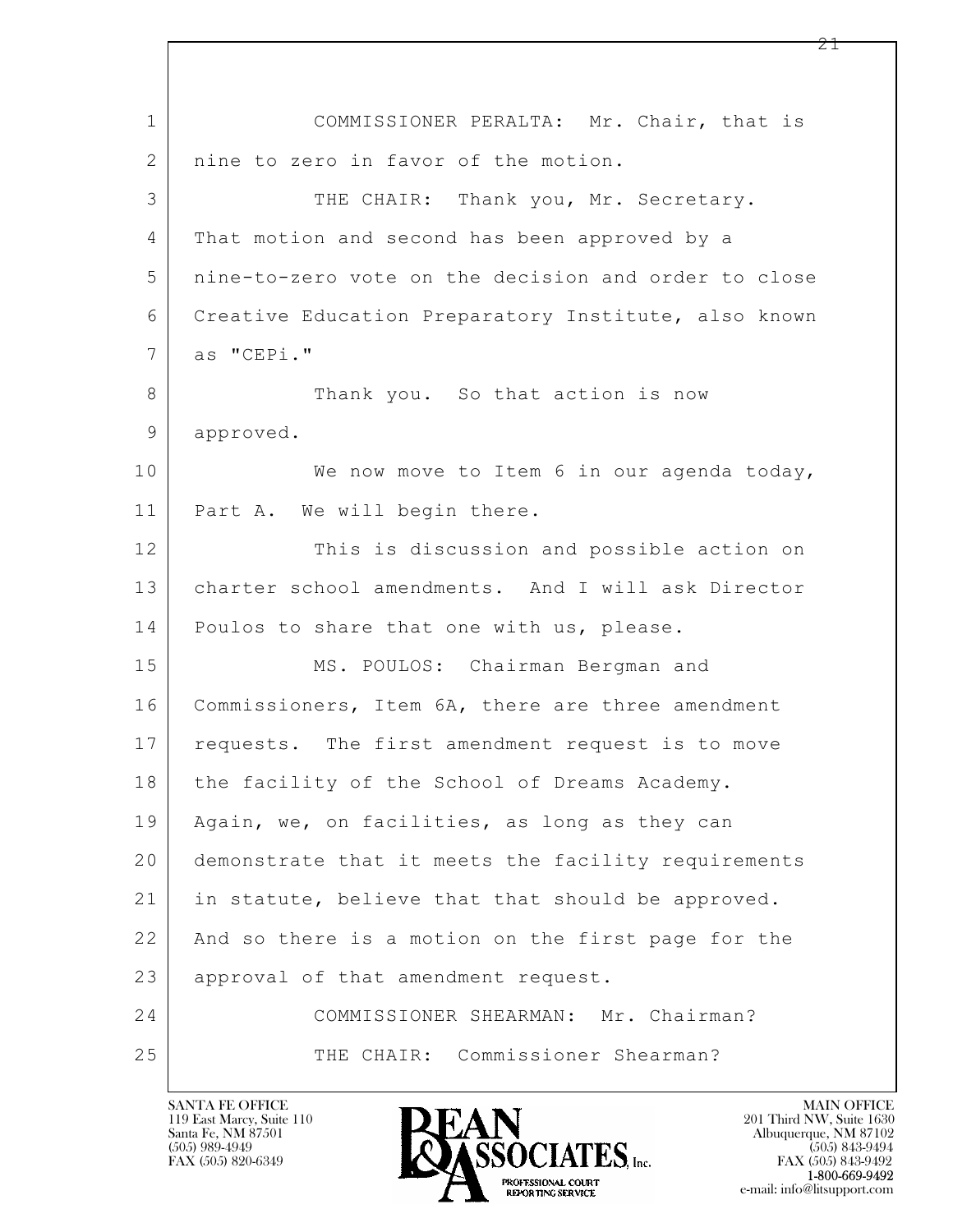$\mathbf{L}$  1 COMMISSIONER SHEARMAN: Commissioners, 2 before we begin any discussion, I would ask that 3 everyone turn in your materials on the school to a 4 letter dated April 1, 2016, from the School of 5 Dreams, to Katie Poulos, Director of Options for 6 Parents. And I will give you a minute to find that 7 document. 8 | MS. POULOS: Commissioner Bergman? 9 | THE CHAIR: Yes, Director. 10 MS. POULOS: I would encourage the 11 Commission -- this is different from the materials 12 Commissioner Shearman is directing you to. Those 13 are two other agenda items. And I would recommend 14 that you consider this one first and then move on to 15 the next. 16 THE CHAIR: Thank for you that. Let me --17 | I want to find the letter first. 18 COMMISSIONER GIPSON: It's -- it's the 19 last piece before the pink page. There you go. 20 THE CHAIR: Huh. All right. That 21 presents -- has everyone found the letter in 22 question? 23 COMMISSIONER ARMBRUSTER: Yeah. We're 24 reading. 25 THE CHAIR: Okay. I'll give you just a

119 East Marcy, Suite 110<br>Santa Fe, NM 87501

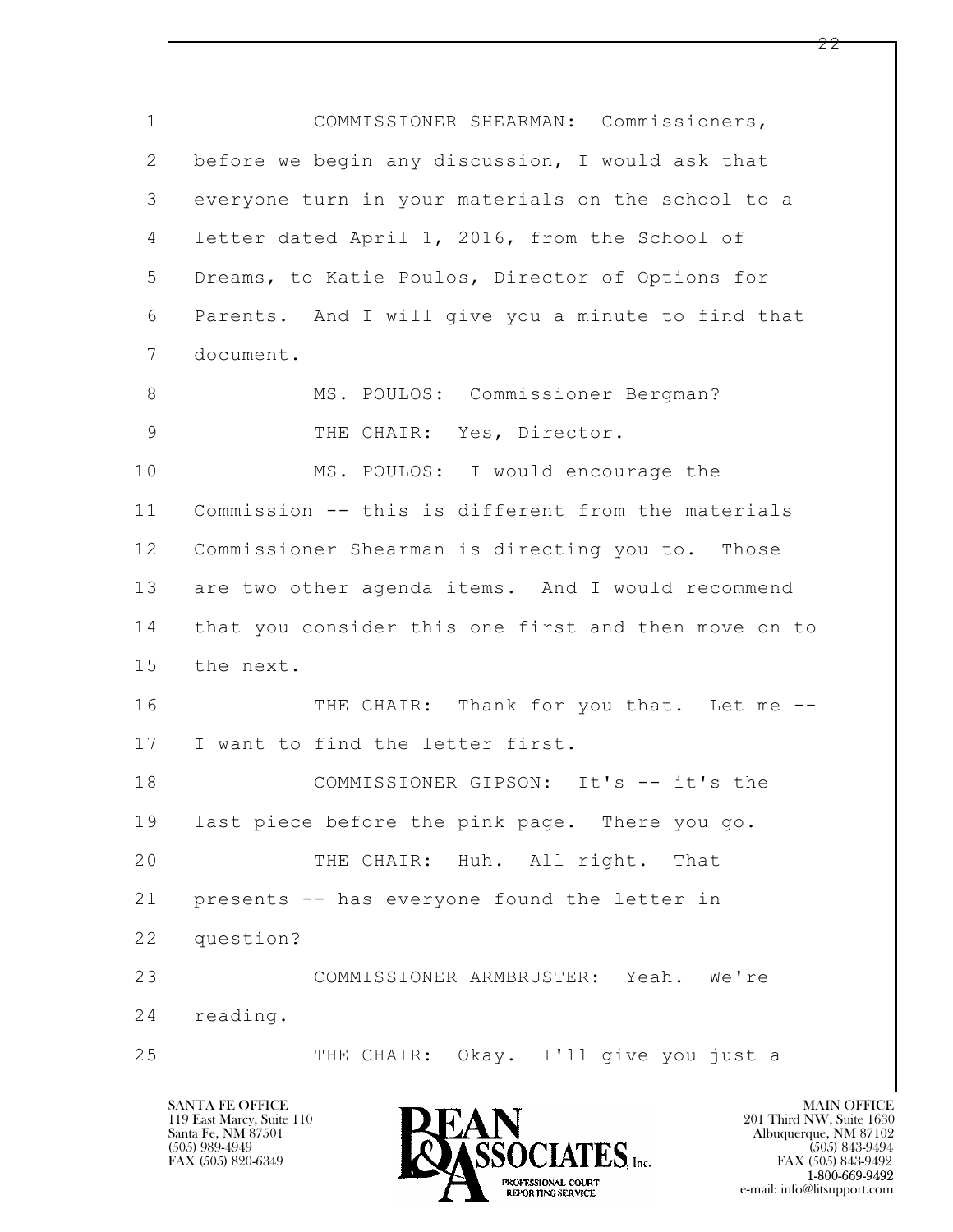$\mathbf{L}$  1 moment to read. And then I think we need to discuss 2 whether it's appropriate to look at this letter 3 before we do this first amendment. And I'll give 4 | you just a moment to read that. 5 Everyone read it now? 6 Okay. I'll start with Commissioner 7 Shearman. Is there a reason why you raised this 8 issue at this time? 9 COMMISSIONER SHEARMAN: It has to do with 10 the amendment request from this school. 11 THE CHAIR: Do you think it has to do with  $12$  all of them, or  $-$ 13 COMMISSIONER SHEARMAN: Well, the question 14 in my mind is the amendment request for a new 15 location depended on the passage of the amendment 16 request for additional grades and an enrollment cap 17 increase. 18 | Research Mand I don't know if we realistically 19 | should consider the location change first, if it's 20 dependent on the other two. That's just a sort of a 21 procedural question. 22 May he answer that? 23 THE CHAIR: I'm not sure we're to that 24 point yet. But let me -- why don't you guys go 25 ahead and identify yourselves so that you are on the

119 East Marcy, Suite 110<br>Santa Fe, NM 87501

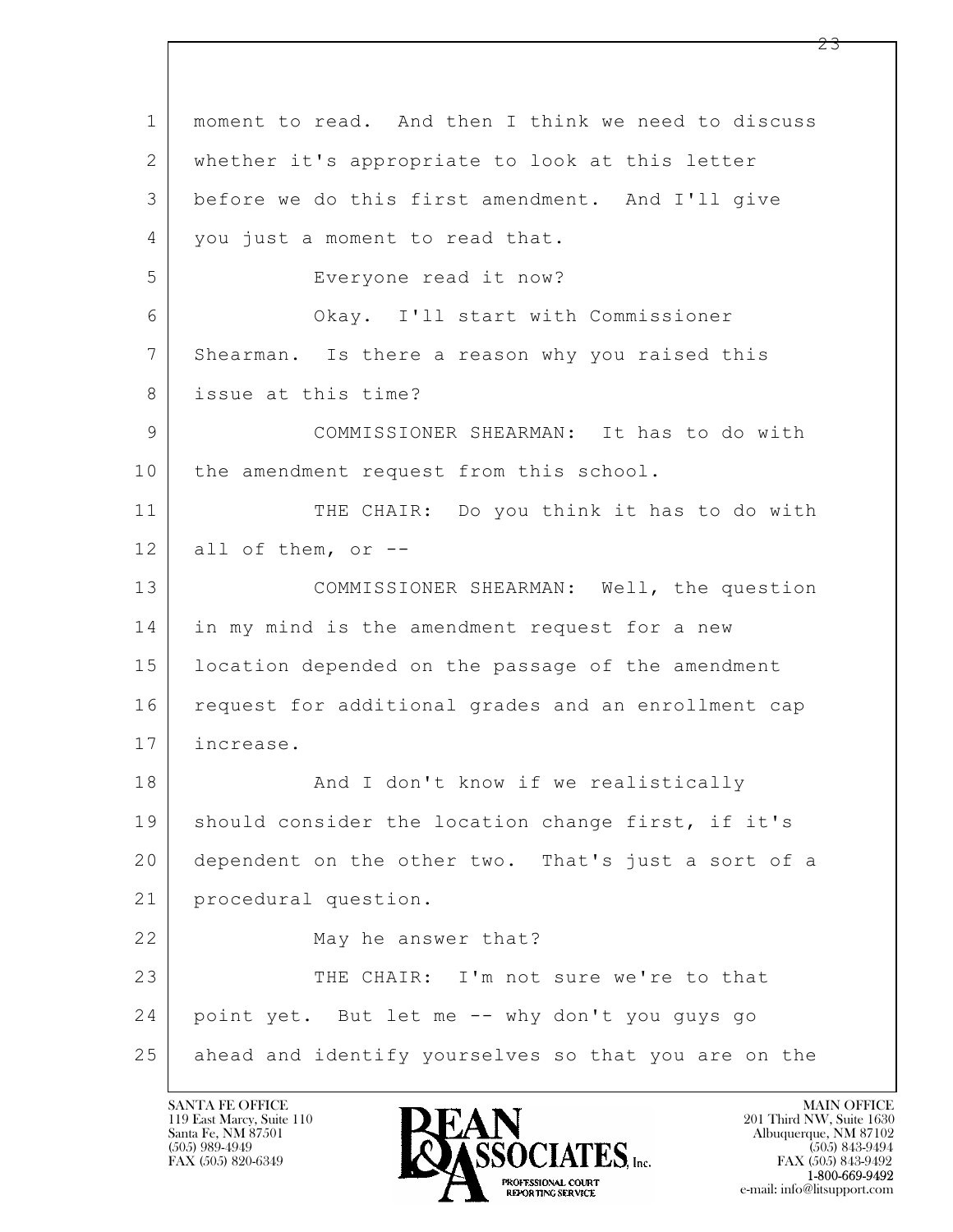$\mathbf{L}$  1 record? And then go ahead. I will allow you to 2 answer that. 3 MR. MICHAEL OGAS: Yes, Commissioners -- 4 Bergman, my name is Michael Ogas. I am the founder 5 and principal of School of Dreams Academy. I have 6 with me here Ms. Tomasita Oshiro. She is our art 7 teacher and also works with our data collection and 8 response to PED issues. 9 Behind me I have Mr. Kenneth Griego. He's 10 been with us since the beginning, was our governing 11 council president for a number of years and is now 12 an administrator at the school, helping us in 13 education and accountability. 14 THE CHAIR: Thank you for that. Would you 15 like to address what Commissioner Shearman has  $16$  said -- I -- that they are all apparently tied 17 together? 18 MR. MICHAEL OGAS: Commissioner Bergman, 19 Commissioner Shearman, Commissioners, the move 20 actually is something that is going to occur 21 regardless of whether or not the cap increase is 22 | going to be awarded. 23 COMMISSIONER SHEARMAN: Thank you for that 24 information. 25 | THE CHAIR: Any questions along those

119 East Marcy, Suite 110<br>Santa Fe, NM 87501

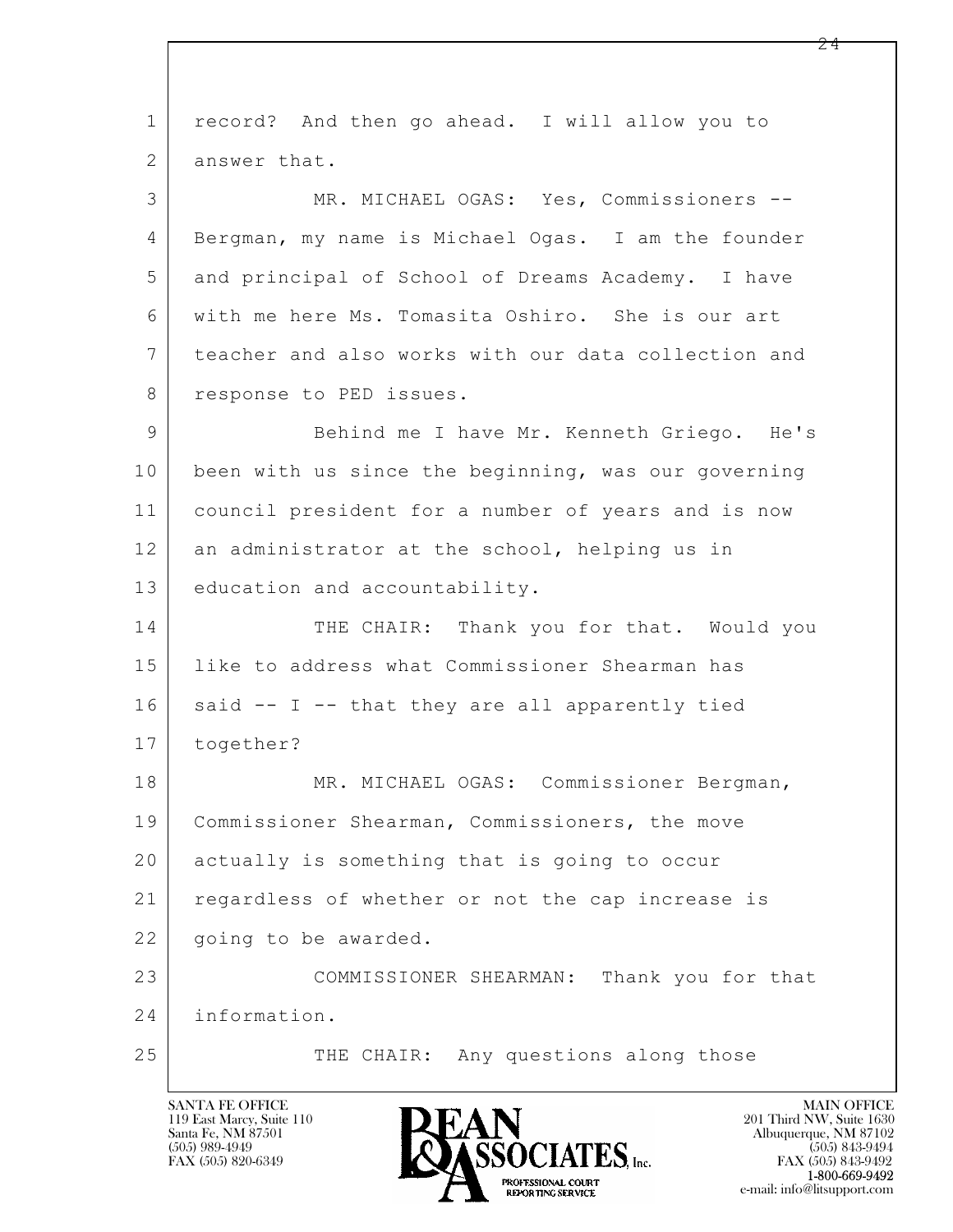$\mathbf{L}$  1 lines? Or is that sufficient explanation for 2 Commissioners? 3 I'm looking in either direction. I see 4 nothing. 5 Commissioner Peralta? 6 COMMISSIONER PERALTA: I can confirm, 7 sitting on the PSCOC, that I have had affirmation 8 from Martica Casias that School of Dreams has 9 satisfied all the conditions to make the possible 10 move. And they've been working in conjunction with 11 Martica Casias, and she has not given any indication 12 that there was anything that might delay or stop the 13 | move to the facility. 14 THE CHAIR: Thank you, Commissioner 15 Peralta, for adding that to our knowledge of what's 16 | going on here. 17 COMMISSIONER SHEARMAN: If you're -- if 18 | the Commission would prefer to consider the 19 amendment request for a new location first and then 20 consider this letter, that's fine with me. 21 THE CHAIR: All right. Any other thoughts 22 on that? 23 COMMISSIONER ARMBRUSTER: I think one 24 depends on the other. 25 THE CHAIR: They are, to me, kind of all

119 East Marcy, Suite 110<br>Santa Fe, NM 87501

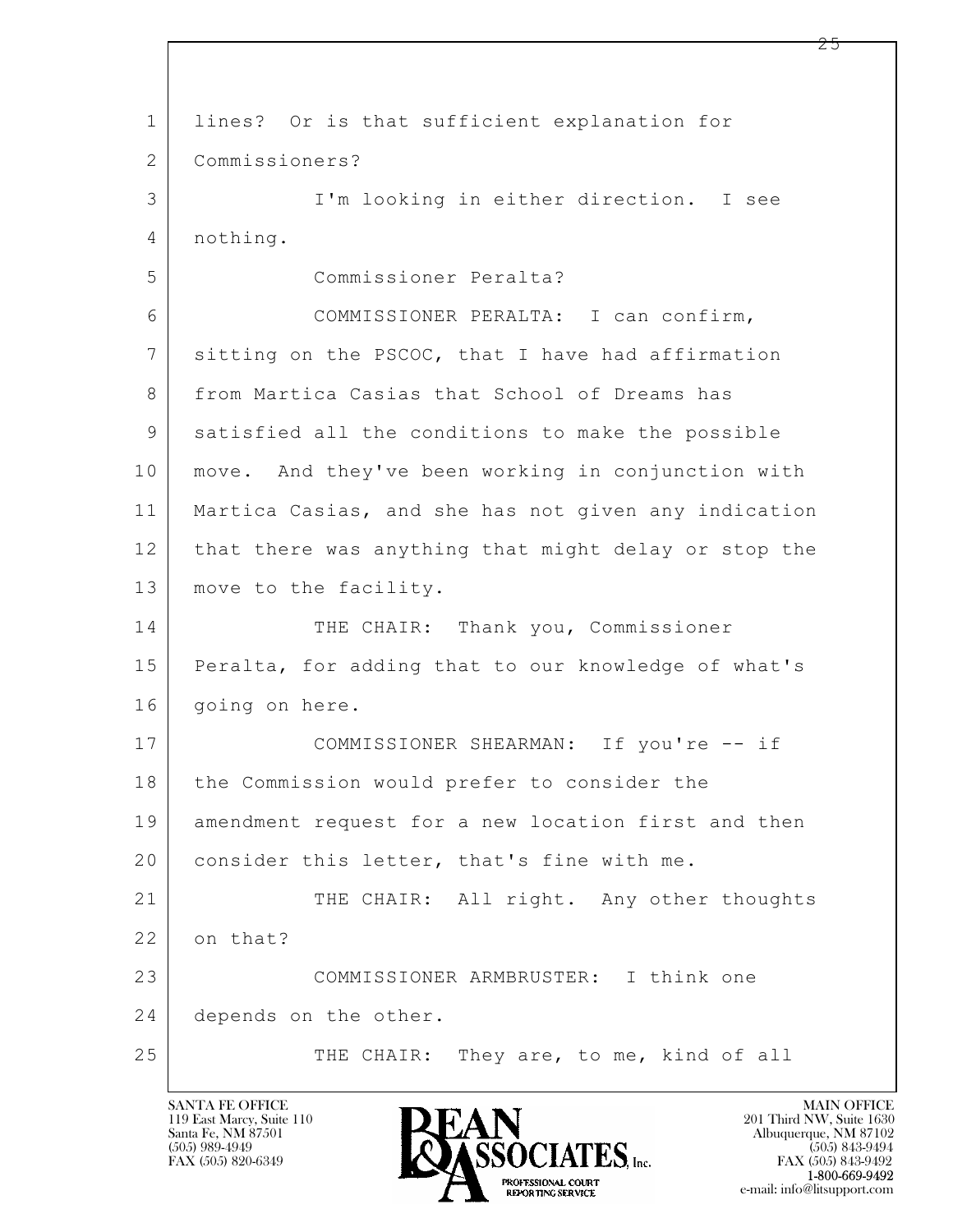$\mathbf{L}$  1 tied together. 2 COMMISSIONER ARMBRUSTER: So it seems like 3 we're backwards. 4 COMMISSIONER SHEARMAN: So would you 5 rather deal with the letter? Is that what's being 6 said? I'm not hearing you. 7 THE CHAIR: Should we change the order of 8 how we're addressing these? Should the facility 9 move be the last thing we consider? Is that -- I'm 10 | seeing Commissioner Toulouse. 11 COMMISSIONER TOULOUSE: Mr. Chair, I can 12 only say that it says they want to move from a 13 | temporary facility to a permanent facility. 14 | Therefore, I would think that's why we need to 15 | consider this, regardless of what grades are in it, 16 if this is now becoming their permanent home. And 17 so I think that's what overrides the other, in just 18 | looking at the request. 19 THE CHAIR: Let's go ahead and dispense 20 with the moving of the facility, with the 21 understanding -- I assume -- even if the others 22 were -- you're moving, as you just said. 23 Irregardless. 24 Okay. Let's keep it in this order. Let's 25 do the facility move first. And then we may talk

119 East Marcy, Suite 110<br>Santa Fe, NM 87501

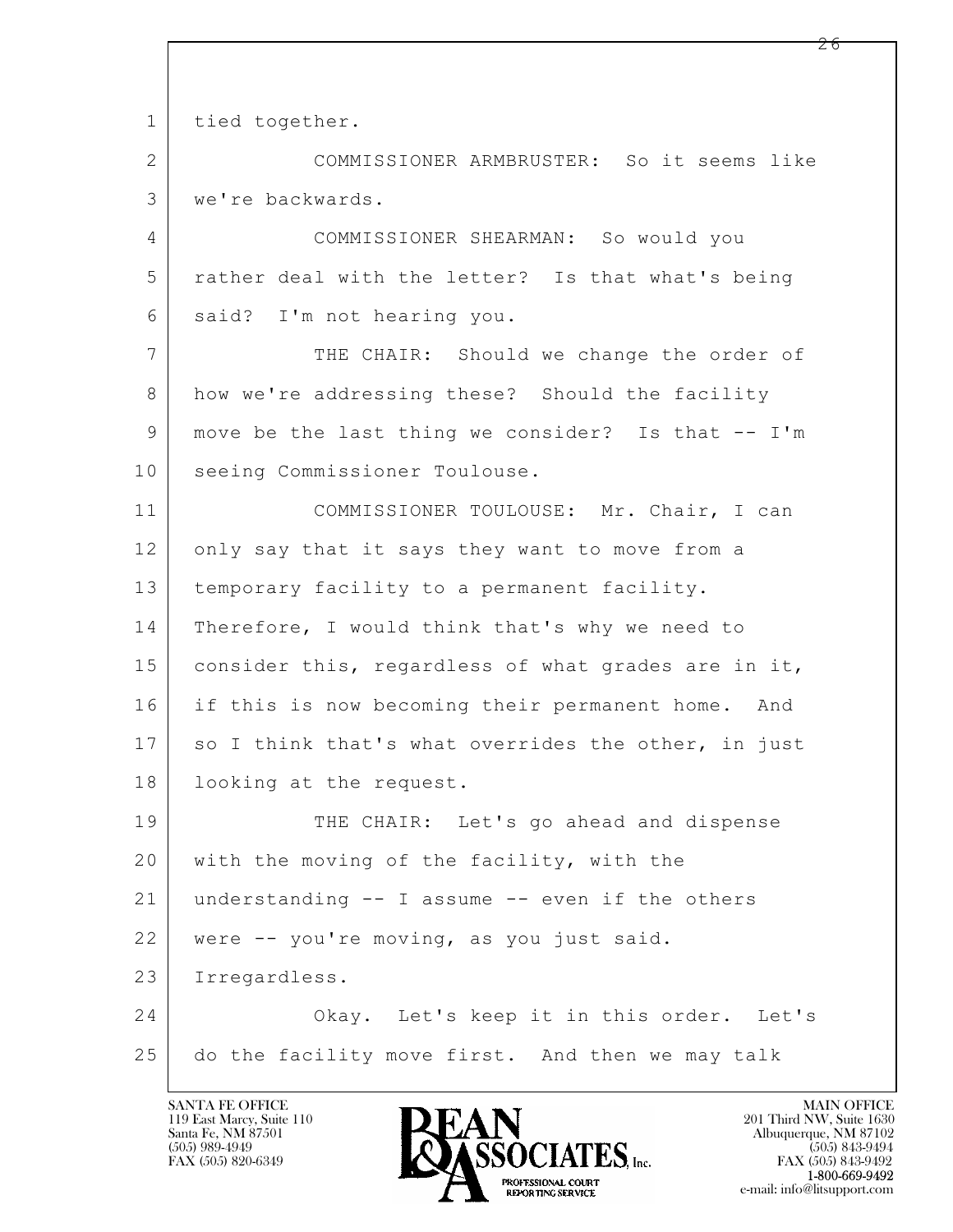$\mathbf{L}$  1 about that letter a little later, Commissioner. 2 Everyone in agreement with that? 3 I see no -- I see no -- so then why don't 4 you just tell us a little bit about your new 5 facility, then? I know we've got some information 6 here. 7 MS. TOMASITA OSHIRO: Can you hear him? 8 MR. MICHAEL OGAS: I'm not sure this is 9 on. 10 MS. FRIEDMAN: You have to turn the 11 button. 12 MR. MICHAEL OGAS: Testing. 13 THE CHAIR: You're just going to have to 14 use the old-fashioned one. 15 MR. MICHAEL OGAS: Use the -- okay. 16 Commissioners, members of the Commission, 17 we -- last time I was here, I spoke to you during 18 | our reauthorization and mentioned to you that we 19 were actively involved in trying to find a permanent 20 facility. 21 Since then, we've gone down two or three 22 different roads -- can you hear me -- we've gone 23 down two or three different roads. About eight 24 months ago, we were approached by some developers 25 and working in conjunction with the Village of

119 East Marcy, Suite 110<br>Santa Fe, NM 87501



FAX (505) 843-9492 e-mail: info@litsupport.com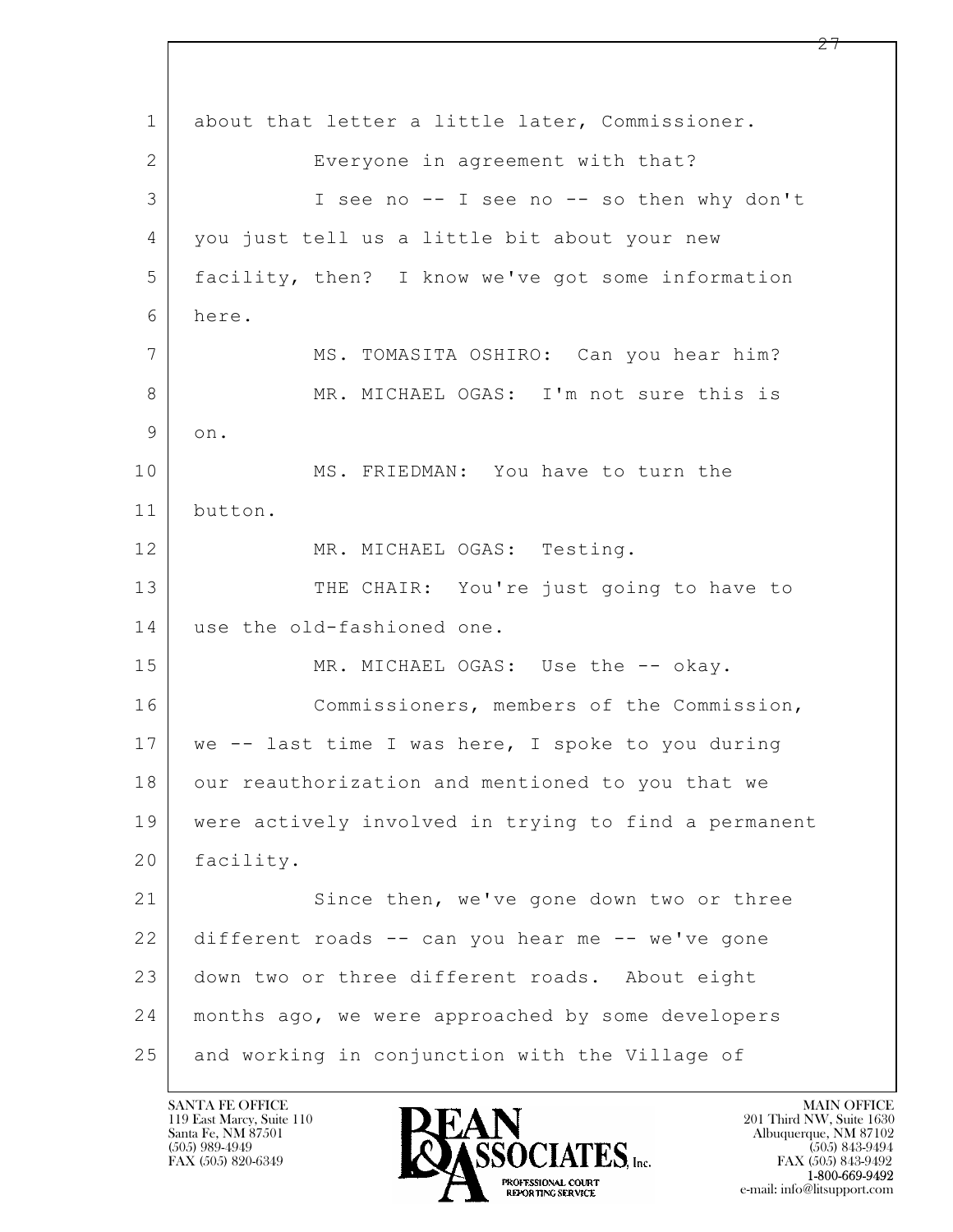| $\mathbf 1$    | Los Lunas on a redevelopment of a blighted area that |
|----------------|------------------------------------------------------|
| $\overline{2}$ | they've just designated blighted, which is a 20-acre |
| 3              | site, literally in the heart of Los Lunas, 200 feet  |
| 4              | from the Rail Runner.                                |
| 5              | We've been working with the Village for              |
| 6              | about four or five months now to try to set up a     |
| 7              | deal.                                                |
| 8              | They recently, two weeks ago, approved the           |
| 9              | acquisition of that building, and they approved a    |
| 10             | bond sale to be able to move us into a portable      |
| 11             | village, which will end up eventually being a        |
| 12             | permanent facility on us. So, basically, we have     |
| 13             | tremendous support from our Village in terms of them |
| 14             | using their bonding capacity and their ability to    |
| 15             | build in order to get us into a facility.            |
| 16             | We will be entering portables beginning              |
| 17             | August. We will be leasing the facility from them,   |
| 18             | with the immediately moving toward a lease-purchase  |
| 19             | type of deal. So School of Dreams Academy is going   |
| 20             | to have a permanent home from here on.               |
| 21             | We're also working with architects on a              |
| 22             | buildout of our "big room" concepts that will be our |
| 23             | first major build on this, on top of the actual      |
| 24             | purchase of the land and the portable facility, that |
| 25             | will include our art, dance, music, digital          |

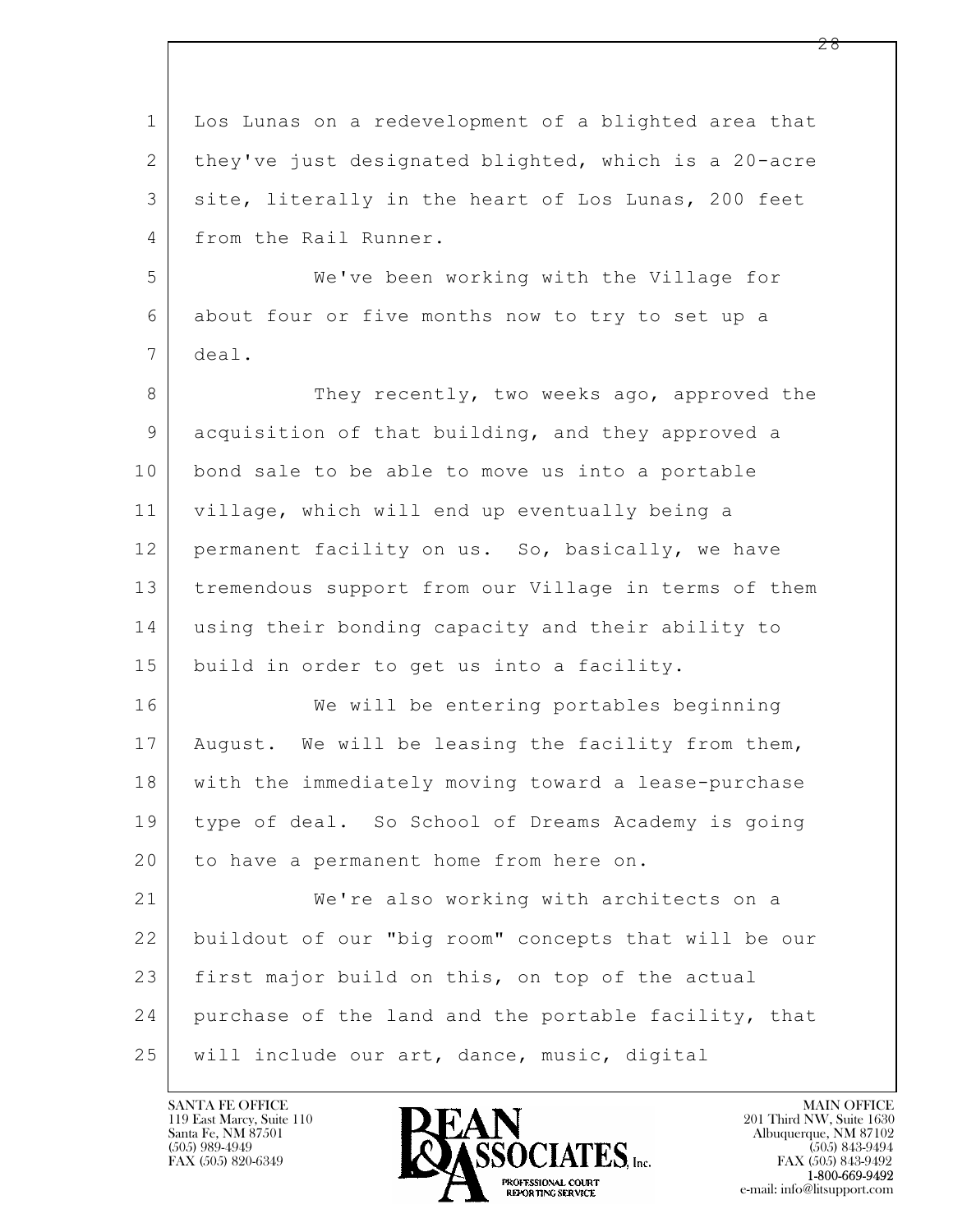| $\mathbf 1$    | filmmaking, robotics, and all of our programs that   |
|----------------|------------------------------------------------------|
| $\mathbf{2}$   | are, you know, along with our STEAM mission.         |
| 3              | We are all excited. The Village is                   |
| 4              | excited; the community is excited for us. It's a --  |
| 5              | it's been a great win-win for everybody.             |
| 6              | We are currently -- we've been working               |
| $7\phantom{.}$ | with Albuquerque Public Schools and Ms. Casias from  |
| 8              | the Facilities Authority for a number of months now. |
| 9              | I was just on the phone with her on the way up here. |
| 10             | She had found us three more portables outside of     |
| 11             | Clovis and wanted to know if we wanted them; so      |
| 12             | she's been extremely helpful.                        |
| 13             | They have allowed us to utilize their                |
| 14             | kitchen portable facility, which is a single-wide    |
| 15             | kitchen with a double-wide cafeteria area. And we    |
| 16             | will be moving that down in the next month or so.    |
| 17             | I don't know what else you'd like me to              |
| 18             | say about it; but it's a fantastic project, and we   |
| 19             | are extremely grateful to the Village for their      |
| 20             | support, as well as, you know, proud to be a part of |
| 21             | the community. We've been a viable part of our       |
| 22             | community since the beginning, with partnerships     |
| 23             | with UNM-Valencia.                                   |
| 24             | And I don't know how much you want me to             |
| 25             | talk about the other stuff; but that's just the      |
|                |                                                      |

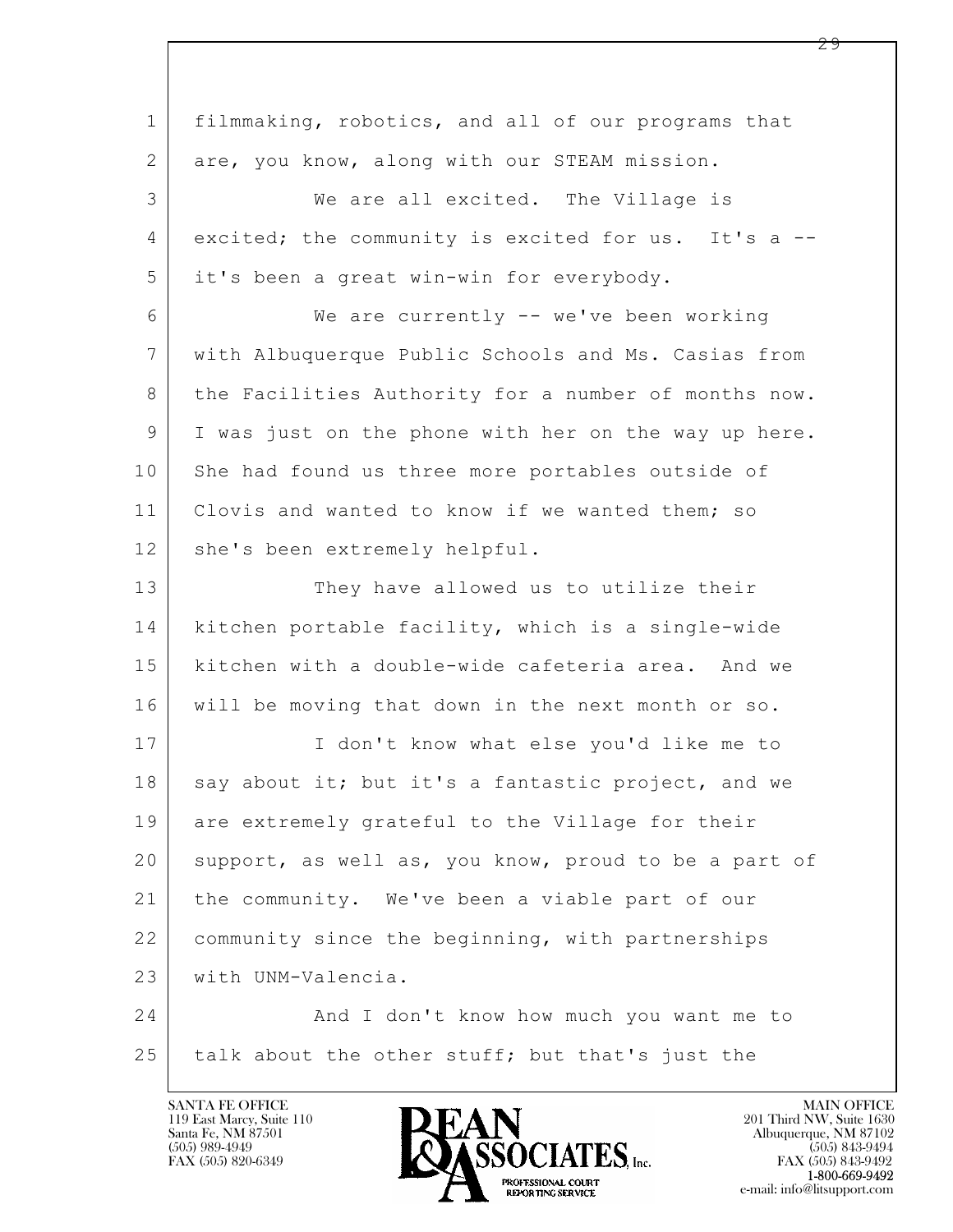$\mathbf{L}$  1 facility. 2 THE CHAIR: Let's stick to the facility 3 for now. That's what you've done. So it will be 4 portables at the beginning. 5 MR. MICHAEL OGAS: Initially, yes, 6 Commissioner. 7 THE CHAIR: And Ms. Casias is already on 8 board with that. 9 MR. MICHAEL OGAS: They are. We have met 10 twice with them. They are waiting for the final 11 layout from Greer Stafford, our architects. Jaynes 12 Corporation is going to be doing the actual move and 13 the buildout of that facility. It's an old mobile 14 home trailer park that had hundreds of sites; and 15 they had -- the Village had to go through -- the 16 reason it's a little late is the Village had to go 17 | through the process of making it a blighted area, do 18 all the public hearings for that, and then come back 19 and work on the lease with us. And initially, 20 they've awarded a \$4.4 million buildout for us. 21 | THE CHAIR: Excellent. 22 Commissioners, do you have questions for 23 Mr. Ogas? I'm looking in various direction. 24 Commissioner Shearman? 25 COMMISSIONER SHEARMAN: The only question

119 East Marcy, Suite 110<br>Santa Fe, NM 87501

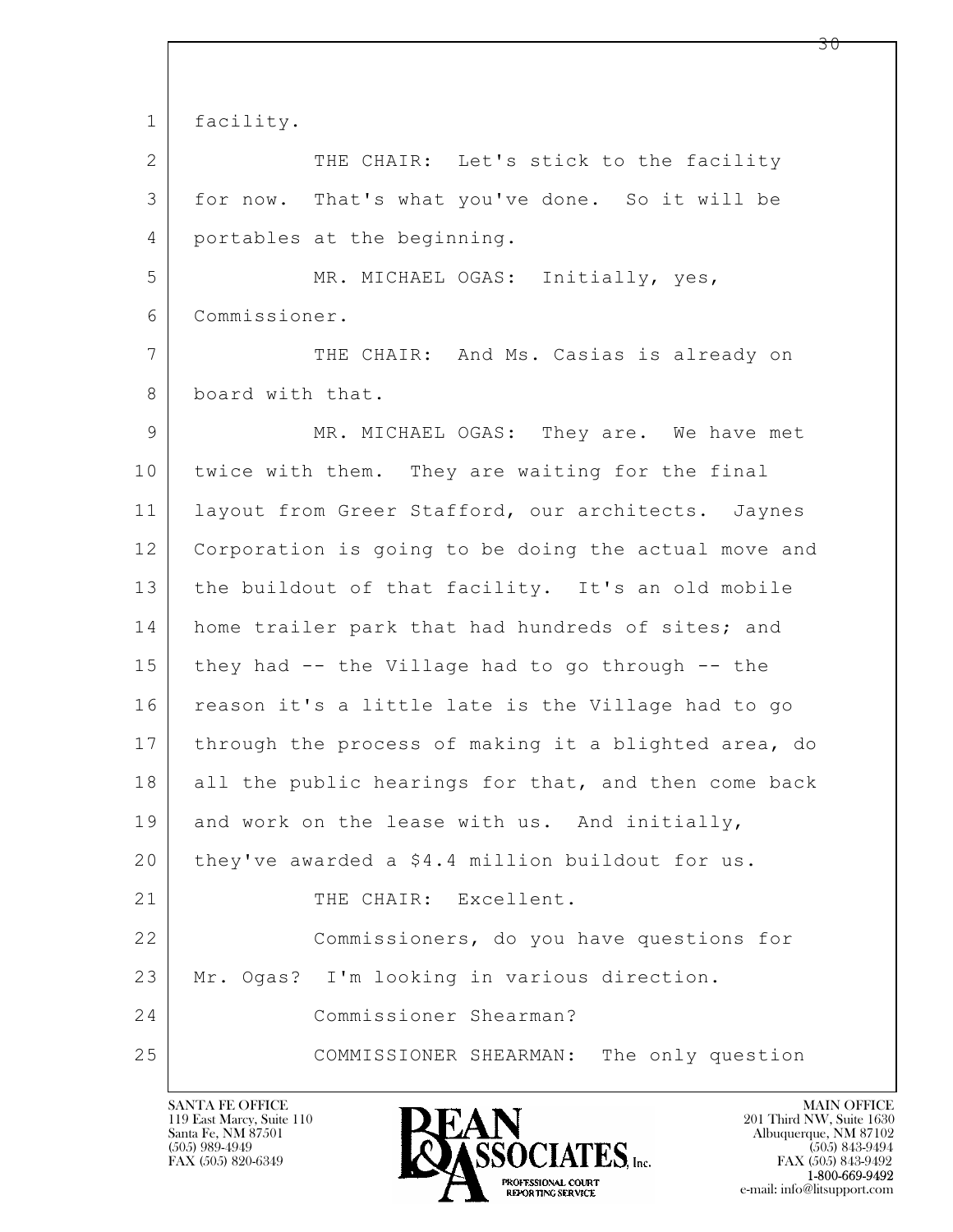$\mathbf{L}$  1 I have is what is going to be the -- I can't think 2 of the word -- how many students is the -- are those 3 portables -- when you start school next year, what 4 would be the student enrollment cap for those 5 buildings? 6 MR. MICHAEL OGAS: Currently, our -- yes, 7 ma'am. Currently, our charter cap is 525. Our 8 current enrollment is 380. I imagine that we will 9 grow a little bit. And then depending on the result  $10$  of the other, we had plans  $-$  one of the urgencies 11 was to decide, when we move in the portables, if the 12 elementary -- beginnings of the elementary, as we 13 have it planned to phase it in, were allowed, we 14 | would house them; and it would probably be another 15 | 135 students more. 16 COMMISSIONER SHEARMAN: But my question is 17 what is the approved capacity of those buildings? 18 MR. MICHAEL OGAS: Of those buildings? 19 COMMISSIONER SHEARMAN: Yes. 20 MR. MICHAEL OGAS: Probably -- I don't 21 know exactly. It was well beyond the 525, though. 22 | But our cap -- our charter cap is 525. 23 COMMISSIONER SHEARMAN: Okay. Has PSFA 24 had -- they've approved. But I'm just asking about 25 the capacity. Gilbert, do you know? Has PSFA said

119 East Marcy, Suite 110<br>Santa Fe, NM 87501

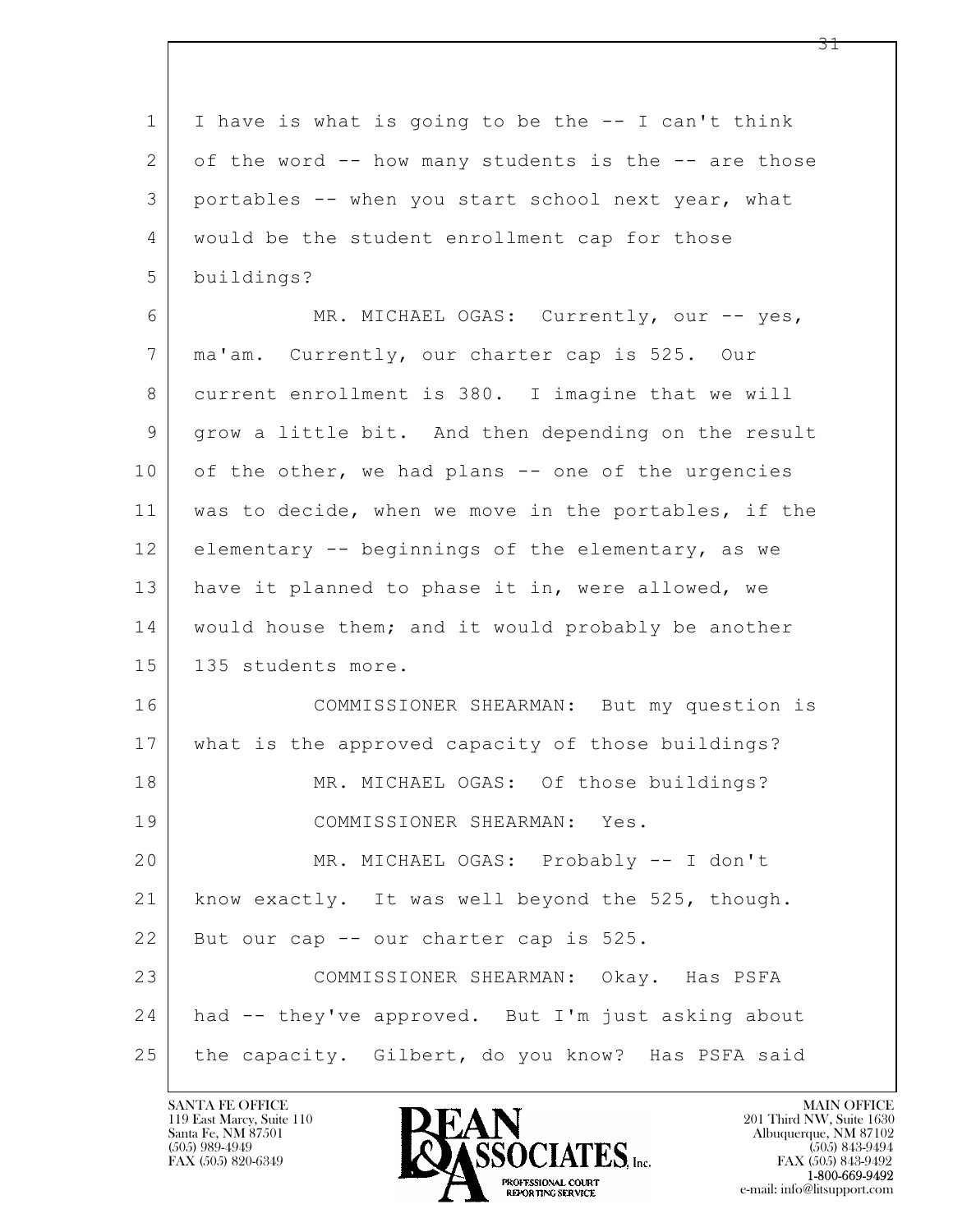$\mathbf{L}$  1 what the capacity of their facilities would be, 2 student-wise? 3 COMMISSIONER PERALTA: In regards to the 4 portables? 5 COMMISSIONER SHEARMAN: Uh-huh. 6 COMMISSIONER PERALTA: I have not gotten 7 the information on that. 8 COMMISSIONER SHEARMAN: That would be my 9 only question, to make sure you have legal capacity 10 for those portables. 11 MR. MICHAEL OGAS: Absolutely, yes. 12 Ms. Casias did say to relate to you that we've been 13 | proactive and worked with them. And she is moving 14 forward with our architect to, you know, develop the 15 appropriate letter that you need. 16 COMMISSIONER SHEARMAN: But you don't 17 think that the facility would be -- would have the 18 capacity for 820 students? 19 MR. MICHAEL OGAS: Not initially. That's 20 why we had a phase-in over three years moving into 21 our next reauthorization. So when we build out the 22 big rooms, we're going to be able to move many of 23 our big programs in there. It's going to free up 24 probably six double-wides immediately. And by then, 25 | we will have the capacity for all the grade levels.

119 East Marcy, Suite 110<br>Santa Fe, NM 87501

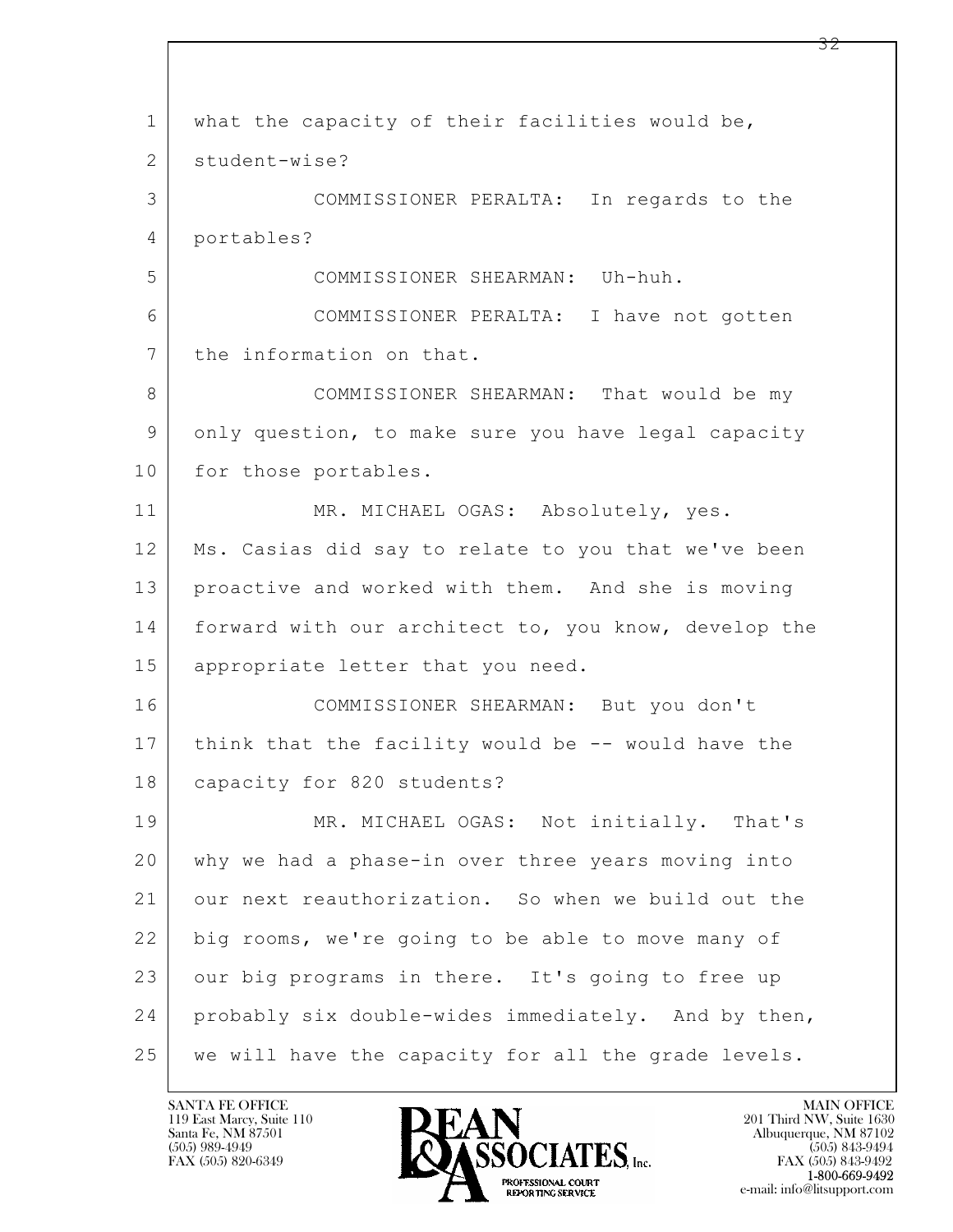$\mathbf{L}$  1 We've thought that through, yes, ma'am. 2 COMMISSIONER SHEARMAN: Thank you. 3 THE CHAIR: Does that satisfy --4 COMMISSIONER SHEARMAN: Yes. Thank you. 5 THE CHAIR: Are there any further 6 questions? Any discussion? 7 Seeing none, I believe we're to the 8 | position where we could use a vote on this 9 particular amendment. Once again, I would suggest 10 | that, on the Executive Summary for this first 11 amendment, there is a suggested motion. 12 Would someone care to read that motion -- 13 make that motion? 14 Commissioner Peralta? 15 COMMISSIONER PERALTA: I would move to 16 approve the amendment presented by School of Dreams 17 | Academy to move from its current facility, to 18 906 Juan Perea Road, Los Lunas, New Mexico, with the 19 condition that the facility must meet all facility 20 requirements. 21 COMMISSIONER POGNA: Second. 22 THE CHAIR: We have a motion by 23 Commissioner Peralta to move to approve; a second by 24 Commissioner Pogna. 25 | Ts there any further discussion on this

119 East Marcy, Suite 110<br>Santa Fe, NM 87501

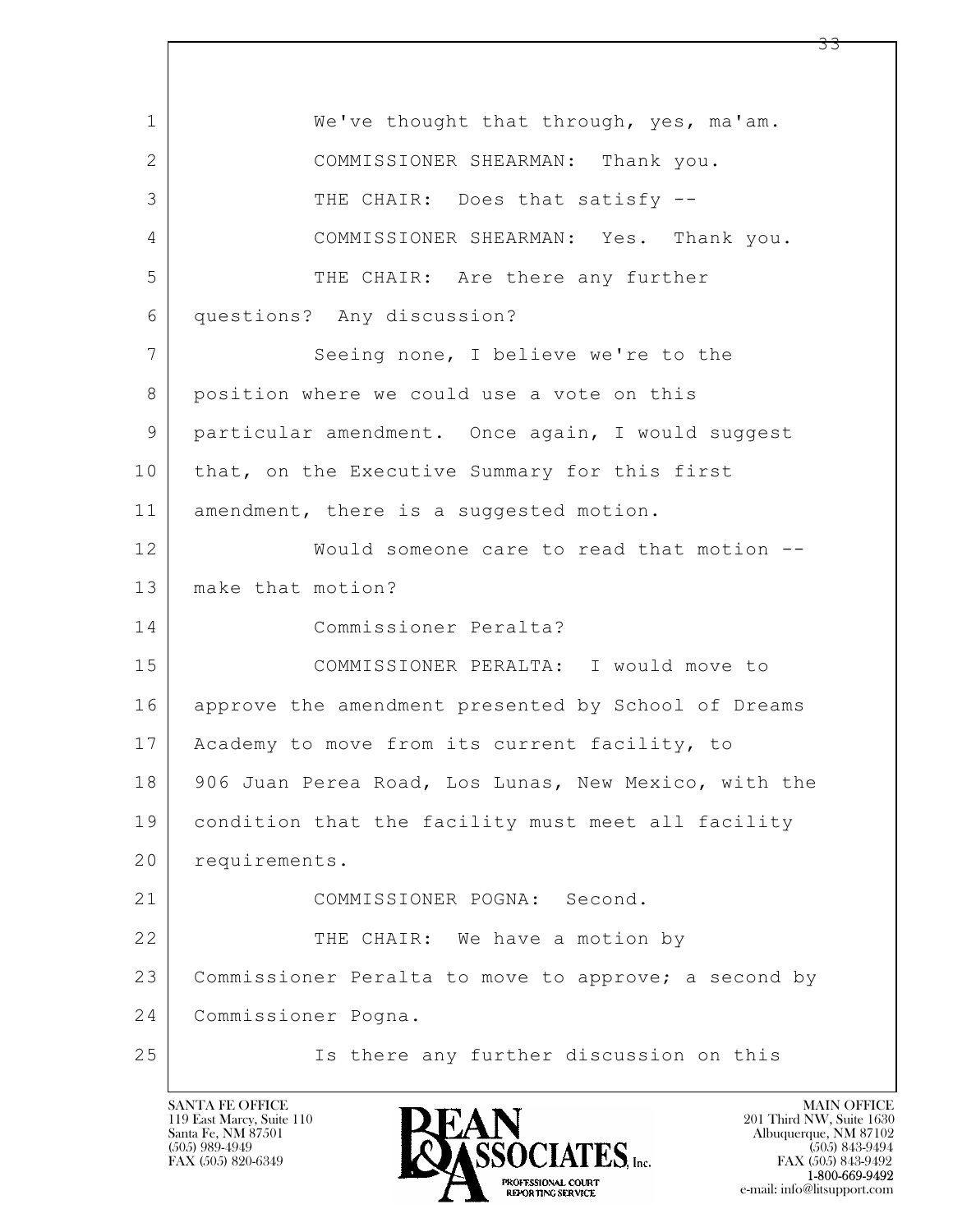$\mathbf{L}$  1 motion? 2 Mr. Secretary, may we have a roll-call 3 vote, please? 4 COMMISSIONER PERALTA: Commissioner 5 Peralta will vote "Yes." 6 Commissioner Conyers? 7 COMMISSIONER CONYERS: Yes. 8 COMMISSIONER PERALTA: Commissioner 9 Ambruster? 10 COMMISSIONER ARMBRUSTER: Yes. 11 COMMISSIONER PERALTA: Commissioner 12 Toulouse? 13 COMMISSIONER TOULOUSE: Yes. 14 COMMISSIONER PERALTA: Commissioner Pogna? 15 COMMISSIONER POGNA: Yes. 16 COMMISSIONER PERALTA: Commissioner Carr? 17 COMMISSIONER CARR: Yes. 18 COMMISSIONER PERALTA: Commissioner 19 Shearman? 20 COMMISSIONER SHEARMAN: Yes. 21 COMMISSIONER PERALTA: Commissioner 22 Gipson? 23 COMMISSIONER GIPSON: Yes. 24 COMMISSIONER PERALTA: And Commissioner 25 Bergman?

119 East Marcy, Suite 110<br>Santa Fe, NM 87501



 $FAX (505) 843-9492$ <br>1-800-669-9492 e-mail: info@litsupport.com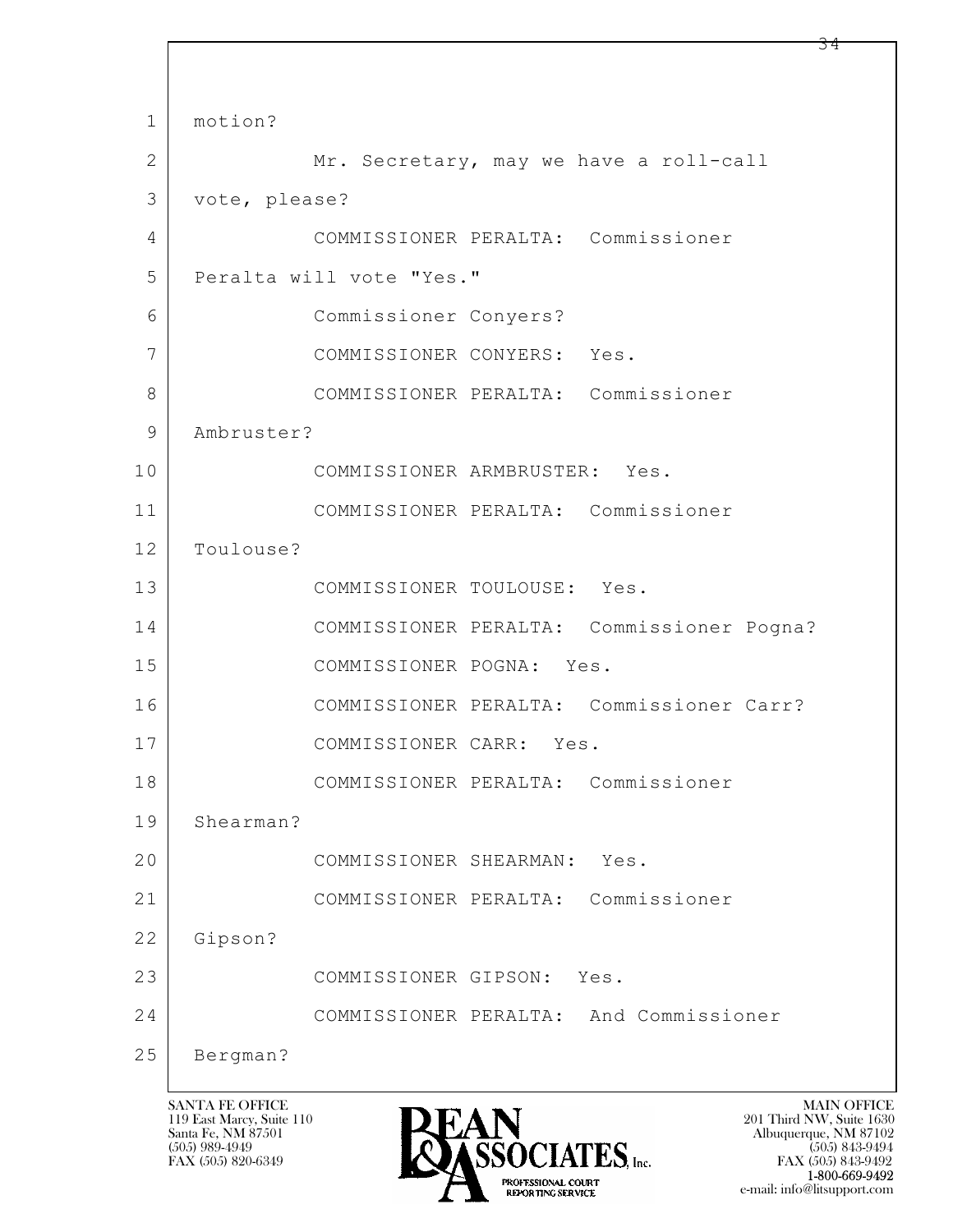$\mathbf{L}$  1 THE CHAIR: Yes. 2 COMMISSIONER PERALTA: It's, Mr. Chair, a 3 nine-to-zero vote in favor of the motion. 4 THE CHAIR: Mr. Secretary, thank you for 5 that. I will note for the record that that 6 amendment to move to that new facility has been 7 approved by a unanimous vote of nine to zero. So we 8 have satisfied the first part of 6, A. 9 The second part which would be B, which 10 would be the enrollment cap increase. That would be 11 | the next thing behind the pink page there. 12 Now, I think at this point, perhaps, the 13 letter that Commissioner Shearman wants to discuss 14 | might come into play on these other two items. Is  $15$  that  $-$ 16 COMMISSIONER SHEARMAN: Yes, sir. 17 THE CHAIR: -- the feeling of the 18 Commission, then? 19 Then I'm going to allow Commissioner 20 Shearman, wherever you're wanting to go with this. 21 COMMISSIONER SHEARMAN: Thank you. 22 Commissioners, I'm looking at that April 1st letter. 23 Again, it's from the School of Dreams. It's signed 24 by Michael Ogas who is here with us today. It is 25 addressed to Katie Poulos, as Director of Options

119 East Marcy, Suite 110<br>Santa Fe, NM 87501

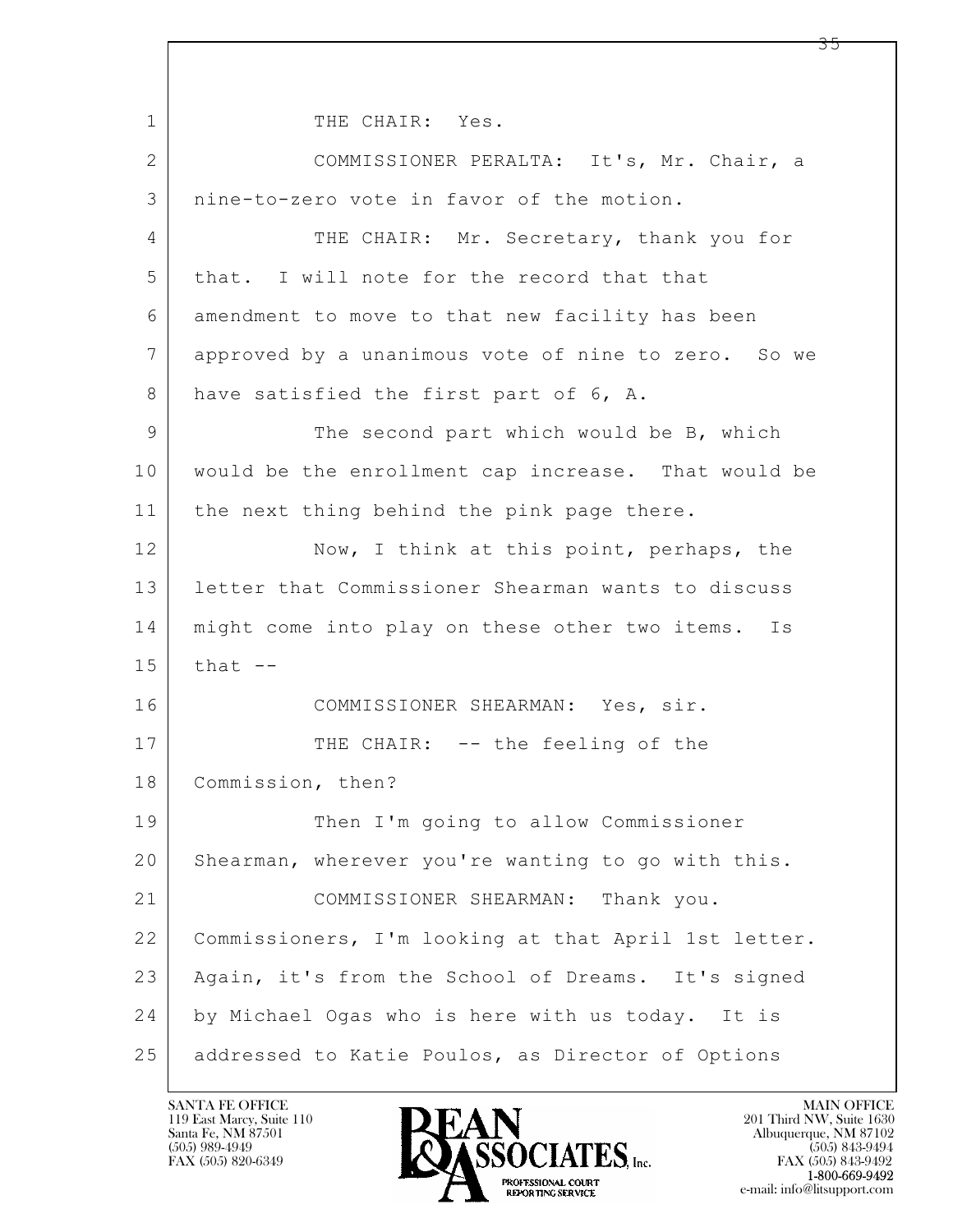$\mathbf{L}$  1 for Parents. 2 I ask that you look at the last paragraph 3 on the first page. And if you would indulge me, 4 I'll read it, please. 5 "Regarding..." -- quotation here -- 6 "Regarding a submission of an improvement plan, 7 unfortunately, this is the first time we've been 8 asked about the plan and been told it is a 9 consideration of CSD making a recommendation for 10 approval of our amendments. Therefore, thank you 11 for the quidance documents. 12 "However, preparing an improvement plan 13 using the lengthy improvement plan template and the 14 improvement plan guide for charter schools takes 15 | time, stakeholder input, and cannot be met in this 16 short time frame." 17 My question is, is CSD utilizing the 18 improvement plan that they presented to this 19 Commission that has neither been accepted nor 20 approved? 21 MS. POULOS: No, ma'am, we're not. 22 COMMISSIONER SHEARMAN: What is it? 23 MS. POULOS: We have -- I'd actually like 24 us -- I think we actually need to go through this 25 line of communication. First, I'd like to say that

119 East Marcy, Suite 110<br>Santa Fe, NM 87501

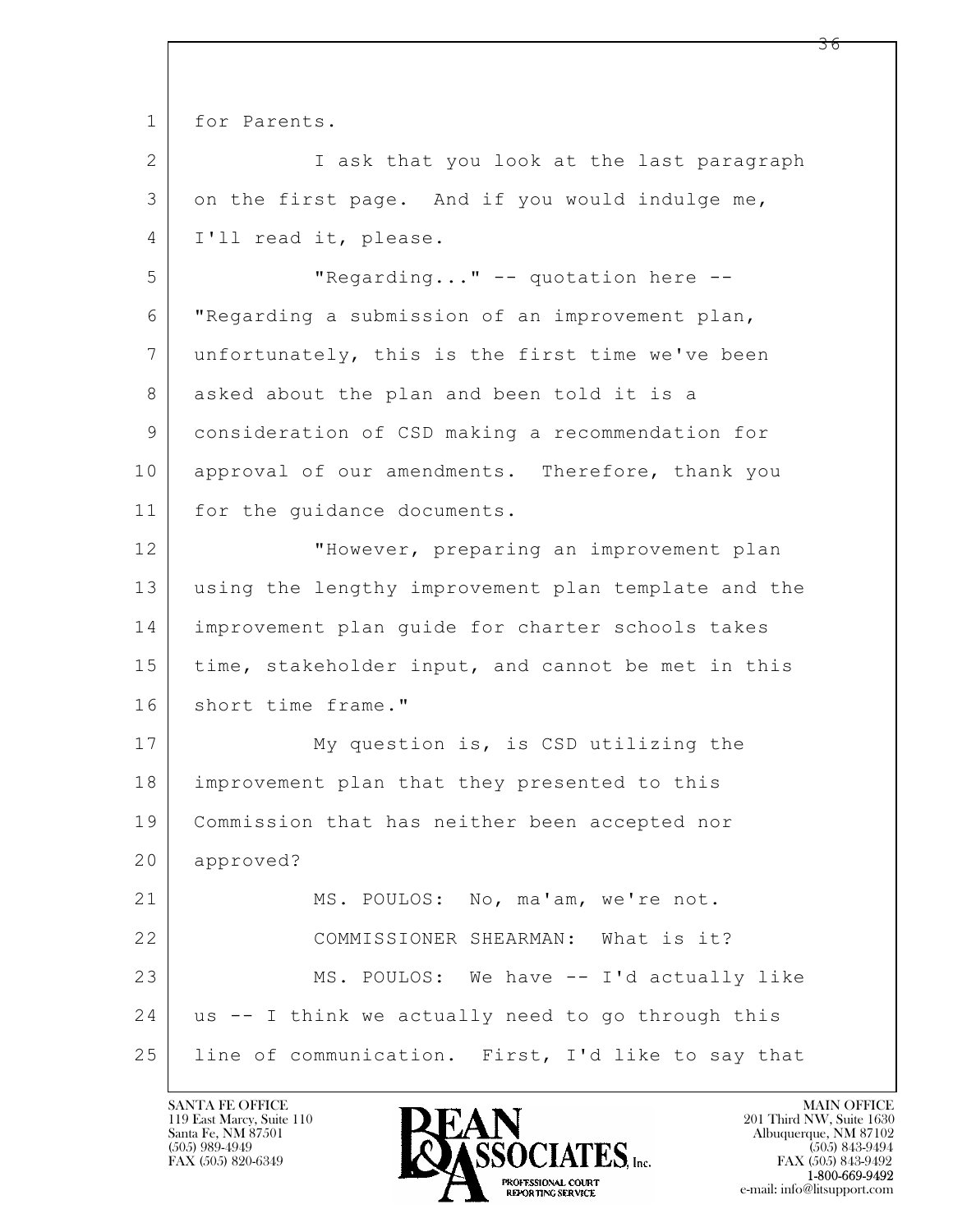| $\mathbf 1$    | we do give that opportunity to schools. My staff     |
|----------------|------------------------------------------------------|
| $\mathbf{2}$   | has been telling schools that we have that, if they  |
| 3              | would like to use it; because CSD feels it is a      |
| 4              | valuable tool.                                       |
| 5              | We are not requiring it. We are not                  |
| 6              | saying it's been approved. We are saying CSD         |
| $7\phantom{.}$ | believes this is a valuable tool for improving       |
| 8              | school achievement and giving it to the schools as   |
| 9              | an option, if they would like to use that, as CSD's  |
| 10             | statutory role to provide support to charter         |
| 11             | schools.                                             |
| 12             | Next, I would like to direct you to the              |
| 13             | communication two or three pages before that, dated  |
| 14             | October --                                           |
| 15             | COMMISSIONER SHEARMAN: May I interrupt               |
| 16             | you for just a minute? I'd like to discuss this      |
| 17             | some more, before we get away from it.               |
| 18             | I'm not aware of, at any time, that this             |
| 19             | Commission has authorized CSD to develop any kind of |
| 20             | template or plan for use with the schools that we    |
| 21             | authorized.                                          |
| 22             | MS. POULOS: Madam Chairwoman, can I                  |
| 23             | respond to that?                                     |
| 24             | COMMISSIONER SHEARMAN: We have not                   |
| 25             | authorized it; nor have we approved it, ever.        |
|                |                                                      |

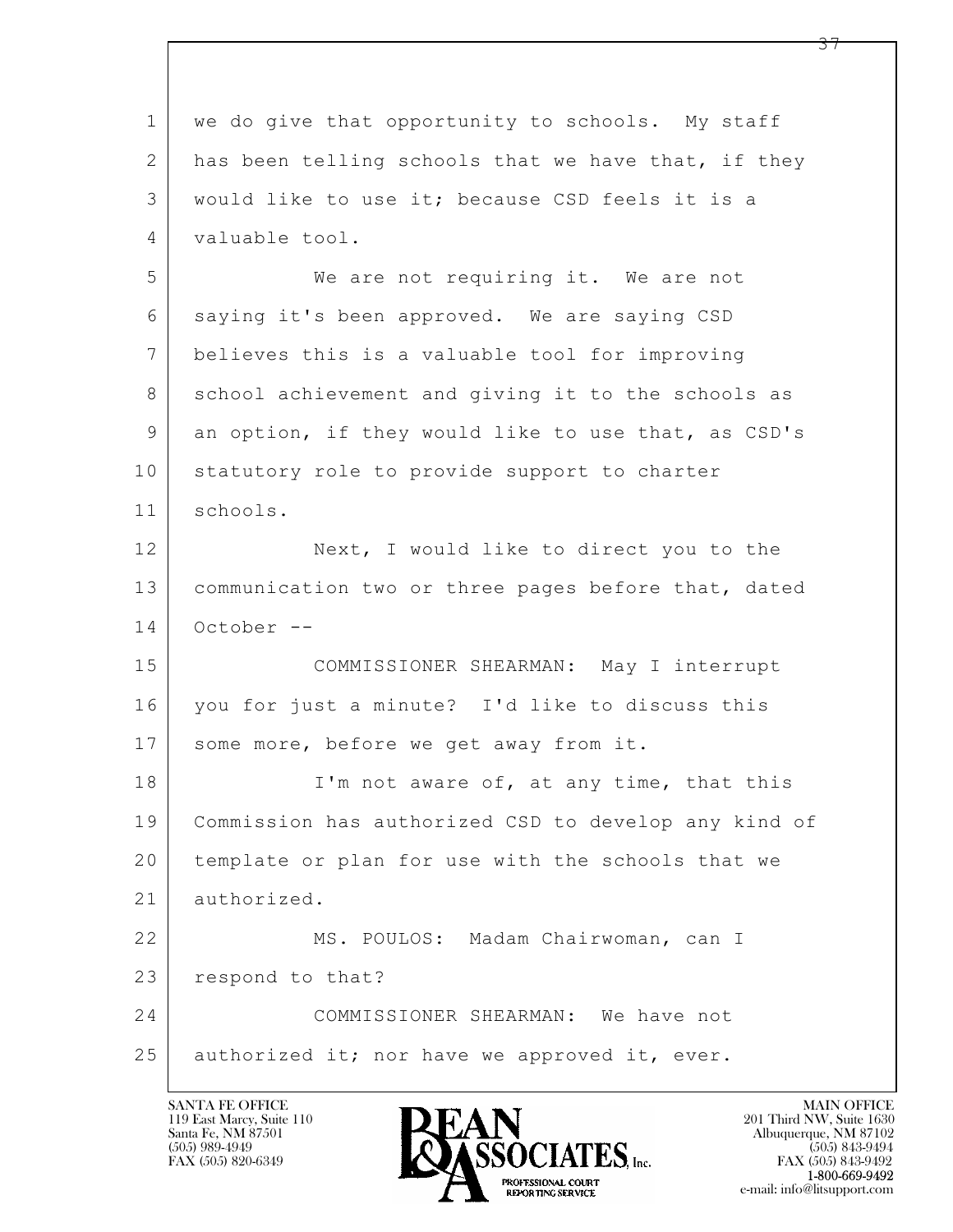$\mathbf{L}$  1 MS. POULOS: CSD has a statutory authority 2 and mission to provide support to charter schools. 3 It is in 22-8B, the Charter School Code. And that 4 is one of the responsibilities of the Charter School 5 Division. 6 THE CHAIR: That may be a responsibility 7 of the Charter School Division; but to do that 8 responsibility, you need to use documents that have 9 been discussed and approved by this Commission. And 10 trying to go around that by making it optional for 11 | the schools, if they do choose that option, they're 12 using a document that has not been approved by this 13 Commission. 14 MS. POULOS: Chairwoman? 15 THE CHAIR: It has not been approved to 16 this date by this Commission, because the Commission 17 did not agree with the total makeup of that 18 document, and it's -- 19 | MS. POULOS: Chair Bergman? 20 THE CHAIR: I'll get to you when I'm done. 21 MS. POULOS: Okay. 22 THE CHAIR: So I believe Commissioner 23 Shearman has raised a very important point here. 24 And I think it's at this time we need to offer some 25 | quidance to the Charter School Division as to

119 East Marcy, Suite 110<br>Santa Fe, NM 87501



FAX (505) 843-9492 e-mail: info@litsupport.com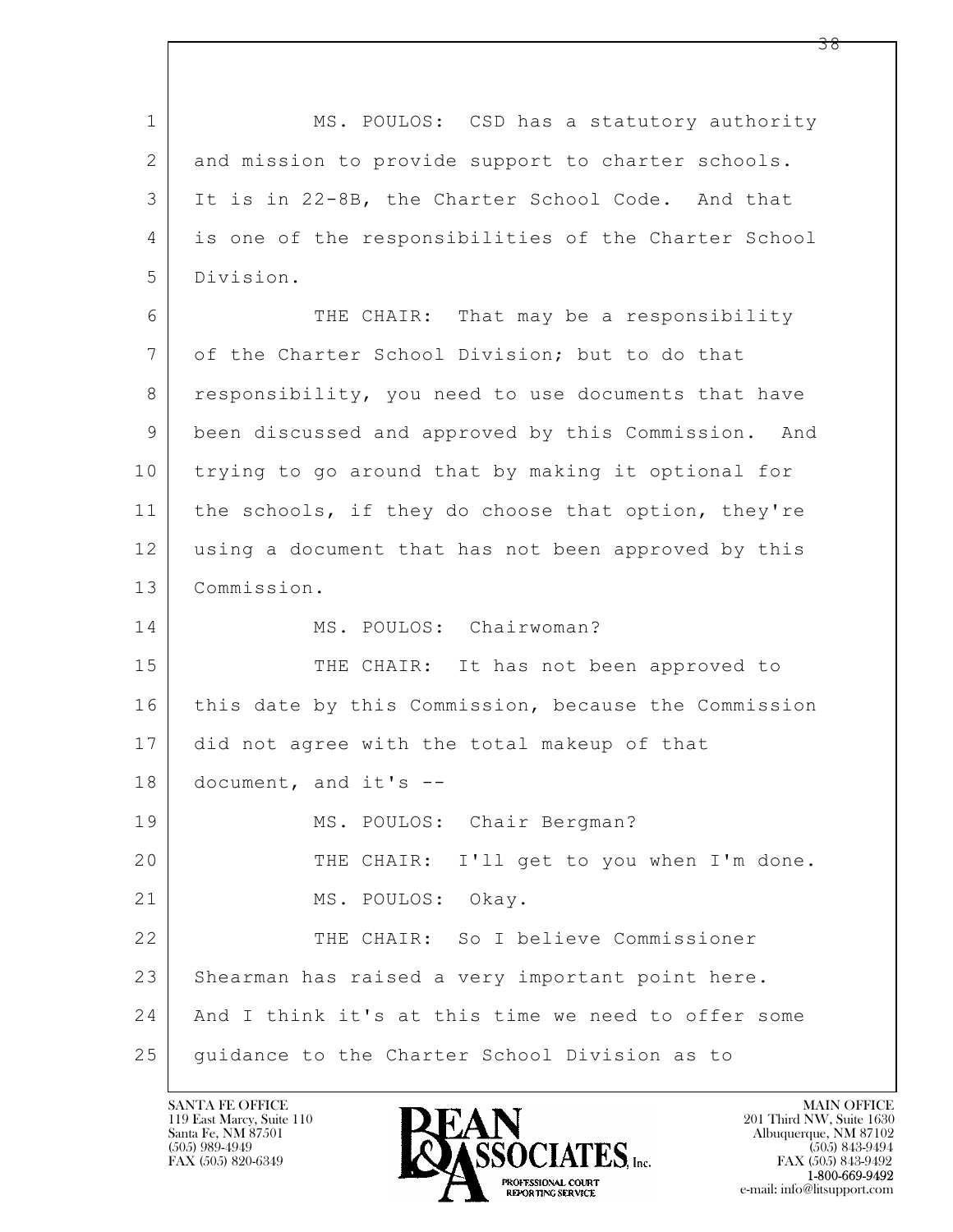$\mathbf{L}$  1 whether they should cease offering this document to 2 other people until this Commission has approved said 3 document. 4 The support that they offer to the charter 5 schools is with the express permission of this 6 Commission. Every document that is in use by this 7 Commission has been approved by this Commission 8 | after a great deal of study in work sessions and 9 everything else. 10 The -- I do not believe the Charter School 11 Division has the authority to try and go around that 12 process. 13 Commissioners, I'm now going to ask you to 14 weigh in on this. 15 Commissioner Carr? 16 COMMISSIONER CARR: Okay. 17 | MS. POULOS: Can -- sorry. I do think I 18 | have a very important piece of information that I 19 would like to share with this Commission in response 20 to that. And I ask that opportunity. 21 THE CHAIR: Commissioner, do you want to 22 let her go, or do you want to bring your input in 23 first? 24 COMMISSIONER CARR: No, go ahead. 25 THE CHAIR: All right. I will call on the

119 East Marcy, Suite 110<br>Santa Fe, NM 87501

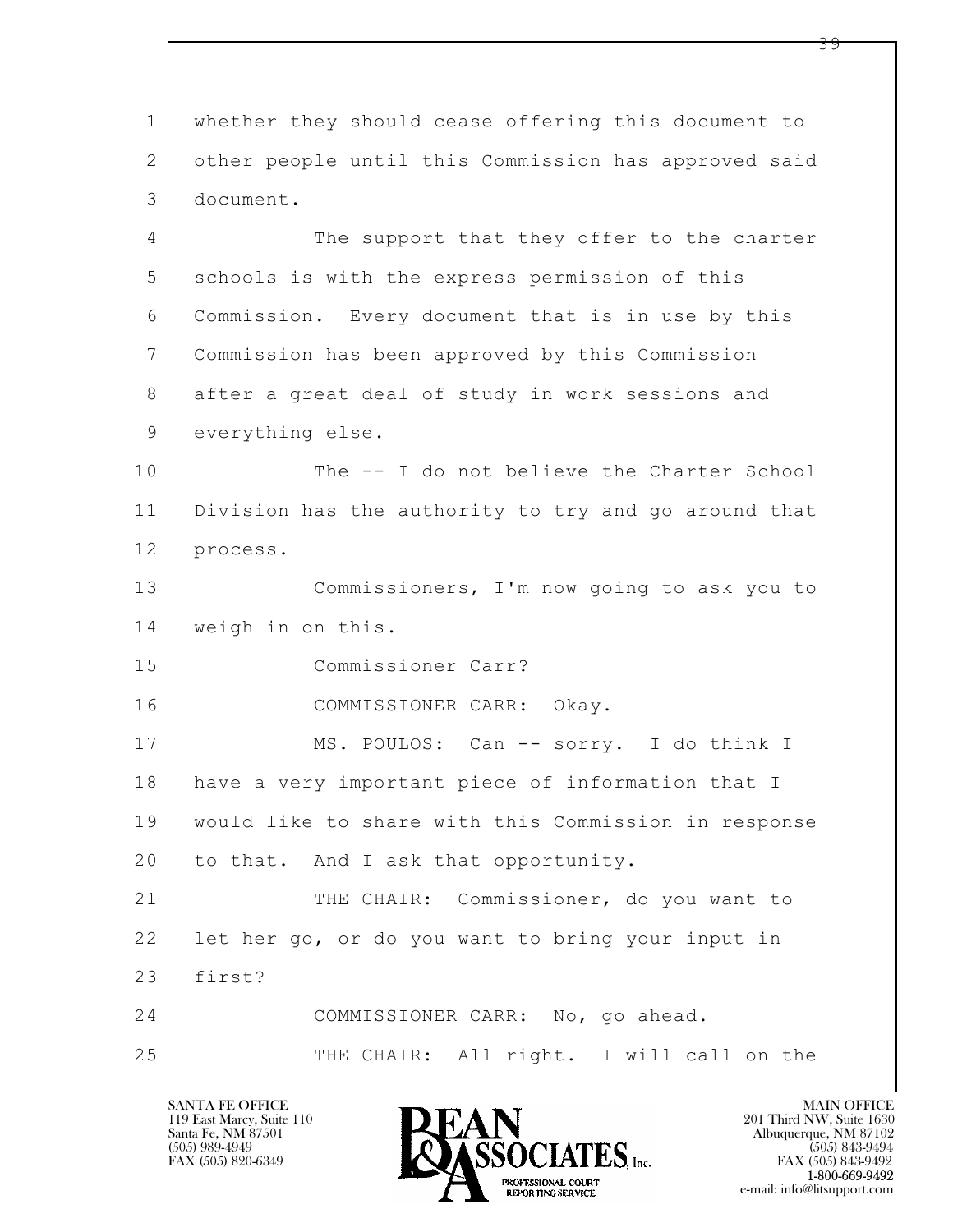$\mathbf{L}$  1 Director. Go ahead. 2 MS. POULOS: I would ask all of the 3 Commission to look at 22-8B-17. 4 COMMISSIONER CARR: And do we have it? 5 MS. POULOS: In 22-8B-17, the Legislature 6 established the Charter Schools Division as a part 7 | of the Public Education Department. 8 It states: The Division shall do four 9 things: One is to provide staff support to the 10 | Commission. That is the support that a staff would 11 provide. 12 The next item: Without mention to the 13 Commission or without mention to direction from the 14 Commission, it states, "To provide technical support 15 to all charter schools." 16 The third item is, "To review and approve 17 State-chartered charter school budget matters...," 18 which the -- which the CSD works with the Budget and 19 Finance Department of the Public Education 20 Department to do. 21 The last item again mentions the 22 Commission. I will note two of those items do not 23 mention the Commission. 24 The next item mentions the Commission and 25 says, "To make recommendations to the Commission

119 East Marcy, Suite 110<br>Santa Fe, NM 87501

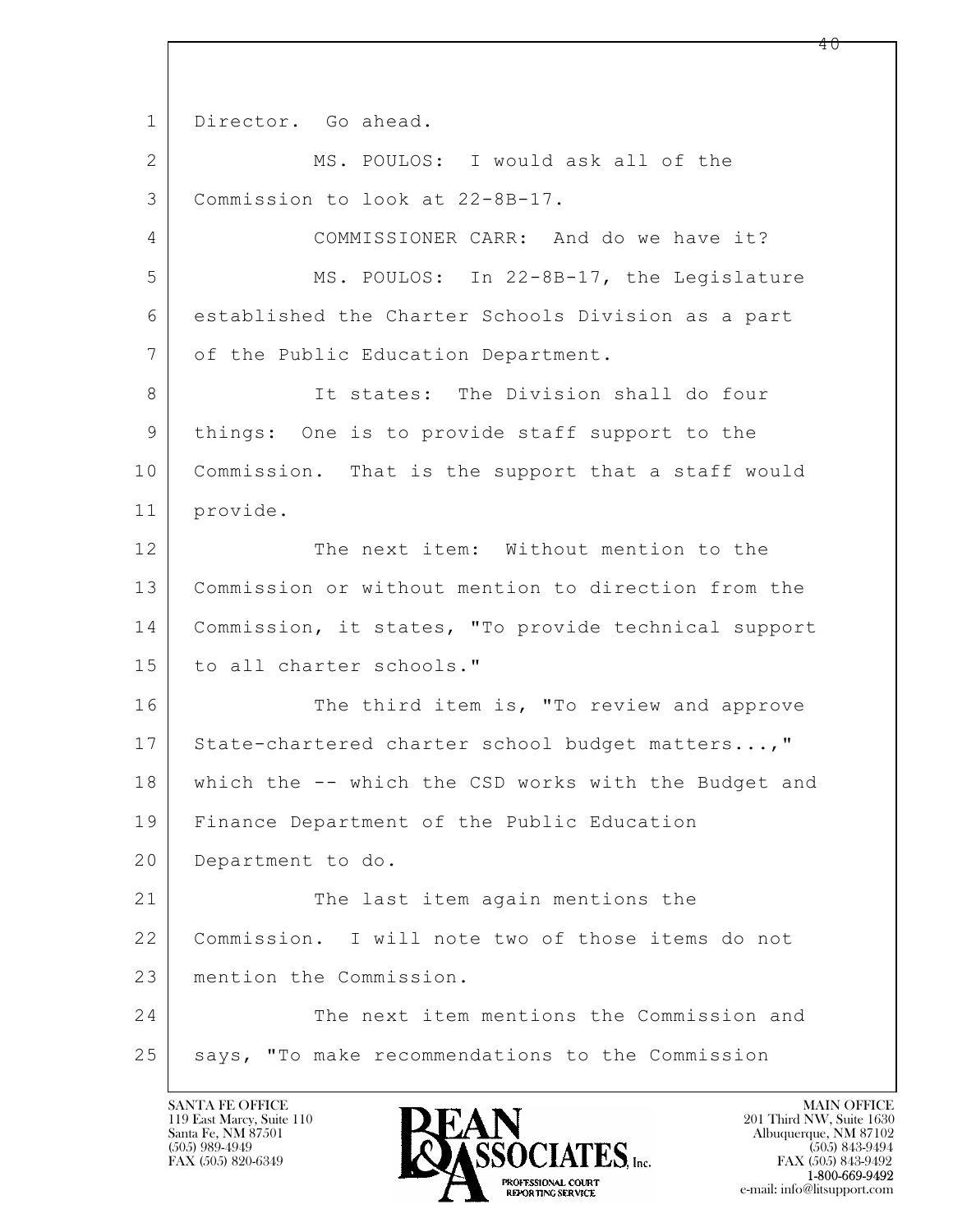$\mathbf{L}$  1 regarding the approval, denial, suspension, or 2 revocation of..." State -- "...the charter of 3 State-chartered charter schools." 4 I do believe that CSD is tasked by the 5 Public Education Department with providing support 6 to charter schools. We have provided that template, 7 not under the authority of the Commission, not under 8 the approval of the Commission; and we have never 9 made that representation. We have provided it to 10 schools who say, "We have to do an improvement plan. 11 Can you provide us support?" 12 Or say, "We have to do an improvement 13 plan. What is that?" 14 And we have been clear there is no 15 requirement for the improvement plan. 16 I have asked this Commission for that 17 direction. I have not received it. 18 | Rand so I have provided what I do have, 19 which is a recommendation and a tool that I have 20 access to that I believe supports charter schools in 21 improving their academic performance. That is why 22 we have done this work, and that is the work that we 23 have done. We have never once stated that this 24 Commission approved it or that this Commission 25 requires it.

119 East Marcy, Suite 110<br>Santa Fe, NM 87501



FAX (505) 843-9492 e-mail: info@litsupport.com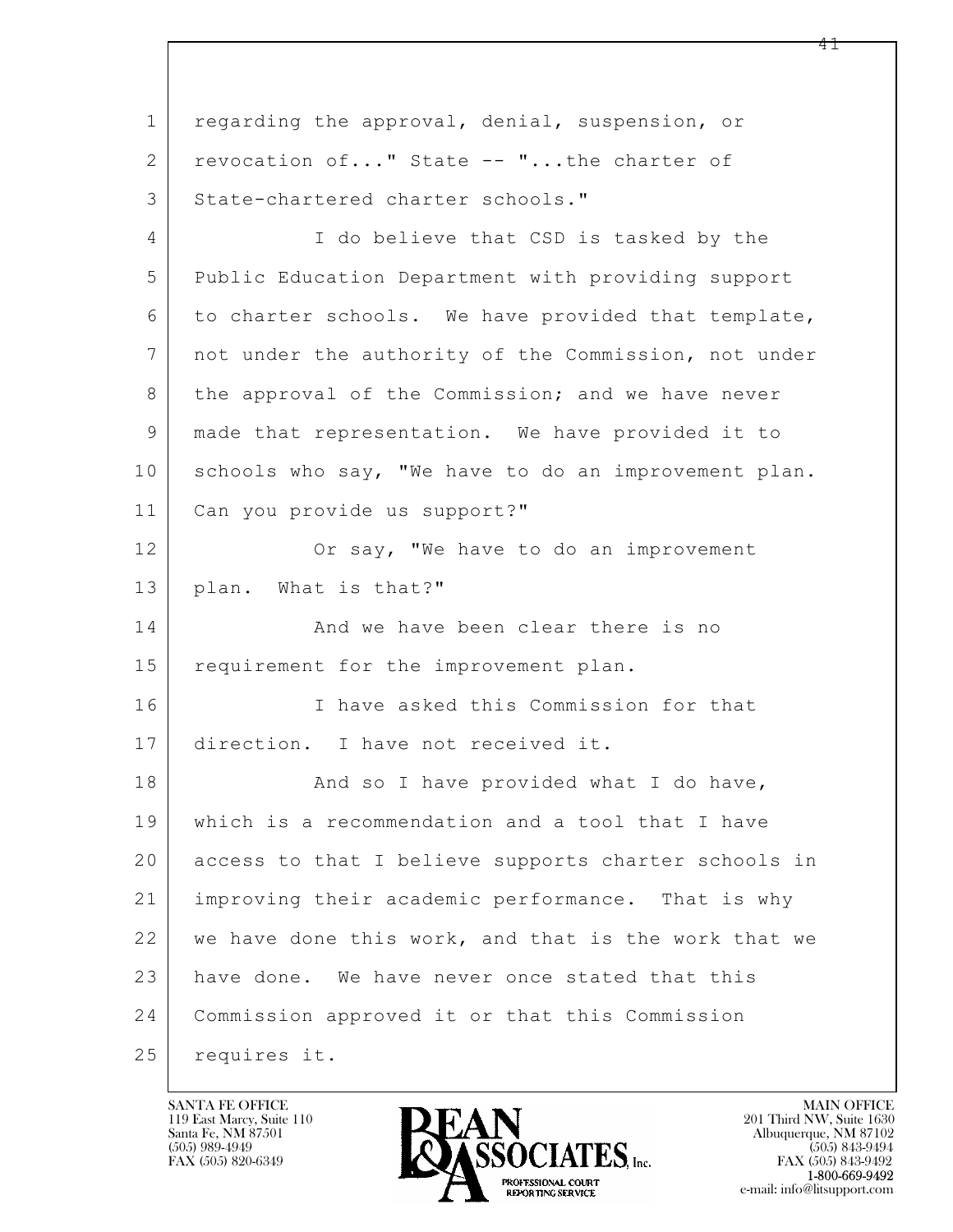1 In my communication with Mr. Ogas, we did 2 | communicate, on October 1st, about what we would 3 like to see to be able to support you, the 4 Commission, in making a quality, informed 5 recommendation. We asked that they demonstrate the 6 substantial progress that they are making with their 7 students, both by showing what they have had in 8 place as an improvement plan.

9 We asked them for specific things that we 10 hoped we would see. We also asked them for data to 11 | show that their improvement efforts have been 12 effective in improving student achievement.

13 THE CHAIR: Thank you, Director. We will 14 | note that. I will just note that where it says, 15 | "provide technical support," it does not say that 16 the CSD may provide technical support that has not 17 been approved by this Commission. The CSD and the 18 Public Education Department are not the authorizer 19 for State-authorized charter schools. The Public 20 | Education Commission is the authorizer, and we, 21 | therefore, have the authority, not only on what is 22 done on our behalf, but what documents are used on 23 our behalf.

 $\mathbf{L}$  24 And we have not approved that improvement 25 plan yet because the members of the Commission did

119 East Marcy, Suite 110<br>Santa Fe, NM 87501



FAX (505) 843-9492 e-mail: info@litsupport.com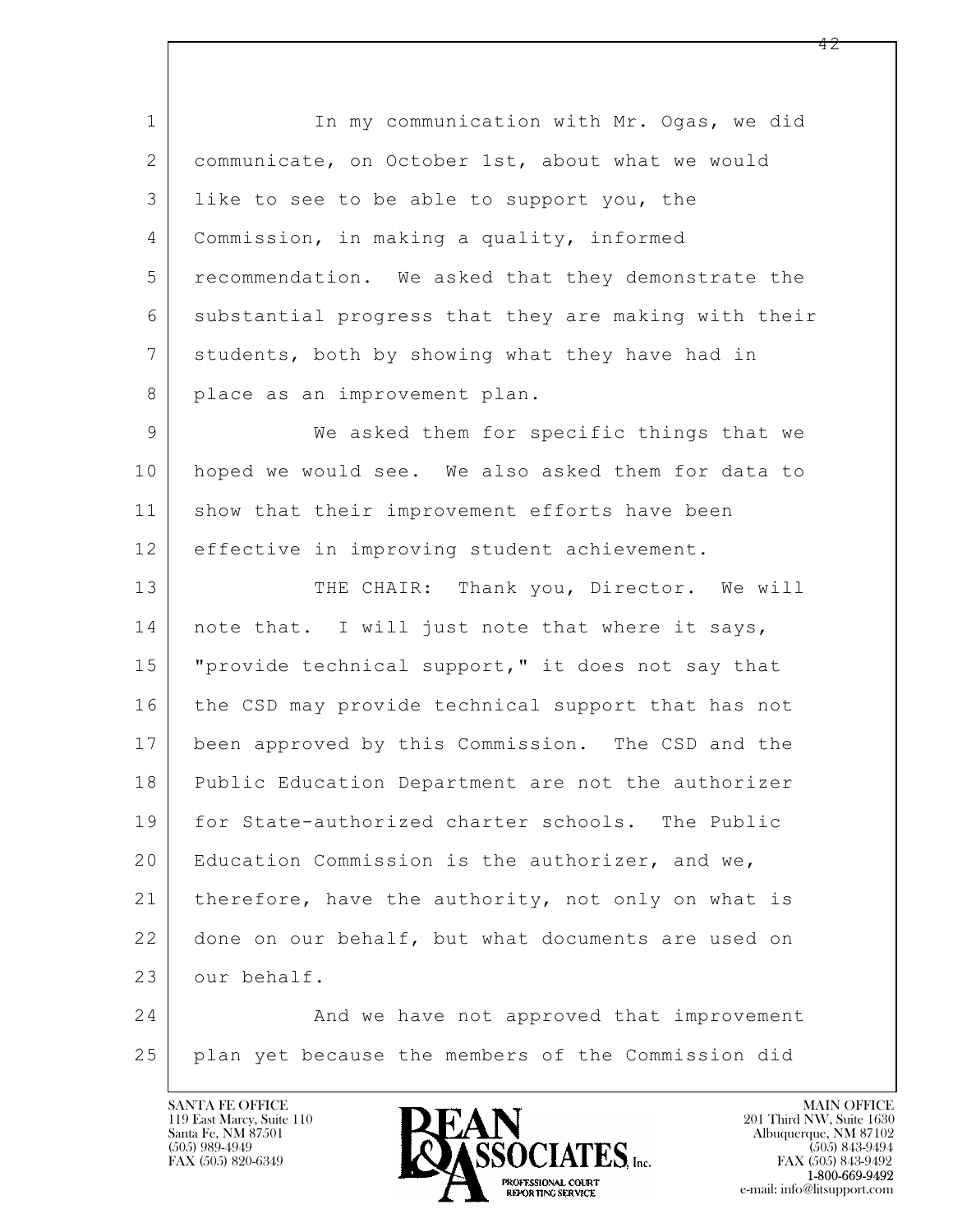$\mathbf{L}$  1 not agree with its makeup, as we have done in at 2 l least two work sessions. 3 And so it was still under review. 4 So now, Commissioner Carr, did you still 5 wish to speak? 6 COMMISSIONER CARR: Yes. So I think, you 7 know -- I appreciate the law and the -- I think 8 we're faced with a situation where if a school 9 fulfills an improvement plan that we have not 10 approved, and they come before us and they say, 11 "Well, you know, we've done all this. CSD -- we did 12 all of this. We fulfilled this improvement plan"; 13 but it wasn't one that we approved, then, to me, 14 | that may put the school in a bad place. 15 It may also put us in a bad place; because 16 while they did what the CSD asked -- and there is 17 some gray area in the law -- you know, we're -- you 18 know, the law is not great. We know that --19 | right? -- in regards to charter schools; it needs a 20 | lot of improvement. 21 | I -- I appreciate, Katie, what you are 22 doing; but I also see some potential issues with it 23 in regards to the school fulfills it; they come 24 before us, and they say, "You know what? We didn't 25 approve this, and we still don't think you're where

119 East Marcy, Suite 110<br>Santa Fe, NM 87501

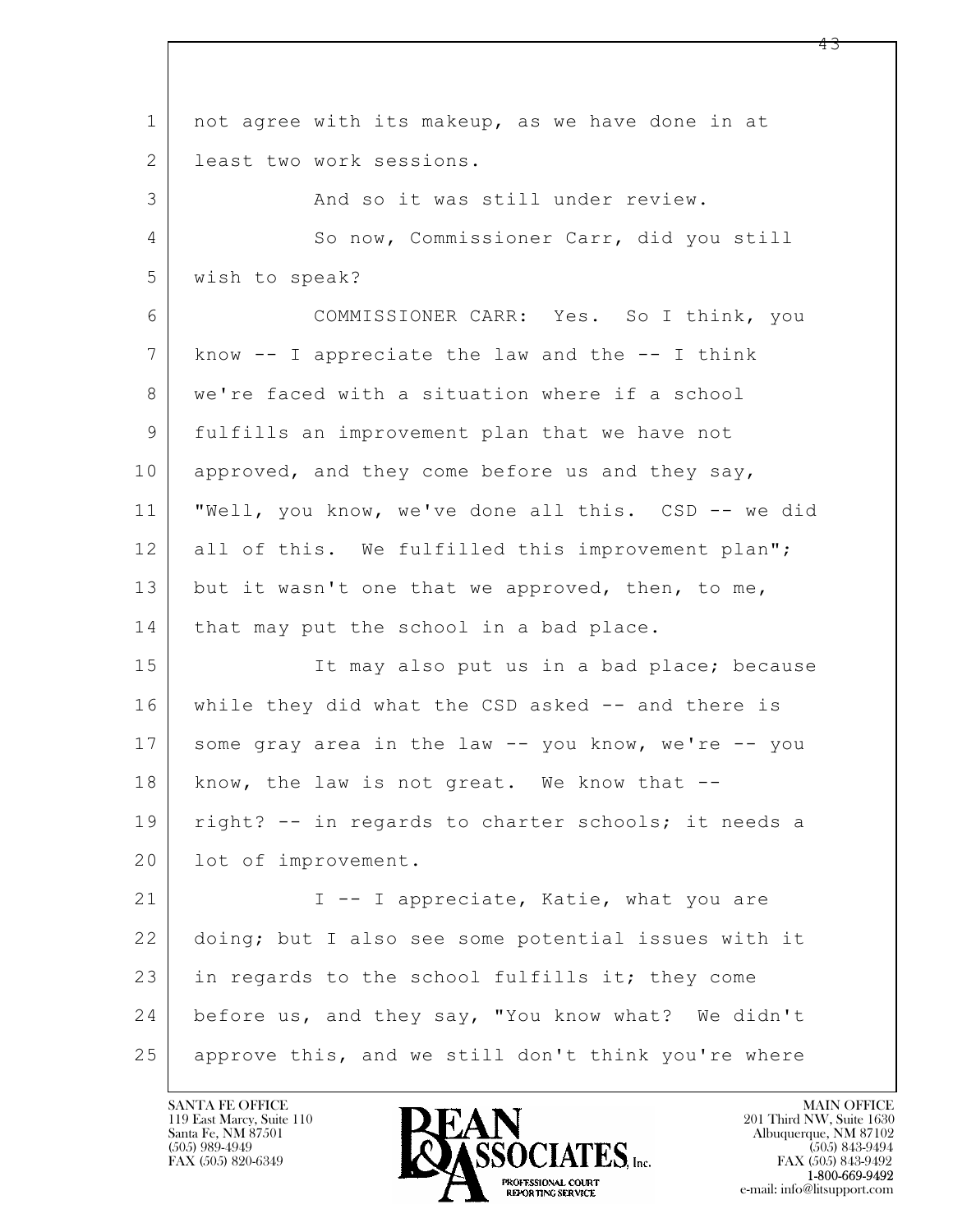$\mathbf{L}$  1 you should be. And here's a new improvement plan." 2 Or, "Guess what? We're closing you." 3 Well, whatever the situation may bring. 4 And I think -- and then let's say we do 5 close them, or -- and then they appeal, and then 6 they bring out the -- the differences and the 7 problems between what CSD is doing and what we would 8 like to have done, I think it's a -- it's not a -- I 9 don't think it's a very good situation. 10 | Again, I'll say I do appreciate what 11 you're doing; but I think I see some problems down  $12$  the road if we continue in that way. 13 I think we need to approve the improvement 14 plan beforehand to make sure it's clear for the 15 schools and CSD and for us, so that we're all on the 16 | same page, and there -- and it doesn't cause any 17 | snags or legal problems down the road. 18 I would be confused. You know, if I was a 19 | student and one teacher says, "I want you to write 20 your essay this way." And then -- but then it has 21 to be approved by another teacher, and they said, 22 "Well, the other teacher said this is fine; she gave 23 me an A." 24 "Well, I'm sorry; you're getting a C." 25 You see the problem. I think that's kind

119 East Marcy, Suite 110<br>Santa Fe, NM 87501

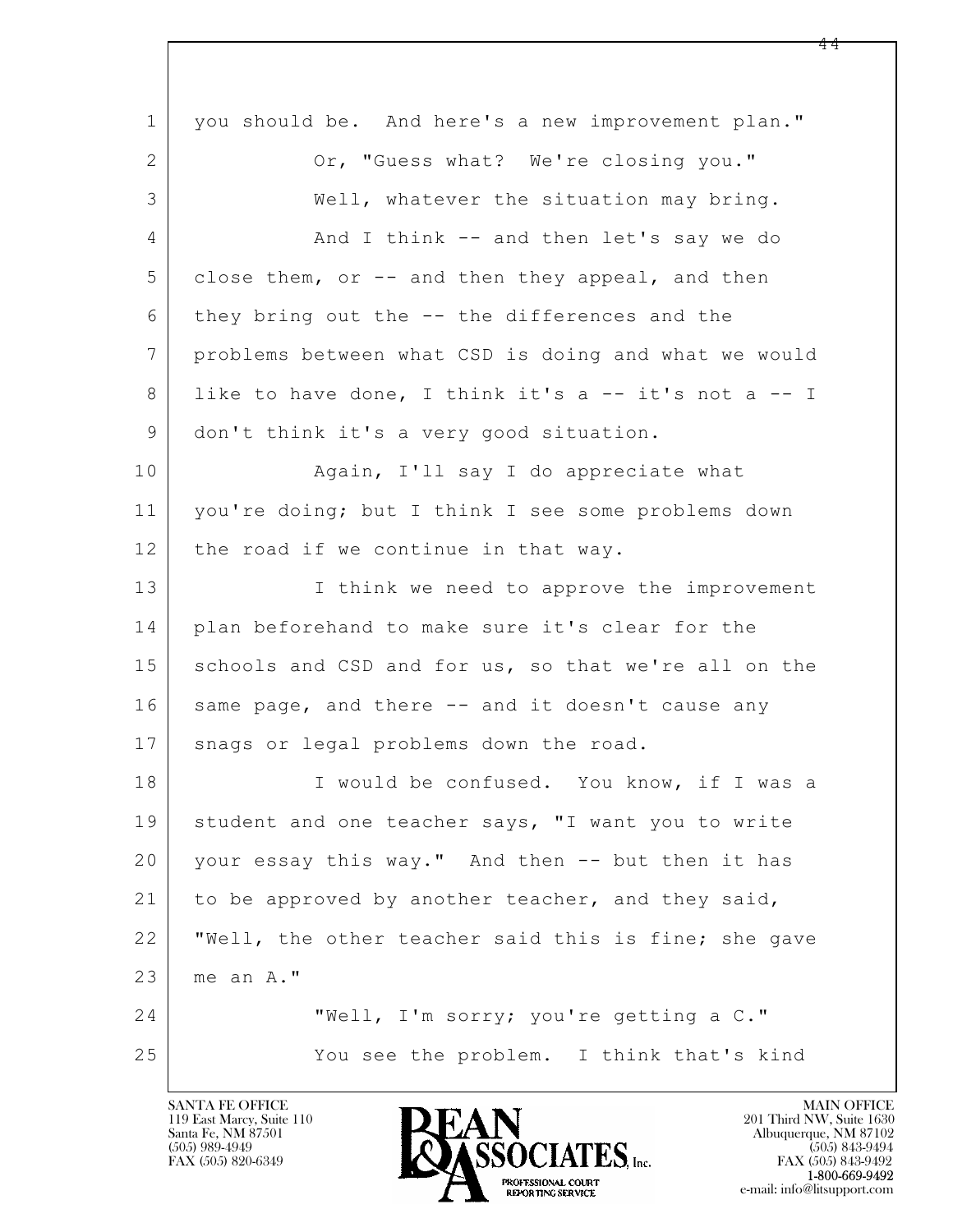$\mathbf{L}$  1 of where we are. And I think we really -- we need 2 to approve those plans. 3 And although, again, I'll say for the 4 third time, I appreciate what you're trying to do, 5 and I -- but I just want to point out what I think 6 the possible problems are. 7 THE CHAIR: Thank you, Commissioner Carr. 8 And we will approve an improvement plan when we can 9 get everybody on board with that plan, and it's 10 suitable for the purpose we have. 11 Before I call for any other Commissioners 12 to comment, I will also note if we follow the 13 | Director's line of reasoning, she may impose any 14 document she wishes to impose. She may impose any 15 protocol she wishes to impose. She may impose any 16 process she wants to impose, as long as she makes it 17 optional for the schools. 18 And as Commissioner Carr just noted, in 19 very short order, we will have chaos --20 MS. POULOS: (Indicates.) 21 THE CHAIR: You've had your chance. I'm 22 | going to ask other Commissioners. 23 | Any other Commissioners want to weigh on 24 | this before we go back to the Director? 25 Commissioner Gipson?

119 East Marcy, Suite 110<br>Santa Fe, NM 87501



FAX (505) 843-9492 e-mail: info@litsupport.com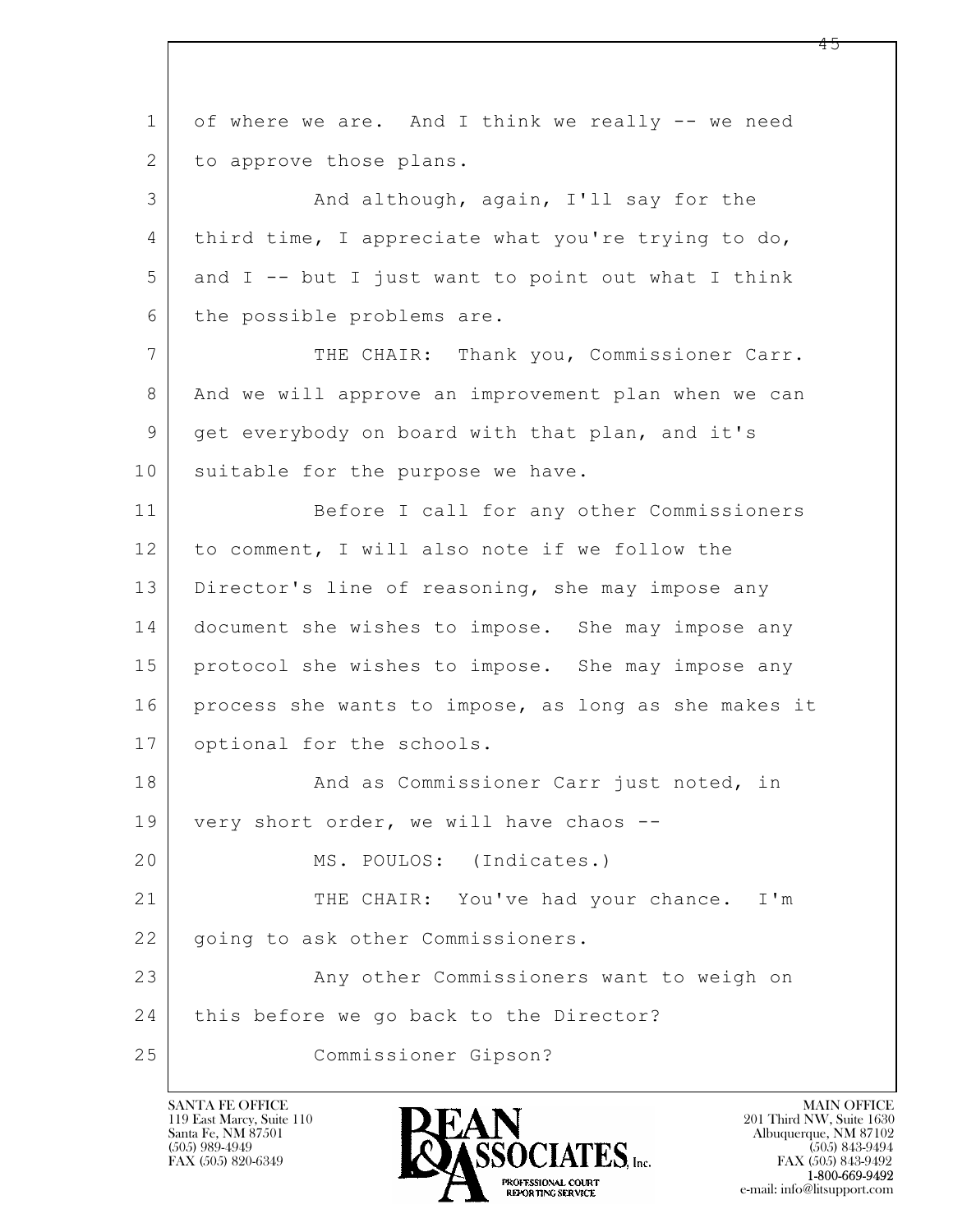$\mathbf{L}$  1 COMMISSIONER GIPSON: I'd like to give an 2 opportunity for Mr. Ogas to speak to the -- the part 3 of the letter that says that the improvement plan 4 was a condition of the approval for the 5 recommendation for the amendment that you do the 6 improvement plan. 7 So can you just speak to that? Because I 8 have a serious concern about if that was, in fact, a 9 condition. 10 THE CHAIR: Go ahead, Mr. Ogas, yeah. 11 MR. MICHAEL OGAS: Commissioner Gipson, 12 Commissioners, when we were doing that discussion, 13 and we had been given several different documents to 14 | look at filling out, we had a call on a Friday 15 afternoon -- actually, it was the Friday afternoon 16 that the Charter School Division had just convened 17 their on-site review of us, about 4:00 in the 18 afternoon. 19 | Richard We had a conversation -- Ms. Poulos 20 and myself -- Mr. Griego was in the room -- where 21 | that came up. 22 And her position was that she couldn't 23 move forward with any kind of recommendation because 24 we hadn't submitted to her any documentation that 25 she had requested.

119 East Marcy, Suite 110<br>Santa Fe, NM 87501



FAX (505) 843-9492 e-mail: info@litsupport.com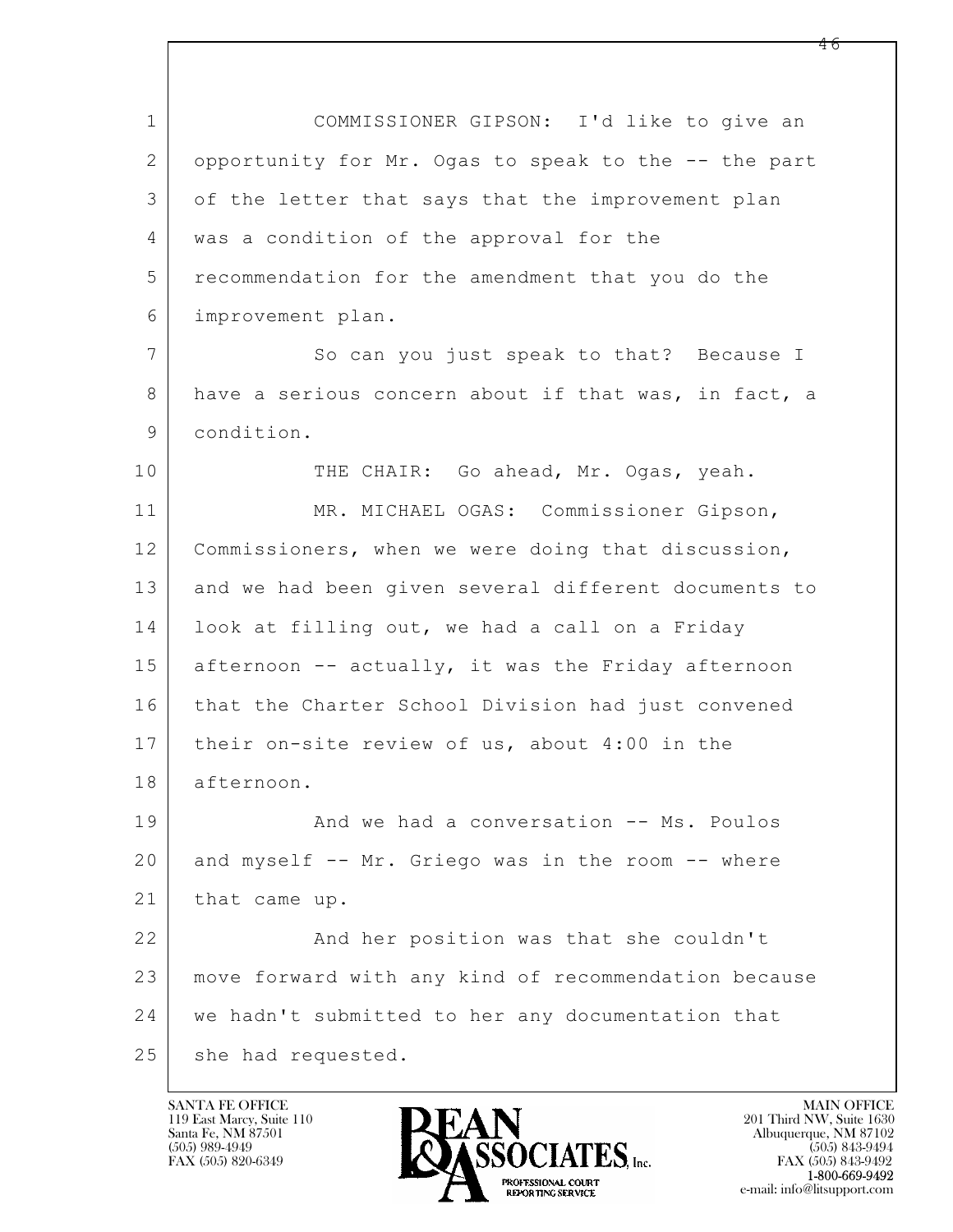$\mathbf{L}$  1 I asked at that time if that 2 documentation, the improvement plan and those kinds 3 of things, were coming from the Public Ed 4 Commission; had they been approved by the Public Ed 5 Commission. Was that the process that they had 6 approved? 7 and I was told at that time that there was 8 | no process from the Public Ed Commission. 9 So that was when we decided at that time  $10$  that we were not going to  $-$ - I mean, we will take 11 our direction from you, and we will gladly do 12 whatever you want us to do to improve our school. 13 We have a good school. We know we need to improve, 14 and we're sure not above, you know, not wanting to 15 improve. So we will follow whatever process our 16 authorizer tells us to do. 17 So we left it at that. And then I 18 | received correspondence the following week from 19 Director Poulos. 20 THE CHAIR: All right. Thank you. Before 21 you go further, I would like to note for the record 22 that Commissioner Chavez has entered the room. And 23 perhaps most of us already know this. But I would 24 note with a great deal of sadness that after a long 25 battle against severe health issues, Commissioner

119 East Marcy, Suite 110<br>Santa Fe, NM 87501

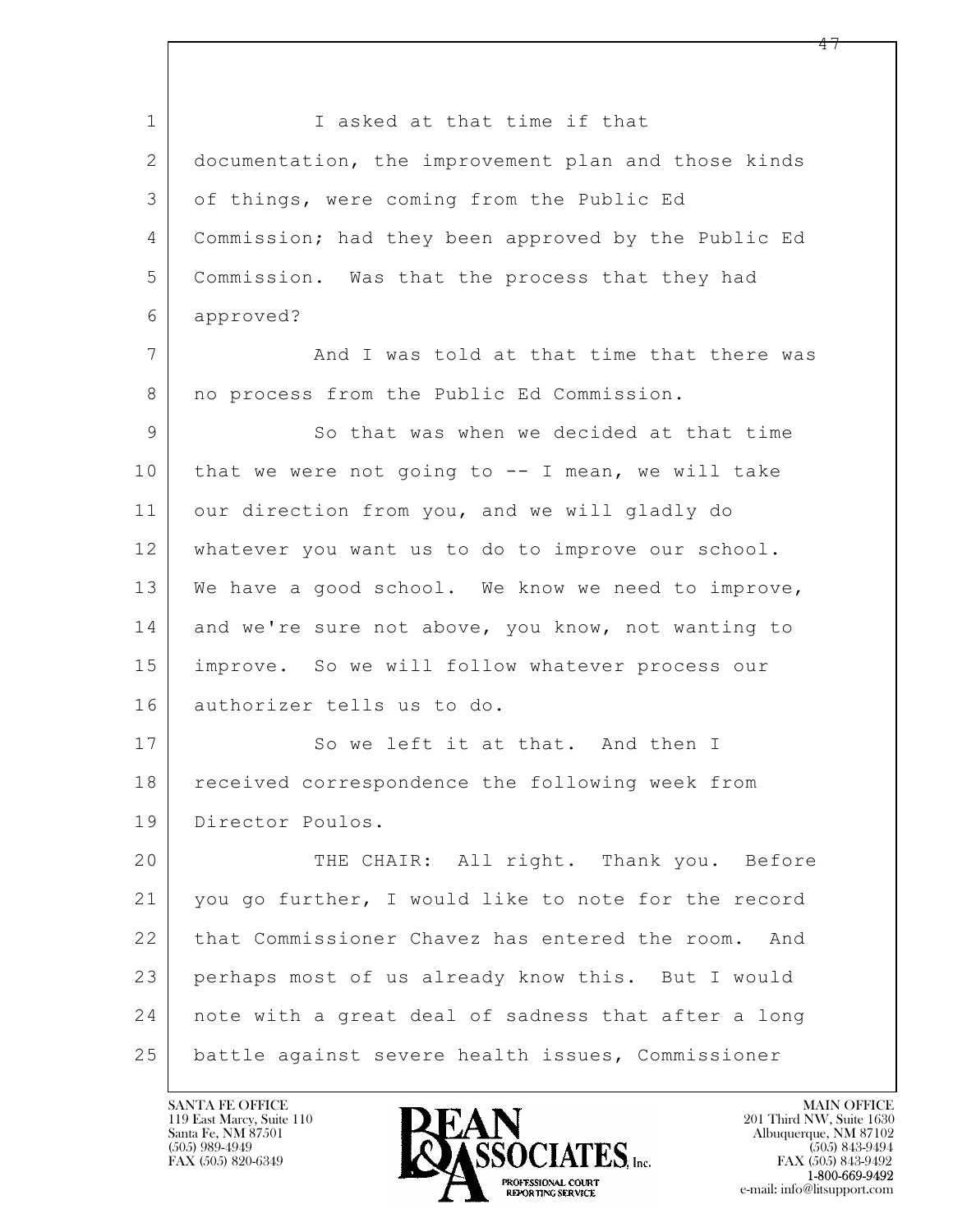$\mathbf{L}$  1 Chavez' husband did pass away recently. 2 | The Sand she certainly does have our 3 condolences. I know it's a difficult time for you, 4 and thank you for coming to be a part of this today. 5 Thank you, Commissioner Chavez. 6 COMMISSIONER CHAVEZ: Thank you. 7 | THE CHAIR: All right. Commissioner 8 Gipson, does that -- did that satisfy your -- or do 9 you have further --10 COMMISSIONER GIPSON: I'm still not sure. 11 Was the sentiment actually that the submission of 12 the improvement plan was a condition of support for 13 the amendment? 14 MR. MICHAEL OGAS: Commissioner, that was 15 our impression, yes, ma'am. We had seen several 16 different types of documents from more than one 17 person at the CSD. 18 MS. POULOS: Commissioner, may I please 19 respond? 20 THE CHAIR: I'm thinking here for just a 21 | second. I want to be sure I process this. 22 | The you finished, Commissioner Gipson? 23 | Treally would like to have other --24 you've spoken a couple of times. I would really 25 like to have some of the other Commissioners to have

119 East Marcy, Suite 110<br>Santa Fe, NM 87501



FAX (505) 843-9492 e-mail: info@litsupport.com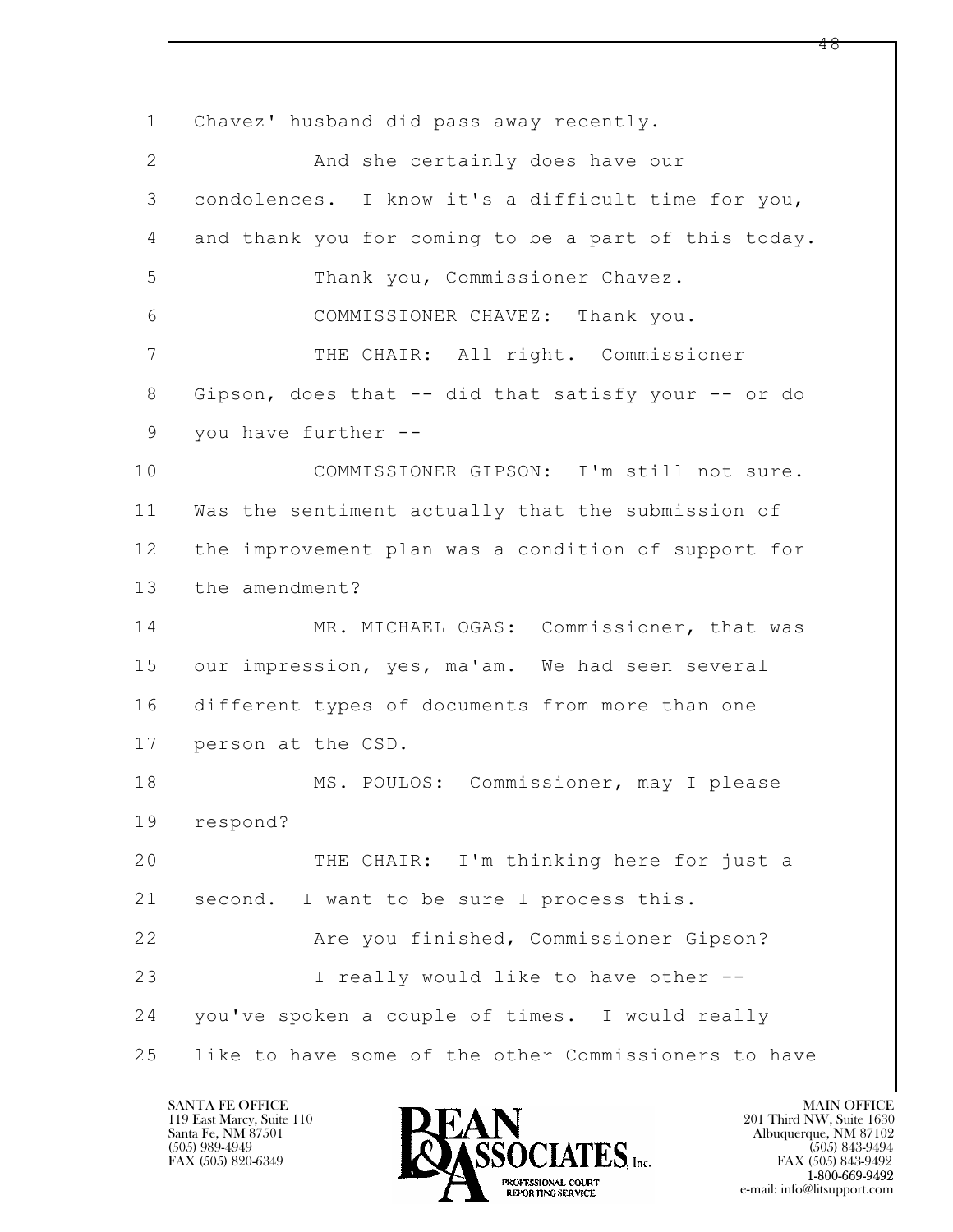$\mathbf{L}$  1 | their opportunity to have their say. 2 MS. POULOS: Can I please address the 3 conversation? 4 COMMISSIONER TOULOUSE: Point of order, 5 Mr. Chair. This is our meeting, not the Director's 6 meeting. And she can have her turn. But I think we 7 all need to have a turn, also, before it becomes a 8 debate back and forth. 9 | COMMISSIONER SHEARMAN: I agree. 10 THE CHAIR: Is that -- Commissioner 11 Chavez? 12 COMMISSIONER CHAVEZ: Yeah. You know, I 13 | realize I just entered the room. But I would -- I 14 | would actually appreciate hearing from the Director. 15 THE CHAIR: She's actually spoken several 16 | times already before you got here. 17 | COMMISSIONER CHAVEZ: Okay. 18 THE CHAIR: And a lot of Commissioners 19 haven't spoken yet. 20 COMMISSIONER CHAVEZ: At some point, I 21 | think that a response is appropriate from her. 22 THE CHAIR: You might show her the letter, 23 what we're discussing -- if you've got one laying 24 | there -- what led to this. There's a letter that 25 we're discussing.

119 East Marcy, Suite 110<br>Santa Fe, NM 87501

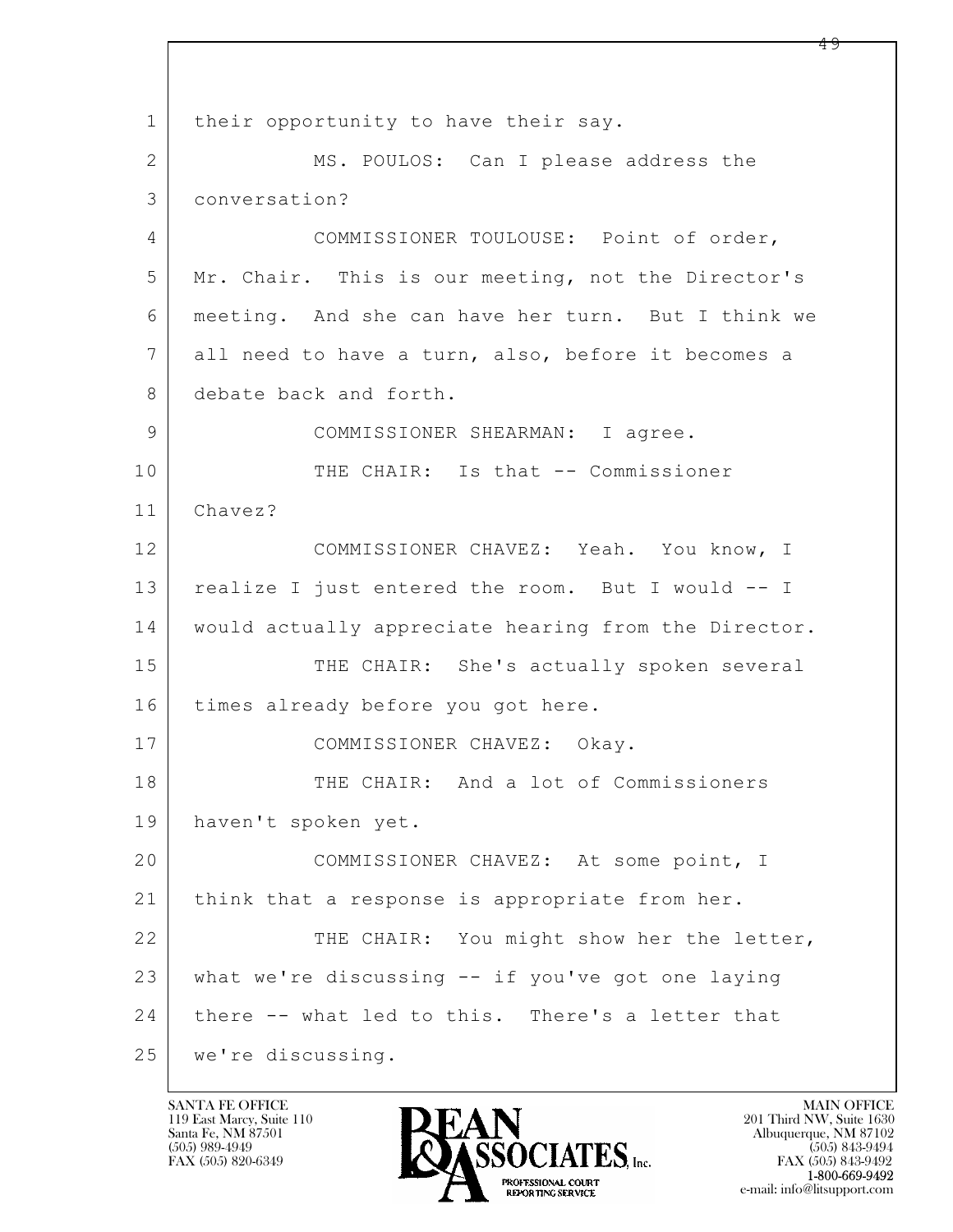$\mathbf{L}$  1 While we're doing that, why don't I let 2 the Director have one more opportunity. Then we're 3 | going to go to the Commissioners. 4 Director Poulos, go ahead. 5 MS. POULOS: During the conversation, we 6 did not indicate that the written improvement plan 7 was a requirement. What we asked the school was for 8 | their documentation to demonstrate the improvement 9 plan they have implemented. We asked for specific 10 things to give them direction: Do they show -- can 11 | they show us how they're using, collecting and 12 analyzing data; but we did not say -- we have never 13 | said -- that the submission of that improvement plan 14 template is required. 15 We also asked for other data to show us 16 that their student achievement is improving. We 17 believe that is important. And it was not in order 18 for this amendment request to come before this 19 Commission. 20 We were very clear. If a school has a 21 | letter grade of D, we, as the CSD, cannot make a 22 recommendation to you to approve that expansion. 23 And so we were giving the school an opportunity to 24 show us that some other recommendation was 25 appropriate. And we asked them to show how they had

119 East Marcy, Suite 110<br>Santa Fe, NM 87501

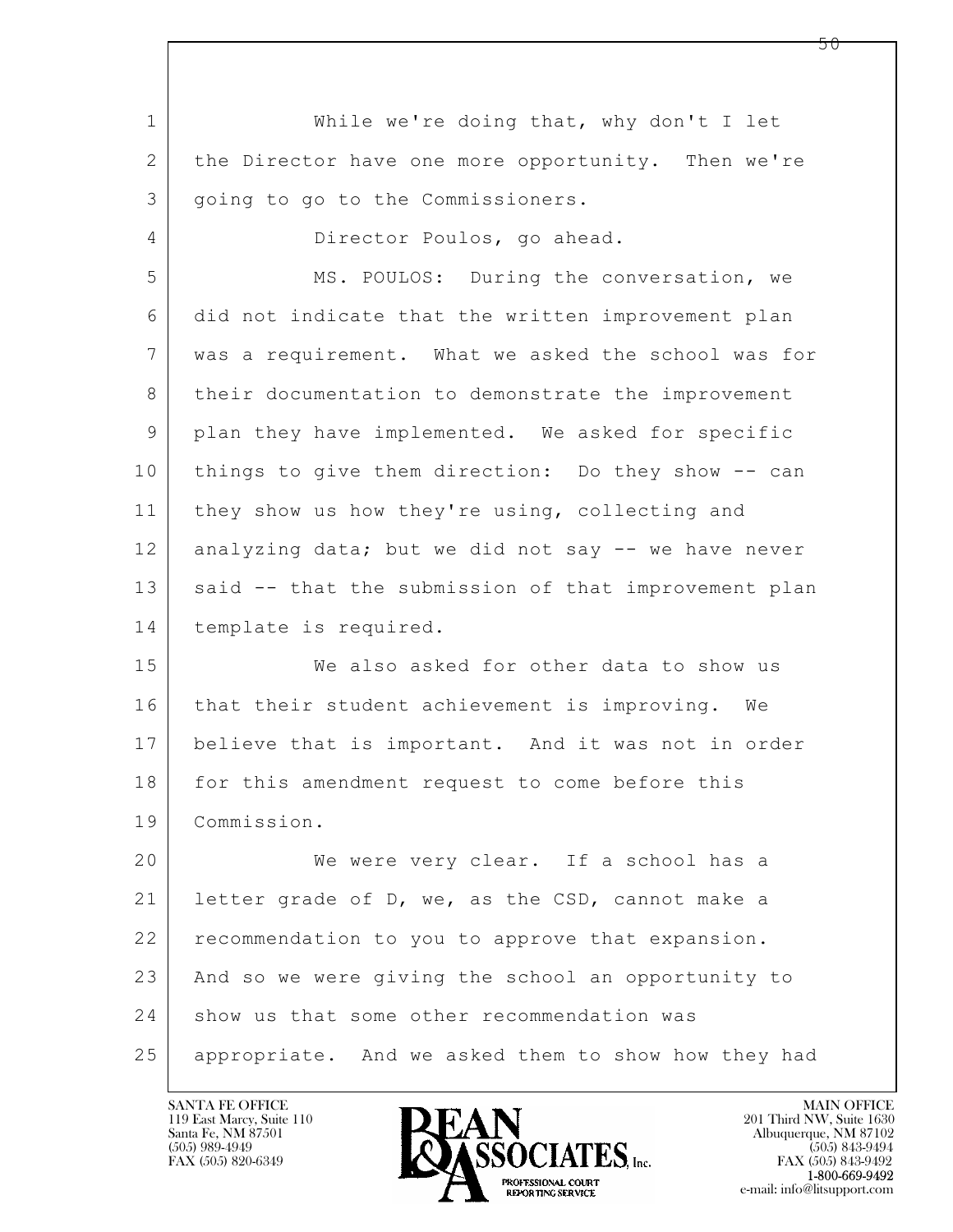$\mathbf{L}$  1 tried to improve student achievement and whether 2 that had been effective or not with student 3 achievement data. 4 THE CHAIR: Thank you, Director. I will 5 note -- I'm looking at the October 1st, 2015, 6 document, that the Director has referenced earlier. 7 | And I will note that in there, it states, in the 8 second paragraph, "The school must provide a 9 statement that describes... ." That sounds to me 10 like -- "must" means they have to do it, that it is 11 a requirement. I'll just throw that into the --12 COMMISSIONER GIPSON: I'm sorry. Which 13 document are you looking at? 14 COMMISSIONER SHEARMAN: October -- 15 THE CHAIR: This one. (Indicates.) It 16 | was a few pages in front of the letter that 17 Commissioner -- 18 MS. POULOS: I would ask that you read the 19 sentence before that, that says, "CSD requests the 20 school provide a statement of progress." And then 21 the "must" was defining how we would be looking at 22 progress. So the statement was not required; it was 23 requested, again, to support this Commission in 24 making informed decisions. 25 THE CHAIR: Okay. Here, again, I would

119 East Marcy, Suite 110<br>Santa Fe, NM 87501

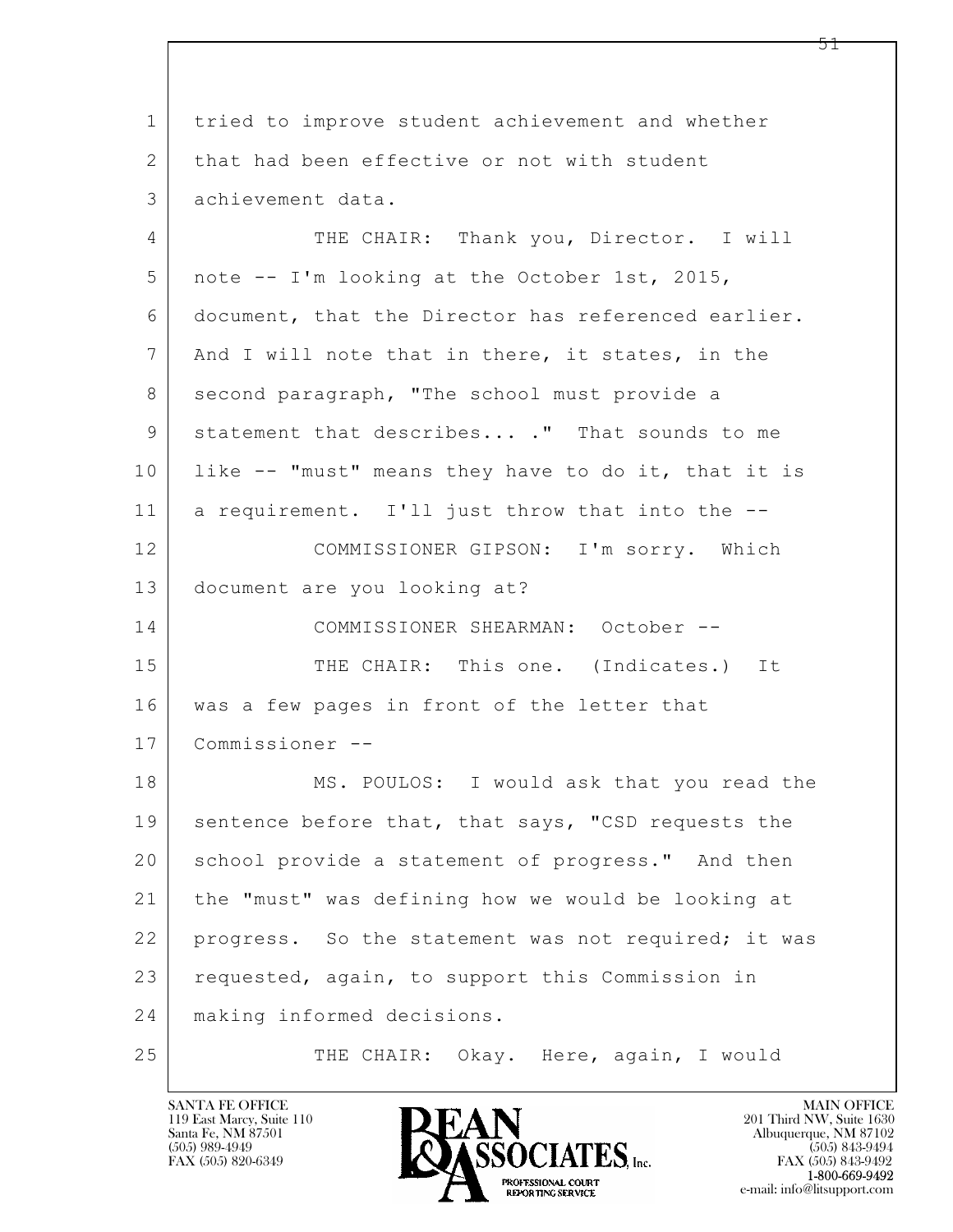$\mathbf{L}$  1 | note the very last sentence before your signature 2 | there says, "Please include this statement of 3 progress." 4 They can't include it if they don't do it. 5 MS. POULOS: That's absolutely true. 6 THE CHAIR: It's mandatory if they have to 7 include it. 8 | MS. POULOS: It was requested. 9 THE CHAIR: Okay. Now, I'll deal with 10 Commissioner Toulouse's point of order. I believe 11 it's now time for us to hear from Commissioners. 12 The Director will then have another opportunity. 13 So who would like to speak next? 14 COMMISSIONER SHEARMAN: I know I've 15 already spoken once; so I'll wait if others want to 16 | go first. 17 THE CHAIR: Commissioner Toulouse, did you 18 have something to offer? 19 COMMISSIONER TOULOUSE: I just wanted to 20 say this is one of those situations where I think, 21 not due to us, but due to changes in staffing, we've 22 changed the game plan on people in the middle of a 23 game with no rules being given to us or the other 24 side. And I think there needs to be a very 25 different kind of discussion between this Commission

119 East Marcy, Suite 110<br>Santa Fe, NM 87501

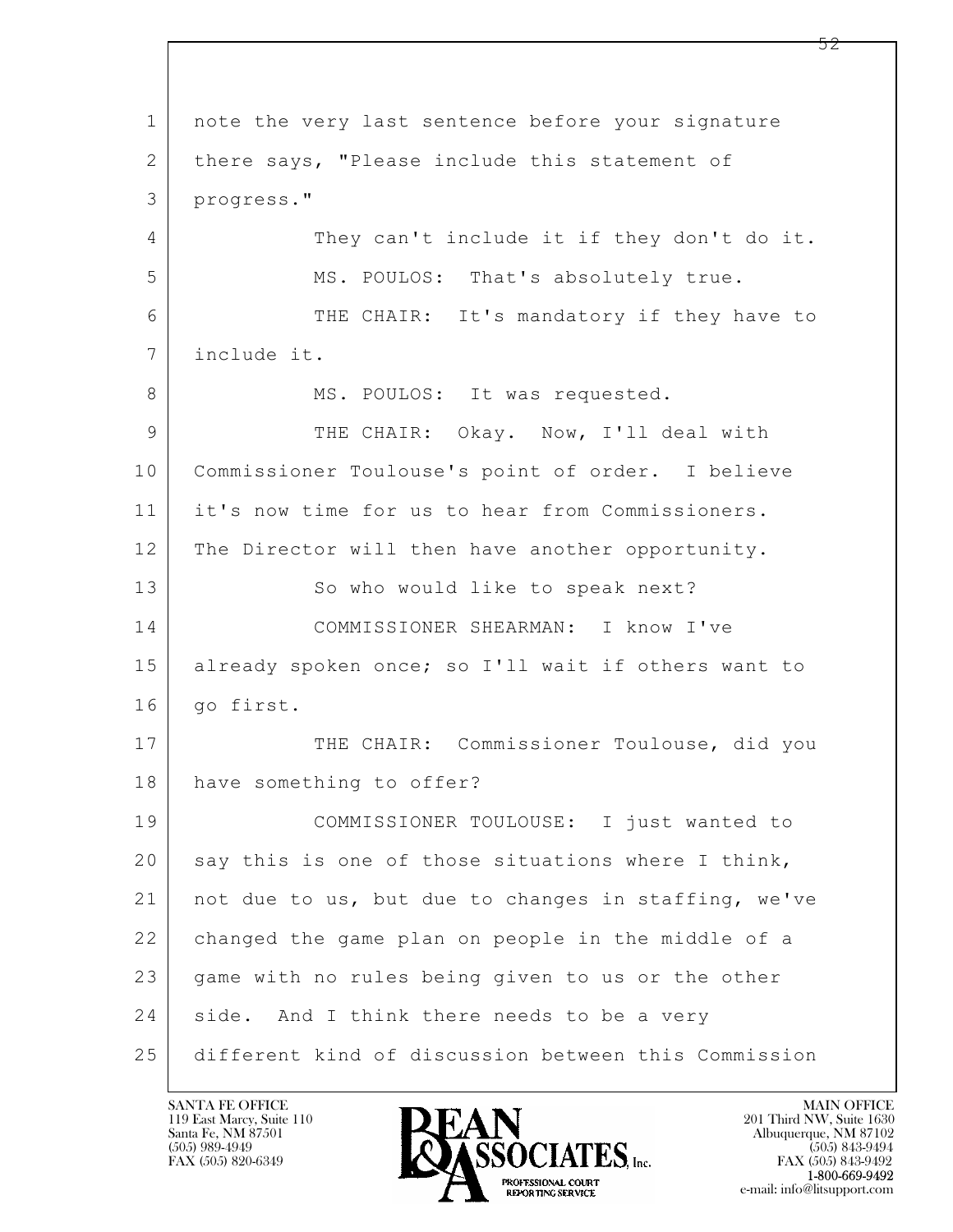$\mathbf{L}$  1 and the entire Charter School staff on what our 2 expectations are, what they think they need to do; 3 and I think this is all part of it. 4 | I know that Ms. Poulos is very involved in 5 this. But I also do not particularly like the 6 lecturing tone, what is being given to all of us 7 here. And I feel an anger in her that none of us 8 can afford. 9 You know, I'm here to do a job that I'm 10 | not getting paid for that I got elected to do, just 11 as every one of us has. And we're all here because 12 there are students sitting out here in the schools. 13 | And I know this particular school has its 14 | ups-and-downs, like every school does. 15 But I also think when you don't get your 16 school grades until so late in the year, it's hard 17 | to make improvements on that. 18 But I just think we have not had this kind 19 of expectation of schools when they come to request 20 changes in caps or changes in grades in the past; 21 and it's probably not fair to impose it now, without 22 advance notice to everybody. 23 Thank you. 24 THE CHAIR: Any other Commissioners that 25 want to weigh in on this? This is your opportunity.

119 East Marcy, Suite 110<br>Santa Fe, NM 87501



FAX (505) 843-9492 e-mail: info@litsupport.com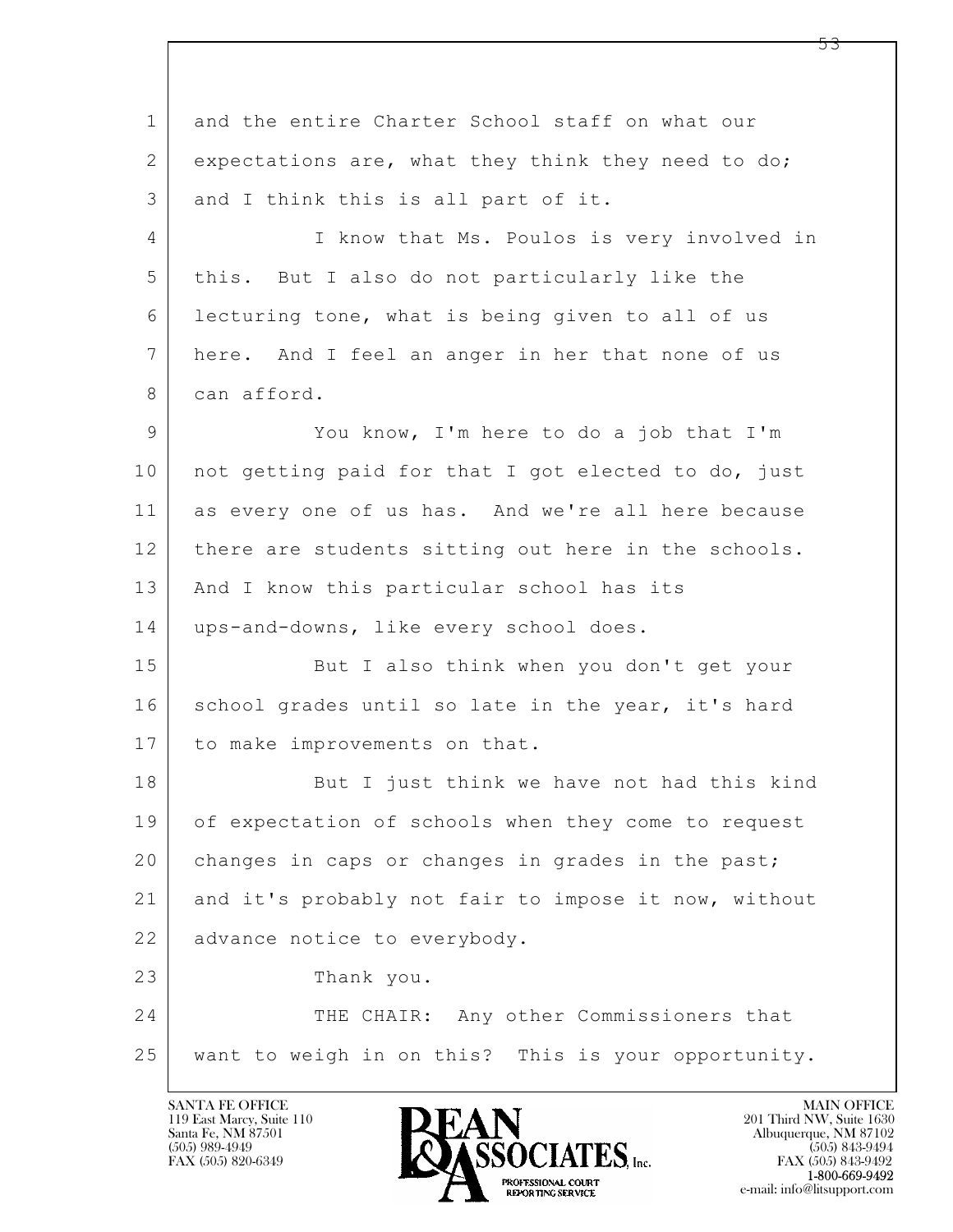$\mathbf{L}$  1 Commissioner Peralta? 2 COMMISSIONER PERALTA: You know, I just 3 think it's important -- I just wanted to make a 4 | statement -- that -- for all the charter schools  $5$  throughout the state  $-$  that  $-$  that there's 6 consistency, and that it's fair to everyone, that 7 everyone is looking at the same document, the same 8 guidelines and requests from those particular 9 documents. 10 | And the only document we had existing was 11 | the one that the PEC has -- has authorized. And so 12 to have options or various -- a variety of 13 frameworks or guidelines or what-have-you puts 14 schools in a bind, I think. 15 | I think it's important that we stay with 16 | consistency. I think it's important. 17 THE CHAIR: Thank you, Commissioner 18 Peralta. 19 Commissioner Ambruster? 20 COMMISSIONER ARMBRUSTER: My concern is 21 when a school is asking for -- to add more students, 22 to add more grades, and their lowest performing 23 students in this last test, 1.79 out of 10 points, 24 and the highest performing students had 2.5 points 25 out of 10, that's of grave concern.

119 East Marcy, Suite 110<br>Santa Fe, NM 87501

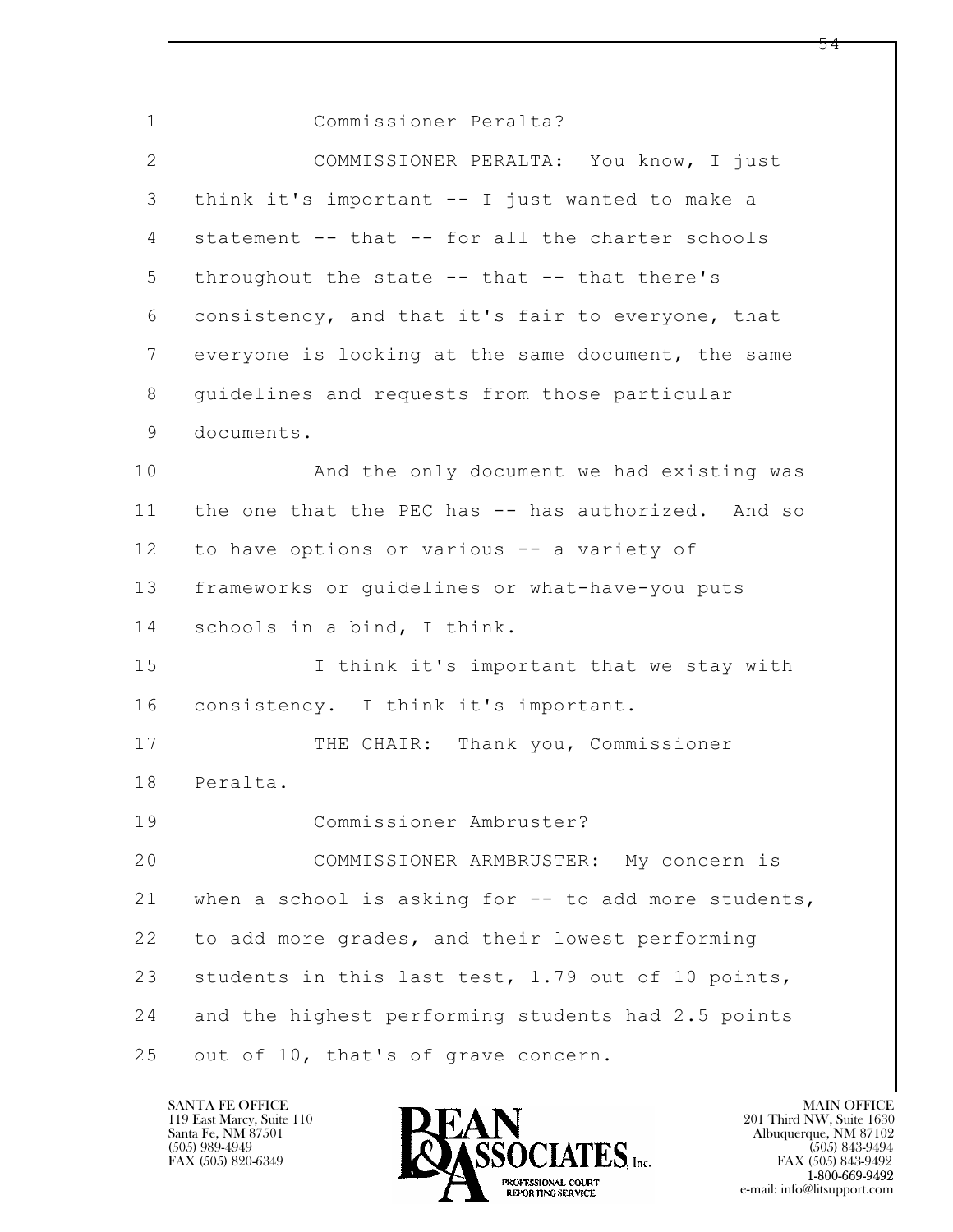$\mathbf{L}$  1 And also there was that issue about the 2 night school students, which I didn't see -- I 3 didn't know that that's part of their original 4 material terms. And if they are having night 5 | school, they're not getting 1,080 credit -- or hours 6 of instruction. 7 So for me, it would have been better for 8 the school to say -- why, I should say, okay, expand 9 the school, when the schools surrounding it are 10 doing better, in whatever form? 11 | And I may be missing it -- may I say that, 12 and someone can direct me to it -- any sort of 13 | improvement plan; because regardless -- and I agree; 14 we've talked about these PARCC scores -- but if I 15 were going down, I would certainly have some idea of 16 an improvement plan on some piece of paper, of 17 whatever piece of paper. And I don't think we have 18 one. Do we? 19 THE CHAIR: I think we're maybe ahead of 20 ourselves. We're not discussing the amendment 21 request yet. We're discussing this letter. We're 22 discussing this letter. 23 COMMISSIONER ARMBRUSTER: Oh, okay. 24 Sorry. 25 THE CHAIR: That's what we're discussing.

119 East Marcy, Suite 110<br>Santa Fe, NM 87501

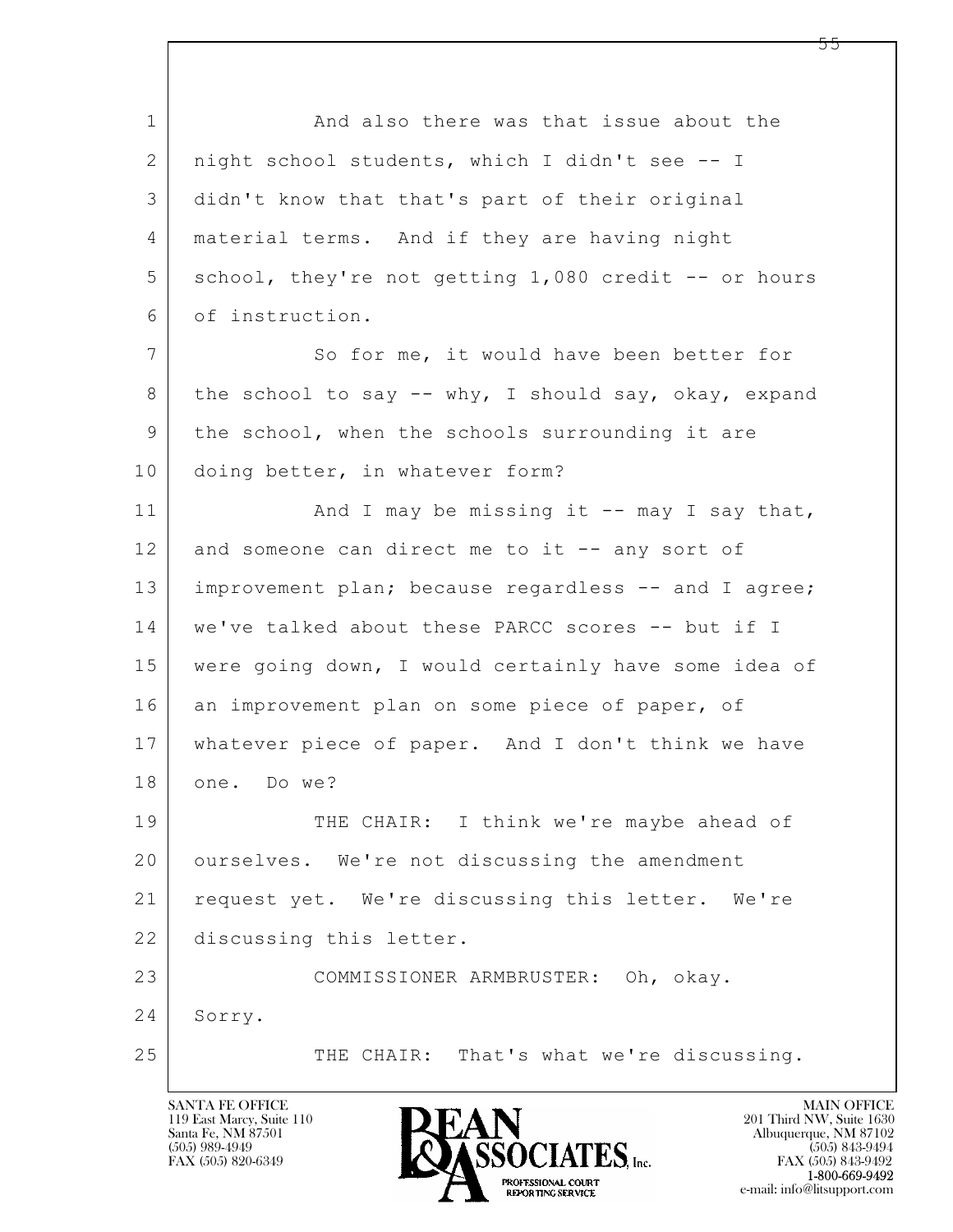$\mathbf{L}$  1 COMMISSIONER GIPSON: I'd like to just 2 address the -- the concern about receiving the 3 direct student information from -- from MAPs. I 4 have a concern over whether CSD -- or anyone else -- 5 has the ability to receive that information with 6 student names, outside of the individual school 7 being able to access that. 8 MS. POULOS: Commissioner, can I answer 9 that? 10 THE CHAIR: No, we're letting 11 Commissioners talk right now. 12 MS. POULOS: I'd like to be able --13 COMMISSIONER GIPSON: Commissioner 14 Shearman has asked that I read that piece of the 15 letter so that people understand what I'm referring 16 to. 17 THE CHAIR: Okay. Go ahead and read that 18 | part of the letter, then. 19 | COMMISSIONER GIPSON: "Finally, we are 20 very concerned that you are requesting that SODA 21 make arrangements to have our assessment data, NWEA 22 MAP, ACT, Early College Grade Performance, provided 23 to you directly from the assessment vendor and 24 university. Hopefully, we are reading this 25 incorrectly, as we do not believe there is any

119 East Marcy, Suite 110<br>Santa Fe, NM 87501

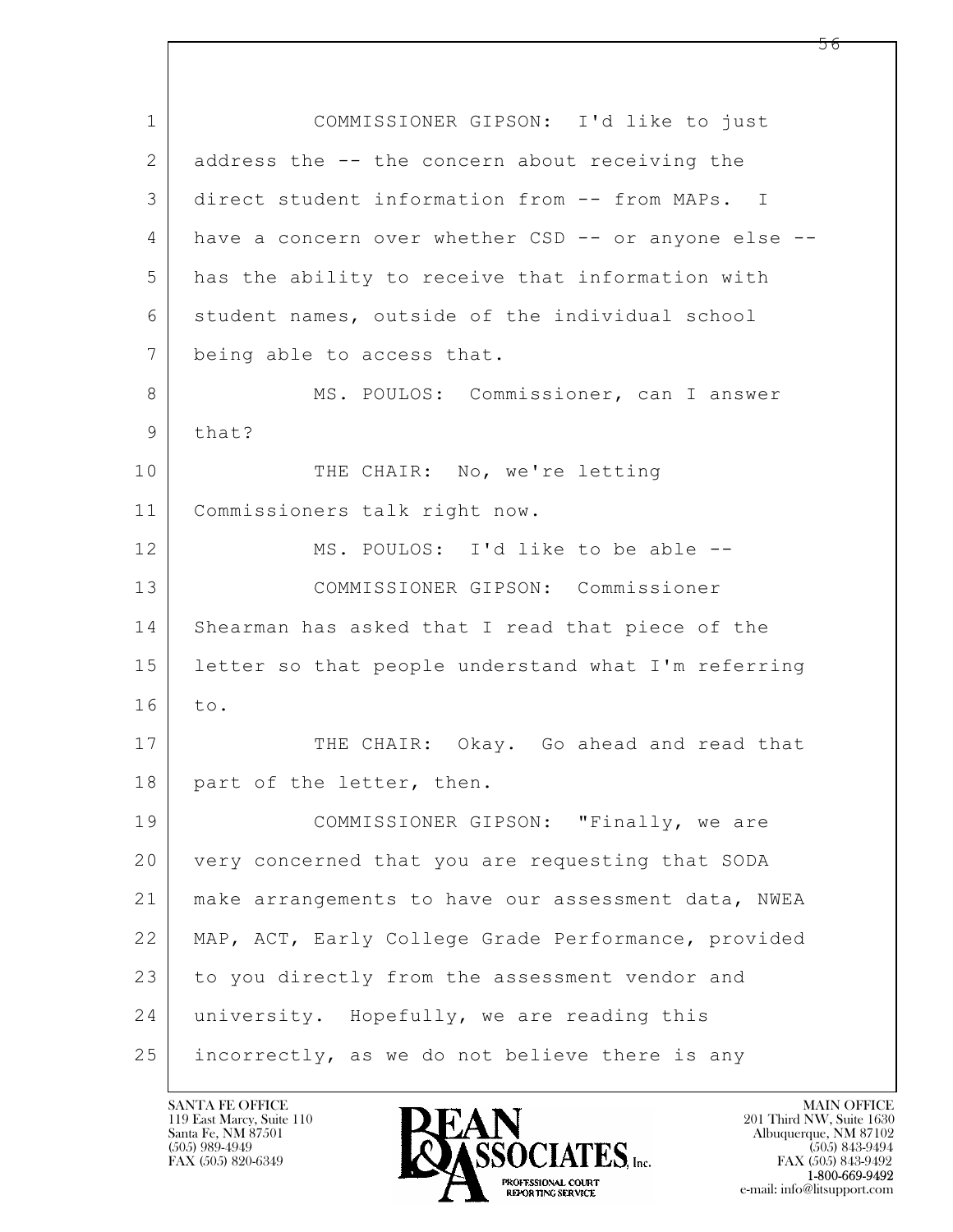| $\mathbf 1$    | justification for your request and implies a lack of |
|----------------|------------------------------------------------------|
| 2              | trust and integrity. We have worked hard with CSD    |
| 3              | to present our data, and we pride ourselves on being |
| 4              | professional and honest, presenting our results to   |
| 5              | the PEC."                                            |
| 6              | So, Mr. Ogas, if you would like to speak             |
| $7\phantom{.}$ | to that, $I'11$ --                                   |
| 8              | MR. MICHAEL OGAS: If you'd like me to.               |
| 9              | THE CHAIR: Go ahead, please. Yeah.                   |
| 10             | MR. MICHAEL OGAS: I could. We have been              |
| 11             | looking at our data, even before the grade came out, |
| 12             | as part -- it stemmed as part of us becoming an      |
| 13             | Early College High School a little -- almost two     |
| 14             | years ago.                                           |
| 15             | We began looking at our format and how we            |
| 16             | could improve, especially in the area of -- of       |
| 17             | mathematics. So we have data -- I think I told this  |
| 18             | Commission earlier on that we -- ACT -- paid for an  |
| 19             | ACT test for each one of our high school students    |
| 20             | from ninth grade all the way through every year; we  |
| 21             | have that data.                                      |
| 22             | And we just thought that, you know, we               |
| 23             | compiled the data; we know how they're doing. I      |
| 24             | don't know how you can compare averages of nine      |
| 25             | through twelfth-graders as compared to the rest of   |

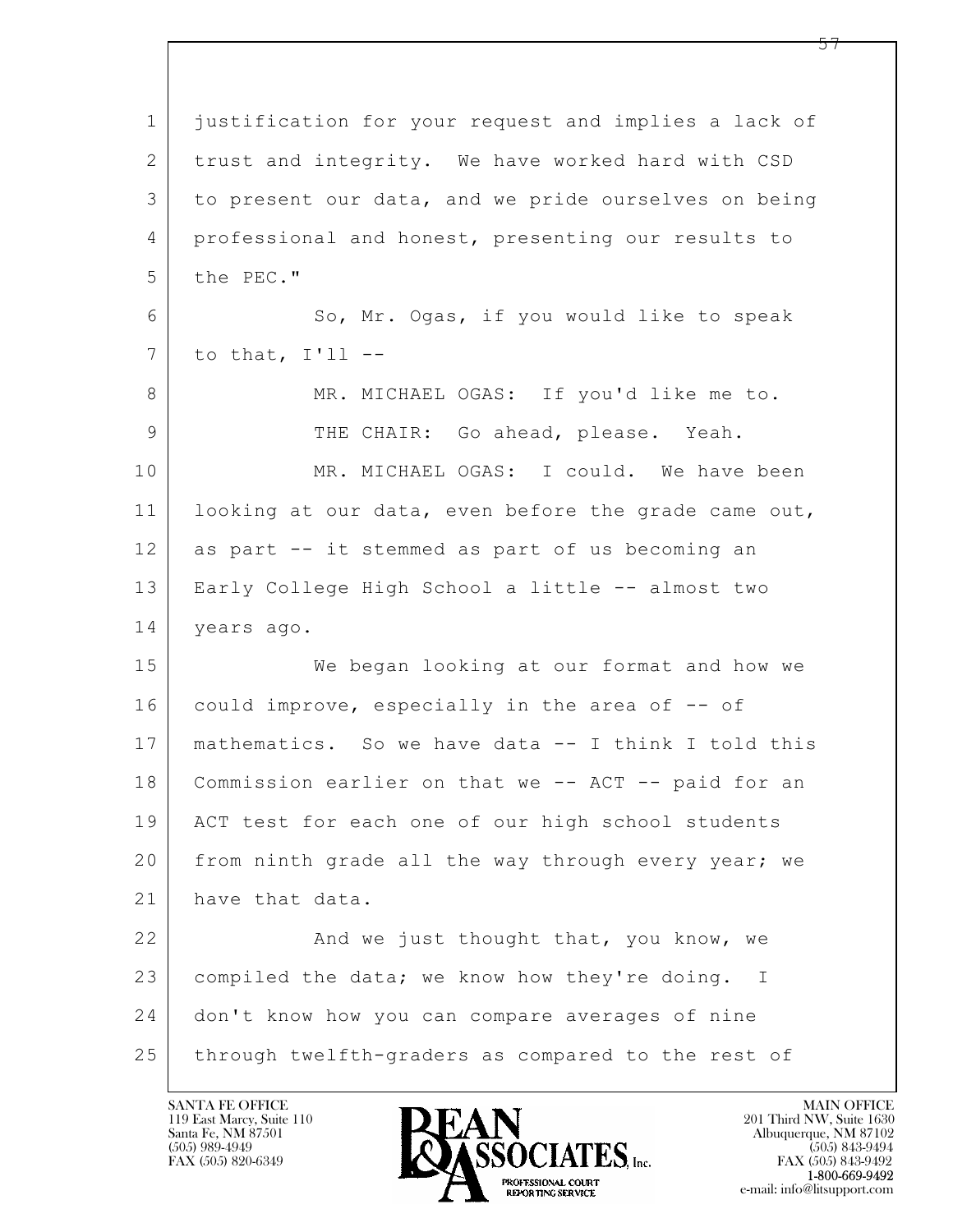| $\mathbf 1$ | the state; even though if you look at our averages,  |
|-------------|------------------------------------------------------|
| 2           | they are comparable, if not in some areas, higher.   |
| 3           | So there is -- I don't know if it's time             |
| 4           | that I might be able to speak to the discrepancy     |
| 5           | that I see. It doesn't -- you know, we accept the    |
| 6           | grade with -- for what it is. But it's not an        |
| 7           | accurate representation of our school, because we    |
| 8           | have -- you know, part of my presentation is to talk |
| 9           | about the number of college credit hours we've taken |
| 10          | over the last couple of years, graded by college     |
| 11          | professors, with an 85 percent pass -- over          |
| 12          | 2,400 hours in two years.                            |
| 13          | And our ACT scores are very, very good.              |
| 14          | And then they increase every year from the time      |
| 15          | they're ninth-graders all the way to the time that   |
| 16          | they're in -- a senior in high school.               |
| 17          | The Early College model has worked well              |
| 18          | for us, you know. And I did take exception to that.  |
| 19          | And I asked -- I checked around -- first of all, the |
| 20          | time frame we were given, like, from a Monday or a   |
| 21          | Friday, to have all that compiled by the next        |
| 22          | Friday, was impossible to do. I wouldn't even know   |
| 23          | how to go about asking NWEA MAP to be able to send   |
| 24          | us a format to be at the CS -- I've never been asked |
| 25          | that before. So it would have taken days just to     |

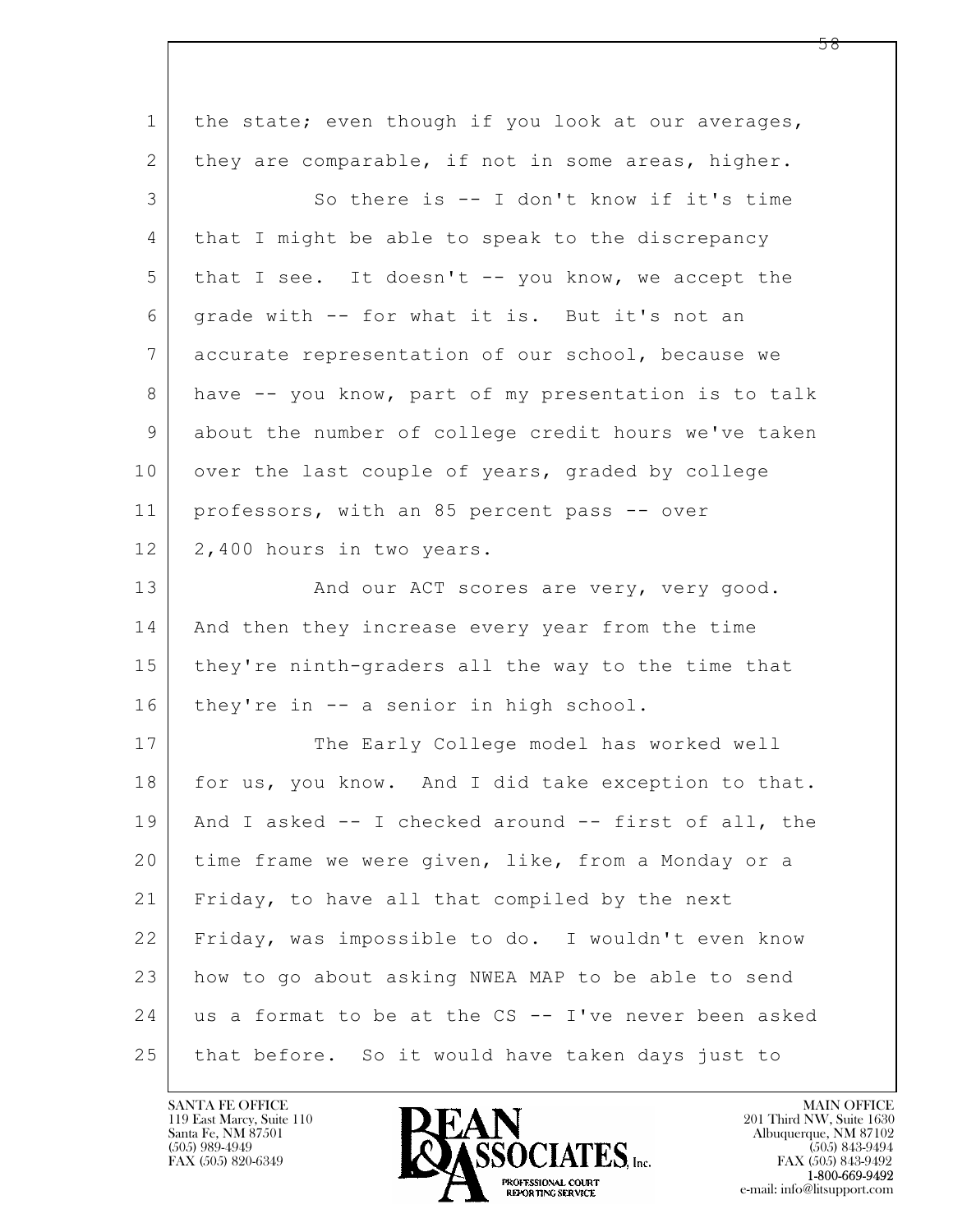| $\mathbf{1}$    | kind of figure that out, much less analyze it.       |
|-----------------|------------------------------------------------------|
| 2               | Sorry.                                               |
| 3               | THE CHAIR: Okay. Commissioner Gipson?                |
| 4               | COMMISSIONER GIPSON: I'm good.                       |
| 5               | THE CHAIR: Director Poulos?                          |
| 6               | MS. POULOS: The request -- and I                     |
| $7\phantom{.0}$ | apologize that that was not clear. The request was   |
| 8               | not to have NWEA or ACT send us the reports. It was  |
| 9               | to see the reports. We find that very valuable in    |
| 10              | doing some of the data analysis. One of the          |
| 11              | examples I can point to is for the contract          |
| 12              | negotiations, Cariños De Los Niños provided those    |
| 13              | reports. And it was very helpful to be able to sit   |
| 14              | and work at and work with the data.                  |
| 15              | To the question of whether or not CSD has            |
| 16              | the authority to see that information, FERPA does    |
| 17              | allow the -- the dissemination of that data, as long |
| 18              | as it is being used for educational purposes, which  |
| 19              | this is.                                             |
| 20              | We were not trying to imply that we don't            |
| 21              | believe that. What we were asking for is the data    |
| 22              | reports that the school looks at -- they log in;     |
| 23              | they print them out -- because we find that valuable |
| 24              | in helping us understand and utilize the data.       |
| 25              | And I apologize that that was unclear.               |

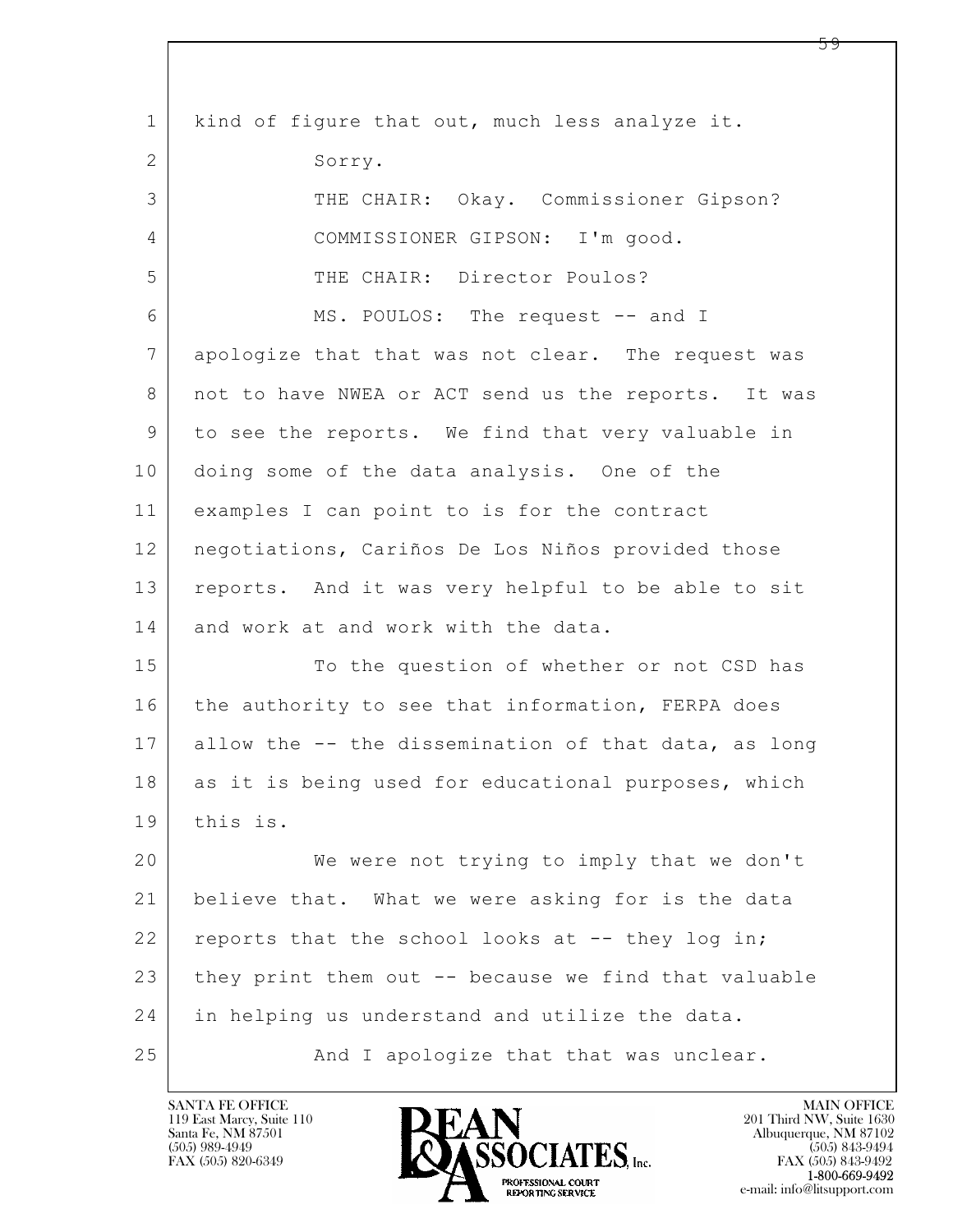$\mathbf{L}$  1 Clearly, you know, we should have used clearer  $2$  language in that  $-$ 3 | THE CHAIR: All right. Because 4 apparently, they misunderstood what you were 5 | stating, or -- anything else, Commissioners? 6 Commissioner Shearman? 7 COMMISSIONER SHEARMAN: Last time, I 8 promise. 9 My whole concern, the reason I brought 10 | this letter up -- my whole concern is while CSD 11 | never stated, "PEC wants this," "PEC requires that 12 you do this," the implication is always there. 13 Why in the world would PEC be asking for 14 any data, any information, any report, if it is not 15 to eventually come to this Commission? [Verbatim.] 16 So I can't think there's a charter school 17 in this state that we authorized that would not 18 | understand, in their own minds, that if CSD is 19 asking for something, it's asking for it for PEC. 20 So, by implication, I think we all understand that 21 | that's what's going on. 22 This is not on the agenda; so there cannot 23 be a vote. But I ask that the Chair direct the CSD 24 Director not to use any -- any unauthorized 25 documents that have not been first fully vetted by

119 East Marcy, Suite 110<br>Santa Fe, NM 87501



FAX (505) 843-9492 e-mail: info@litsupport.com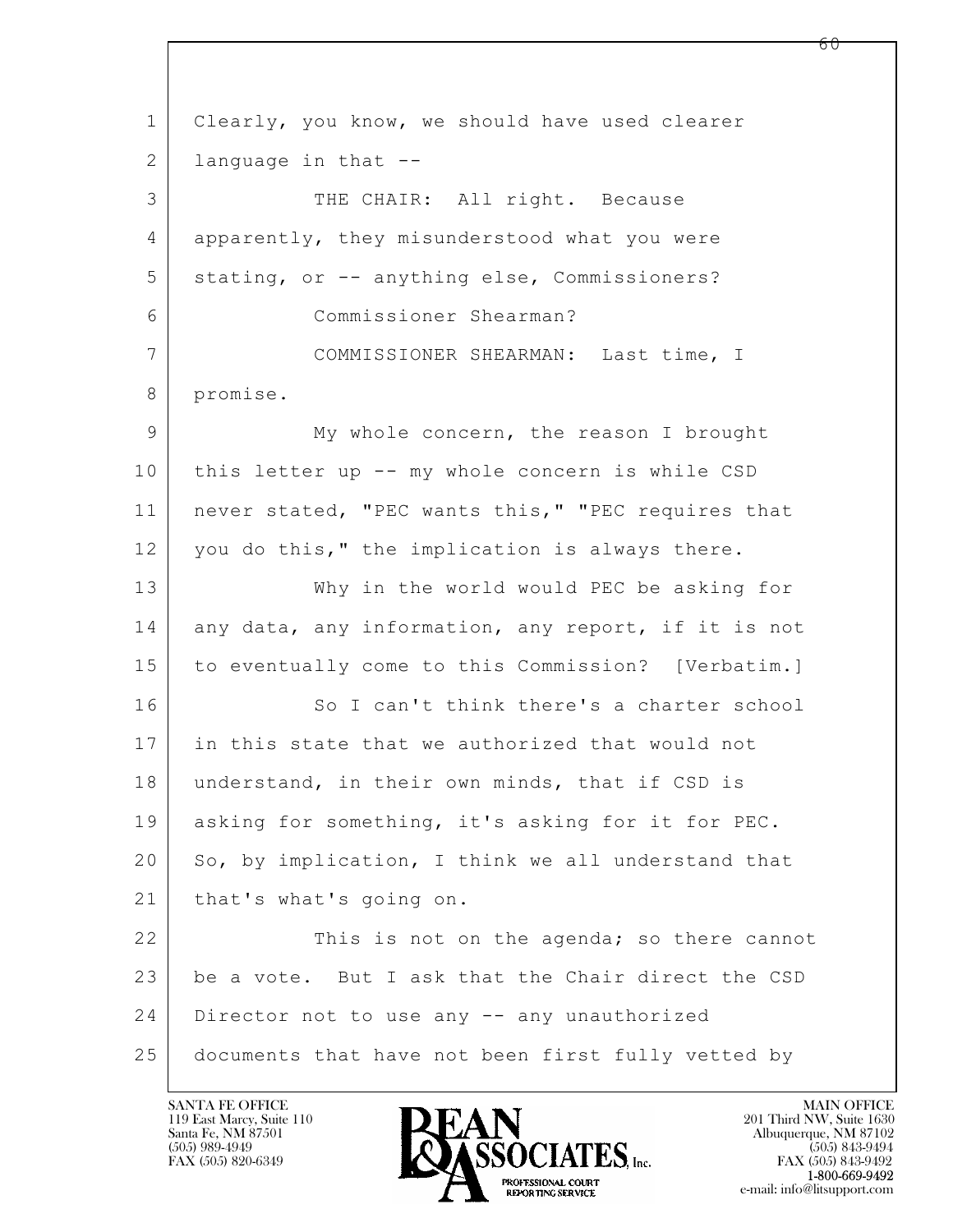$\mathbf{L}$  1 this Commission and approved; none, no documents 2 that ask for a plan, anything like that, that this 3 Commission has not approved. 4 THE CHAIR: All right. I just made myself 5 a note. This issue will be on our agenda in the 6 May meeting, when we -- for discussion and possible 7 action. 8 She has asked for guidance. We will give 9 | her guidance as to whether -- I agree with 10 | Commissioner Carr in everything that's been said. 11 For the CSD to be able to use just anything they 12 wish that has not been approved by this Commission 13 puts us in a bind, I believe, and will lead to 14 | chaos. We cannot have multiple documents out there 15 floating around. 16 It has always been the policy of this 17 Commission, going back the entire eight years I have 18 been on it -- seven-and-a-half years -- that only 19 approved PEC documents, protocols, processes, 20 whatever you want to call it, are used by the 21 Charter School Division in providing that technical 22 support that is mentioned in the Charter School Act. 23 So it will be on our next agenda. 24 Obviously, everybody on this Commission needs to be 25 thinking about this issue. Come prepared next month

119 East Marcy, Suite 110<br>Santa Fe, NM 87501

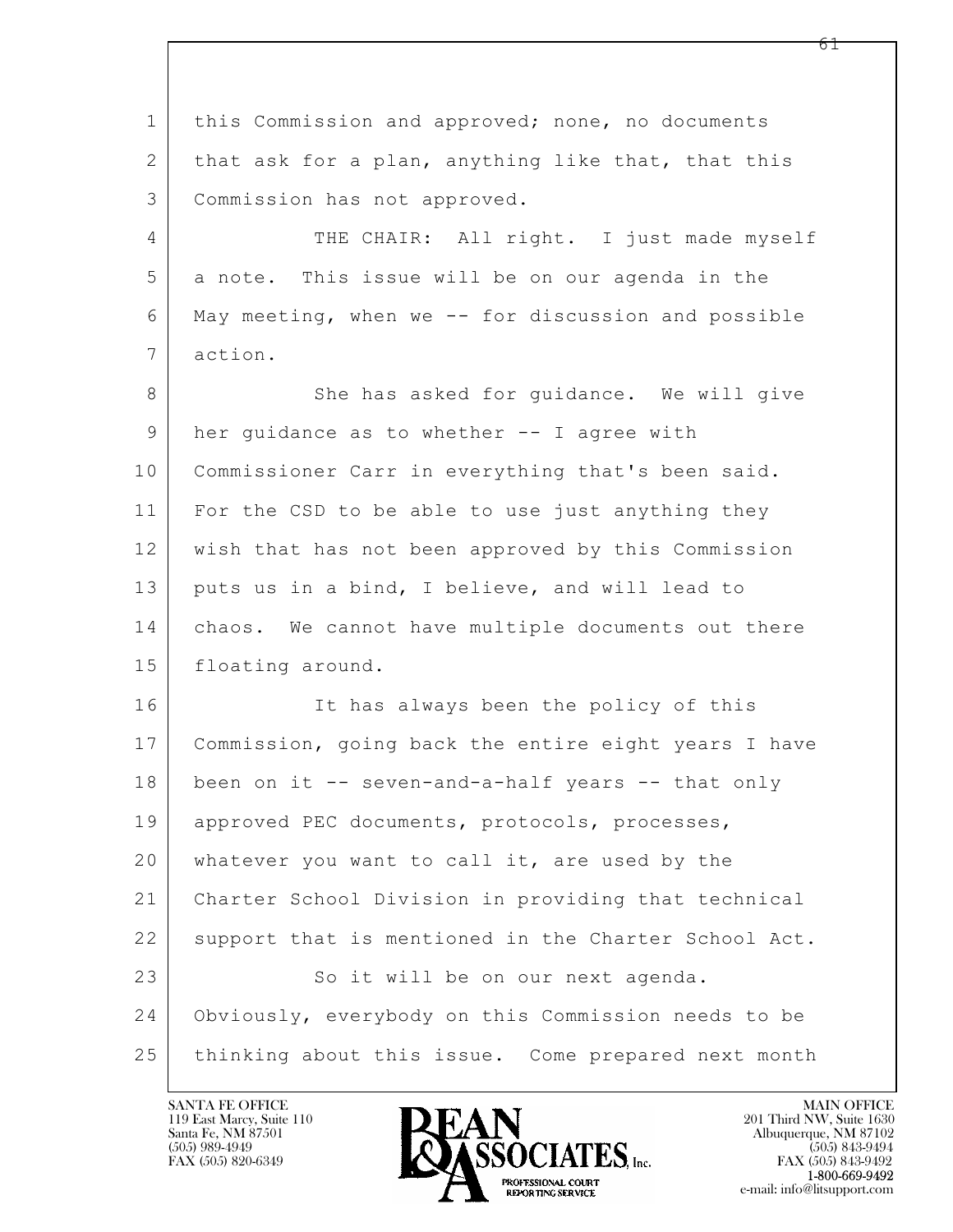1 to discuss this.

| $\overline{2}$ | I believe, unless I hear something                   |
|----------------|------------------------------------------------------|
| 3              | different from my fellow Commissioners, Director     |
| 4              | Poulos, you may take Commissioner Shearman's words   |
| 5              | just now as the will of this Commission at this      |
| 6              | time, till we either give you express approval or    |
| 7              | not approval. Making it optional, I still believe    |
| 8              | goes around our ability, as the authorizer, to get   |
| 9              | things done.                                         |
| 10             | Is that the will of the Commission, what I           |
| 11             | just said to Director Poulos? Or can I ask that?     |
| 12             | It's not on the agenda.                              |
| 13             | (The Chair consults with PEC counsel.)               |
| 14             | THE CHAIR: Let me -- Commissioner Chavez             |
| 15             | has not weighed in yet. Commissioner Chavez?         |
| 16             | COMMISSIONER CHAVEZ: I guess, you know,              |
| 17             | one concern that I would have is, you know, when you |
| 18             | talk about every single document, you know, how much |
| 19             | are we getting into micromanaging? So I think we     |
| 20             | really need to think about what it is we're looking  |
| 21             | at or what it is we're considering; because I        |
| 22             | certainly don't want to micromanage.                 |
| 23             | THE CHAIR: Excellent, valid point. But               |
| 24             | there could be a perception that the Director is     |
| 25             | micromanaging every single charter school by some of |

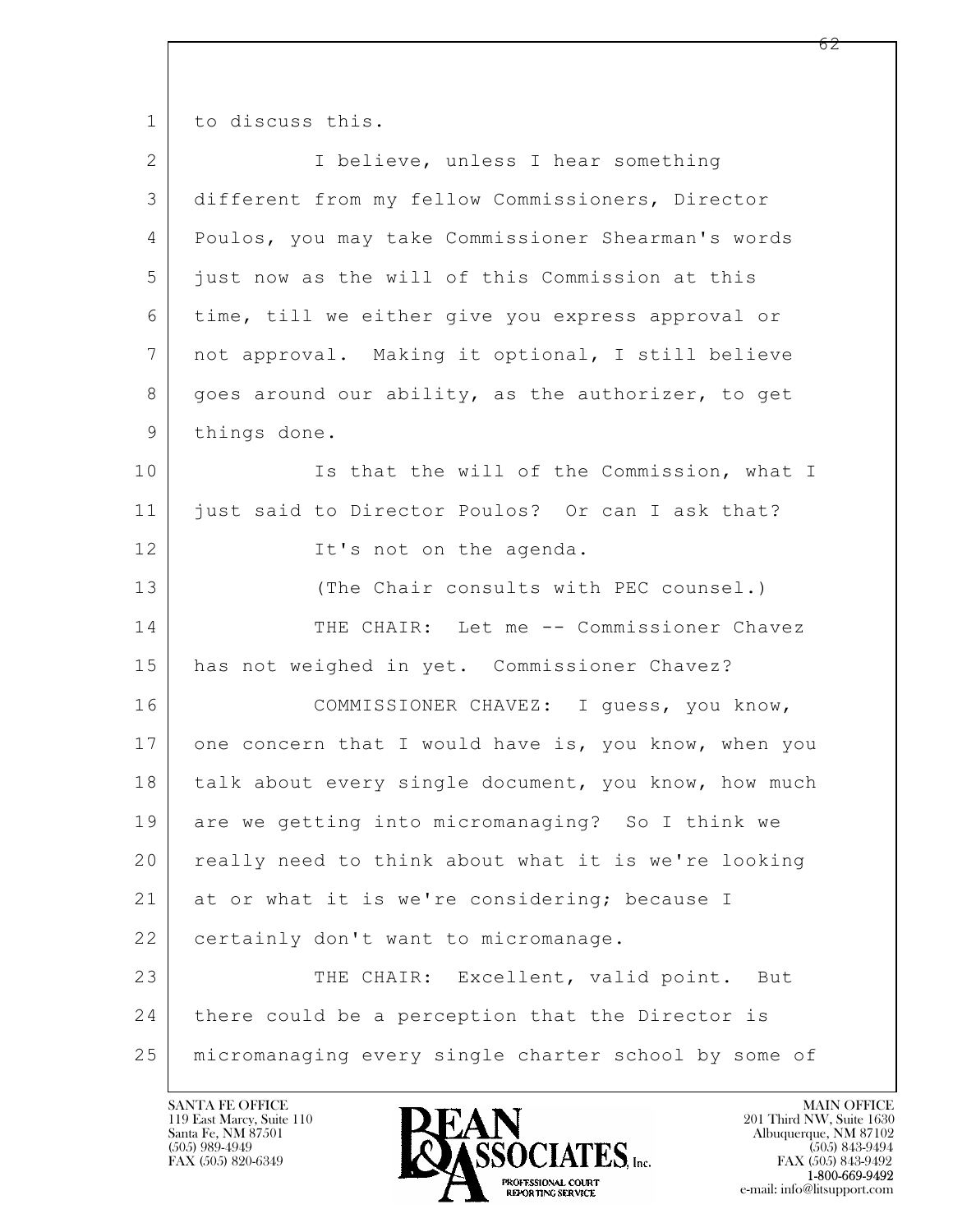$\mathbf{L}$  1 these impositions. And it needs to be approved by 2 this Commission. 3 So that's the sense I'm getting from some 4 of the Commissioners, anyway. 5 Commissioner Ambruster? 6 COMMISSIONER ARMBRUSTER: I'm unsure what 7 forms we have that would help CSD do what they 8 perceive is their job, which is -- is, in a sense, 9 to do the work that we aren't going to do, as in 10 visiting schools, checking on these grades, checking 11 on the growth plans. It's really not something each 12 of us is going to a school and looking at. 13 So if we do not have exact documents --14 and I don't know that we do -- then I don't --15 | somehow, there's a disconnect between what CSD is 16 expected to do and how they're expected to do that, 17 if we don't have the right forms or whatever to get 18 it done. 19 THE CHAIR: So noted. However, we have 20 forms for virtually everything. Sometimes the 21 Director does not agree with our forms; and so -- 22 but until we approve a new form, which is what we're 23 doing with the -- that's what we've been doing with 24 | this complaint policy and everything else. 25 But until we come to a consensus where

119 East Marcy, Suite 110<br>Santa Fe, NM 87501



<u>რ3</u>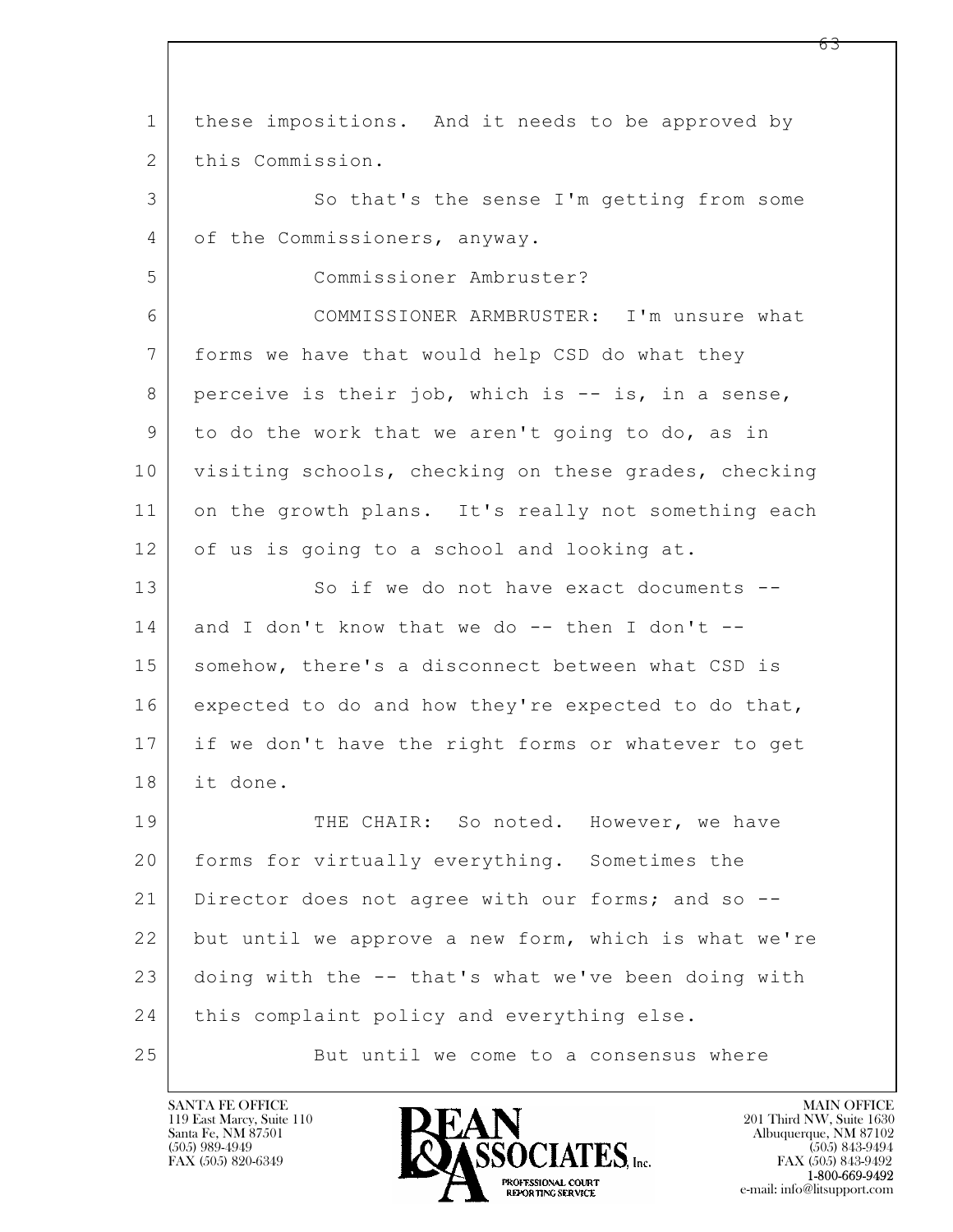| $\mathbf 1$ | this Commission and the Director will agree to a     |
|-------------|------------------------------------------------------|
| 2           | document, we can't do that. And until that happens,  |
| 3           | I am instructing the Director, for at least this     |
| 4           | next month, please abide by our wishes. We will      |
| 5           | discuss this thoroughly. Come prepared to that       |
| 6           | May meeting to discuss this issue. And hopefully,    |
| 7           | by then $--$                                         |
| 8           | COMMISSIONER SHEARMAN: April or May?                 |
| 9           | THE CHAIR: This is April; the next                   |
| 10          | meeting is in May.                                   |
| 11          | COMMISSIONER SHEARMAN: I've lost it,                 |
| 12          | haven't I? Pardon me. Pardon me.                     |
| 13          | THE CHAIR: Unless I'm confused.                      |
| 14          | Commissioner Toulouse?                               |
| 15          | COMMISSIONER TOULOUSE: Mr. Chair, I would            |
| 16          | like to suggest again that we just schedule a work   |
| 17          | session that's nothing but communication between us  |
| 18          | and all of the Charter School staff so they can talk |
| 19          | to us, too, about what they see and the problems     |
| 20          | they have and what they would like from us, as well  |
| 21          | as we can sit down and say, "This is our             |
| 22          | expectations"; so that it's everybody in the group   |
| 23          | talking it out, and nobody -- because we're -- we're |
| 24          | doing it to help each other.                         |
| 25          | We're not going to be confrontational.               |

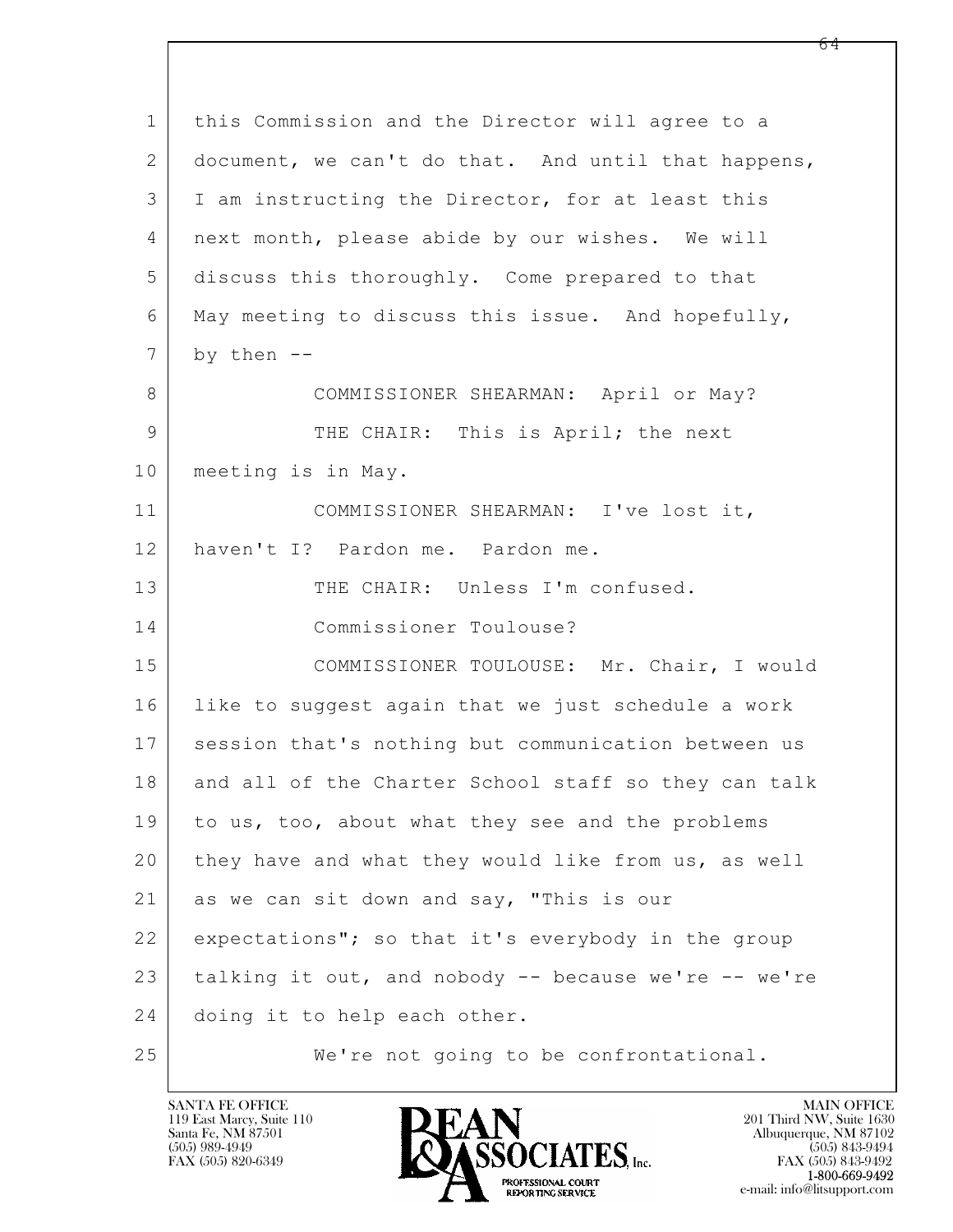| $\mathbf 1$    | We're going to be working together as a group. I     |
|----------------|------------------------------------------------------|
| $\overline{2}$ | mean, again, this is about the kids. And the         |
| 3              | tension that's in this room right now, not any of us |
| 4              | need to take out of here with us; because all of us, |
| 5              | the Director, each one of us, everybody out here,    |
| 6              | wants to see we get the best education to the kids.  |
| $\overline{7}$ | And I think by making that communication             |
| 8              | open and clear and everybody's expectation --        |
| 9              | because I think they have expectations of us that    |
| 10             | we're probably not meeting, either. I'd like to see  |
| 11             | us do that soon.                                     |
| 12             | THE CHAIR: Thank you, Commissioner                   |
| 13             | Toulouse. I don't have a calendar. What is the       |
| 14             | date scheduled for our May meeting?                  |
| 15             | COMMISSIONER CHAVEZ: The 13th.                       |
| 16             | THE CHAIR: What date?                                |
| 17             | COMMISSIONER CHAVEZ: It's the 13th.                  |
| 18             | THE CHAIR: Then I would suggest this                 |
| 19             | Commission should convene the work session that      |
| 20             | Commissioner Toulouse has suggested on the 12th.     |
| 21             | And I know some of you work and have been unable to  |
| 22             | attend those sessions; but that sounds like a        |
| 23             | session in which every Commissioner -- I would       |
| 24             | encourage every Commissioner, try and clear your     |
| 25             | calendar; be here on the 12th, then. We will have a  |

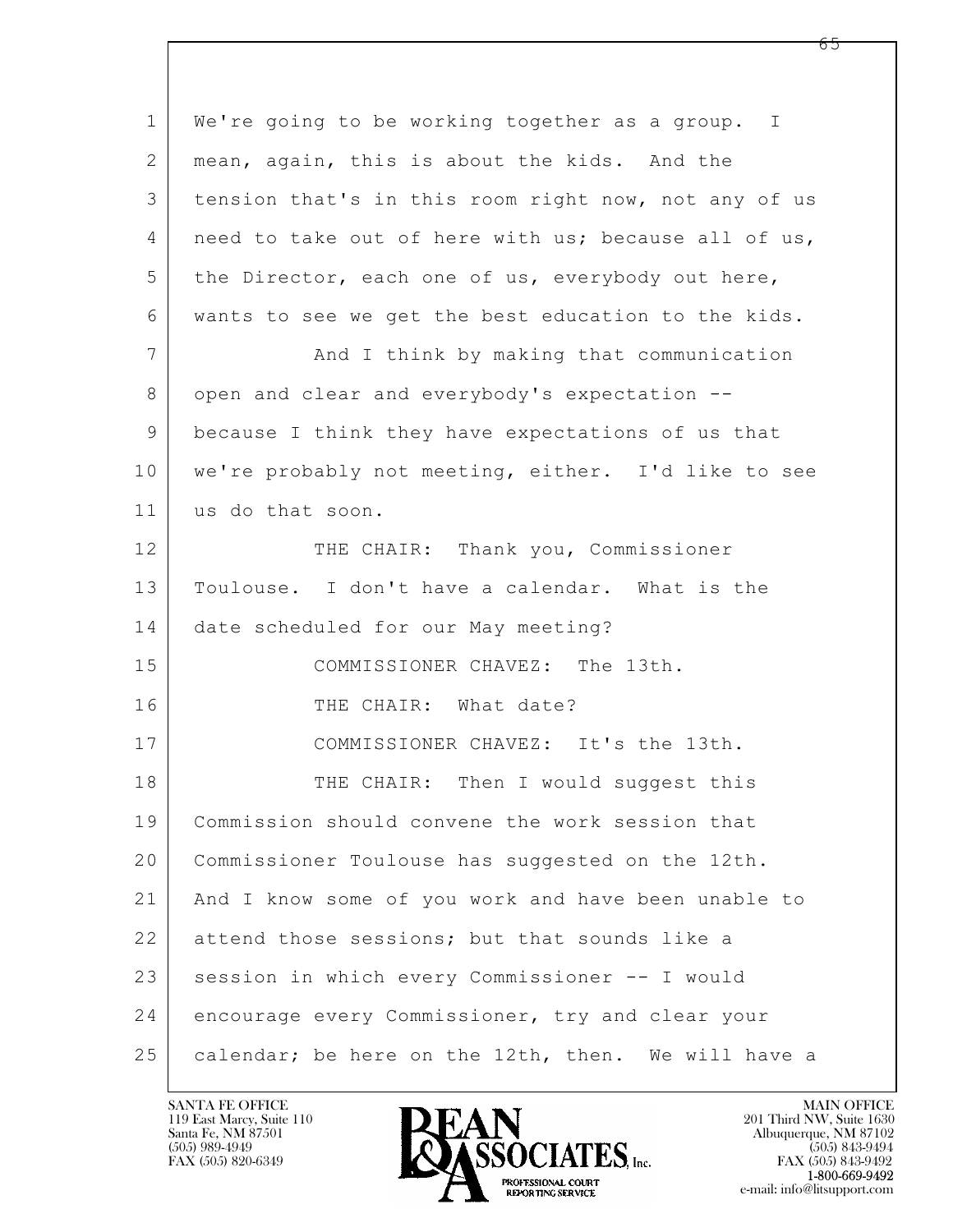$\mathbf{L}$  1 work session for that topic. And we will ask the 2 Director that all her staff be there so they may 3 freely speak, also. 4 So let's -- let's try and open up those 5 lines of communication then. Because there probably 6 is -- there's a blockage in those lines somewhere. 7 | The Mand is that amenable to my fellow 8 Commissioners? I'm seeing heads shaking. I know 9 | Cindy can't hear those heads shaking; but there 10 appears to be a consensus. 11 COMMISSIONER GIPSON: I think mine is 12 | rattling. 13 THE CHAIR: So we will -- there will be a 14 work session on May the 12th. As Beverly -- see if 15 we can have this room. 16 MS. FRIEDMAN: It's reserved. 17 THE CHAIR: Thank you for that. We will 18 have our meeting. And actually, there will be a 19 discussion and possible action item. Let's give the 20 Director some more guidance on what we can do. And 21 let's keep in mind, we have not dug in our heels on 22 the complaint policy and the improvement plan. It's  $23$  just right now, we can't get everybody on board as 24 to what constitutes those documents. 25 We have always done it in the past.

119 East Marcy, Suite 110<br>Santa Fe, NM 87501

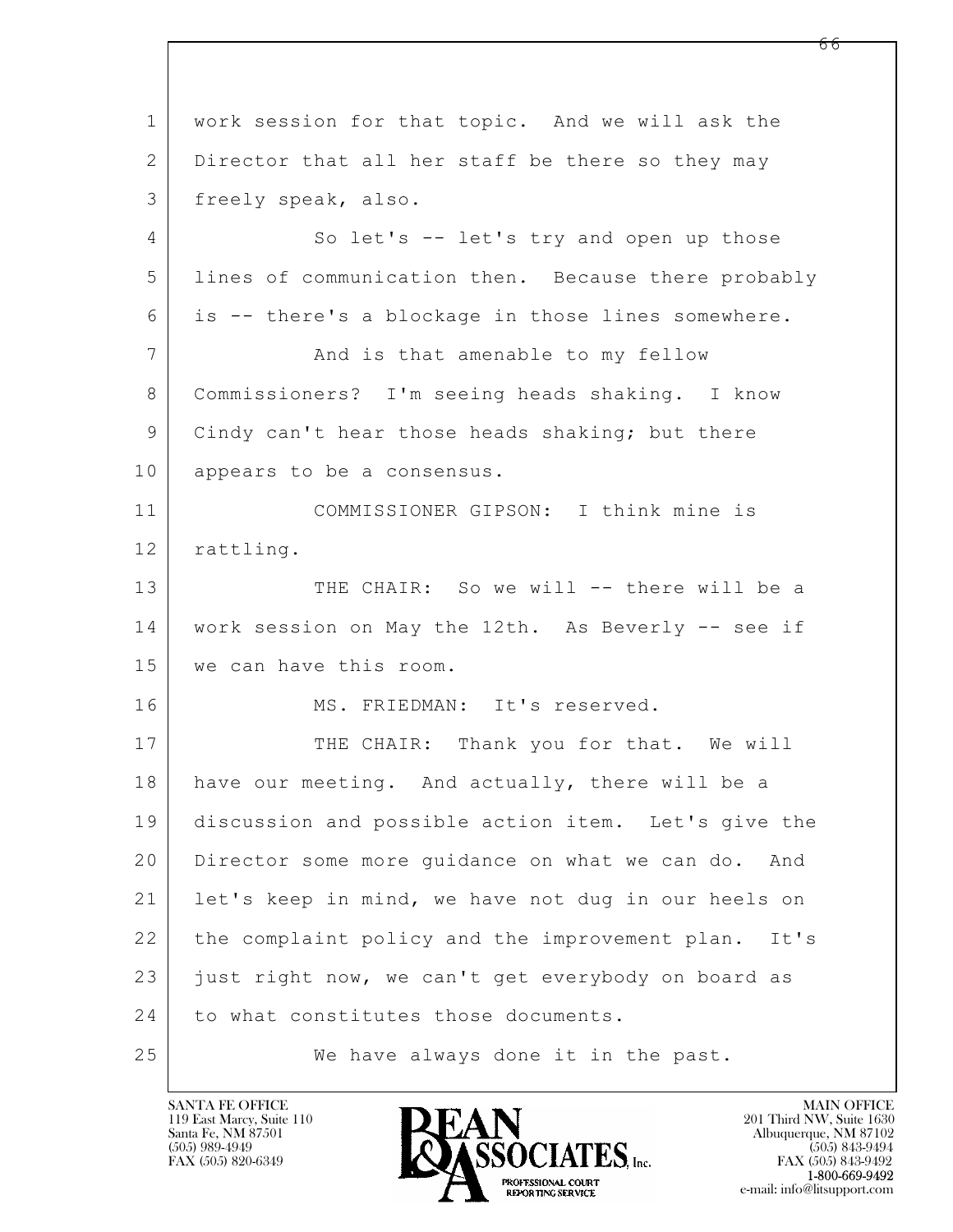$\mathbf{L}$  1 Sometimes it takes us a while to get to that point. 2 So that's a part of being a bureaucracy. We have to 3 get everybody on board. 4 So we're going to do -- we will have that 5 new improvement plan template someday. We will have 6 a different template for the complaint policy in 7 place. It's just going to take time and everybody 8 | willing to work together to get it done. 9 | Commissioner Ambruster, were you raising 10 | your hand? 11 COMMISSIONER ARMBRUSTER: Yes. With our 12 | non-budget amount, I'm sorry that yesterday --13 because we had such a really good discussion about 14 progress and how we would define it and measure it 15 and all those things. And it seems like the same 16 thing would be true on the next meeting. 17 So I don't know where we get money. I 18 don't -- I don't know how that is. But I wished 19 that Cindy had been here yesterday to take down all 20 that fabulous conversation, which I cannot remember 21 all of. And I think it might be equally valuable to 22 do it, given the topic of the next work session. 23 THE CHAIR: Thank you, Commissioner 24 Ambruster. We have asked for that in the past. I 25 believe it's actually vitally important that the

119 East Marcy, Suite 110<br>Santa Fe, NM 87501

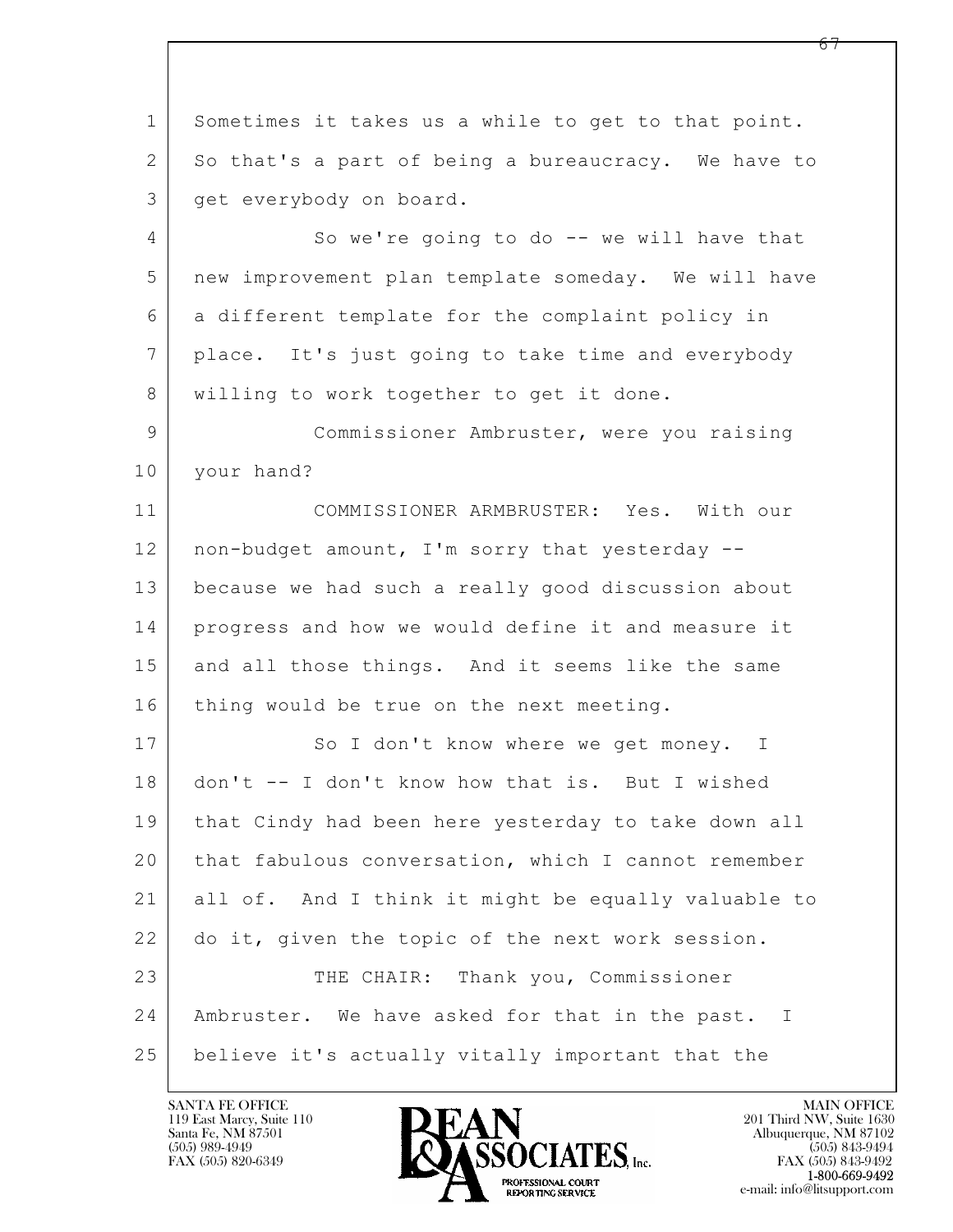1 work sessions be transcribed to help us with our 2 memories later on, so we can go back and look at 3 what -- it would have been very helpful for 4 Commissioner Chavez and Commissioner Carr to have 5 those minutes to look at, since they were not able 6 to be here yesterday.

7 Unfortunately, the Public Education 8 | Department considers that a costly, unnecessary 9 expense. I will ask again that they approve that. 10 They probably will not; but we will ask for it 11 again. Because I believe I agree with you. It is 12 vitally important that we have those sessions 13 transcribed.

14 COMMISSIONER ARMBRUSTER: I think that 15 | sometimes the topic is not as urgent or important to 16 transcribe; but other times it is. I think that 17 yesterday would have been one; and the next one will 18 be. And -- but sometimes it's not. And so maybe we 19 could pick and choose, when we know -- because we 20 know what we're going to discuss during the work 21 | session. I'll donate my salary. 22 THE CHAIR: Thank you. I will make that 23 request to Ms. Friedman. She will see whether she

24 can push it forward or not. Perhaps the Director

 $25$  can weigh in one way or the other, also.

 $\mathbf{L}$ 

119 East Marcy, Suite 110<br>Santa Fe, NM 87501

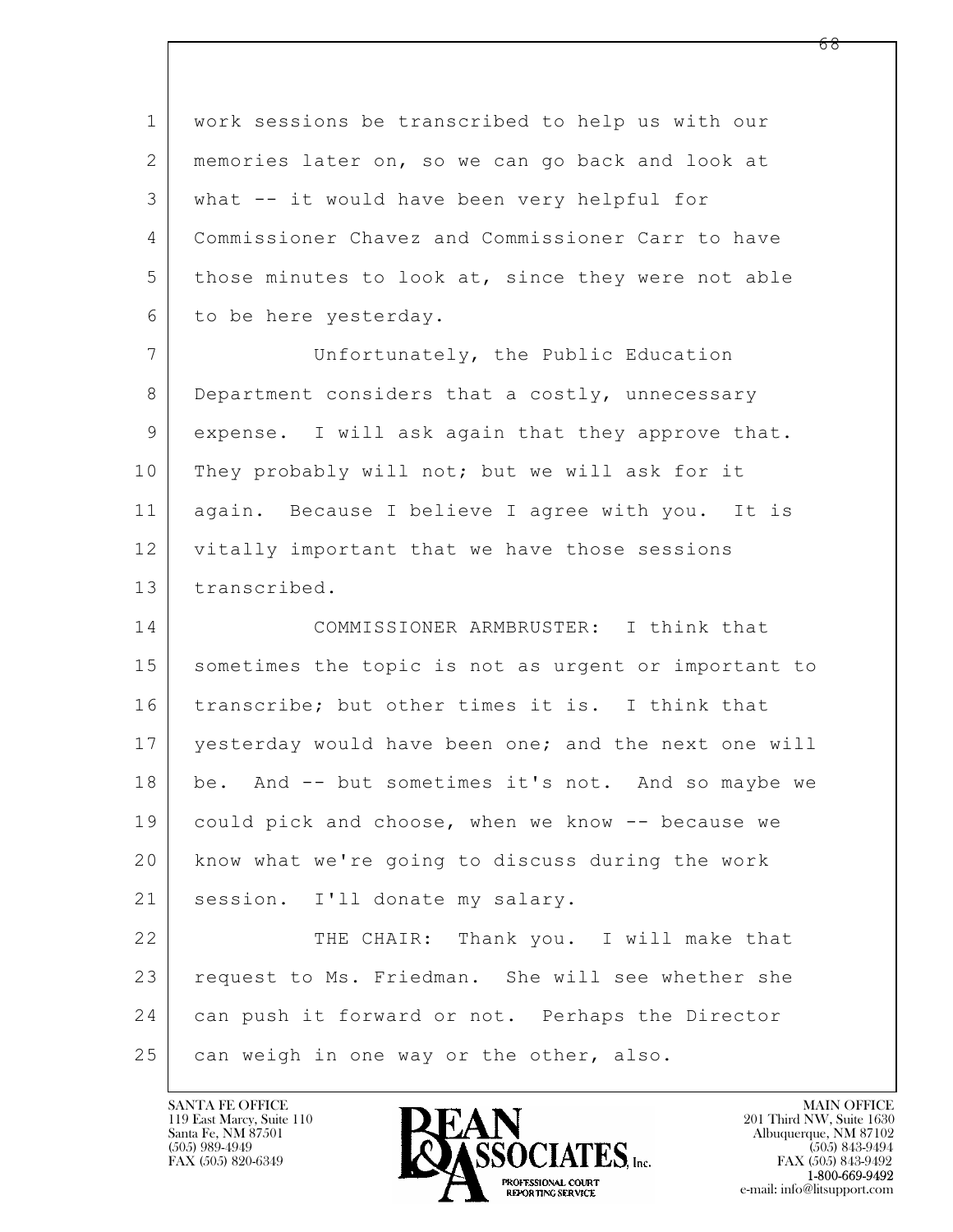$\mathbf{L}$  1 I aqree it should be on the record 2 sometimes. And so let's take that under advisement. 3 Anything else on this particular issue at 4 this time? We have actually gotten away from why 5 | these folks are sitting down here. 6 COMMISSIONER SHEARMAN: Thank you. 7 THE CHAIR: Now, we are ready to discuss, 8 | I believe, this second amendment request. 9 I apologize that you were caught in the 10 middle of this. And -- but it also affects you and 11 every other charter school in this state. So that's 12 why we have to get this ironed out. 13 Now, please, would you like to present 14 | your next amendment request, which is the enrollment 15 cap increase? 16 MR. MICHAEL OGAS: Thank you, Commissioner 17 Bergman, members of the Commission. I have a few 18 | things that I'd just like to say with respect to our 19 school. And then if you would like, I would like to 20 address the night-school issue that has been brought 21 about. 22 At School of Dreams Academy, we believe 23 that charter schools are about offering a choice. 24 Since 2009, SODA has been a vibrant and viable  $25$  choice for the people in Valencia County.

119 East Marcy, Suite 110<br>Santa Fe, NM 87501



FAX (505) 843-9492 e-mail: info@litsupport.com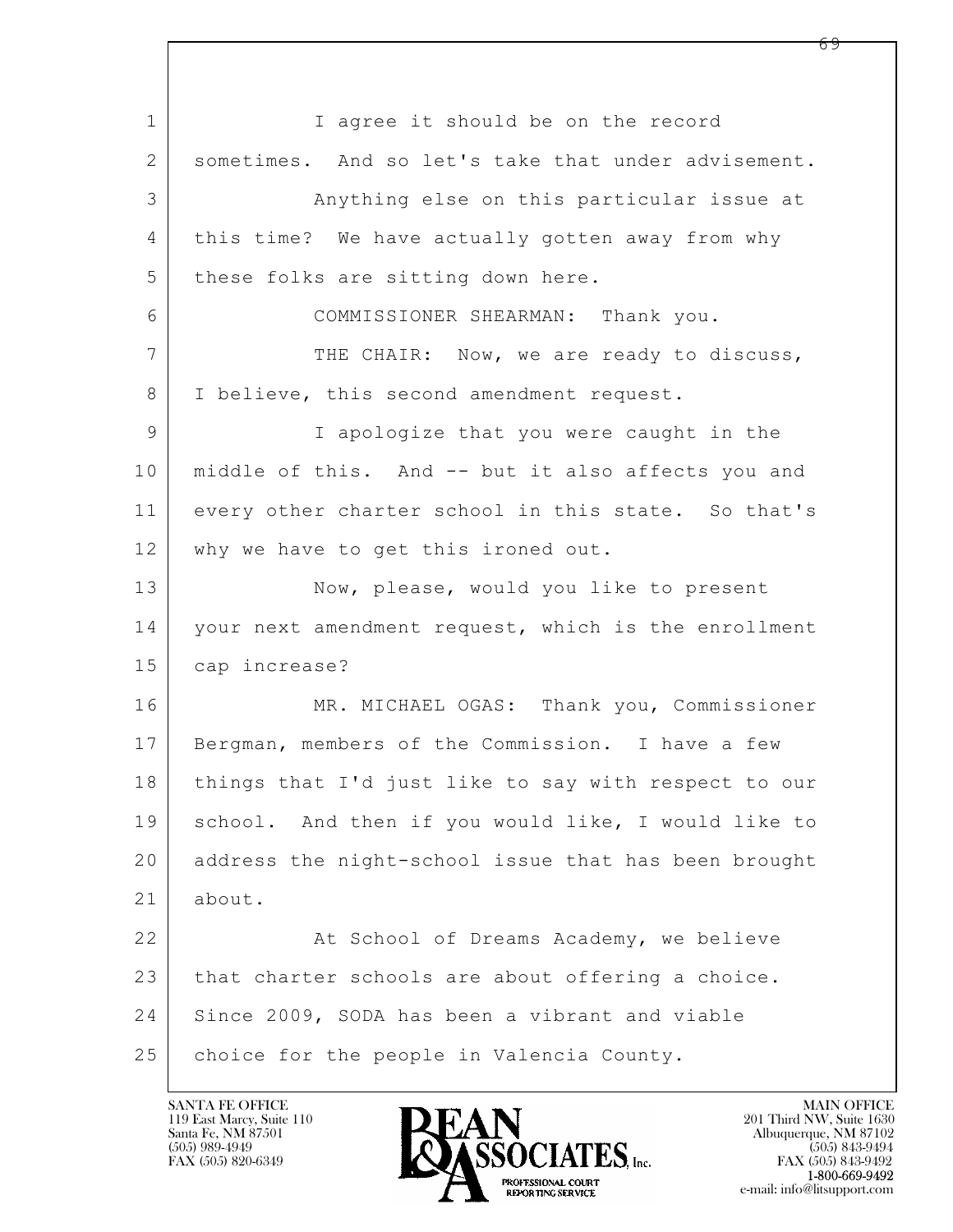1 In 2014, we were reauthorized; and at that 2 time, we were seriously contemplating adding grade 3 levels to our charter. We knew, though, that we 4 needed to have a place and a plan to put those 5 children in; so we deferred to a later date on our 6 request for that.

7 Even prior to that, almost immediately, 8 around 2009, we had submitted a letter to the 9 Charter Schools Division to create a separate 10 elementary charter school. And at the very good 11 advice from the Charter Schools Division at that 12 | time, we were told, "Wait for your reauthorization," 13 you know, because the feeling was to kind of be a 14 | feeder to SODA. And as you know, two separate 15 | charter schools can't operate in that way. So we 16 heeded that advice.

17 If allowed to add the grade levels and to 18 add the cap, we would bring our STEAM model to the 19 elementary grades. We have been in discussion with 20 Explora over these past few months to partner with 21 us in building a hands-on, interactive learning 22 environment, rich in STEAM and individualized in 23 | nature with a language component.

 $\mathbf{L}$  24 Through the years, we have proven 25 ourselves to be a positive force in our community.

119 East Marcy, Suite 110<br>Santa Fe, NM 87501



FAX (505) 843-9492 e-mail: info@litsupport.com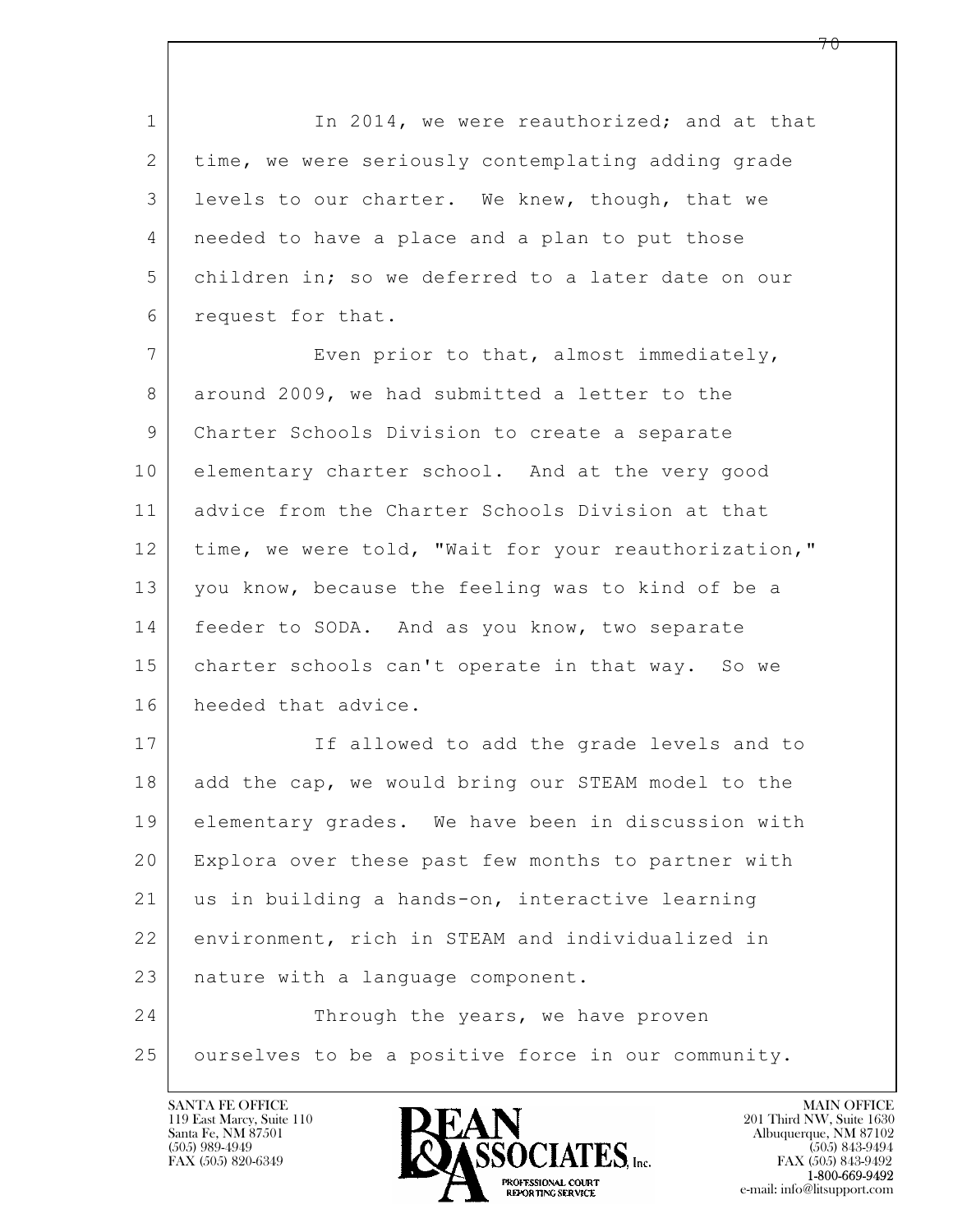| $\mathbf 1$    | We are a good school. Our graduates have done very  |
|----------------|-----------------------------------------------------|
| $\overline{2}$ | well. Last year's class of approximately            |
| 3              | 60 students received over \$800,000 worth of        |
| 4              | scholarships last year.                             |
| 5              | In three years, we have graduated 20                |
| 6              | students from our night-school program who would    |
| 7              | otherwise have never had a chance to graduate. Many |
| 8              | of those students were the first ever in their      |
| 9              | families to receive a high school diploma; and we   |
| 10             | celebrated those -- every Thursday night before     |
| 11             | graduation, we hold an awards event, and we         |
| 12             | celebrate those accomplishments.                    |
| 13             | In the past two years, three of our                 |
| 14             | graduates have been awarded the prestigious Daniels |
| 15             | Fund scholarship. Last year one of our graduates    |
| 16             | was a Gates Millennial Scholar. In 2014, we became  |
| 17             | an Early College High School. One of our female     |
| 18             | students who graduated in 2015, she graduated high  |
| 19             | school with two associate's degrees and entered a   |
| 20             | prestigious engineering school outside of Boston as |
| 21             | a junior. She's attending that now. Several more    |
| 22             | this year will graduate with associate's degrees.   |
| 23             | In the past two-and-a-half years our                |
| 24             | students have taken close to 2,400 credit hours at  |
| 25             | UNM-Valencia with an 85 percent pass rate. Our      |

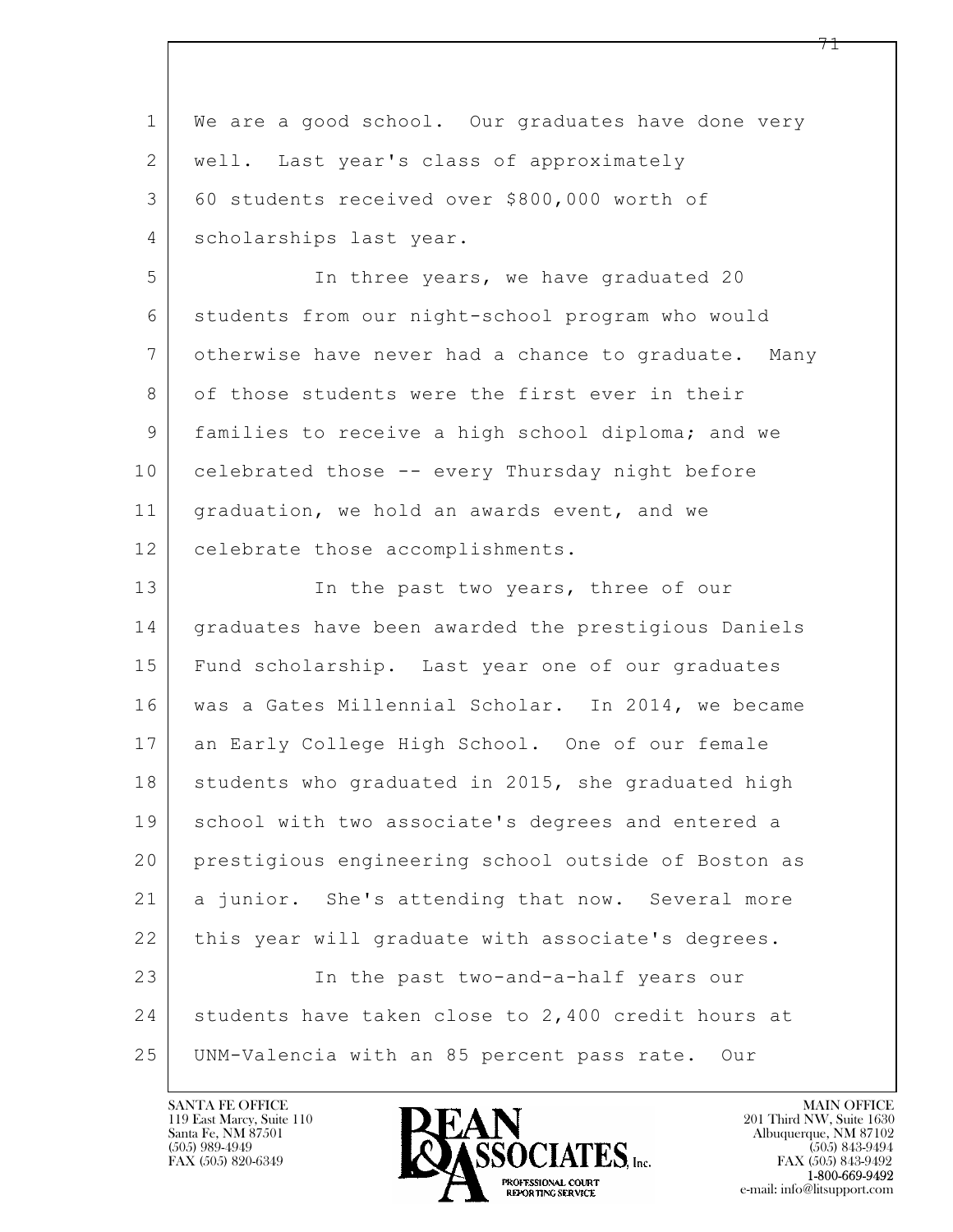$\mathbf{L}$  1 STEAM model is working. We have award-winning 2 | programs in robotics, dance, band, guitar, art, and 3 digital arts. 4 Keep in mind, we're a SAM school. We're 5 still trying to know exactly what that means; but we 6 have been designated a SAM school almost since the 7 beginning. 8 We take all kids and have diverse and 9 vibrant representation of students, that we're the 10 ethnic and socioeconomic diversity of our community. 11 | We have tremendous support from the community. 12 UNM-Valencia has been a partner with us since the 13 beginning, as has Youth Development, Incorporated. 14 The Village of Los Lunas, I explained 15 earlier, has offered their support, and they firmly 16 believe in what we're doing, by using their 17 agreement to use their bonding capacity to buy a 18 20-acre parcel of land and move us into a portable 19 village, opening the door for us to open a permanent 20 facility in downtown Los Lunas just 200 feet from 21 the Rail Runner station. This initial \$4.4 million 22 investment is a strong testimony to the support our 23 school has from our local government. 24 We respect the school grading process; but 25 I'm not sure what more I can say about it at this

119 East Marcy, Suite 110<br>Santa Fe, NM 87501

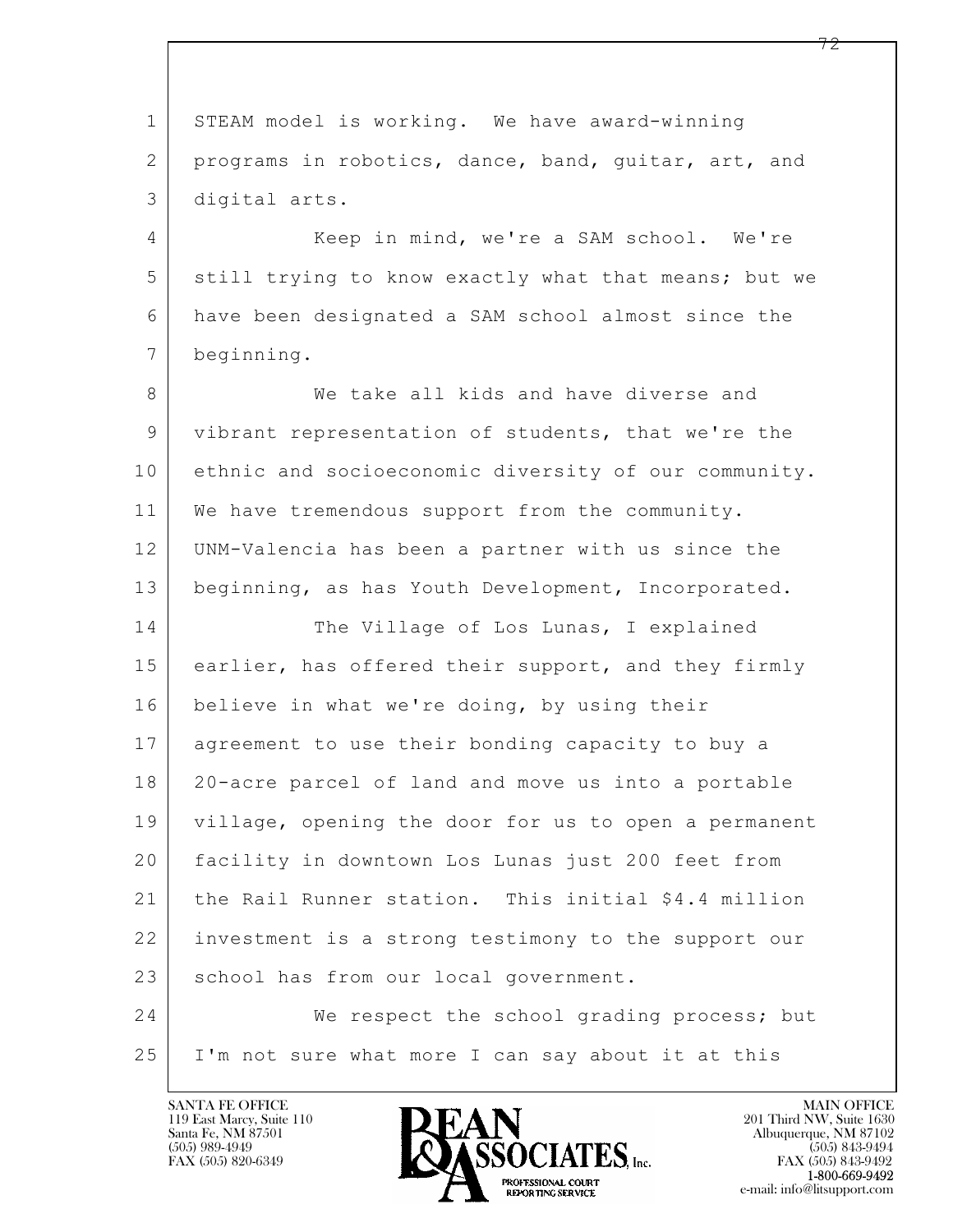| $\mathbf 1$ | time. But if you ask me, I might.                    |
|-------------|------------------------------------------------------|
| 2           | In preparation for this current year, the            |
| 3           | one we're about ready to end, we articulated our     |
| 4           | programs from top to bottom, with UNM-Valencia as    |
| 5           | part of our STEAM model. And as part of our early    |
| 6           | college initiative, we utilized grant monies to      |
| 7           | allow our staff and UNM-Valencia staff to work, over |
| 8           | the course of a year, articulating their programs    |
| 9           | from top to bottom.                                  |
| 10          | We particularly paid attention to                    |
| 11          | mathematics, because we know that's a weakness in    |
| 12          | our area, as it is around the state. So we were      |
| 13          | very well aware of that, even before the grade came  |
| 14          | out.                                                 |
| 15          | Last summer, we held math camp for about             |
| 16          | six weeks, where college professors helped our staff |
| 17          | teach them. And we since have adopted the same math  |
| 18          | curriculum, the ALEKS program, as well as our        |
| 19          | individualized structure and tutoring.               |
| 20          | Our academic program is rigorous. School             |
| 21          | of Dreams Academy is a good school, you know.<br>And |
| 22          | I'd like to offer an invitation to all Commissioners |
| 23          | and the Charter School Division staff to come visit  |
| 24          | us, to hold a meeting on our campus.                 |
| 25          | We offer almost daily student-led tours of           |

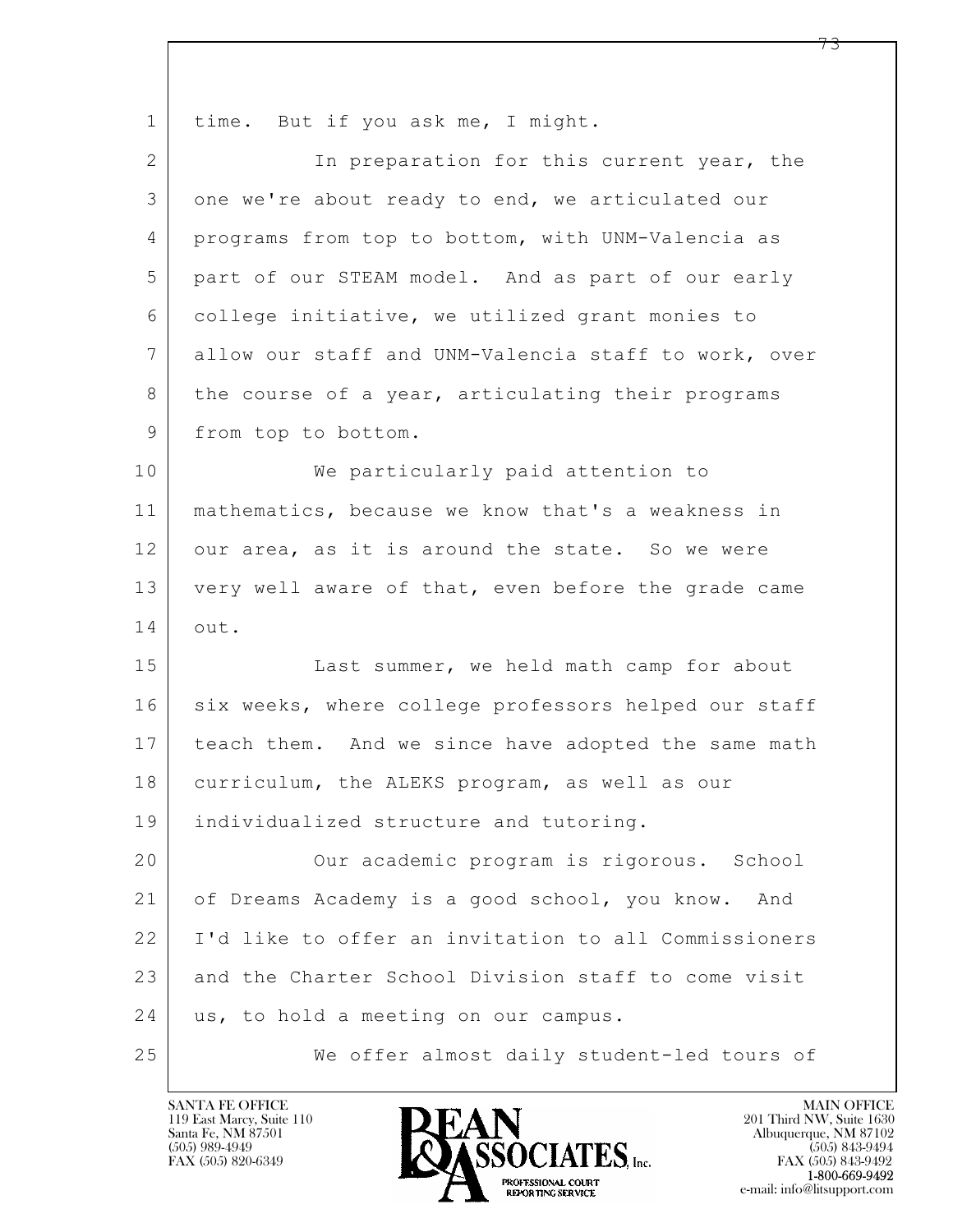$\mathbf{L}$  1 our campus where people can go around and hear from 2 students what their school is about. And it's 3 really become a landmark of our -- of our culture 4 there at SODA. 5 I don't know at what point you'd like me 6 to address the night-school issue. I'm more than 7 happy to do that at any time. But I just want to 8 let you know. We came into this process knowing, 9 | from years ago, that we were eventually going to ask 10 for an elementary school and pre-K through 6. I 11 feel bad that it happened at this time. 12 You know, everything is for a reason; so 13 maybe I don't feel that bad. But at the same time, 14 | we're here requesting a grade increase, because we 15 know we have a model that's working. We want to 16 offer that educational choice to the -- to our 17 community that we've been offering within our, you 18 | know, high-school and middle-school level. 19 You know, there was -- there was a 20 statement earlier -- and I can see how that was read 21 in this document -- but it's a little bit off. 22 We are not a lower performing school than 23 the other schools around us. This past year, the 24 grades -- the other middle schools across our valley 25 received Fs. All other high schools, with the

119 East Marcy, Suite 110<br>Santa Fe, NM 87501

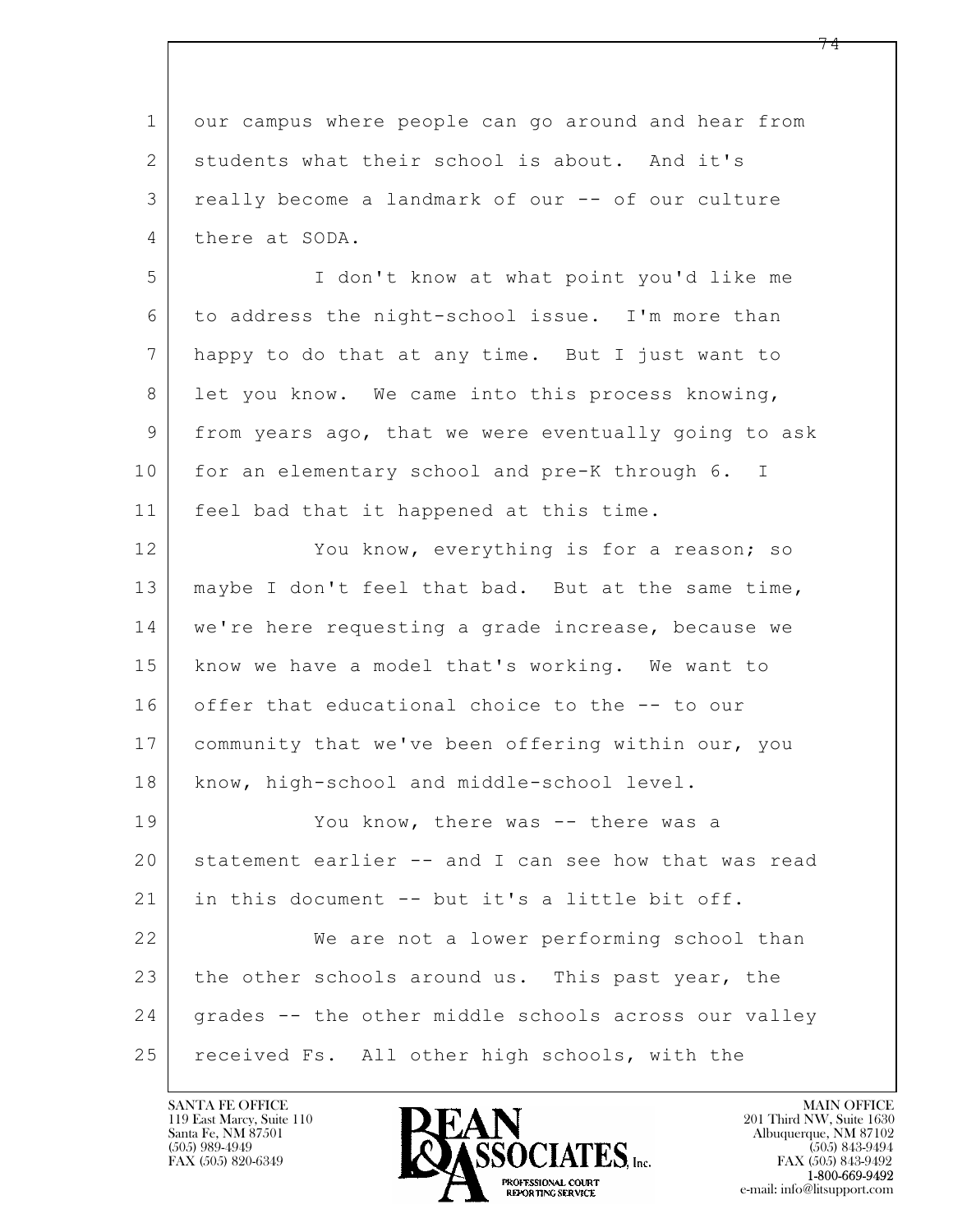$\mathbf{L}$  1 exception of one high school, received Ds. All high 2 school averages, currently, including ours, are C, 3 the overall average, you know. 4 So I'm not one to compare, because our 5 program is different. We have a different mission, 6 a different model. You know, we see viability, and 7 we're a good neighbor with all of the schools around 8 us. We offer something that's different, as 9 evidenced by the support of our community, our 10 parents, you know, and our staff and our kids. 11 The kids love us; the community loves us. 12 And, you know, they'll tell you about us without us 13 having to tell you. It's easy when you hear it from 14 | me; but when you hear it from them, it's much more 15 powerful. 16 And at any time, I'll address the 17 night-school issue. 18 THE CHAIR: Thank you. I will note, 19 Commissioners, here, again, in your packet, there's 20 a lengthy document from the Charter School Division 21 addressing this particular issue. It highlights a 22 | number of things. There are some compliance 23 concerns mentioned in there. I'm sure we're going 24 to address those here in just a minute with 25 questions.

119 East Marcy, Suite 110<br>Santa Fe, NM 87501



FAX (505) 843-9492 e-mail: info@litsupport.com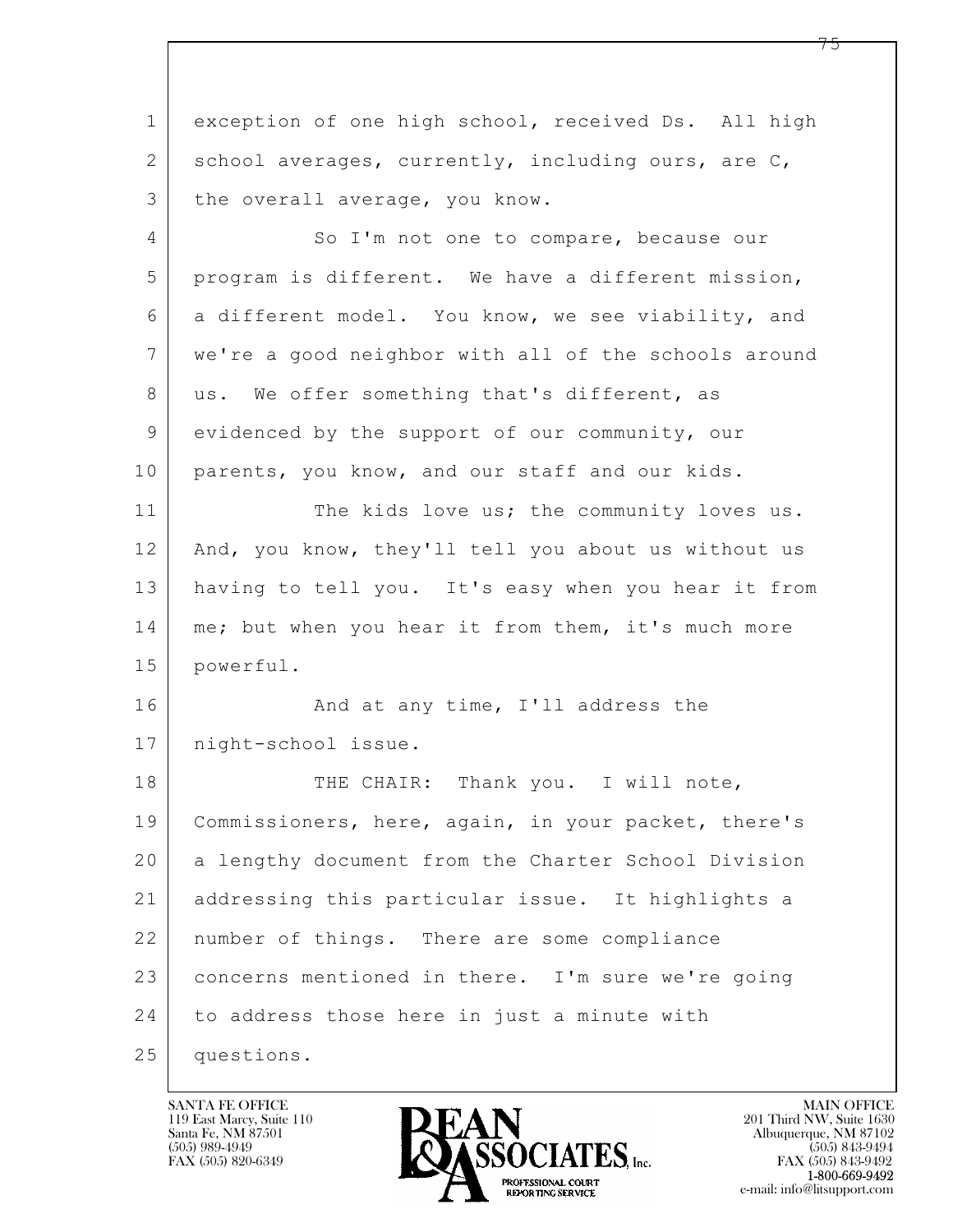$\mathbf{L}$  1 Thank you for your presentation. We are 2 now discussing this amendment request. So feel free 3 to weigh in on that. Who would like to get the ball 4 rolling on this one? 5 COMMISSIONER GIPSON: Before we go, can we 6 have him address the night-school issue? Because 7 that is addressed in the concern, and he hasn't 8 spoken to the night-school issue yet. 9 THE CHAIR: Okay. That -- all right. If 10 | that's where you all want to start, let's go -- all 11 | right. It was noted that the CSD cannot find an 12 amendment request from you folks. That is a 13 material change in what you were offering at your 14 school. 15 | That I have no memory of you guys coming 16 and asking us for a night school; but my memory is 17 fading. I'm getting along in years. 18 So please address that. Did you do an 19 amendment request for that? 20 MR. MICHAEL OGAS: Let me go back to the 21 beginning of how night school came about. There was  $22$  a program years ago, at the end of Governor 23 Richardson's tenure, called, "Graduate New Mexico, 24 It's Everybody's Business." 25 The notion there -- under the Reinvestment

119 East Marcy, Suite 110<br>Santa Fe, NM 87501

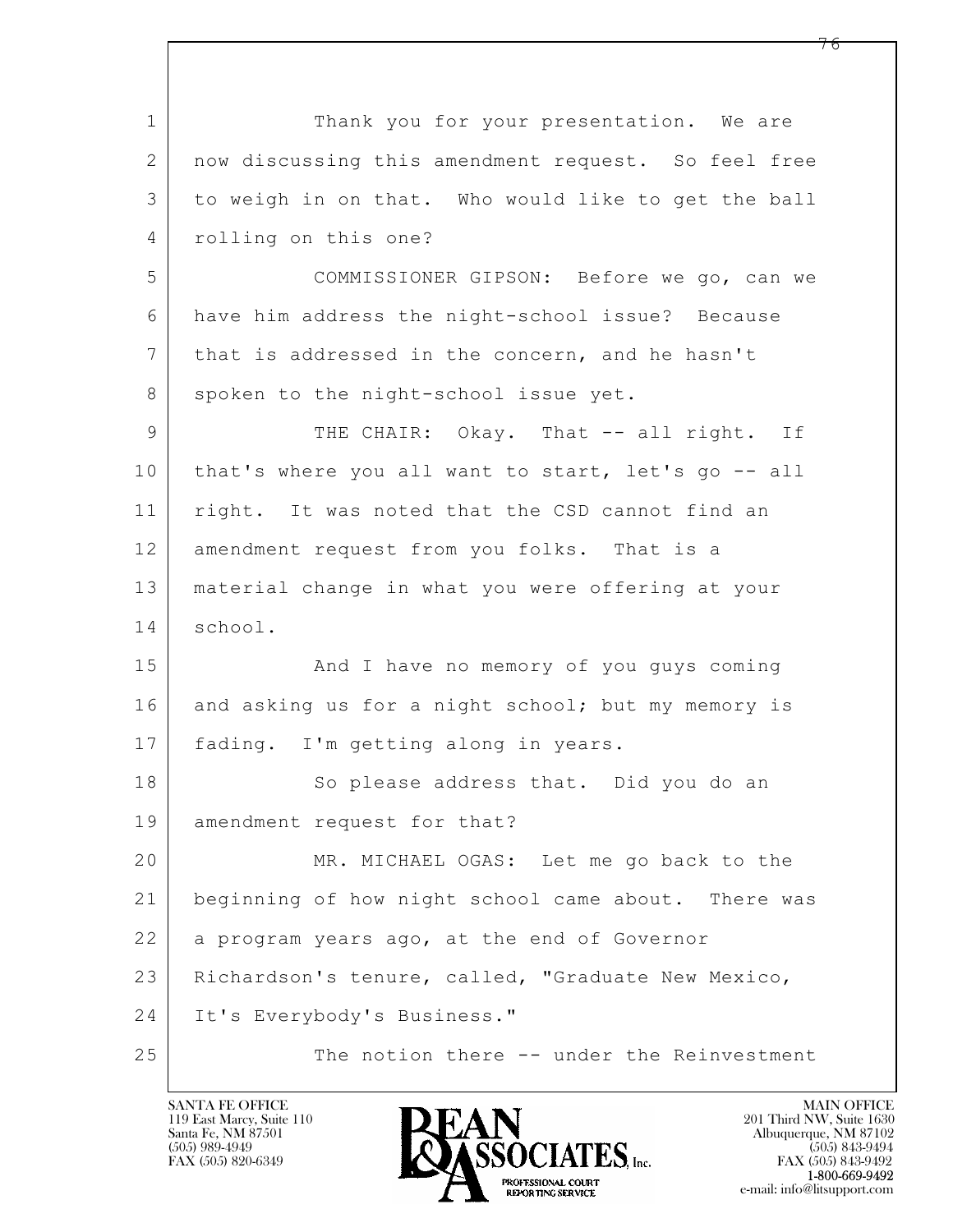| $\mathbf{1}$   | Act, I think they allocated almost \$9 million        |
|----------------|-------------------------------------------------------|
| $\mathbf{2}$   | statewide. And the notion was to try to bring back    |
| 3              | $10,000$ graduates $-$ 10,000 individuals $-$ to come |
| 4              | back to get -- to graduate. At that time, I had --    |
| 5              | and I had spent the first year as director, as        |
| 6              | principal at SODA. The second year was '10-'11. So    |
| $7\phantom{.}$ | in the spring of '11, I wrote a start-up grant to     |
| 8              | Graduate New Mexico asking for some money to help     |
| 9              | something get started in terms of a credit recovery   |
| 10             | program.                                              |
| 11             | What we did was we $--$ I spoke with the              |
| 12             | current -- at that time, the Charter Schools          |
| 13             | Division -- about the notion of, "Do I need to do     |
| 14             | anything different? Was this program okay under our   |
| 15             | current charter?" There was discussion about that.    |
| 16             | The decision I remember was that that we              |
| 17             | were okay within our charter because we offered       |
| 18             | individualized learning. We offered, you know,        |
| 19             | programs through Youth Development for at-risk        |
| 20             | students. There was never any mention -- there was    |
| 21             | even some mention that maybe should we do an          |
| 22             | amendment or not. They told me at that time that      |
| 23             | was not necessary.                                    |
| 24             | So we continued with our night school.<br>We          |
| 25             | tried building that out. You know, we were serving    |

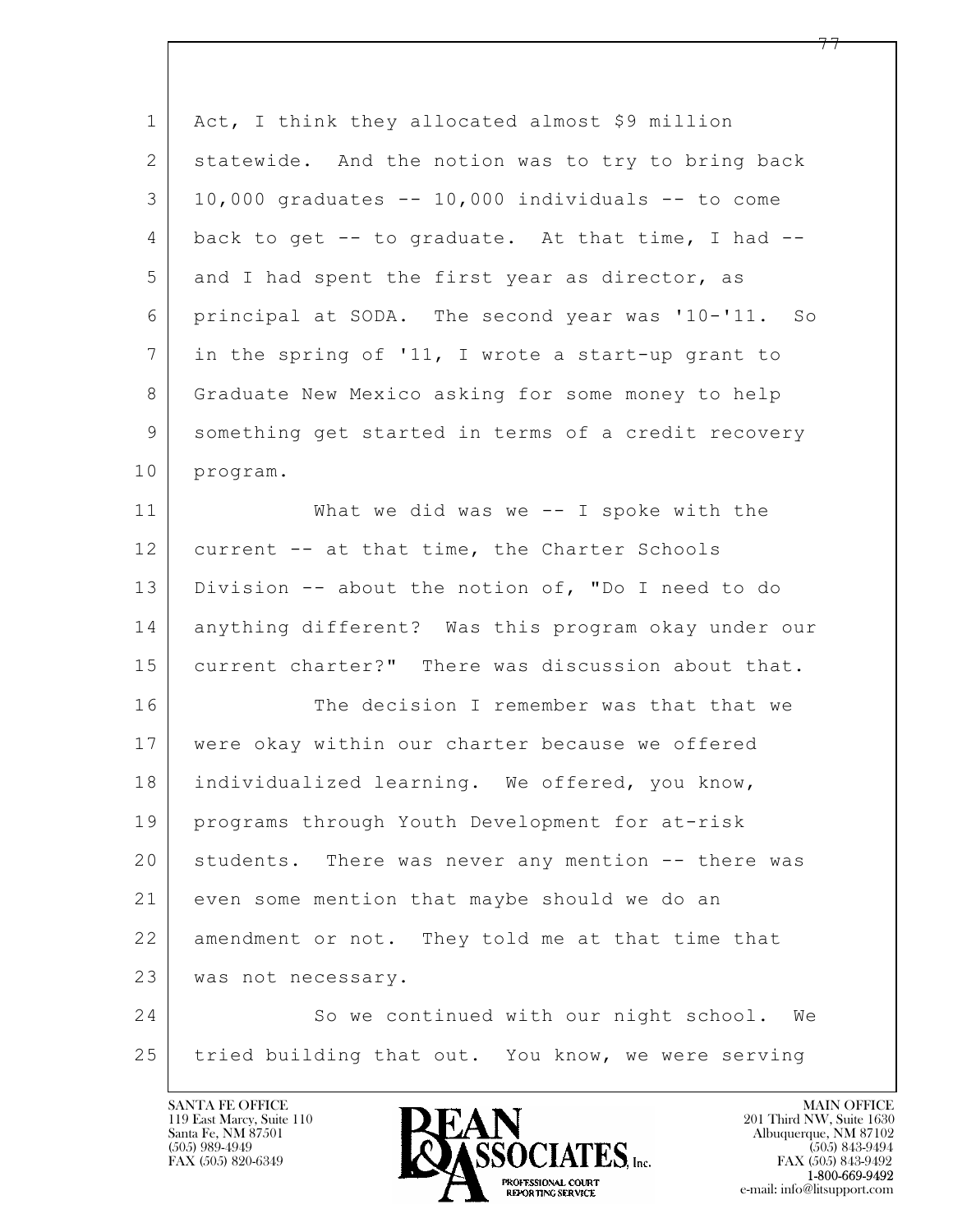$\mathbf{L}$  1 | individual students. We have since then gone 2 through annual reviews. We've gone through a 3 reauthorization, another couple of annual reviews. 4 And the first time that the night school 5 has ever been raised as an issue was last Monday, 6 when I received the letter from Director Poulos. 7 | That's where we're at with night school. 8 We are more than happy to comply and make 9 sure that we are, you know, in accordance with 10 whatever we need to be with the Commission. But 11 that is a program that has seen tremendous 12 | successes. 13 You know, we could tell you some stories 14 about the kids that have come to that school that 15 would make you cry, you know. And I wouldn't change 16 any of that for anything in the world. 17 But at the same time, you know, no, sir, 18 we did not do an amendment request. We put it out 19 there. We have not had that program hidden in any 20 way, shape, or form. It has been there. It's a 21 viable part of who we are in our community. And  $22$  we -- because of that, I believe -- and I'm just 23 speculating, because I don't know this for a fact --24 I believe our night-school program may be one of the 25 last things still standing from that Graduate

119 East Marcy, Suite 110<br>Santa Fe, NM 87501

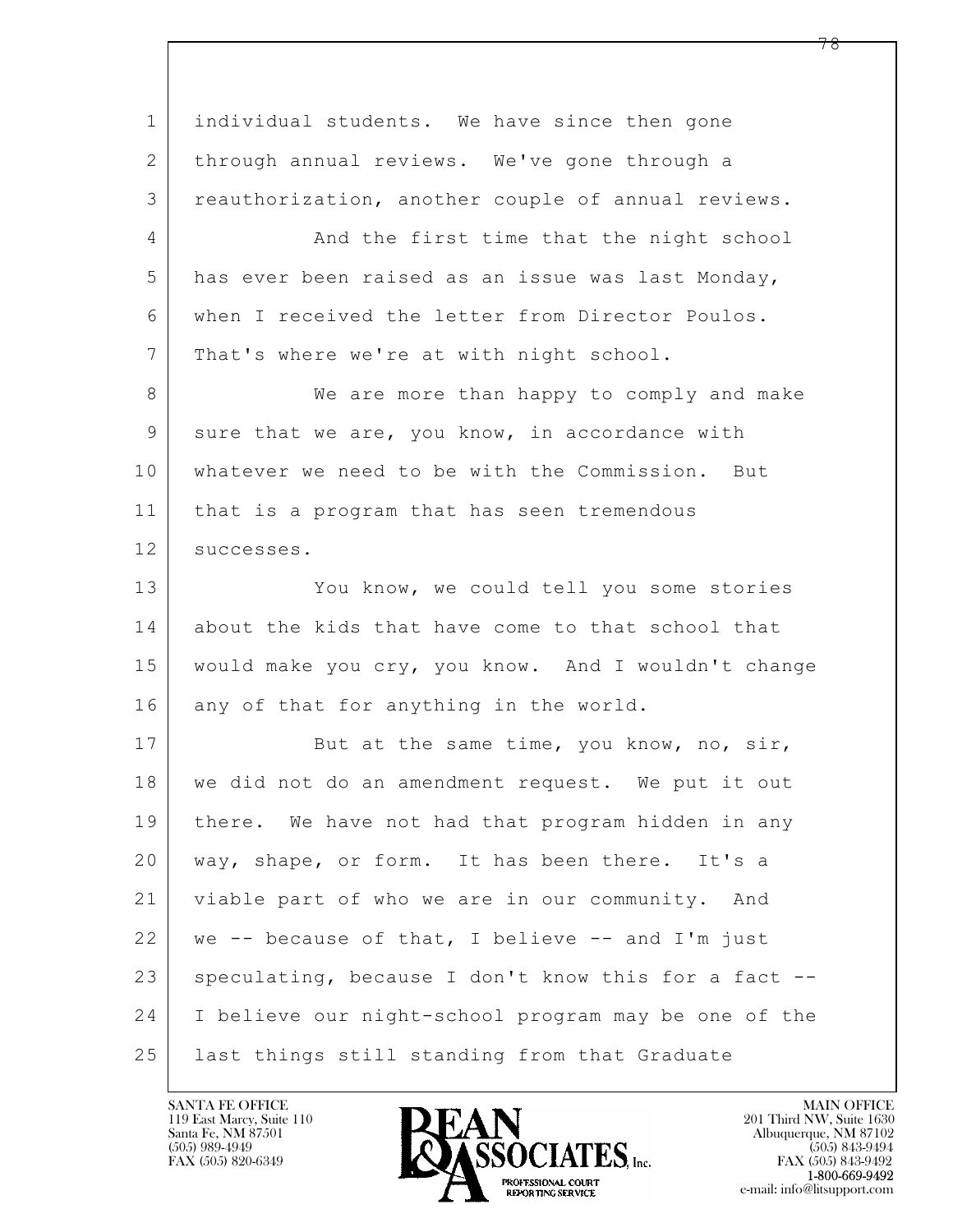$\mathbf{L}$  1 New Mexico initiative. And that was a huge 2 investment of dollars. 3 THE CHAIR: Thank you. I remember the 4 publicity with that issue. And sadly, I would say 5 you probably received some bad advice from someone; 6 but that train has left the station, and here we 7 are. I will note that. 8 COMMISSIONER GIPSON: It's done several 9 round-trips. 10 THE CHAIR: I will note that it was noted 11 within the documents that actually, the night school 12 adversely affected their graduation rate because so 13 many of those people don't graduate. But I also saw 14 in there that they had 15 graduates out of that 15 program. That sounds to me like 15 people, that 16 | might not have ever graduated, did. So keep that in 17 mind as you think about that issue. 18 Does that answer -- 19 COMMISSIONER GIPSON: Do you keep -- 20 THE CHAIR: Are there questions about the 21 night school? 22 COMMISSIONER GIPSON: I do. 23 THE CHAIR: Commissioner Gipson? 24 COMMISSIONER GIPSON: Do you keep a 25 | separate calendar for the night-school program? Or

119 East Marcy, Suite 110<br>Santa Fe, NM 87501

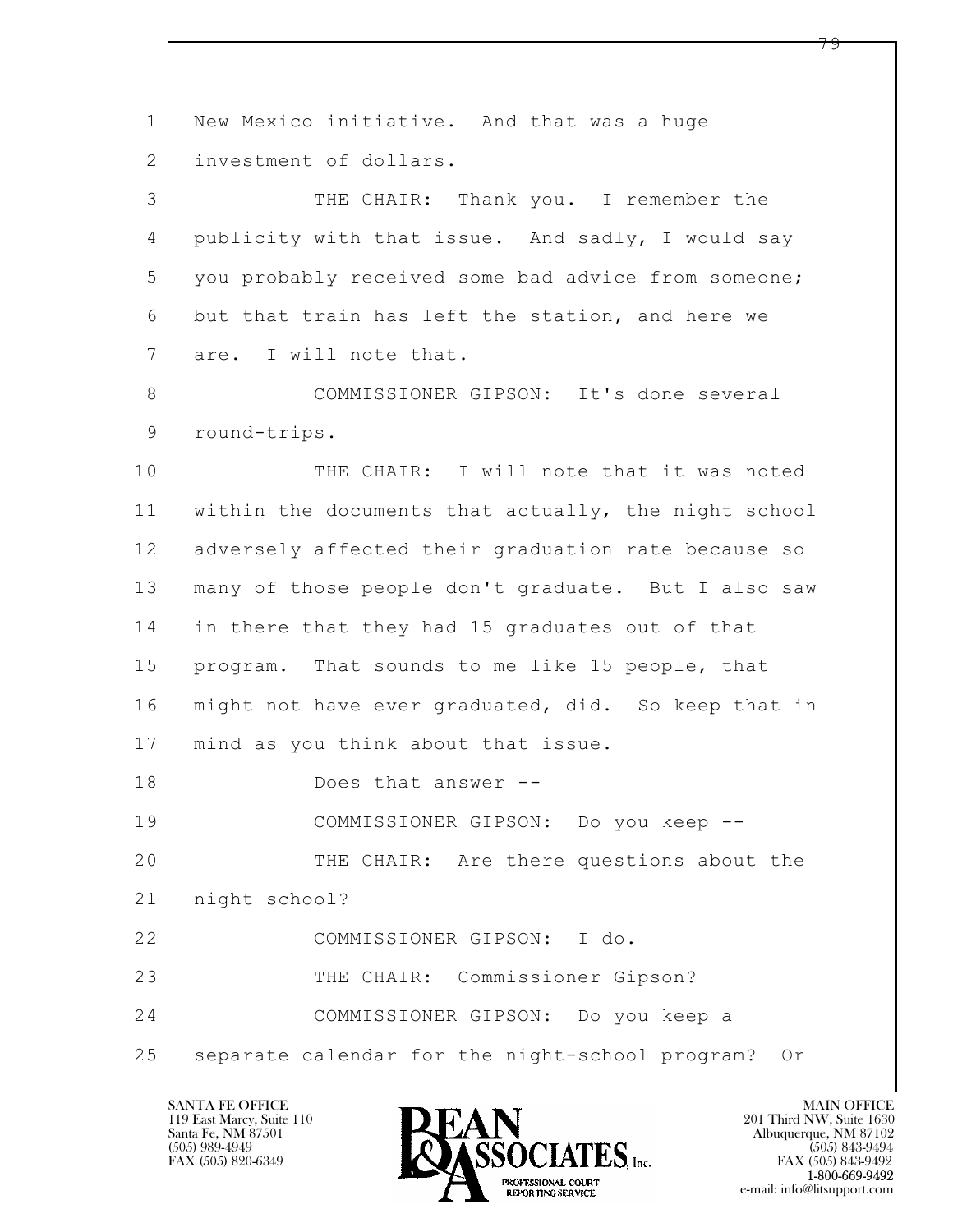| $\mathbf{1}$   | where is it reflected in your $--$ that's, I guess $--$ |
|----------------|---------------------------------------------------------|
| 2              | MR. MICHAEL OGAS: It's a separate time                  |
| 3              | frame. And the kind of credit recovery program I'm      |
| $\overline{4}$ | familiar with is more of a mastery program, where       |
| 5              | students, you know -- many of them come from            |
| 6              | different -- would have been graduation years. So       |
| 7              | we try to figure out what they need and how they --     |
| 8              | so our counselor works through a next-step plan on      |
| 9              | steroids, if you will, to be able to kind of keep       |
| 10             | track of all those things.                              |
| 11             | It's a tremendous amount of work to sort                |
| 12             | through getting other transcripts and that kind of      |
| 13             | stuff and then put it into a way that we think can      |
| 14             | help the students get their credits.                    |
| 15             | So it's not really -- I have asked. And                 |
| 16             | I'll be honest with you. And you can speak to the       |
| 17             | other divisions. How -- there was a part where we       |
| 18             | used to be able to call them "Graduate New Mexico"      |
| 19             | kids on the reporting. That has been taken away,        |
| 20             | you know.                                               |
| 21             | And I've always believed maybe they should              |
| 22             | be counted differently. I've always thought that        |
| 23             | students, you know, shouldn't be allowed to drop out    |
| 24             | of school twice. And to Commissioner Bergman's          |
| 25             | statement, it's true. You know, we could be very        |
|                |                                                         |

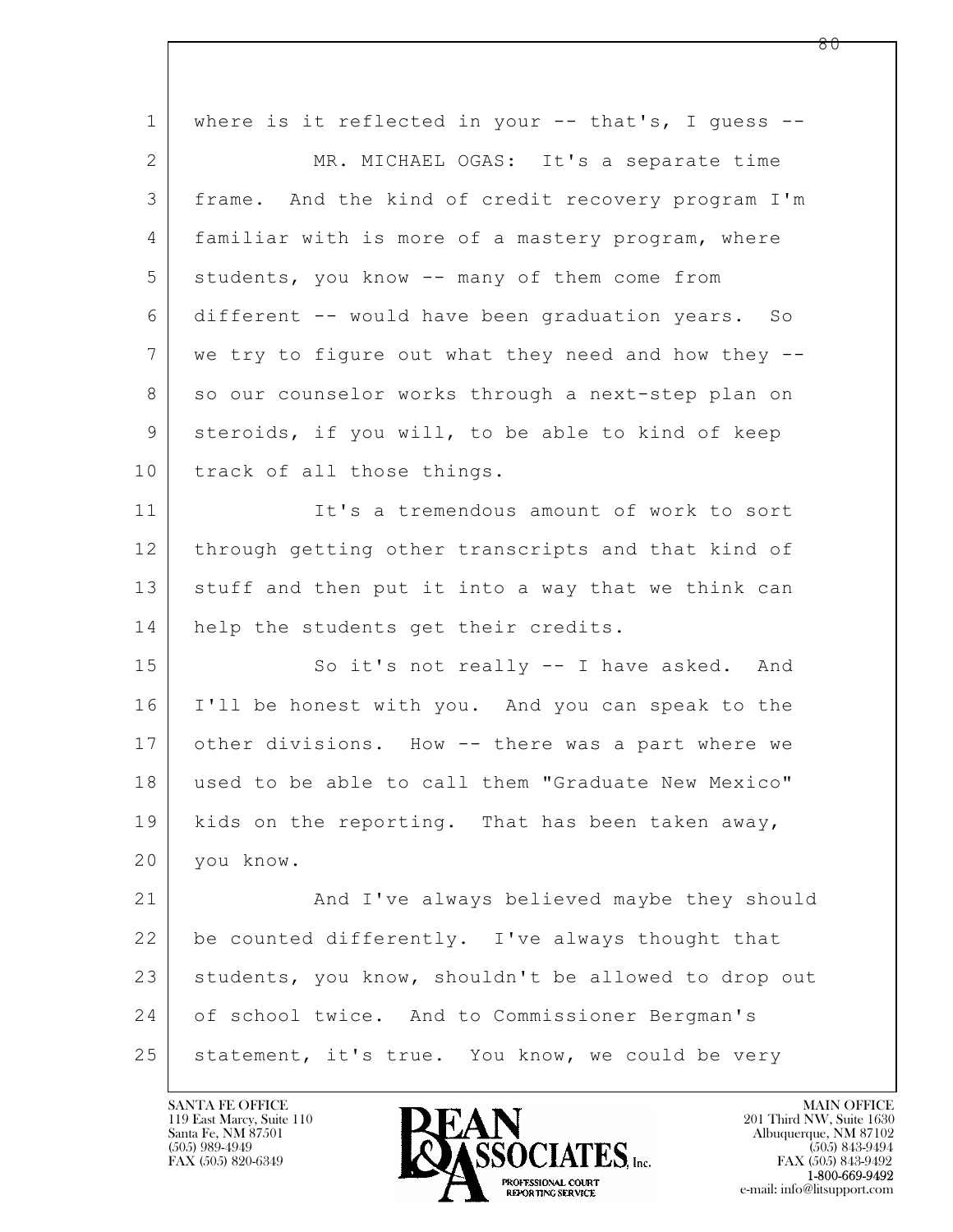$\mathbf{L}$  1 well-served, you know, numbers-wise, if we didn't 2 have a night school. Our graduation could be up 3 here with everybody else's. 4 We made that commitment to the community, 5 and we're going to stick by it. There was a young 6 couple last year who would bring their infant child 7 to school with them every night. And they would 8 take turns caring for the baby and work on their 9 credits. They both graduated. They both walked the 10 line, you know. 11 Those are the kinds of things that we're 12 in it for. And if we missed something 13 | compliance-wise, we're more than happy to fix it, 14 you know. And -- and that is not the problem for 15 us. We never, though, have been said that it was a 16 | material violation of our charter, which is huge. 17 It's a big -- you know, I understand that. When I 18 saw those words I thought, "Uh-oh," you know. 19 But I also knew the history of it, and I 20 didn't think too many people did, because most of 21 the people that were involved in that are now gone. 22 COMMISSIONER GIPSON: Well, I guess it's a 23 lesson learned with keeping a paper trail for 24 yourself. 25 MR. MICHAEL OGAS: I do have the grant. I

119 East Marcy, Suite 110<br>Santa Fe, NM 87501

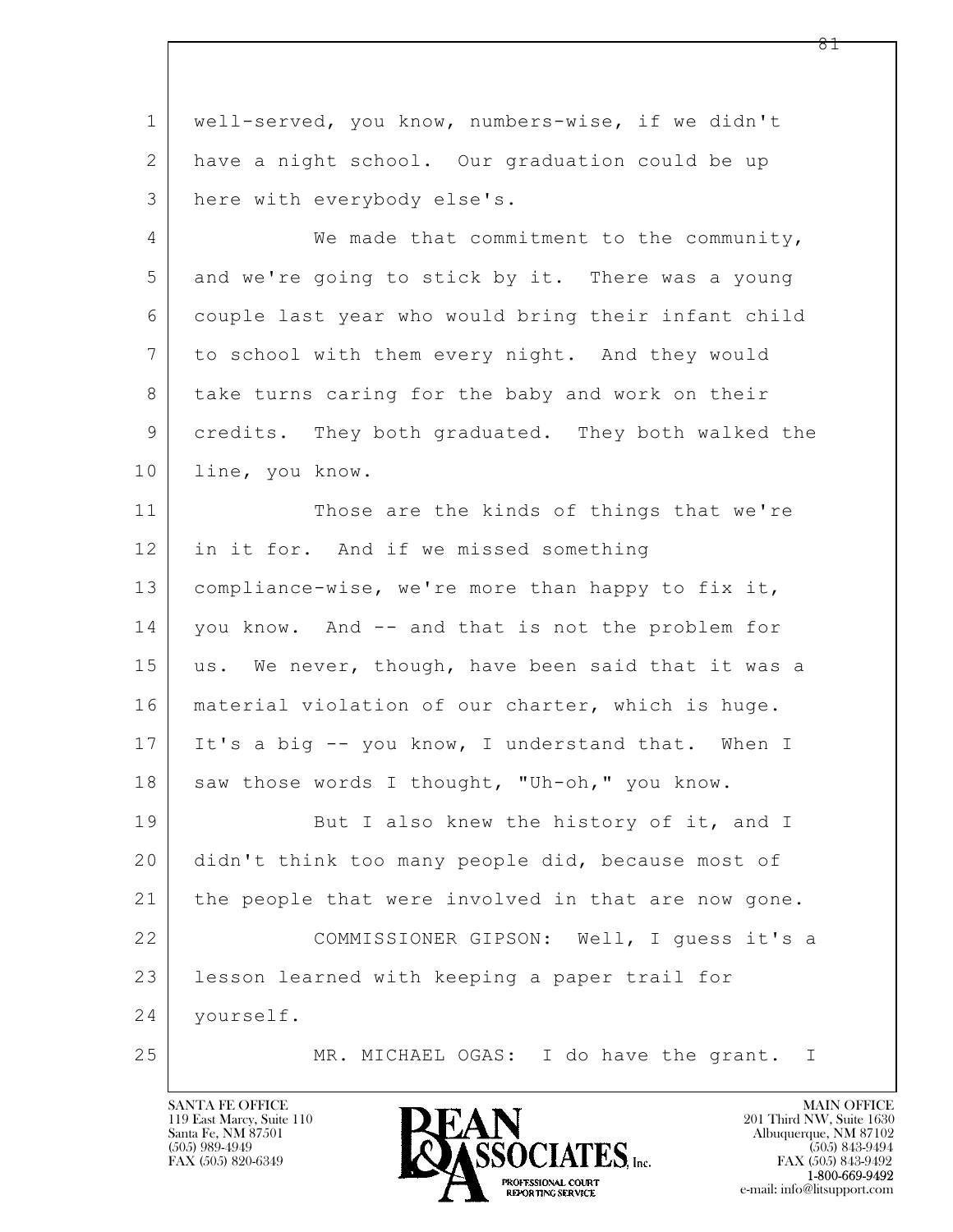$\mathbf{L}$  1 almost brought that, the one that we wrote initially 2 in 2010. 3 THE CHAIR: At the appropriate time, I'm 4 going to have a suggestion. Did you have your hand 5 up, Commissioner Toulouse? 6 COMMISSIONER TOULOUSE: I just wanted to 7 remind people again. We had this same problem with 8 grades with The GREAT Academy, because they also 9 have a night school. And it pulls their grade way 10 down. 11 | And I do think that, as a Commission at 12 some point down the road -- because although it's 13 important to the schools that have it, we need to 14 take on finding a way to separate the night-school 15 parts of a grade out of the others when we're 16 addressing a school; because every single person who 17 gets through a night school, I agree, is a success. 18 But I also wanted to ask, are you working 19 with the Isleta Pueblo on some of that? 20 MR. MICHAEL OGAS: We do have students 21 from Isleta. They have the choice to go to three 22 separate areas. We are receiving more and more 23 | students. I believe we're going to -- us being in 24 closer proximity to the Rail Runner is going to 25 increase that.

119 East Marcy, Suite 110<br>Santa Fe, NM 87501

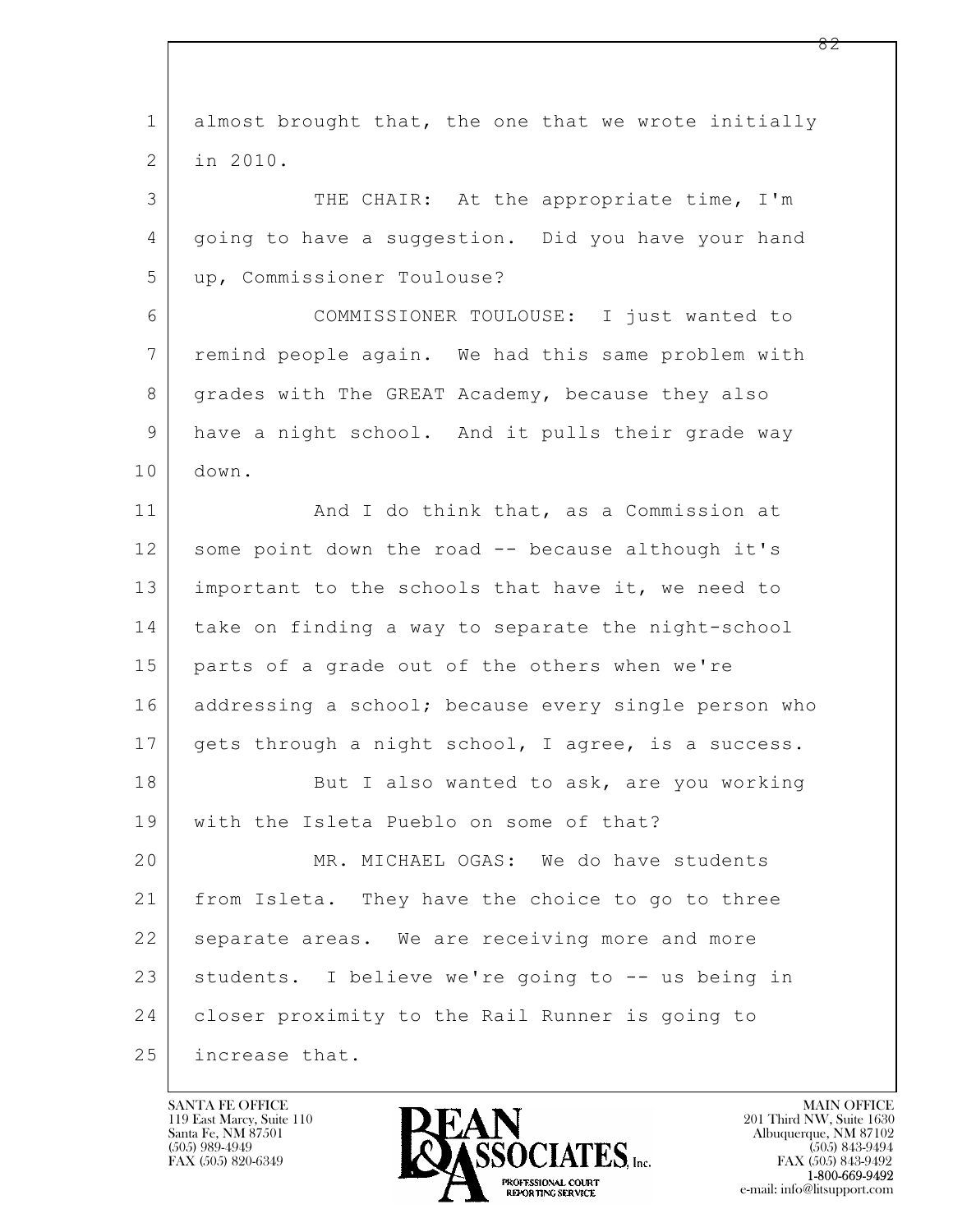1 COMMISSIONER TOULOUSE: I also wondered 2 if, for some of your students who -- you may be an 3 Early College Academy -- but who are not necessarily 4 degree-oriented, are you working with CNM? Because 5 I know at the South Valley, they have their 6 veterinary tech program; they have their huge 7 cosmetology. They have a number of ones there that 8 it's not that far up.

9 MR. MICHAEL OGAS: Our Early College 10 agreement -- we have an existing agreement with CNM. 11 We are sending students up there. We have one young 12 lady now -- she's phenomenal; we can't get her to 13 stop. She normally would be a sophomore. She's 14 | going to graduate high school with two associate's 15 degrees. She's taking 10 hours at CNM on top of 16 that. To look at her, she's the calmest person 17 alive. She's about that big. (Indicates.) She's 18 | really cool. 19 Yes, we do. In fact, part of our 20 build-out is we're working on the long-range plan to

 $\mathbf{L}$  21 turn that into more of an educational park. 22 UNM-Valencia is considering going in there. 23 I was just at a meeting with New Mexico 24 | Tech, and we have a budding relationship with them 25 because of our STEAM model. We have a number of

119 East Marcy, Suite 110<br>Santa Fe, NM 87501

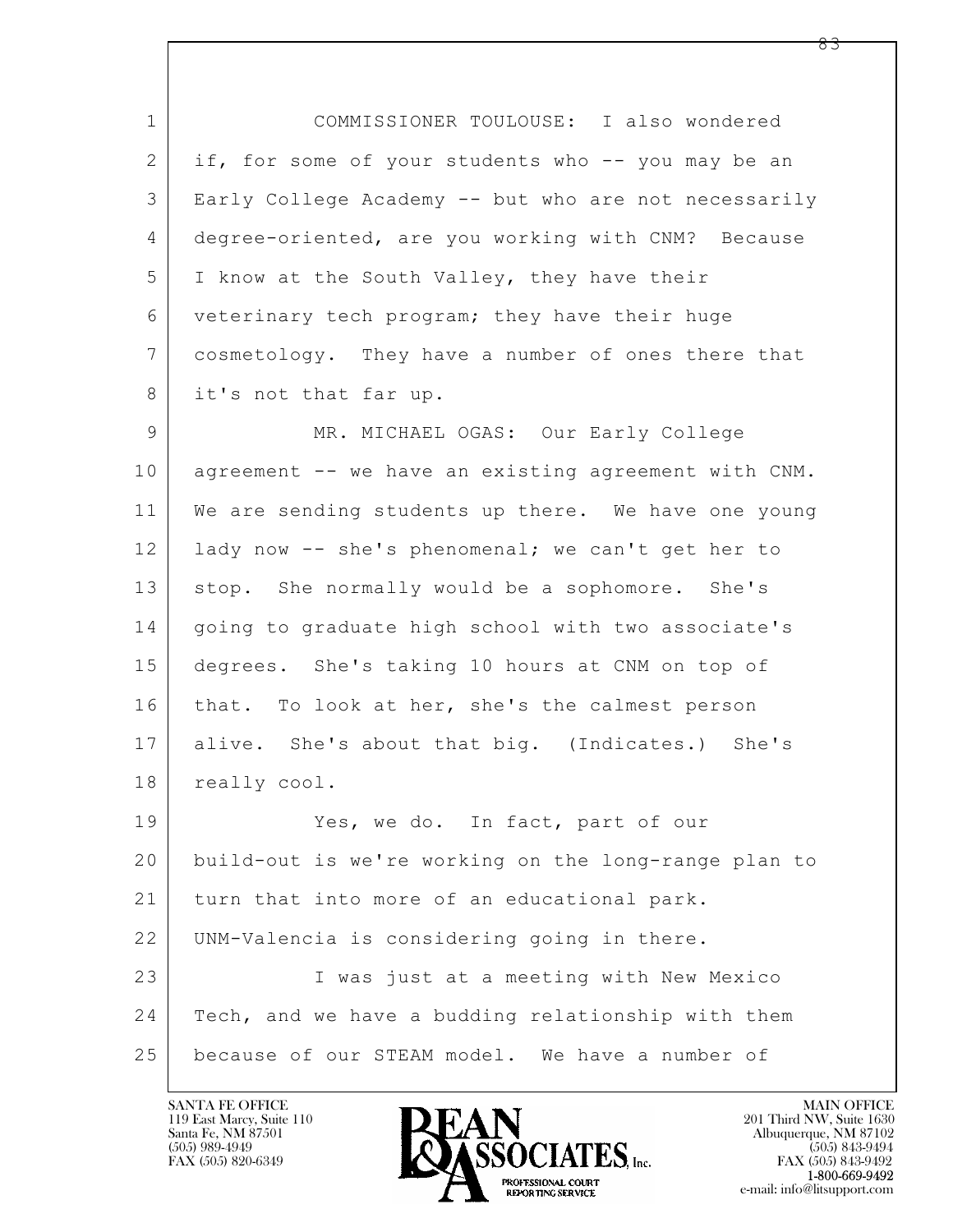$\mathbf{L}$  1 kids on scholarship there in their engineering 2 department right now. 3 COMMISSIONER TOULOUSE: I know CNM has a 4 matriculation agreement with New Mexico Tech, too, 5 that you might be able to piggyback off of. 6 MR. MICHAEL OGAS: They were there, yes. 7 We all had a chance to kind of mingle. 8 COMMISSIONER TOULOUSE: Okay. Thank you. 9 | That's what I had. 10 THE CHAIR: I want to go -- I see a whole 11 forest of hands. We have probably gone past the 12 point of a break here. I believe we probably need a 13 comfort break. 14 When we come back I will start with 15 | Commissioner Carr. Is that amenable? 16 COMMISSIONER CARR: Sure. 17 THE CHAIR: Please, ten minutes. Be back 18 in your seats in ten minutes, please. Let's get --19 so we can keep this going. We will take a ten 20 minute break here. Thank you. 21 (Recess taken, 10:29 a.m. to 10:39 a.m.) 22 THE CHAIR: I'm going to call us back from 23 our break. I will note for the record that Director 24 Poulos is not here at this moment. I'm sure she'll 25 be back.

119 East Marcy, Suite 110<br>Santa Fe, NM 87501



FAX (505) 843-9492 e-mail: info@litsupport.com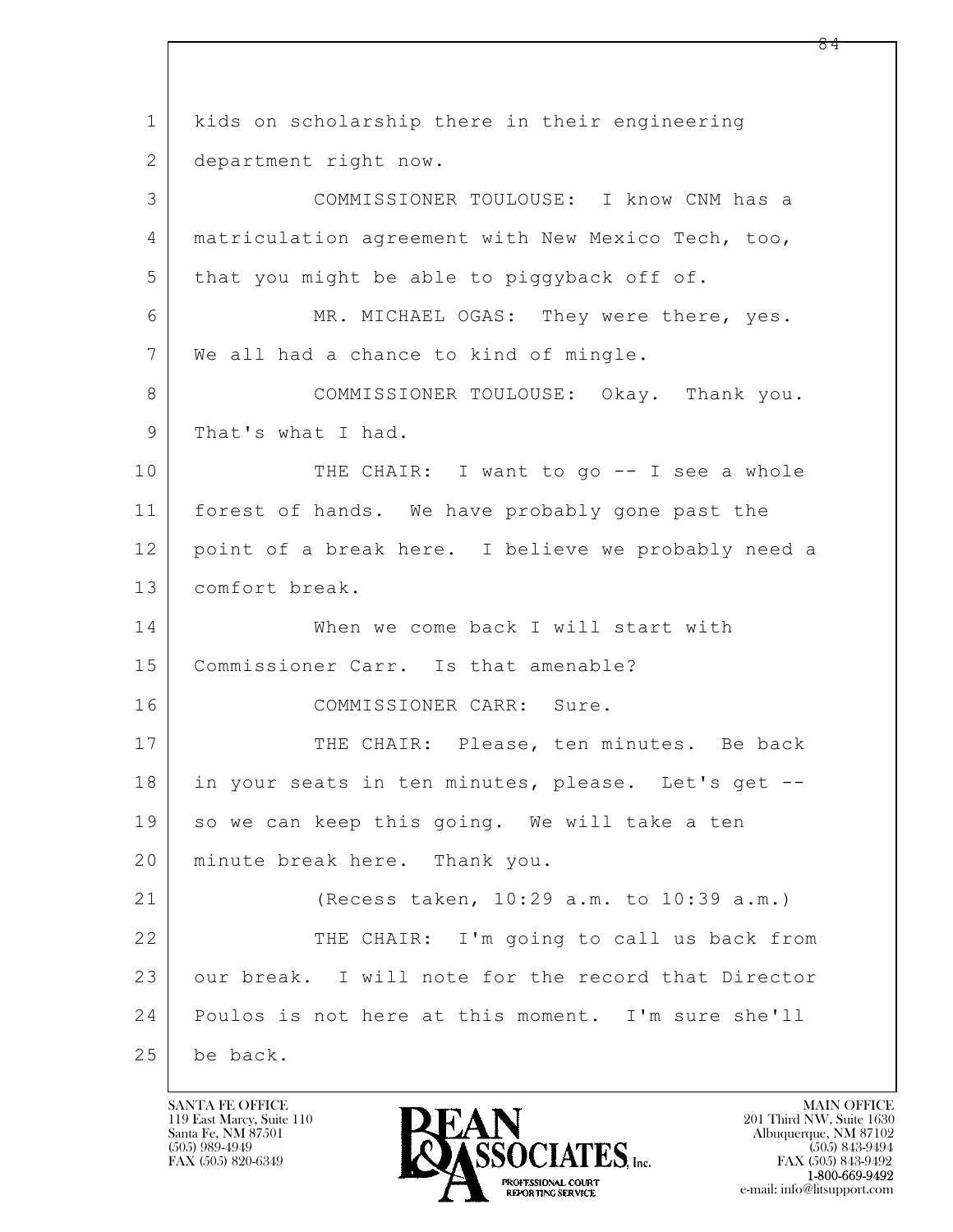$\mathbf{L}$  1 | I will also note that Commissioner 2 Toulouse is not here, and I'm sure she will be back 3 momentarily. 4 Let's begin. And we will pick up -- if we 5 all remember what we were discussing, we'll pick up 6 with Commissioner Carr. Go ahead, please. 7 COMMISSIONER CARR: I just wanted to make 8 a statement that no matter how great the program is, 9 we have to make sure that our schools know that they 10 have to go through this amendment process, you know, 11 as the old saying about, you know, "Go ahead and 12 apologize later instead of asking for permission," 13 you know. And if everything works out okay, well, 14 you get a pat on the back, saying, "Well, that's 15 | okay, just don't do that again." 16 But if it didn't work -- if your program 17 fell on its face and it was a horrible program, 18 and -- you know, and you had horrible problems with 19 it, we'd be -- we'd be talking a whole different 20 story today. We'd be saying, "Well, you never asked 21 for permission for that. You know what? This is a 22 major thing." 23 So it's a dangerous road to walk down when 24 you do that. And I think it's important that all 25 the other schools realize that  $-$  that, you know, be

119 East Marcy, Suite 110<br>Santa Fe, NM 87501



 $FAX (505) 843-9492$ <br>1-800-669-9492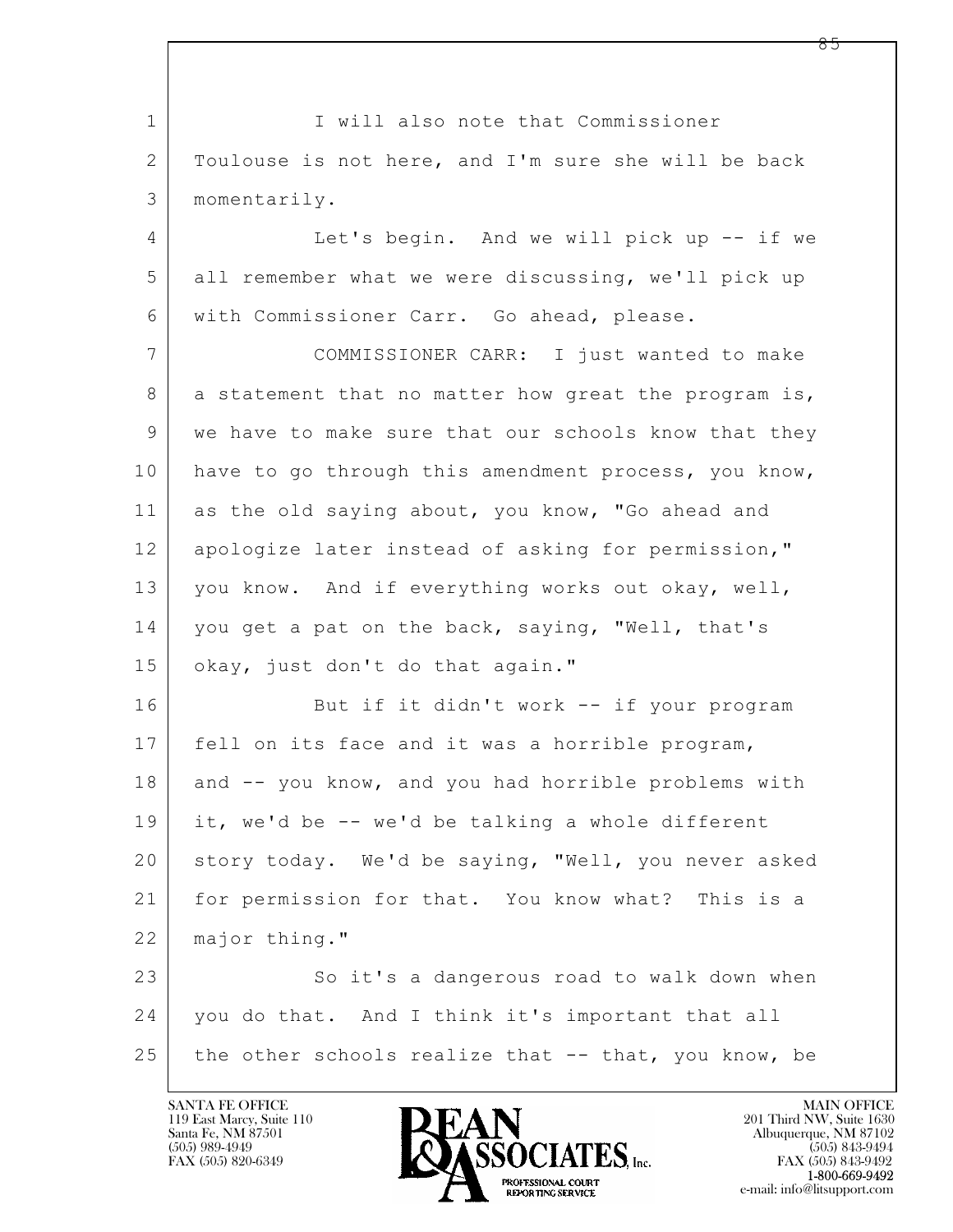| $\mathbf 1$    | sure you're following the quidelines properly and    |
|----------------|------------------------------------------------------|
| $\overline{2}$ | asking for those amendments and all that.            |
| 3              | And that's what you've got to -- sounds              |
| 4              | like you've got a great program. Again, that's kind  |
| 5              | of beside the point. But I'm glad you've got a       |
| 6              | great program. And there's a whole bunch of those    |
| $\overline{7}$ | programs around the state, you know. Not enough,     |
| 8              | you know.                                            |
| 9              | And I do remember when Governor Richardson           |
| 10             | came out with that. So I just want to make that      |
| 11             | point. And -- 'cause I think we've kind of missed    |
| 12             | it. And I just -- you know, so somehow, we need to   |
| 13             | make sure that everybody else gets it, that we need  |
| 14             | those amendments. We need those amendment requests   |
| 15             | before you make major changes to your program.       |
| 16             | THE CHAIR: Thank you, Commissioner Carr.             |
| 17             | Very valid point. I do think they asked and got      |
| 18             | some bad advice. There's a proce- --                 |
| 19             | COMMISSIONER CARR: Oh, right.                        |
| 20             | THE CHAIR: -- the CSD -- so we have --               |
| 21             | that's -- we need to discuss that in our             |
| 22             | communication meeting, too, also, that -- that --    |
| 23             | that the schools -- there's a delicate issue         |
| 24             | involved in that one, too, unfortunately. So I       |
| 25             | think, Commissioner Shearman, did you have your hand |

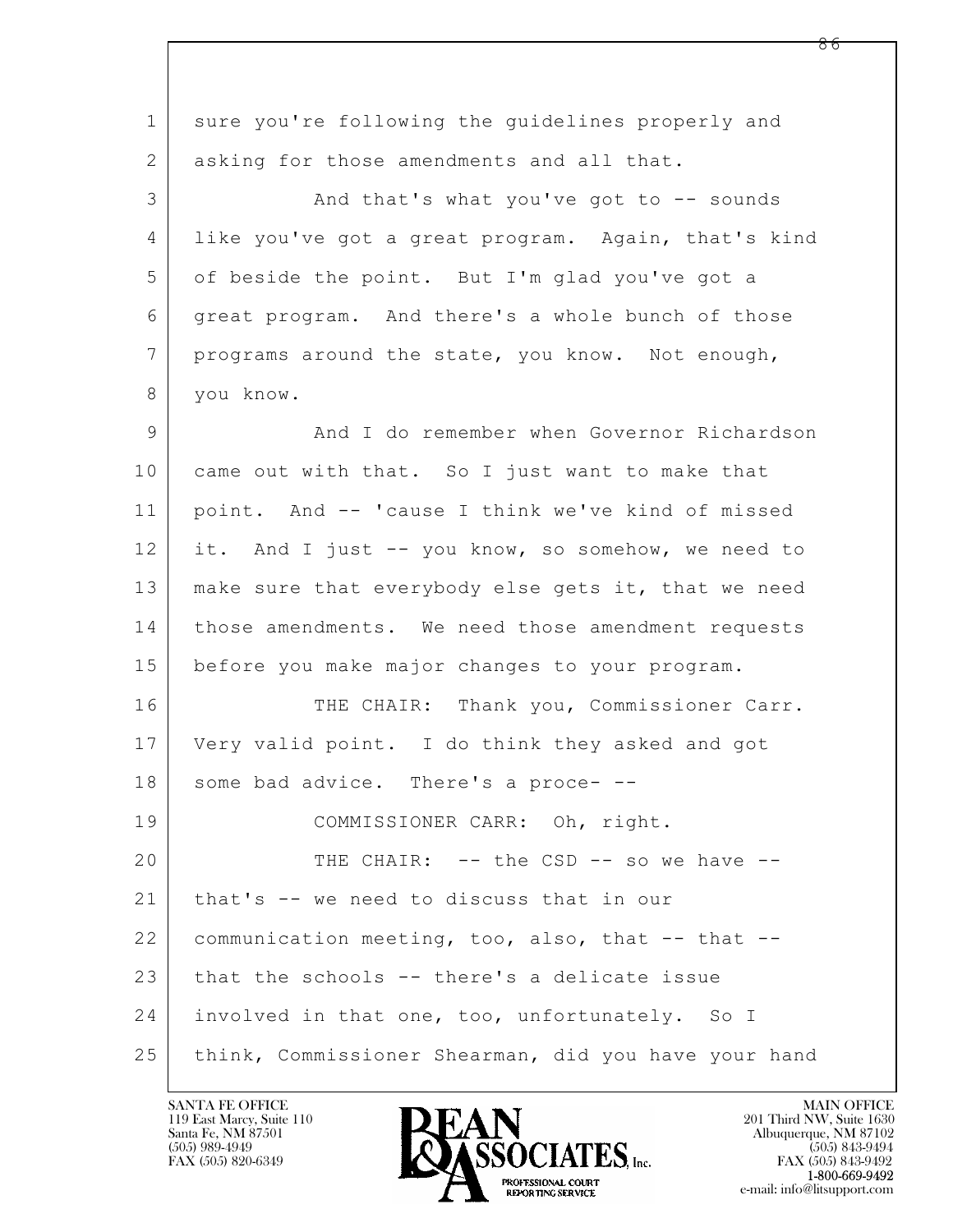```
\mathbf{L} 
1 up next?
2 COMMISSIONER SHEARMAN: Yes, sir, I did.
3 That's right. You were going to start with
4 Commissioner Carr.
5 I'd like to speak to the actual amendment
6 to raise the enrollment cap from 525 to 820. Am I
7 on the right one now?
8 Commissioner Peralta, if you will help me,
9 because you are our liaison to the PSFA and PSCOC,
10 were we not told at some point that the requirement
11 is your enrollment cap -- your building, your
12 facility, must have a capacity for all of the
13 students that are in your enrollment cap; so if
14 every student showed up, you would have a place for
15 them? Is that correct?
16 COMMISSIONER PERALTA: The enrollment cap
17 number is the number used to calculate the area
18 required to service those students.
19 COMMISSIONER SHEARMAN: Right. I realize
20 you say this enrollment phase would be phased in
21 | over a three-year period.
22 I would personally prefer to see -- I hate
23 to ask people to come back over a period of time;
24 but I would rather see a proposal to increase your
25 enrollment cap exponentially one year at a time,
```
119 East Marcy, Suite 110<br>Santa Fe, NM 87501

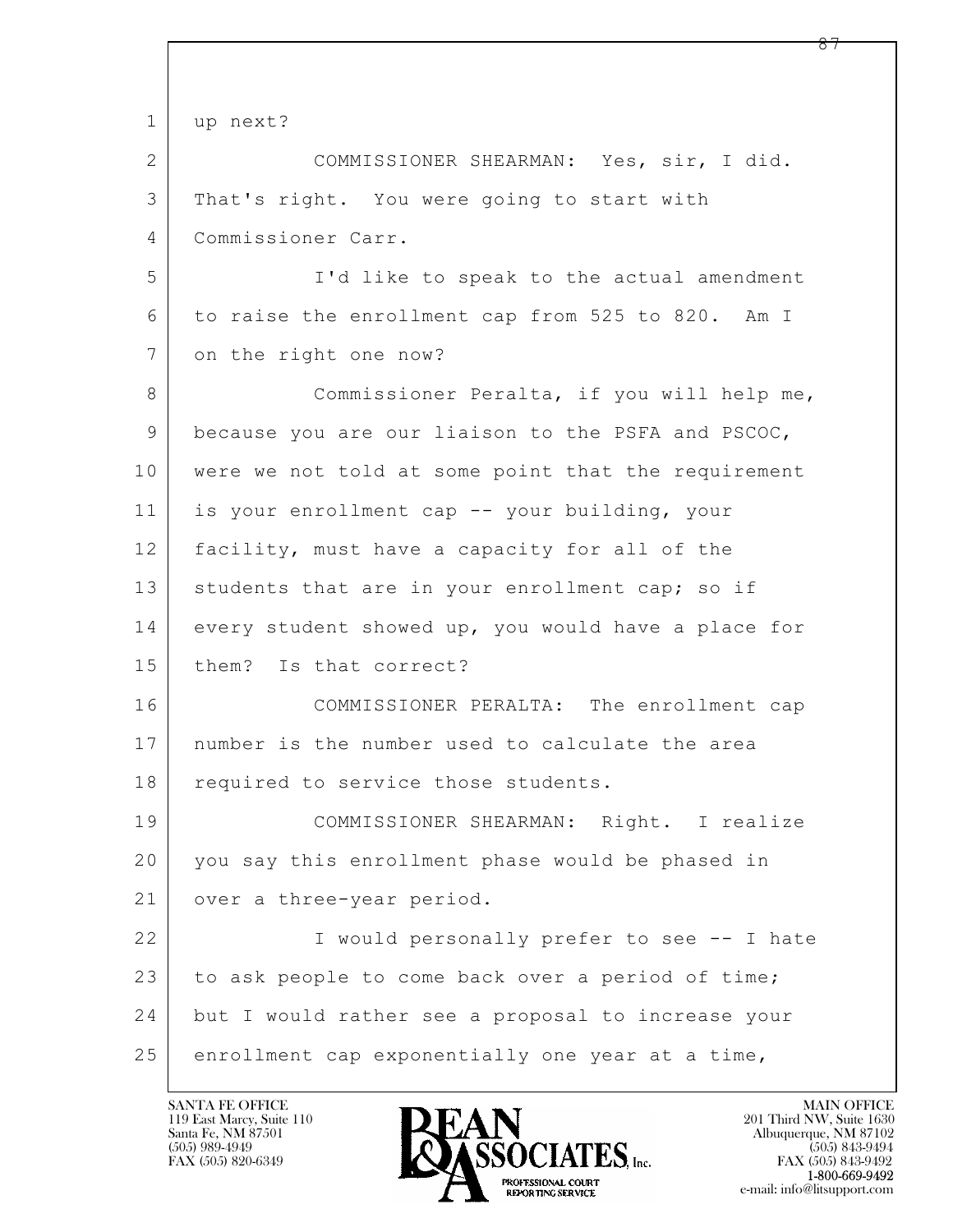$\mathbf{L}$  1 each amendment request brought to us individually, 2 because I cannot, in good conscience, agree to even 3 a phased-in enrollment increase that I don't see the 4 capacity for in your facility. That's my opinion. 5 THE CHAIR: Thank for you that. 6 Unfortunately, I'm looking for the actual amendment 7 for this one; and I can't find it in my paperwork 8 here. 9 COMMISSIONER CARR: Was that a question? 10 COMMISSIONER SHEARMAN: This one? 11 THE CHAIR: Was there a question? Was 12 that a question? Did you want them to respond? Or 13 did you make a statement. 14 COMMISSIONER SHEARMAN: No, it was a 15 | statement. 16 THE CHAIR: When I started on your 17 statement, I went to looking. And I don't see the 18 actual amendment for that particular one. 19 MR. MICHAEL OGAS: Commissioner Bergman? 20 THE CHAIR: I have the one for the address 21 | change, and I have a third one. 22 COMMISSIONER SHEARMAN: Way in the back of 23 that section. 24 THE CHAIR: I found the third one. 25 MR. MICHAEL OGAS: I'd like to respond to

119 East Marcy, Suite 110<br>Santa Fe, NM 87501



FAX (505) 843-9492 e-mail: info@litsupport.com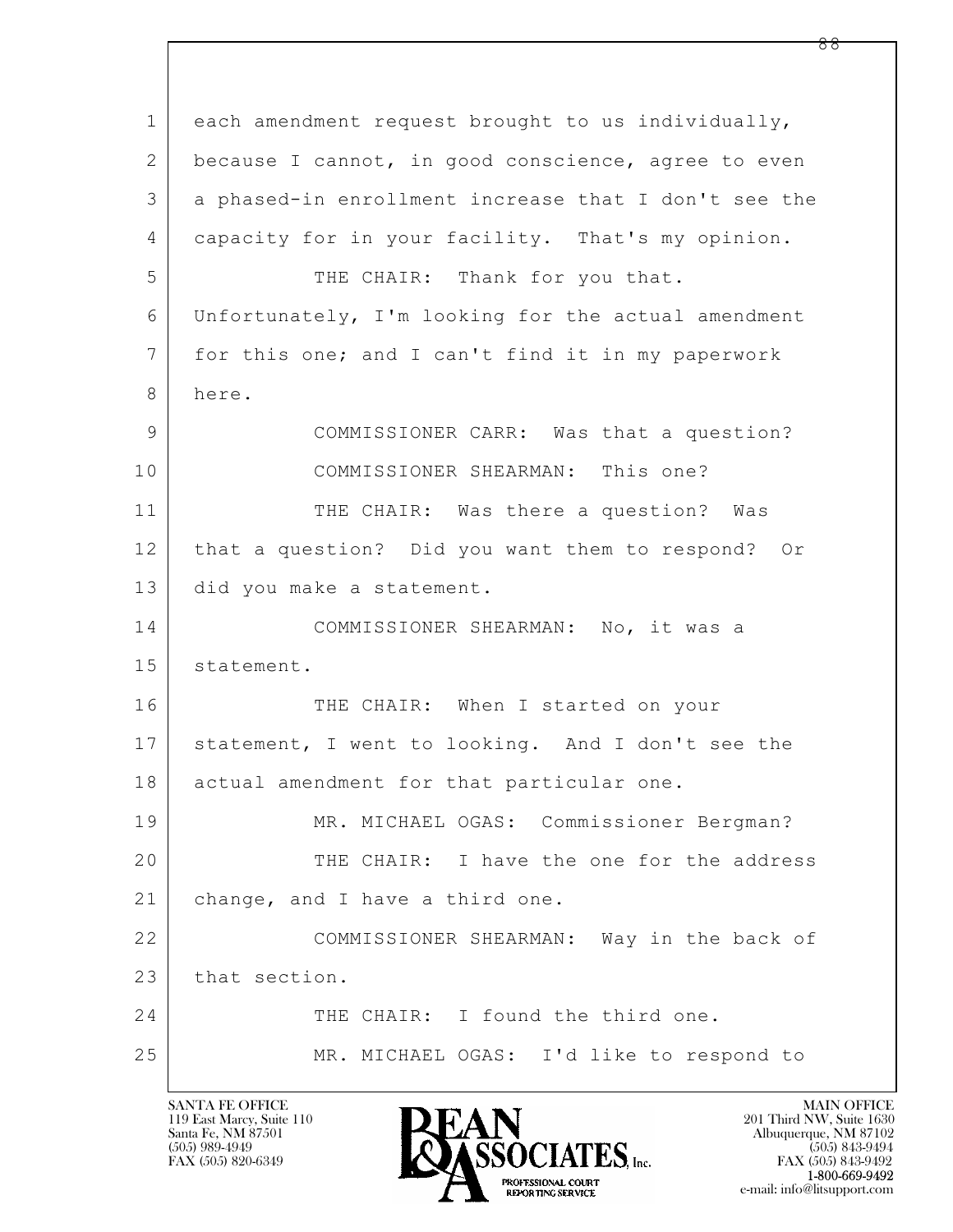$\mathbf{L}$  1 | that, if you need me to. 2 THE CHAIR: Since it wasn't a question --3 it was a statement. Does someone want to ask a 4 question at some point, since we were talking about 5 the night school? 6 Before we depart from that one, there was 7 a note in there -- in the Compliance section, a very 8 valid question about the hours, whether they were 9 doing the suitable hours. 10 Before we go too much further on the cap 11 increase, I think we should -- if someone wants to 12 ask about that, hours, because there's a good 13 discussion in here about that. Or is everyone 14 satisfied with what they saw on our documents? 15 COMMISSIONER ARMBRUSTER: I have a 16 question. 17 THE CHAIR: And you mentioned it 18 | specifically earlier, would you -- now, Commissioner 19 Armbruster, do you have something you would like to 20 say or ask? 21 COMMISSIONER ARMBRUSTER: When students 22 enroll in the night school -- which I want to tell 23 you that's admirable; there's nothing wrong with 24 that in any way -- I want to ask whether they have a 25 certain number of credits, hours, already, and

119 East Marcy, Suite 110<br>Santa Fe, NM 87501

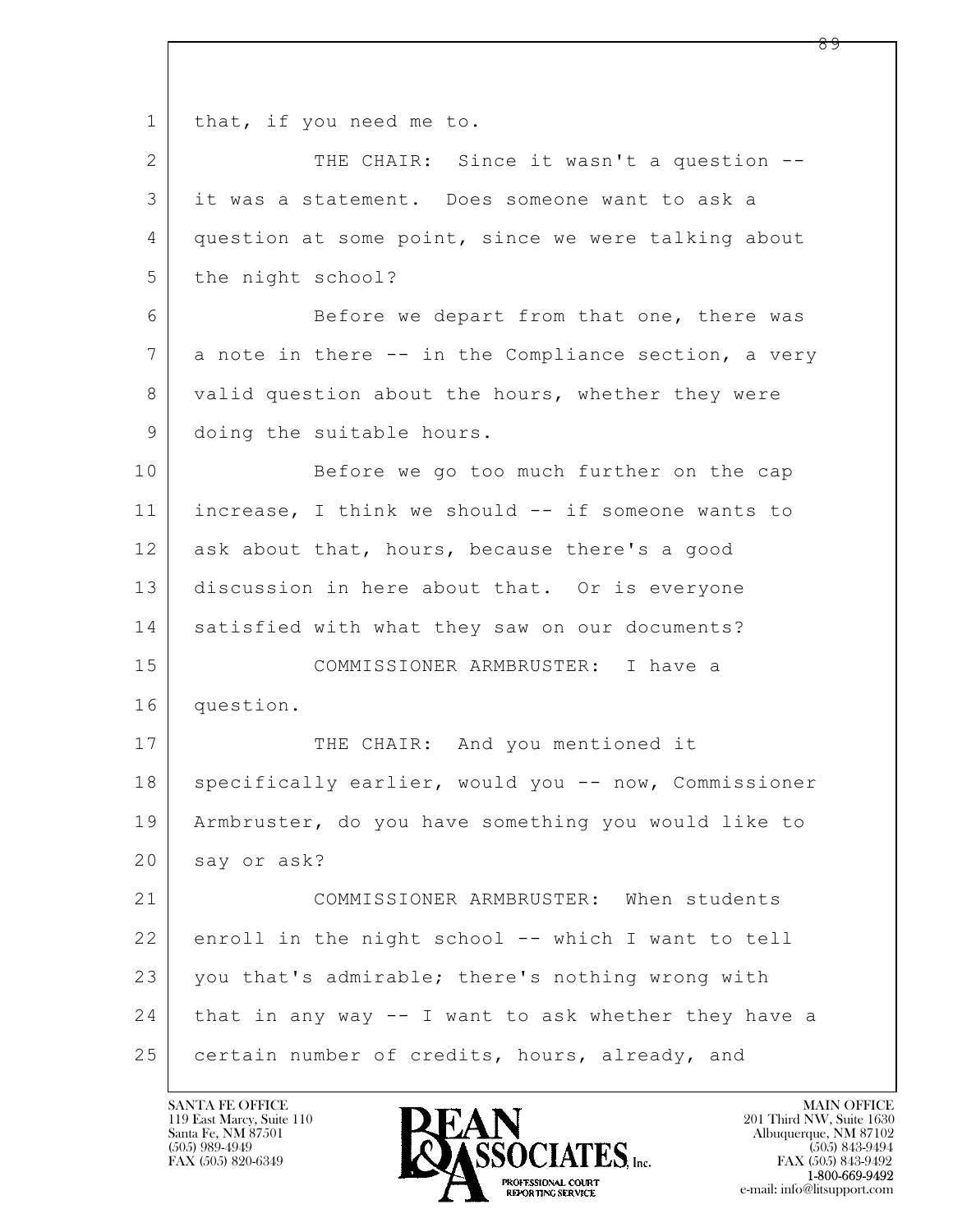| $\mathbf 1$    | that's why they don't have to have the 1,080, as     |
|----------------|------------------------------------------------------|
| 2              | opposed to a freshman coming in who just came in     |
| 3              | from eighth grade who has to have that 1,080.        |
| $\overline{4}$ | Are these students -- I'm not even sure              |
| 5              | how to ask this -- coming in with some credit        |
| 6              | already?                                             |
| $7\phantom{.}$ | MR. MICHAEL OGAS: Yes. Commissioner                  |
| 8              | Armbruster, members of the Commission, most of the   |
| 9              | students, if not most all of the students, are older |
| 10             | and have had some high school experience, from 19,   |
| 11             | all the way up into their -- you know, 30s, some of  |
| 12             | them, you know. So they have had that.               |
| 13             | And with respect to the 1,080 hours, I've            |
| 14             | never -- and maybe it's my misgiving [verbatim]; but |
| 15             | I've never known of a credit recovery program that   |
| 16             | worked on a mastery-based, in terms of trying to     |
| 17             | pretest kids where they are in terms of trying to    |
| 18             | help them regain their credits, to have to try and   |
| 19             | comply with that number.                             |
| 20             | So I don't know of any mastery-based                 |
| 21             | program, credit recovery program, that does do the   |
| 22             | full hours. What they do in night school is we will  |
| 23             | come in and assess their individual situation; we'll |
| 24             | do a transcript review. And then depending on their  |
| 25             | time frame -- because some of them work -- we then   |

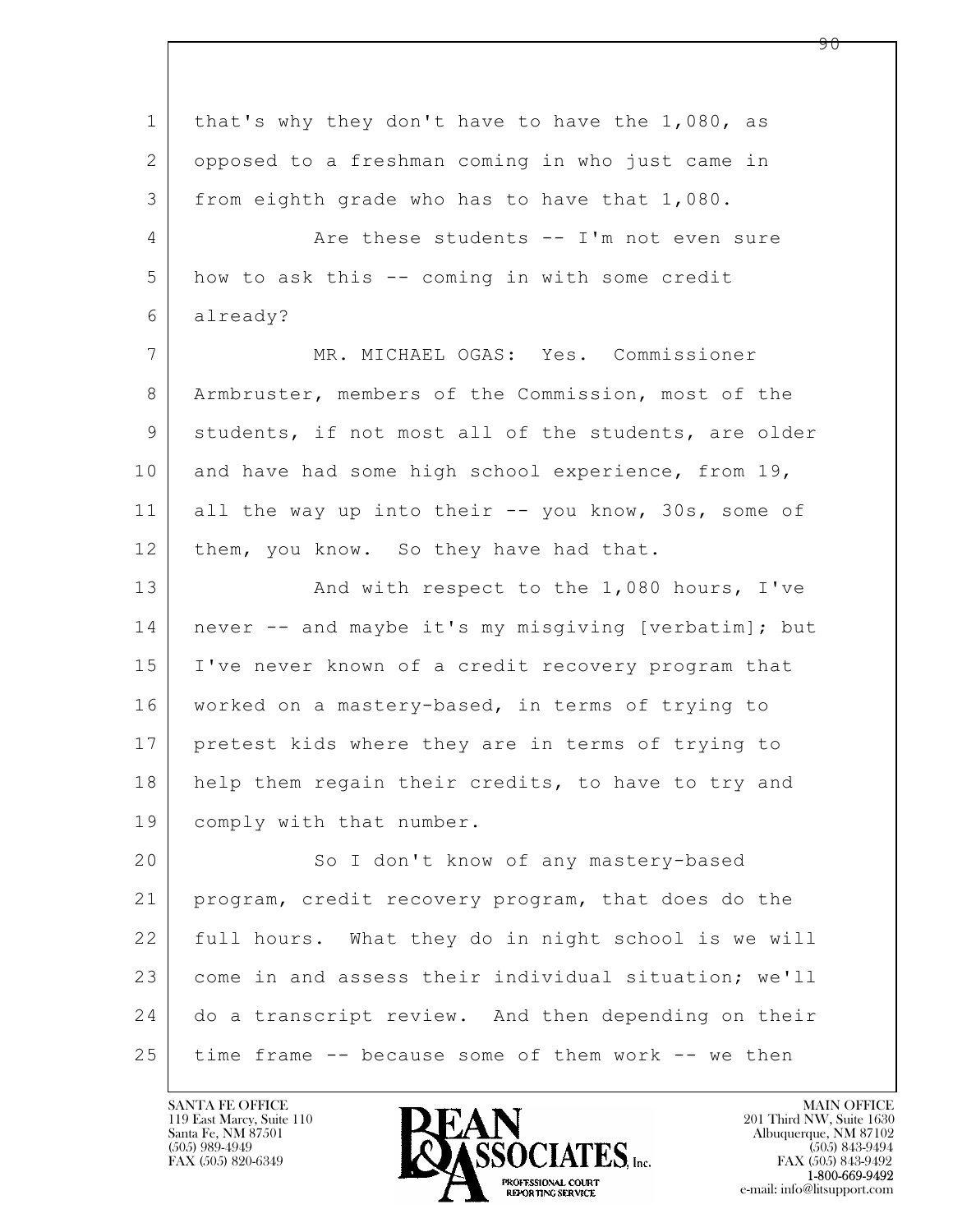$\mathbf{L}$  1 work out, as part of our individualized learning 2 plan -- we work out an ILP for them that can include 3 the use of Edgenuity and probably doing some testing 4 with that to try to find out how much they know, and 5 then deferring part of that program out and then 6 letting them finish that. 7 They also do project-based learning, where 8 | for every credit that they earn, they are required 9 to complete a project and do a presentation to a 10 committee of staff or the community. So that's how 11 we operate that program. It's an individualized 12 kind of -- kind of deal. 13 COMMISSIONER ARMBRUSTER: And do they take 14 | MAP's tests, Discovery tests, some sort of thing to 15 evaluate their reading and math? 16 MR. MICHAEL OGAS: We do MAP-test them. 17 They do take SBA. They take PARCC, EOCs; yes, the 18 whole thing. 19 COMMISSIONER TOULOUSE: Mr. Chair? 20 THE CHAIR: Commissioner Armbruster, were 21 you finished? 22 COMMISSIONER ARMBRUSTER: For a minute. 23 COMMISSIONER TOULOUSE: I just wanted to 24 respond to that. To my knowledge, most night-school 25 | classes are not operated as full-time programs.

119 East Marcy, Suite 110<br>Santa Fe, NM 87501

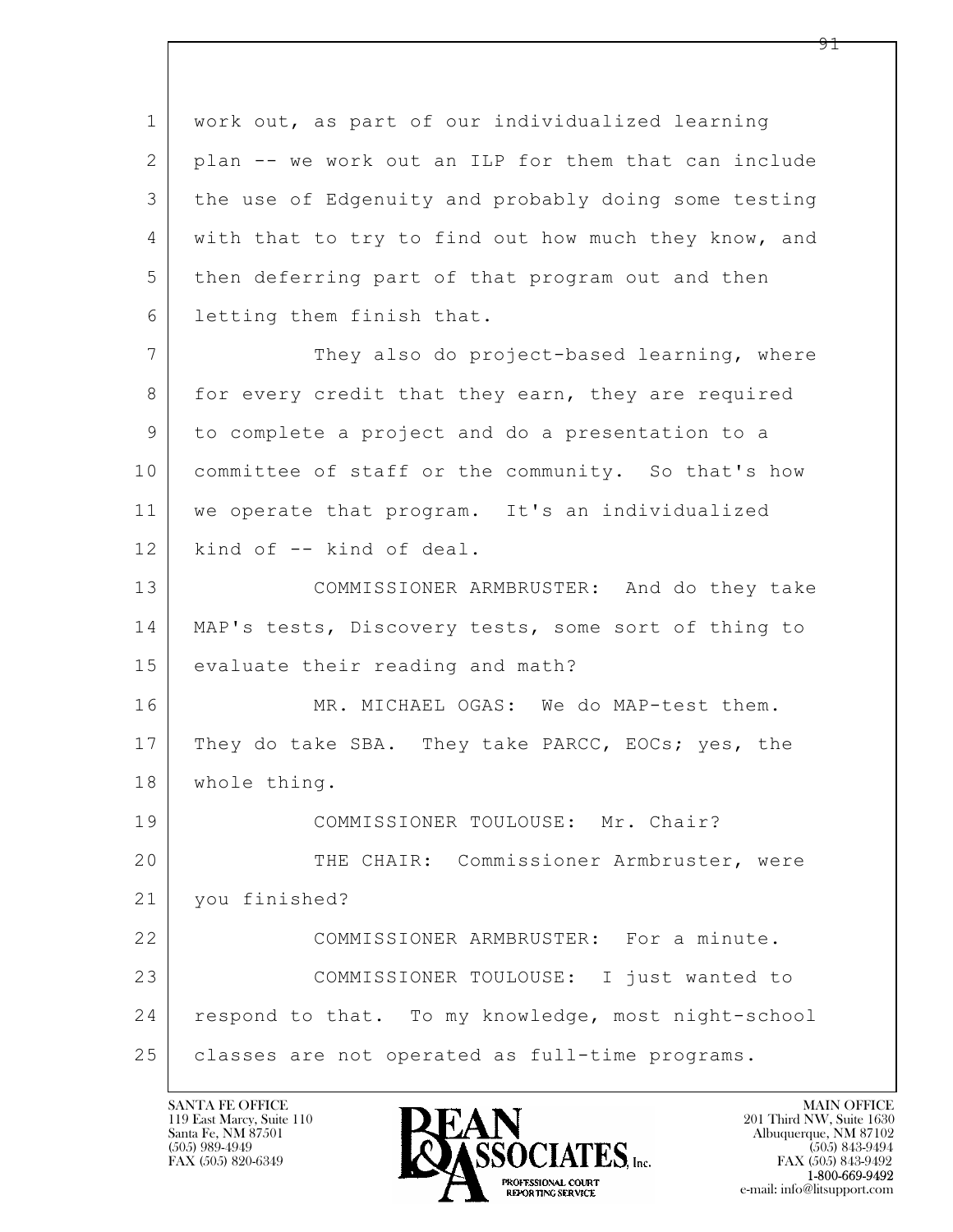| $\mathbf 1$ | They're a part-time program. They're not subject to  |
|-------------|------------------------------------------------------|
| 2           | the 1,080. It's however long it takes that person    |
| 3           | to get through; and usually, you're dealing with     |
| 4           | adults. And so that's why they're not under any of   |
| 5           | the laws that require all of the specific hours.     |
| 6           | It's a credit-based --                               |
| 7           | MR. MICHAEL OGAS: That's correct.                    |
| 8           | COMMISSIONER TOULOUSE: Thank you.                    |
| 9           | THE CHAIR: Thank you for that. Anything              |
| 10          | else?                                                |
| 11          | COMMISSIONER ARMBRUSTER: I have a general            |
| 12          | question. And anyone can answer this. So if a        |
| 13          | school is a SAM school, what does that mean in terms |
| 14          | of grading, or in terms of how we look at them       |
| 15          | differently? And in addition to that is if you       |
| 16          | started an elementary school and those children      |
| 17          | clearly are not SAM's children, because they're      |
| 18          | sixth, how does that change the designation of the   |
| 19          | school?                                              |
| 20          | COMMISSIONER GIPSON: I'm not sure what               |
| 21          | that second part was.                                |
| 22          | COMMISSIONER ARMBRUSTER: Well, if they're            |
| 23          | a SAM school -- and I'm not going to say I'm totally |
| 24          | understanding. I kind of get who those people are.   |
| 25          | My one question was, does that change how they're    |

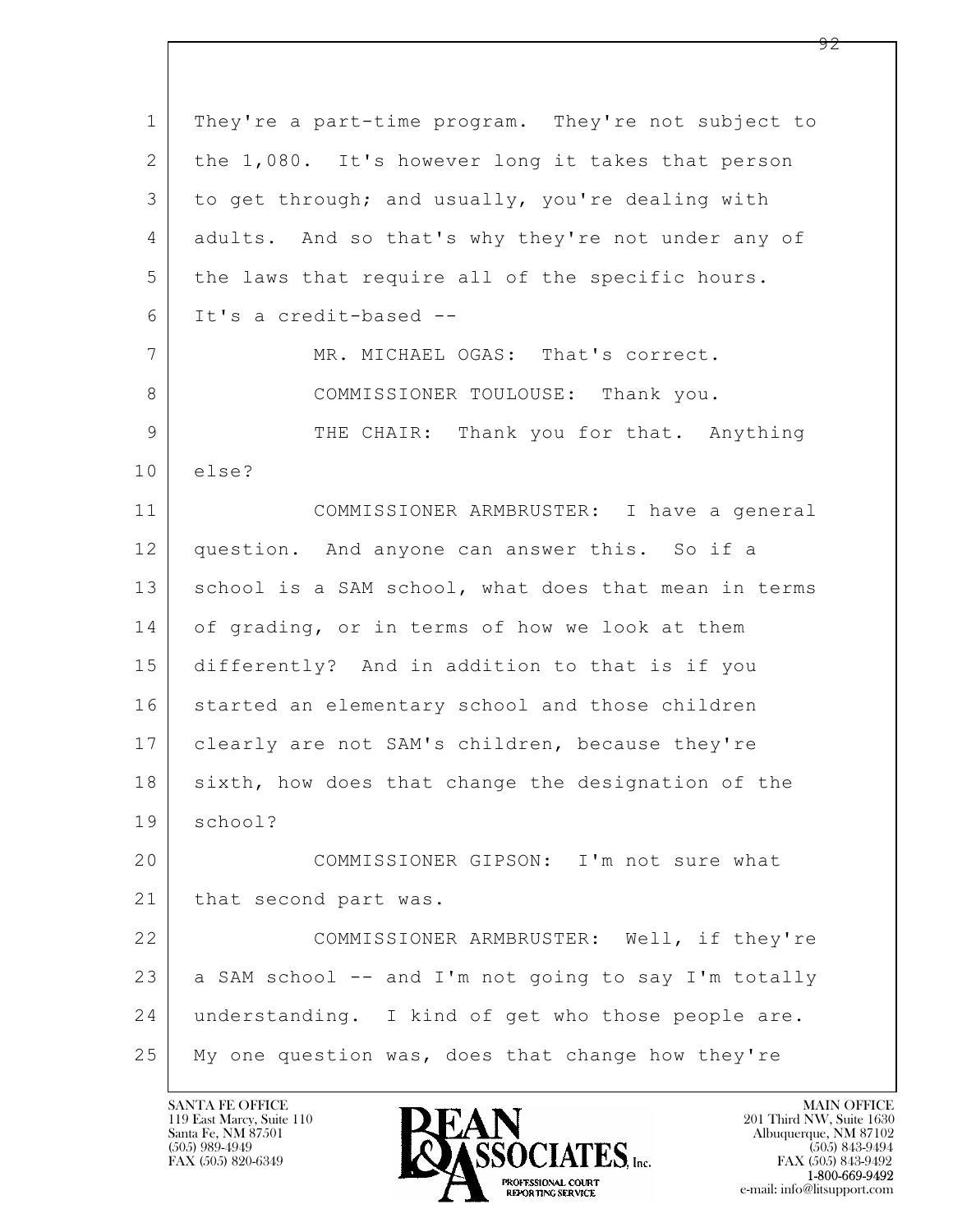| $\mathbf 1$   | evaluated? And, number two was, if you then include  |
|---------------|------------------------------------------------------|
| 2             | an elementary part of your school from K to          |
| 3             | whatever, 6 or something, then are you still a SAM   |
| 4             | school?                                              |
| 5             | COMMISSIONER GIPSON: This is just my                 |
| 6             | understanding, is there aren't that many SAM's       |
| 7             | elementary school designations. So I don't think it  |
| 8             | would automatically -- because they have the SAM's   |
| $\mathcal{G}$ | designation, I don't know if it would automatically  |
| 10            | would transfer all the way down to those.            |
| 11            | But I'm just -- that's just me speaking.             |
| 12            | I'm not speaking from any authority on that. But I   |
| 13            | know that SAM's schools are categorized out          |
| 14            | separately when looking at certain data.             |
| 15            | COMMISSIONER ARMBRUSTER: Right.                      |
| 16            | COMMISSIONER GIPSON: And there is data               |
| 17            | that judges them solely as SAM's schools and         |
| 18            | compares them with other SAM's schools. I don't      |
| 19            | know if, in a SAM's school, if the school grade is   |
| 20            | affect- -- the school grade isn't affected in terms  |
| 21            | of any kind of bonus points or anything like that as |
| 22            | a SAM's school, I do not believe.                    |
| 23            | COMMISSIONER ARMBRUSTER: It's quite                  |
| 24            | confusing. I mean, I can understand.                 |
| 25            | COMMISSIONER GIPSON: I asked how you get             |

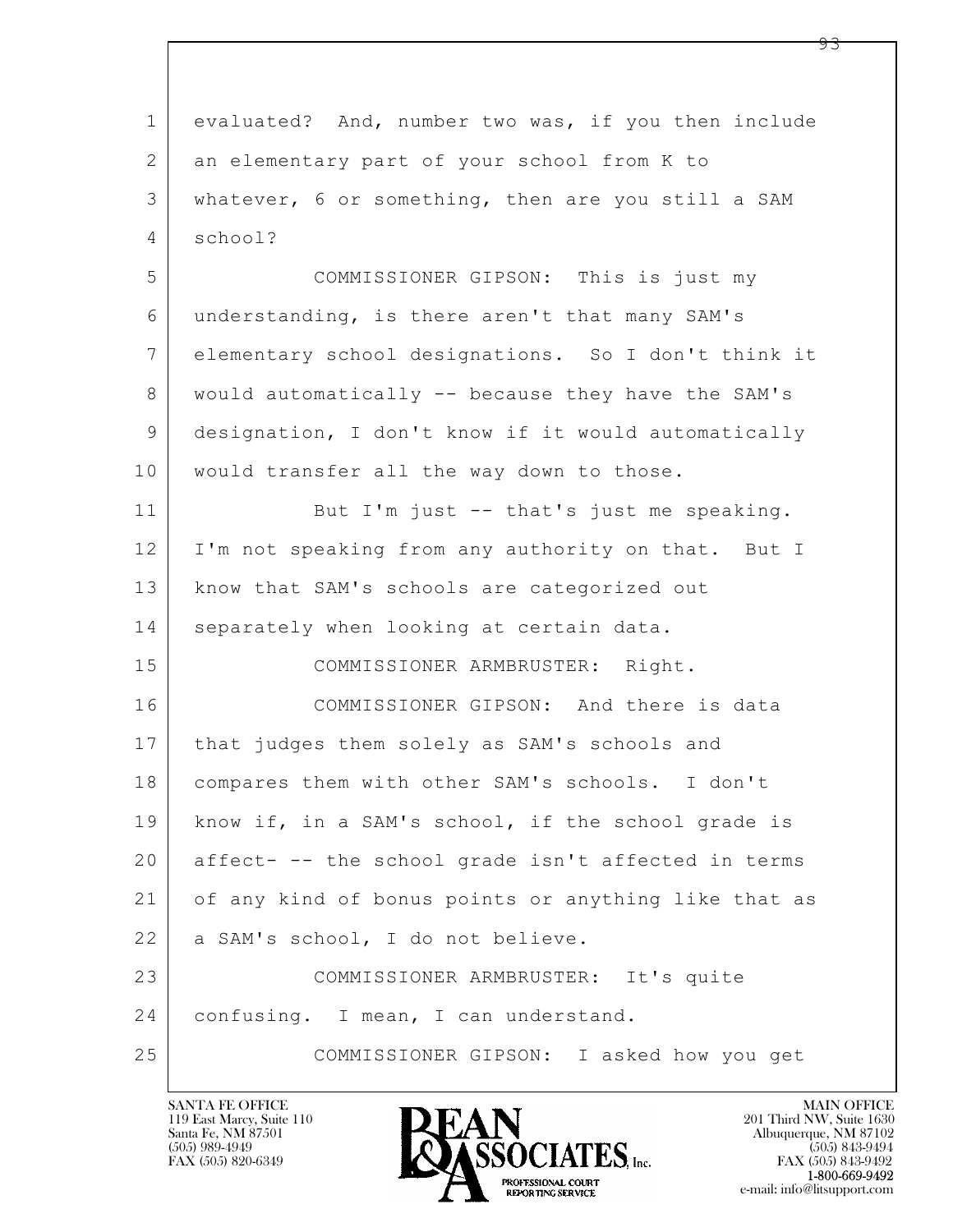$\mathbf{L}$  1 to be a SAM's school, and there wasn't an answer. 2 | There wasn't --3 MR. MICHAEL OGAS: We did, too. 4 COMMISSIONER GIPSON: I know. I know. 5 So -- and I know schools have asked to become SAM's 6 schools and have -- and some schools haven't, but 7 were designated; correct? And other schools have 8 asked to become SAM's schools. So somehow you can 9 ask, and I don't know how or who. 10 COMMISSIONER ARMBRUSTER: Quite clear. 11 Thank you. 12 THE CHAIR: Commissioner Carr, did you 13 have anything you could add on that? 14 COMMISSIONER CARR: I was just going to 15 | address that. Most of the school districts, you 16 know, have a high-risk program or something that 17 they call -- and Taos had one that they just 18 combined with the regular high school this past 19 school year. 20 And there's no -- I mean, no let-up. If 21 you're -- that's one of the problems with the 22 grading system, one of the problems with the 23 evaluation system, is that it doesn't take into  $24$  account  $-$  you know, it's a no-excuse type of thing. 25 And that brings up that point, is that if

119 East Marcy, Suite 110<br>Santa Fe, NM 87501



FAX (505) 843-9492 e-mail: info@litsupport.com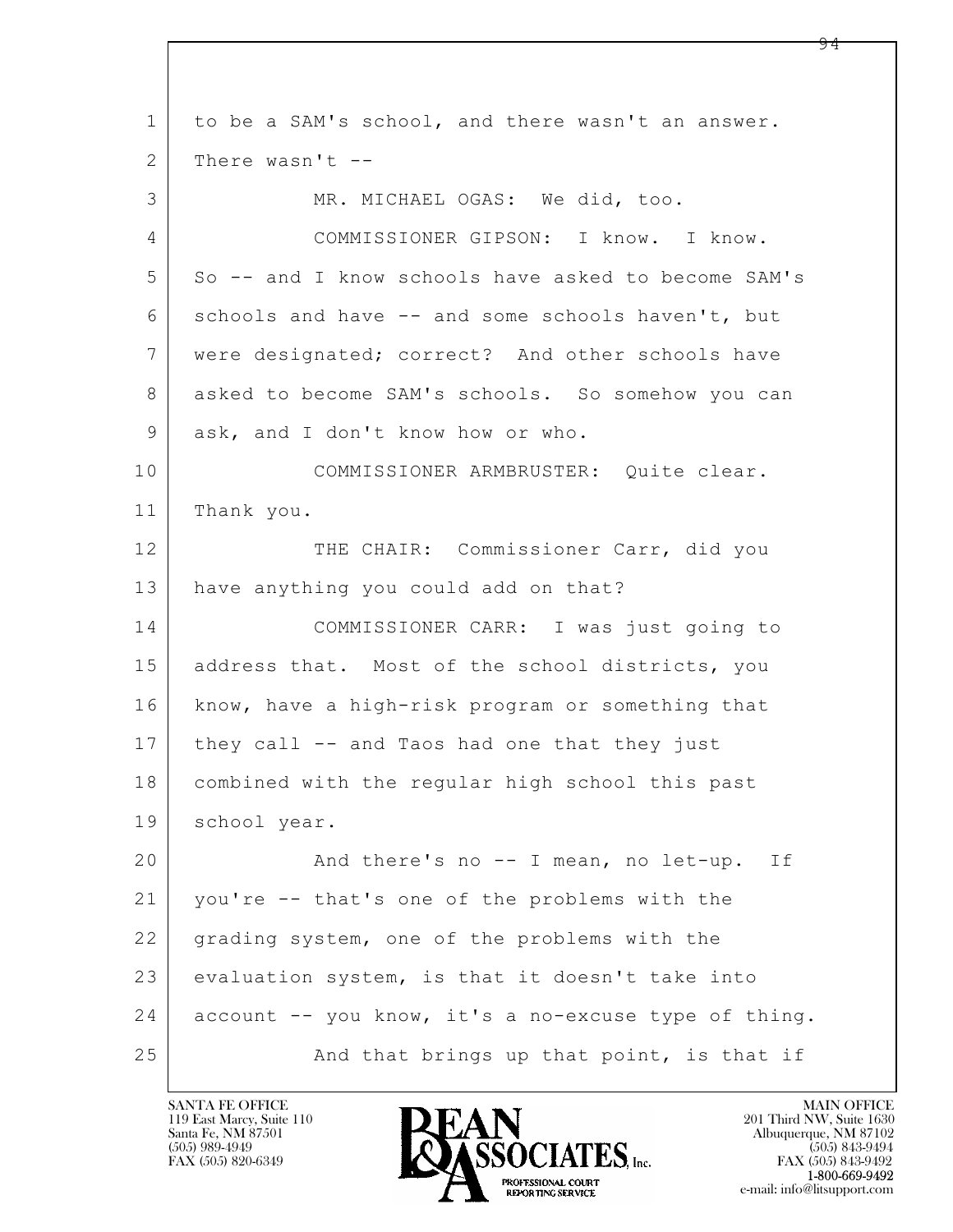$\mathbf{L}$  1 they are special ed, if they are -- you know, if 2 they came from a home where they didn't have any 3 food and, they are hungry all the time, or they're 4 living on the street, that doesn't make any 5 difference. 6 It makes a difference to me; but it 7 doesn't make a difference to the evaluation and the 8 | grading program. 9 So that brings out that point. And then I 10 think we, as a Commission, when we're looking at 11 school grades and things of that sort, and you're a 12 | SAM's school, I think we take that into 13 | consideration, because we can. But it doesn't 14 | necessarily mean that the PED does. 15 THE CHAIR: Thank for you that. 16 MR. MICHAEL OGAS: May I respond to that? 17 THE CHAIR: Commissioner Shearman? 18 COMMISSIONER SHEARMAN: In the section 19 where the school report cards are listed, if you'll 20 look on Page 4 of 6, at the top of page, it says, 21 "Graduation," in kind of a gray box, talking about, 22 "Students are expected to graduate in four years." 23 Then the third line says, "SAM schools are 24 a subset of schools that target returning dropouts 25 or students with disabilities. These schools

119 East Marcy, Suite 110<br>Santa Fe, NM 87501

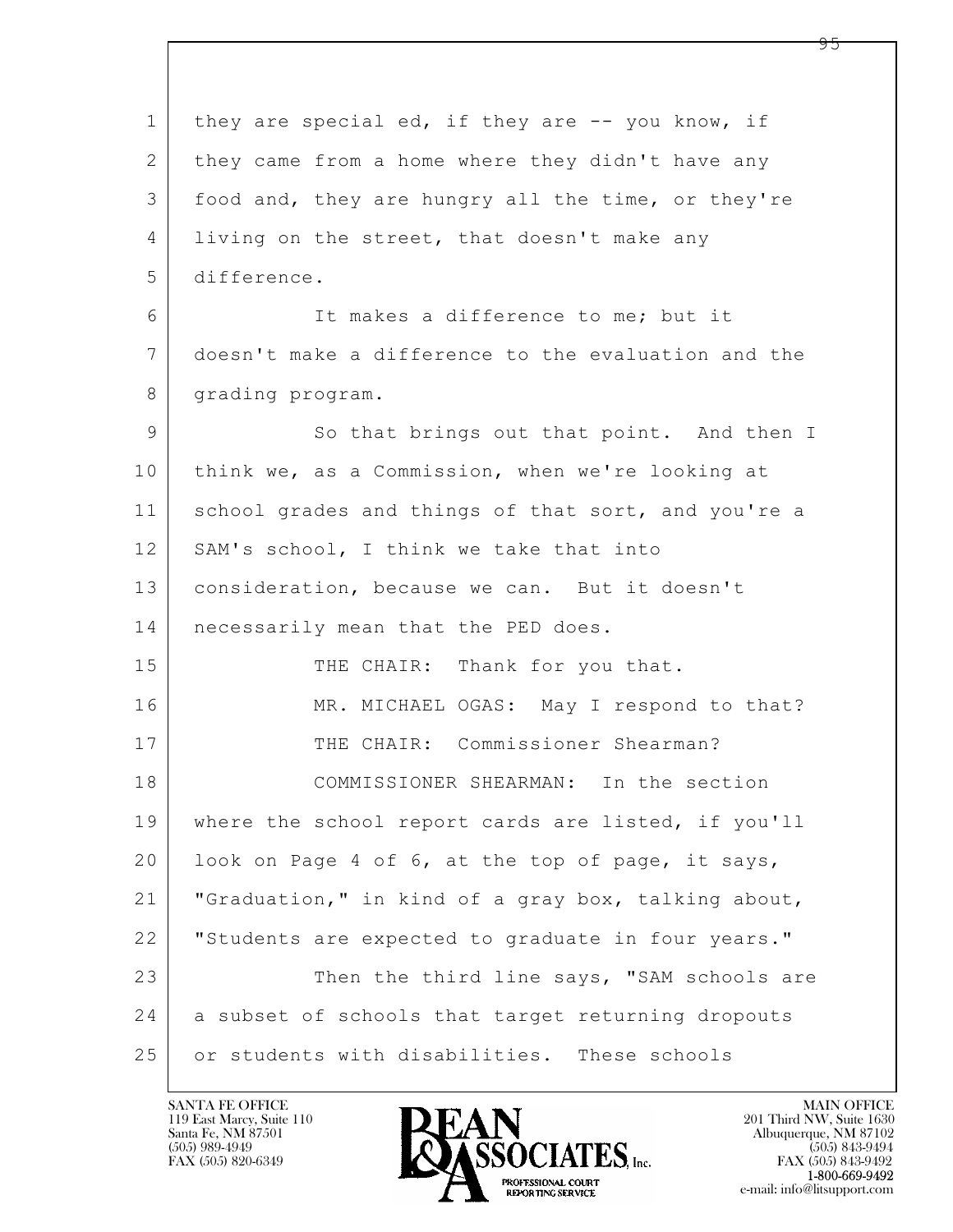$\mathbf{L}$  1 receive an additional rate that reflects their 2 ability to graduate any student, not just cohort 3 members, in any given year." 4 COMMISSIONER CARR: Right. 5 COMMISSIONER SHEARMAN: That's what it 6 says. 7 THE CHAIR: Okay. Any further discussion? 8 I'll note for the record that Director 9 | Poulos is back with us now. 10 We've been -- a question was asked about 11 SAM schools. I think we may have answered it. So I 12 | think we probably got enough insight on that. 13 | Anything else from Commissioners? 14 COMMISSIONER SHEARMAN: What are we 15 discussing? Where are we? 16 THE CHAIR: We're still discussing the 17 enrollment cap increase, as far as I know. And I 18 have not weighed in yet. I'm waiting to see if 19 everyone else has asked their questions, made their 20 comments. 21 COMMISSIONER ARMBRUSTER: I just -- 22 THE CHAIR: Commissioner Armbruster? 23 | COMMISSIONER ARMBRUSTER: This is actually 24 just in general, and not about you in particular. 25 My understanding is when the State gives money to

119 East Marcy, Suite 110<br>Santa Fe, NM 87501

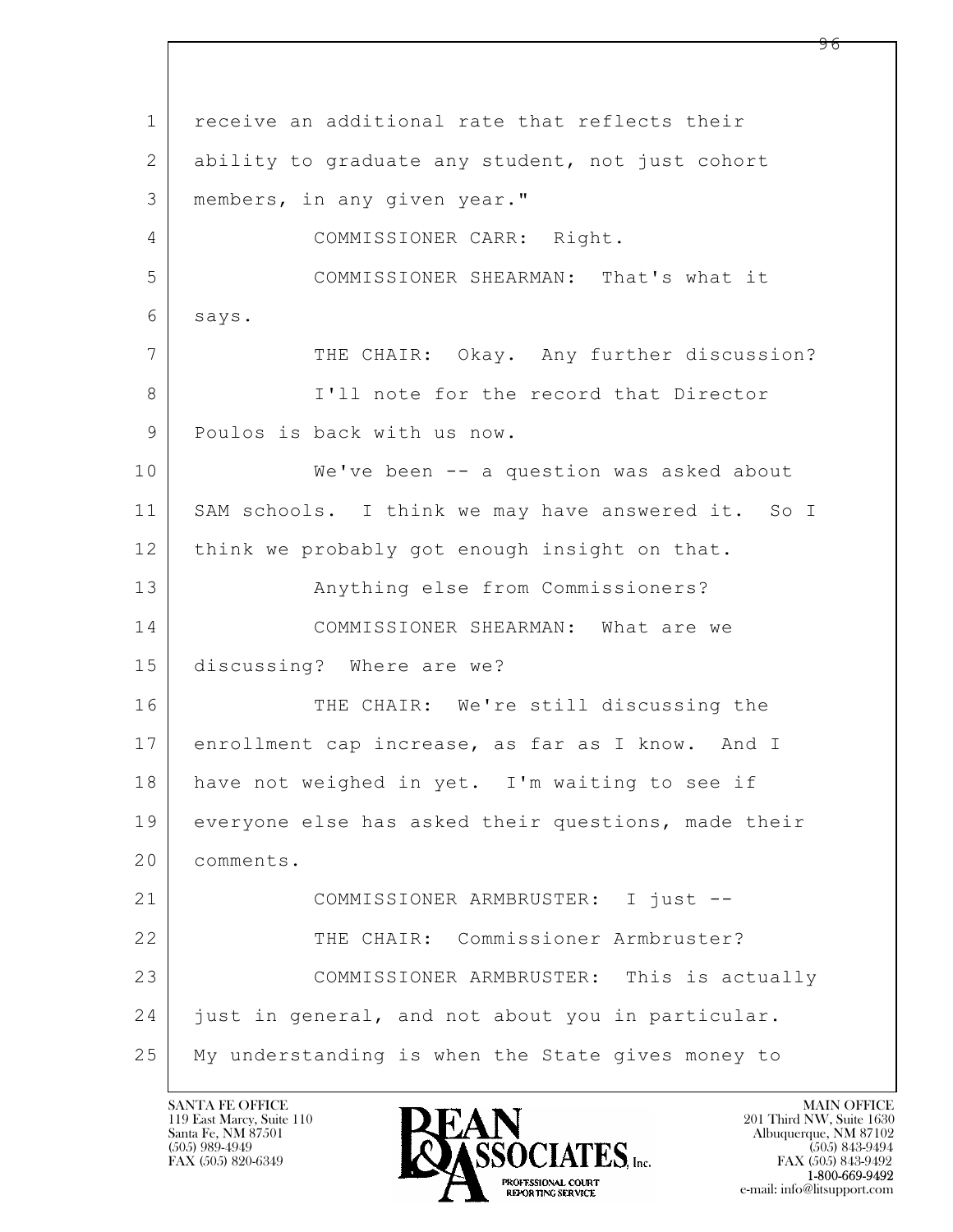| $\mathbf 1$ | build a school, it's based on the amount of students |
|-------------|------------------------------------------------------|
| 2           | that you have at that moment, and not how many you   |
| 3           | might have in "X" amount of years, which -- Gilbert? |
| 4           | COMMISSIONER PERALTA: I don't have much              |
| 5           | to say on that, because I don't want to give you any |
| 6           | speculation about -- I don't have any really         |
| 7           | firsthand knowledge about that particular question.  |
| 8           | I don't want to speculate. So I'll have to get back  |
| 9           | to you with that.                                    |
| 10          | COMMISSIONER ARMBRUSTER: I just thought              |
| 11          | that was true, because of some things that were      |
| 12          | happening in Los Alamos for how large they built the |
| 13          | school. They said, "But we're expecting this many    |
| 14          | more"; but they said, "We're only building it for    |
| 15          | this amount of kids."                                |
| 16          | So that is why if you're building, that              |
| 17          | it's a big issue.                                    |
| 18          | THE CHAIR: Okay. Thank you.                          |
| 19          | Anything else from other Commissioners?              |
| 20          | All right. I'm going to note, right at               |
| 21          | the top here, that these two amendments, I believe,  |
| 22          | are tied together. You have to have -- if -- if we   |
| 23          | don't give them the enrollment cap, I suspect that   |
| 24          | takes care of the grade-level expansion, too. So     |
| 25          | everybody keep that in mind as we go forward.        |

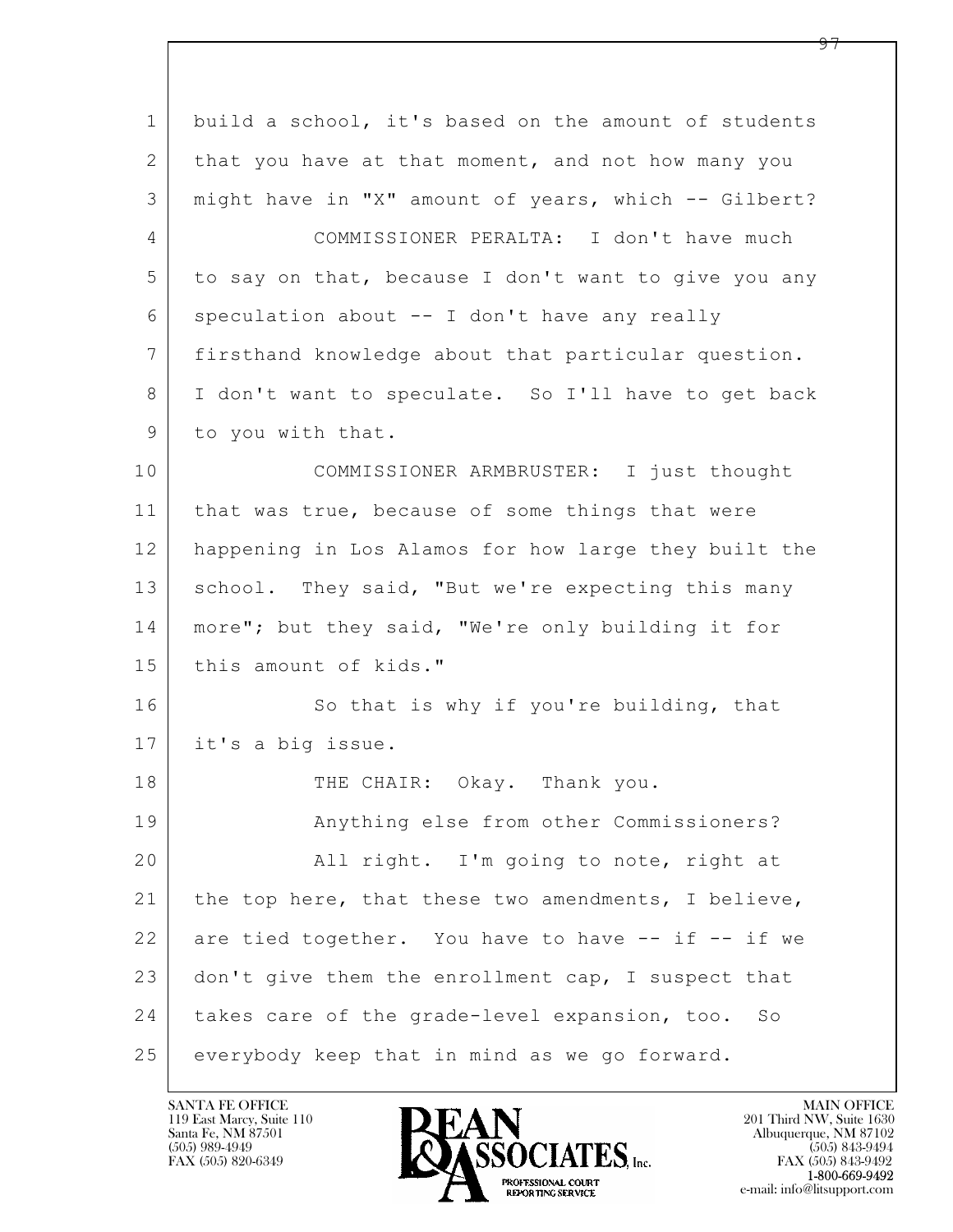$\mathbf{L}$  1 What I have noted -- and I wanted to 2 note -- is that it seems like an extremely ambitious 3 request, both for the enrollment cap and the 4 grade-level expansion. And I'm just thinking too 5 fast, too soon. 6 Now, Mr. Ogas, how would you respond to 7 that? 8 | MR. MICHAEL OGAS: Thank you, Commissioner 9 Bergman. Just to talk about the facilities a little 10 bit, we have plans to move in somewhere in the area 11 of 50 classrooms; where currently, we're probably 12 utilizing at this point 30. But we have some 13 teachers doubled up. So we anticipate having enough 14 | room to begin the phase-in of pre-K through second 15 grade immediately the first year, if we're approved. 16 And then once we build, we will phase 17 in -- phase out the big rooms, the robotics, and all 18 | those kinds of rooms, into those other areas and 19 phase in classrooms. That's why part of our 20 justification had been to phase that in over the 21 next, I believe, two additional years after -- after 22 | that. So we have thought that through. 23 The -- in response, if I could, to 24 Commissioner Ambruster and the notion of a SAM  $25$  school, the reason that, in our narrative,

119 East Marcy, Suite 110<br>Santa Fe, NM 87501



FAX (505) 843-9492 e-mail: info@litsupport.com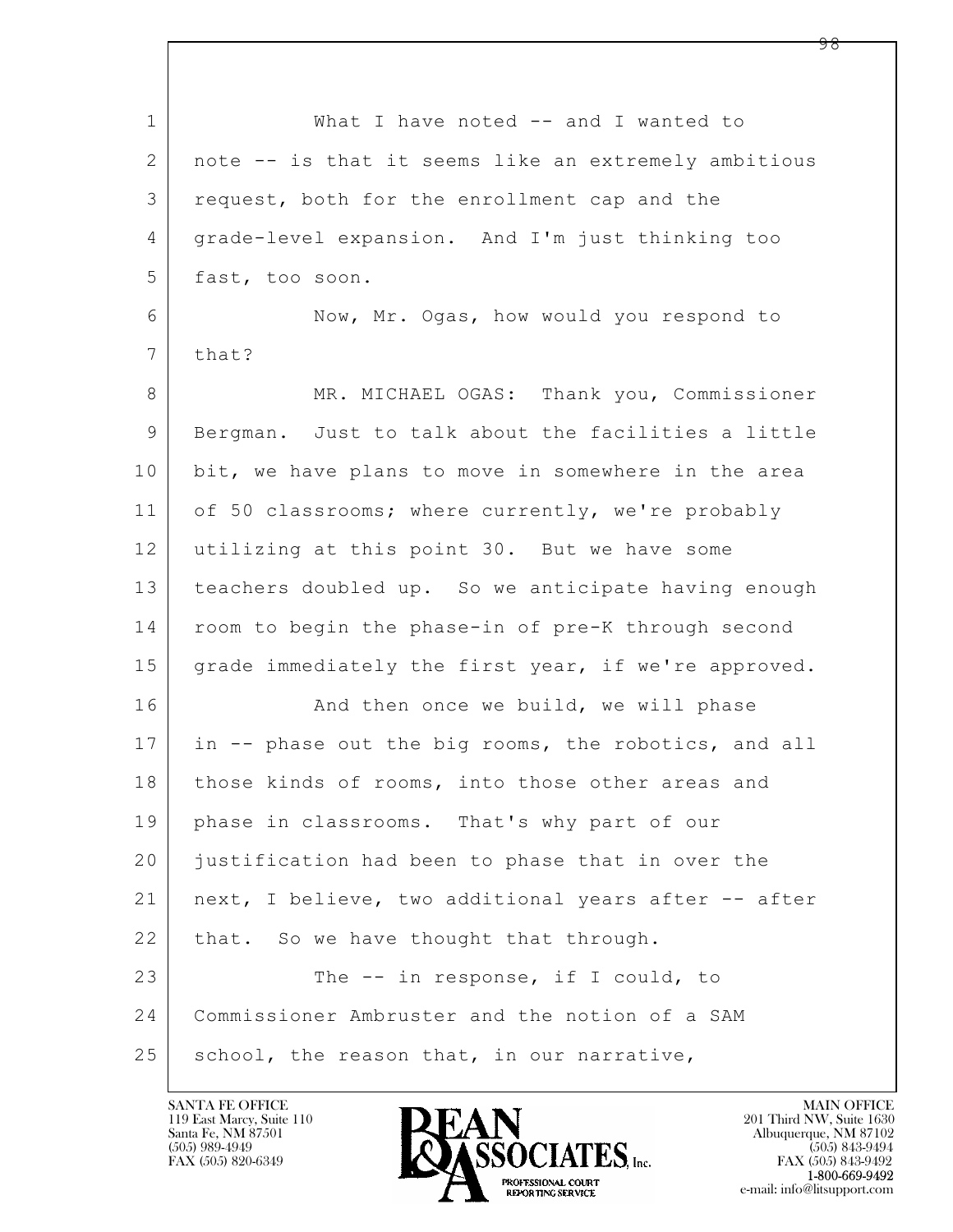$\mathbf{L}$  1 Ms. Oshiro put a survey that we had conducted with 2 students was to try to give the Commission an idea 3 of the types of students that we do serve. That 4 doesn't necessarily come on a S.T.A.R.S. report, you 5 know. 6 And we did ask specific questions like, 7 "Did you eat breakfast this morning," "Are you 8 living at home with your family," those kinds of 9 | things; because our student population, like I said, 10 is representative of our community. And our 11 community has some significant needs. And we wanted 12 that to be clear that, you know, that's who we are, 13 you know, and we're serving the kids. 14 THE CHAIR: Thank for you that. Now, as 15 to my comments that it seems to be a little 16 ambitious and quite a leap in a fairly short amount 17 of time, and given the fact that there's concerns 18 about the grade, whether you disagree with the grade 19 or not and the comparison and all that, why so much 20 so soon? Share -- help me with that one. 21 MR. MICHAEL OGAS: When we started -- part 22 of it is the time frame. We have been working on 23 this, like I said, for a number of years. We 24 were -- thought that phasing in younger grades was 25 | not going to be that big of an effort  $-$  I mean, it

119 East Marcy, Suite 110<br>Santa Fe, NM 87501



FAX (505) 843-9492 e-mail: info@litsupport.com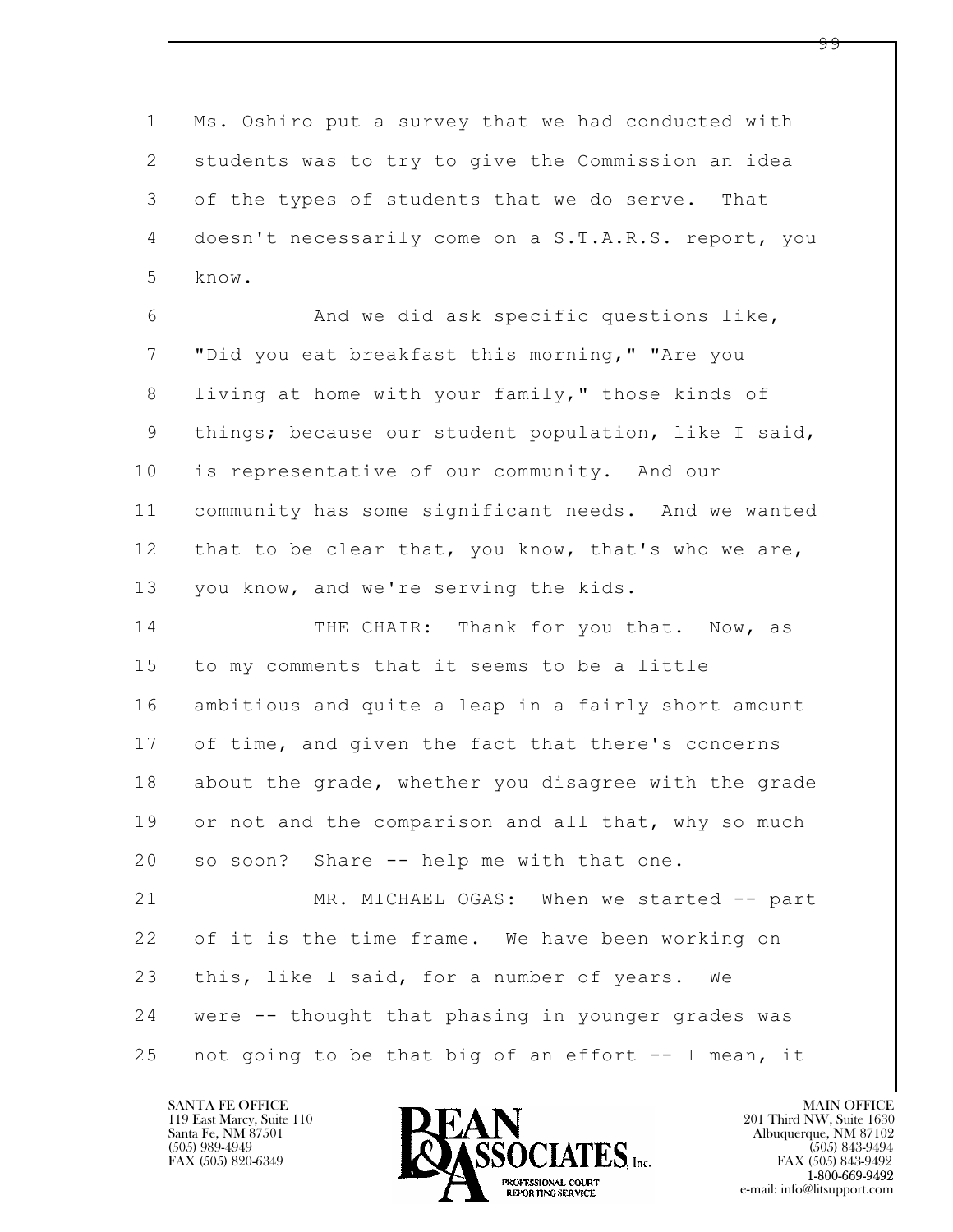| $\mathbf{1}$   | was going to be an effort, absolutely. But we -- it  |
|----------------|------------------------------------------------------|
| $\mathbf{2}$   | was something we could manage.                       |
| 3              | And we even had an area designated in the            |
| $\overline{4}$ | master plan of that portable village to make that    |
| 5              | happen. And so that's still a possibility. Whether   |
| 6              | we move it out a year, that's okay, too, you know.   |
| $7\phantom{.}$ | But the thing about it is we were                    |
| 8              | responding to the community. The reason that we      |
| 9              | began talking in September and October was to try to |
| 10             | meet that time frame. Hopefully, we would have       |
| 11             | liked to have been sitting here before you in        |
| 12             | November. That didn't work out, for a number of      |
| 13             | reasons. But here we are -- here we are now.         |
| 14             | Well, Ms. Oshiro wanted me to make sure              |
| 15             | you know what "STEAM" stands for. And I think you    |
| 16             | probably do. We do science; we do technology; we do  |
| 17             | engineering; we're big in the arts; and we also do   |
| 18             | mathematics. Our programs reiterate that. And        |
| 19             | there is not a model like that that filters all the  |
| 20             | way down to the elementary grades.                   |
| 21             | Like I said, we're the only charter school           |
| 22             | in Valencia County. We believe we're a viable        |
| 23             | choice, and we'd like to bring that choice at the    |
| 24             | elementary grades.                                   |
| 25             | If the Commission would like us to step              |

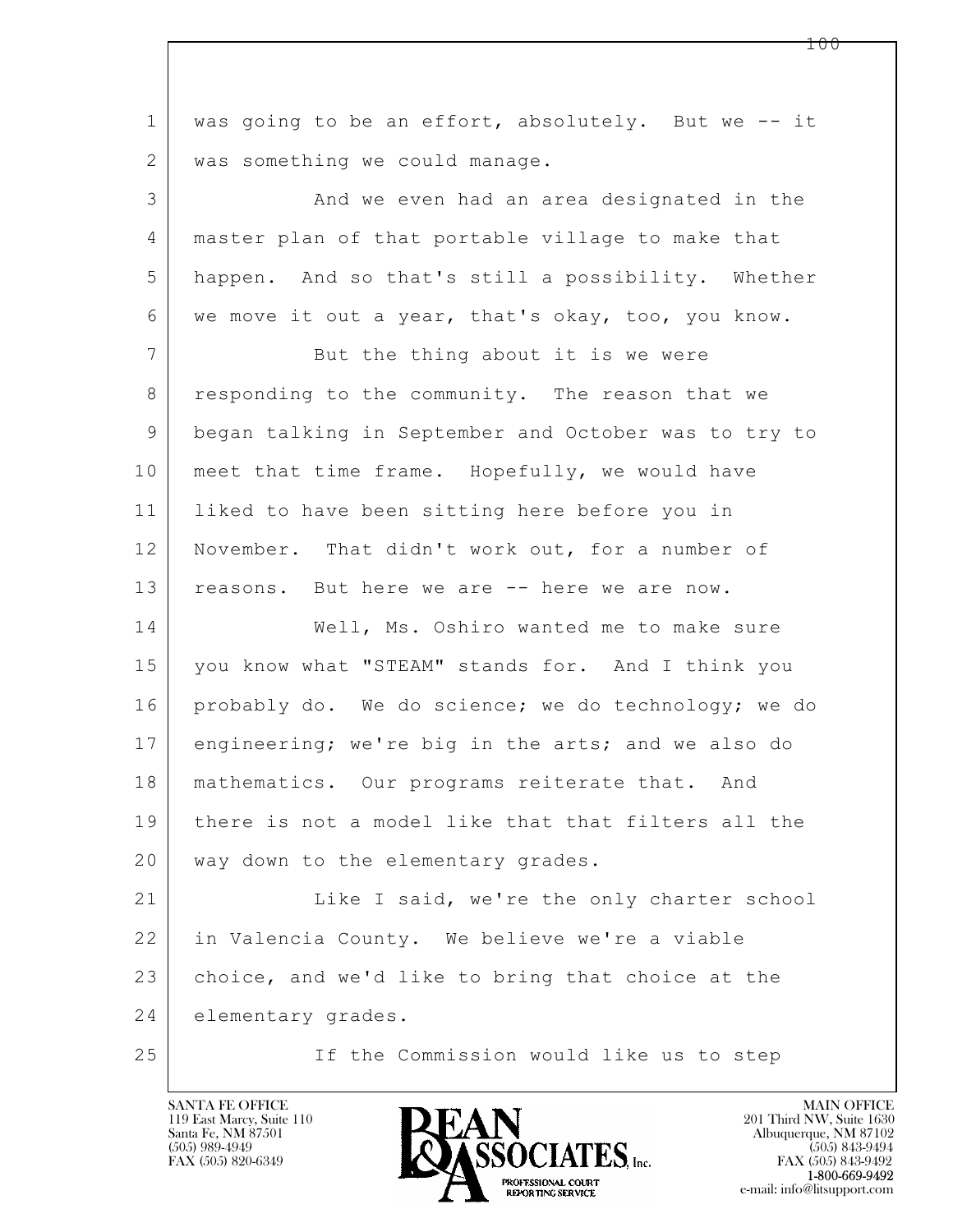| $\mathbf 1$    | back and maybe phase it in a little slower, we don't |
|----------------|------------------------------------------------------|
| $\overline{2}$ | have a problem doing that. We could very easily      |
| 3              | start with pre-K and kindergarten and first grade.   |
| 4              | There is a need there. We had done a                 |
| 5              | survey in the fall of parents of people coming to    |
| 6              | our -- we have 500, 700 people come to our fall      |
| $7\phantom{.}$ | festival. And it was an overwhelming support for us  |
| 8              | to add an elementary school. And we're actually      |
| 9              | responding to the community in doing this, not       |
| 10             | necessarily anything -- I'm a high-school person,    |
| 11             | you know; so I'm -- but we can make sure that -- you |
| 12             | know, we've got plenty of good people that can make  |
| 13             | it work.                                             |
| 14             | I'm not concerned about it, Commissioner.            |
| 15             | We can make it work.                                 |
| 16             | THE CHAIR: Thank you for that                        |
| 17             | clarification. I know we're always all positive --   |
| 18             | MR. MICHAEL OGAS: So one more thing.                 |
| 19             | We're not looking at filling our cap of 840 students |
| 20             | the first year. At a maximum, we would be -- we're   |
| 21             | at 308 right now. If we add another 135 students,    |
| 22             | total, which would include the elementary grade,     |
| 23             | that's probably where we're thinking right now. And  |
| 24             | when we built next year's budget on the 40-day, we   |
| 25             | were actually asked to put that number as a holding  |

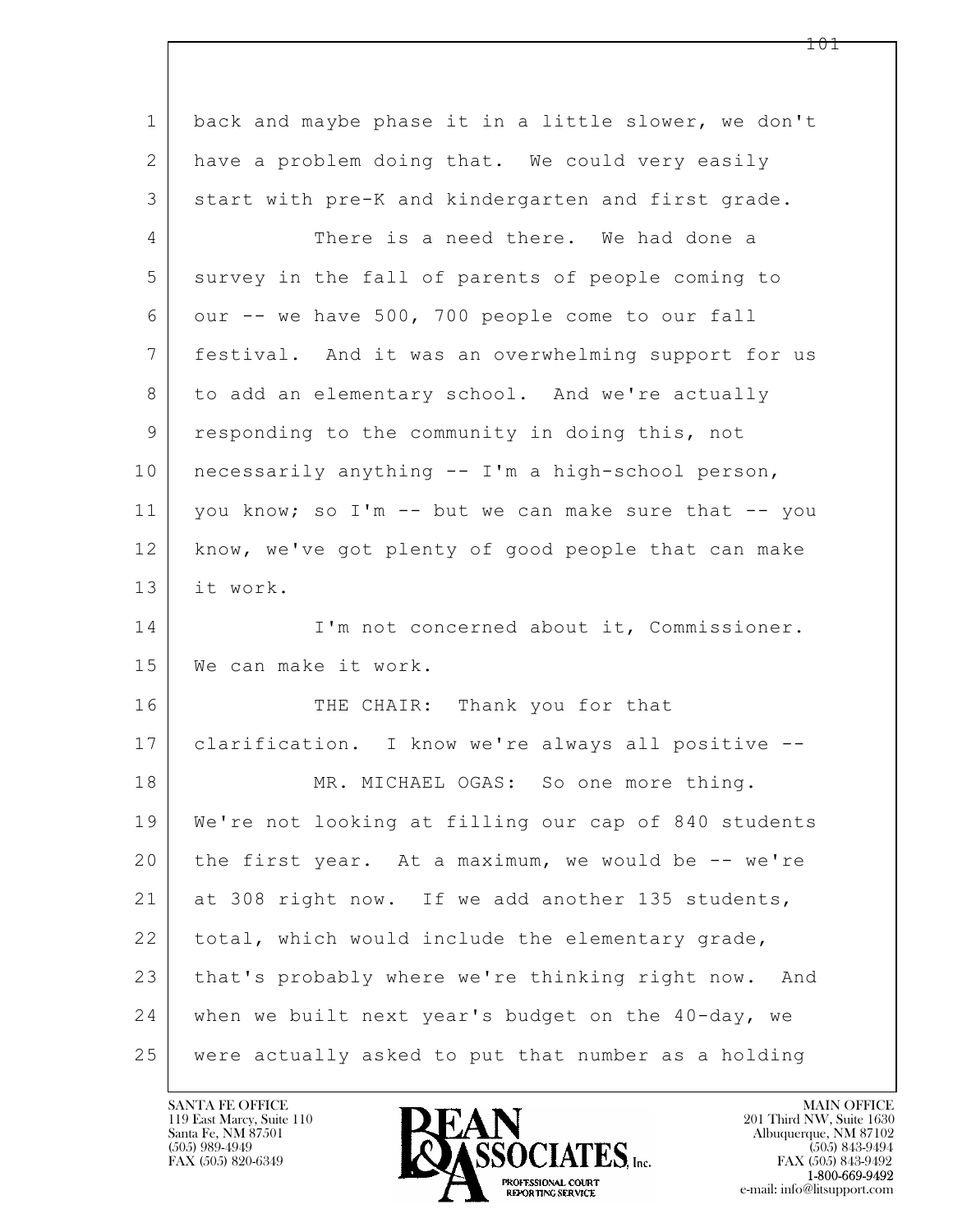1 place there as a projection.

2 And so it's there. If it gets approved, 3 it'll be added into our projected budget and then 4 adjusted on the 40-day. If it's not approved, it'll 5 just be taken out. But it's been there since the 6 40-day, since October.

7 THE CHAIR: I will note, in the past, 8 other schools, when they have done this -- you're 9 not the first one that wanted to increase their cap 10 and add grades. But my memory of what other schools 11 have done is that the grades are phased in one year 12 at a time to assure some continuity and to make it 13 easy to assimilate the new students and the new 14 teachers and the new grades and everything. And I 15 don't see that kind of plan here; maybe I'm 16 overlooking it.

 $\mathbf{L}$  17 MR. MICHAEL OGAS: Yes, sir. The only 18 reason we bunched them together is we were working 19 within the time frame of our renewal. I would feel 20 better actually phasing them in one year at a time; 21 but it would run over our next renewal, which I 22 don't know if that's a major issue or not. But we 23 were just trying to make it a part of our current 24 charter to show that we could make this happen 25 before the next renewal.

119 East Marcy, Suite 110<br>Santa Fe, NM 87501



FAX (505) 843-9492 e-mail: info@litsupport.com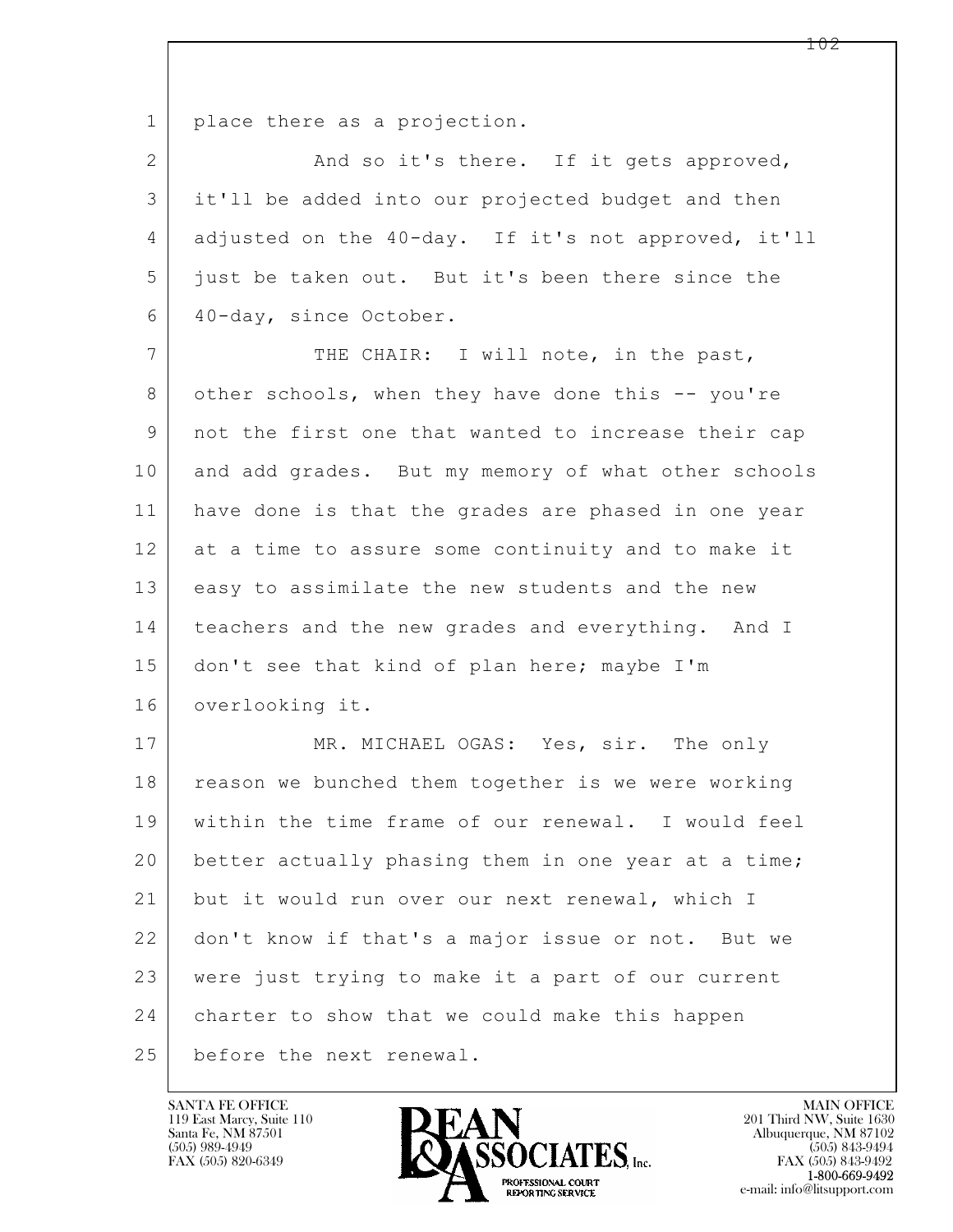| $\mathbf 1$ | THE CHAIR: Okay. Now, I -- I saw two                |
|-------------|-----------------------------------------------------|
| 2           | hands. I saw Commissioner Toulouse's first.         |
| 3           | COMMISSIONER TOULOUSE: Mr. Chair, two               |
| 4           | comments: Number one, I don't think the pre-K is    |
| 5           | under our purview or under our funding.             |
| 6           | COMMISSIONER SHEARMAN: And it also is not           |
| 7           | part of the enrollment cap.                         |
| 8           | COMMISSIONER TOULOUSE: And it's not. So             |
| 9           | that's a completely separate issue that you do. But |
| 10          | the K on up would be.                               |
| 11          | The other thing is we $-$ we have seen $-$ I        |
| 12          | think, we did approve, if you remember, two years   |
| 13          | ago, the Mission Achievement and Success to go back |
| 14          | and add the K-through -- and they started K-1, and  |
| 15          | now they've added the 2. And I think that would be  |
| 16          | all I would look at here is if you get the approval |
| 17          | you only -- you may want to start with the two      |
| 18          | years; but after that it's one year at a time,      |
| 19          | regardless -- that would be how I'd want to look at |
| 20          | it, including at the time of renewal.               |
| 21          | I don't expect all these kids to be in              |
| 22          | there. If it was up to me on a renewal of your      |
| 23          | charter, it would just be part of the ongoing part  |
| 24          | of the charter, in my estimation.                   |
| 25          | MR. MICHAEL OGAS: I didn't know that; but           |

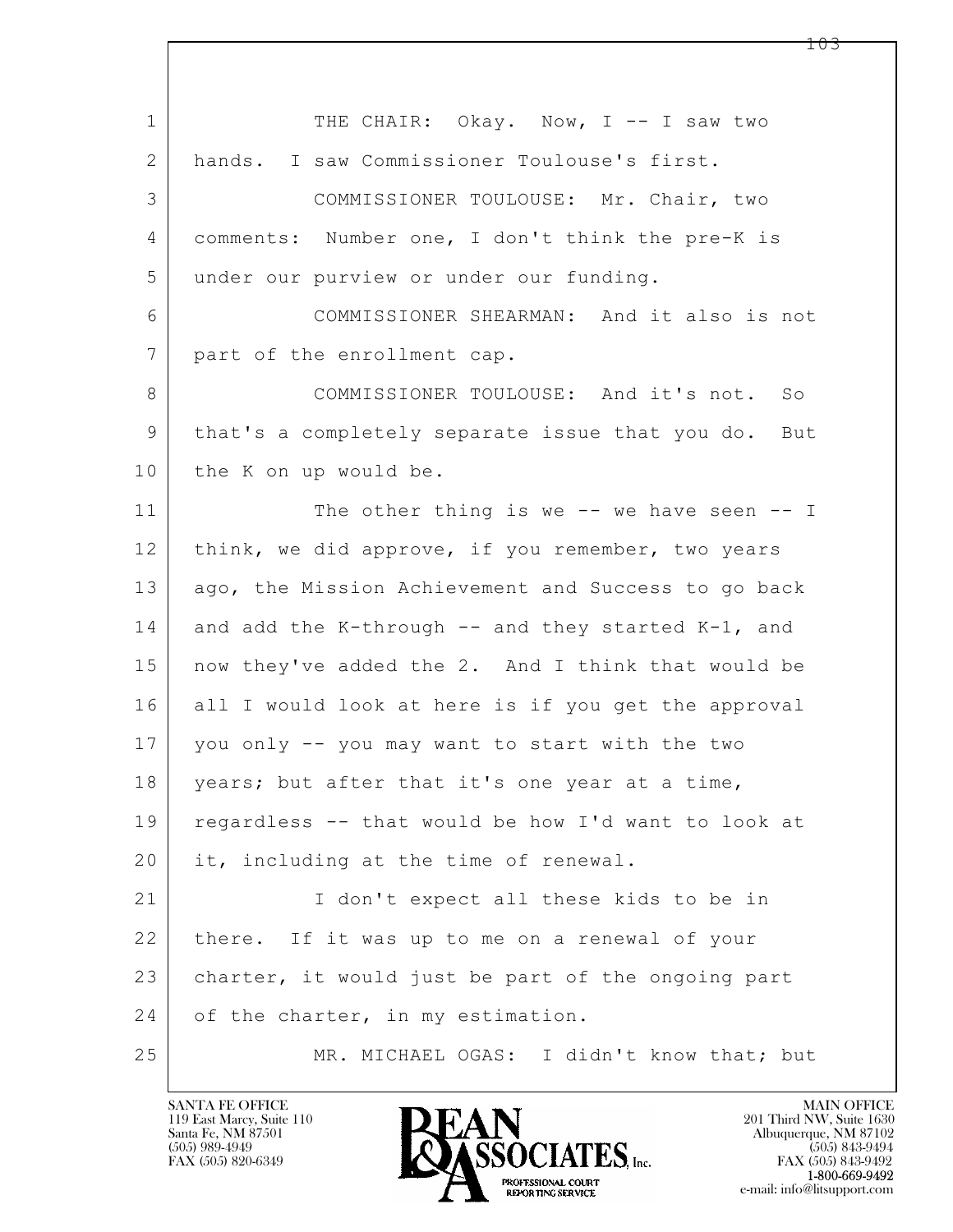| $\mathbf 1$    | that does make a lot of sense. Yes, ma'am.           |
|----------------|------------------------------------------------------|
| 2              | THE CHAIR: Commissioner Shearman?                    |
| 3              | COMMISSIONER SHEARMAN: Thank you. As I               |
| 4              | said earlier, big jumps in enrollment cap, I don't   |
| 5              | deal with those very well. Personally, what I would  |
| 6              | recommend is that this Commission consider approving |
| $7\phantom{.}$ | something like a 100-student increase for year one;  |
| 8              | also, perhaps approving K -- pre-K through first     |
| 9              | grade, year one, and then let the school come back   |
| 10             | to us after that and show us what they've done, and  |
| 11             | when they're ready, to ask for an increase in        |
| 12             | enrollment cap and also the grade levels.            |
| 13             | Because I am concerned about the                     |
| 14             | fluctuating grades on your school report cards.      |
| 15             | Currently, it's a D. It's been a C; it's been an A;  |
| 16             | it's been a B. And I would like to see --            |
| 17             | personally, I would like to see that D come up. And  |
| 18             | I think you're a school that can do it. But I think  |
| 19             | you need to focus on it. And if you get too many     |
| 20             | other things going on, perhaps you can't focus as    |
| 21             | much as you might need to.                           |
| 22             | So I would like to see us consider a                 |
| 23             | 100-student increase in the enrollment cap, and then |
| 24             | perhaps consider pre-K through first for the grade   |
| 25             | increase.                                            |

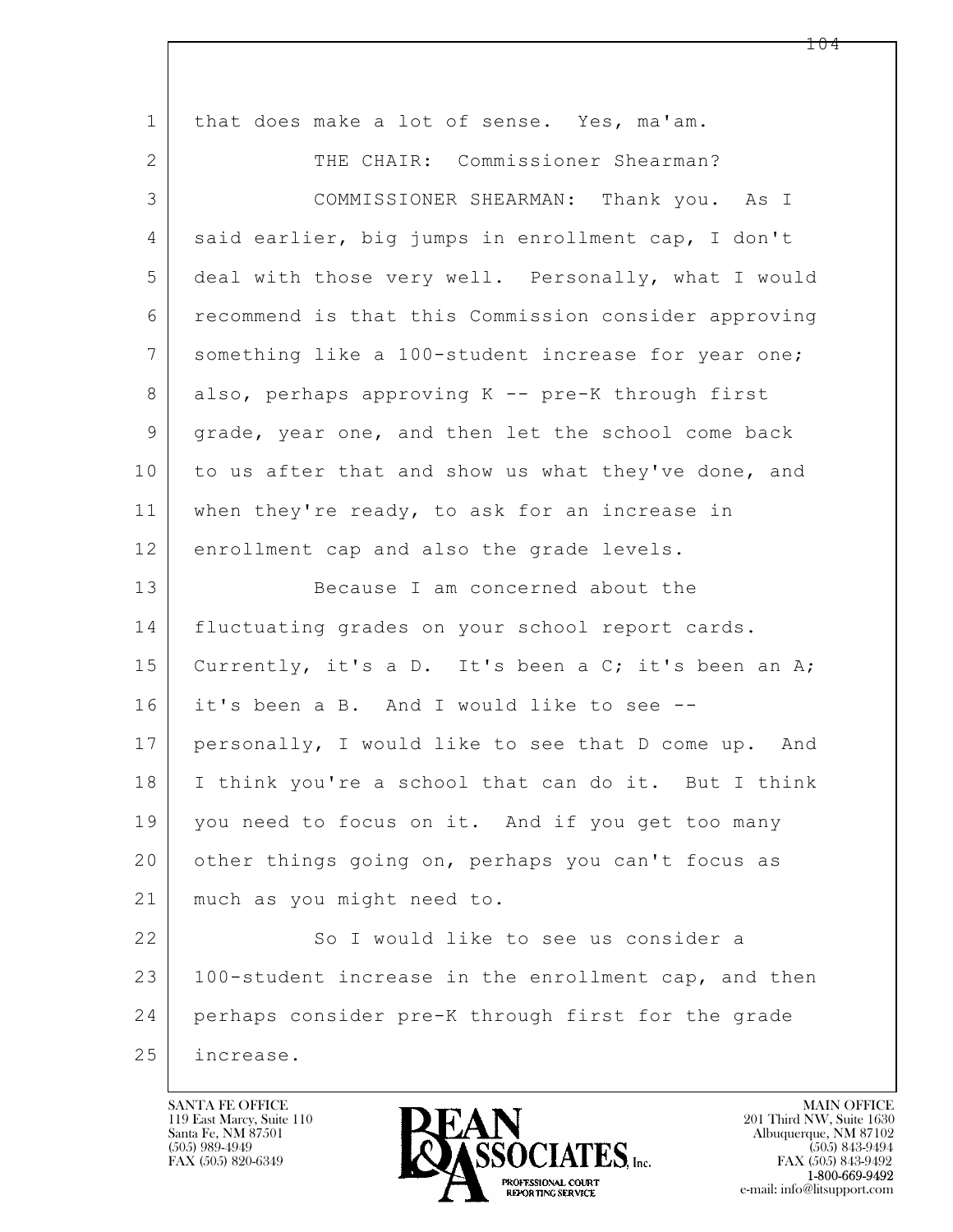$\mathbf{L}$  1 THE CHAIR: Well, before I ask, 2 Commissioners, then, given what has just been said, 3 given your preference, would you prefer to start at 4 the first-grade level on that suggestion, if that 5 was -- or would you prefer to start with the sixth 6 grade? 7 MR. MICHAEL OGAS: We'd prefer to start 8 | with the younger children. 9 THE CHAIR: You'd like to start with the 10 younger and build forward. I asked that, in case 11 anyone wanted to weigh in on that. 12 MR. MICHAEL OGAS: Just for clarification, 13 would that be kindergarten-first grade? Was that 14 what Commissioner Shearman -- 15 THE CHAIR: If we don't have anything to 16 do with pre-K, we can include that. 17 MS. POULOS: I think it would probably be 18 wise to include the pre-K; because my understanding 19 is you're going to fund that through the pre-K 20 program that the Public Education Department funds. 21 MR. MICHAEL OGAS: That's correct. And 22 we'll also write a pre-K grant through the 23 Department of Health. 24 MS. POULOS: If -- we have some other 25 schools in a situation now, where they're serving

119 East Marcy, Suite 110<br>Santa Fe, NM 87501



FAX (505) 843-9492 e-mail: info@litsupport.com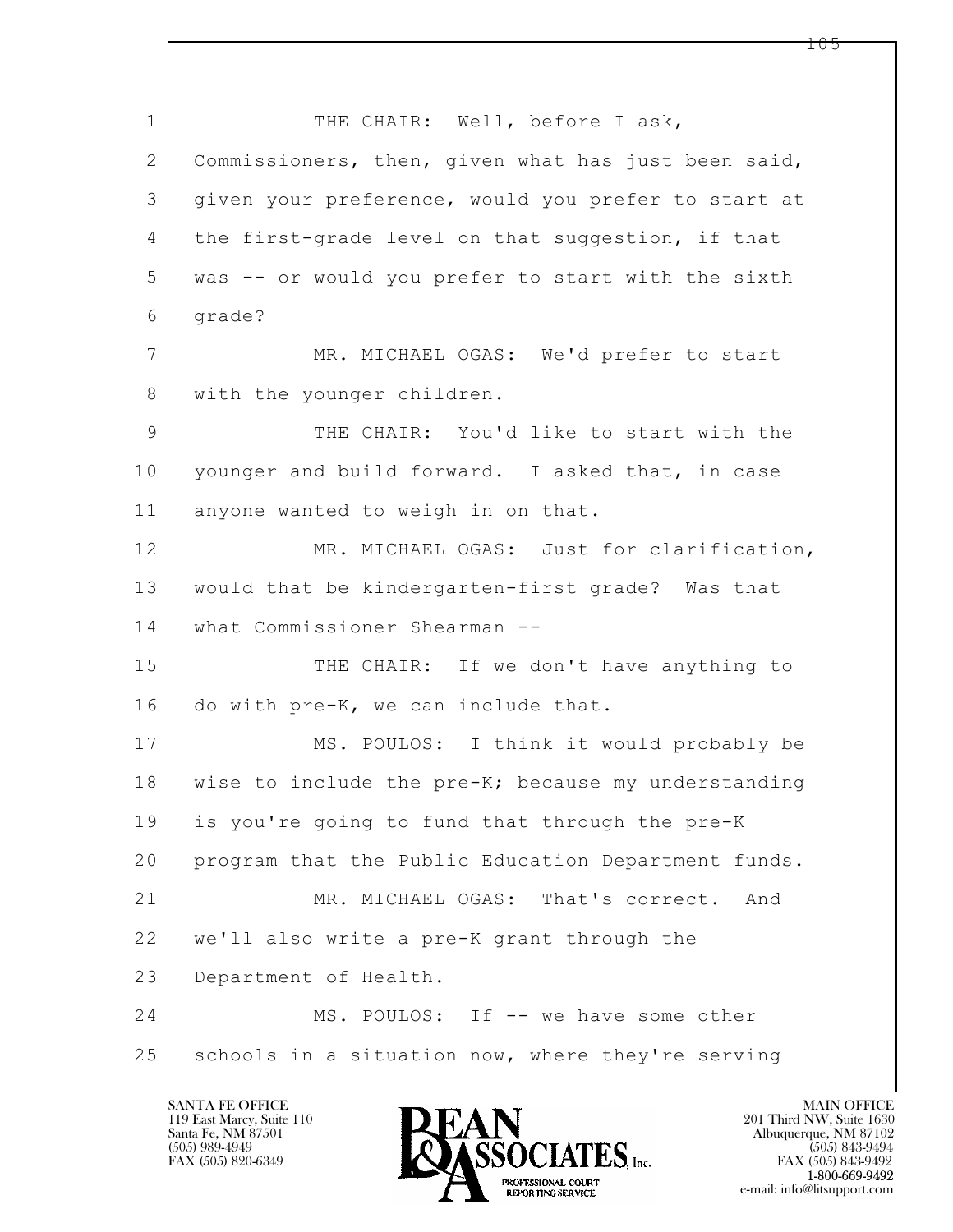$\mathbf{L}$  1 pre-K students in a tuition-based program, which is 2 | actually pretty problematic; so they're not 3 authorized to serve those pre-K students, or as a 4 | public school, to charge tuition. 5 So I do think that this Commission, while 6 it's not under the traditional structure of that 7 Student Equalization Grant funding, it is funding 8 | that's coming from the Public Education Department. 9 It is a Public Education Department program, meaning 10 it's a public school program; so I do think you 11 would want to have that expressly in a contract. 12 THE CHAIR: Thank you for that. 13 Commissioner Toulouse? 14 COMMISSIONER TOULOUSE: I, would also, 15 | though, like to suggest if we're going to have them 16 come back to us with a new request, I would like it 17 to be K through -- or pre-K through second grade, 18 where they would only bring it in through first; so 19 that when they come back to us next year to get an 20 extension, we're not going to have families saying, 21 "Well, I put them in there for first grade; but what 22 if they don't give me second grade?" 23 So what I'm saying is if they have one 24 more year to move into while we're approving that 25 other one, they would not start with all those

119 East Marcy, Suite 110<br>Santa Fe, NM 87501

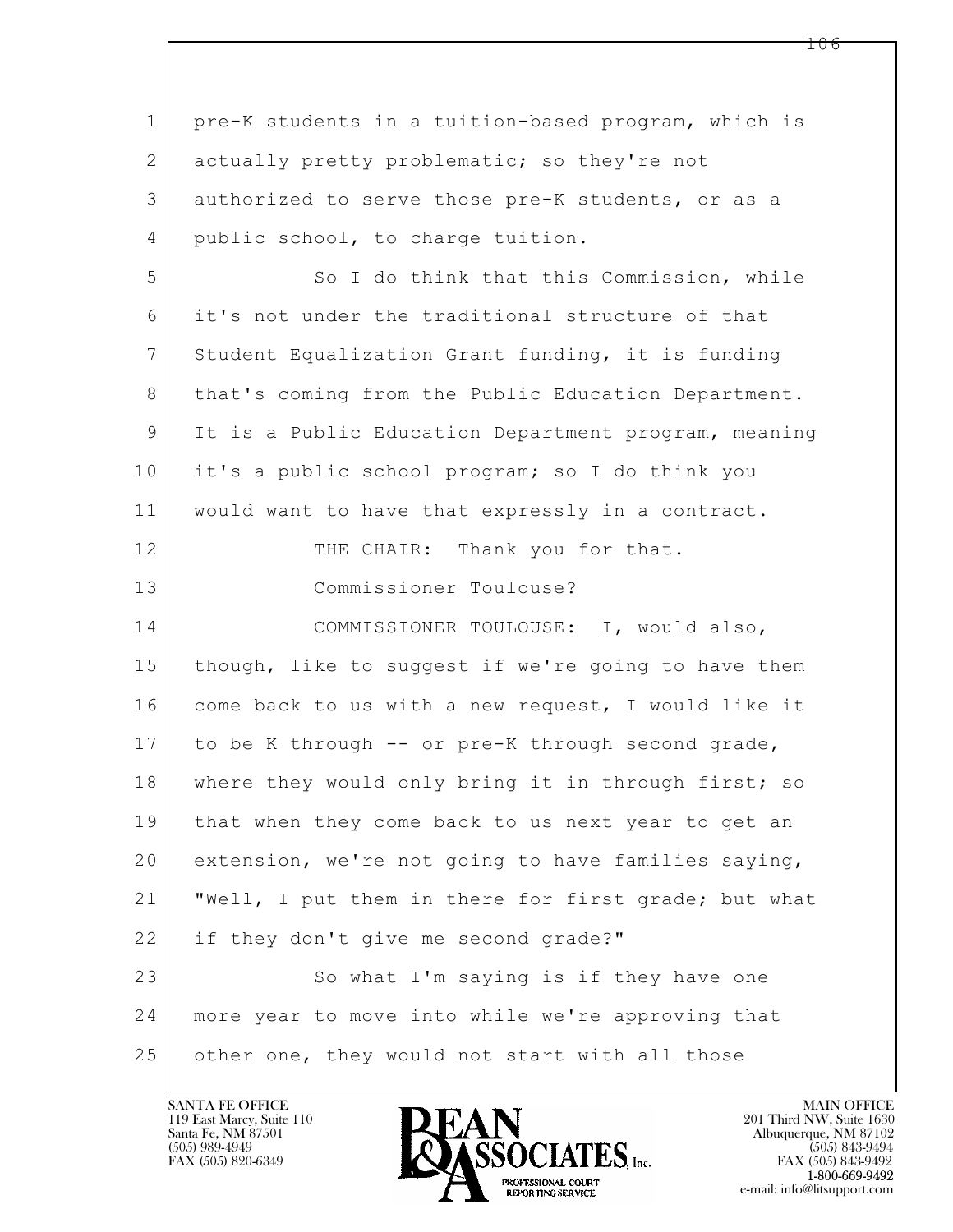$\mathbf{L}$  1 grades. But they would have one more grade they 2 could add while they're requesting the additional. 3 We're going to have people say, "I don't want to put 4 | my child there, because they only have approval 5 through first grade." 6 THE CHAIR: I don't think we're going to 7 ask them to come back. We're going to amend 8 whatever they've asked for today and give them the 9 approval or the denial later. Is that what you 10 | meant? Or do you want them to come back? 11 COMMISSIONER SHEARMAN: No, I don't want 12 them to come back for the original. I'm sorry. I 13 would ask you to come back next year and the year 14 after. 15 MR. MICHAEL OGAS: Of course. Okay. 16 COMMISSIONER SHEARMAN: I don't think we 17 can give approvals to say, "Year one, you do this; 18 | year two, you do this; year three, you do this." 19 What we can say is right now, we would 20 approve a 100-student increase to your cap -- that's 21 what I'm recommending -- and approve pre-K through 22 second for your grades. And then after this school 23 year is started, if you feel you're still wanting to 24 move forward with increasing the enrollment and the 25 | grades, then you come back to us.

119 East Marcy, Suite 110<br>Santa Fe, NM 87501

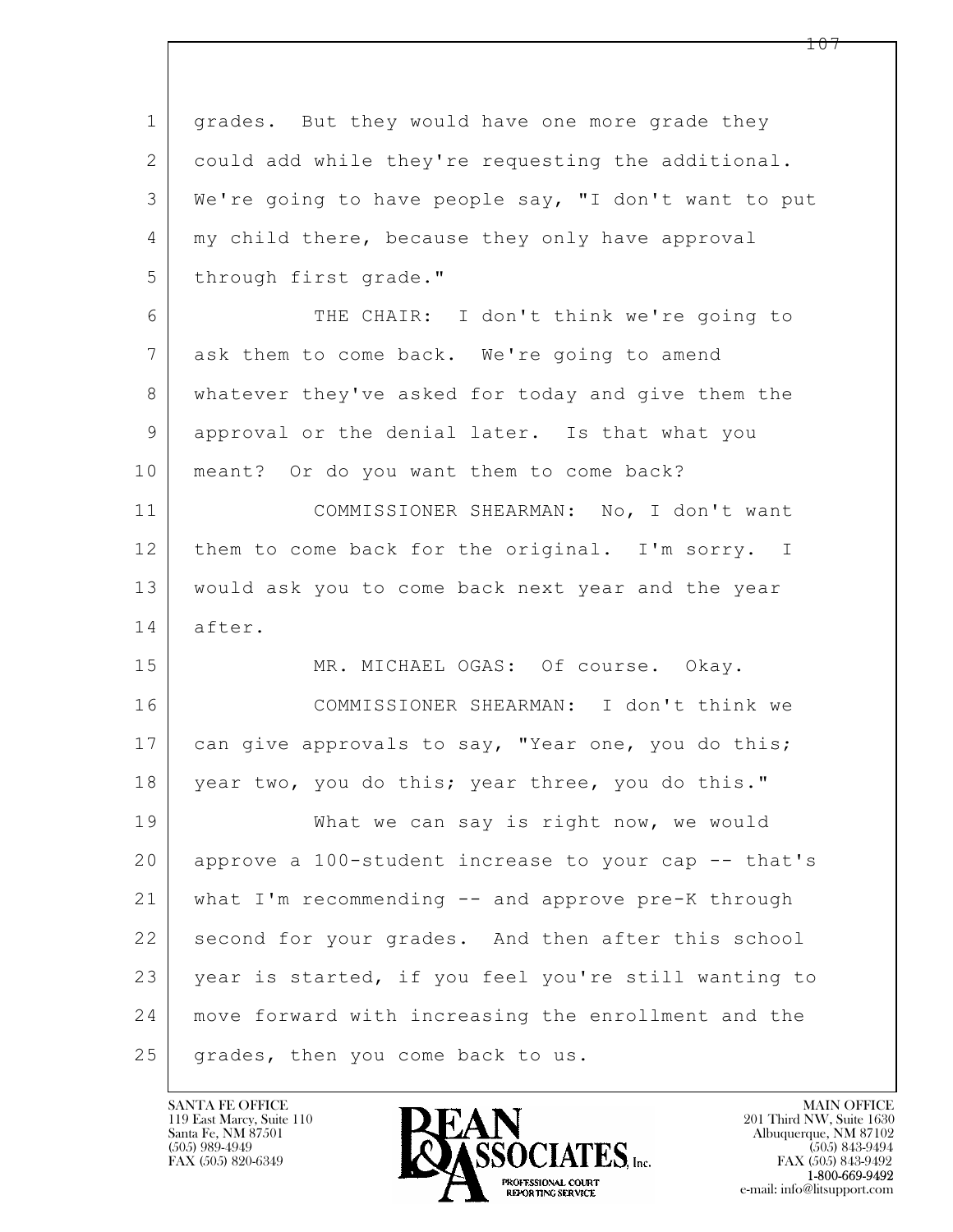$\mathbf{L}$  1 MR. MICHAEL OGAS: Okay. 2 COMMISSIONER SHEARMAN: But I think we do 3 it incrementally. 4 THE CHAIR: But that's what you're saying. 5 You want to amend their amendment request today and 6 take a vote on a smaller cap increase and -- 7 COMMISSIONER TOULOUSE: Mr. Chair, can we 8 do that? Because I don't remember doing that in the 9 past. I remember sending people back and having 10 them come back with their own change. 11 COMMISSIONER SHEARMAN: We've done it 12 before. It may be before your time; but we've done 13 it. 14 (The Chair consults with PEC counsel.) 15 THE CHAIR: Okay. Yeah. Our legal 16 counsel has pointed out that what's in the Charter 17 School Act says an amendment request would have to 18 also be approved by their governing council. So we 19 cannot amend this request. They are going to have 20 to come back with a new request for those -- on that 21 basis. Does that sound -- 22 COMMISSIONER CARR: That's true. 23 COMMISSIONER TOULOUSE: That's what I 24 remember. 25 THE CHAIR: So right now, we just have to

119 East Marcy, Suite 110<br>Santa Fe, NM 87501

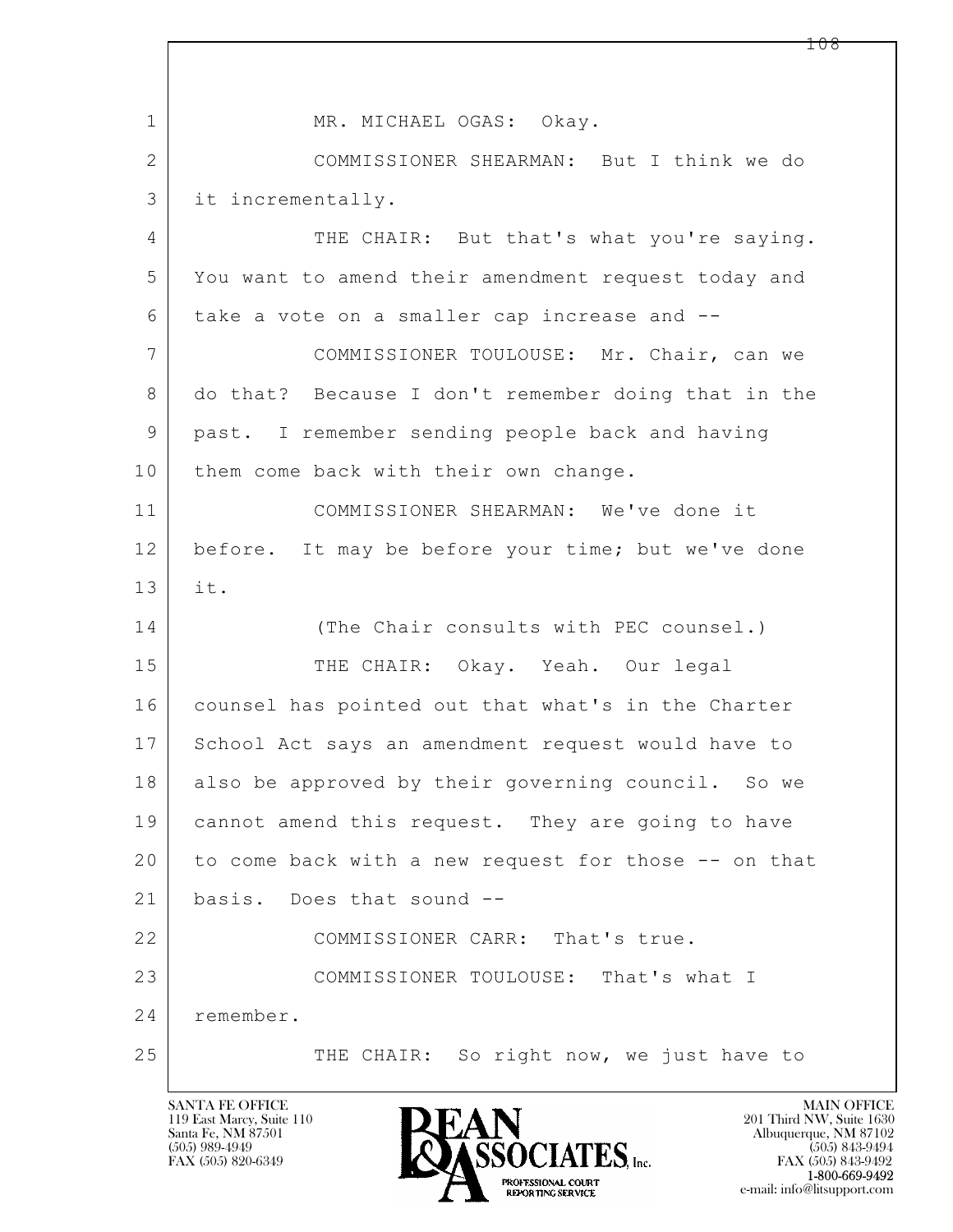$\mathbf{L}$  1 deal with the increases that are before us. And I 2 will note that -- that I did find a proposed motion, 3 and that the Director and her staff had -- at this 4 time, their recommendation was they cannot recommend 5 the approval of this amendment request. 6 Director, did you have anything more -- we 7 have all your 11 pages or whatever it was. Do you 8 have anything additional you would like to add along 9 | those lines? Or does that say it all? 10 MS. POULOS: I believe in the written 11 analysis I gave you on Sunday, which I believe and 12 hope you've all had time to evaluate and review, I 13 provided a very substantial analysis of the data and 14 | information, and I don't have anything to add. 15 THE CHAIR: Thank you very much. I'm 16 | going to note that, here again, we have a combo 17 motion. And this Commission does not like combo 18 motions. We're going to do two different motions, 19 one on the enrollment cap increase and then one on 20 the grade-level increase. 21 Now, I see -- did someone have some --22 Commissioner Ambruster? 23 COMMISSIONER ARMBRUSTER: Eleanor has a 24 question. 25 THE CHAIR: Oh, Commissioner Chavez. I

119 East Marcy, Suite 110<br>Santa Fe, NM 87501

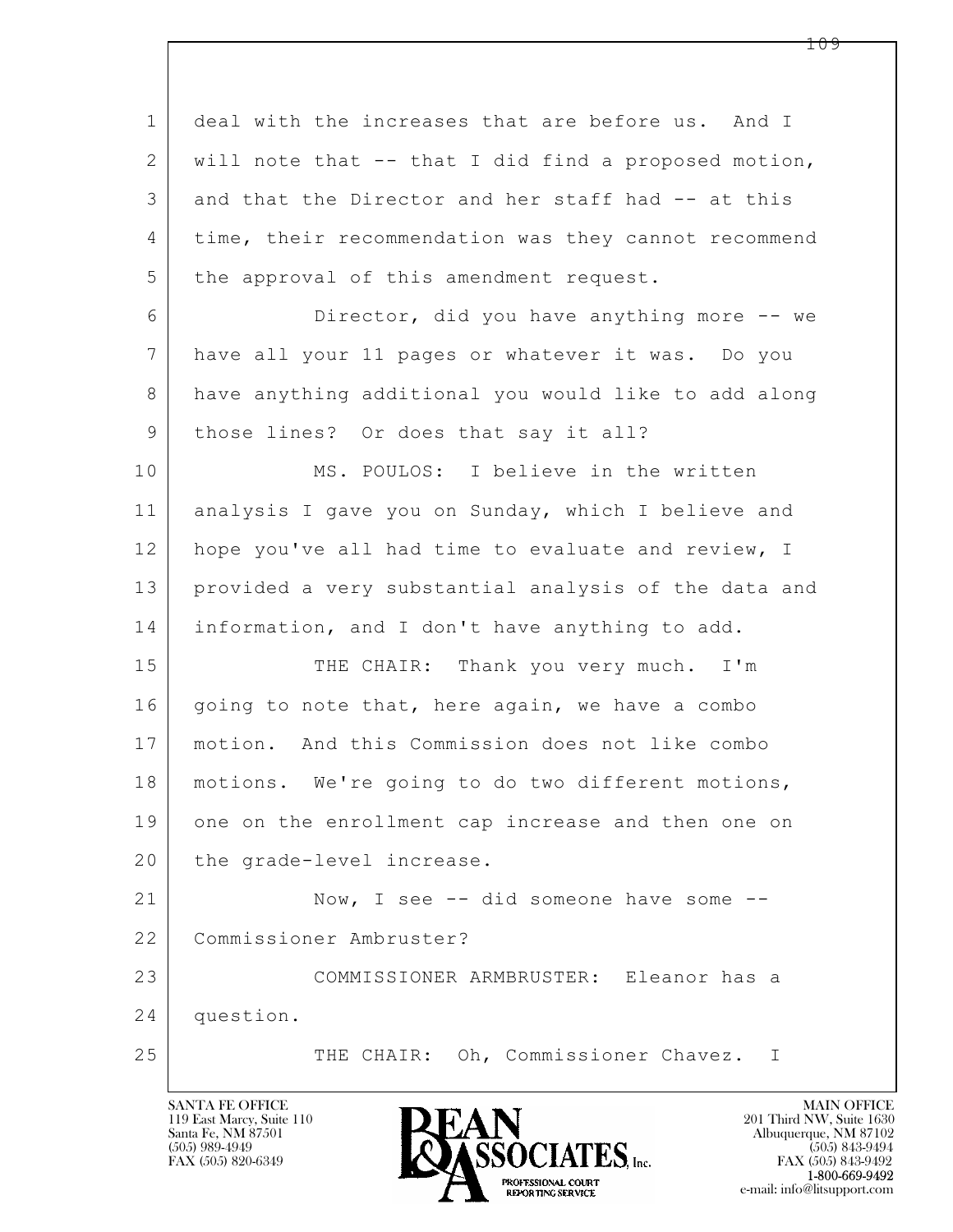1 thought I saw a hand somewhere.

| $\overline{2}$  | COMMISSIONER CHAVEZ: Yeah. And I was                                                           |
|-----------------|------------------------------------------------------------------------------------------------|
| 3               | basically wanting to respond to the discussion                                                 |
| 4               | about, you know, making the amendment to, you know,                                            |
| 5               | reflect the lower grades. But, you know, I think                                               |
| 6               | one of the things that -- that we're not -- or, you                                            |
| $7\phantom{.0}$ | know, that I would like folks to really consider is,                                           |
| 8               | you know, I think we need to deal with the fact                                                |
| $\mathsf 9$     | that, you know, this is a D school, and we need to,                                            |
| 10              | you know, have some documentation from them or some                                            |
| 11              | conversation with them about how they expect to                                                |
| 12              | improve their school before adding additional                                                  |
| 13              | grades.                                                                                        |
| 14              | The other piece is that they're not at $-$ -                                                   |
| 15              | as I understand it, at their full enrollment cap                                               |
| 16              | right now. So I'm not sure, you know, why that is.                                             |
| 17              | But I, you know, am real concerned about, you know,                                            |
| 18              | moving forward with a school that's a D school.                                                |
| 19              | THE CHAIR: Thank you, Commissioner                                                             |
| 20              | Chavez. Was there -- Commissioner Toulouse?                                                    |
| 21              |                                                                                                |
|                 |                                                                                                |
| 22              | in the past, too, we've allowed the school to                                                  |
| 23              | COMMISSIONER TOULOUSE: Mr. Chair, I think<br>withdraw their amendment request to return with a |
| 24              | renew- -- with a different amendment request so that                                           |

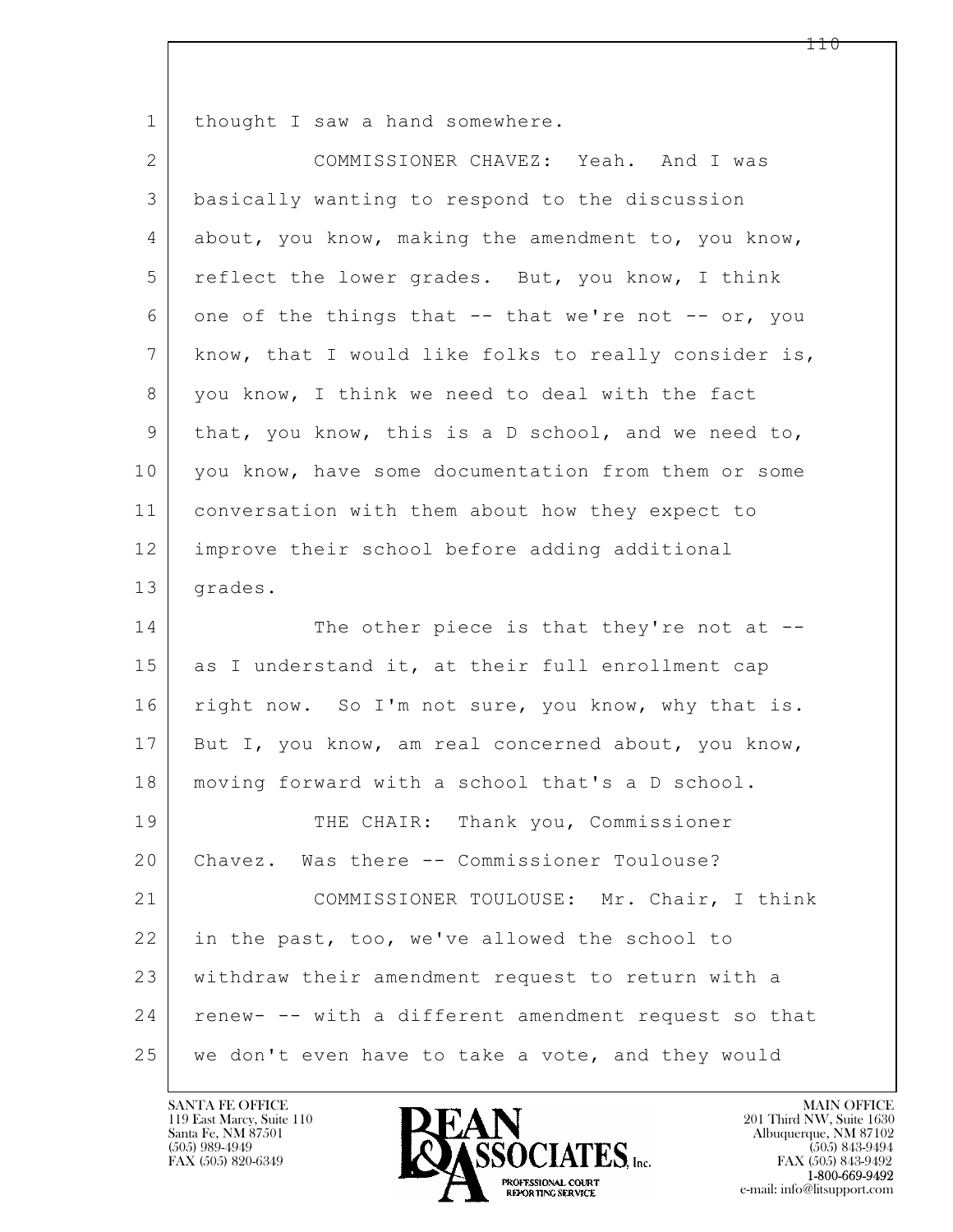$\mathbf{L}$  1 come back next time with the new amendment request 2 and with their governance council's approval. I 3 think that's what we've done with most of the 4 schools. 5 THE CHAIR: I believe your memory is 6 correct. Before I ask the school that important 7 question, is there anyone else who wishes to weigh 8 in? 9 Commissioner Ambruster? 10 COMMISSIONER GIPSON: I think Mr. Ogas 11 wanted to speak to the improvement issue, I believe, 12 that Commissioner Chavez --13 COMMISSIONER ARMBRUSTER: Either way. 14 THE CHAIR: Was that a statement or a 15 question? 16 COMMISSIONER CHAVEZ: It was a statement; 17 it wasn't a question. 18 COMMISSIONER SHEARMAN: Okay. Wasn't a 19 question. No response. 20 THE CHAIR: However, I'm going to give you 21 an opportunity to say something here in a minute. 22 So you might slip something in then. 23 Was there anyone else? 24 Commissioner Ambruster? 25 COMMISSIONER ARMBRUSTER: Tagging onto

119 East Marcy, Suite 110<br>Santa Fe, NM 87501



FAX (505) 843-9492 e-mail: info@litsupport.com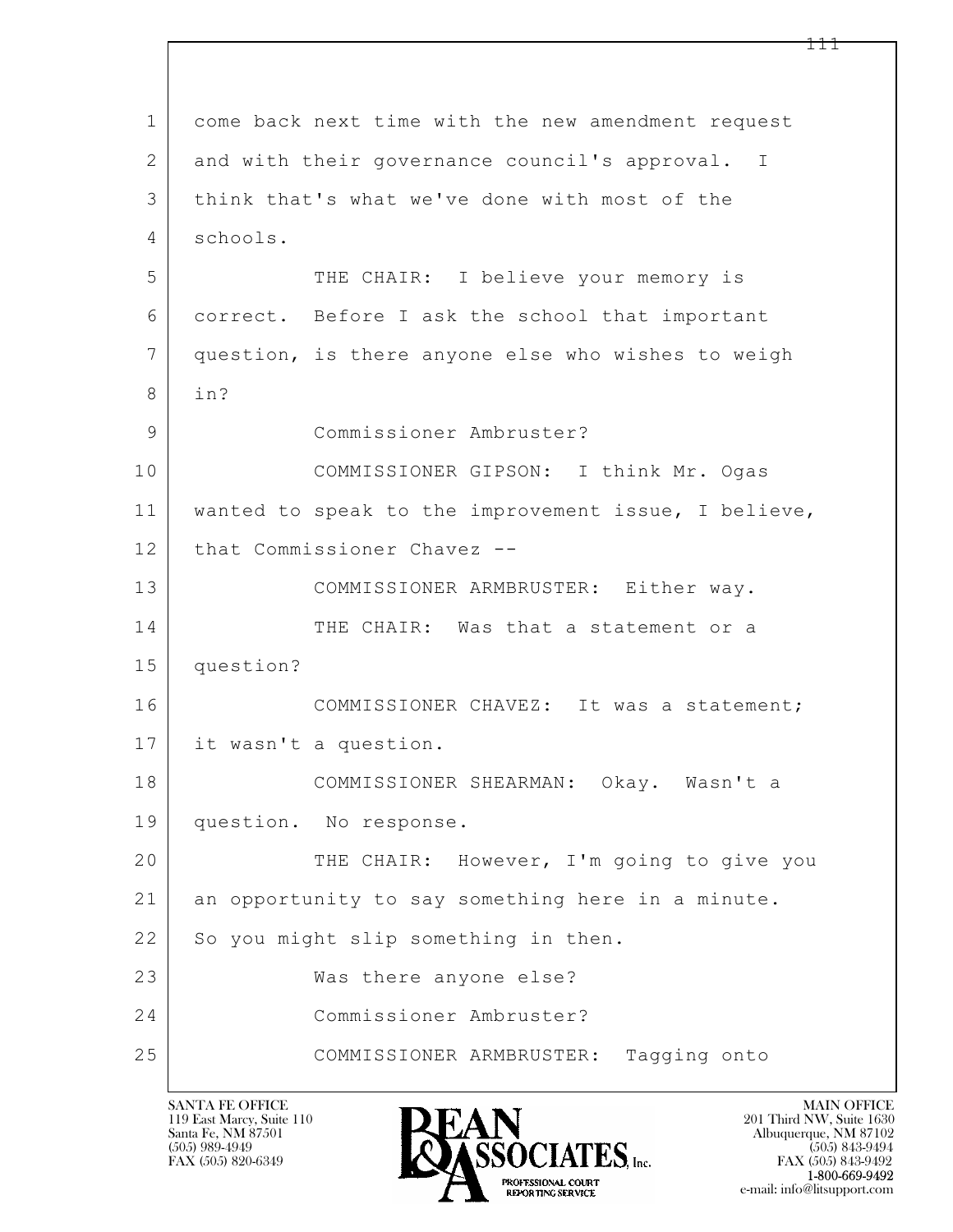| $\mathbf{1}$    | Commissioner Chavez, I thought the cap was 525, and  |
|-----------------|------------------------------------------------------|
| 2               | you're at 378, which already gives you close to 150, |
| 3               | a little bit less than that, to improve.             |
| $\overline{4}$  | What I would feel most comfortable with is           |
| 5               | taking more kids in the grades that you already      |
| 6               | have, looking at MAPs or Discover or what -- I don't |
| $7\phantom{.0}$ | remember which ones you use -- to see how those      |
| 8               | scores are going up with the students that you have, |
| 9               | as well as the night-school students.                |
| 10              | And I do understand where they are; but at           |
| 11              | the same time -- and we were discussing this         |
| 12              | yesterday -- even if they graduate, they still need  |
| 13              | to be at a certain reading level. And I'm not        |
| 14              | expecting necessarily eleventh or twelfth grade; I'm |
| 15              | really not. But we should see growth in their MAP    |
| 16              | scores, or whatever scores. And I would like you to  |
| 17              | take more of students perhaps in those grades and    |
| 18              | show that improvement before we look at why would we |
| 19              | increase the number of grades, when we haven't seen  |
| 20              | the growth in the other ones. So it's -- that's      |
| 21              | just where I am.                                     |
| 22              | THE CHAIR: Is that a question, or is that            |
| 23              | a statement?                                         |
| 24              | COMMISSIONER ARMBRUSTER: You were going              |
| 25              | to ask the question.                                 |
|                 |                                                      |

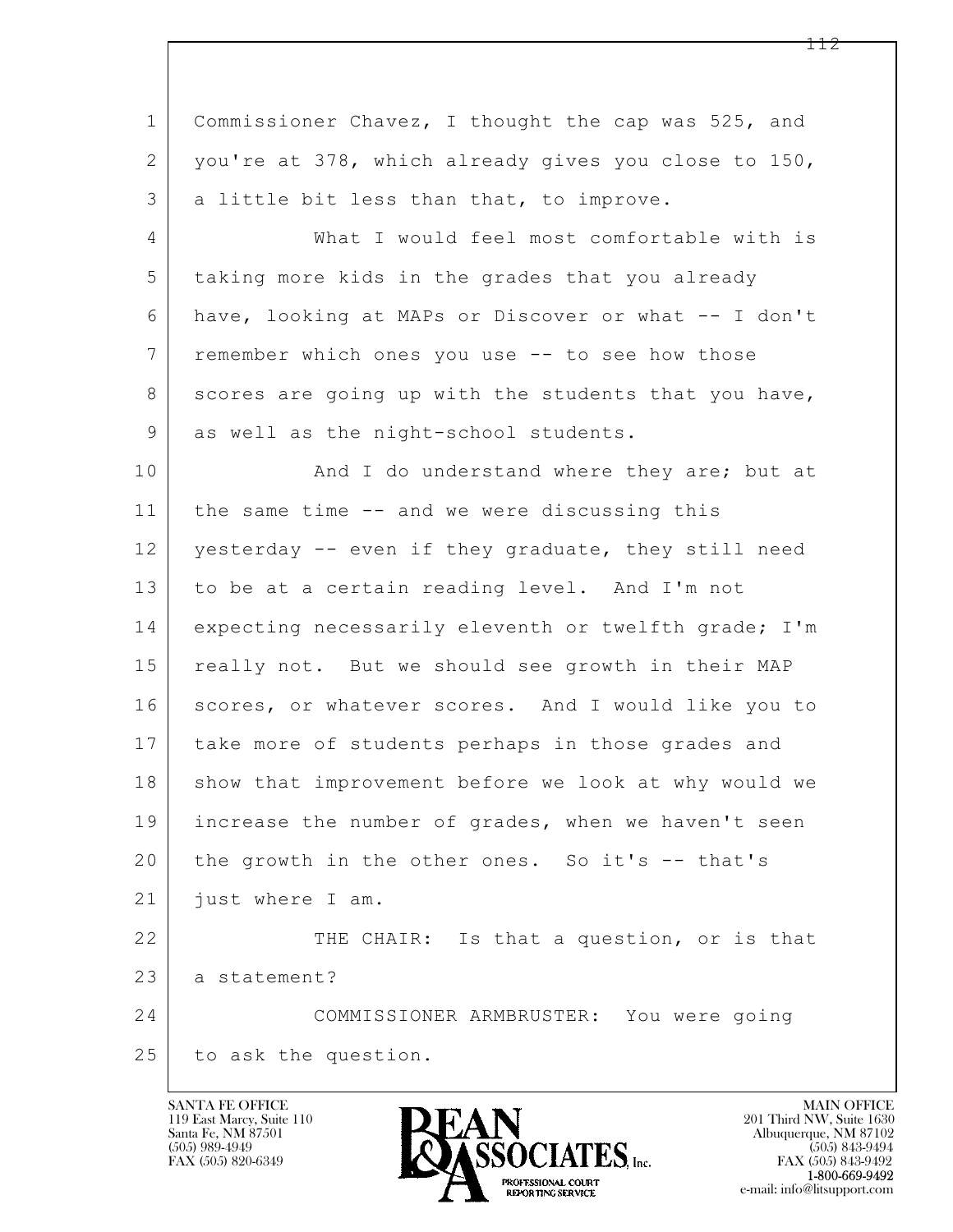$\mathbf{L}$  1 THE CHAIR: Would you like to respond to 2 that? 3 MR. MICHAEL OGAS: Yes, I would. 4 | Commissioners, Chavez and Armbruster, and 5 Commissioners, with respect to the cap or the 525, 6 we do not have the physical space to add any more 7 than where we're at right now. That's the main 8 reason we have not grown to our cap. 9 So with that, that is why we are looking 10 forward to moving into a facility that will allow us 11 to grow into our cap and expand grade levels. 12 | With respect to the -- very well. Also, 13 we want to grow our STEAM model. Also, with respect 14 to our grade, we had been studying this before the 15 grade even came out, because we wanted to know what 16 the impact of our STEAM model and our Early College 17 model would be on the overall thing. 18 So we surveyed our older kids that are 19 taking college classes -- and doing very well in the 20 college classes, by the way -- and if the -- and I'm 21 not going to get into a philosophical deal of PARCC 22 and "College and Career Ready" and all that kind of 23 stuff -- but we're doing really well at the college 24 | level -- the notion is those kids, just like any 25 other child, if they're not provided that

119 East Marcy, Suite 110<br>Santa Fe, NM 87501

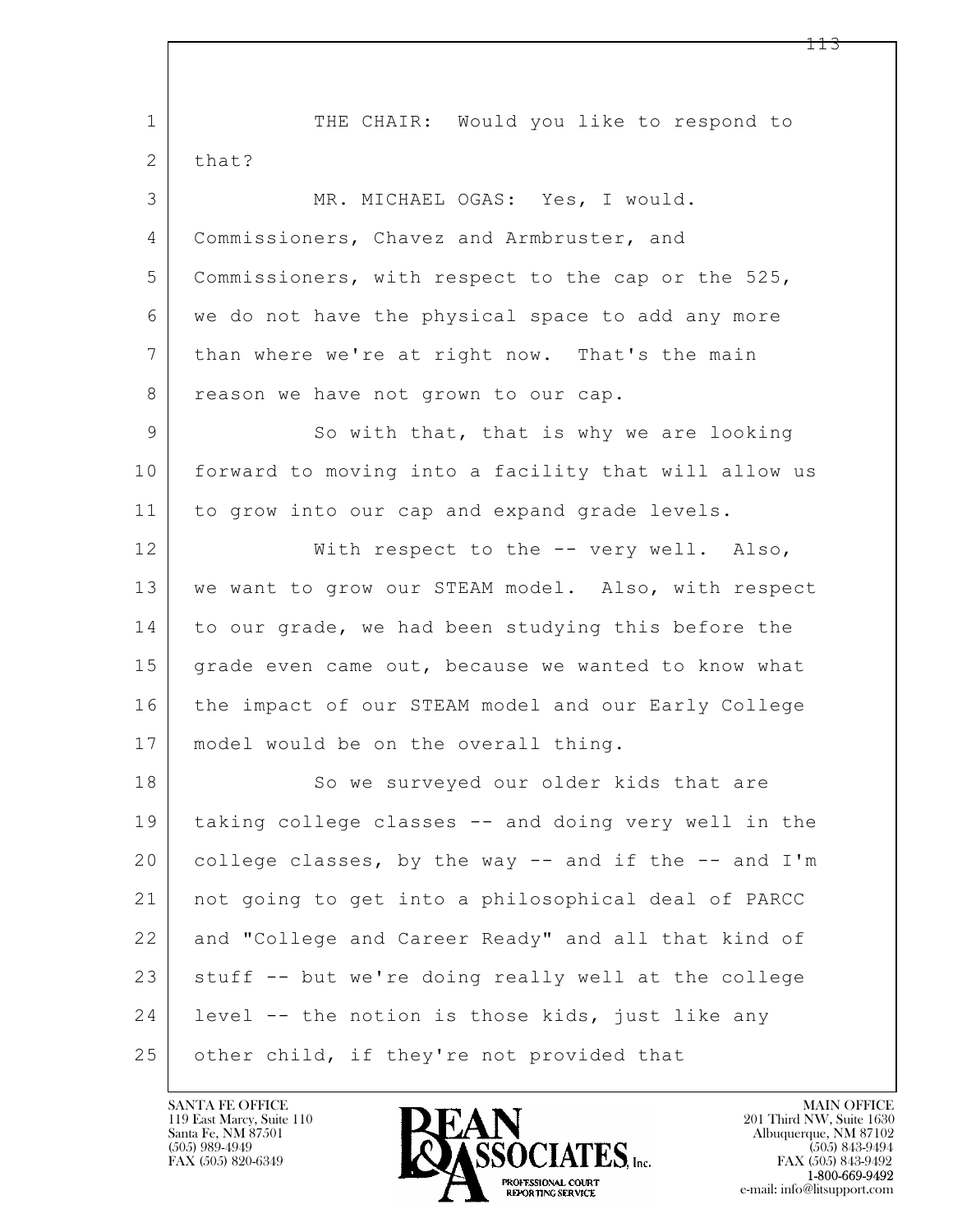$\mathbf{L}$  1 information that they're being asked on the test -- 2 so there was some things on the PARCC test that they 3 didn't know, even though they're already, you know, 4 | making As and Bs in their college courses. 5 So part of that, through our survey and 6 through our knowledge, impacted that. So that, in 7 and of itself, has created a need for us to take a 8 | look at how do we get our kids PARCC-ready, I guess 9 | when they're already college-ready? 10 So I'm not trying to be facetious about 11 | that. But at the same time, that's what we've 12 | looked at extremely closely, you know. And our 13 | lower performing students, we have offered -- and we 14 continue to offer -- daily tutoring and -- and other 15 areas that we look through our Individualized 16 Learning Plan. We have a daily advisement program 17 | that has students look at their scores, and we're 18 | continuing to work with them on that -- on that 19 area. 20 We were -- I believe the State was told to 21 expect a drop in scores, naturally, from transition 22 from SBA to PARCC. And I still have not been able 23 to understand the correlation or the transfer in 24 terms of scores from one to the other and how that 25 | created our particular situation; although we have

119 East Marcy, Suite 110<br>Santa Fe, NM 87501



FAX (505) 843-9492 e-mail: info@litsupport.com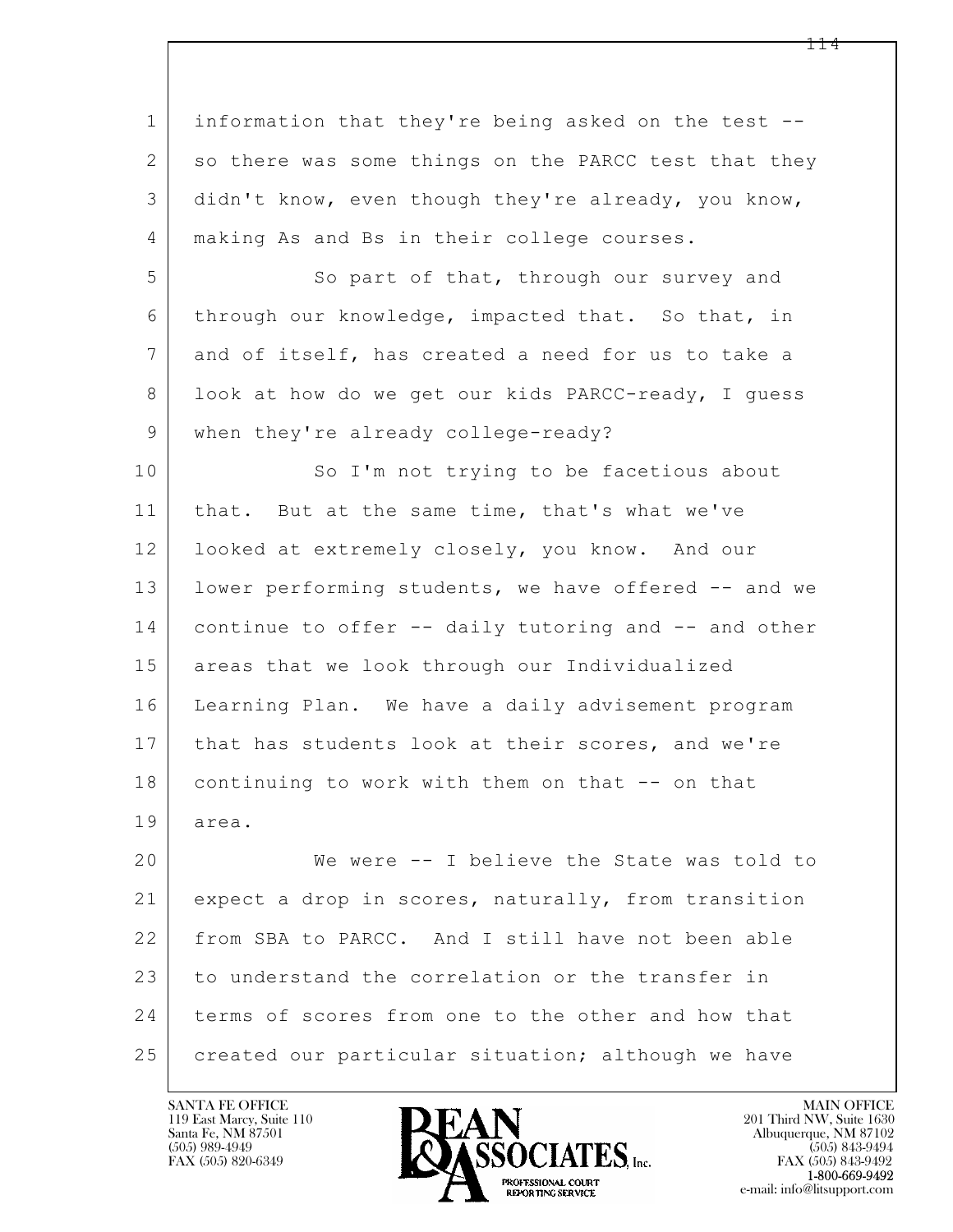$\mathbf{L}$  1 hired a statistician to help with that. 2 THE CHAIR: Commissioner Peralta? 3 COMMISSIONER PERALTA: The Commission just 4 touched on a point that I wanted to make in looking 5 at -- in regards to school grade. The school has a 6 three-year average of a C. And, again, the 7 expectation is that the first year of PARCC, results 8 | coming in, was that all schools were going to take a 9 dip, you know, in this first school year of PARCC. 10 So I think we need to kind of take that 11 into account when we're taking -- looking at this 12 | school as a "D" school. I don't think that's a true 13 accurate picture of the school. So I just wanted to 14 make that note. 15 THE CHAIR: Thank you for making that 16 note. 17 | I'm looking to my left now. Anything 18 else? Well, I have something to say, but I'll make 19 it when everyone else is done. 20 COMMISSIONER SHEARMAN: No, I don't. 21 THE CHAIR: It's going to be a 22 summarization. 23 COMMISSIONER SHEARMAN: That's fine. 24 THE CHAIR: Everyone else is done. I'm 25 going to make several summarizations here. But now

119 East Marcy, Suite 110<br>Santa Fe, NM 87501



FAX (505) 843-9492 e-mail: info@litsupport.com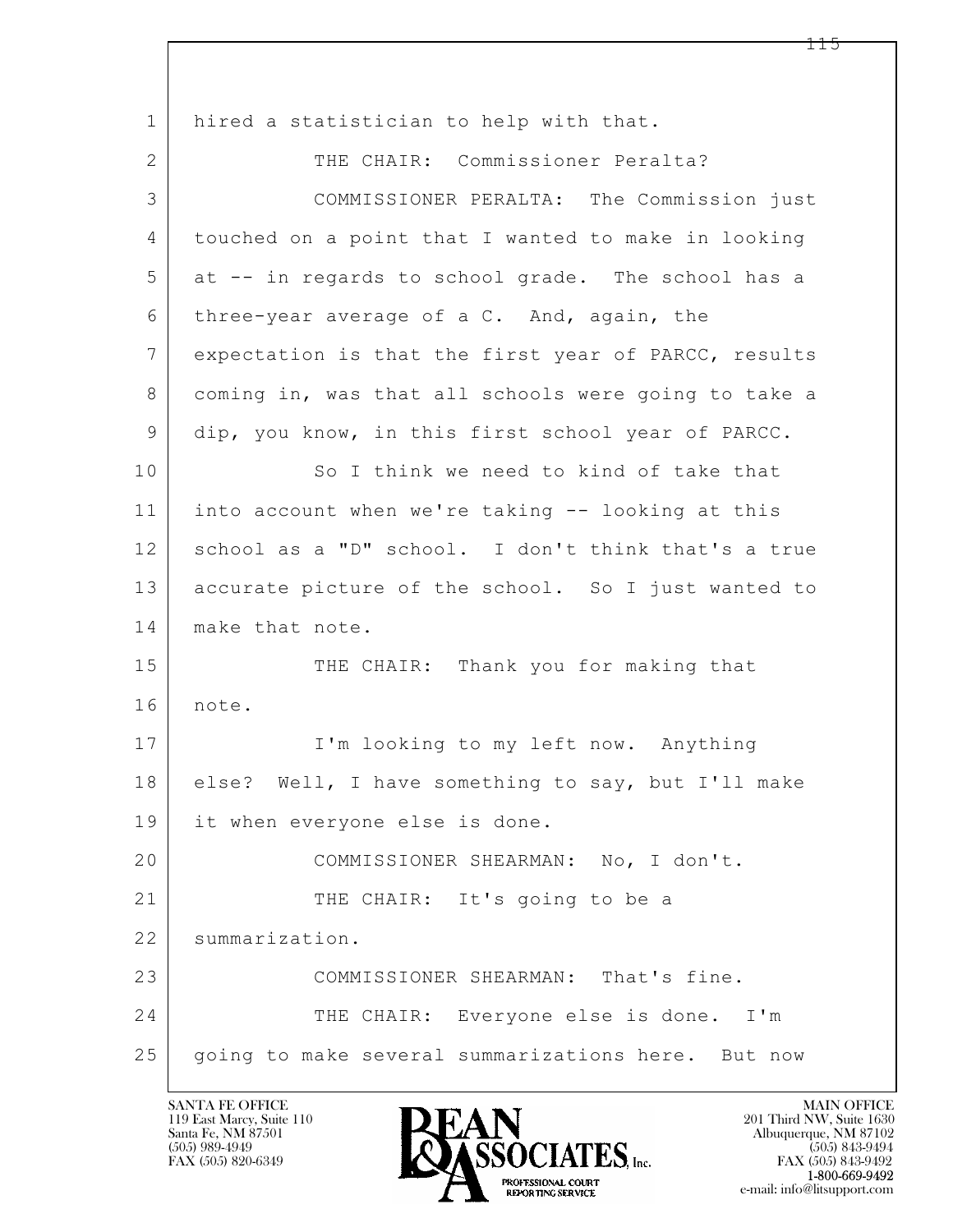| $\mathbf 1$     | I'm going to ask the school: You've heard a         |
|-----------------|-----------------------------------------------------|
| $\overline{2}$  | suggestion that you withdraw these amendments, come |
| 3               | back next month -- I've already made a little note  |
| 4               | on my pad here. You've heard a discussion how this  |
| 5               | Commission might be a little more comfortable with  |
| 6               | some other numbers; or, we can go forward and vote  |
| $7\phantom{.0}$ | on these amendments today, as you have presented    |
| 8               | them, with the recommendation that we have from the |
| 9               | CSD.                                                |
| 10              | And I'm also going to throw in that you're          |
| 11              | going to need to come back next month, anyway. I'm  |
| 12              | going to strongly suggest -- I assume I'll have     |
| 13              | support from my fellow Commissioners -- that you    |
| 14              | bring us an amendment request on your night school. |
| 15              | We need to make that legal.                         |
| 16              | And with that request, you need to provide          |
| 17              | a substantial amount of data. I think I would ask   |
| 18              | you to answer the question about the instructional  |
| 19              | hours in whatever you present, prove the            |
| 20              | instructional hours that -- and so I'm going to     |
| 21              | strongly suggest -- that's all I can do. I can't    |
| 22              | make you do anything. That's your choice. You have  |
| 23              | autonomy. I'm going to strongly suggest that that's |
| 24              | probably what this Commission would be comfortable  |
| 25              | with.                                               |

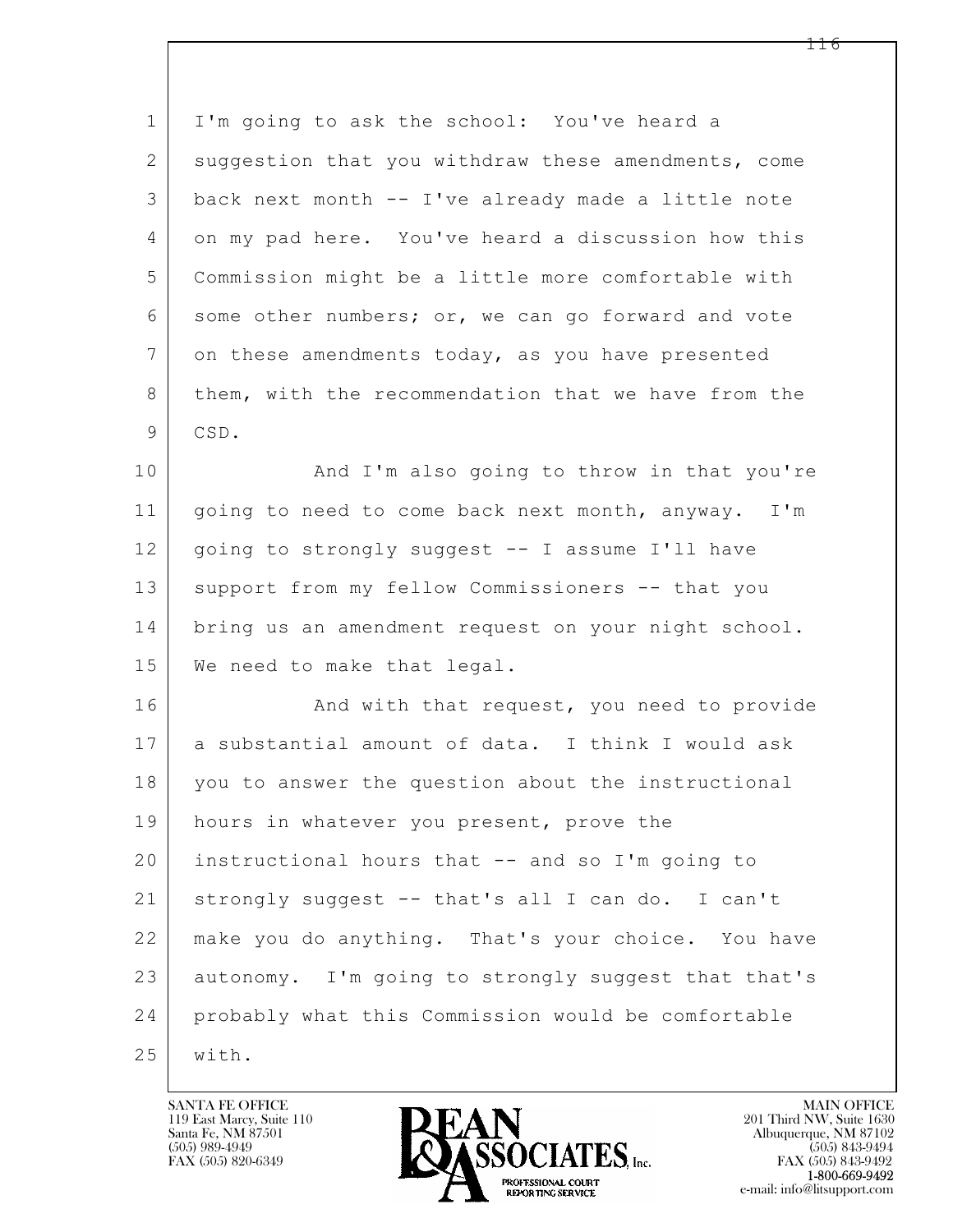$\mathbf{L}$  1 MS. POULOS: As you speak about the night 2 program, I did want to make sure that everyone knew, 3 at the -- and I don't believe any of the 4 Commissioners were at the spring budget session. 5 But on Friday, during the charter school section, 6 both Deputy Secretary Aguilar and I addressed this 7 issue. 8 He was very clear that any program must 9 meet the minimum instructional hours. And so -- and 10 he was very clear that that does include night 11 programs, as well. And so I just wanted to make 12 sure that was -- everyone was aware of that. 13 THE CHAIR: Thank you for that 14 clarification. And you just heard what she said. 15 So come with a whole  $--$  bury us in paperwork, if you 16 have to do it. We don't like paperwork. Nobody 17 does. This is the age we live in. 18 | The you amenable to me making that strong 19 suggestion, Commissioner? 20 COMMISSIONER ARMBRUSTER: And I'm fine 21 with that. I just wanted to say one thing, because 22 the Director wasn't here when I asked this question 23 of the school, which was, "If students are coming 24 already with high school credits, do they have to 25 have the 1,080 if they're already coming, and they

119 East Marcy, Suite 110<br>Santa Fe, NM 87501

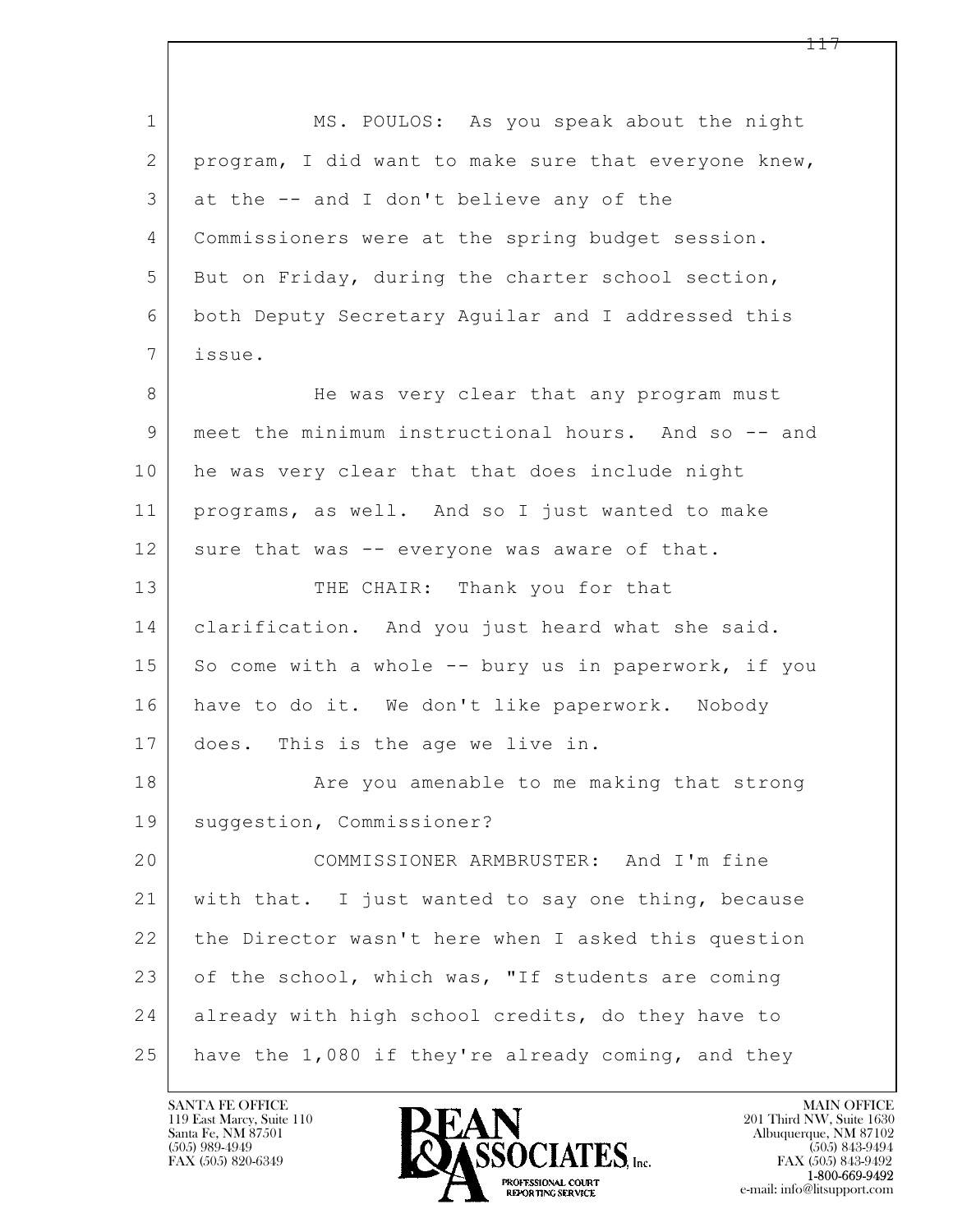| $\mathbf{1}$   | only need -- I don't know -- five -- I'm just making |
|----------------|------------------------------------------------------|
| 2              | this up -- but five classes to graduate, do they     |
| 3              | need the 1,080?                                      |
| $\overline{4}$ | And we didn't know, because it was                   |
| 5              | different for -- am I correct? -- different for kids |
| 6              | coming back who are already out of the age range?    |
| 7              | MS. POULOS: So that's a pretty technical             |
| 8              | question. Again -- and so to answer it in a          |
| 9              | technical form, the program must be 1,080 hours. A   |
| 10             | student is a qualified student -- and there's lots   |
| 11             | of things -- and so that goes to the funding piece,  |
| 12             | where they are enrolled for at least half of the --  |
| 13             | and I'm not -- I don't have the statutory language   |
| 14             | memorized, so I'm not going to try that.             |
| 15             | But the way it's been explained is if, for           |
| 16             | example, you're a senior, and you only need six      |
| 17             | credit hours left to graduate, then you must be      |
| 18             | enrolled in -- in half of that. And so then that     |
| 19             | would be three per semester; right? But the reality  |
| 20             | is what we're talking about, big picture, is the     |
| 21             | program being offered.                               |
| 22             | And these schools tend to be offering two            |
| 23             | programs: One is a day program; one is a night       |
| 24             | program. And it's that the program that's being      |
| 25             | offered must be -- must meet the minimum             |

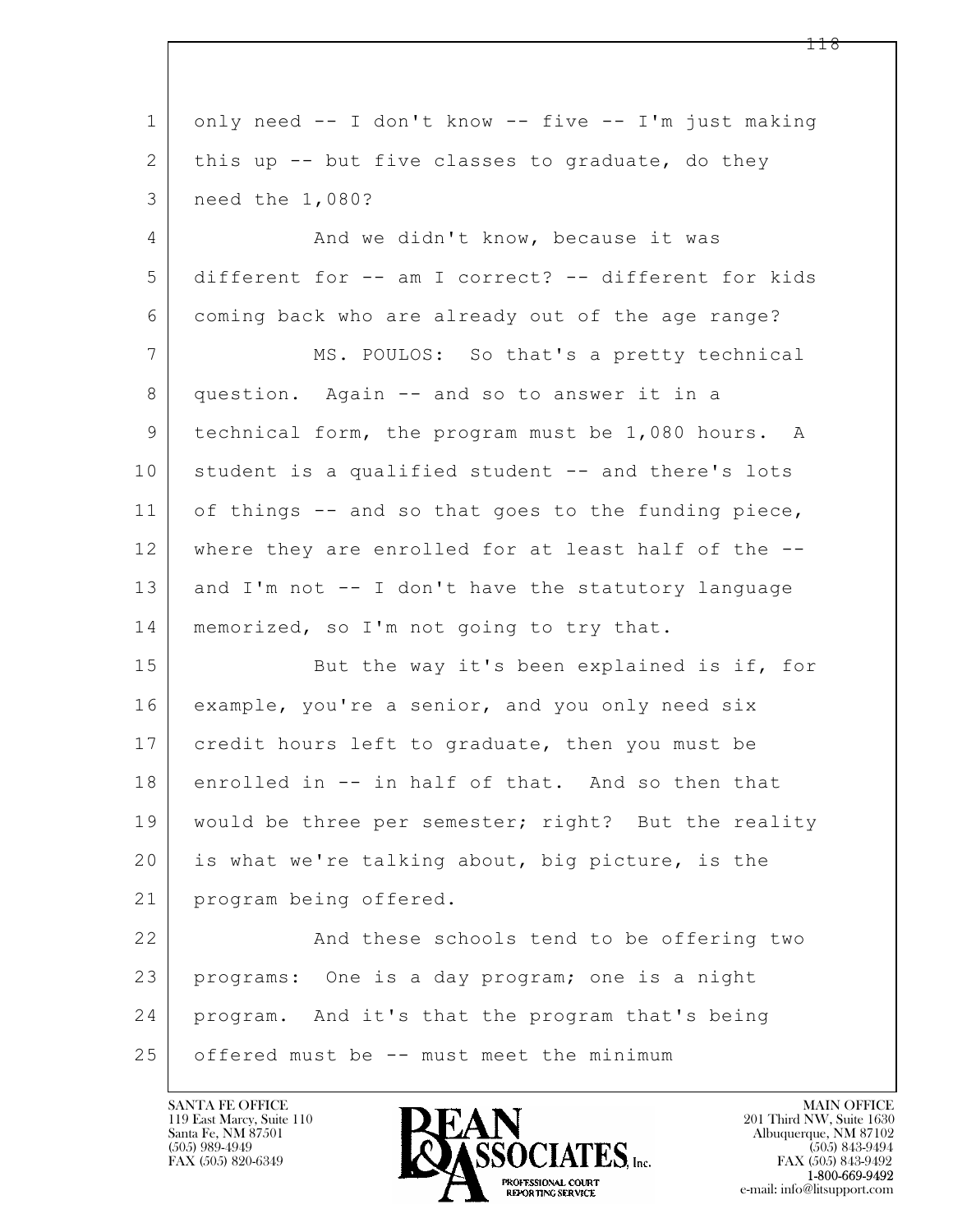| $\mathbf 1$    | instructional hours for that grade level.            |
|----------------|------------------------------------------------------|
| 2              | Typically, those night programs are for high school; |
| 3              | and so that's 1,080 hours. And so that program       |
| 4              | needs to be documented and have evidence and support |
| 5              | for that 1,080 hours.                                |
| 6              | COMMISSIONER ARMBRUSTER: That's why I                |
| $7\phantom{.}$ | asked it, because I can sort of see both sides. I    |
| 8              | can certainly see the school's side. When kids are   |
| 9              | coming back and they need that six units, they're    |
| 10             | not going to have -- it's very confusing. It's just  |
| 11             | very confusing.                                      |
| 12             | THE CHAIR: That leads me to tell the two             |
| 13             | Commissioners that were not here yesterday, the      |
| 14             | director offered to have the Assessment Bureau head, |
| 15             | whatever their titles are in the various bureaus,    |
| 16             | come and talk about the testing a little bit.        |
| 17             | That's going to be on our May agenda. I wonder if    |
| 18             | we shouldn't extend that a little bit to -- is there |
| 19             | a SAM's director, or a --                            |
| 20             | MS. POULOS: That is our -- the individual            |
| 21             | who deals with that -- because it's really not even  |
| 22             | a -- the issue with SAMs is how they're graded.      |
| 23             | It's called Supplemental Accountability Measures.    |
| 24             | And that's really to the heart of it. That means     |
| 25             | that their letter grades are calculated slightly     |

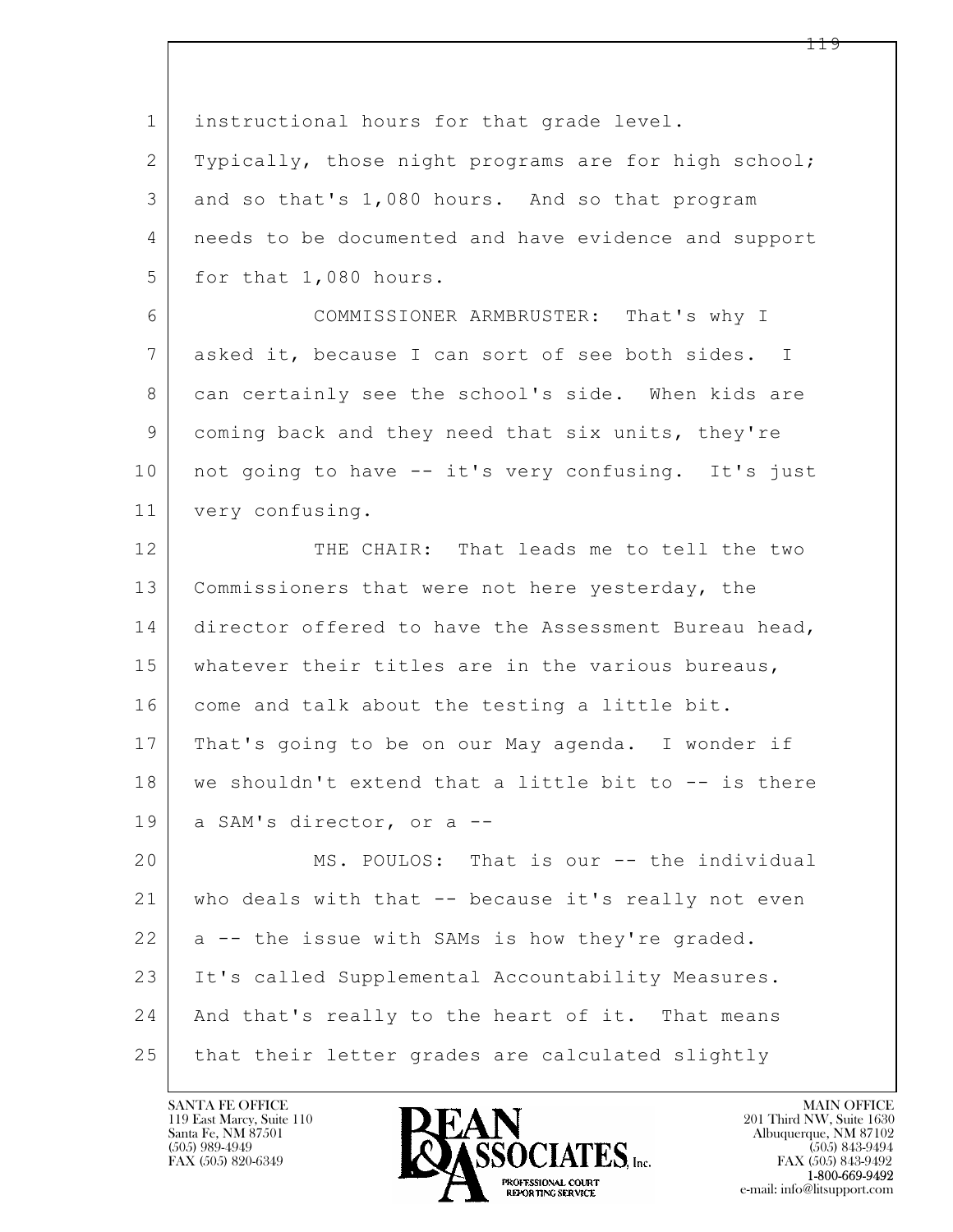| $\mathbf{1}$   | differently. That's what the difference is for       |
|----------------|------------------------------------------------------|
| 2              | SAM's schools. There are no other differences for    |
| 3              | SAM's schools. And so Cindy Gregory would be able    |
| $\overline{4}$ | to address that, also.                               |
| 5              | If you would also want me to ask Deputy              |
| 6              | Secretary Aguilar if he's available to discuss some  |
| 7              | of these instructional hour issues, I'd be happy to  |
| 8              | do that, also.                                       |
| $\mathsf 9$    | THE CHAIR: I see some heads shaking.                 |
| 10             | Make that part of that presentation then, Director,  |
| 11             | if you would. The Deputy Secretary and the           |
| 12             | Secretary are always welcome to come see us. We've   |
| 13             | always had an open invitation in that area. So --    |
| 14             | but, yes, if you'd ask them to talk a little bit     |
| 15             | about the SAMs, if you would just help us, because   |
| 16             | that is a complex issue, I believe.                  |
| 17             | MS. POULOS: Absolutely.                              |
| 18             | THE CHAIR: Thank you for that. Anything              |
| 19             | else?                                                |
| 20             | Now, I will ask you again. Would you                 |
| 21             | rather we move forward with these amendment          |
| 22             | requests -- and I will say we're going to do them as |
| 23             | separate amendments, even though the recommendation  |
| 24             | was for both of them. This Commission has not, in    |
| 25             | the past done, what I call a "combo."                |

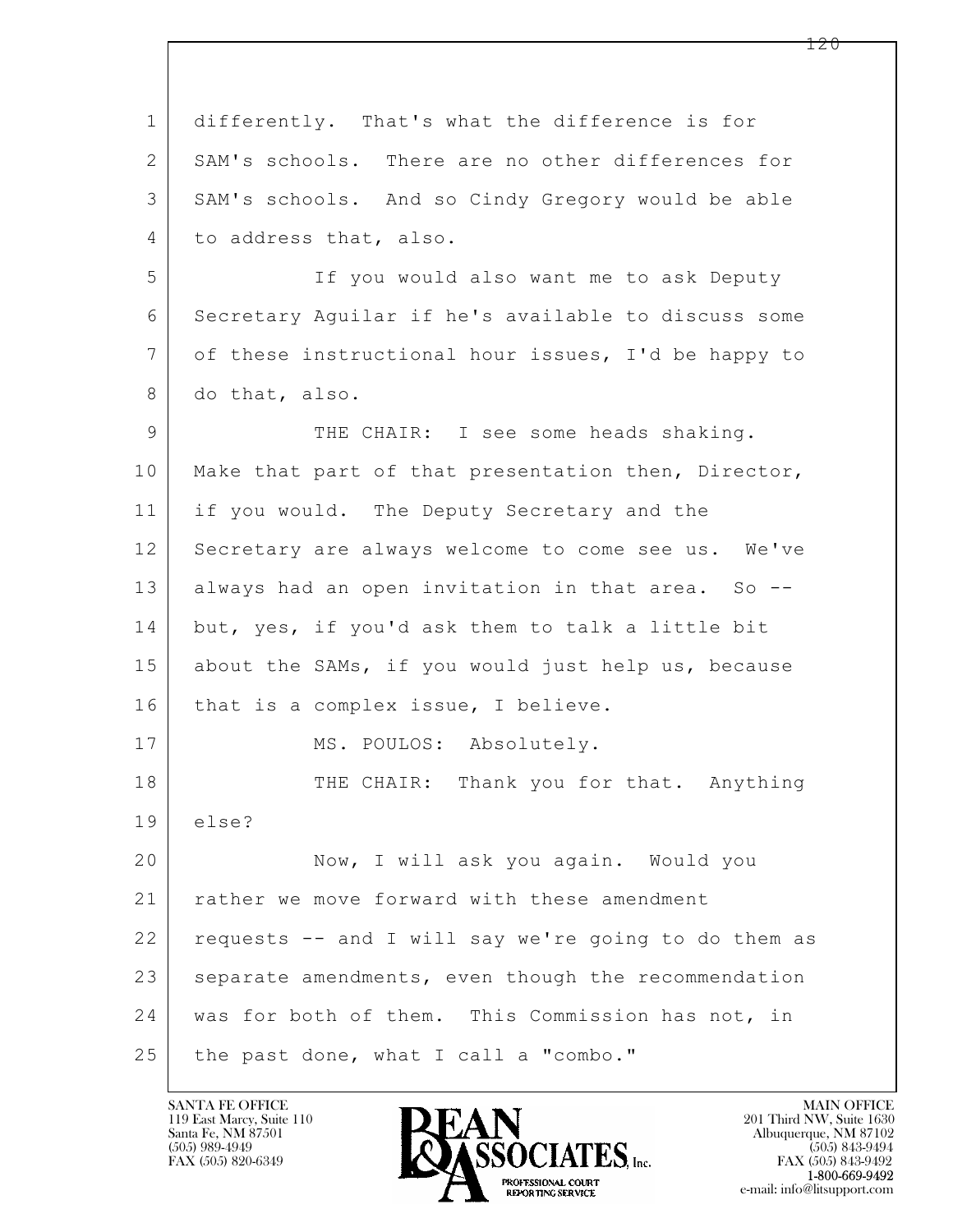$\mathbf{L}$  1 So we would vote first on the increase 2 from 525 to 820. And then we would then vote on 3 adding the grades. 4 Or do we want to do the adding of the 5 | grades first? 6 COMMISSIONER SHEARMAN: Let's see if they 7 want to withdraw first. 8 THE CHAIR: What do you want to do? Do 9 you want us to go forward with these amendments? 10 MR. MICHAEL OGAS: I am a little confused. 11 If you don't mind -- 12 COMMISSIONER GIPSON: Join the club. 13 MR. MICHAEL OGAS: So you're contemplating 14 voting the amendments as they're written solely, not 15 with an addition to the -- okay. So that can't 16 work. Okay. I get that. 17 COMMISSIONER SHEARMAN: We cannot change 18 | your amendment. 19 COMMISSIONER GIPSON: We cannot amend 20 without a governance council vote from you; so we 21 | can't amend your amendment. 22 THE CHAIR: We have to go with what you 23 presented today. 24 MR. MICHAEL OGAS: What we can do, then, 25 is we can request that they be withdrawn.

119 East Marcy, Suite 110<br>Santa Fe, NM 87501

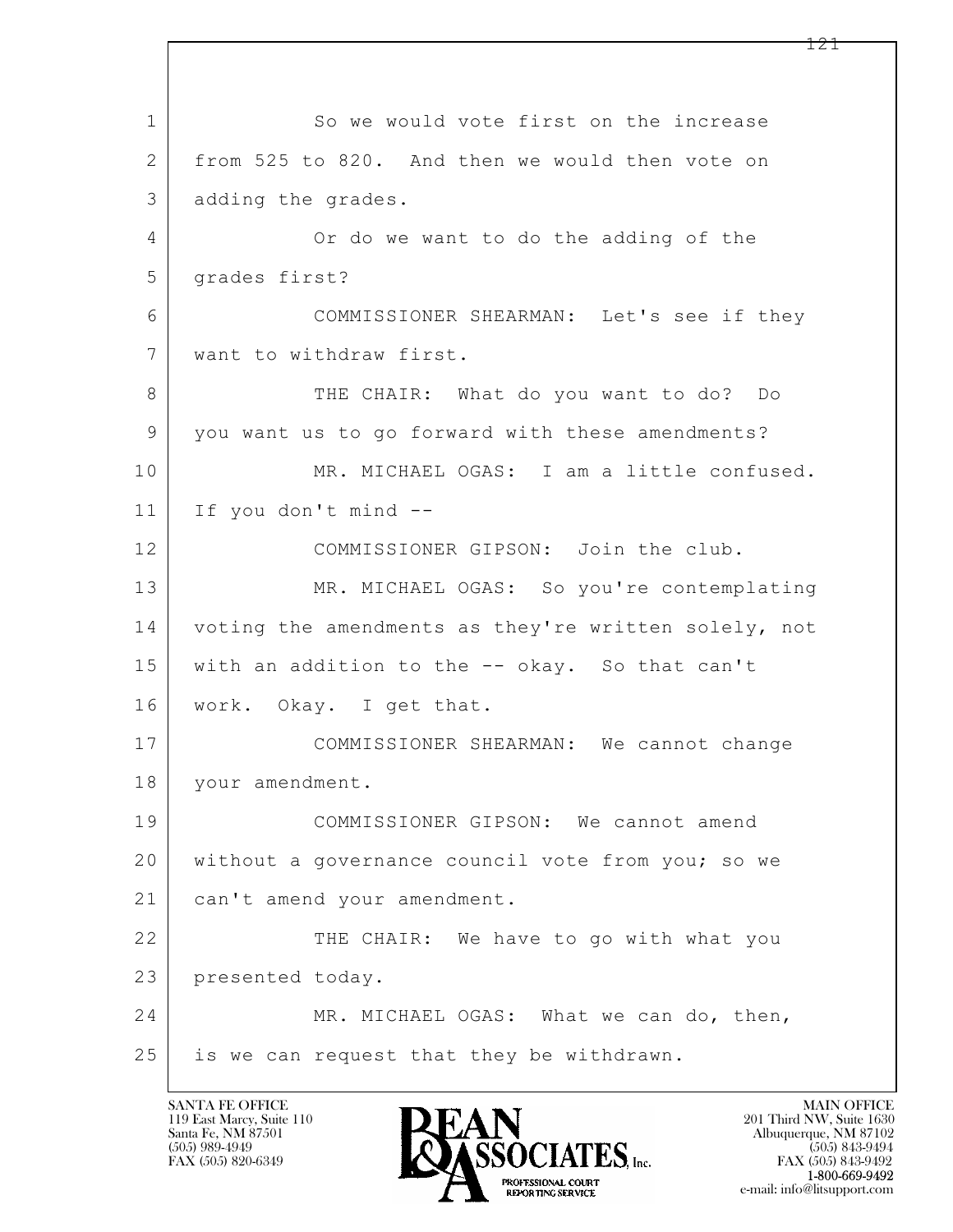$\mathbf{L}$  1 THE CHAIR: Withdrawn. 2 MR. MICHAEL OGAS: And come back in the 3 next meeting with a modified amendment that might 4 include, say, a recommendation, or a request for a 5 pre-K through second grade, and 100 -- an increase 6 of 100, with the notion of maybe revisiting it year  $7$  by year. Is that  $-$ 8 COMMISSIONER SHEARMAN: You always have 9 that option. 10 MR. MICHAEL OGAS: Okay. Okay. 11 THE CHAIR: That would address my concerns 12 about the implementation of the grades. 13 MR. MICHAEL OGAS: First of all, I 14 appreciate all the time you've spent on this. I 15 | mean, it means a lot to us. So we will go ahead and 16 withdraw those two -- as long as you let us move to 17 Juan Perea Road. 18 THE CHAIR: That's approved. That's why 19 we did that one first. 20 MR. MICHAEL OGAS: We've got portables on 21 | the road. And we will come back with a modified 22 amendment this next -- well, currently, we could go 23 to -- we could still go to 525 on our current of our 24 seventh through twelfth grade. That's not the 25 issue.

119 East Marcy, Suite 110<br>Santa Fe, NM 87501

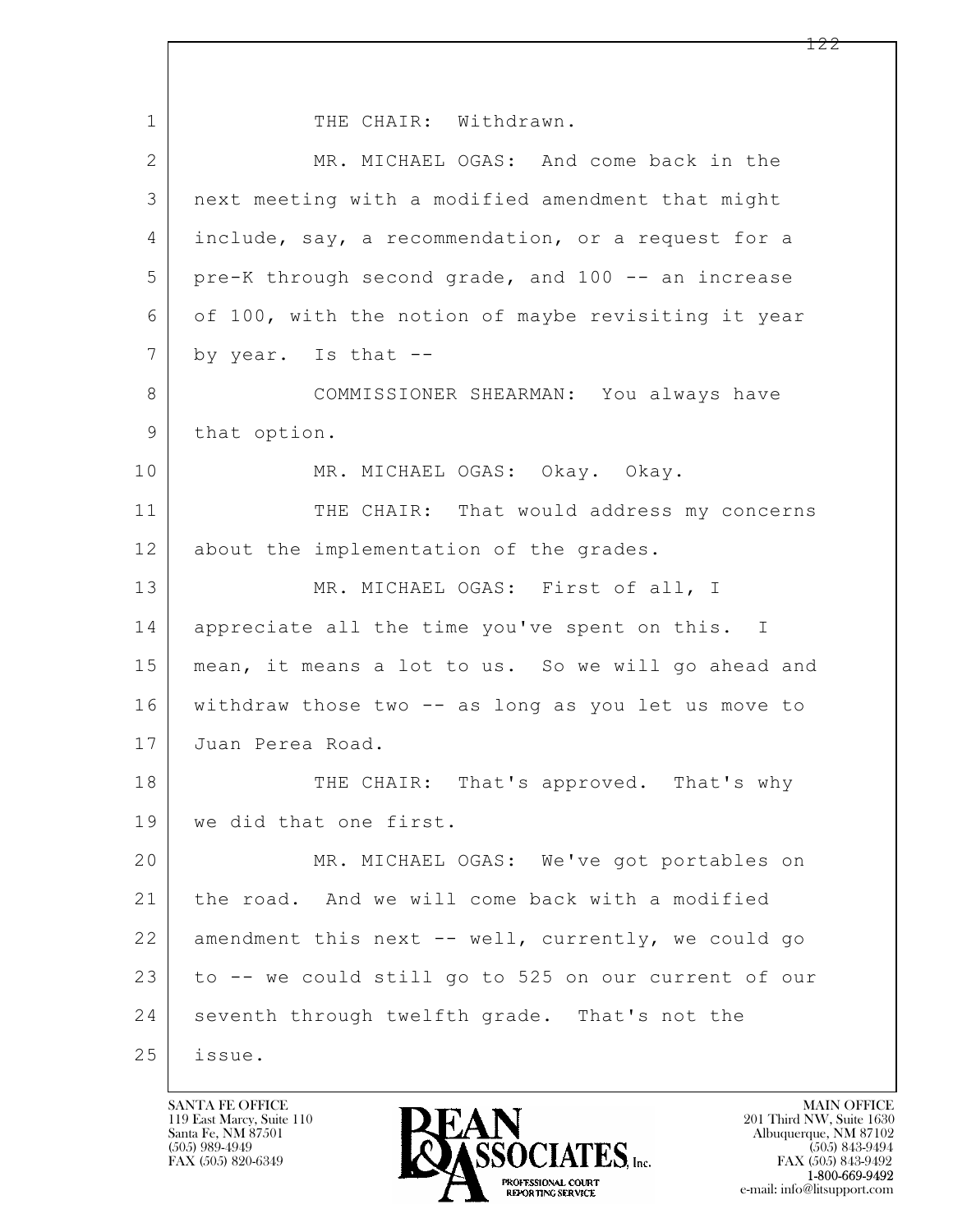$\mathbf{L}$  1 So the amendment would request to be a 625 2 cap, then, I suppose, to be able to add those --3 | they would be two separate amendments. 4 THE CHAIR: Pre-K through second. 5 MR. MICHAEL OGAS: Pre-K through second, 6 and add 100 to the enrollment cap to 625. 7 COMMISSIONER SHEARMAN: Two separate 8 amendments, just like you did this time. 9 | THE CHAIR: And perhaps a third amendment, 10 yes. 11 MR. MICHAEL OGAS: And the night-school 12 amendment, we will sort through that. The only 13 | thing I would like is some technical assistance, 14 maybe through the Charter Schools Division on the 15 1,080, and maybe we may request a legal opinion on 16 how that works, as we develop that amendment for the 17 | night school and credit recovery. 18 THE CHAIR: I'm not going to speak for the 19 Director. But my experience has always been CSD has 20 been very accommodating. As was noted here earlier 21 today, they're here to provide technical support to 22 the charter schools. 23 MR. MICHAEL OGAS: We'll ask some 24 direction as we build this out. But I appreciate 25 that, too. And I appreciate you allowing the

119 East Marcy, Suite 110<br>Santa Fe, NM 87501



FAX (505) 843-9492 e-mail: info@litsupport.com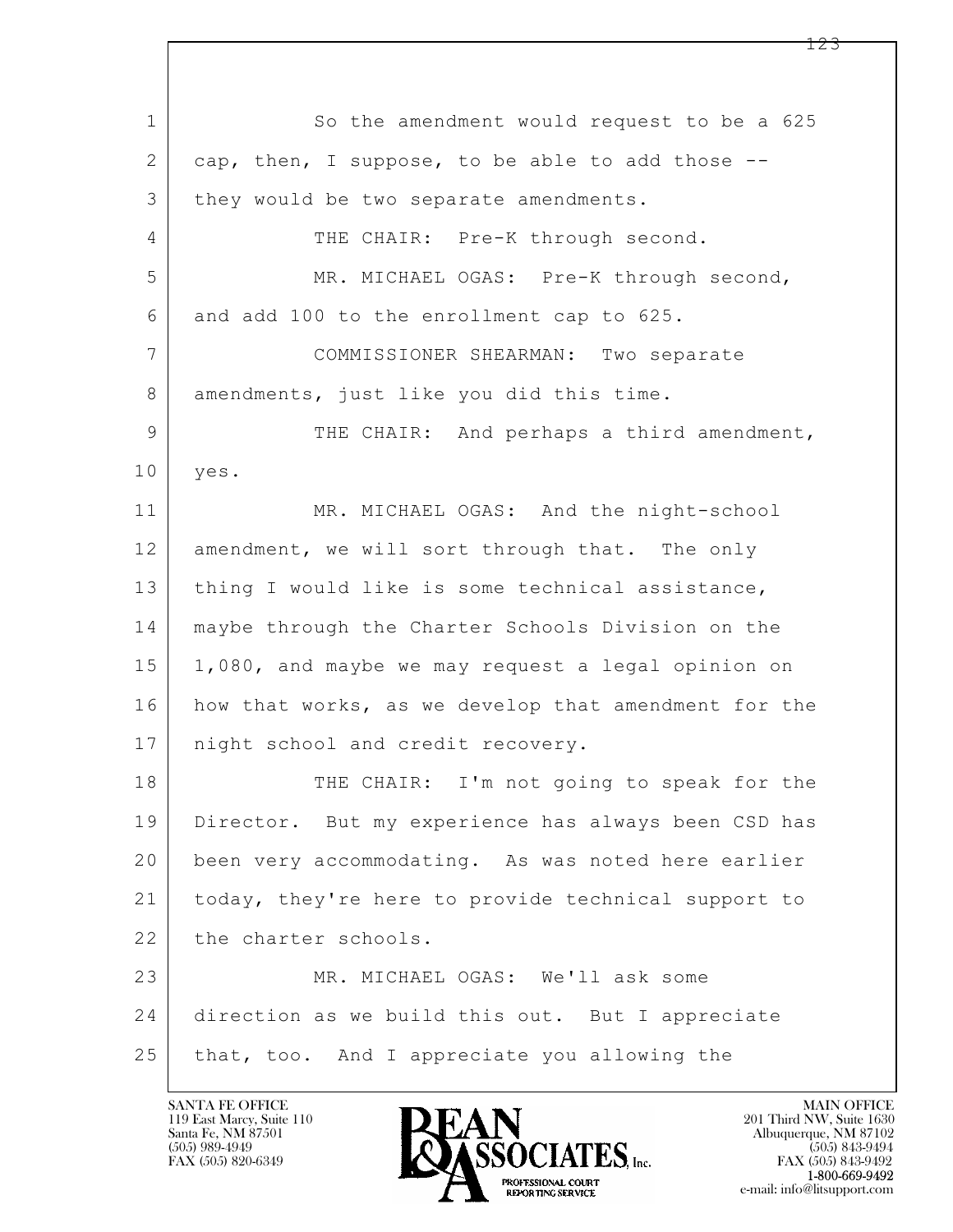$\mathbf{L}$  1 discussion on how night school came about; because I 2 think that was important to have on the record. So 3 I appreciate that. 4 So we'll withdraw our request. 5 THE CHAIR: Do we have to vote on these? 6 MR. LANGE: No. 7 | THE CHAIR: That's just done. We're on to 8 the next. 9 Commissioner Carr was absolutely correct 10 when he reminded all the charter school community 11 that those issues must come before this Commission. 12 If you have any questions, which you did -- you went 13 to the Charter School Division and perhaps got some 14 | bad advice, I would suggest, in the future, if 15 you're thinking about things like that, you must go 16 | to the Charter School Division and ask for their 17 advice; and hopefully, it will be given. 18 So the school has asked to withdraw these 19 two amendments. So they will be back. We will see 20 them in May. I've already got notes for our agenda 21 in May. We will see them then. 22 So I believe finally, finally, we -- you 23 can -- thank you again for your patience and being 24 here today, and we will see you again, I hope, in 25 May.

119 East Marcy, Suite 110<br>Santa Fe, NM 87501

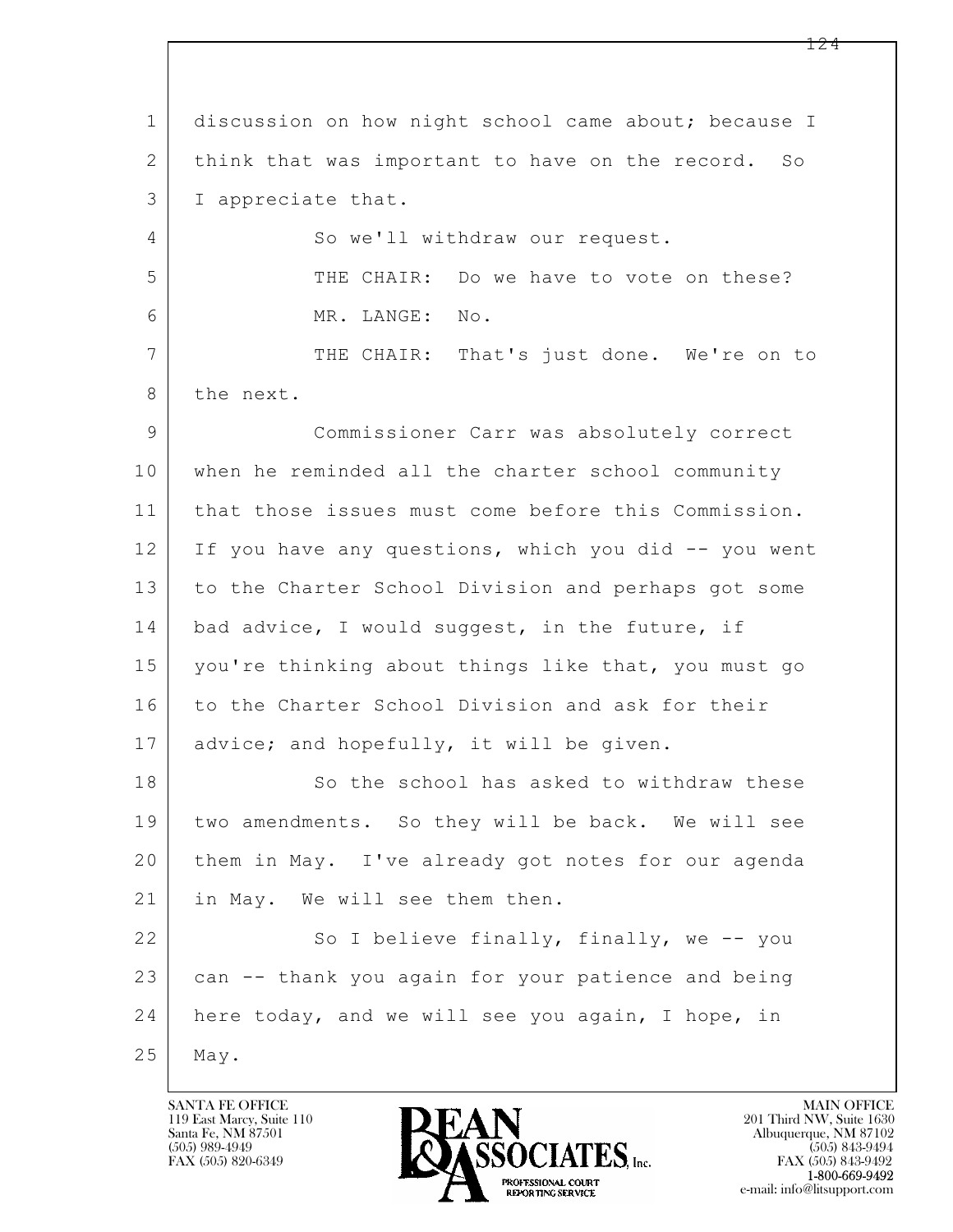$\mathbf{L}$  1 | MR. MICHAEL OGAS: We'll be back. 2 THE CHAIR: All right. Thank you. 3 COMMISSIONER SHEARMAN: Thank you very 4 much. 5 THE CHAIR: We're still in Item 6. We're 6 now down to B, Sage Montessori Charter School. 7 COMMISSIONER TOULOUSE: Mr. Chair, can I 8 suggest we keep the materials that the Director 9 provided us on this school so that they don't have 10 to be duplicated again? 11 THE CHAIR: I keep everything; but --12 COMMISSIONER TOULOUSE: But I'm saying we 13 may want to leave them in and have them left in the 14 notebook. Beverly, would that work? So we don't 15 have -- because we don't want to duplicate these 16 again. 17 | MS. FRIEDMAN: Madam -- Mr. Chair, Madam 18 | Commissioner, it's easier, because they're all 19 electronically filed. And so when we put together 20 the notebook, they'll all be electronic again. 21 COMMISSIONER TOULOUSE: So we're going 22 waste all this paper. 23 MS. FRIEDMAN: You can take it home and 24 use the back sides. 25 COMMISSIONER TOULOUSE: Mr. Chair, that's

119 East Marcy, Suite 110<br>Santa Fe, NM 87501

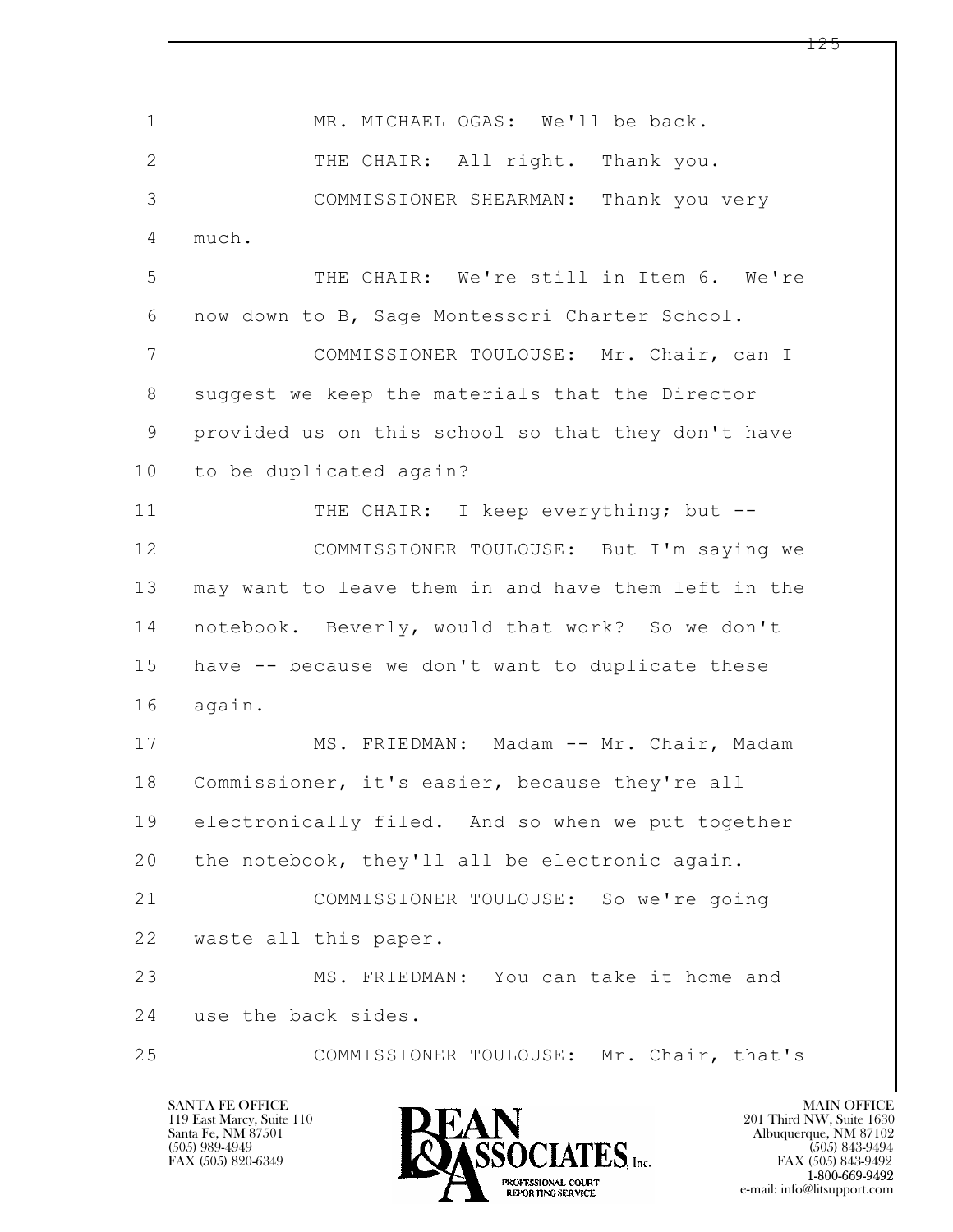$\mathbf{L}$  1 still wasting the paper. I read it again, and then 2 I recycle it. But it just seems to me, with budgets 3 that are supposed to be tight, there ought to be a 4 way for us to, when we're going to look at the exact 5 same school with the exact same issues --6 COMMISSIONER SHEARMAN: Well, I would say, 7 Commissioner Toulouse, when you look at some of the 8 documentation, it's got dates on it, like the 9 governance council -- that wouldn't be correct. 10 COMMISSIONER TOULOUSE: I wouldn't keep 11 | those parts. But the information on the school 12 itself, all the material that the Director provided 13 us. 14 THE CHAIR: Thank you, Commissioner 15 Toulouse. And I'm sure there's a lot of trees that 16 appreciate your thought. 17 | So that's -- but let's move forward with 18 | the Sage Montessori. They actually have two. We'll 19 | start with the facility move. 20 **Please identify yourself, and go ahead and** 21 give us a quick synopsis of what you've got going 22 here. 23 MR. FELIX GARCIA: Good morning. My name 24 is Felix Garcia, and I'm the Head of School at Sage 25 Montessori Charter School. And our request is for

119 East Marcy, Suite 110<br>Santa Fe, NM 87501



FAX (505) 843-9492 e-mail: info@litsupport.com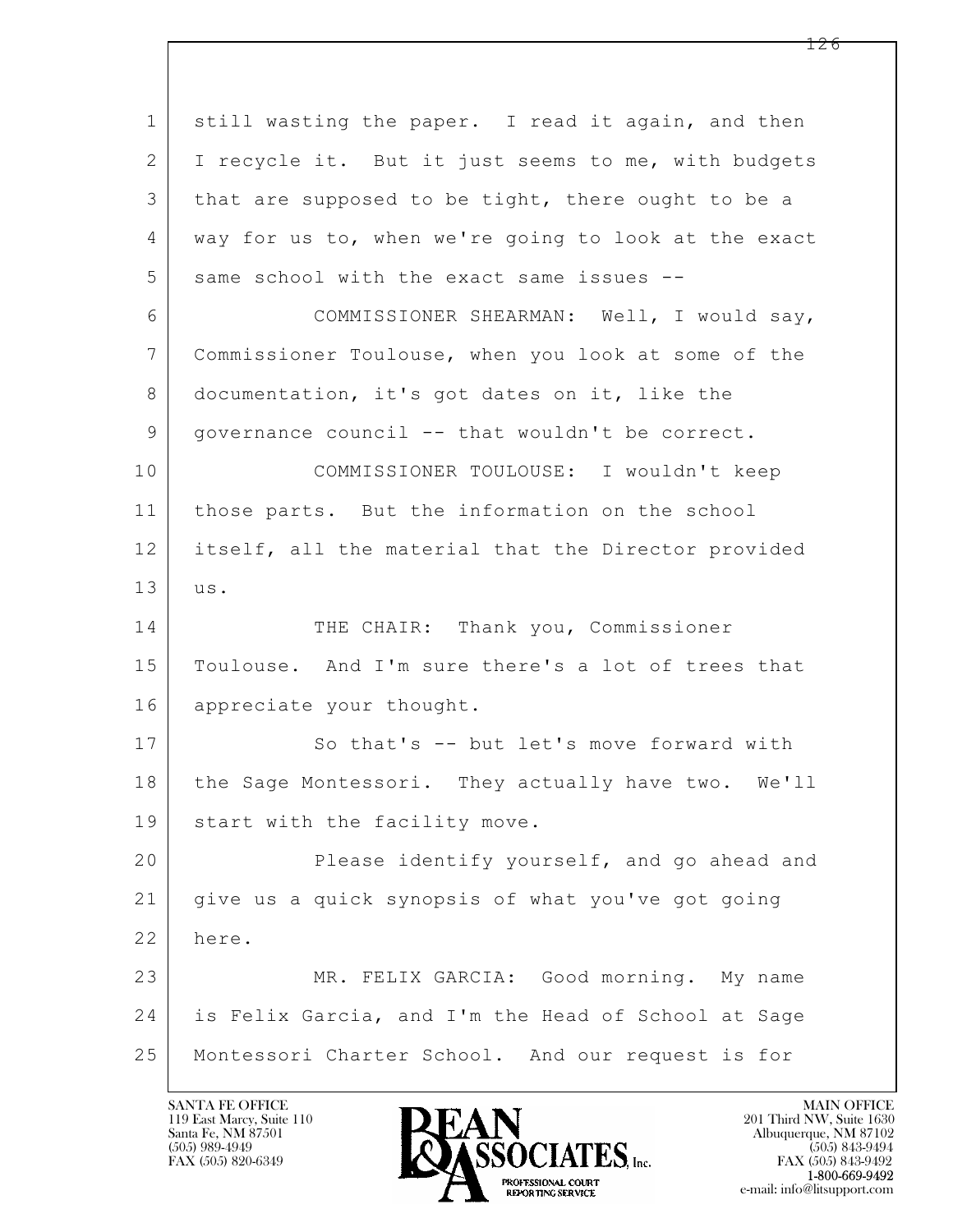| $\mathbf 1$ | wanting to move facilities. Initially, we had two  |
|-------------|----------------------------------------------------|
| 2           | lots, where we're at right now, at -- and -- at    |
| 3           | the -- in October, the landlord pulled one of the  |
| 4           | lots, and he's building a warehouse there.         |
| 5           | So the building is no longer suitable for          |
| 6           | a school. We don't have -- they've taken our       |
| 7           | playground, and they've taken our pickup and       |
| 8           | drop-off area. So they've agreed to let us out of  |
| 9           | the lease the end of this year. So we've already   |
| 10          | found another place that's down the street from    |
| 11          | where we're at; another school is there right now. |
| 12          | And PSFA has already looked at the facility. So    |
| 13          | we're requesting that we be allowed to move into   |
| 14          | that new facility.                                 |
| 15          | THE CHAIR: Thank you. Director, I know             |
| 16          | you've provided some thoughts on this. Do you have |
| 17          | anything further you'd like to add?                |
| 18          | MS. POULOS: I don't.                               |
| 19          | COMMISSIONER SHEARMAN: Mr. Chairman, do            |
| 20          | we have E-Occupancy on this new facility yet?      |
| 21          | MR. FELIX GARCIA: We haven't received              |
| 22          | anything from PSFA yet; but they've done their     |
| 23          | inspection, and they've indicated to us informally |
| 24          | that it's a good facility. But we haven't received |
| 25          | anything formally from them. So we're waiting to   |

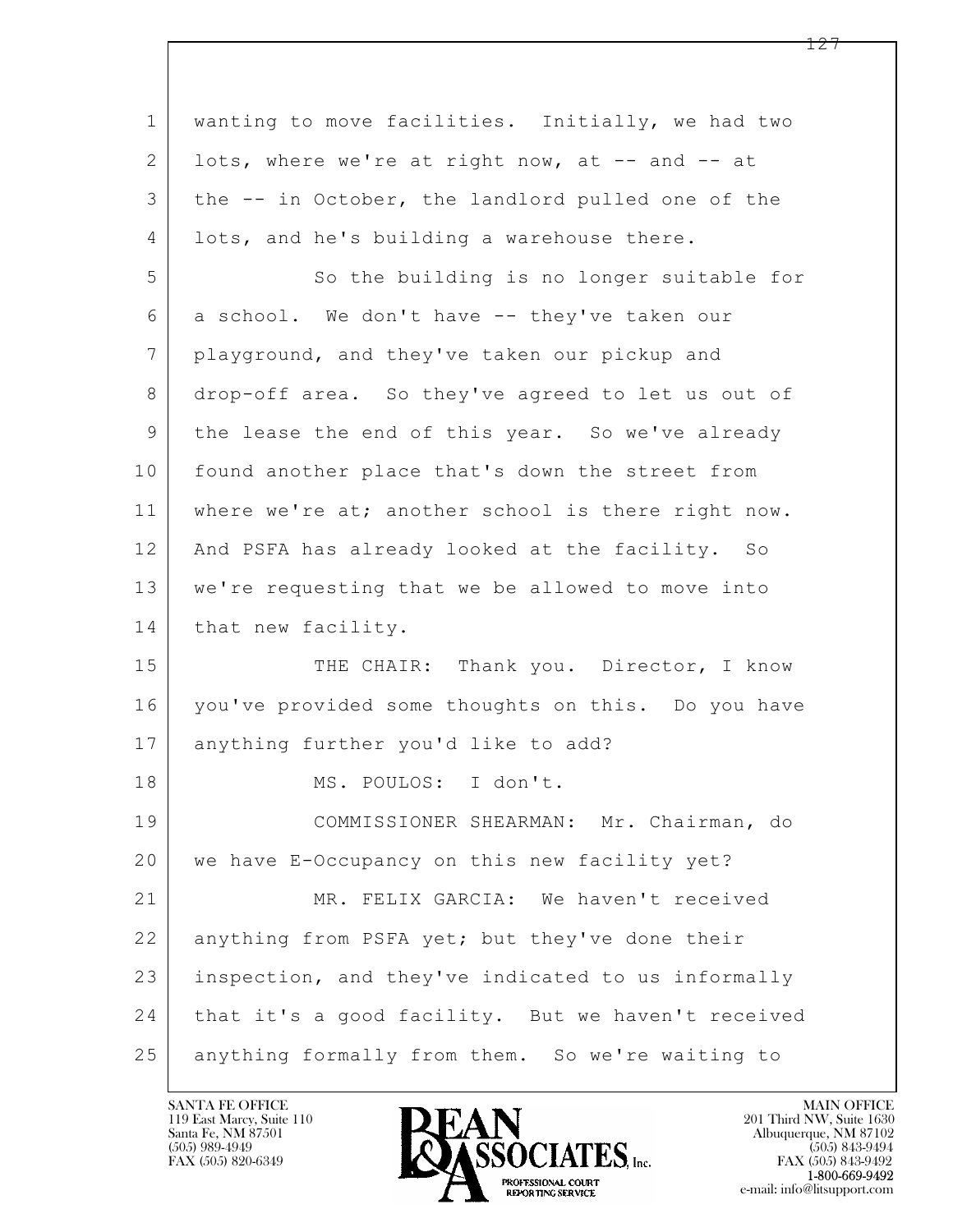$\mathbf{L}$   $1$  get the  $-$ -2 COMMISSIONER SHEARMAN: And when do you 3 plan to move? 4 MR. FELIX GARCIA: The move would take 5 place sometime in June; June and July. 6 COMMISSIONER SHEARMAN: Okay. Thank you. 7 THE CHAIR: Okay. I'm actually looking at 8 your minutes. I'm trying to see where the board 9 approved this request. Haven't found it yet. Okay. 10 "Resolved that they approve the real estate 11 contract." 12 Is that -- with Lawrence Rieder? Is  $13$  that  $-$ 14 MR. FELIX GARCIA: Yes. 15 THE CHAIR: So the board did act on that. 16 MR. FELIX GARCIA: Yes. 17 THE CHAIR: Okay. Your governing council. 18 | All right. Okay. I'm looking here. 19 Well, you'd have to read it; so if your 20 interpretation is that they have approved -- 21 COMMISSIONER SHEARMAN: Perhaps our 22 attorney would be the better person to ask about  $23$  that. 24 THE CHAIR: It says, "Motion to approve 25 Resolution 2016-11," and stated that, "shall approve

119 East Marcy, Suite 110<br>Santa Fe, NM 87501

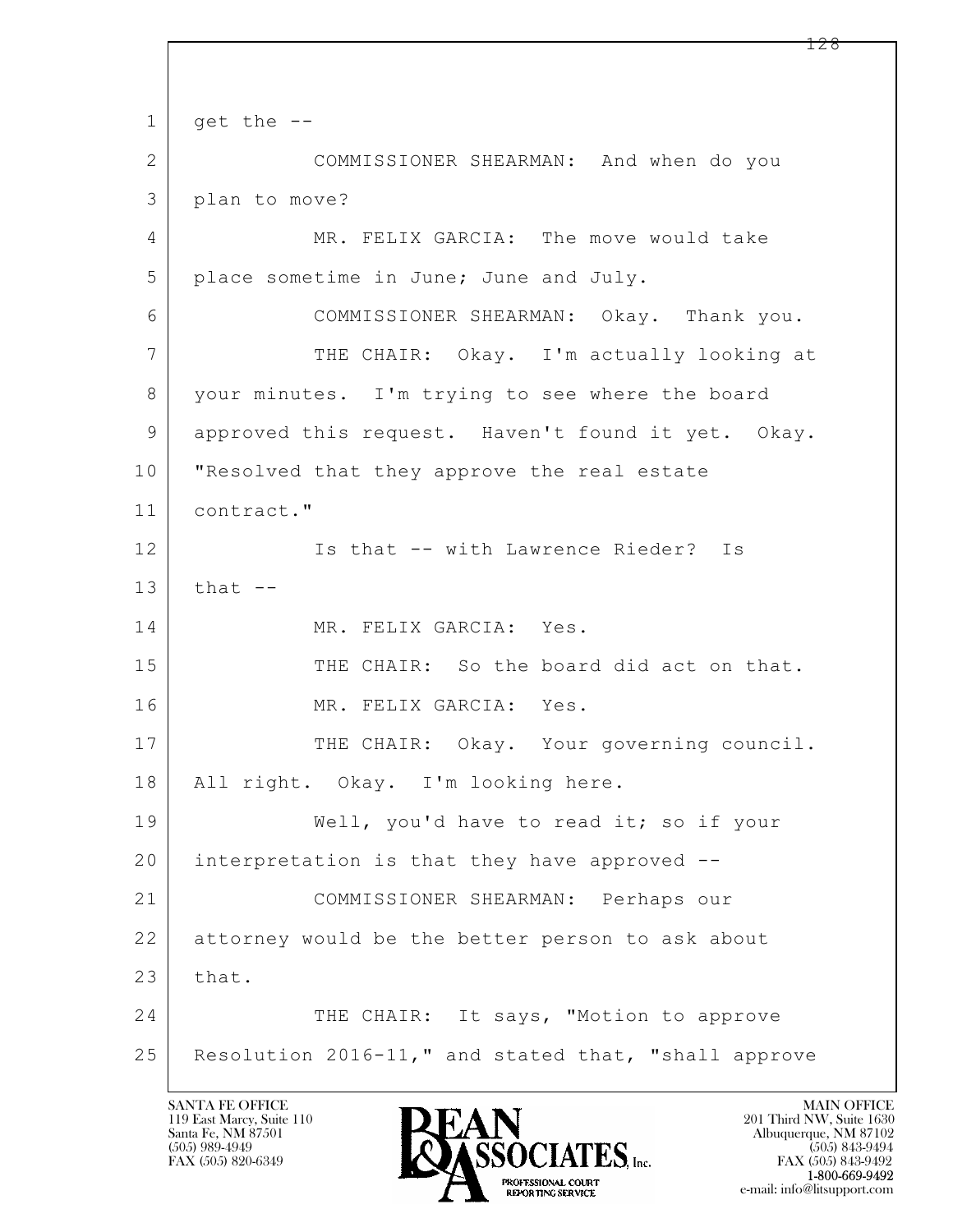$\mathbf{L}$  1 the real estate contract..." with the gentleman to 2 | lease the property at 3831 Midway, Northeast. 3 So there was a motion to approve a 4 resolution. There was a second. The motion to 5 approve the resolution passed unanimously, six to 6 zero. Does that answer your -- 7 MR. LANGE: Is that for the sale, or for  $8$  the amendment? I guess I don't know if  $-$ 9 THE CHAIR: Okay. So you're asking --10 that approved your real estate contract. Okay. 11 What was the next one? 12 MS. POULOS: Can I interrupt? 13 COMMISSIONER SHEARMAN: Page 8. 14 MS. POULOS: If you look at the 15 resolution, the third paragraph that starts, 16 "Further resolved...," states about kind of signing 17 all documents that are necessary. I believe that 18 would likely include the amendment request. But you 19 | may be looking for something more specific. 20 THE CHAIR: I would have to rely on legal 21 counsel. Has anyone else found the word "amendment" 22 down there? I still don't see the word "amendment" 23 in there, unfortunately. 24 MR. LANGE: So they can -- we can just --25 THE CHAIR: We can -- as we've done

119 East Marcy, Suite 110<br>Santa Fe, NM 87501

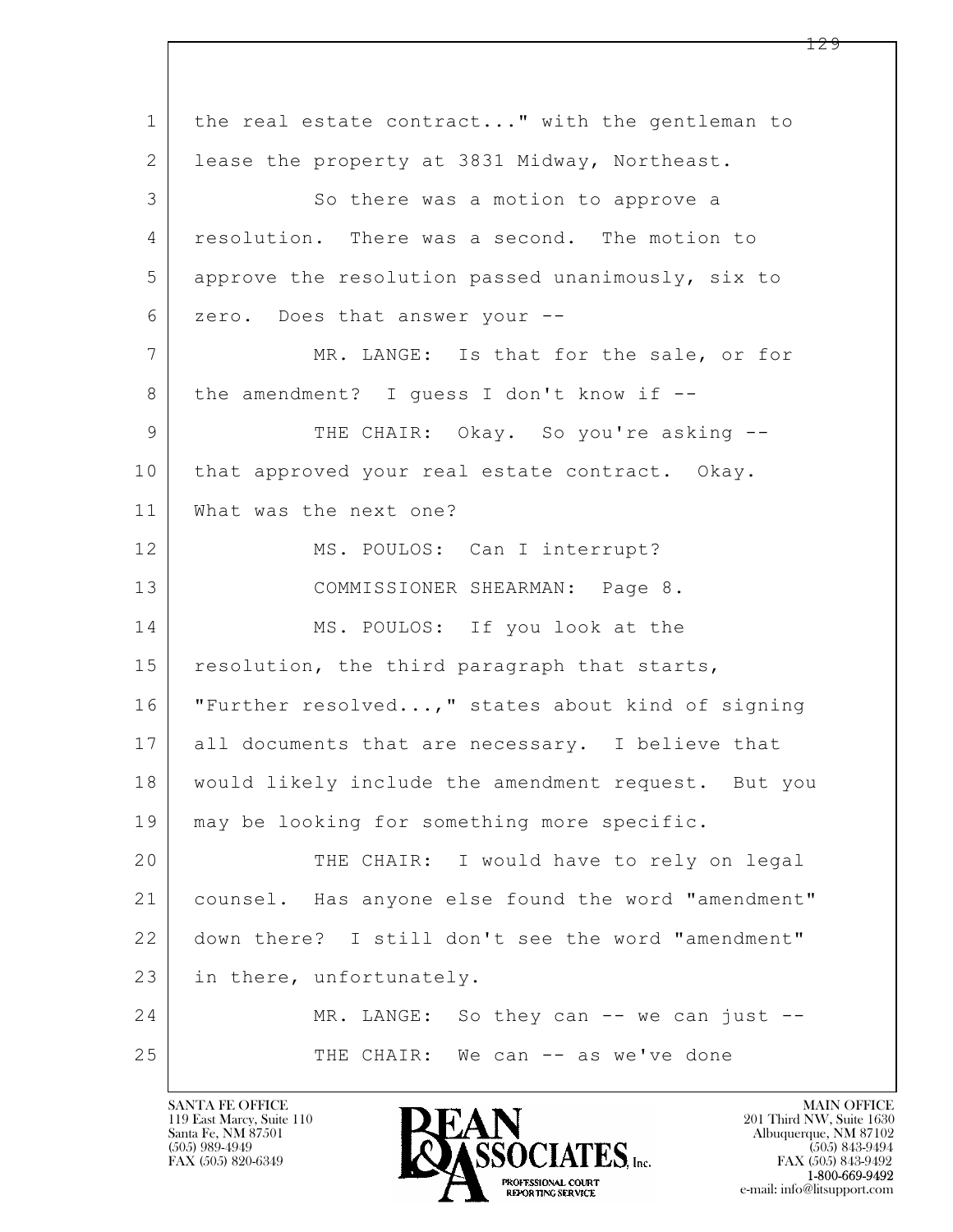$\mathbf{L}$  1 previously, we can approve with the stipulation that 2 the governing council shall, I guess, send the 3 necessary documents. I'm not seeing it. Is anyone 4 else seeing something I'm not? 5 COMMISSIONER CARR: I thought it was 6 there. 7 (The Chair consults with PEC counsel.) 8 THE CHAIR: Commissioner Carr? 9 COMMISSIONER CARR: I think we should just 10 | go ahead and approve it, and then ask for -- ask for 11 clarification. I mean, I get your point. 12 They're -- they have to move; right? 13 So, I mean, we just -- we need to let 14 | them -- we need to let them get things in motion. 15 | And then if there's any T's that need to be crossed 16 or I's that need to be dotted, we can do that. 17 THE CHAIR: That's similar to the previous 18 one, yes. If they're going to move, they're going 19 to move. 20 Commissioner Ambruster? 21 COMMISSIONER ARMBRUSTER: I have a 22 question. Is this move, which I see is necessary, 23 is this a permanent place that you think you're 24 going to continue -- and the reason I'm asking is 25 the taxpayers, I guess, are paying to fix up and pay



FAX (505) 843-9492 e-mail: info@litsupport.com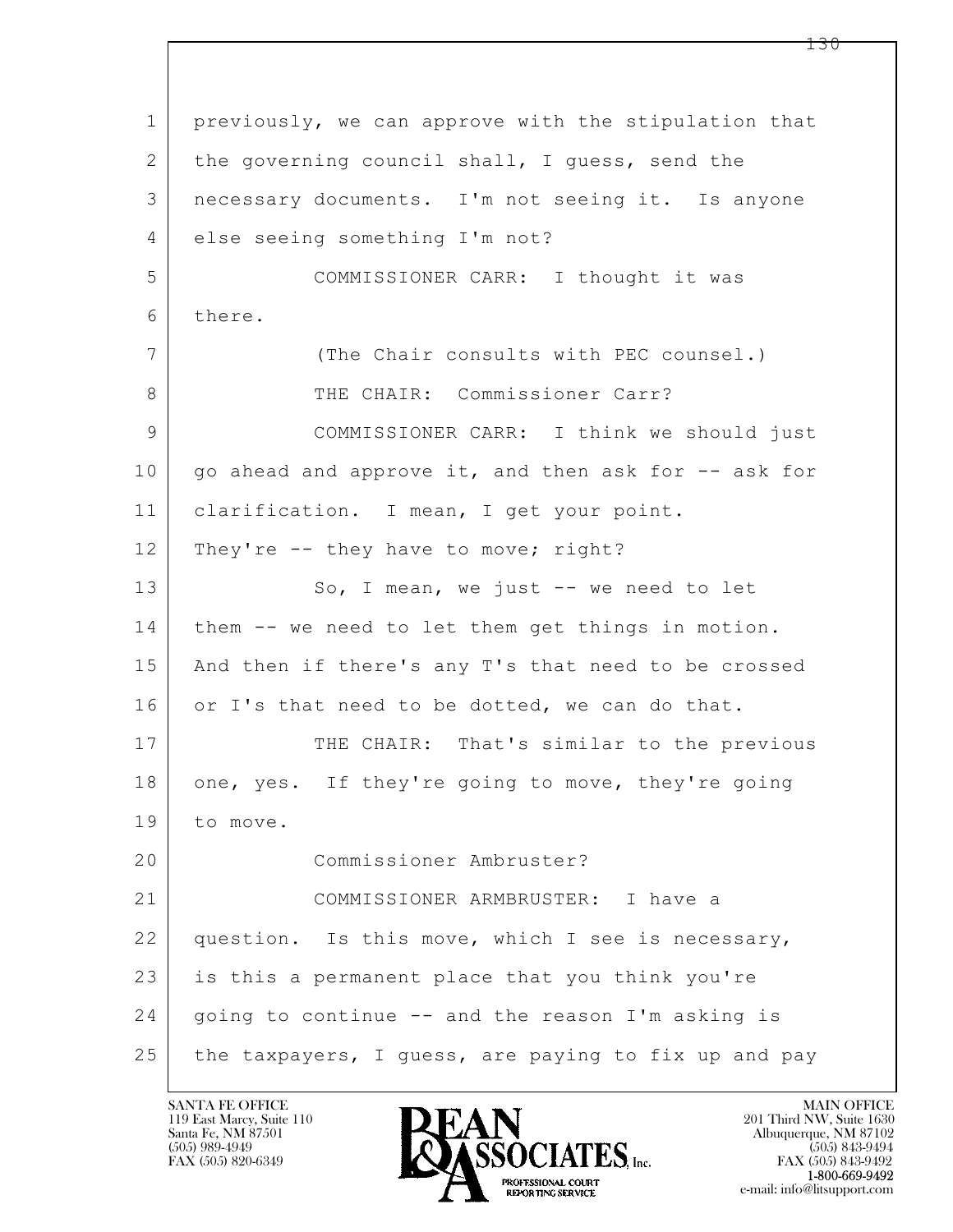$\mathbf{L}$  1 to fix up where you are now, and through unknown 2 circumstances, you need to move. 3 So is this new place going to be a 4 permanent location? Or is this going to be fixed 5 up, and then we're going to go to another one? 6 MR. FELIX GARCIA: Right. We are -- our 7 negotiation with the landlord, it's an opportunity 8 of a lease to purchase; so that's what we're hoping 9 for. 10 COMMISSIONER ARMBRUSTER: Okay. 11 THE CHAIR: Other questions? Any other 12 | thoughts? Questions? 13 I have none. 14 Then I would suggest, there is a proposed 15 amendment -- or a motion -- here that we just add 16 the words, as we have done recently, that, "At your 17 | next governing council meeting, that there is a 18 specific resolution and motion on your minutes that 19 says they -- your governing council approved." 20 MR. LANGE: We don't need that. I think 21 it's in here. 22 THE CHAIR: Our legal counsel says he 23 thinks that wording is okay. So forget that. 24 Forget that. 25 MR. FELIX GARCIA: Okay.

119 East Marcy, Suite 110<br>Santa Fe, NM 87501



FAX (505) 843-9492 e-mail: info@litsupport.com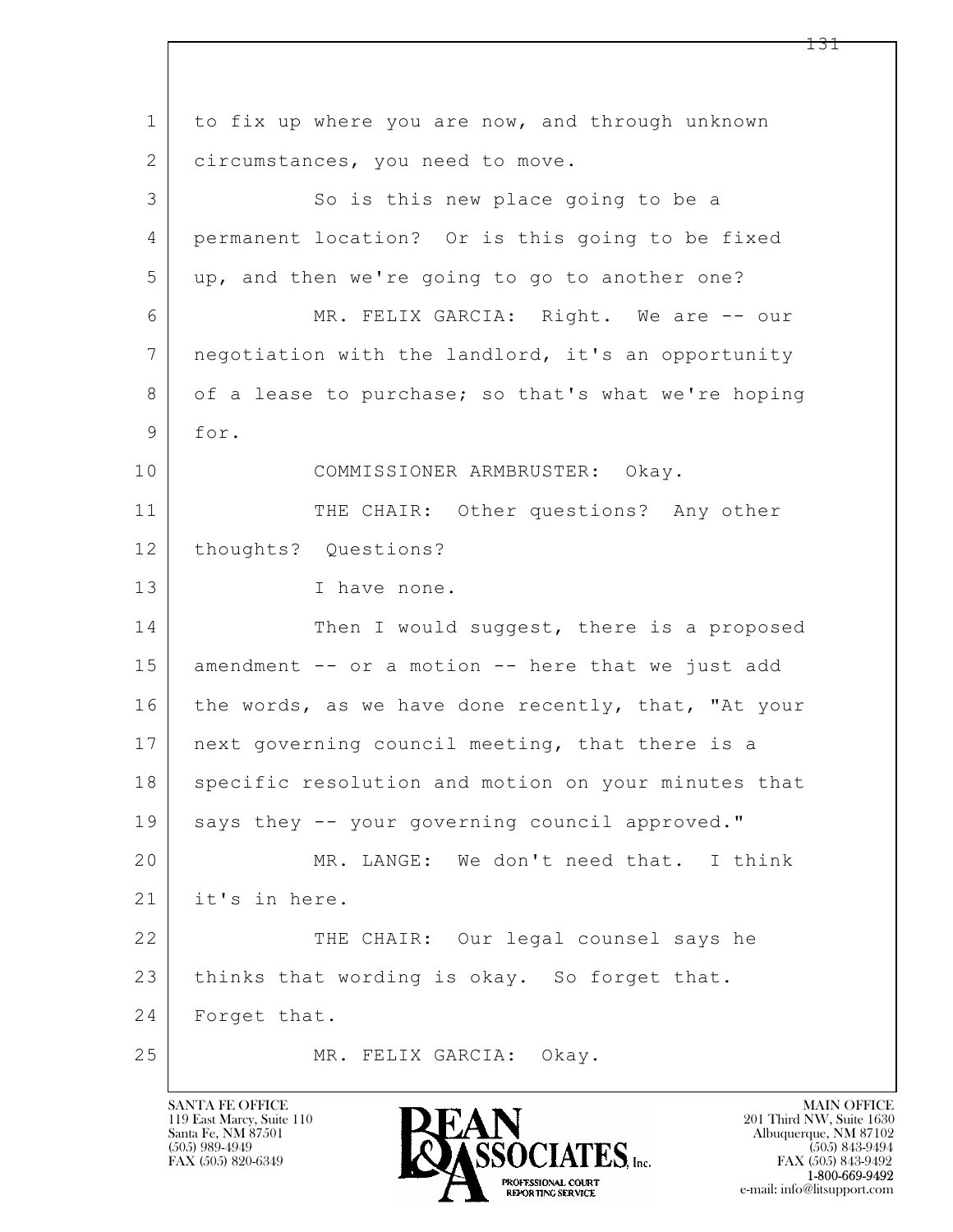$\mathbf{L}$  1 THE CHAIR: We just want to be sure all 2 the -- everything is legal. We don't want anybody 3 to be able to come back later and question if this 4 | was done. Now we're at the stage, then, I believe, 5 | no further discussion or questions. 6 Would someone care to make the motion, 7 then? 8 Commissioner Ambruster, if you would do 9 that? 10 COMMISSIONER ARMBRUSTER: I move the Sage 11 Montessori Charter School's move from its current 12 facility to 3831 Midway Place, Northeast, in 13 | Albuquerque, be approved, with the condition that 14 | the school must meet all facility requirements. 15 COMMISSIONER CARR: Second. 16 THE CHAIR: Thank you, Commissioner. We 17 have a second from Commissioner Carr. We have a 18 motion to approve and a second for this move. 19 Mr. Secretary, may we have -- is there any 20 further discussion? Mr. Secretary, may we have a 21 | roll-call vote? 22 COMMISSIONER PERALTA: Commissioner 23 Chavez? 24 COMMISSIONER CHAVEZ: Yes. 25 COMMISSIONER PERALTA: Commissioner



FAX (505) 843-9492 e-mail: info@litsupport.com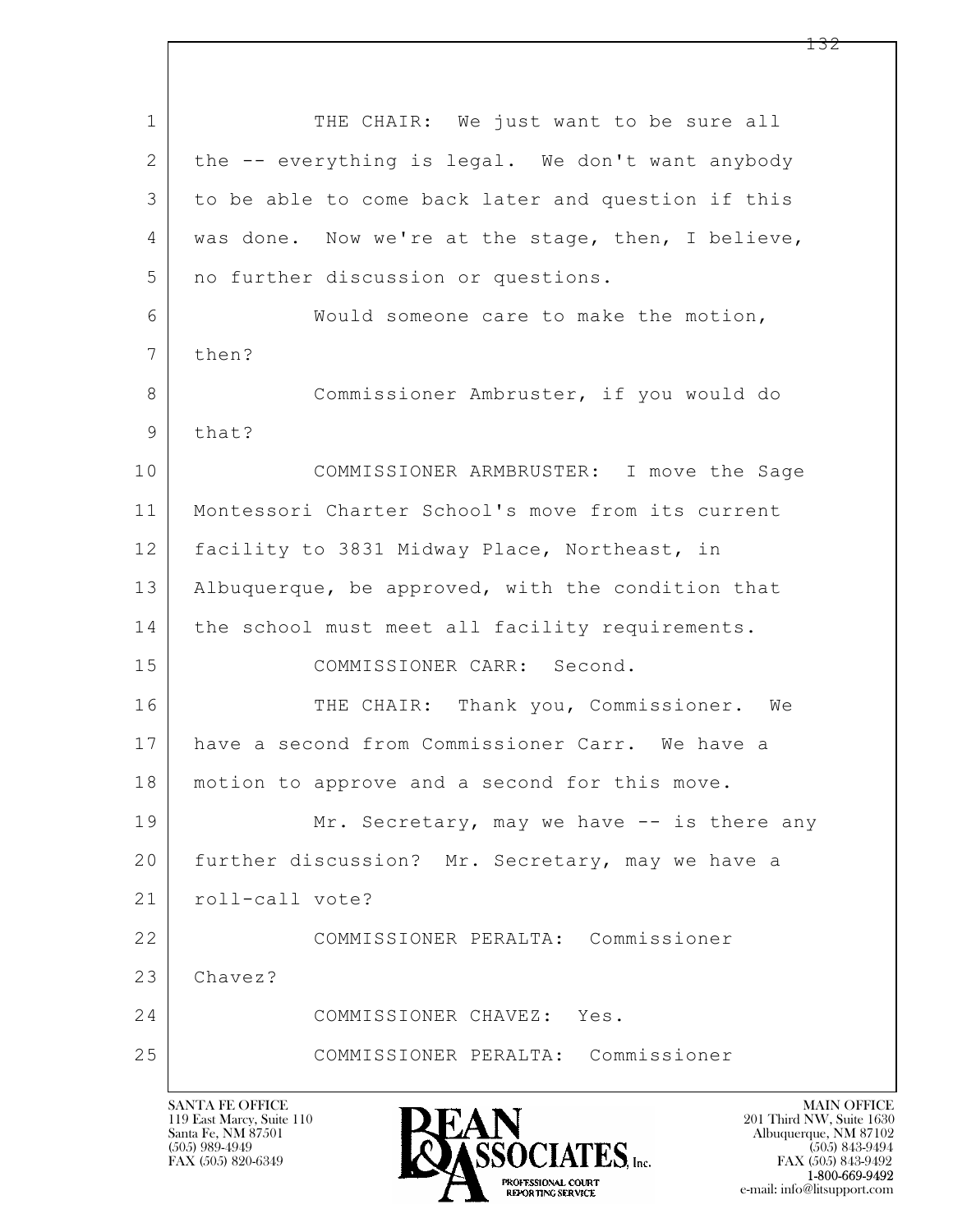$\mathbf{L}$  1 | Toulouse? 2 COMMISSIONER TOULOUSE: Yes. 3 COMMISSIONER PERALTA: Commissioner Pogna? 4 COMMISSIONER POGNA: Yes. 5 COMMISSIONER PERALTA: Commissioner 6 Shearman? 7 COMMISSIONER SHEARMAN: Yes. 8 COMMISSIONER PERALTA: Commissioner Carr? 9 COMMISSIONER CARR: Yes. 10 COMMISSIONER PERALTA: Commissioner 11 Armbruster? 12 COMMISSIONER ARMBRUSTER: Yes. 13 COMMISSIONER PERALTA: Commissioner 14 Conyers? 15 COMMISSIONER CONYERS: Yes. 16 COMMISSIONER PERALTA: Commissioner 17 Peralta votes "Yes." 18 Commissioner Gipson? 19 COMMISSIONER GIPSON: Yes. 20 COMMISSIONER PERALTA: Commissioner 21 Bergman? 22 THE CHAIR: Commissioner Bergman votes 23 "Yes." 24 | COMMISSIONER PERALTA: Mr. Chair, that is 25 ten to zero in favor of the motion.

119 East Marcy, Suite 110<br>Santa Fe, NM 87501

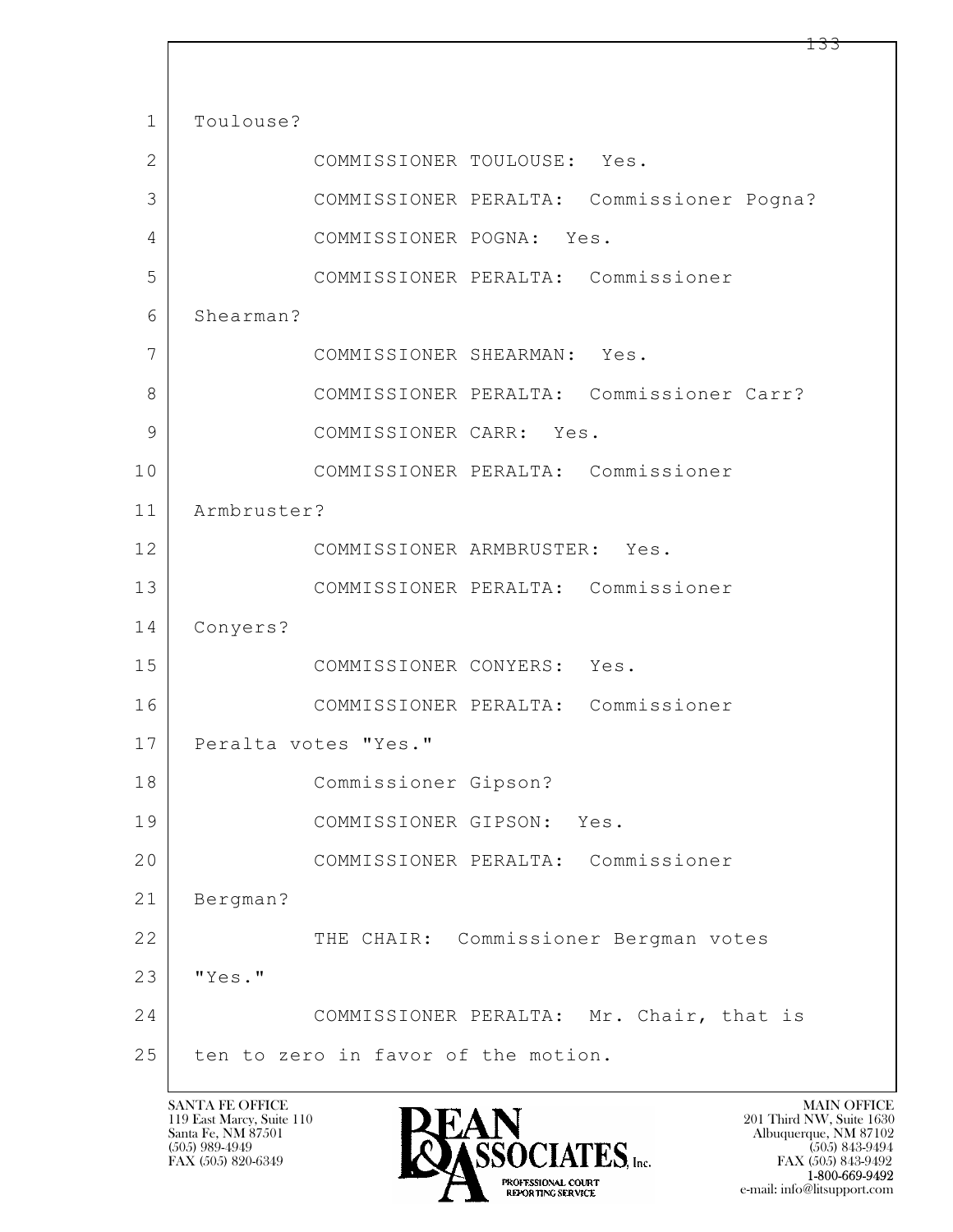$\mathbf{L}$  1 THE CHAIR: Thank you, Mr. Secretary. The 2 motion to approve this motion has been approved by a 3 unanimous ten-to-zero vote. 4 There is a second request that's also in 5 our documents. Would you go ahead? That would  $6$  be  $-$  actually, everybody, this is the new one, 7 decreasing grade levels. I believe that is a first; 8 I could be wrong. 9 But if you would explain what's going on 10 | there, please, sir? 11 MR. FELIX GARCIA: Currently, our program 12 is a K-8 program. Initially, when the founder wrote 13 | the charter, our intentions were that our program, 14 our K-through-6 program would feed into the seventh 15 and eighth program. And that has not been the case. 16 | A lot of times our sixth-graders are going to 17 another school after they reach sixth grade, and we 18 get students from outside that have not been through 19 the Montessori program, have never been through a 20 | Montessori program; so all of a sudden, the students 21 that are coming in are struggling to learn the 22 Montessori program in the short period of time that 23 they have. 24 And what the big problem that it's created 25 is lack of enrollment at that level. In the last

119 East Marcy, Suite 110<br>Santa Fe, NM 87501



FAX (505) 843-9492 e-mail: info@litsupport.com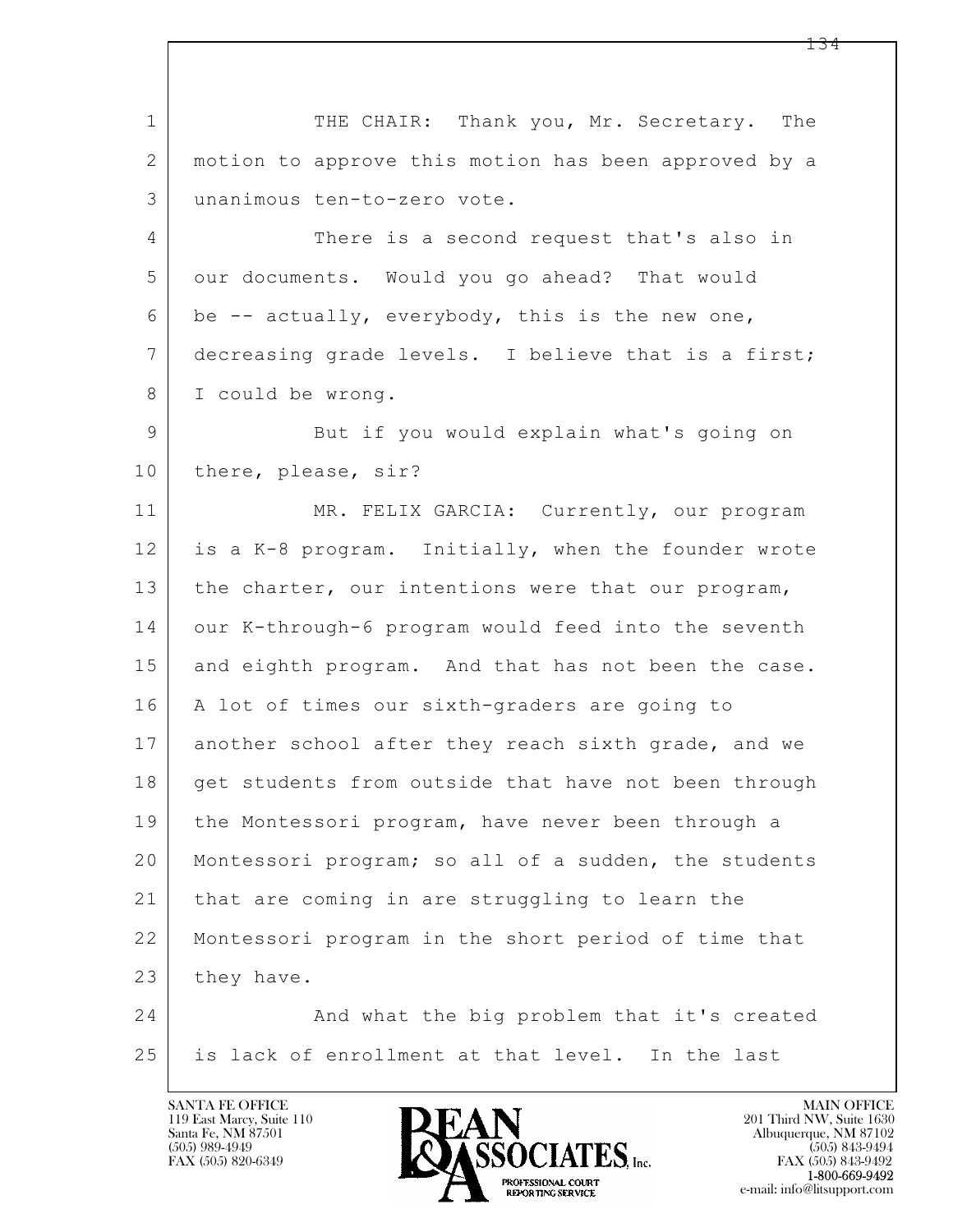| $\mathbf{1}$    | two years -- we've had 15 students last year. This   |
|-----------------|------------------------------------------------------|
| 2               | year, we have 10 students, seventh and eighth grades |
| 3               | together. It's not feasible for us to pay for a      |
| 4               | staff member -- for one staff member. Seventh and    |
| 5               | eighth grade should probably have more than one      |
| 6               | staff member to have a -- a really good program for  |
| $7\phantom{.0}$ | them. So we feel right now that we are not           |
| 8               | providing that for them.                             |
| $\mathsf{9}$    | The other thing is we're working with                |
| 10              | Charter School on our action plan; because we do     |
| 11              | have a low score. And that is an intervention that   |
| 12              | we want to focus on our K-6 program to bring up our  |
| 13              | scores for next year. So that's our thinking behind  |
| 14              | this.                                                |
| 15              | THE CHAIR: Thank you, sir.                           |
| 16              | Questions? Or observations or statements?            |
| 17              | Seems fairly straightforward to me.                  |
| 18              | Anything?                                            |
| 19              | Commissioner Gipson?                                 |
| 20              | COMMISSIONER GIPSON: I have a question.              |
| 21              | It doesn't have to do with the amendment request.    |
| 22              | But I have a -- in reading the governance council    |
| 23              | minutes, is this Michael Ogas that's in the minutes  |
| 24              | of the governance council, is that Mr. Ogas from     |
| 25              | the -- from SODA?                                    |

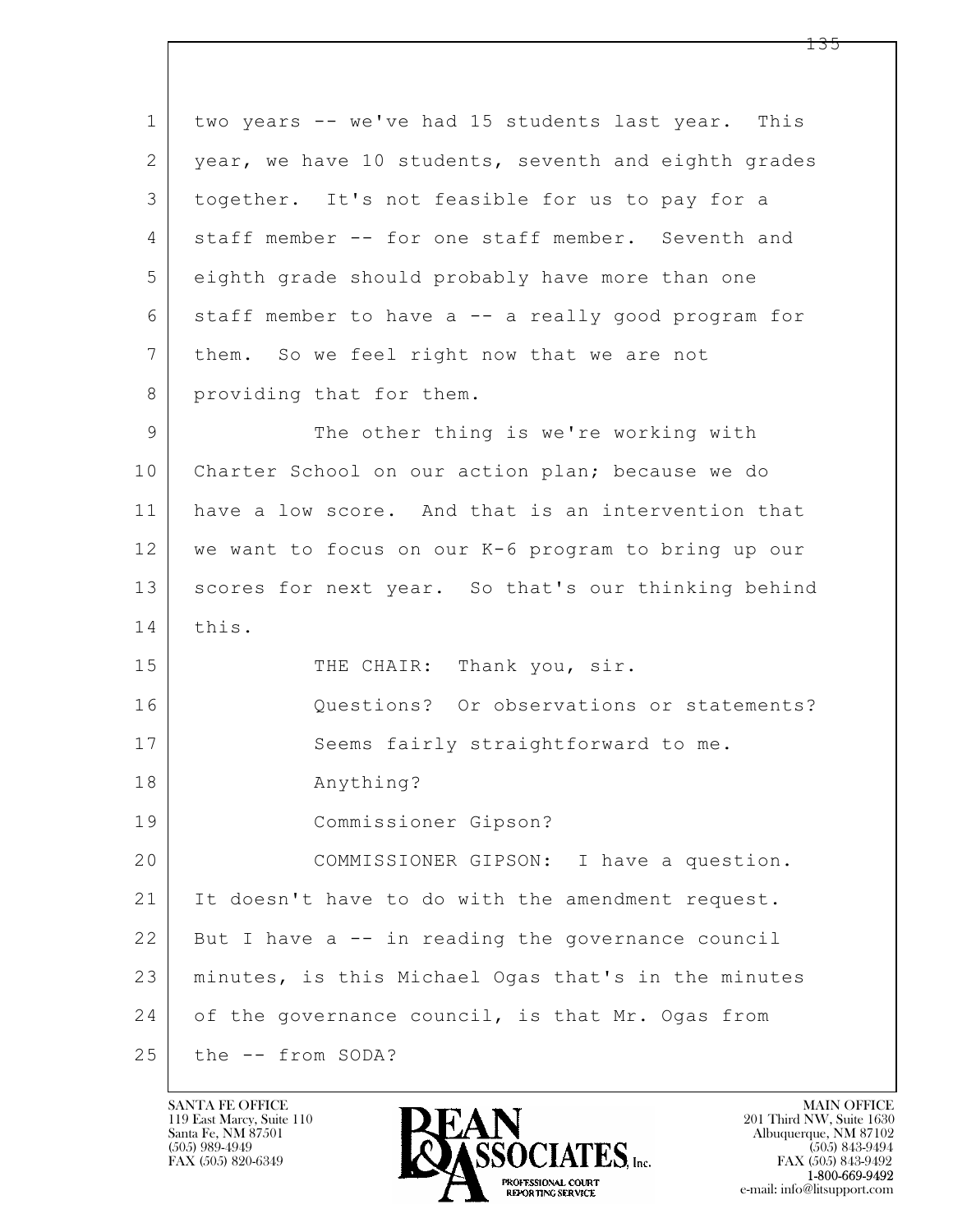$\mathbf{L}$  1 | MR. FELIX GARCIA: Yes, he is. He was at 2 our last board meeting that we had, yes. We're 3 looking at doing some work with him. 4 COMMISSIONER GIPSON: Okay. And is there 5 a concern about a conflict of interest? Is that 6 what I'm seeing here? I'm not sure whether I'm 7 reading the minutes correctly. 8 MR. FELIX GARCIA: I think one of the 9 board members brought up a question to Mr. Ogas; 10 because he's working on some -- or we were asking 11 for him to work on some things with us. One of them 12 is to apply for our nonprofit designation. And the 13 board member that we have was asking that if it 14 wasn't a conflict of interest for him working with 15 | his school. And he clarified that he had gotten it 16 approved by his board that he could work with our 17 | school. So that was -- that was what was on the 18 minutes. 19 The question was, "Would it be a conflict 20 of interest for you to be working with our school?" 21 COMMISSIONER GIPSON: Is it as a paid -- 22 is it volunteer, or is he being paid as a consultant 23 to do this? 24 MR. FELIX GARCIA: As a consultant. 25 COMMISSIONER GIPSON: You know, I guess I

119 East Marcy, Suite 110<br>Santa Fe, NM 87501



FAX (505) 843-9492 e-mail: info@litsupport.com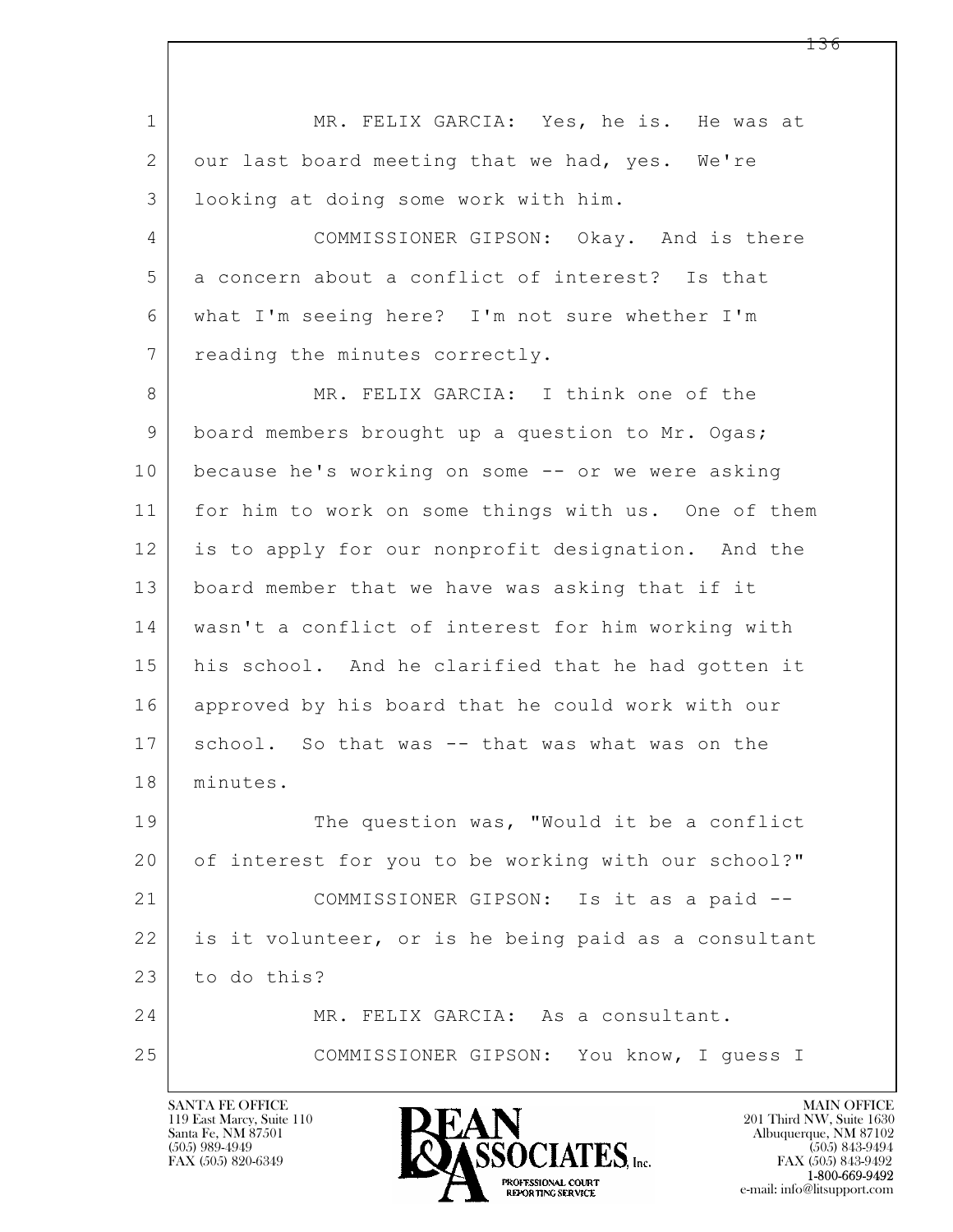$\mathbf{L}$  1 just have a concern about that. I'm not -- you 2 know, I don't know whether -- but I have a -- I have 3 a concern about this. I don't know whether I'm -- 4 COMMISSIONER CARR: I agree. 5 COMMISSIONER GIPSON: -- I'm going down 6 the right path; but it piqued my interest when I saw 7 | that. 8 COMMISSIONER CHAVEZ: Yeah. Yeah. 9 THE CHAIR: I see. 10 COMMISSIONER GIPSON: So I just raise that 11 question to everyone. 12 THE CHAIR: There seems to be several 13 concerns. It's not really part of this amendment 14 request. 15 | COMMISSIONER GIPSON: I know; but it was  $16$  there, and I --17 THE CHAIR: I'm trying to figure out how 18 we might go forward, because we really didn't have 19 that on our agenda. 20 COMMISSIONER CARR: Our next meeting. 21 THE CHAIR: Someone will need to remember 22 that, then. 23 COMMISSIONER CHAVEZ: But is it something 24 that we want to flag before the next meeting. I 25 mean, do we want to flag it to the school? Is there

119 East Marcy, Suite 110<br>Santa Fe, NM 87501



FAX (505) 843-9492 e-mail: info@litsupport.com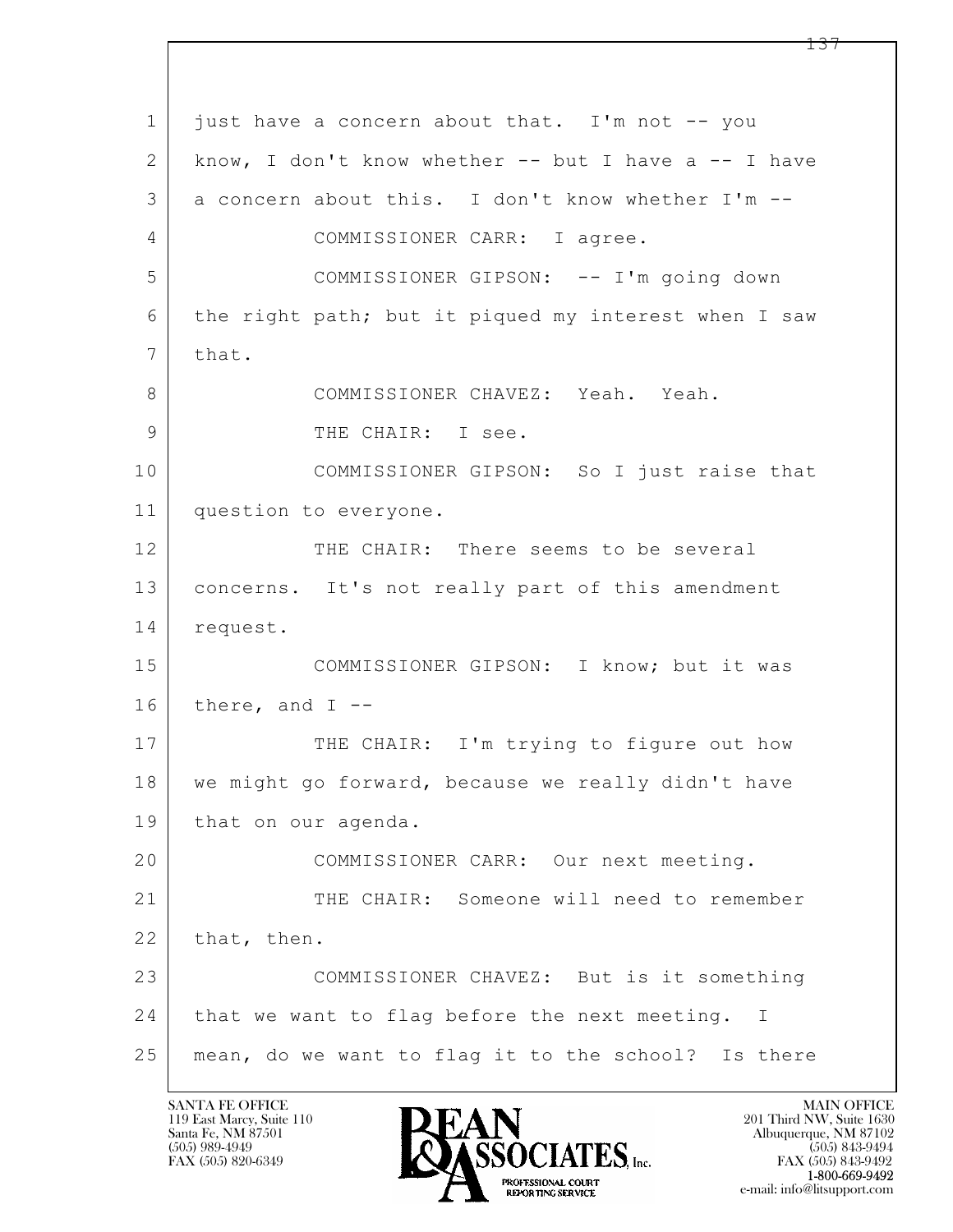$\mathbf{L}$  1 something that we want to do? 2 COMMISSIONER CARR: I think we just did. 3 COMMISSIONER CHAVEZ: But Michael Ogas 4 isn't here for the conversation. 5 THE CHAIR: Right. Director, do you -- is 6 this a common practice, or -- 7 MS. POULOS: I believe this is a very 8 | common practice in New Mexico amongst charter school 9 leaders and a couple of consultants who have worked 10 at CSD in the past. Fairly common. 11 THE CHAIR: Our legal counsel at this time 12 does not have anything he wishes to offer on this 13 issue. 14 COMMISSIONER GIPSON: Okay. 15 THE CHAIR: So --16 COMMISSIONER TOULOUSE: Mr. Chair, I would 17 think that if his governance council has given him 18 permission to do it, and it's -- both governance 19 councils are aware of it, I don't see there's a -- a 20 conflict. You know, the appearance may or may not 21 be different from the legality; but I think the 22 | legality is clear there. 23 THE CHAIR: Again, the word "autonomy" is 24 used all the time. These schools are supposed to 25 have autonomy.

119 East Marcy, Suite 110<br>Santa Fe, NM 87501

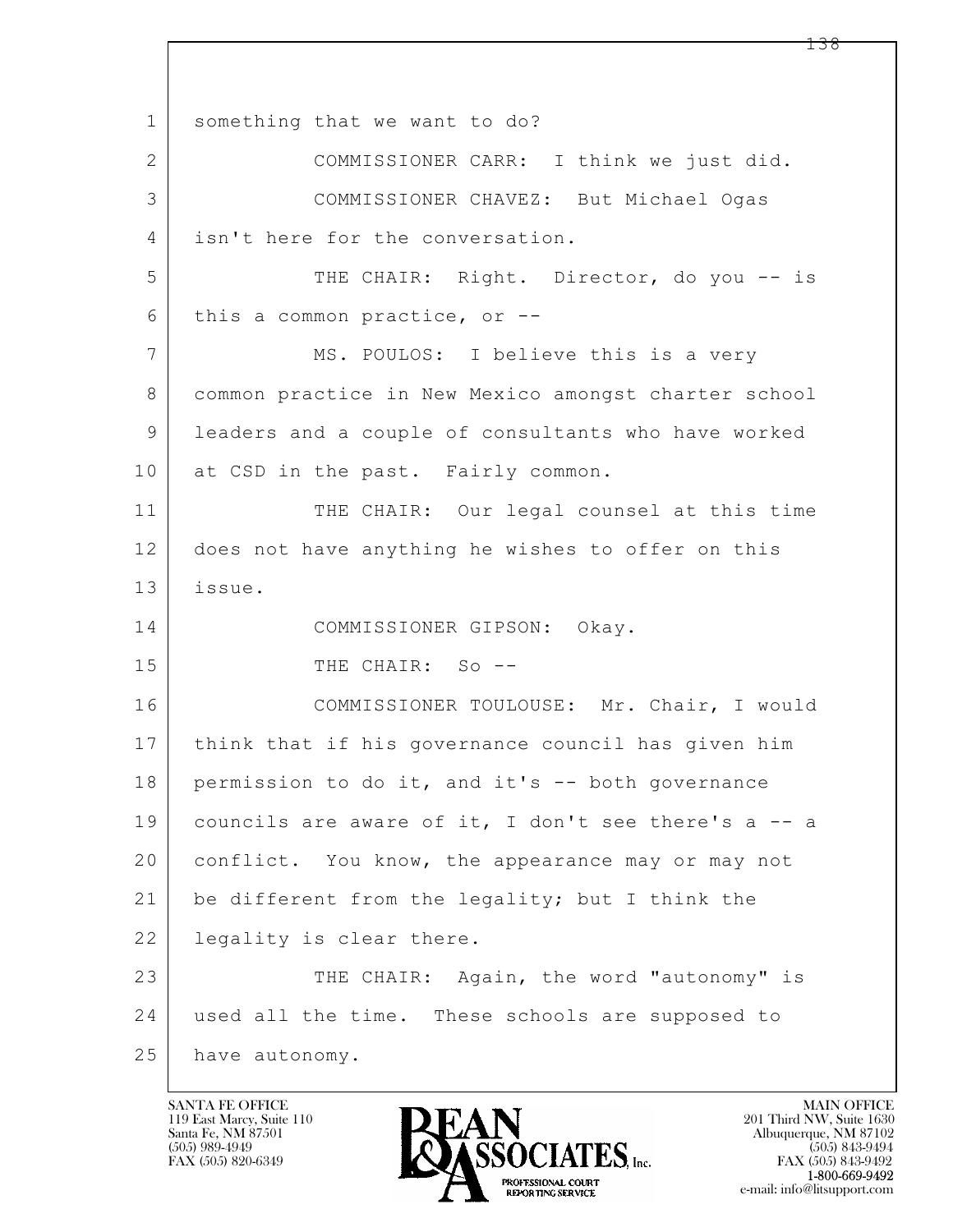$\mathbf{L}$  1 COMMISSIONER SHEARMAN: We've seen 2 governance councils give school administration 3 approval to break laws, too. So we don't want to 4 get into that situation. 5 THE CHAIR: Right now, I think that's 6 internal to you -- I believe it needs it be 7 resolved. 8 MR. FELIX GARCIA: I was just going to say 9 that we did seek counsel, and we did run it by -- 10 and she is here today -- before we actually looked 11 at it; so... 12 COMMISSIONER GIPSON: All right. Okay. 13 THE CHAIR: Satisfied? 14 COMMISSIONER GIPSON: Yeah. 15 THE CHAIR: Yeah? 16 Okay. Anything else? 17 COMMISSIONER SHEARMAN: I do have one. 18 THE CHAIR: Commissioner Shearman? 19 COMMISSIONER SHEARMAN: I notice we've 20 already approved one amendment. But my copy of 21 | these minutes say they are draft minutes. And we 22 have to have final governance council minutes. Do I 23 have the right stuff? 24 COMMISSIONER GIPSON: It does say "Draft." 25 THE CHAIR: Where does the word "Draft"

119 East Marcy, Suite 110<br>Santa Fe, NM 87501

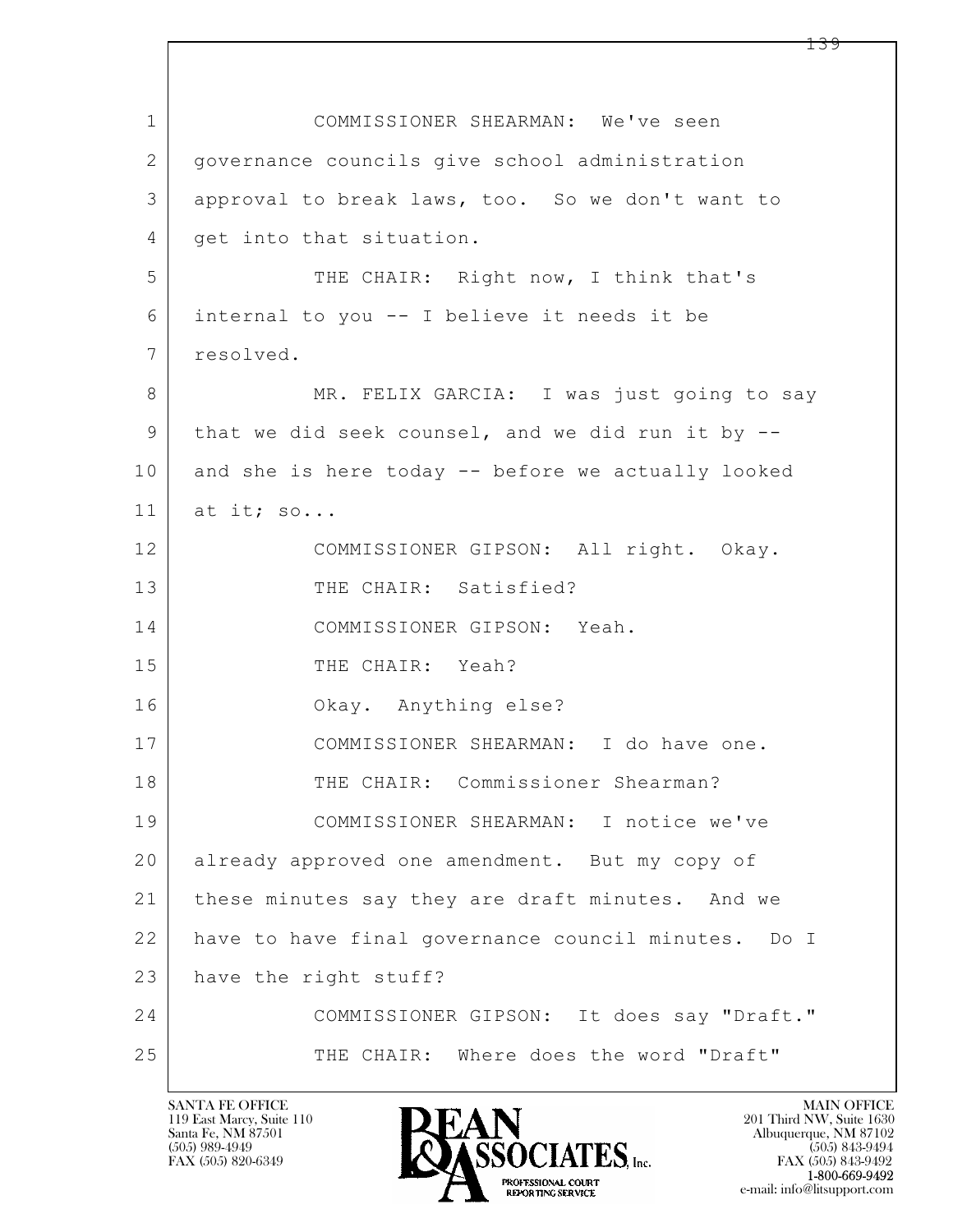$\mathbf{L}$  1 appear? 2 COMMISSIONER GIPSON: In tiny little 3 letters at the top. It says, "Draft for review." 4 THE CHAIR: Here, again, the caveat would 5 be, as we've done in the past, we would ask you to 6 submit non-draft, or original, copies to the Charter 7 School Division when they're available, probably the 8 earliest possible moment that will fit your 9 schedule. Because "Draft" does mean "Draft," 10 unfortunately. It could be changed. 11 Okay. Here again, if someone would care 12 to make this motion, there is a motion in the 13 Executive Summary that we will actually approve this 14 decrease -- okay. Just make sure you note that with 15 the submission of --16 COMMISSIONER TOULOUSE: I know how to do 17 | that. We do it frequently, sir. 18 THE CHAIR: Was there any other discussion 19 before we go to the motion. I notice there's no 20 word of the cap, and you're not talking about the 21 cap. I'm assuming you're going to keep the same cap 22 with less grades. 23 MR. FELIX GARCIA: We do have -- our 24 | charter was written for 800 students; so we're way 25 below the -- and we do have -- the new facility has

119 East Marcy, Suite 110<br>Santa Fe, NM 87501

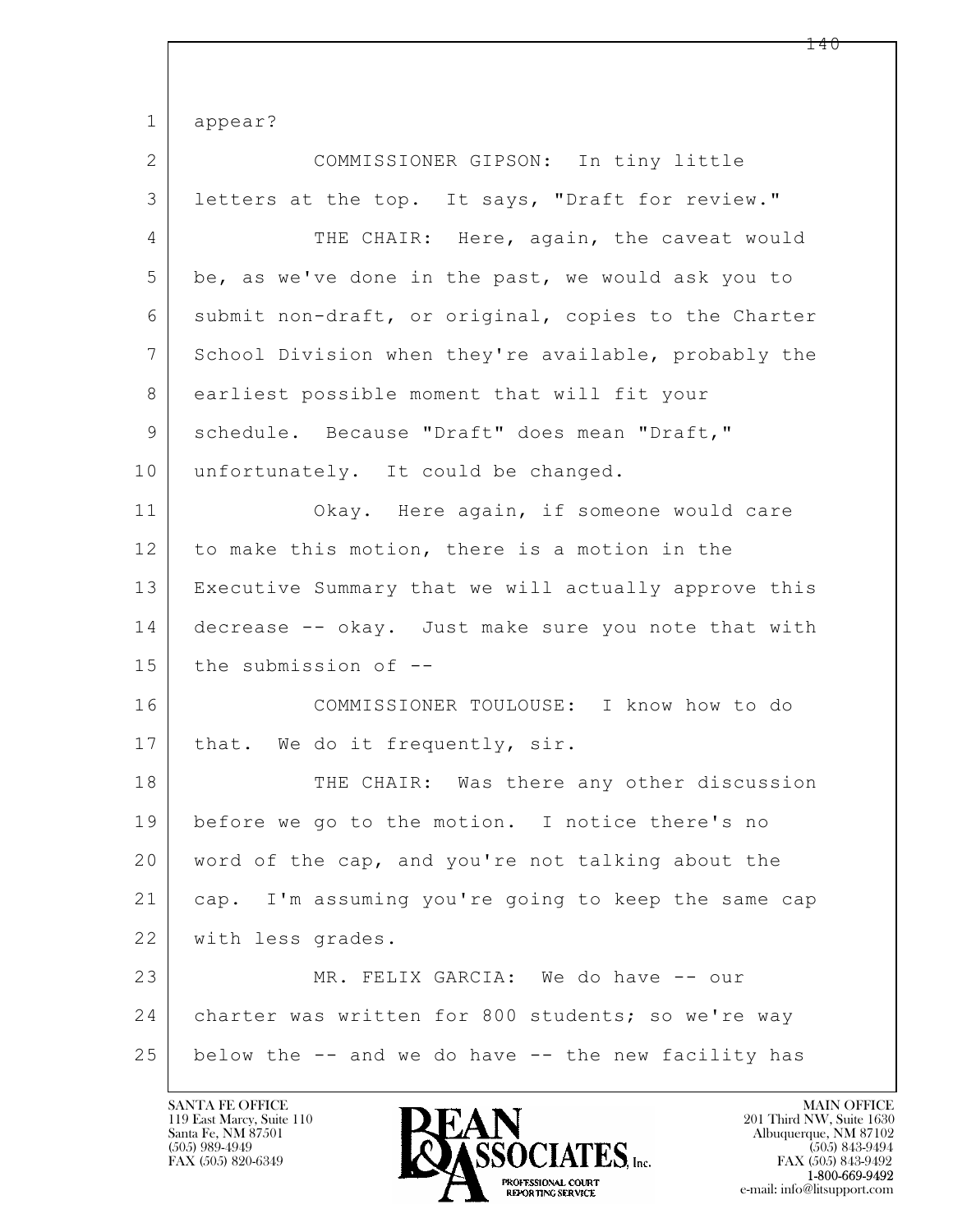$\mathbf{L}$  1 plenty of room for us to grow and do that; so... 2 THE CHAIR: What's your current 3 enrollment? 4 MR. FELIX GARCIA: We've got about 5 185 students; so... 6 THE CHAIR: So you have room to grow, 7 then. 8 | Ckay. That's a non-issue. 9 All right. Any other discussion or 10 questions? 11 Then I would entertain a motion, then, 12 please. Commissioner Toulouse? 13 COMMISSIONER TOULOUSE: Mr. Chair, I move 14 to approve the amendment presented by Sage 15 Montessori Charter School to amend its instructional 16 | program, which currently houses Grade K through 8, 17 to decrease its grade level to K through 6, pending 18 | our receipt of the approved governing council 19 minutes for this action. 20 THE CHAIR: Thank you, Commissioner 21 | Toulouse. There is a motion. 22 Do I have a second? 23 COMMISSIONER PERALTA: Second. 24 THE CHAIR: Commissioner Peralta has 25 seconded. So we have a motion and a second.

119 East Marcy, Suite 110<br>Santa Fe, NM 87501

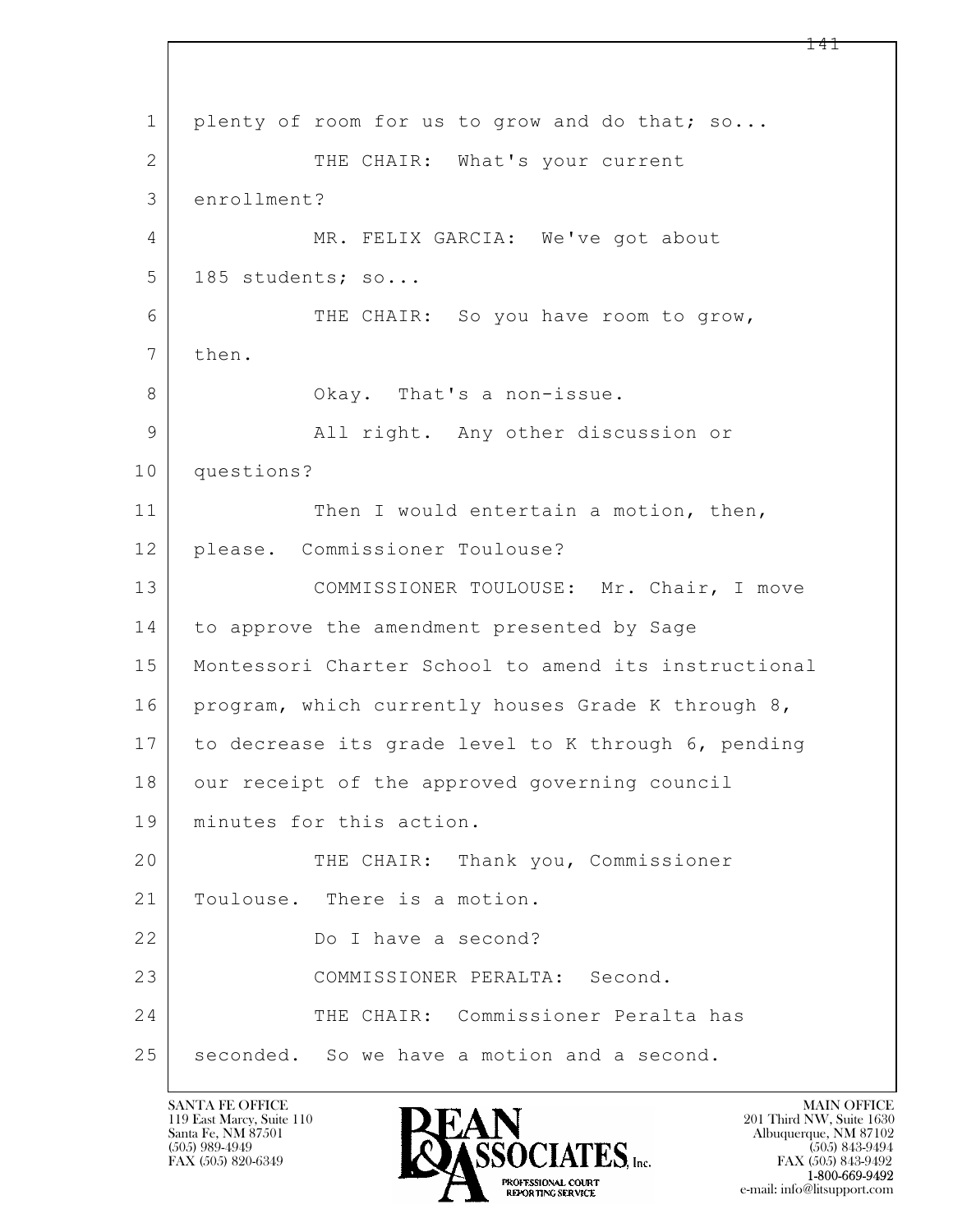$\mathbf{L}$  1 | Is there any further discussion? 2 Seeing none, Mr. Secretary, may we have a 3 roll-call vote, please? 4 COMMISSIONER PERALTA: Commissioner 5 Gipson? 6 COMMISSIONER GIPSON: Yes. 7 COMMISSIONER PERALTA: Commissioner 8 | Peralta votes "Yes." 9 Commissioner Pogna? 10 COMMISSIONER POGNA: Yes. 11 COMMISSIONER PERALTA: Commissioner 12 Toulouse? 13 COMMISSIONER TOULOUSE: Yes. 14 COMMISSIONER PERALTA: Commissioner 15 Armbruster? 16 COMMISSIONER ARMBRUSTER: Yes. 17 COMMISSIONER PERALTA: Commissioner 18 Conyers? 19 COMMISSIONER CONYERS: Yes. 20 COMMISSIONER PERALTA: Commissioner 21 Shearman? 22 COMMISSIONER SHEARMAN: Yes. 23 COMMISSIONER PERALTA: Commissioner 24 Chavez? 25 COMMISSIONER CHAVEZ: Yes.

119 East Marcy, Suite 110<br>Santa Fe, NM 87501



 $FAX (505) 843-9492$ <br>1-800-669-9492 e-mail: info@litsupport.com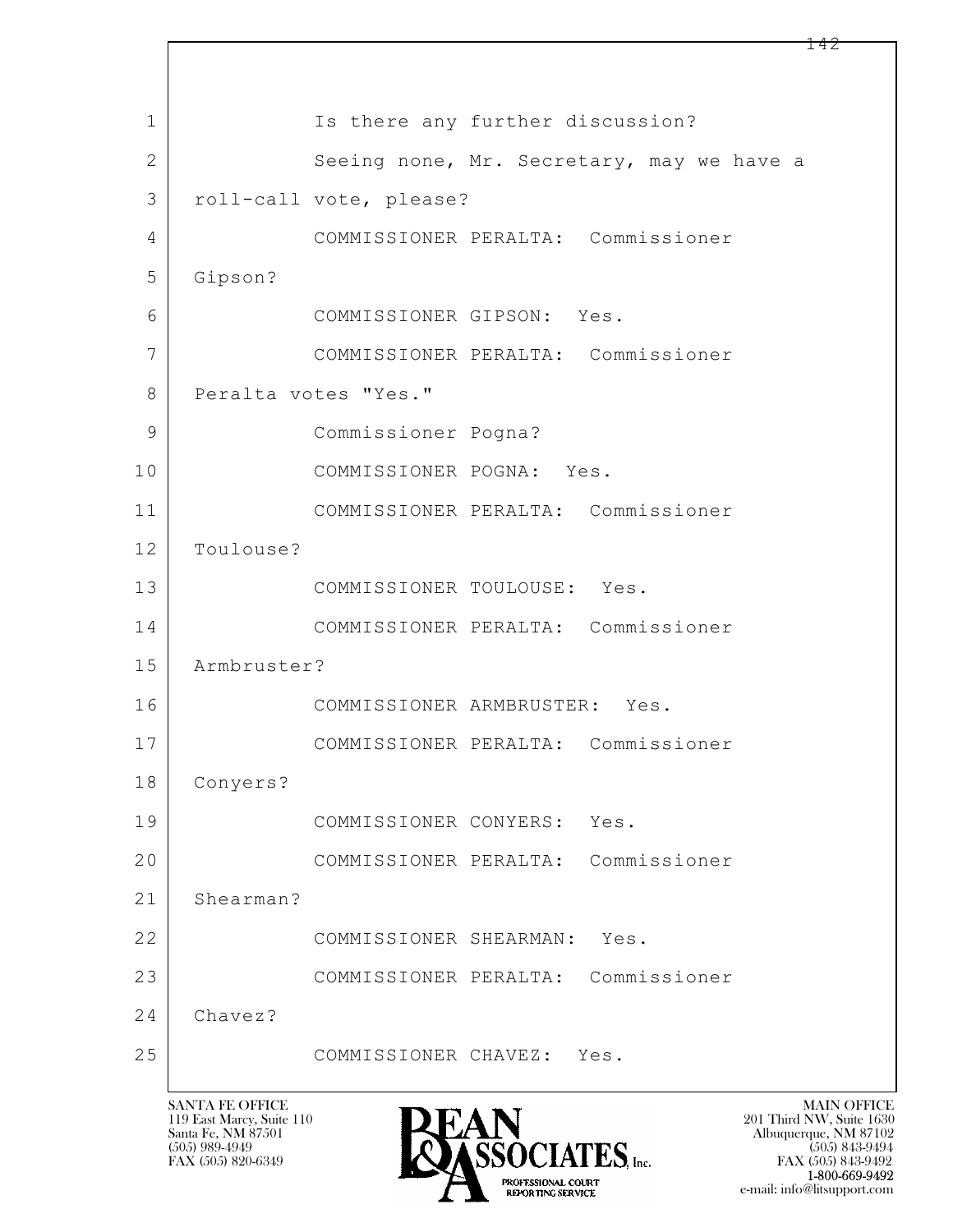$\mathbf{L}$  1 COMMISSIONER PERALTA: Commissioner Carr? 2 COMMISSIONER CARR: Yes. 3 COMMISSIONER PERALTA: Commissioner 4 Bergman? 5 THE CHAIR: Yes. 6 COMMISSIONER PERALTA: Mr. Chair, that is 7 ten to zero in favor of the motion. 8 THE CHAIR: The motion to approve a 9 decrease in the grade levels was approved by this 10 | Commission with a ten-to-zero vote. 11 We are now to Item 7 on our agenda. I 12 note it is a quarter to 12:00. I was hoping we 13 would be done by now. That did not materialize. We 14 have some work left. 15 | I do note there was something not on our 16 agenda that was going to happen later, too. 17 Representatives from NACSA were here this week, had 18 meetings with those that were available yesterday. 19 They've been meeting with the CSD staff. They're 20 | going to issue a preliminary report on their visit 21 here today. 22 That was scheduled for 1:00. Obviously, 23 that's not going to happen at 1:00. It won't happen 24 till we're done with our business. 25 MS. POULOS: They actually must leave for

119 East Marcy, Suite 110<br>Santa Fe, NM 87501

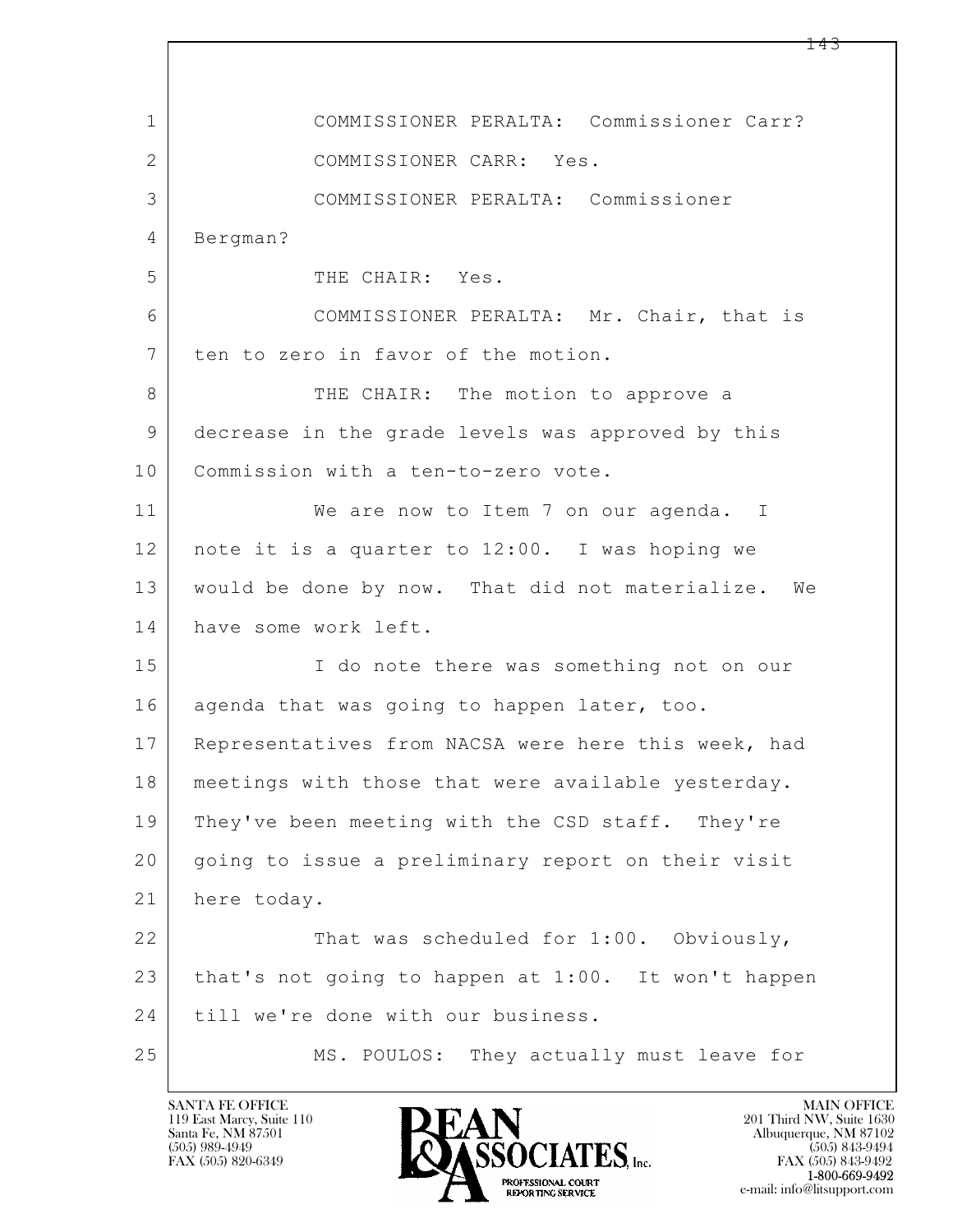$\mathbf{L}$  1 Albuquerque at 1:30; so we will need to make sure 2 that can happen. 3 THE CHAIR: Do they have to give us the 4 preliminary report? 5 | MS. POULOS: They don't have to give them 6 to you. Again, that was per your discussion 7 yesterday. I think they do need to have an 8 opportunity to download; so they would ask that 9 somebody is available for that. 10 But they do have to absolutely leave by 11 | 1:30 to make their flights in Albuquerque. 12 THE CHAIR: Then I'm going have to ask our 13 legal counsel, can we leave this agenda in the 14 middle of it and do a non-agenda item? Or does it 15 have to be when we're done? I'm -- 16 MR. LANGE: So the issue is we can do as 17 much as we can, and we can end the meeting. That's 18 what we can do. When is this -- when did you want 19 to do this? 20 THE CHAIR: Well, if they've got to go 21 catch an airplane at some point -- and that's --22 they have to talk to us. 23 MS. POULOS: I believe their schedule said 24 at 1:00 p.m. That's when they would do it. 25 MR. LANGE: So let's see how much we can

119 East Marcy, Suite 110<br>Santa Fe, NM 87501

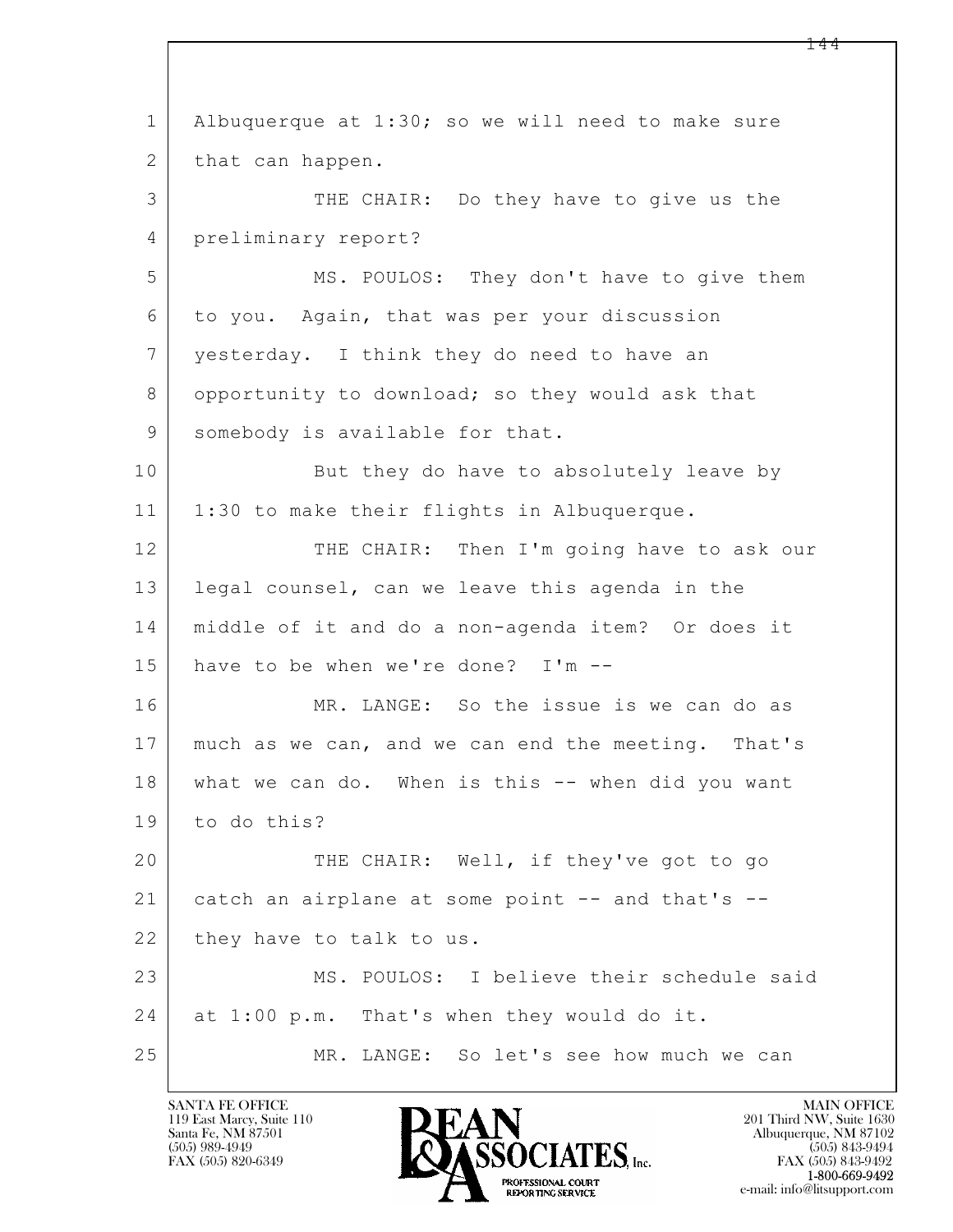$\mathbf{L}$  1 do by 1:00. 2 THE CHAIR: All right, then. Do we want 3 to forego lunch hour then and go forward? 4 COMMISSIONER CHAVEZ: Okay. I have a 5 Snickers I'll share. 6 COMMISSIONER GIPSON: I think I have an 7 | old Almond Joy in my pocket. 8 THE CHAIR: So far, I haven't heard anyone 9 say they want a lunch hour. Let's move forward 10 then. 11 Let's go to Item 7, Report from Options 12 for Parents and the Charter School Division. Let's 13 | begin with Item A, Schools of Concern. 14 Director Poulos? 15 | MS. POULOS: These materials were provided 16 in advance with updates on any schools that the 17 Commission has asked for. Updates on that are part 18 of the revocation process. 19 If the Commission has a request for any 20 additional information, I'd be happy to share that; 21 | but otherwise, I do not have any additional 22 information. 23 THE CHAIR: Thank for you that. So next 24 | item on Item 7 was B, an Update on Southwest 25 Learning Centers. Do we have -- I see -- okay.

119 East Marcy, Suite 110<br>Santa Fe, NM 87501



FAX (505) 843-9492 e-mail: info@litsupport.com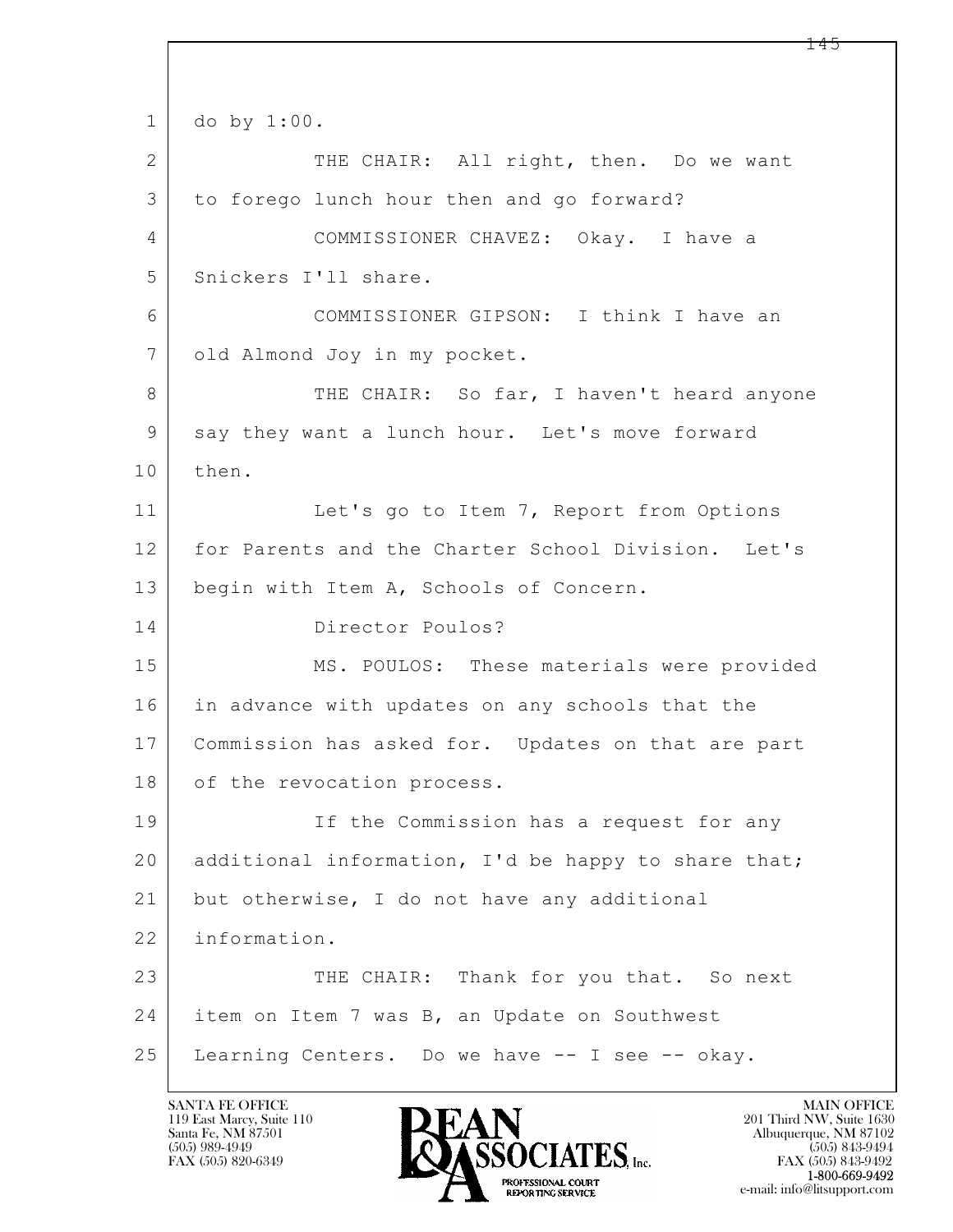$\mathbf{L}$  1 Southwest Learning Centers is here. So as -- why 2 don't we wait until the director has handed out 3 whatever she's handing out? 4 MS. POULOS: The school provided 5 additional information today, in addition to the 6 information you were previously provided. 7 THE CHAIR: Okay. Thank you. While she's 8 finishing up with that, why don't you go ahead and 9 identify yourself, please? 10 MR. KIRK HARTOM: Good morning, almost 11 afternoon, everyone. I'm Kirk Hartom, the head 12 | administrator with the Southwest Learning Centers. 13 So I'm here to give an update of our -- all of the 14 things that we've been doing as far as corrective 15 action. 16 So one of the things that I was told to go 17 ahead and prepare for was how we were coming along 18 with consolidation. So I'm going to quickly go 19 ahead and read through what our -- what we are 20 | calling our "pre-plan" for consolidation. 21 So the Learning Center governing bodies 22 and administration involved with potential 23 | consolidation of Southwest Intermediate are 24 developing a plan for the plan to pursue 25 consolidation.

119 East Marcy, Suite 110<br>Santa Fe, NM 87501



FAX (505) 843-9492 e-mail: info@litsupport.com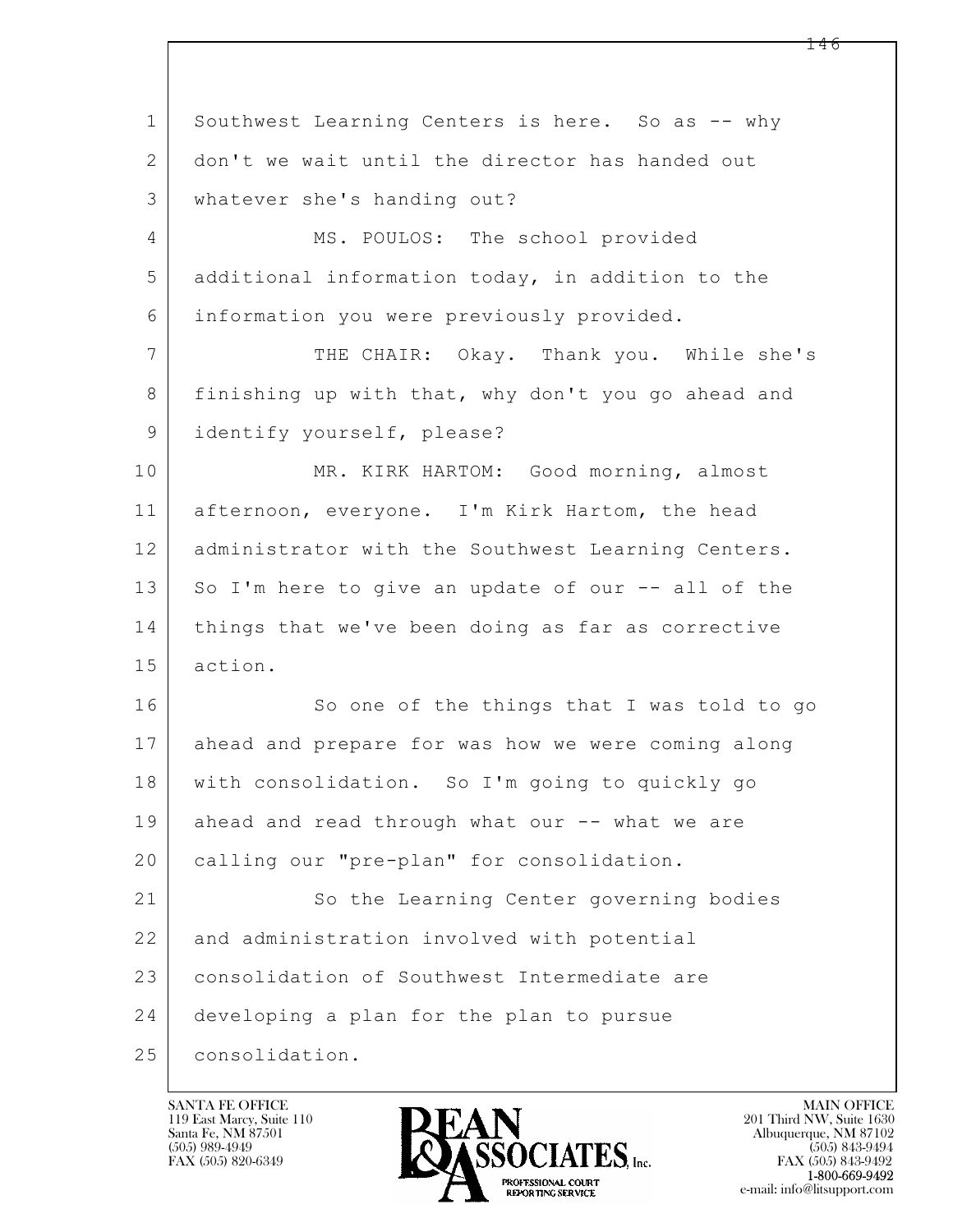$\mathbf{L}$  1 So Step 1, the financial team comprised 2 the Vigil Group. The Southwest Learning Center 3 business managers, and administration are preparing 4 various financial models which will indicate 5 projected budgets for the three schools named in the 6 SLC charter contract and performance framework 7 regarding consolidation. 8 And so the supplemental material that 9 you've received is actually the first model that 10 we're presenting. And that is -- would be a 11 consolidation of our primary and our intermediate 12 schools. 13 And the Vigil Group, along with myself, 14 went ahead and looked at that, you know, with what 15 we have presently in our schools in regards to all 16 of the financial areas and what that impact might 17 be. 18 So in the SLC charter contract, Section 19 302, the school will pursue consolidation between 20 SLC and SSLC or SPLC. And within the SLC 21 performance framework, it speaks to Section 6 -- to 22 6B, "Analysis of consolidation of the Southwest 23 Intermediate with the Southwest Primary or Southwest 24 Secondary Learning Center." 25 These projected budgets are based on

119 East Marcy, Suite 110<br>Santa Fe, NM 87501

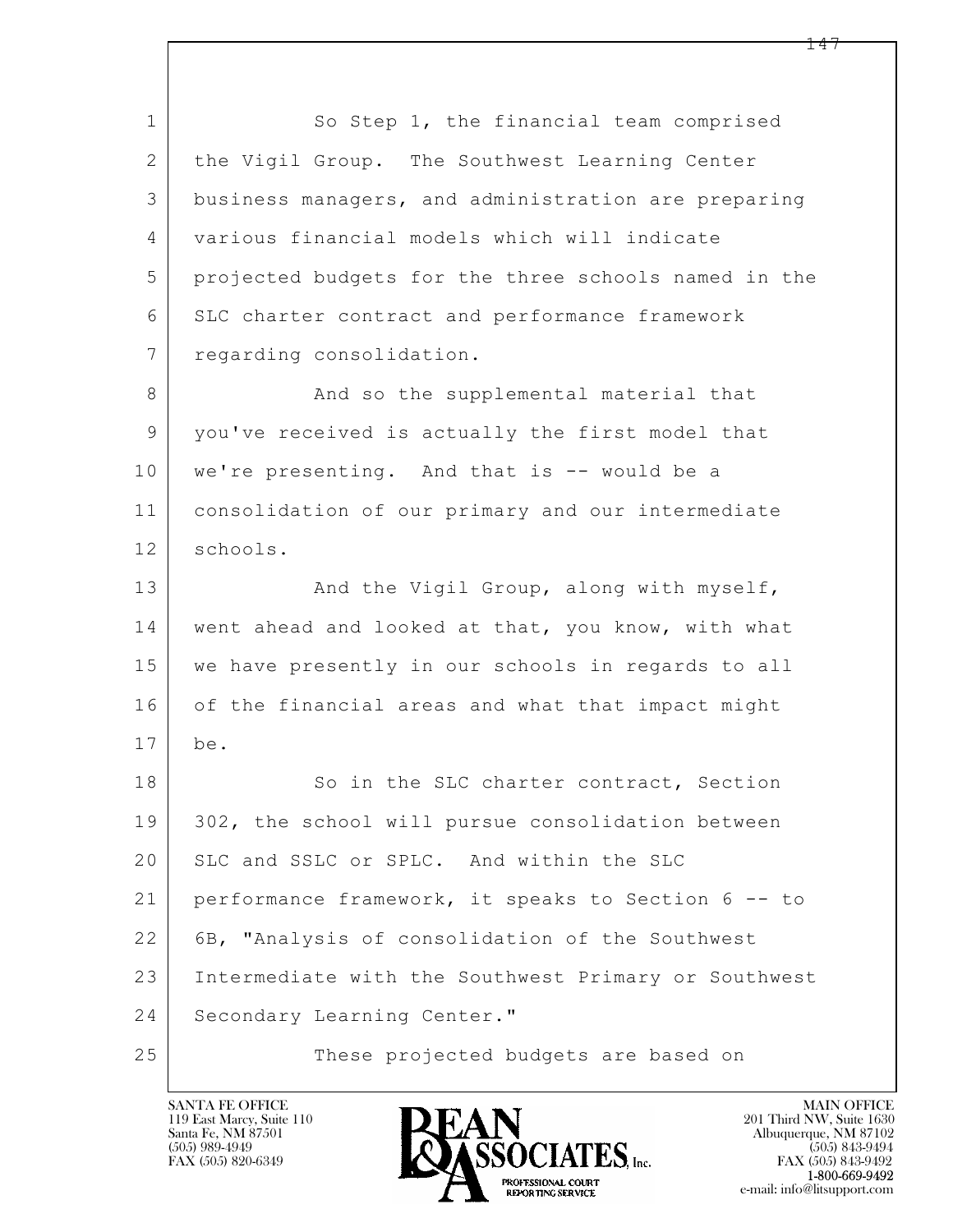$\mathbf{L}$  1 current contracts and projected consolidated 2 contracts. 3 Step 2. For strategic planning purposes, 4 the governing bodies of the schools will meet in 5 joint session with the financial team, the 6 administration, and the staff to discuss, 7 understand, and become aware and assess potential 8 | impacts from the proposed consolidation. 9 The three key areas of impact to be 10 assessed are academic, operational, and financial. 11 The intent and purpose of this joint governing body 12 meeting is to strategically propose the best 13 solution possible, based on the data and potential 14 impact to the areas assessed, in order for the joint 15 | governing body to strategically propose, in detail, 16 the best path forward regarding consolidation and 17 for our stakeholders. 18 Step 3. The Learning Centers will 19 develop, with the governing body, review materials 20 required for the following consolidation 21 | informational meeting. 22 And then Step 4. The governing bodies for 23 the schools, which are determined, and strategically 24 propose from Step 1 [verbatim], will then hold a 25 consolidation informational meeting with all our

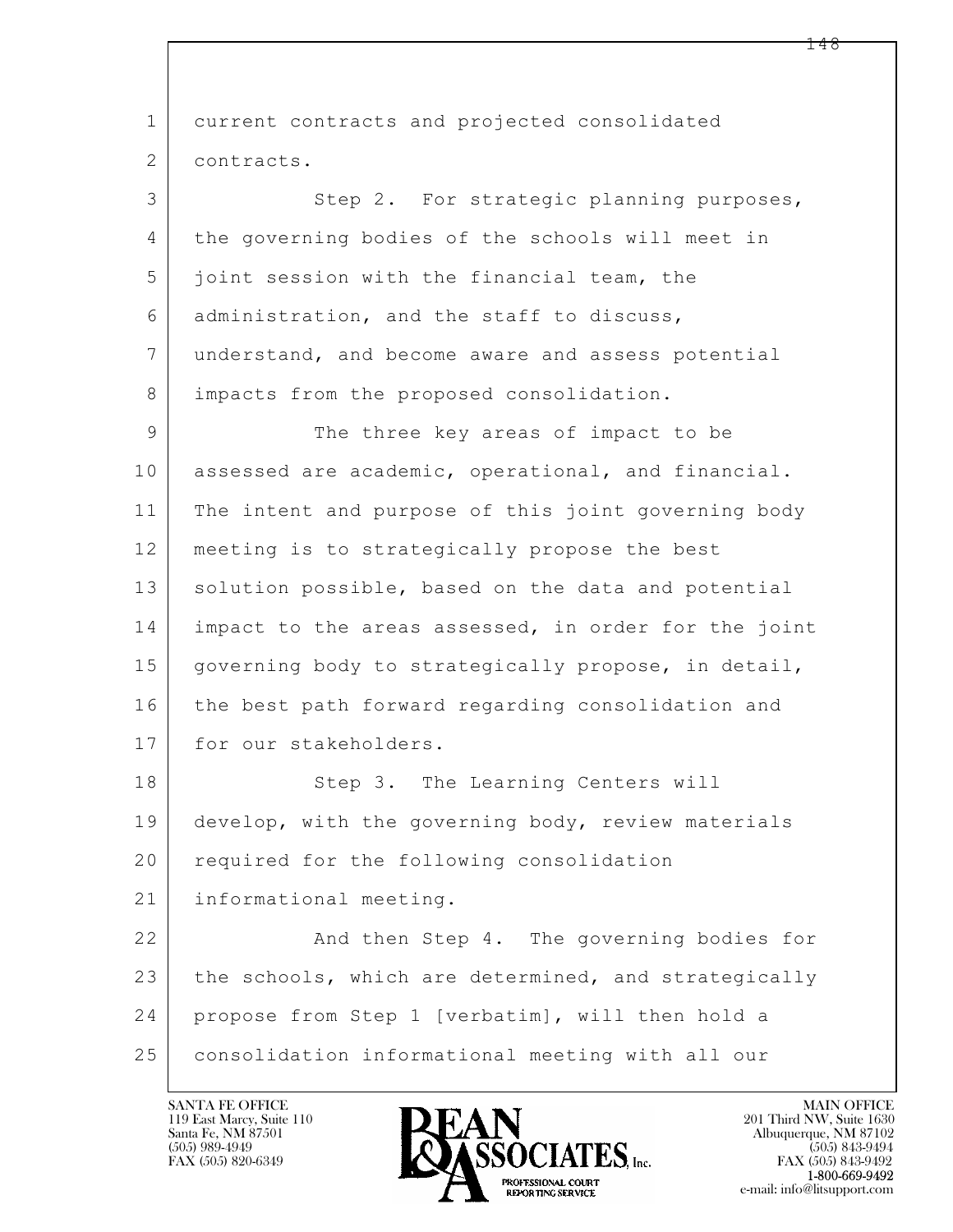| $\mathbf 1$ | stakeholders potentially impacted from this change.  |
|-------------|------------------------------------------------------|
| 2           | Members of the PEC are encouraged to attend this     |
| 3           | meeting to assist in addressing the stakeholder      |
| 4           | concerns or questions.                               |
| 5           | The intent and purpose of the stakeholder            |
| 6           | meeting is to inform, propose, and detail a          |
| 7           | potential path forward, obtain feedback, and to      |
| 8           | obtain enrollment concerns and projection for the    |
| 9           | proposed schools.                                    |
| 10          | Step 5 is the detailed plan to propose               |
| 11          | consolidation that will then be shared with or by    |
| 12          | the head administrator, with the PEC in a scheduled  |
| 13          | follow-up meeting.                                   |
| 14          | So what you have in the way of putting               |
| 15          | this budget together is you will see, in operational |
| 16          | funds, what it would do is as we would combine --    |
| 17          | and just in operational funding, we would lose about |
| 18          | \$120,000 in operational funding. And this is, of    |
| 19          | course, going to be due to the fact that once we     |
| 20          | consolidate, we would only receive one set, if you   |
| 21          | would, of small school funding, which would mean a   |
| 22          | \$400,000 decrease for that particular school.       |
| 23          | So right now, each school receives its own           |
| 24          | small school funding.                                |
| 25          | So that's just the original analysis. You            |

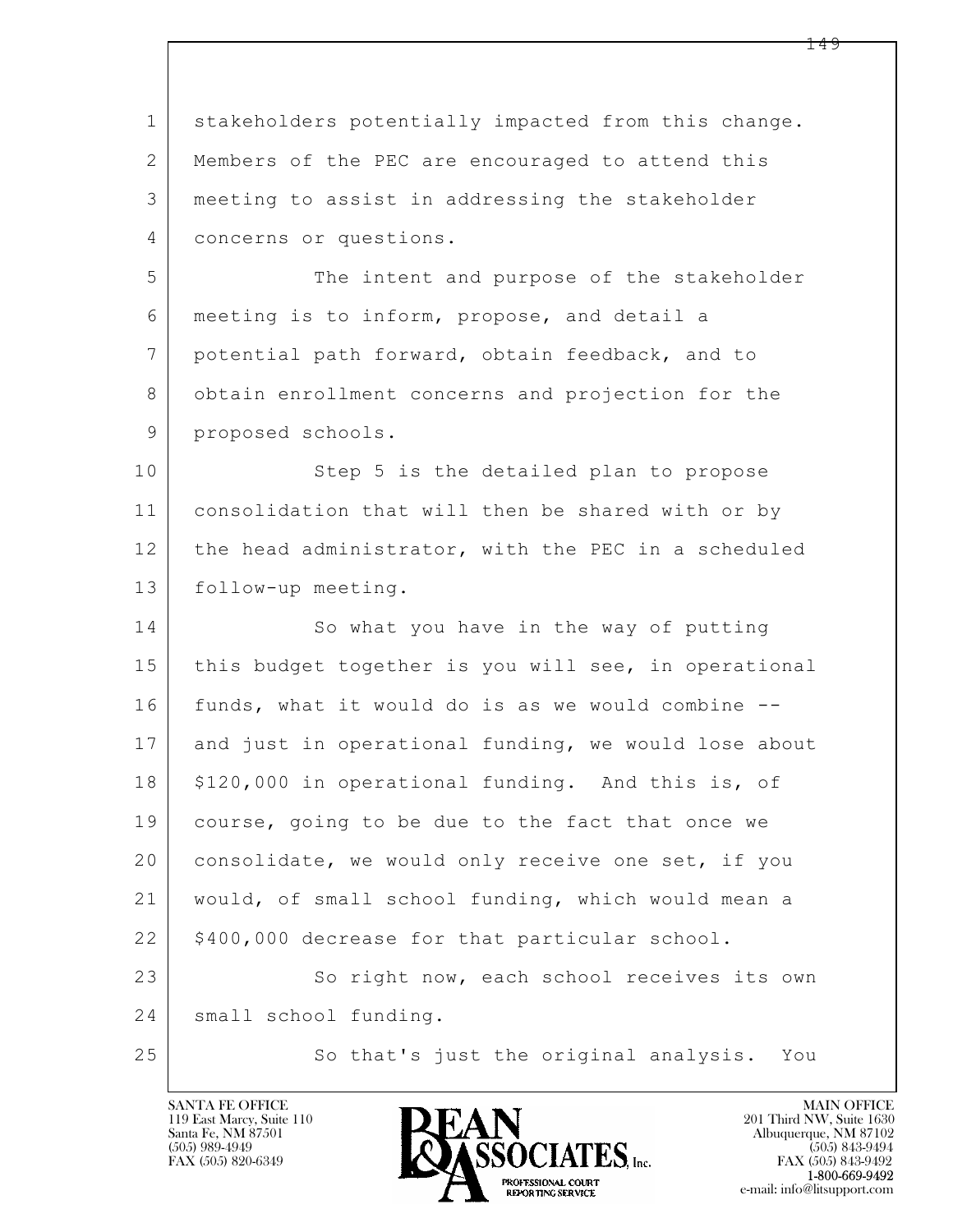| $\mathbf 1$  | know, we've just put this together in the last       |
|--------------|------------------------------------------------------|
| $\mathbf{2}$ | couple of days; and so we're taking a look at this.  |
| 3            | And, of course, this has been a topic for several    |
| 4            | months with all of our boards. And so this is the    |
| 5            | plan of action going forward. And we will move the   |
| 6            | plan forward in this month, with all -- with all     |
| 7            | four boards in all their board meetings.             |
| 8            | So at this time, if you have questions?              |
| 9            | THE CHAIR: Thank you for your update and             |
| 10           | your information.                                    |
| 11           | Are there questions?                                 |
| 12           | COMMISSIONER ARMBRUSTER: Yeah.                       |
| 13           | THE CHAIR: Commissioner Armbruster.                  |
| 14           | COMMISSIONER ARMBRUSTER: I'm sorry. I'm              |
| 15           | sure I should know this; but I don't. So you have    |
| 16           | currently four schools, and they're in one building. |
| 17           | MR. KIRK HARTOM: Yes. Currently, we have             |
| 18           | four schools. We have three of the schools, the      |
| 19           | primary, the intermediate and the secondary, and     |
| 20           | they are all housed in one facility. I call those    |
| 21           | the "East Side Schools." They're up on Candelaria.   |
| 22           | Then we have the aeronautical school,                |
| 23           | SAMS, which is its own school, facility-wise. And    |
| 24           | it is based on the West Side, out by the Double      |
| 25           | Eagle Airport.                                       |

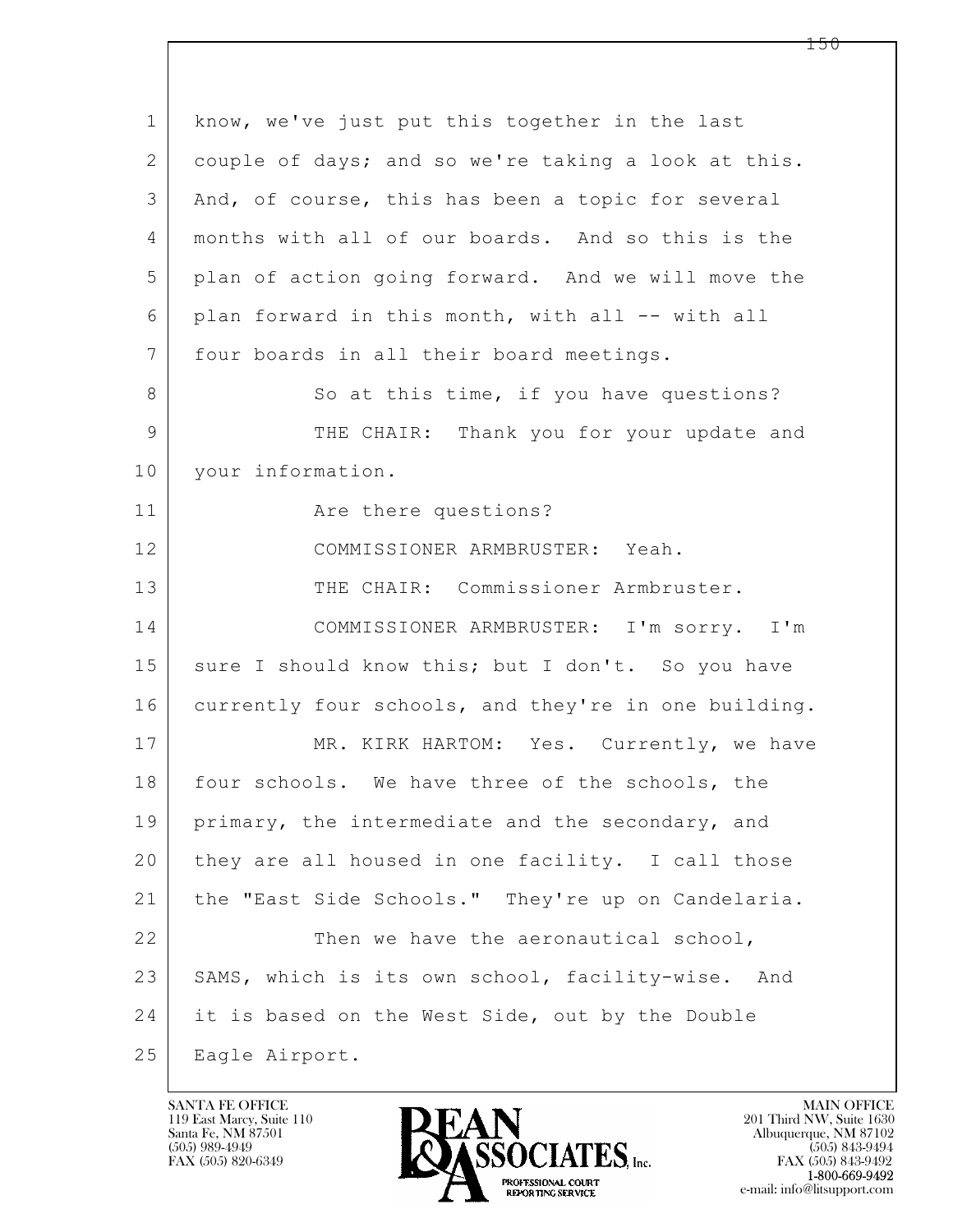| $\mathbf 1$     | COMMISSIONER ARMBRUSTER: So I'm not all              |
|-----------------|------------------------------------------------------|
| $\mathbf{2}$    | that familiar with Albuquerque; but so I'm -- I hear |
| 3               | you're concerned about the small school funding.     |
| 4               | But if three schools are together, and they're each  |
| 5               | getting small school funding, and they're only using |
| 6               | one building, why would you need small school        |
| $7\overline{ }$ | funding? I don't know. I mean --                     |
| 8               | COMMISSIONER GIPSON: I think that's why              |
| 9               | we're visiting this.                                 |
| 10              | COMMISSIONER ARMBRUSTER: So where is all             |
| 11              | that money going, if it's not going to facilities?   |
| 12              | MR. KIRK HARTOM: Well, I think you could             |
| 13              | take a look at the budget. And again, I'm not here   |
| 14              | to defend or not defend what it is. You know, our    |
| 15              | job was to go ahead and pursue that and to do the    |
| 16              | consolidation.                                       |
| 17              | So, you know, I'm going to throw this your           |
| 18              | way, because, you know, a lot of schools -- and I'm  |
| 19              | just going to put my two cents out there. You know,  |
| 20              | in regards to the schools, I think, you know, if you |
| 21              | were to look at it, this school was a C school last  |
| 22              | year and now is an A school, then there are some     |
| 23              | achievement ramifications to that. If you were to    |
| 24              | decrease that by -- you know, the funding by         |
| 25              | \$120,000 in operational, then you are looking at,   |

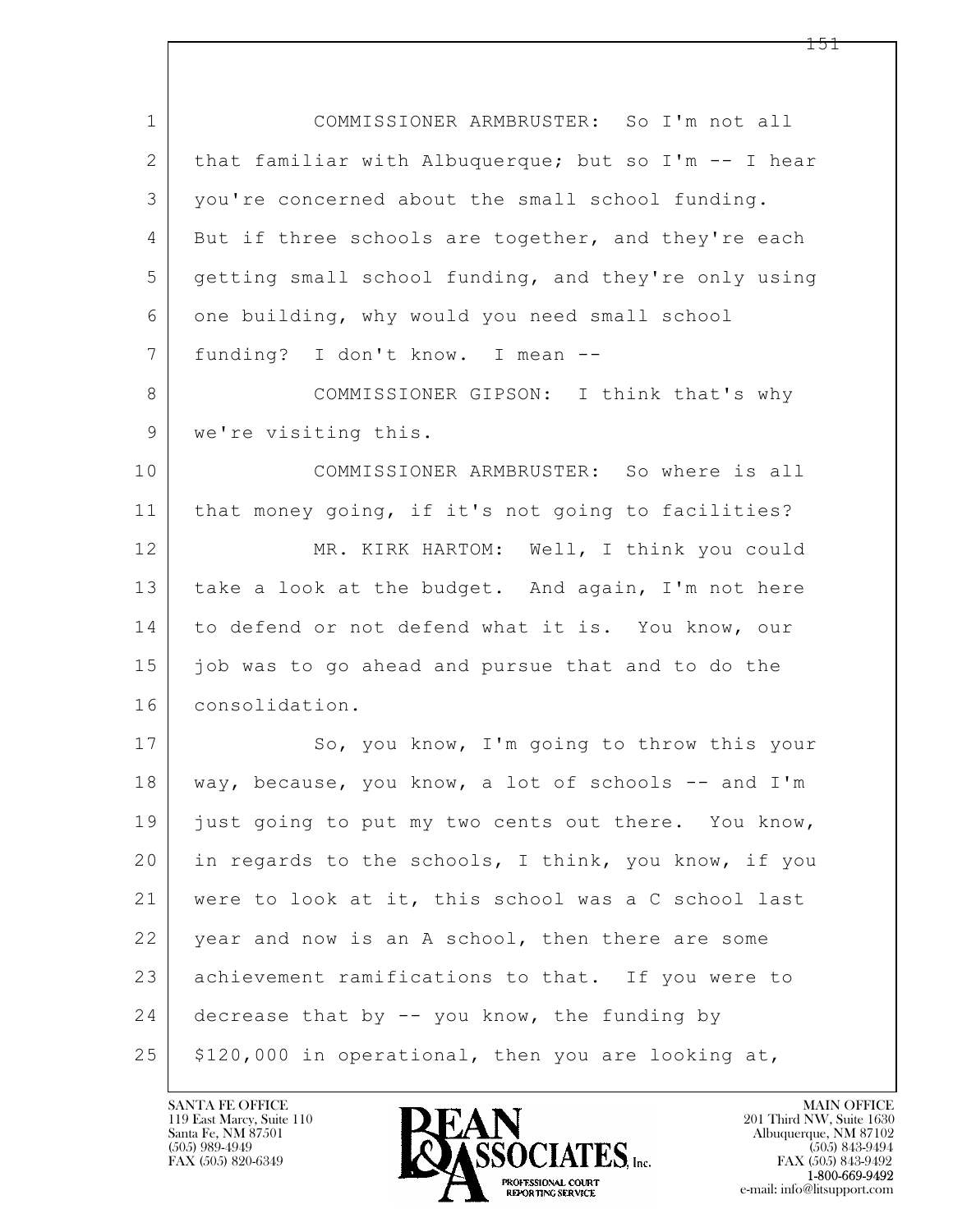| $\mathbf 1$    | you know, releasing maybe teachers and all that.     |
|----------------|------------------------------------------------------|
| 2              | You're going to lose resources somewhere to do that. |
| 3              | And then the Primary also made an increase           |
| 4              | from a C-level school to a B-level school. And so    |
| 5              | the resources are embedded there.                    |
| 6              | And in my estimation -- this all goes back           |
| $\overline{7}$ | to when the schools were originally approved -- and  |
| 8              | maybe it was to go ahead and latch onto that small   |
| 9              | school funding. But I can say within the budget      |
| 10             | now, especially under financial corrective action,   |
| 11             | we know where all those dollars are going. And most  |
| 12             | of those dollars go directly back to those           |
| 13             | classrooms.                                          |
| 14             | COMMISSIONER ARMBRUSTER: So they're going            |
| 15             | back to the classroom in the form of either smaller  |
| 16             | class size or more teachers in a classroom or        |
| 17             | remedial teachers?                                   |
| 18             | MR. KIRK HARTOM: I want to say all of it.            |
| 19             | I want to say that I would say -- when you talk      |
| 20             | about operational, what you're talking about most of |
| 21             | the time is, you know, it's that nest egg you never  |
| 22             | want to touch as far as funding, in the sense that   |
| 23             | that's what pays your teachers; that's what pays     |
| 24             | support staff. So 85, 90 percent of that, that's     |
| 25             | where that operational money is going.               |

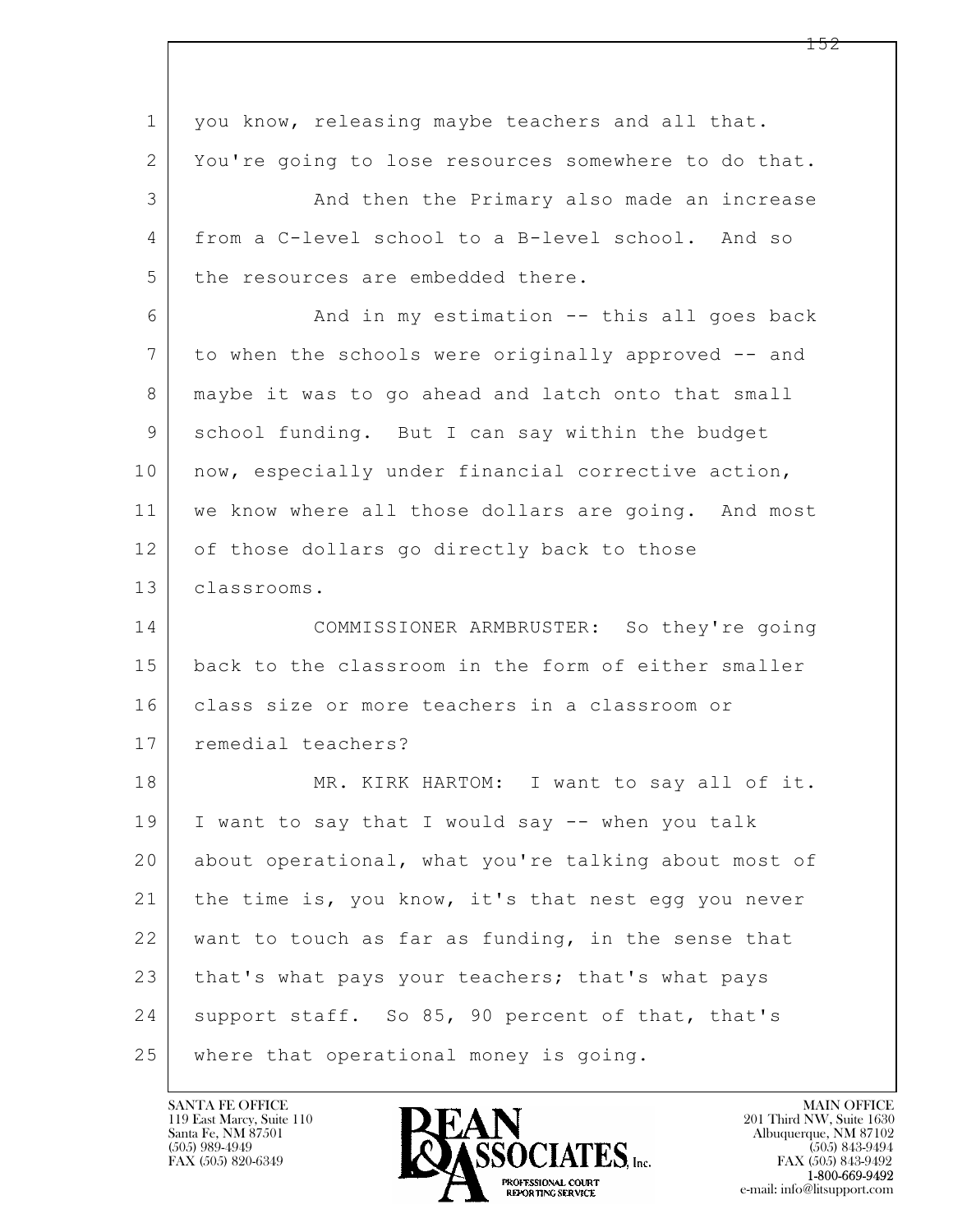$\mathbf{L}$  1 I'd also like to add, as well, is that 2 when you're looking at A and B schools in the 3 state -- well, I'll put it this way: When I arrived 4 at the schools, you know -- and I had been in, you 5 know, some at-risk districts. And what I noticed 6 right away is that, you know, when -- when you're 7 not with that at-risk index, you also don't receive 8 as much of all of those federal funds, as well. 9 So our schools -- the way that I've 10 analyzed it is that we don't get a lot of 11 | supplementals that many other districts or charter 12 schools may get, just because of -- of the at-risk 13 index. 14 So what I'm saying is we don't pull in the 15 | Title II money for professional development. We 16 don't pull in as much -- we don't pull in -- well, a 17 | fraction of Impact Aid; so we don't have a lot of 18 | that supplemental. And also, you know, if you look 19 at the targeted funding for the State, which the 20 Secretary released last week in the Spring Budget 21 Workshop, because we're A and B schools, most of 22 that targeted funding is for the schools that are --23 that are -- that are trying to increase their grades 24 from, you know, a D or an F. 25 | And so -- so, basically, you know, we

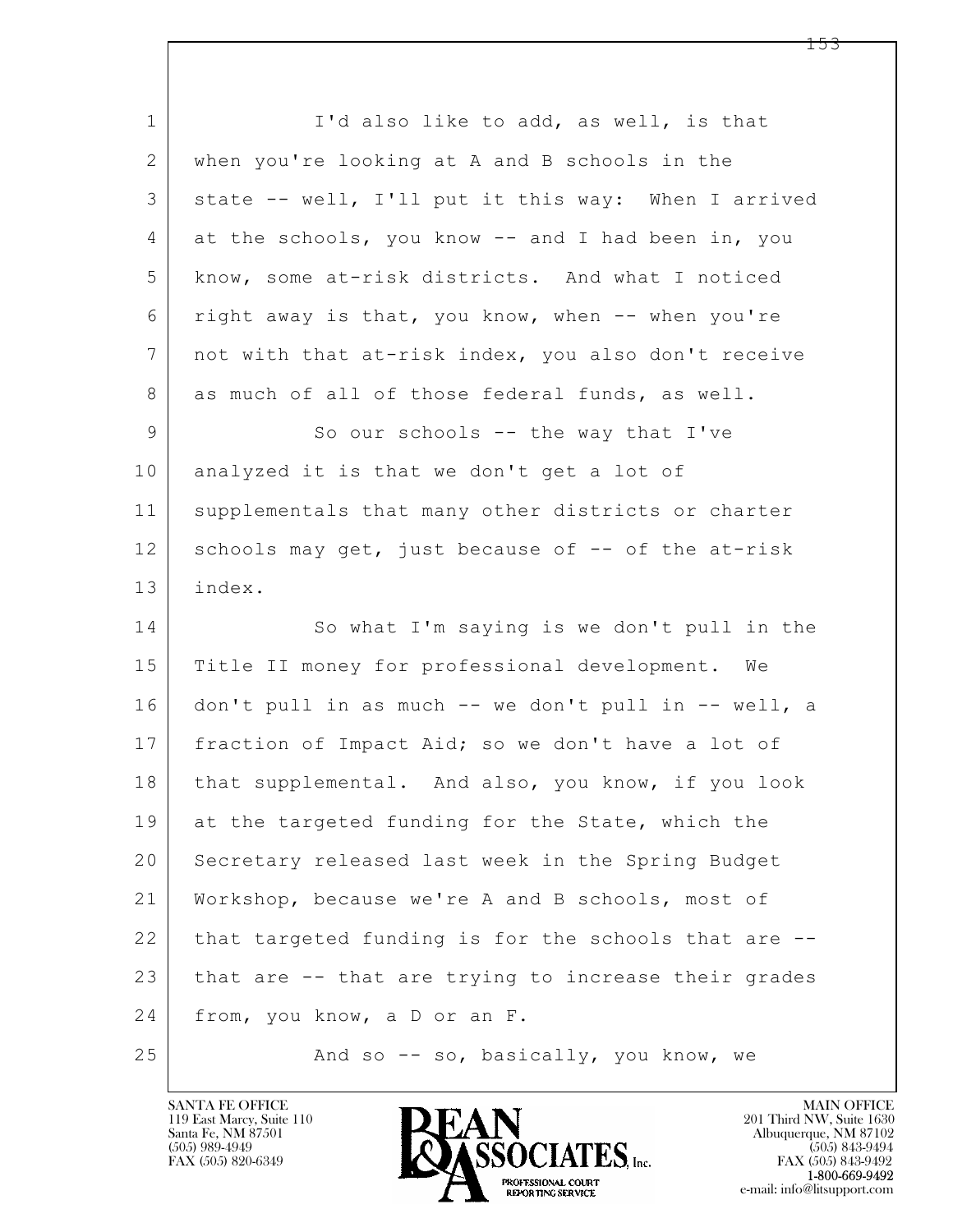| $\mathbf 1$    | run -- we run the whole show at each school          |
|----------------|------------------------------------------------------|
| 2              | primarily just on operational; so -- which, in my    |
| 3              | mind, knowing -- knowing what all the other          |
| 4              | supplemental revenues are out there for -- for other |
| 5              | schools, that's pretty good that we can do that.     |
| 6              | So -- but I would -- back to your original           |
| $7\phantom{.}$ | question, I would say 85 percent of that is direct   |
| 8              | resource, which is really salaries, pretty much, for |
| 9              | either -- for either the teachers or the support --  |
| 10             | well, educational assistants and other support       |
| 11             | staff.                                               |
| 12             | THE CHAIR: I think we're getting away                |
| 13             | from the purpose of what -- we just wanted an update |
| 14             | of where they were. We've talked about the money     |
| 15             | many times before, and where it was going and all    |
| 16             | that. I don't want us to get sidetracked here.       |
| 17             | COMMISSIONER ARMBRUSTER:<br>That's fine.             |
| 18             | THE CHAIR: Commissioner Toulouse, did you            |
| 19             | have your hand up?                                   |
| 20             | COMMISSIONER TOULOUSE: I just wanted to              |
| 21             | point out for the record that when -- it's been two  |
| 22             | years now since we instructed this group to make     |
| 23             | this transition. And I am concerned that we are now  |
| 24             | only getting a pre-plan for the plan.                |
| 25             | You know, small school adjustment size or            |

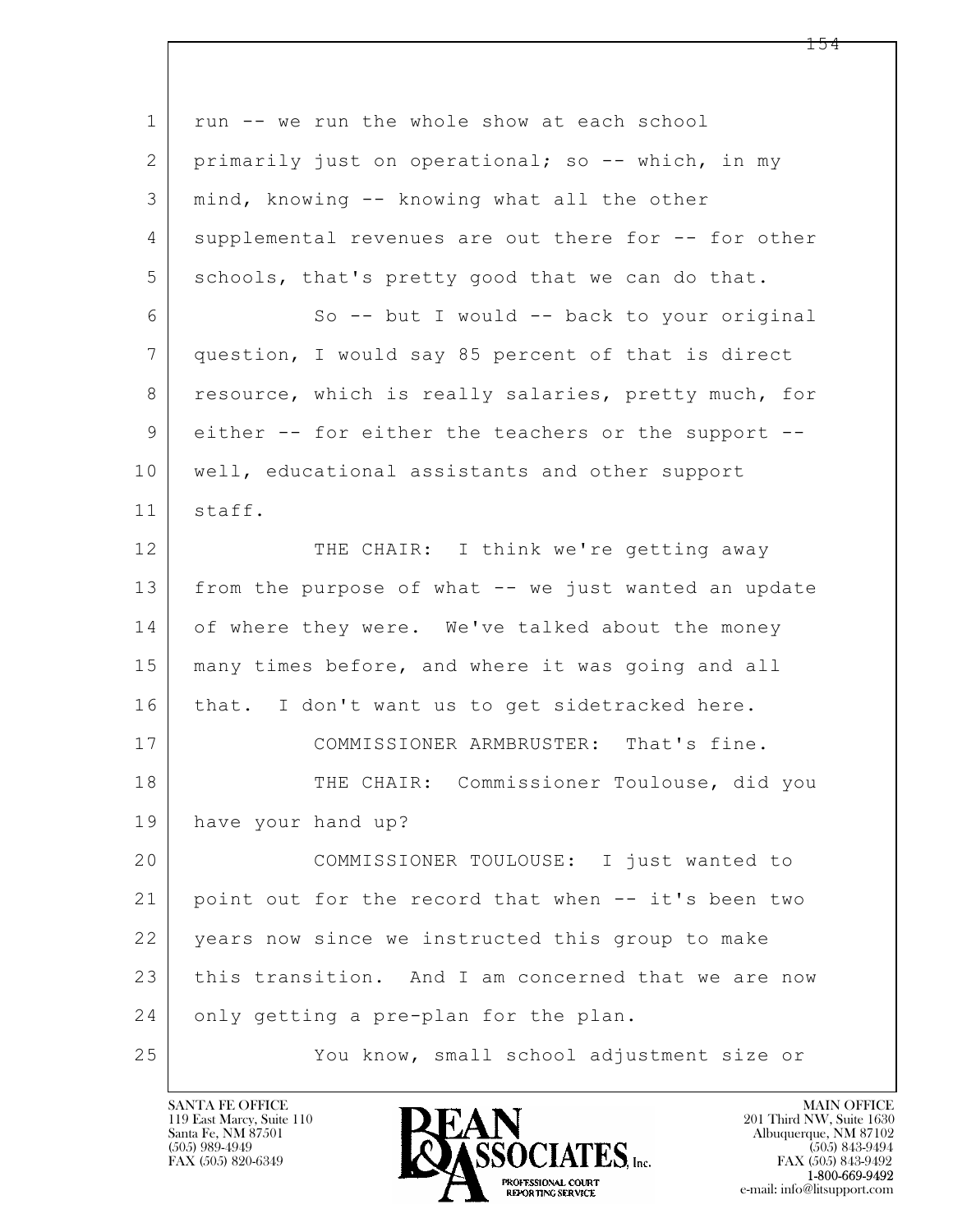$\mathbf{L}$  1 not, that's going to go away at some point. The 2 Legislature comes closer every single year to taking 3 it away or phasing it out. So all of the schools 4 who use it have got to come up with different ways, 5 over time, to budget for that. 6 But it concerns me that we have the grades 7 that are in the middle school being taught in other 8 | locations in the school in either the higher grades 9 or the lower grades, so that we have one school that 10 duplicates the other grades. 11 The delivery has been different. But our 12 | feeling two years ago, when we gave this 13 instruction -- and I'm doing this to explain to 14 | Karyl Ann, as well as to our Director here, who 15 | wasn't there at the time -- was that there was 16 absolutely no reason, because this school tells us 17 | how flexible it tries to be with its students, that 18 | they can't deliver all of those services only once 19 | for mid-school kids. And that was the purpose. 20 | Rnd -- but I -- but my point is that I'm 21 concerned that it's taken two years to get us to a 22 pre-plan. 23 Thank you. 24 THE CHAIR: That certainly is a valid 25 concern. Anything else, Commissioner Shearman?

119 East Marcy, Suite 110<br>Santa Fe, NM 87501



FAX (505) 843-9492 e-mail: info@litsupport.com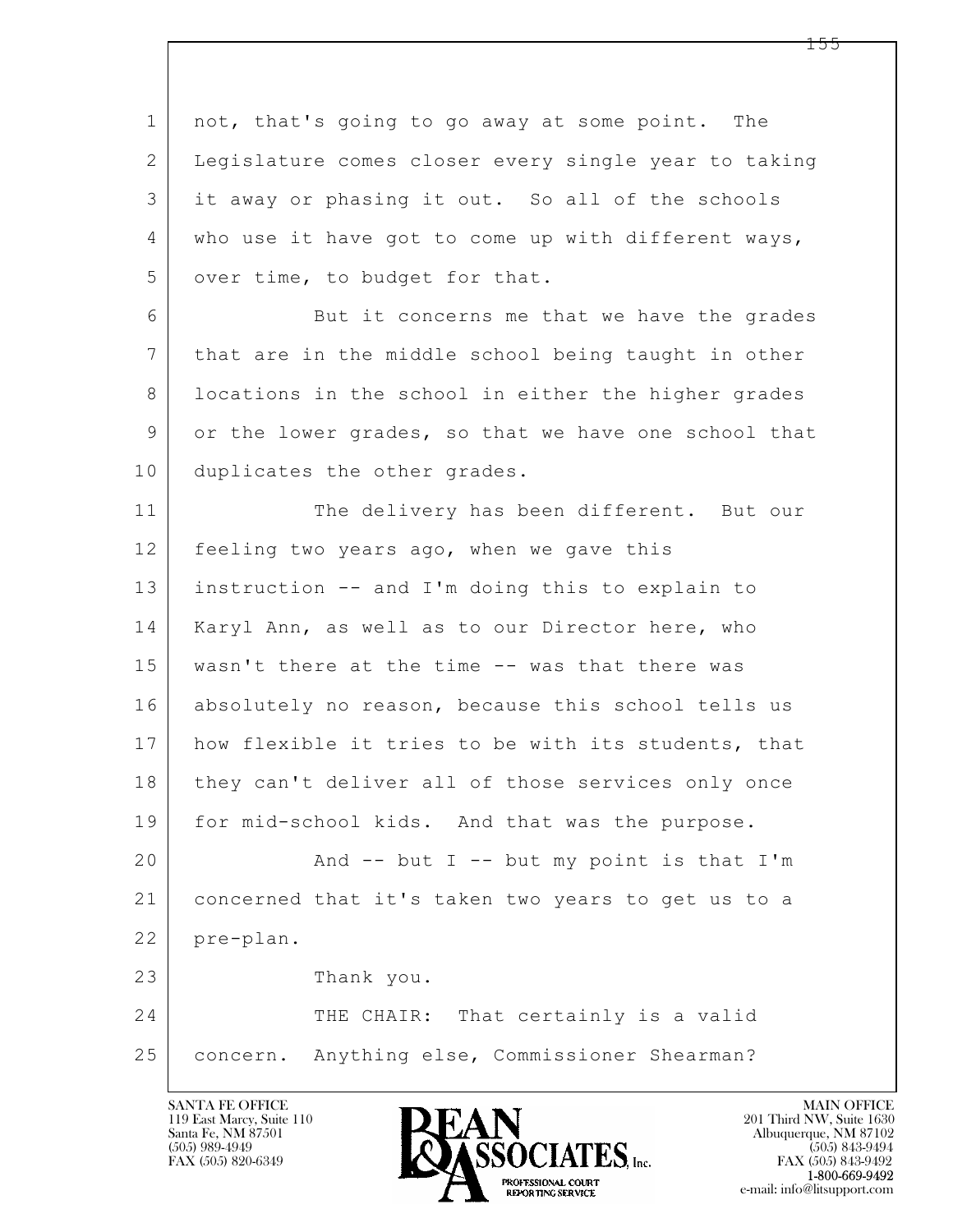$\mathbf{L}$  1 COMMISSIONER SHEARMAN: Yeah. I -- is 2 there a possibility of dates on these steps in this 3 pre-plan? 4 MR. KIRK HARTOM: I think what's going to 5 occur, you know, after the -- you know, the joint  $6$  meeting, you know, is to go ahead  $-$  because I  $-$ 7 you know, first, you have to have the informational 8 | meeting in regards to, "Why consolidate?" I think 9 our stakeholders will want to know what are all the 10 things that are behind that. 11 COMMISSIONER SHEARMAN: And that Step 2 -- 12 pardon me for interrupting. I just want to know 13 | where we are. Step 2. 14 MR. KIRK HARTOM: That is Step 2, along 15 with, I would say surveying and actually getting 16 data for all of you to say, "This is where our 17 stakeholders are with this particular move." 18 COMMISSIONER SHEARMAN: And do you have a 19 date for Step 2? 20 MR. KIRK HARTOM: We -- I have not set a 21 date -- well, I'll know this month when they're 22 | going to set that joint meeting just that concerns 23 consolidation. But we could set up the -- well, I 24 won't call it a "town hall" -- but the parent 25 meeting within the next month. That's -- that would

119 East Marcy, Suite 110<br>Santa Fe, NM 87501



FAX (505) 843-9492 e-mail: info@litsupport.com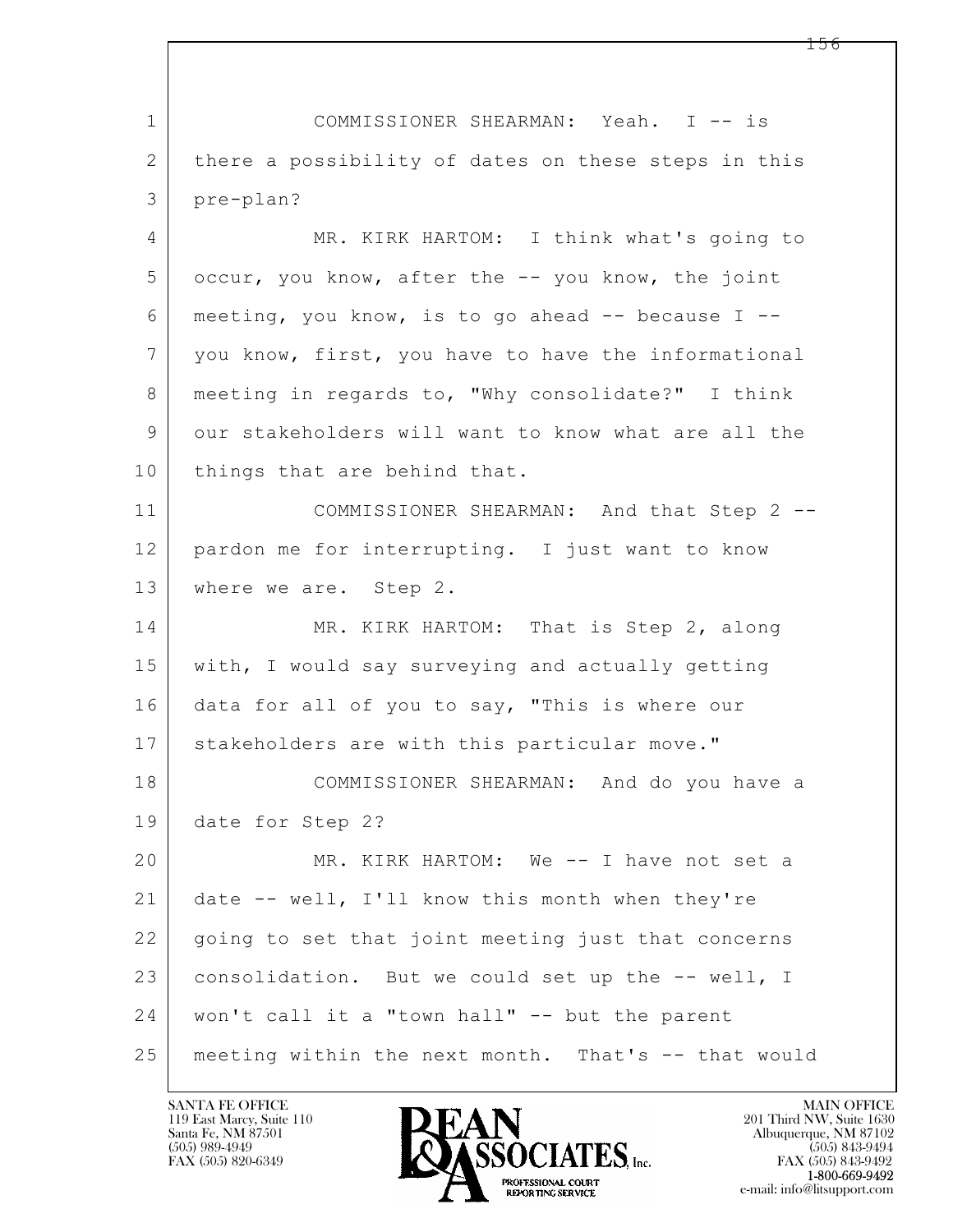1 not be an issue.

 $\mathbf{L}$  2 COMMISSIONER SHEARMAN: Because my concern 3 is the same as Commissioner Toulouse. The schools 4 | were given a three-year renewal. 5 MR. KIRK HARTOM: Yes. 6 COMMISSIONER SHEARMAN: And if it's taken 7 two years to get this, I wonder if this will have a 8 chance of being completed by the time the renewal 9 contract ends. 10 MR. KIRK HARTOM: Well -- and this was 11 something that -- this is something that said when 12 | this consolidation occurs, that the most optimal 13 time -- because all of our schools, for whatever 14 reason -- because they were all given different 15 | renewal dates, if upper -- if you will. But what 16 happened was is that next year, in the spring, all 17 of the schools are going to be renewed, believe it 18 or not, in one -- in one shot. 19 So in my mind, when consolidation occurs, 20 then the most optimal time to do that is when that 21 renewal comes; so actually to do that. 22 COMMISSIONER SHEARMAN: But renewal was 23 one of the conditions of -- consolidation was one of 24 the conditions of the renewal of the three schools. 25 MR. KIRK HARTOM: That's true. That's

119 East Marcy, Suite 110<br>Santa Fe, NM 87501



FAX (505) 843-9492 e-mail: info@litsupport.com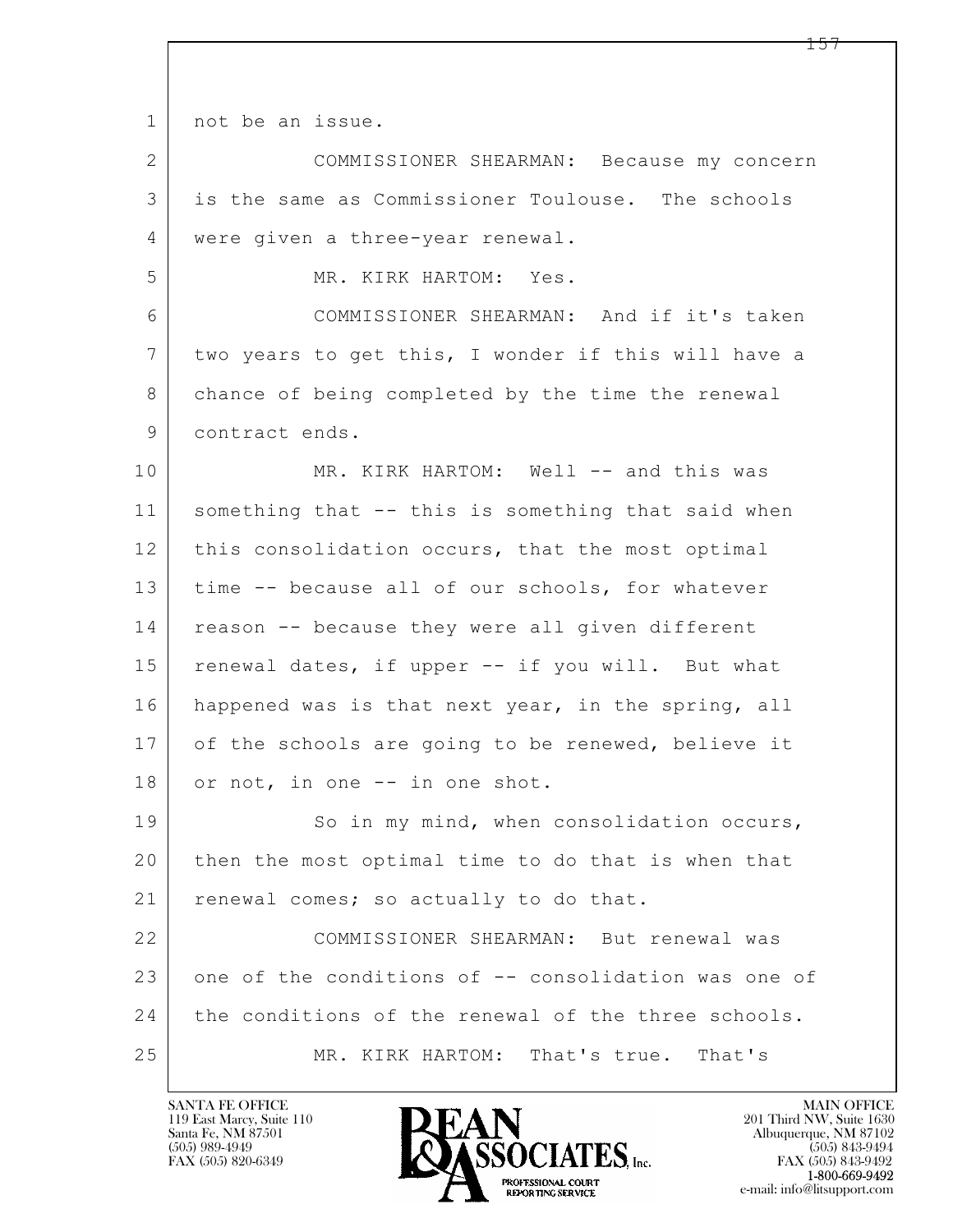$\mathbf{L}$  1 true; so when you get to renewal, then you would not 2 be renewing -- you would not be renewing, say, the 3 Intermediate school, because, as you would renew, 4 they would be consolidated. 5 COMMISSIONER SHEARMAN: I see. I see. 6 Instead of asking for renewal of three schools, you 7 would be asking renewal of two schools, the combined 8 school and whatever the other one is. 9 MR. KIRK HARTOM: I see it as the -- one 10 of the schools is combined; so we'd be  $-$ - yes, you 11 got it. I'm sorry. 12 COMMISSIONER SHEARMAN: And my last 13 question is, is PED still handling your finances, or 14 has that been returned to the schools? 15 MR. KIRK HARTOM: It has not. But there 16 has been -- I've met just recently with -- with 17 Deputy Aguilar, and there is new deputy director, 18 Mr. Craig. They were encouraged by all the 19 improvements that we've made this year. And 20 everything -- you know, business is moving a lot 21 better than it did. 22 So they have talked about handing the 23 boards of finance back to us. But I think we all -- 24 along with the Vigil Group, along with PED -- I 25 think they're going to parcel some of those -- you

119 East Marcy, Suite 110<br>Santa Fe, NM 87501

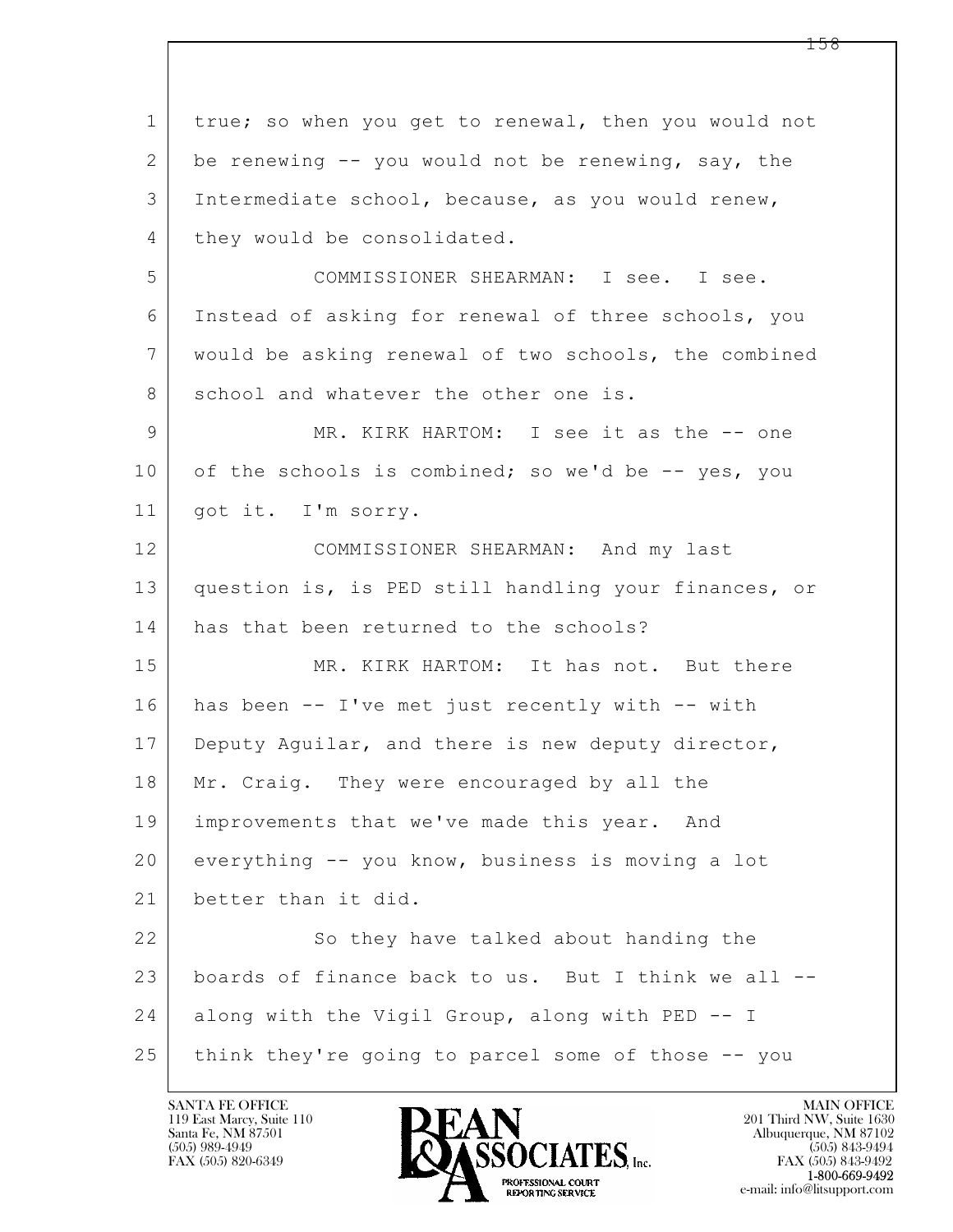$\mathbf{L}$  1 know, some of those things back through the Vigil 2 Group. 3 But I think we're at least a year away 4 from turning, you know, turning -- giving things 5 totally back over to us. 6 COMMISSIONER SHEARMAN: Thank you very 7 much. 8 MR. KIRK HARTOM: You're welcome. 9 THE CHAIR: Well, as you've heard, the 10 clock is ticking. There is concern on this 11 | Commission about the slowness of the pace, and, 12 yeah, there's another renewal. I'm not going to 13 speculate on what might happen in the future. None 14 of us have that ability, unless you're a psychic, I 15 guess. 16 So I'm not going to speculate on that. 17 But the clock is ticking; it is. There has been  $18$  some concern  $--$  is there anything else, 19 Commissioners? 20 You have the latest report. If there's 21 nothing else, then I appreciate your update and 22 taking the time to be here today. This was not an 23 action item; so I believe thank you for being here 24 today. 25 MR. KIRK HARTOM: Thank you, Commissioner

119 East Marcy, Suite 110<br>Santa Fe, NM 87501

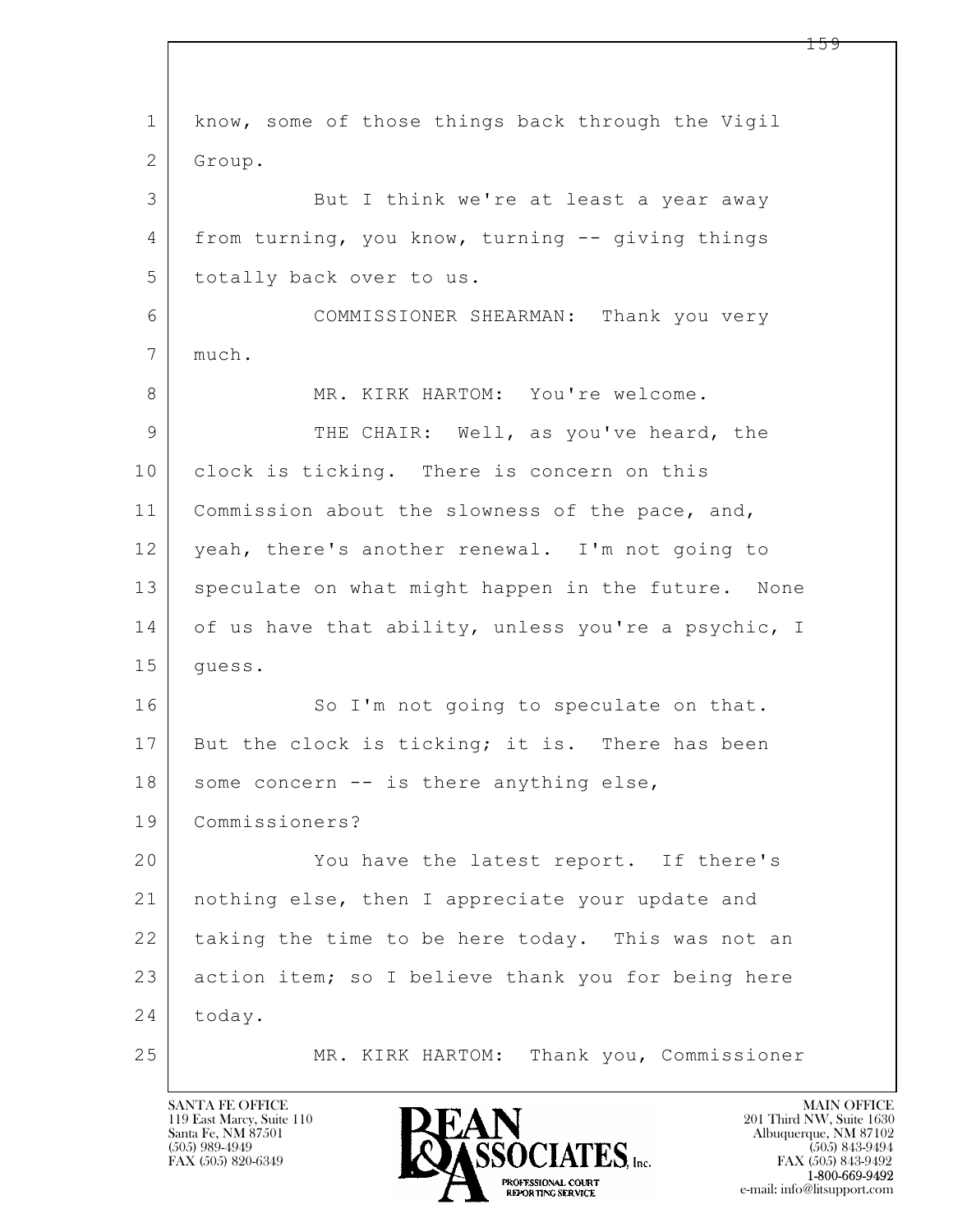$\mathbf{L}$  1 Bergman. I did say that I did attend the meeting 2 with NACSA yesterday. It was very good, because I 3 do know Katie Piehl, who is -- you know, some of you 4 will meet. But I worked with her as we developed 5 the performance frameworks in Hawaii. So it was a 6 good meeting and a great chance for the charter 7 leaders to go ahead and express, you know, concerns, 8 as well as some very good things, too. 9 And so I'll let you go. I know we're on 10 the clock right now, too. And I do want to -- and I 11 pardon myself. But I do want to express, I, hope 12 along with everyone else, to Commissioner Chavez, 13 our condolences that we are thinking of you in your 14 time of loss. 15 Thank you. 16 THE CHAIR: The next item on this -- now, 17 my agenda has -- the agenda form that we're going -- 18 is actually in a different order than what's on the 19 Executive Summary. I'm going to follow the agenda. 20 Item C on our agenda is the School 21 Governance Changes. There's two listed there, CEPi 22 and Cesar Chavez. 23 Director, what's -- I'm a little confused 24 why CEPi is on there; but I guess you're going to  $25$  tell us?

119 East Marcy, Suite 110<br>Santa Fe, NM 87501

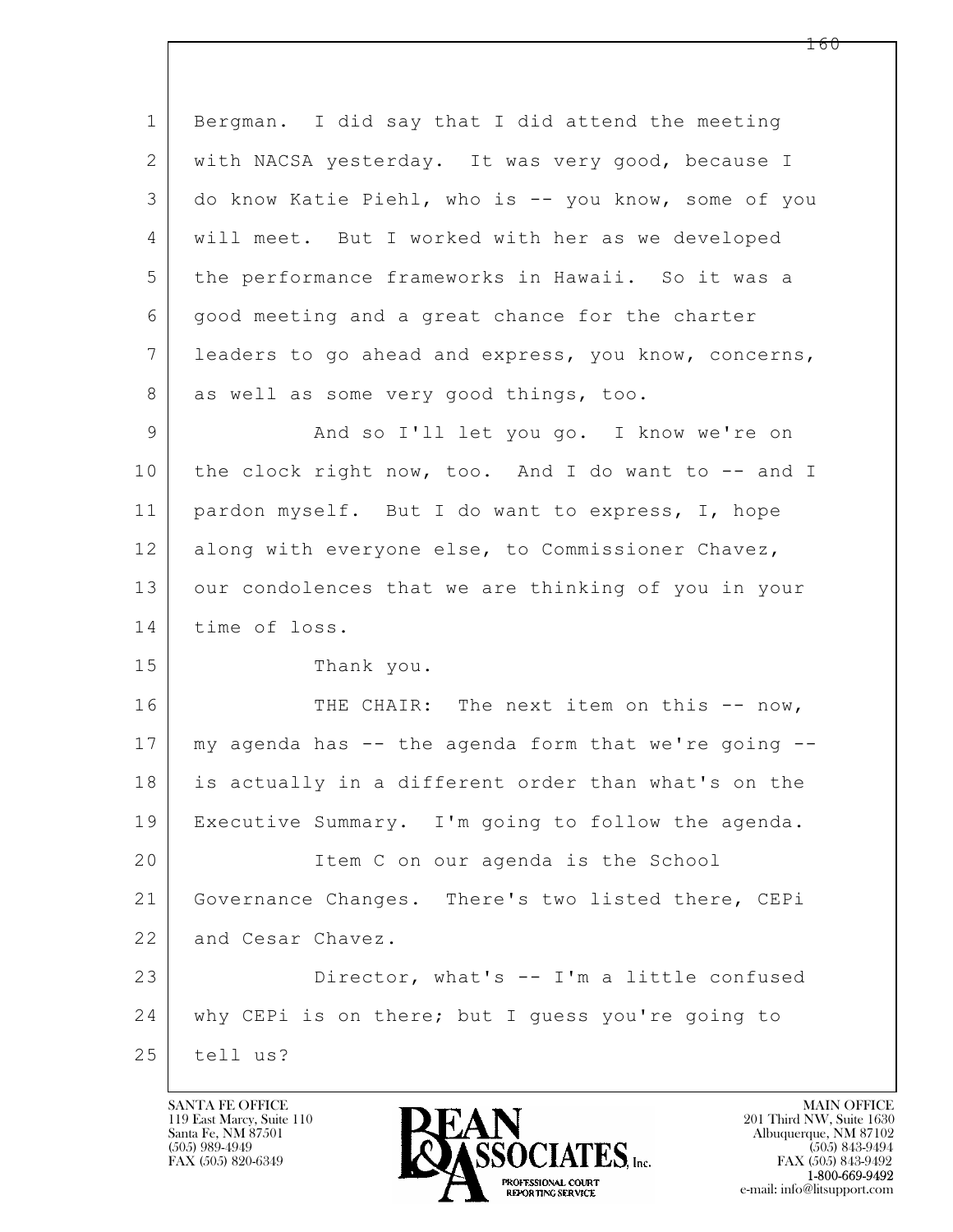$\mathbf{L}$  1 MS. POULOS: Well, as the Commission 2 passed the policy and forms to make sure the 3 Commission is up-to-date on who is on the governance 4 board of each school and to ensure that they 5 continue to be approved boards of finance, I have 6 provided the materials that I have received up to 7 this date. Those are from CEPi and from Cesar 8 Chavez Community School. 9 | THE CHAIR: Okay. I don't see anything 10 about CEPi. Do I have the documents here from Cesar 11 Chavez? So I'm looking -- 12 MS. POULOS: The first pages, right after 13 | the Item D, School Governance Changes, is CEPi. 14 THE CHAIR: Okay. That's fine. 15 MS. POULOS: When you get to the page 16 marked "28," that's where the materials for Cesar 17 | Chavez begin. And as I handed you this morning, we 18 did receive forms from Cesar Chavez; and so those 19 were the materials that I handed you this morning. 20 THE CHAIR: Excellent. Okay. This is not 21 an action item. Are there any questions or comments 22 on these? We have been notified, as we've asked to 23 be notified. 24 COMMISSIONER GIPSON: I guess my only -- 25 THE CHAIR: Commissioner Gipson?

119 East Marcy, Suite 110<br>Santa Fe, NM 87501



FAX (505) 843-9492 e-mail: info@litsupport.com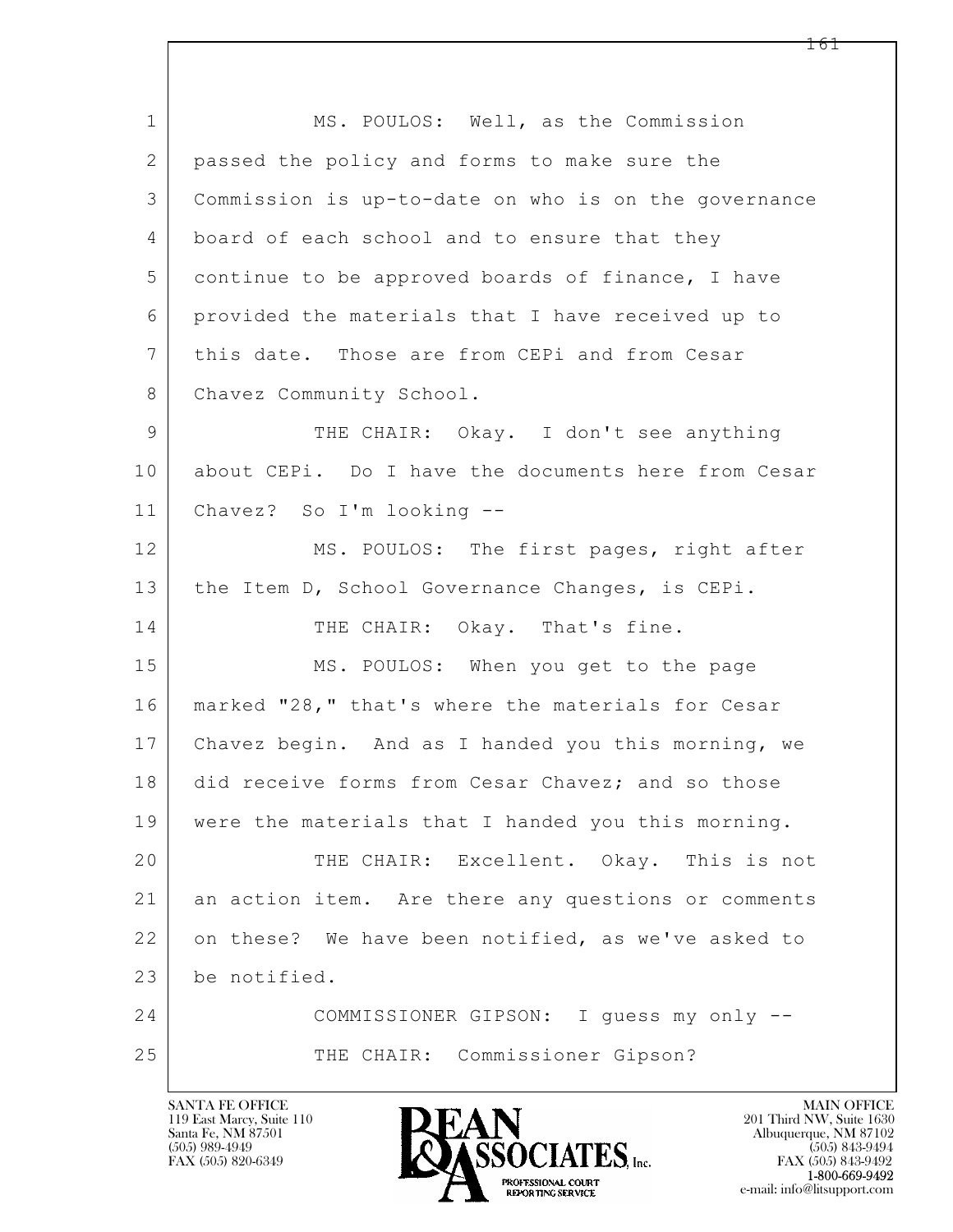$\mathbf{L}$  1 COMMISSIONER GIPSON: My only question is 2 with Cesar Chavez, do we know the number that they 3 have on their governance council now? 4 MS. POULOS: I don't have that 5 information. 6 COMMISSIONER TOULOUSE: My understanding 7 from my visit this week is they're a seven-member 8 board. They've lost two; so they still have the 9 right number. And they are recruiting actively 10 right now for -- in fact, they're looking for a 11 person with background in CPA work or finance or 12 budget. 13 COMMISSIONER GIPSON: Okay. 14 THE CHAIR: Anything else on governance 15 changes? 16 COMMISSIONER GIPSON: No. 17 THE CHAIR: I'm looking; I see none. 18 Thank you, Director. 19 Now, we're down to what is on the agenda, 20 Item D, which is the McCurdy Charter School. And 21 | they have made a request; so if they would come 22 forward, please. We have not seen them in a little 23 while. 24 MS. BENNETT ANDERSON: It'll be exciting. 25 If we may, can we pass a handout to everyone? Is

119 East Marcy, Suite 110<br>Santa Fe, NM 87501

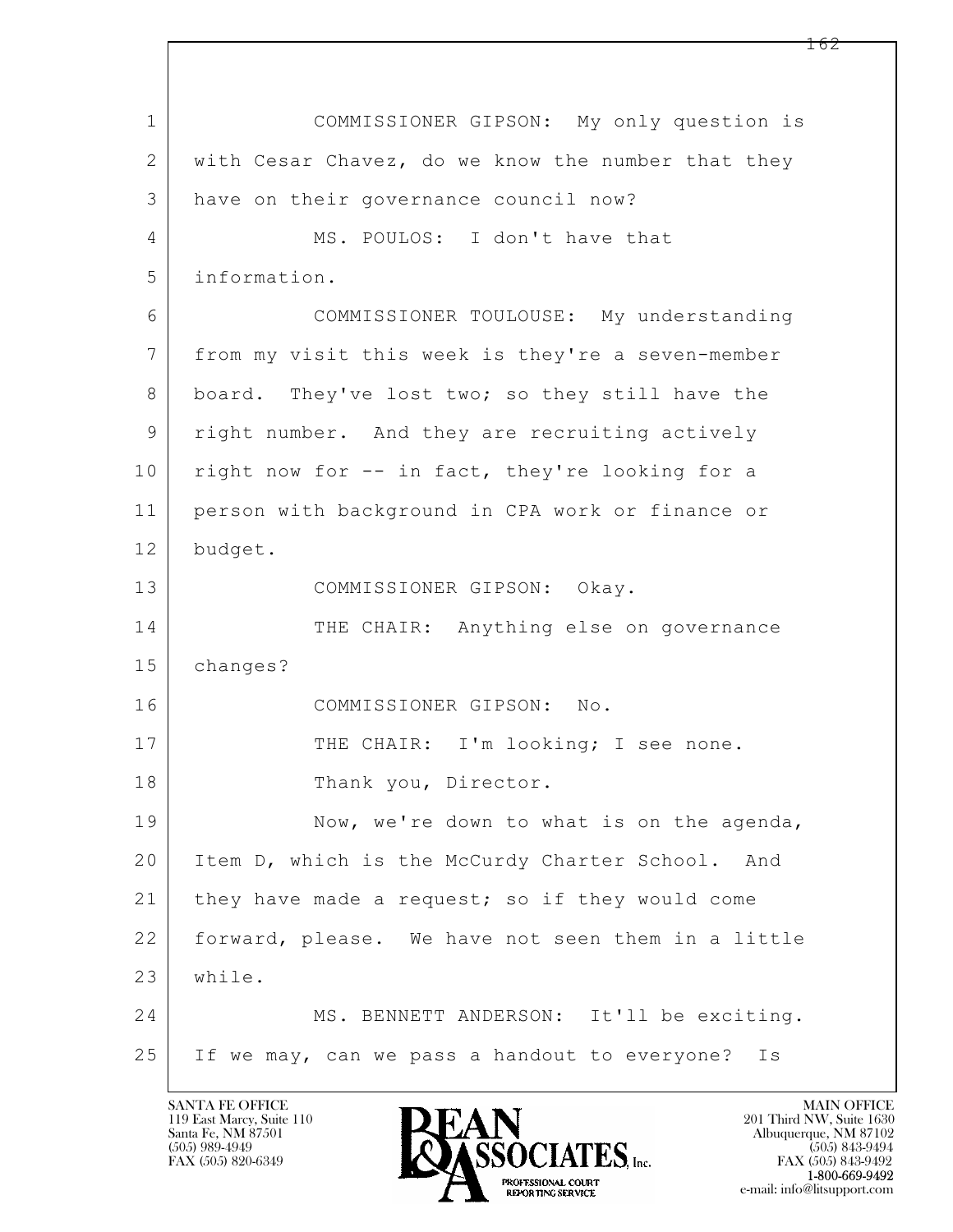$\mathbf{L}$  1 that all right? 2 THE CHAIR: You go ahead and identify 3 yourself while she's handing those out. 4 MS. JANETTE ARCHULETA: Good afternoon, 5 Mr. Chairman, members of the Commission. I'm 6 Janette Archuleta, the director of McCurdy Charter 7 School. This is a K-12 charter school located in 8 | Española, New Mexico. And we serve -- and this is 9 our fourth year of operation. 10 MS. BENNETT ANDERSON: And I'm Deborah 11 Bennett Anderson. I'm the chairperson for the 12 | governance board. And in the sake of brevity, we 13 will try to be as rapid as we possibly can. 14 We had asked to be on the agenda for three 15 different reasons, the first being that we wanted to 16 be able to -- on the recommendation of Deputy 17 Secretary Aguilar, to share with you that our Board 18 of Finance has been reinstated. After 27 months, 19 we're very proud to have the board back, the Board 20 of Finance. 21 During that process, PED had provided 22 financial support through the efforts of Ms. Deanna 23 Gomez, a financial consultant. And she has since 24 become our business manager, starting this school 25 | year.

119 East Marcy, Suite 110<br>Santa Fe, NM 87501

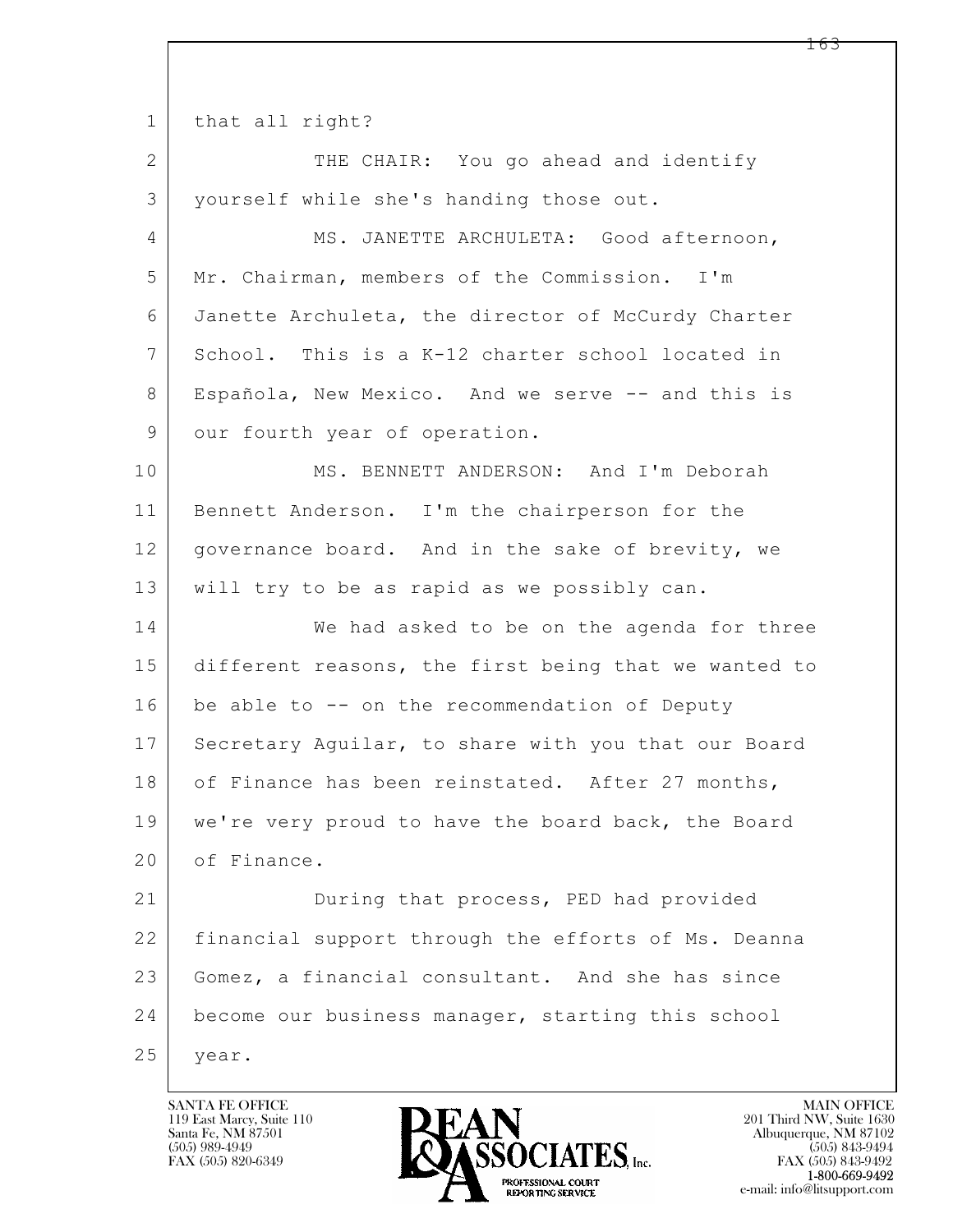$\mathbf{L}$  1 So it's going very well. But what it 2 means for us is that we're in a very sound financial 3 position. Our practices and our policies are in 4 place to make sure that we're -- we maintain 5 | ourselves in a sound financial position. 6 The second piece has to do with financing 7 for the school. As you may recall some 18 months 8 ago, we came to this board and asked for an 9 extension. And you graciously accepted that 10 extension. [Verbatim.] 11 But what has happened in that 18-month 12 period is we've spent a great deal of time talking 13 with financial institutions. As you may recall, we 14 had spent almost nine months before we had come to 15 you asking for the extension with a task force 16 between McCurdy Schools Northern New Mexico, who is 17 | prepared to donate two buildings and over 18 | six-and-a-half acres of land, plus a cash donation. 19 | And that task force included them, plus their 20 | 501(c)(25), McCurdy School Property, Inc., plus the 21 members -- certain members of the school. 22 And so we had been doing a lot of work in 23 trying to get the financing. They hired -- MSPI 24 hired financial consultants, Mr. Leo Valdez -- Leo 25 is right there -- and they had also paid for

119 East Marcy, Suite 110<br>Santa Fe, NM 87501



FAX (505) 843-9492 e-mail: info@litsupport.com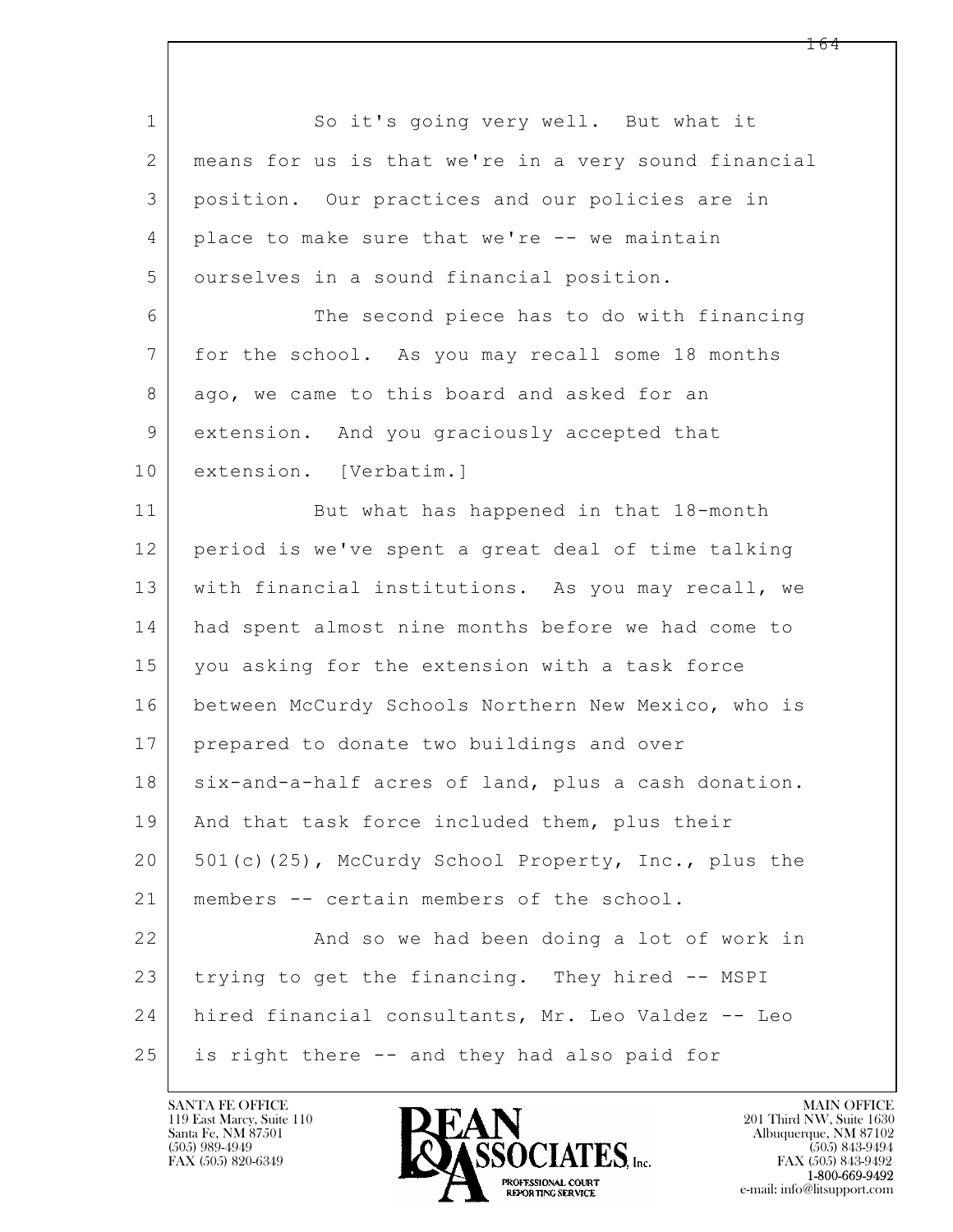$\mathbf{L}$  1 starting the architectural feasibility study, which 2 was being performed by Mr. Sanjay Engineer with FBT 3 Architects. Pardon? 4 (Ms. Bennett Anderson consults 5 with Ms. Archuleta.) 6 MS. BENNETT ANDERSON: And they also 7 funded the start of the financial feasibility study 8 | with venture capital. 9 And through all of that process, we have 10 come to find out that it's extremely difficult for a 11 school to find financing for a new building, one, 12 because we're not allowed by law to do that; so we 13 always have to work through another organization. 14 But we have gone through probably 24 different 15 iterations of pro formas. 24 iterations of term 16 sheets. 17 | We've talked with organizations such as 18 | Raza, Capital Impact, Rural Development of the 19 Department of Agriculture; there's a whole list in 20 your packet of all the people we've talked to. 21 People's Bank, Los Alamos National Bank, 22 Wells Fargo. And invariably, it tended to be a case 23 of either the interest rate was too high, and we 24 couldn't afford it, or the loan-to-value was not 25 correct, so that we could borrow enough money. Or

119 East Marcy, Suite 110<br>Santa Fe, NM 87501



FAX (505) 843-9492 e-mail: info@litsupport.com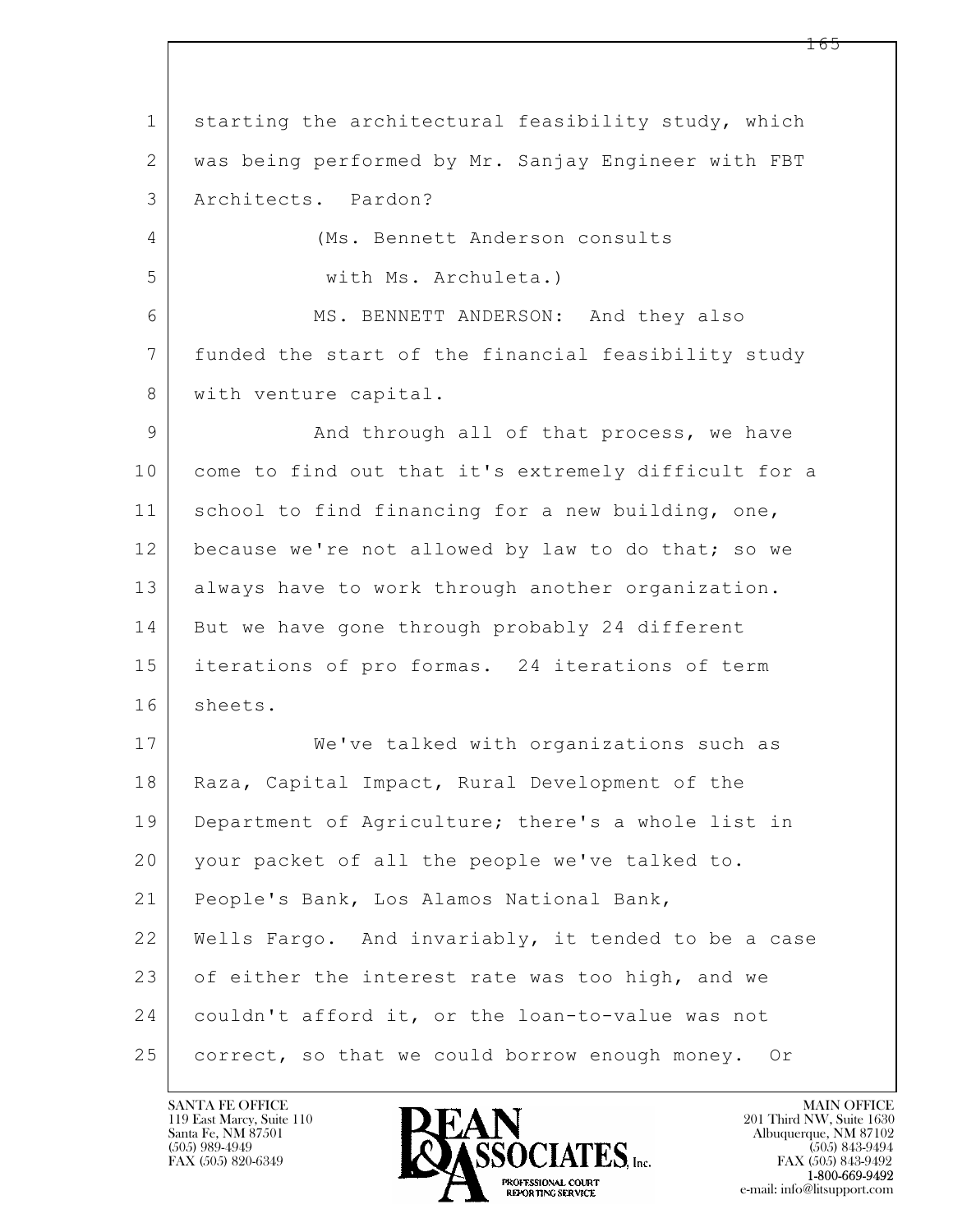| $\mathbf{1}$   | we did not meet their missional goals, as such.      |
|----------------|------------------------------------------------------|
| $\mathbf{2}$   | In the past few months, our financial                |
| 3              | adviser -- or the financial adviser for MSPI --      |
| 4              | found that there were New Markets Tax Credits        |
| 5              | available through the New Mexico Finance Authority.  |
| 6              | And an application was sent on, for Round 20.        |
| 7              | And the result of that is that there is              |
| 8              | a -- we've been put on their prioritized list with   |
| $\overline{9}$ | New Mexico Tax Credits [verbatim], in cooperation    |
| 10             | with two financial partners, one being Clearinghouse |
| 11             | CDFI, who would be basically the lender. And the     |
| 12             | borrower would be Charter School Development         |
| 13             | Corporation. And we have the senior vice president   |
| 14             | with us, Laura Feimann, right here.                  |
| 15             | It's moved very rapidly. But because the             |
| 16             | financial structure is being put into place as we    |
| 17             | talk right now, we wanted to be able to assure you   |
| 18             | that not only is our financial basis sound; but      |
| 19             | there is also an academic basis that is sound, as we |
| 20             | move forward.                                        |
| 21             | So I'm going to let Janette speak to that            |
| 22             | for just one moment, please.                         |
| 23             | MS. JANETTE ARCHULETA: Would you like a              |
| 24             | moment for -- regarding any questions in what we've  |
| 25             | shared so far?                                       |
|                |                                                      |

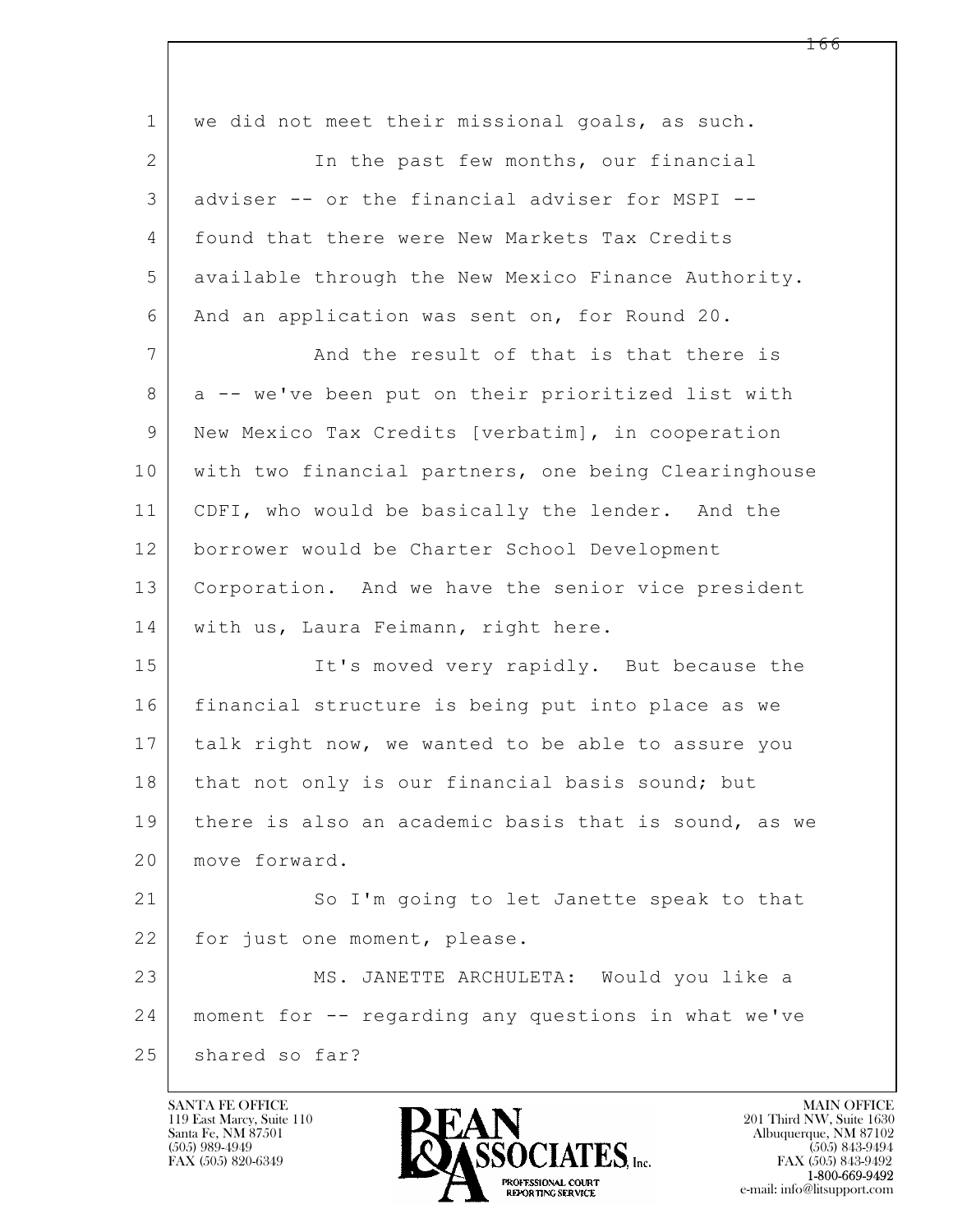$\mathbf{L}$  1 MS. BENNETT ANDERSON: They'll ask. 2 MS. JANETTE ARCHULETA: They'll let us 3 know. 4 THE CHAIR: Go ahead. 5 MS. JANETTE ARCHULETA: Okay. Just to 6 give you some background about McCurdy Charter 7 School, and also to update you as far as how we're 8 doing in fulfilling our charter and our academic 9 goals, currently, we have an enrollment of 525, 10 which is 90 percent of our capacity of 584. 11 | The June of 2015, we received our 12 accreditation through the North Central Association 13 Commission on Accreditation and School Improvement. 14 We are the largest of all K-12 charter 15 | schools in New Mexico. And we're the fourth largest 16 of all charter schools in New Mexico. 17 We have 92 percent of our student body 18 returning to us every year. The retention rate for 19 our staff is 89 percent, and all but one of our 20 staff members are fully licensed in the area that 21 | they teach. And, at that, that's a part-time 22 teacher. 23 Our hard-to-fill positions, such as our 24 | secondary science, math teachers' positions, are 25 filled by licensed -- by licensed teachers. Our

119 East Marcy, Suite 110<br>Santa Fe, NM 87501



FAX (505) 843-9492 e-mail: info@litsupport.com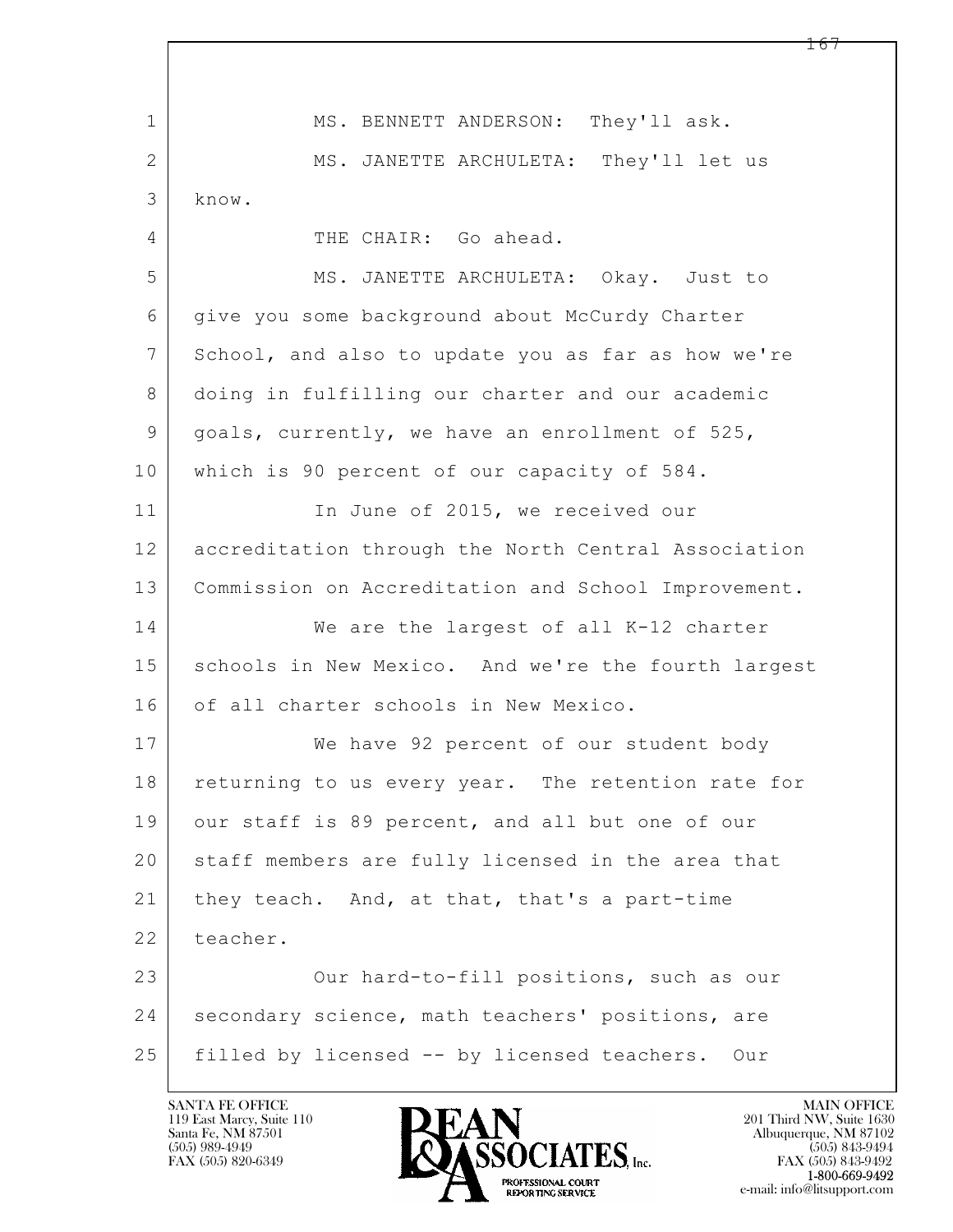$\mathbf{L}$  1 special education positions are filled by licensed 2 | teachers. We have a graduation rate, which we're 3 very proud of, of 82 percent, with the State 4 | graduation rate, I believe, at 68 percent. The 5 local school district has a graduation of 6 55 percent. 7 We have our attendance rate for our 8 students for the last three years of 92 percent, 9 | 93 percent, and 95 percent. We have 90 additional 10 hours of instruction beyond the State requirement. 11 | Our -- our graduation requirements are for 12 26 credit hours, as opposed to the required 24 13 credit hours. We've done a survey of the students 14 | that have graduated from McCurdy Charter School for 15 | 2015, and we've documented that 88 percent of those 16 students are enrolled in colleges or in community 17 | colleges. We're very pleased about that. 18 Our grades, as far as, you know, as being 19 a fourth-year school, first year, our grade was a --20 in the State grading system, was a B; the second 21 | year, a C; just this last year, with the 22 | implementation of PARCC, we received a C. 23 And just a little bit of comparison, we 24 have the highest school grade for those city schools 25 in Española. Española has about 14 schools. But

119 East Marcy, Suite 110<br>Santa Fe, NM 87501

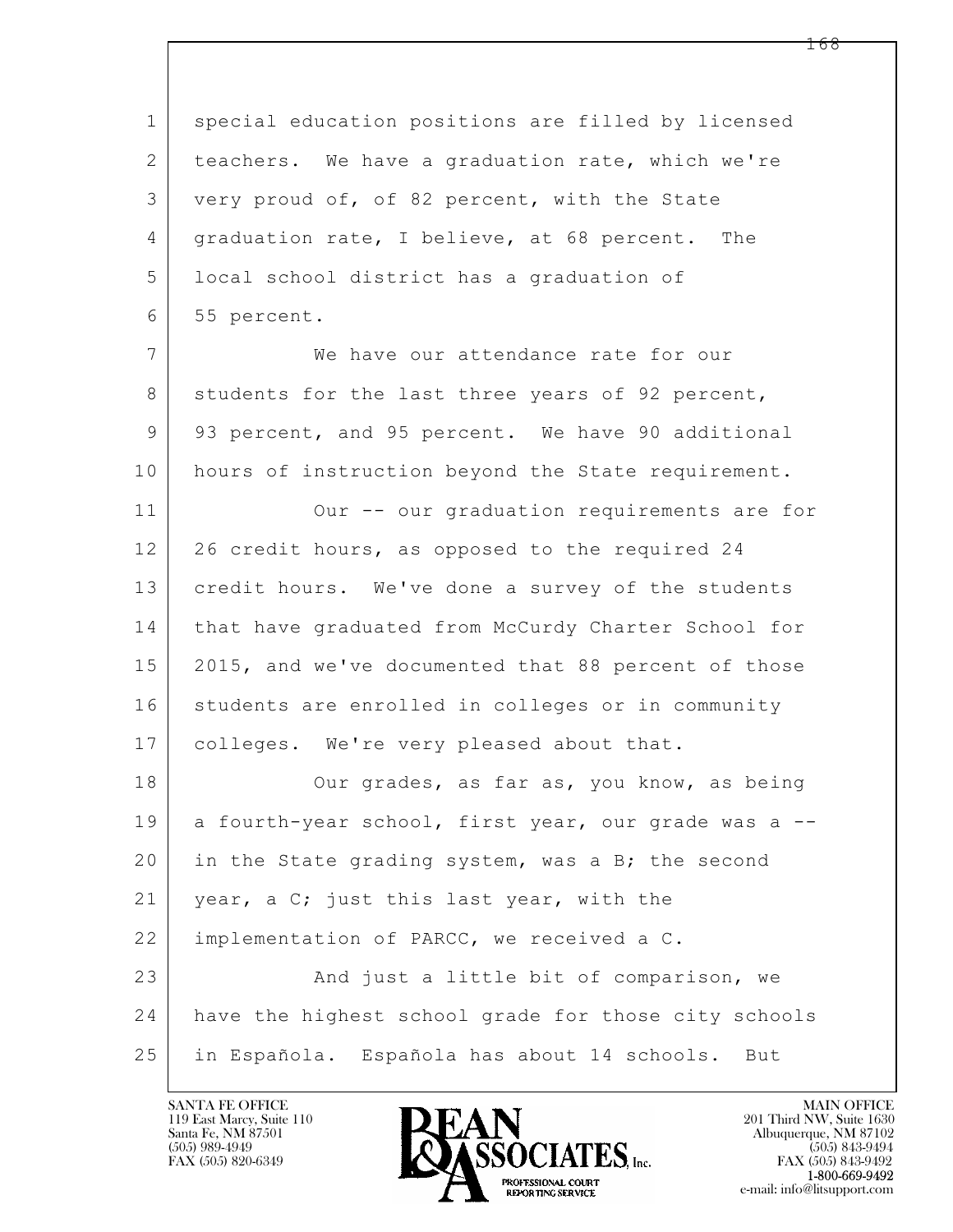$\mathbf{L}$  1 those that service the Valley of Española are five; 2 and so their scores are Ds or Fs. So our score is a  $3 \mid C$ . 4 And beyond that, we have an incredible 5 athletic program, which is run completely on 6 volunteers. So we have parents and community 7 members and students that are donating at least 8 48,000 hours to have our athletic program continue. 9 And besides all that, I would just say our 10 students are outstanding, and our staff is 11 committed. And -- and we truly believe that we have 12 an important place in the City of Española in 13 helping Española to become a quality place to live. 14 Any questions on that? 15 THE CHAIR: Before we get to that point, 16 thank you. Have you got anything else to offer? 17 MS. BENNETT ANDERSON: One more. 18 THE CHAIR: Go ahead. 19 MS. BENNETT ANDERSON: So we've been able 20 to try to demonstrate to you that we have financial 21 stability. Janette has been able to show you that 22 we have academic performance. We have people who 23 have -- institutions who have committed to funding a 24 new building. We're associated with New Markets Tax 25 | Credit.

119 East Marcy, Suite 110<br>Santa Fe, NM 87501

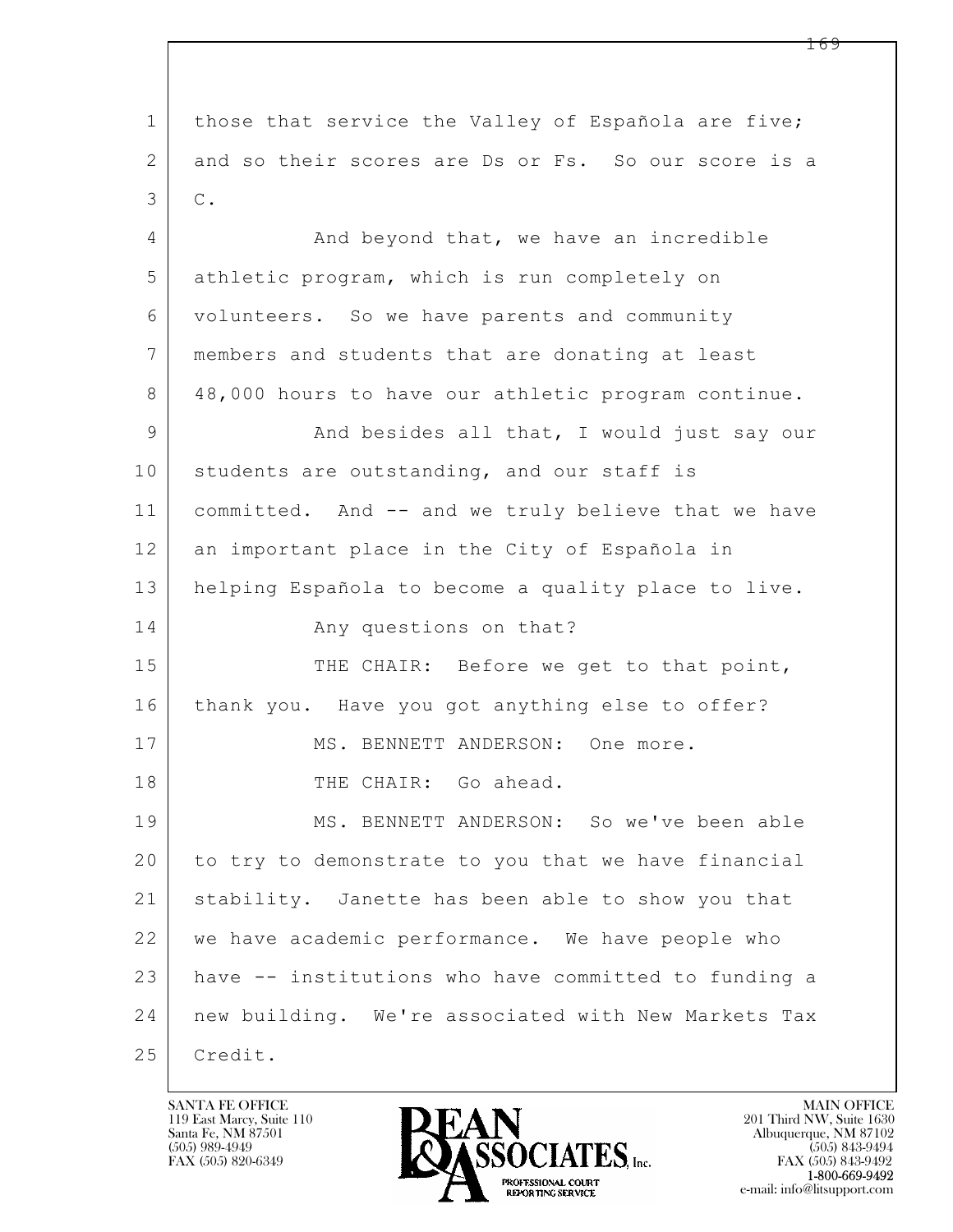$\mathbf{L}$  1 So we are asking if this board -- or this 2 Commission, excuse me -- would please extend the 3 construction period for basically 12 to 15 months 4 past ground-breaking. 5 I know that the last time we had talked, 6 we had hoped that, you know, this would all be done 7 and completed; and unfortunately, that did not 8 happen. I assure you that finding funding is 9 incredibly difficult. But we have the funding 10 | mechanisms, the commitment, and we are asking the 11 Commission to grant a 12- to 15-month extension past 12 the moment that we break ground. 13 And we will invite all of you. I don't 14 | know if this will be a gold shovel; but we will 15 invite all of you. 16 THE CHAIR: I will just note, we actually 17 have several Commissioners -- this began some time 18 | ago. It actually predates several of our 19 Commissioners being on this Commission. We've 20 granted at least one extension, if my memory serves 21 me. 22 COMMISSIONER SHEARMAN: Three. 23 MS. BENNETT ANDERSON: You've granted two 24 extensions. We submitted our original 18-month 25 plan, which got us to a date for meeting the

119 East Marcy, Suite 110<br>Santa Fe, NM 87501



 $FAX (505) 843-9492$ <br>1-800-669-9492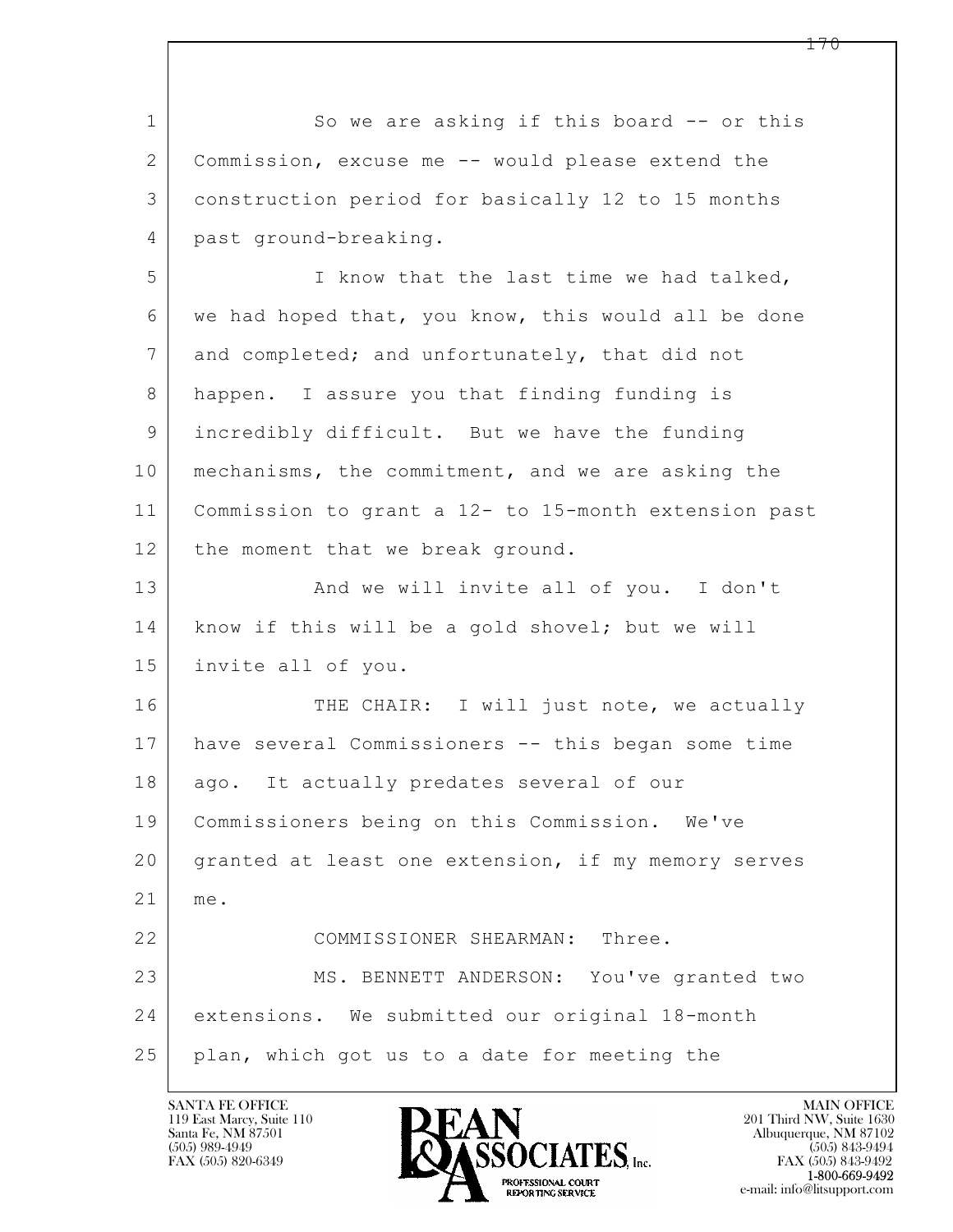| $\mathbf 1$ | weighted New Mexico Condition Index, of mid-February |
|-------------|------------------------------------------------------|
| 2           | of '14. We came for our first extension for          |
| 3           | 12 months, because there were concerns about title   |
| 4           | ownership. And our second one was for 24 months.     |
| 5           | And that got us to the mid-February of '17 time      |
| 6           | frame for when the building was intended to be       |
| 7           | completed.                                           |
| 8           | THE CHAIR: Okay. Thank you. And as she               |
| $\mathsf 9$ | said, there were title issues. They couldn't get a   |
| 10          | clear title. And there were entities "Back East"     |
| 11          | that were involved in this. And it was a very        |
| 12          | complex situation. And that's what they're asking    |
| 13          | now.                                                 |
| 14          | I have not had a chance to read everything           |
| 15          | you've handed us. But there are ongoing              |
| 16          | negotiations, or will be, between, I guess,          |
| 17          | New Mexico Finance Authority -- is that what that    |
| 18          | is? -- and a couple of other lending organizations.  |
| 19          | Is that what they are?                               |
| 20          | MS. BENNETT ANDERSON: Well, I was going              |
| 21          | to ask if Ms. Feimann could speak to that issue in   |
| 22          | terms of New Mexico -- New Markets Tax Credit,       |
| 23          | New Mexico Finance Authority. What did I say? I'm    |
| 24          | sorry. Laura?                                        |
| 25          | COMMISSIONER SHEARMAN: Mr. Chairman --               |

![](_page_170_Picture_2.jpeg)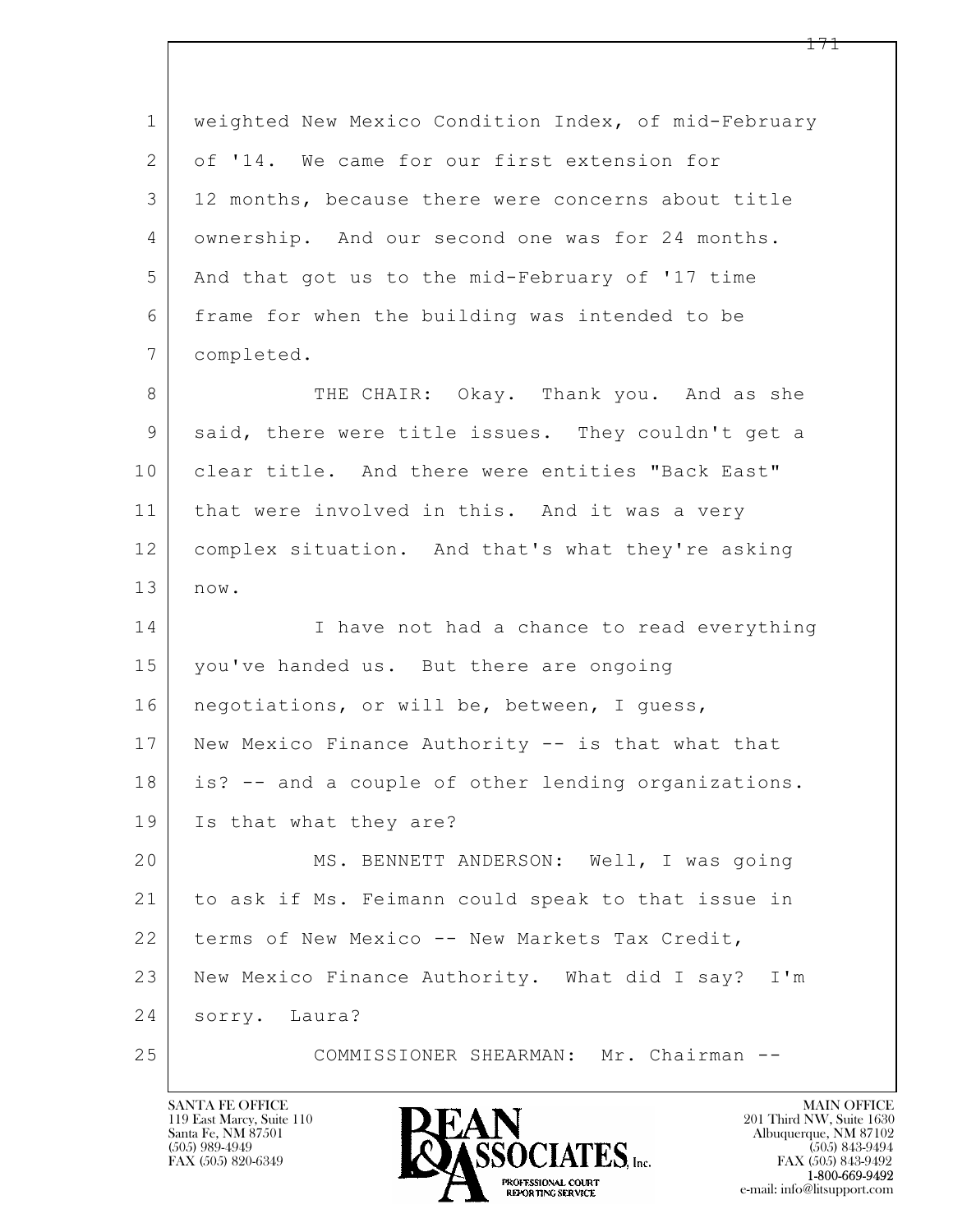$\mathbf{L}$  1 | MS. FIEMANN: I will keep it quick. I 2 promise. 3 THE CHAIR: Okay. Yeah, because we've got 4 some time constraints here. 5 Before you start, Commissioner Shearman? 6 COMMISSIONER SHEARMAN: Let me just say I 7 was here when this school was first authorized by 8 PEC. It came over from a district charter. That 9 was 2012. And at that time, you asked and submitted 10 an 18-month plan, which is provided for in the law. 11 Your facilities were not adequate. We granted that 12 18-month plan. 13 Then, as you said, that was not enough 14 time. You requested a 12-month extension. We gave 15 that. 16 The last time you came before this 17 Commission, you brought a lot of people with you, 18 and I was assured -- when I voted for that 24-month 19 extension, I was assured, in my mind, by what you 20 said and the people who were with you, what they 21 said, that the funding was in place, the plans were 22 drawn, everything was ready to go, and it would be 23 done in 24 months. 24 Now, I'm hearing it wasn't; but now you're 25 going to have everything done again if we'll give

119 East Marcy, Suite 110<br>Santa Fe, NM 87501

![](_page_171_Picture_2.jpeg)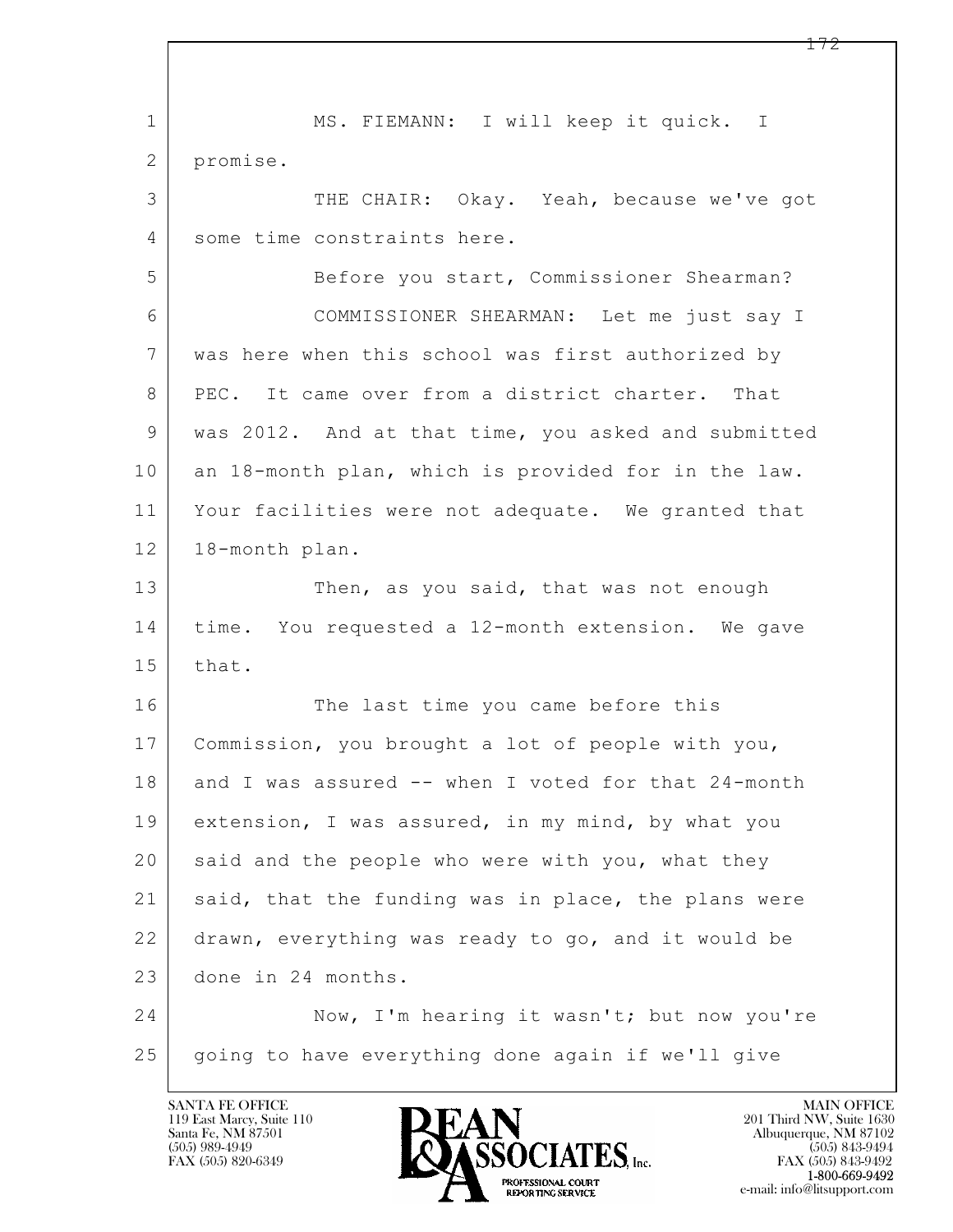$\mathbf{L}$  1 you another extension. I'm not convinced. I'm 2 sorry. I don't know what is -- if the funding is so 3 difficult, what -- what the problem is. But it just 4 seems like, to me, it's not working; it's just not 5 working. And I'm not willing to go any longer, 6 having children in school in a facility that does 7 not meet at least the minimum requirements of this 8 state. 9 I would wonder if you all have considered 10 perhaps portables or another means to house your 11 | students that doesn't require expensive 12 construction. Have you given any thought to another 13 plan? 14 THE CHAIR: That is a question. So we'll  $15$  go ahead  $-$  if you want to incorporate the funding 16 questions, what's the problem with the funding and 17 | why we're back at this point again. Go ahead, 18 please. 19 MS. BENNETT ANDERSON: All right. At the 20 time that we had met with the Commission requesting 21 the 24-month extension, I believe that we came to 22 you saying that applications were being submitted to 23 | Raza, Capital Impact, and Rural Development, and 24 | that we had the initial architectural feasibility 25 done, study done, and we had the financial

119 East Marcy, Suite 110<br>Santa Fe, NM 87501

![](_page_172_Picture_2.jpeg)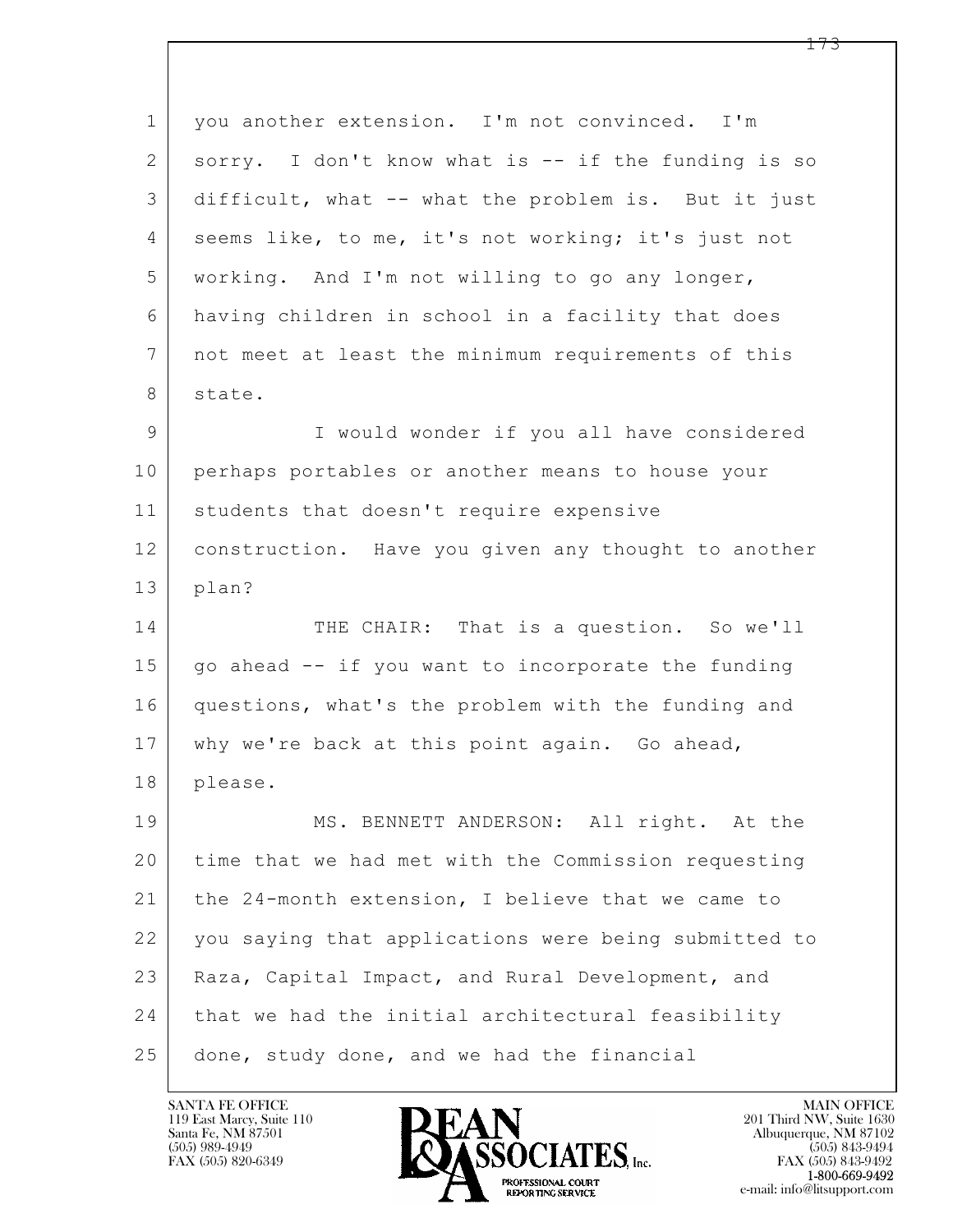$\mathbf{L}$  1 feasibility study had been started, but that we 2 needed some concurrence from you so that we could 3 get the appraisal complete, because MSPI was 4 reluctant to move forward unless there was some 5 concurrence that we would have an extension. 6 With Rural Development, there have been 7 several issues in terms of whether it was going to 8 be put out to bid, if it was going to be a 9 design-build issue; there have been pre-applications 10 submitted to Rural Development. We've had numerous 11 discussions with Rural Development. And that is not 12 going to work. The MSPI application was withdrawn 13 just a few weeks ago. 14 With regard to Raza, they felt that what 15 we wanted to do was not within their mission 16 framework; so that one went away. 17 | With Capital Impact, there was a concern 18 in terms of MSPI being able to back the note. And 19 so that basically fell through. 20 So in the meantime, what we've done is 21 worked to find any other financial institutions that 22 are willing to take on this project. And we have 23 talked with New Mexico Finance Authority on several 24 different occasions; but they didn't have an 25 allocation for New Markets Tax Credits that we

119 East Marcy, Suite 110<br>Santa Fe, NM 87501

![](_page_173_Picture_2.jpeg)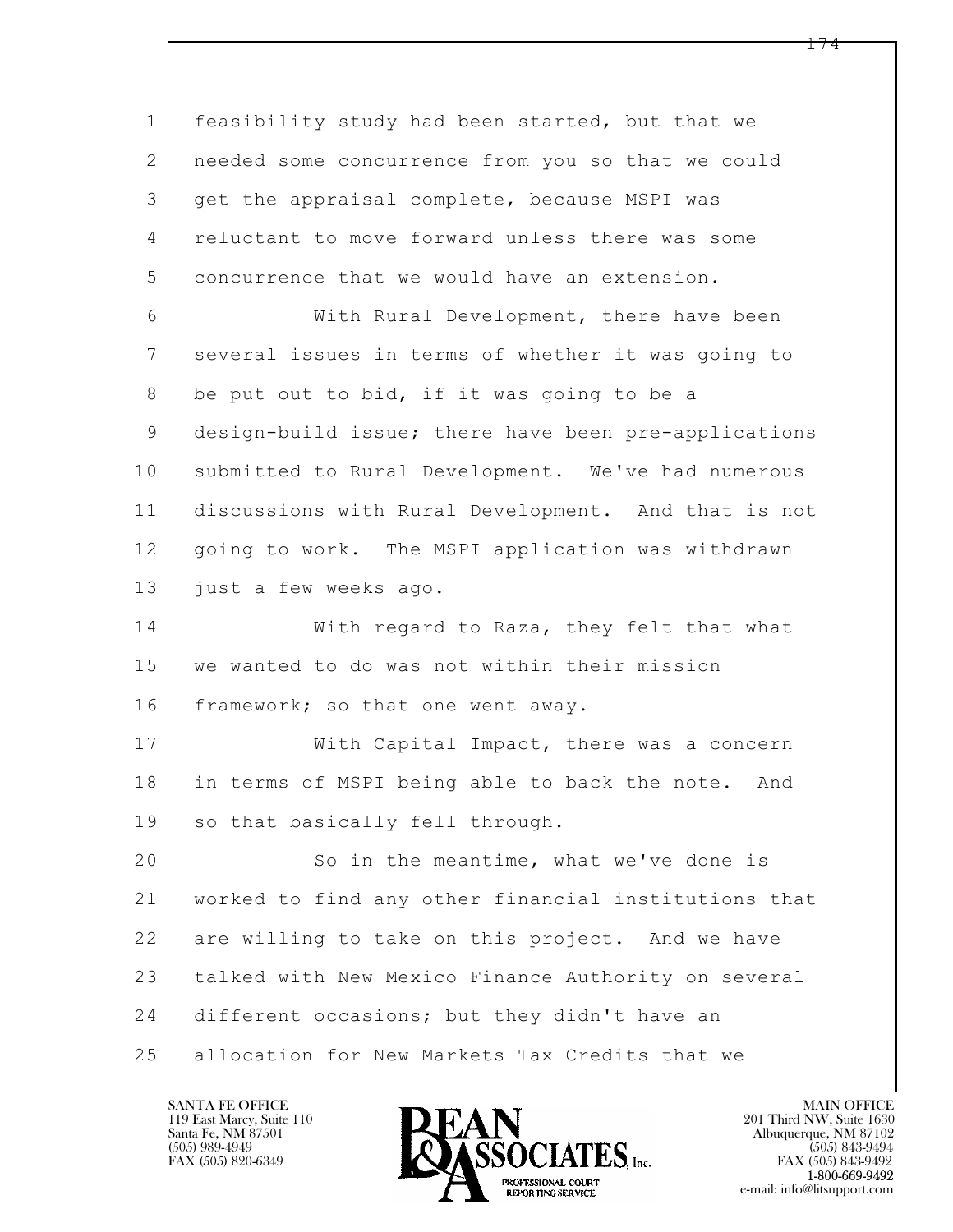| $\mathbf 1$    | qualified for. And it's only been recently, late    |
|----------------|-----------------------------------------------------|
| 2              | this fall, that we found out that there were some   |
| 3              | tax credits that we did qualify for.                |
| $\overline{4}$ | So I could give you a month-to-month date           |
| 5              | of everything that has happened within the past     |
| 6              | 24 months. And all I can tell you is that between   |
| 7              | all of the plans that you've got to be able to put  |
| $8\,$          | together, all of the applications, they all require |
| $\mathcal{G}$  | anywhere from 30 to 50 pieces of different          |
| 10             | information.                                        |
| 11             | And it's extremely difficult to put                 |
| 12             | applications together, especially when you're not   |
| 13             | the applicant. You do everything that you can to    |
| 14             | support the agency that -- or the institution that  |
| 15             | is submitting the request, trying to borrow the     |
| 16             | money.                                              |
| 17             | And all I can say is that at this point,            |
| 18             | the only thing that's out there -- and Leo -- Leo   |
| 19             | was with us when we thought that we were applying   |
| 20             | for the 24-month period. And we believed that one   |
| 21             | of those three applications was absolutely going to |
| 22             | work. And all three of those have just totally gone |
| 23             | away.                                               |
| 24             | COMMISSIONER SHEARMAN: Again, my                    |
| 25             | question, though, is have you considered an         |
|                |                                                     |

![](_page_174_Picture_2.jpeg)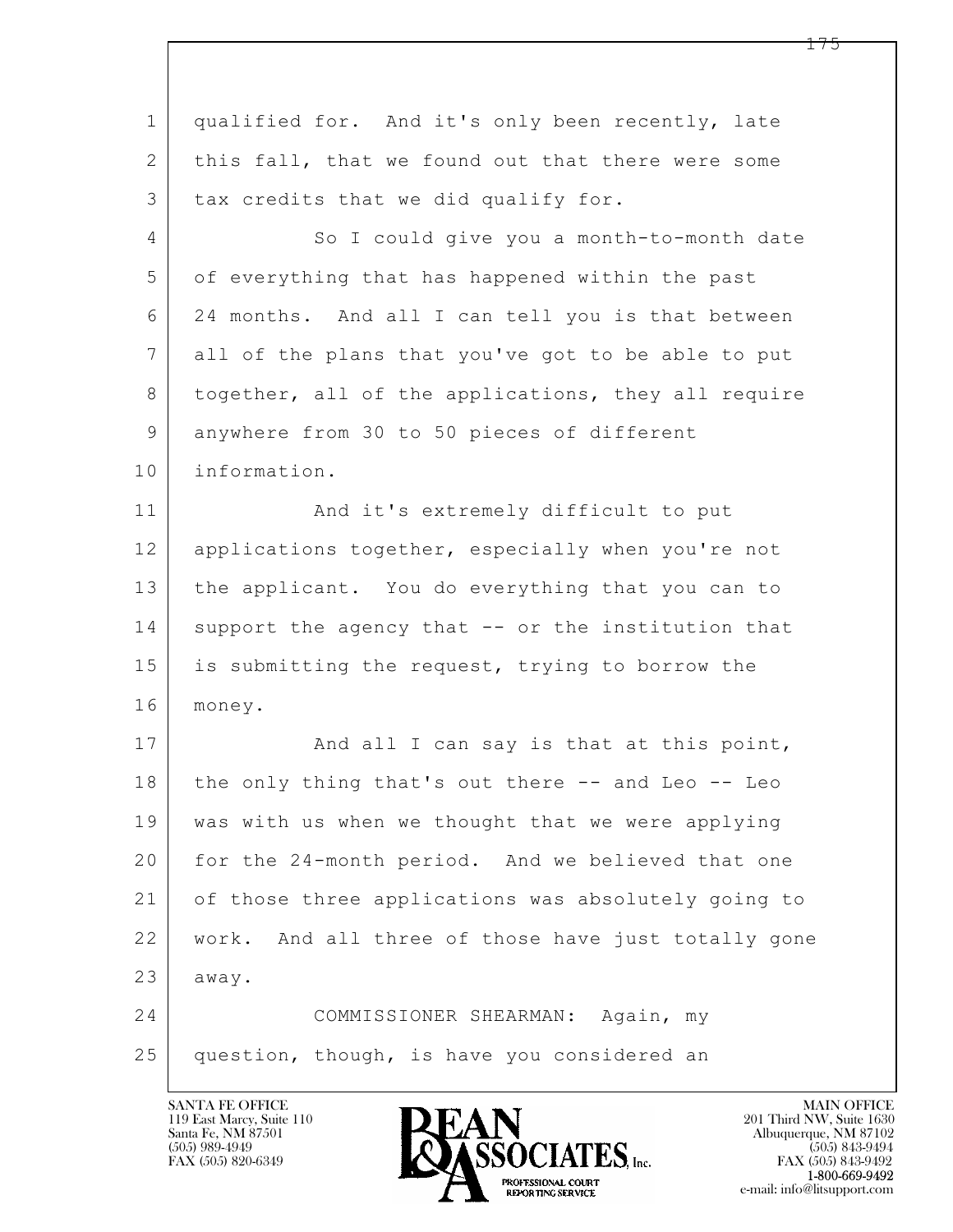| $\mathbf 1$    | alternative means of providing school facilities,      |
|----------------|--------------------------------------------------------|
| $\overline{2}$ | like portables?                                        |
| 3              | MS. BENNETT ANDERSON: We have not                      |
| 4              | considered a set of portables, as such. We've          |
| 5              | considered adding a certain amount of portables.       |
| 6              | But we have to be able to vacate the two               |
| $\overline{7}$ | buildings -- or the two of the buildings that we're    |
| 8              | currently in right now: The high school building,      |
| $\mathsf 9$    | what's called "Cole"; and the other one, which is      |
| 10             | called "Hovermale." And we have to vacate those        |
| 11             | buildings.                                             |
| 12             | So whatever we do, we have to be able to               |
| 13             | start afresh to be able to house our 525 kids.<br>They |
| 14             | do meet educational, you know, adequacy standards.     |
| 15             | They are not the best buildings. But, you know, we     |
| 16             | would never put any of our kids into harm's way.       |
| 17             | That's never been the intention.                       |
| 18             | COMMISSIONER SHEARMAN: Do they have                    |
| 19             | E-Occupancy certification?                             |
| 20             | MS. BENNETT ANDERSON: Yes, ma'am. Yes,                 |
| 21             | ma'am. Yes, ma'am.                                     |
| 22             | COMMISSIONER SHEARMAN: Thank you.                      |
| 23             | THE CHAIR: Commissioner Peralta, do you                |
| 24             | have anything -- do you have any conditional           |
| 25             | knowledge on that?                                     |

![](_page_175_Picture_2.jpeg)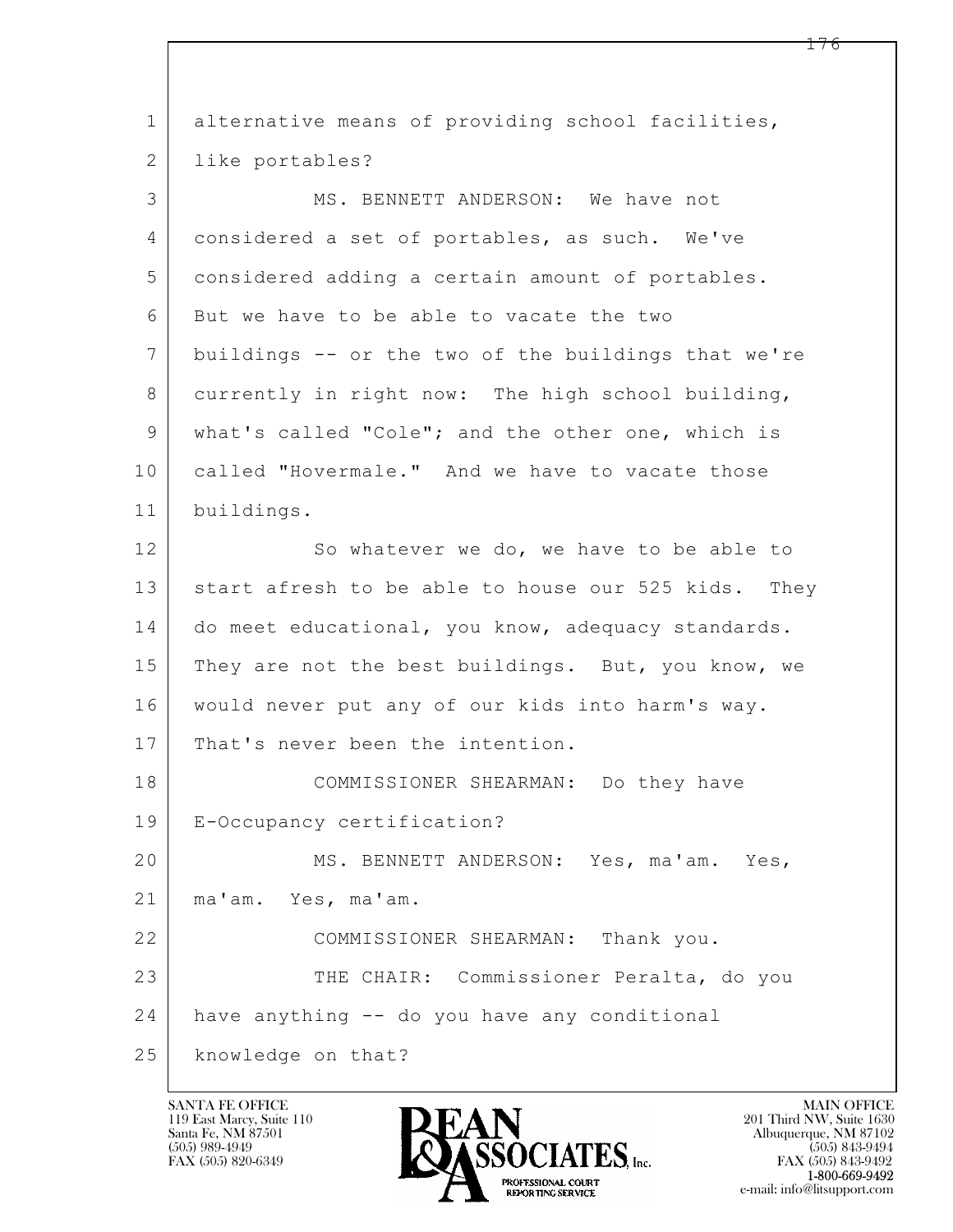$\mathbf{L}$  1 COMMISSIONER PERALTA: I don't -- the 2 way -- the way -- Mr. Gant was differently when he 3 was here. But the way I coordinate with Martica 4 about facilities is that when we set the agenda, if 5 there are schools that come up with amendments for 6 moving to new facilities or anything like that, I 7 submit those schools to Martica, and she'll just go 8 over them. 9 If there are any red flags or any concerns 10 or anything like that, she will forward information 11 about schools and facilities. And if not, then -- 12 then I'm to understand that things are okay. 13 Being that all I saw was McCurdy Charter 14 School; thus, I did not submit this school's name to 15 | Martica. 16 MS. BENNETT ANDERSON: If I may? 17 THE CHAIR: Go ahead. 18 MS. BENNETT ANDERSON: Actually, what has 19 happened is, through Sanjay Engineer and FBT 20 Architects, we have gone through the first three 21 | stages of design work with Martica. And in fact, 22 she wrote me a letter yesterday that basically said 23 that with the expectation that we would submit the 24 | 10 percent design drawings, which is what we're 25 anticipating around the first of May, that she would

119 East Marcy, Suite 110<br>Santa Fe, NM 87501

![](_page_176_Picture_2.jpeg)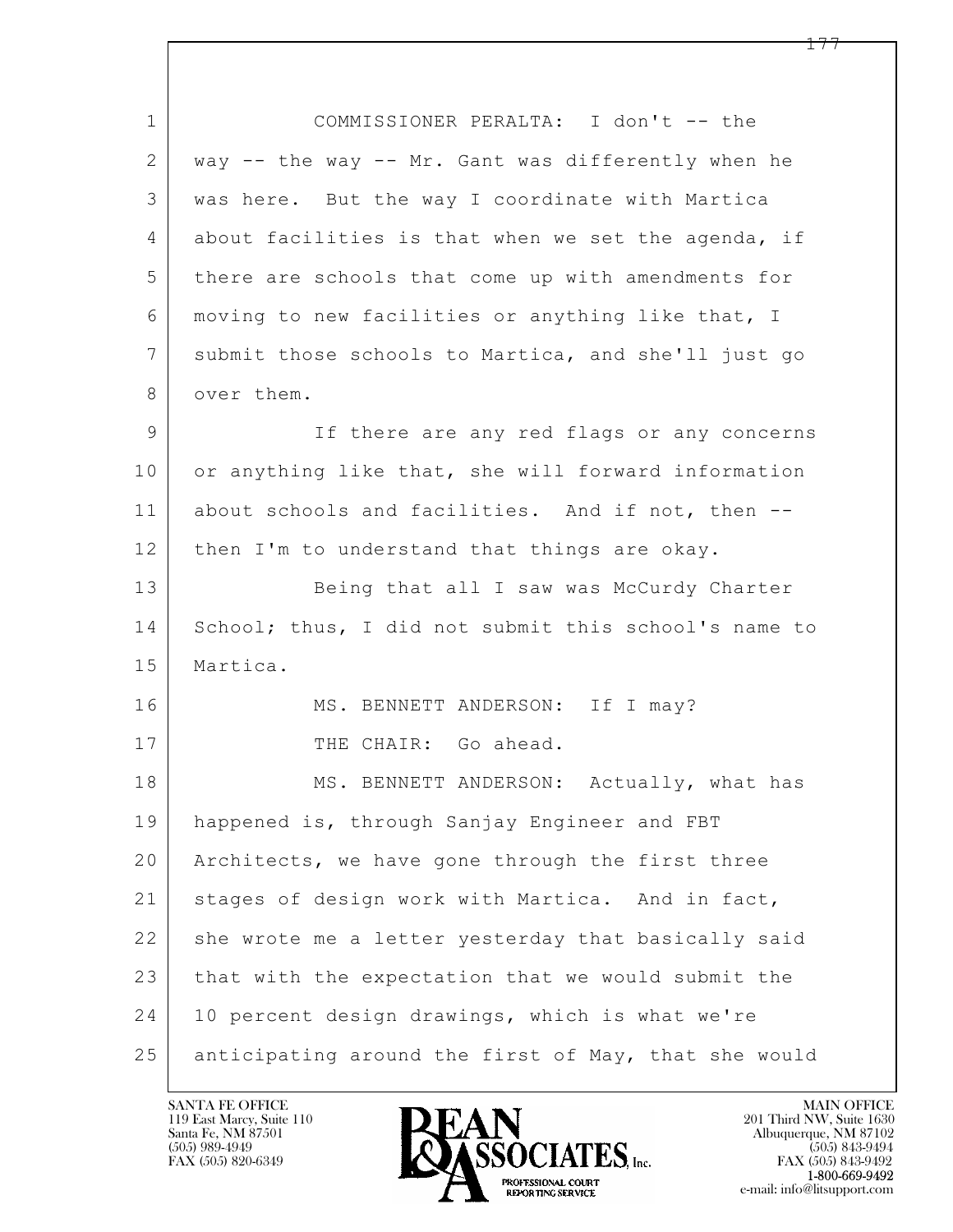$\mathbf{L}$  1 anticipate that -- that her review would be 2 | completed some two weeks after that. 3 So we -- I mean, we've got the equivalent 4 of 100 percent design drawings in hand. They're 5 getting ready to go in in another month. But all of 6 the other three levels of design work have already 7 been completed. 8 | And I know that Martica would tell you 9 that -- you know, that the drawings and so forth 10 have been more than reviewed by her and more in 11 compliance with what is necessary. 12 THE CHAIR: Okay. You just said you have 13 to vacate two buildings. When are you vacating 14 | those two buildings? Now, or at the end of this 15 school year? 16 MS. BENNETT ANDERSON: I'm sorry. We have 17 to vacate two buildings so that the other parent 18 organization can do what they want to do. But 19 | they're not going to kick us out until we have 20 someplace to put them in. 21 THE CHAIR: That was my -- if you don't 22 have a new facility by the summer of 2017, where are 23 you going to put them? 24 MS. BENNETT ANDERSON: That's a very good 25 point. I did want to go back to Commissioner

119 East Marcy, Suite 110<br>Santa Fe, NM 87501

![](_page_177_Picture_2.jpeg)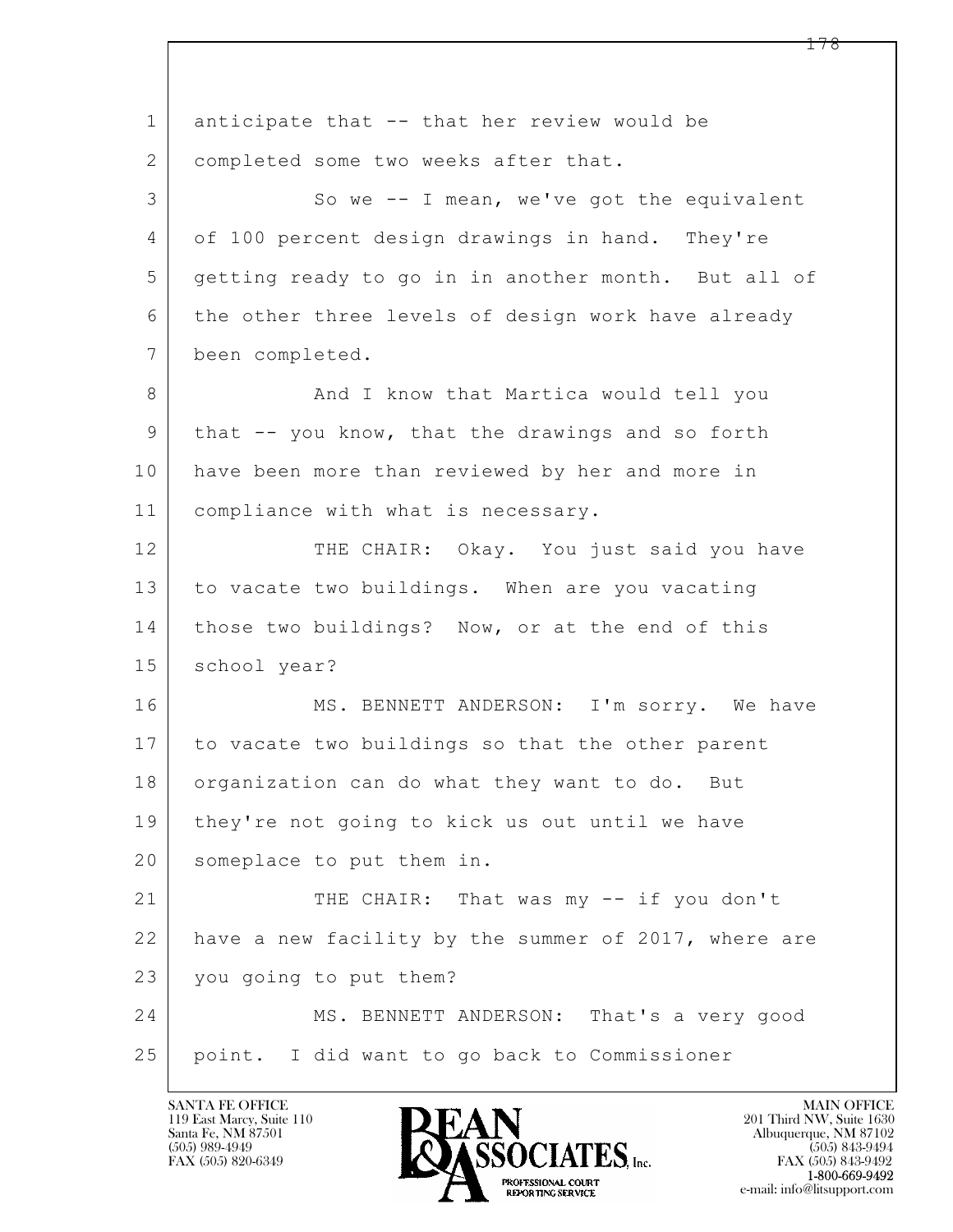$\mathbf{L}$  1 Shearman's comments. We did look at other places to 2 potentially put the building. And we have a letter 3 from Sultemeier Realty, to where she had gone back 4 and looked at all of the available properties, 5 whether it was vacant land and/or existing 6 facilities, and she could find nothing that would be 7 suitable for having a school of the size that we 8 | would need to be able to have. 9 So I do have letters to that effect -- or 10 | a letter to that effect. 11 THE CHAIR: So I understand Commissioner 12 Shearman's concern. But I quess if they have 13 E-Occupancy, I can't imagine PSFA would put an 14 E-Occupancy on buildings that are not suitable. 15 | Even if they're old and tired, we have old and tired 16 facilities in Roswell. The newest facility in 17 Roswell was built in 1965. So -- but it's not just 18 charter schools that face this issue. But I think 19 maybe the district schools have more money to keep 20 | the buildings more up-to-date. 21 So if you have something that we haven't 22 already said or discussed -- go ahead. 23 MR. LEO VALDEZ: Mr. Chairman, members of 24 | the board, my name is Leo Valdez. For the record, 25 I'm with the investment banking firm of Hutchinson

119 East Marcy, Suite 110<br>Santa Fe, NM 87501

![](_page_178_Picture_2.jpeg)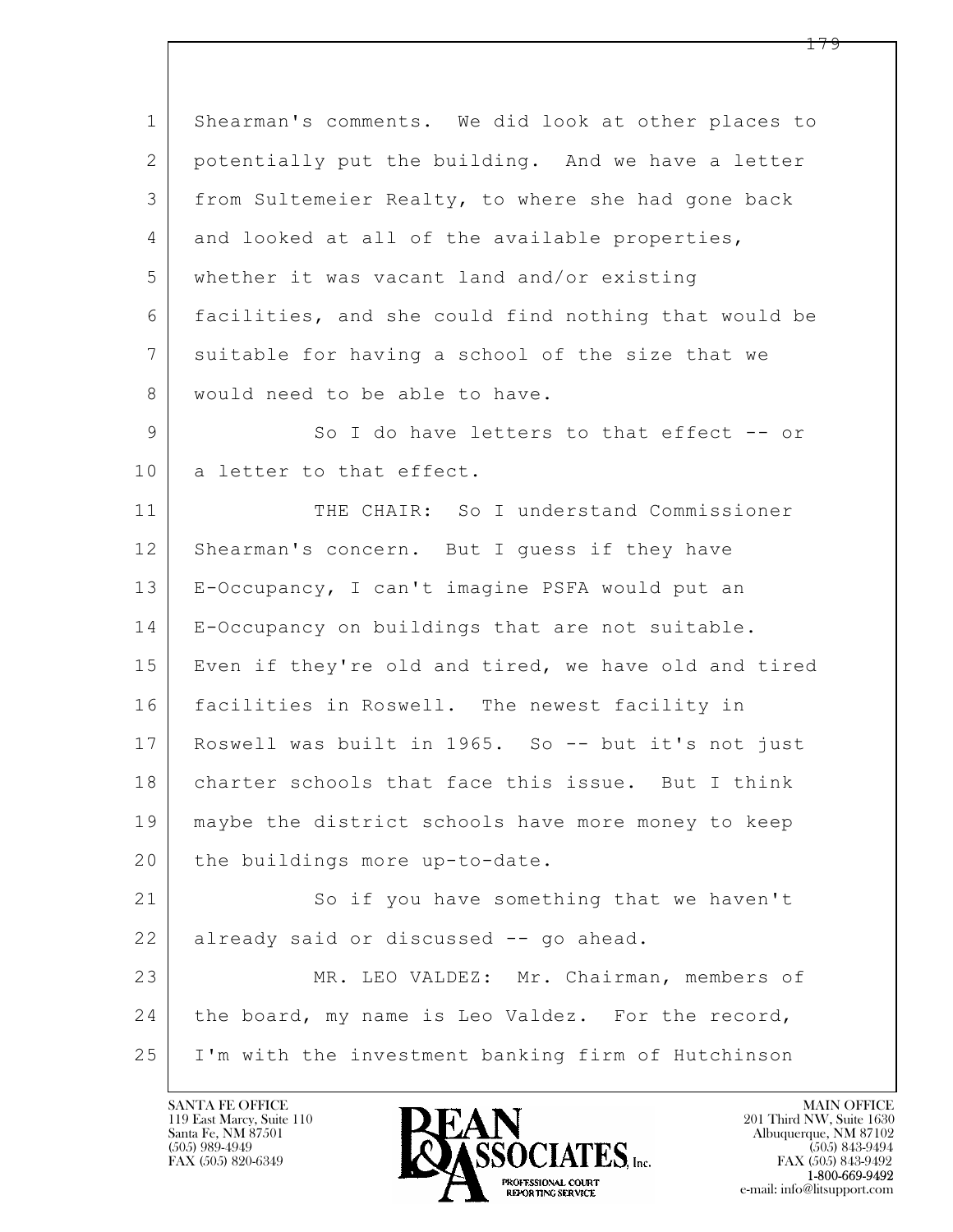$\mathbf{L}$  1 Shockey Erley; and I've been the financial adviser 2 with regard to this matter. 3 Rather than going back in time, I'd like 4 to explain where we are today. 5 THE CHAIR: Please. 6 MR. LEO VALDEZ: We do have plans and 7 specs. We have a commitment from a company called 8 "Clearinghouse," that's willing to provide a loan -- 9 it's called a "leverage loan" -- to Charter School 10 Development Corporation. 11 Charter School Development Corporation 12 will be the owner, developer, and the landlord to 13 | McCurdy Charter Schools. 14 We have been in discussions for over two 15 | months now; and recently, as of yesterday, we're 16 getting prepared to go before the Financial 17 Authority, now, in April, to get approval to fund 18 this project. We have circled all the dollars we 19 | need. We know we're in place. The major 20 consideration is do we have enough time if we start 21 building this project in July of this year in order 22 to get completed by February of 2017. 23 Before I go any further, I'd like to 24 introduce Laura Feimann, who is -- represents the 25 | Charter School Development Corporation. She can

119 East Marcy, Suite 110<br>Santa Fe, NM 87501

![](_page_179_Picture_2.jpeg)

FAX (505) 843-9492 e-mail: info@litsupport.com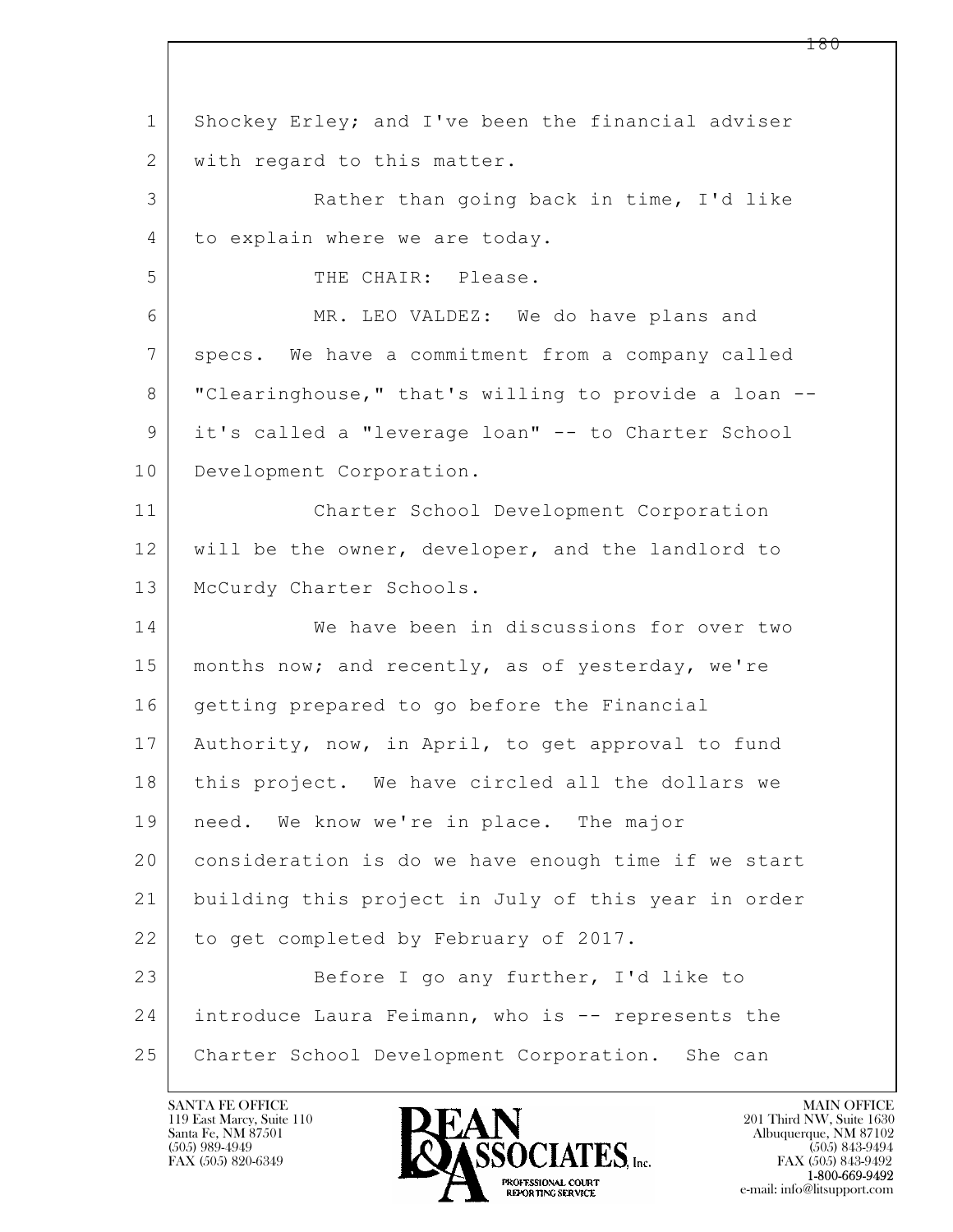$\mathbf{L}$  1 tell you more about who they are, what they're 2 doing, why they're doing it, and further, what our 3 expectation is and why we're here to ask for an 4 extension. 5 THE CHAIR: Go ahead. 6 MS. LAURA FIEMANN: Thank you very much. 7 Commissioners. 8 THE CHAIR: Identify yourself for the 9 | record, please. 10 | MS. LAURA FIEMANN: Laura Fiemann, Charter 11 Schools Development Corporation. I live in Arizona. 12 So Charter Schools Development 13 Corporation, we are about a 22-year-old 501(c)(3) 14 nonprofit, whose sole mission it is to serve 15 | high-needs charter schools with their facilities. 16 It's all we do. All we do is build buildings, 17 | figure out strategies for facilities, and provide 18 financing or provide other financial support to 19 deserving charter schools. 20 We have served about 320 schools since 21 inception, and we are pleased and thrilled to be 22 able to provide support to McCurdy Charter School. 23 The support that we anticipate providing 24 is not only taking onto our balance sheet 25 | \$8-and-a-half million, but supporting those almost

119 East Marcy, Suite 110<br>Santa Fe, NM 87501

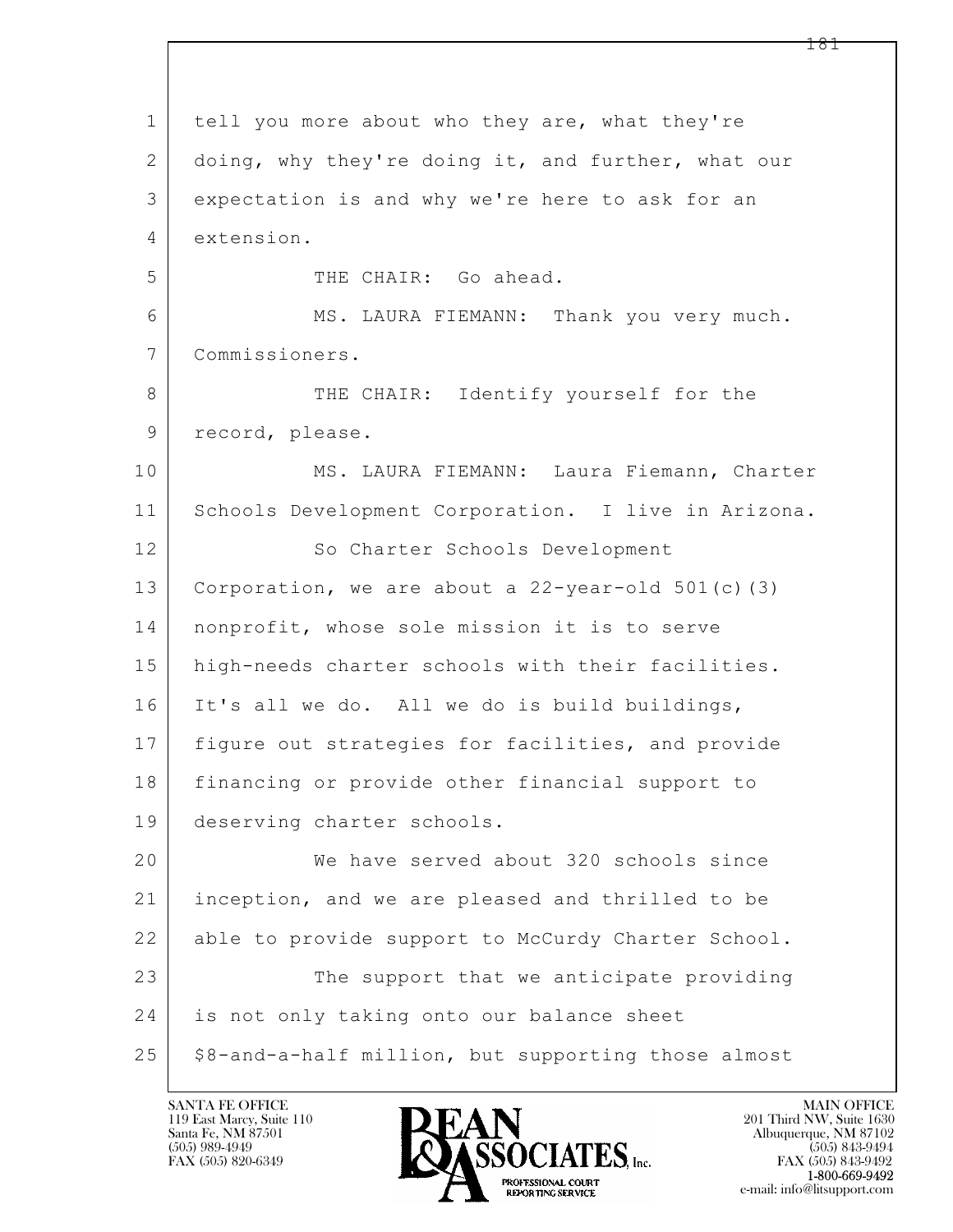$\mathbf{L}$  1 600 kids that really deserve to go to a quality 2 | school in a community like Española. 3 We are on the agenda for the New Markets 4 Tax Credit authorization and approval on April 28th. 5 There have been over \$300,000 spent on design, 6 engineering, and other work on the site; so that, 7 indeed, when we close on that financing on or about 8 July 15th, we will literally have a shovel in the 9 ground the very next day. 10 Our concern is just -- it's purely a 11 timing thing, and it's also a weather thing. My 12 contractors have told me that it's a ten-month 13 project from the time they put the shovel in the 14 | ground. When I do the math, February is really 15 | close; if we really tried, we could maybe get the 16 schedule shortened up a little bit. But that 17 February deadline being in the middle of the winter 18 is just something that the contractors simply cannot 19 guarantee. 20 So we're asking a 12- to 15-month 21 extension for the facilities requirement beyond the 22 day that we break ground  $-$  which, again is, 23 anticipated to be mid-July -- so that we can be sure 24 that everything is done and that all the criteria of 25 this Commission are satisfied, as well as all the



FAX (505) 843-9492 e-mail: info@litsupport.com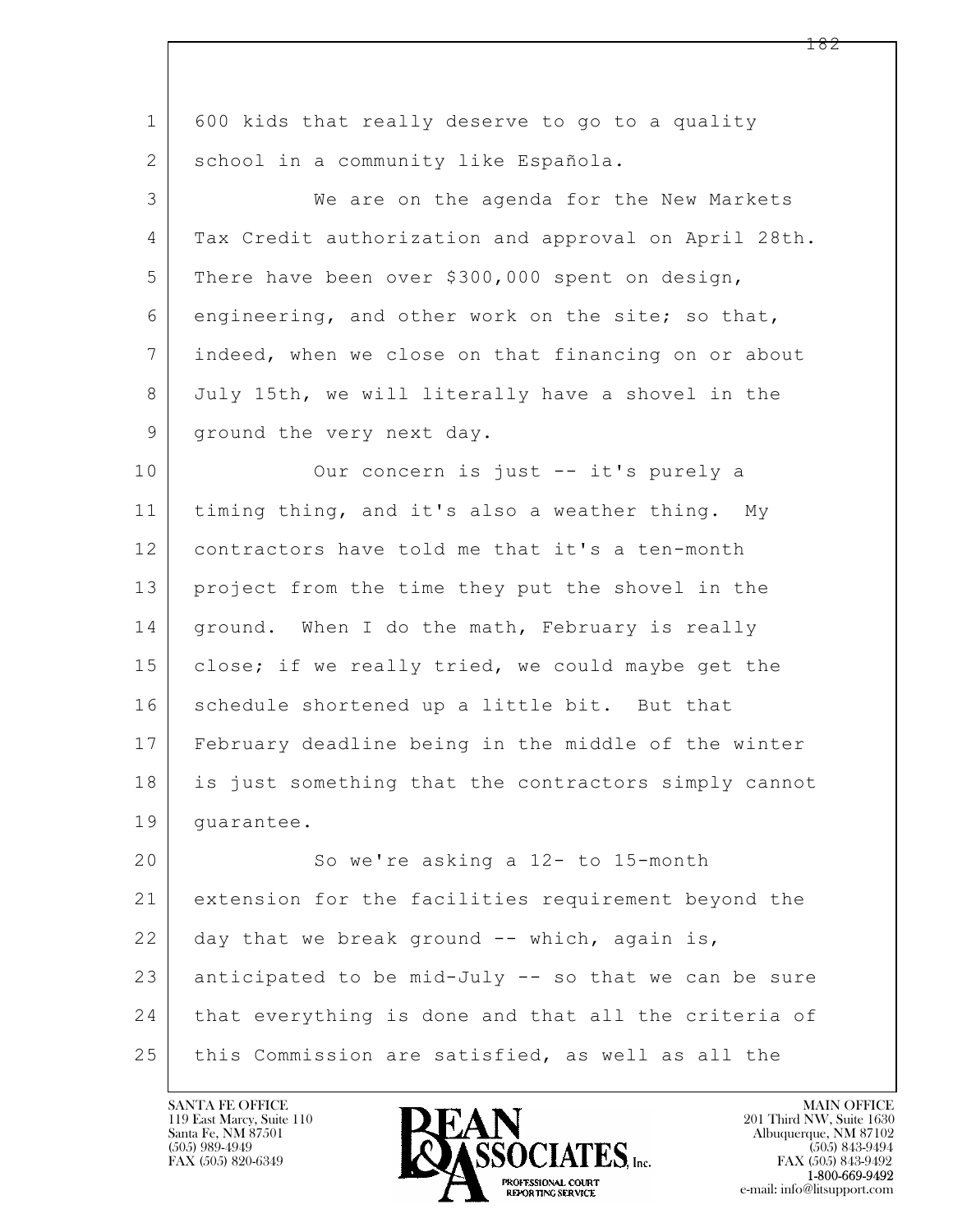1 criteria required by PSFA.

 $\mathbf{L}$  2 | Again, our contractors are telling us ten 3 months. We'd like a little bit of a buffer there in 4 the event that there's a major snowstorm or 5 something like that occurs next winter. 6 Lastly, I would just -- I would offer up 7 that -- that McCurdy came to us in September or 8 October, and we have been diligently underwriting 9 and working through this process since then; so that 10 | we are not -- we are not new to this. We have been 11 working on this for a very, very long time. And we 12 have gotten to the point where this extension, 13 hand-in-hand with the approval of the New Mexico 14 Finance Authority for the tax credits at the end of 15 | this month, is quite imperative. 16 THE CHAIR: Okay. I would have a 17 question, then. I'm not comfortable with saying 18 | late summer 2017. I cannot suggest a date to you; 19 so you need to suggest a date when you anticipate --20 based on what she just said, what date should we do 21 a motion. 22 What date do you wish to put in that 23 motion? 24 MS. BENNETT ANDERSON: Can we confer for 25 *just* one second?

119 East Marcy, Suite 110<br>Santa Fe, NM 87501



FAX (505) 843-9492 e-mail: info@litsupport.com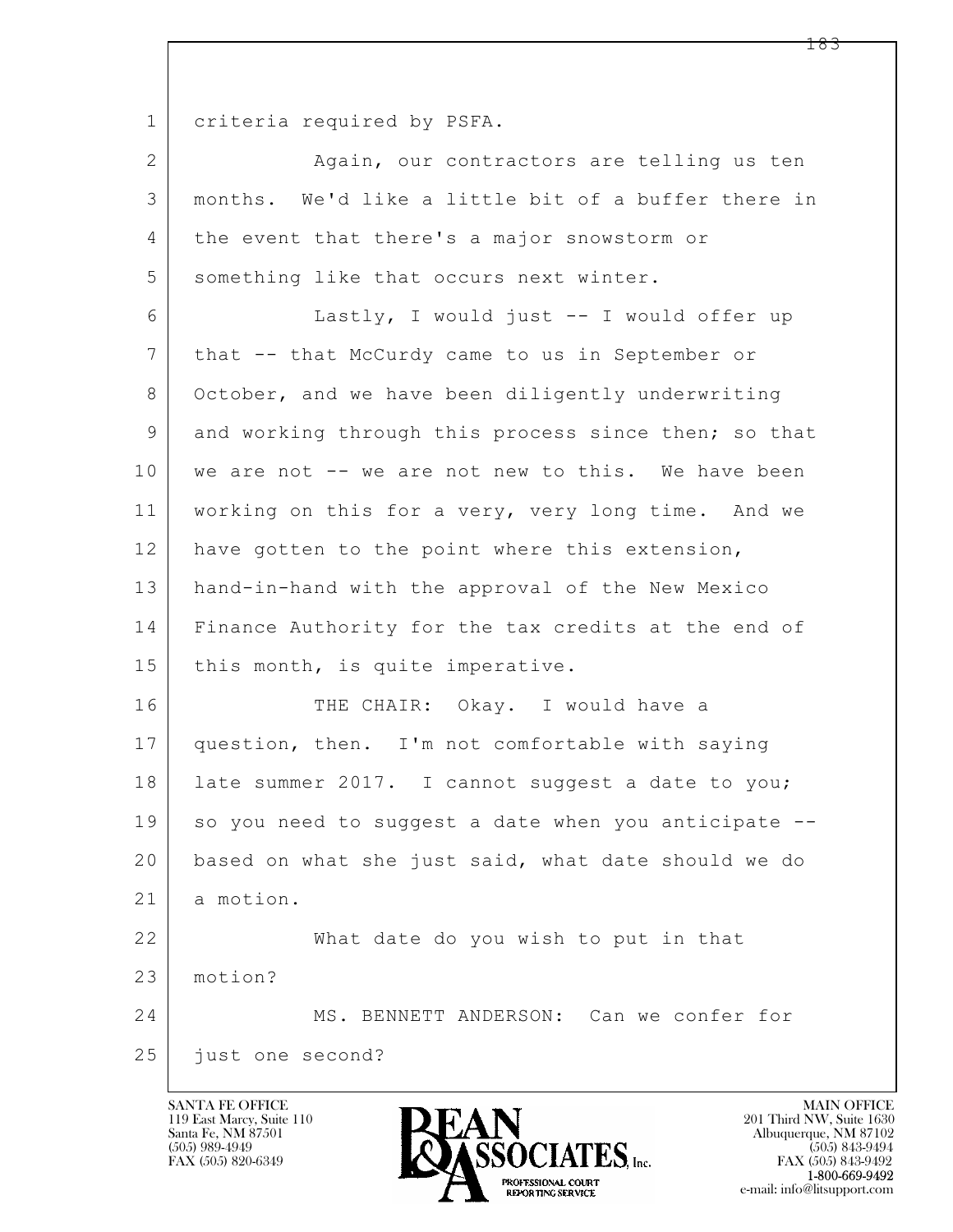| MR. LANGE: Yeah, you can confer.                     |  |  |  |  |
|------------------------------------------------------|--|--|--|--|
| Mr. Chair, members of the Commission, I              |  |  |  |  |
| just would like to talk generally about this action  |  |  |  |  |
| item. I don't believe that the Commission has        |  |  |  |  |
| adequately noticed any sort of action on granting or |  |  |  |  |
| not granting this issue. So asking them to come up   |  |  |  |  |
| with a date can be good going forward. But today,    |  |  |  |  |
| we can't vote on whether to grant or not grant, as   |  |  |  |  |
| is put in the agenda. We can include it in the next  |  |  |  |  |
| meeting, call a special meeting; but                 |  |  |  |  |
| THE CHAIR: See, this issue was not known             |  |  |  |  |
| to us when we set the agenda. We did not know it.    |  |  |  |  |
| They've used the date April 28th as when the         |  |  |  |  |
| financial -- there's, I suspect, no way that we can  |  |  |  |  |
| have $a$ --                                          |  |  |  |  |
| MS. FOX: It's on as a "possible action."             |  |  |  |  |
| MR. LANGE: Under the -- Mr. Chair,                   |  |  |  |  |
| members of the Commission, under the Open Meetings   |  |  |  |  |
| Act, the agenda must contain a list of specific      |  |  |  |  |
| items of business to be discussed or transacted,     |  |  |  |  |
| under 10-15-1F. I don't feel like we've met that     |  |  |  |  |
| requirement under the agenda, and my advice is not   |  |  |  |  |
| to take a vote on it.                                |  |  |  |  |
| THE CHAIR: Then what do we do now, then?             |  |  |  |  |
| COMMISSIONER CARR:<br>That's it.                     |  |  |  |  |
|                                                      |  |  |  |  |

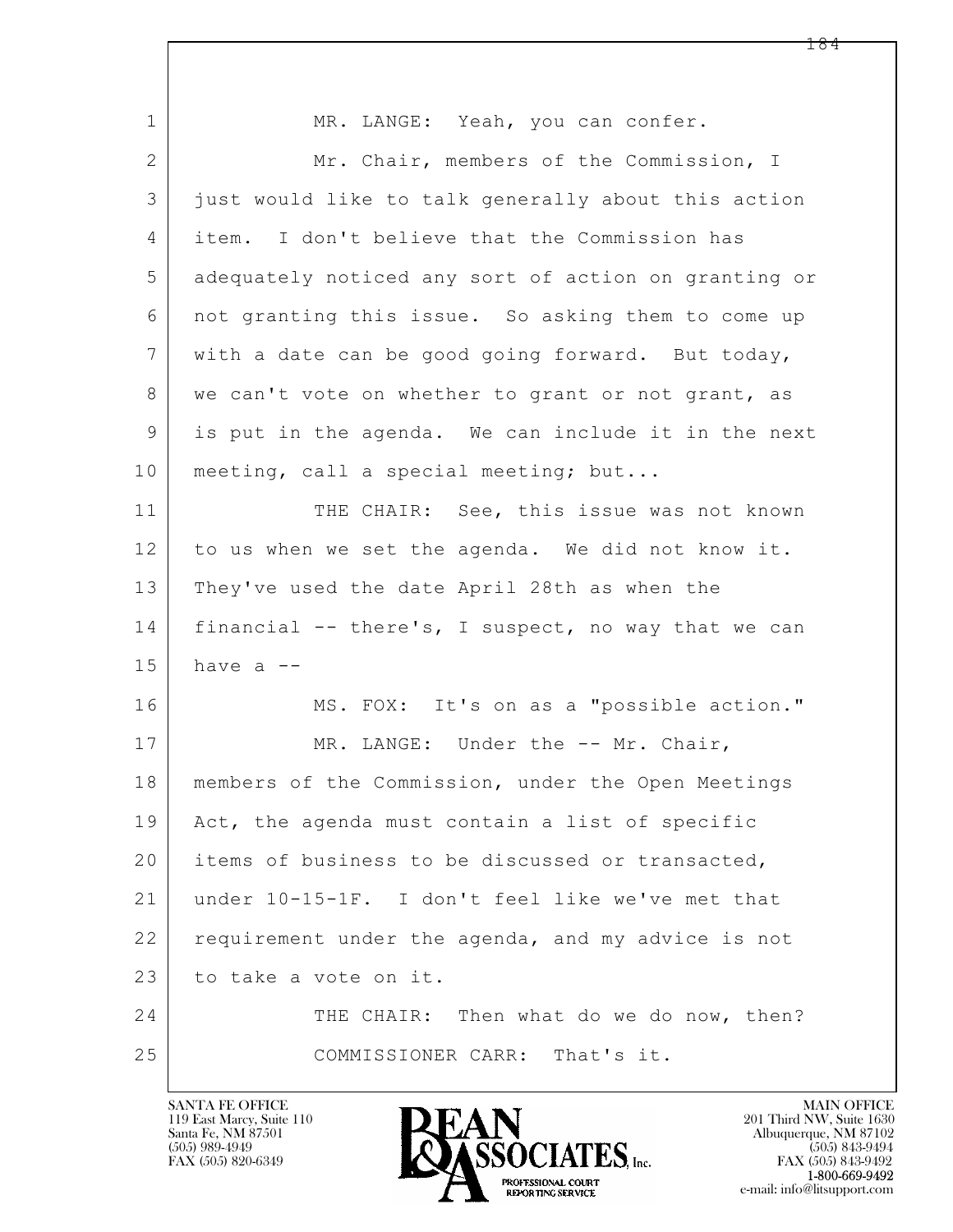$\mathbf{L}$  1 COMMISSIONER PERALTA: They're done with 2 | their report. 3 THE CHAIR: Okay. The earliest they can 4 come back to us is May the 12th. 5 MS. POULOS: Chair Bergman? 6 THE CHAIR: I heard a voice. 7 | SPEAKER: That was me trying to -- I did 8 believe -- and I apologize if I was incorrect -- I 9 did believe that this was an action item, because 10 Item 7 is listed as, "Discussion and Possible 11 Action." That's why I advised the school I wasn't 12 quite sure what action it was that the Commission 13 | would want to take. 14 I did advise the school this was an action 15 item, because the way we've noticed that, and 16 because of the way the Commission has acted with 17 regards to items that are included under Item  $7$ , 18 | Report, with that notation, "Discussion and Possible 19 Actions." 20 THE CHAIR: Okay. Then I would note that 21 based on the advice of our legal counsel, we're 22 | going have to be a little more descriptive in the 23 future then. We've learned another lesson today. 24 Commissioner Carr? 25 COMMISSIONER CARR: And just to add on,

119 East Marcy, Suite 110<br>Santa Fe, NM 87501

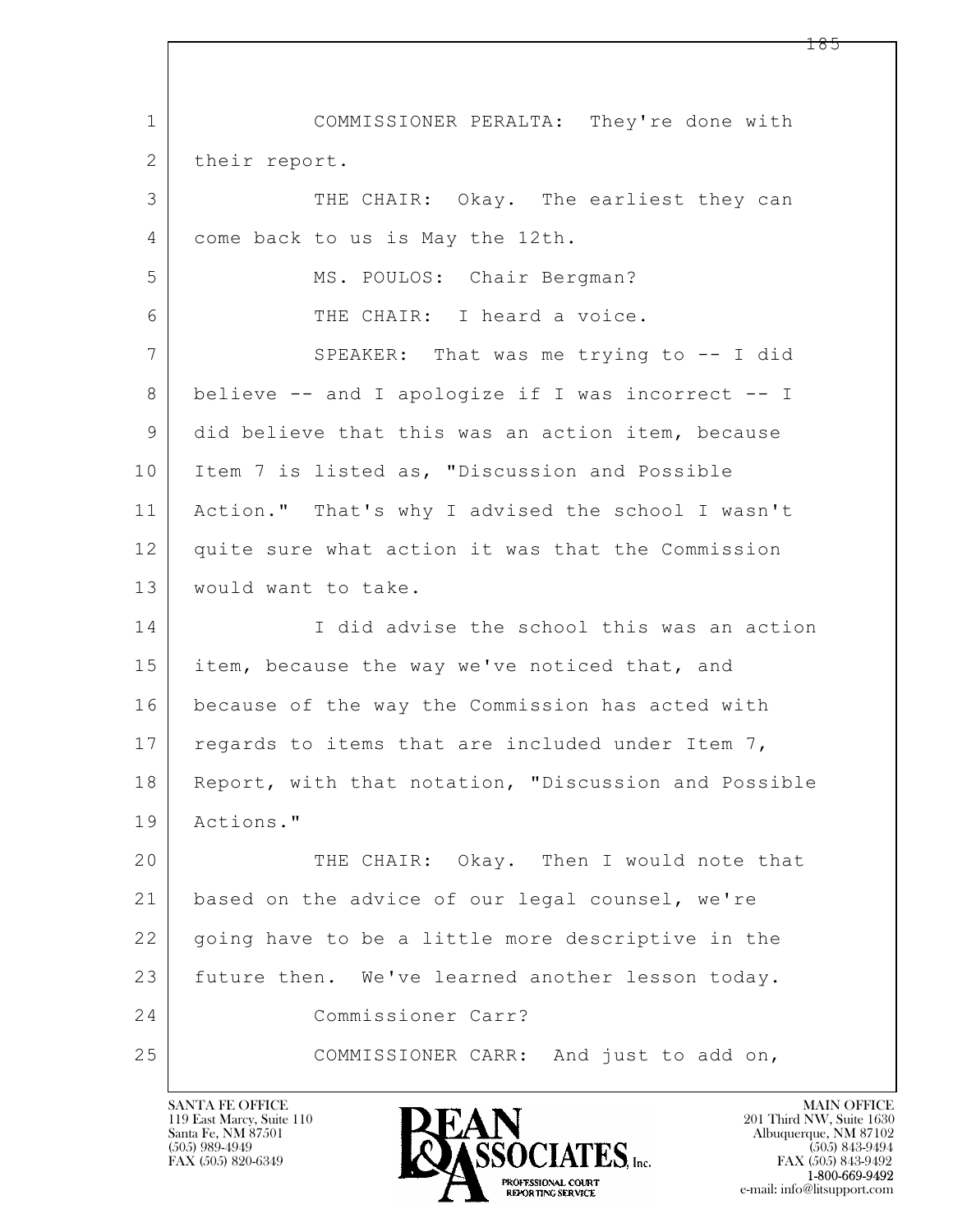$\mathbf{L}$  1 I -- I don't think we've had enough time to digest 2 all this and really study it. I would -- I would 3 probably suggest that we table it anyway. 4 COMMISSIONER SHEARMAN: So if we can't 5 vote on it, then we invite them to come back in May,  $6$  and that's it; is that correct? 7 THE CHAIR: Sadly, that is my 8 understanding based on the -- I believe we're going 9 to have to go with the advice of our legal counsel. 10 That's why we have him. 11 MS. BENNETT ANDERSON: If I may, I 12 understand, you know, what is being said. The sad 13 part is that we needed that piece of information to 14 be able to go to the New Mexico Finance Authority 15 and assure them that there was at least concurrence 16 on the part of the PEC that if things were going to 17 work out and the funding was going to be there and 18 everything, that you would be willing to consider an 19 extension. And -- 20 THE CHAIR: Why can you not go to the 21 Finance Authority after May the 12th? 22 MS. BENNETT ANDERSON: It's a chicken and 23 an egg. You guys want to know  $-$  I'm sorry. The 24 Commission wants to know that the funding is in 25 place; and the people who've got the funding want to

119 East Marcy, Suite 110<br>Santa Fe, NM 87501



FAX (505) 843-9492 e-mail: info@litsupport.com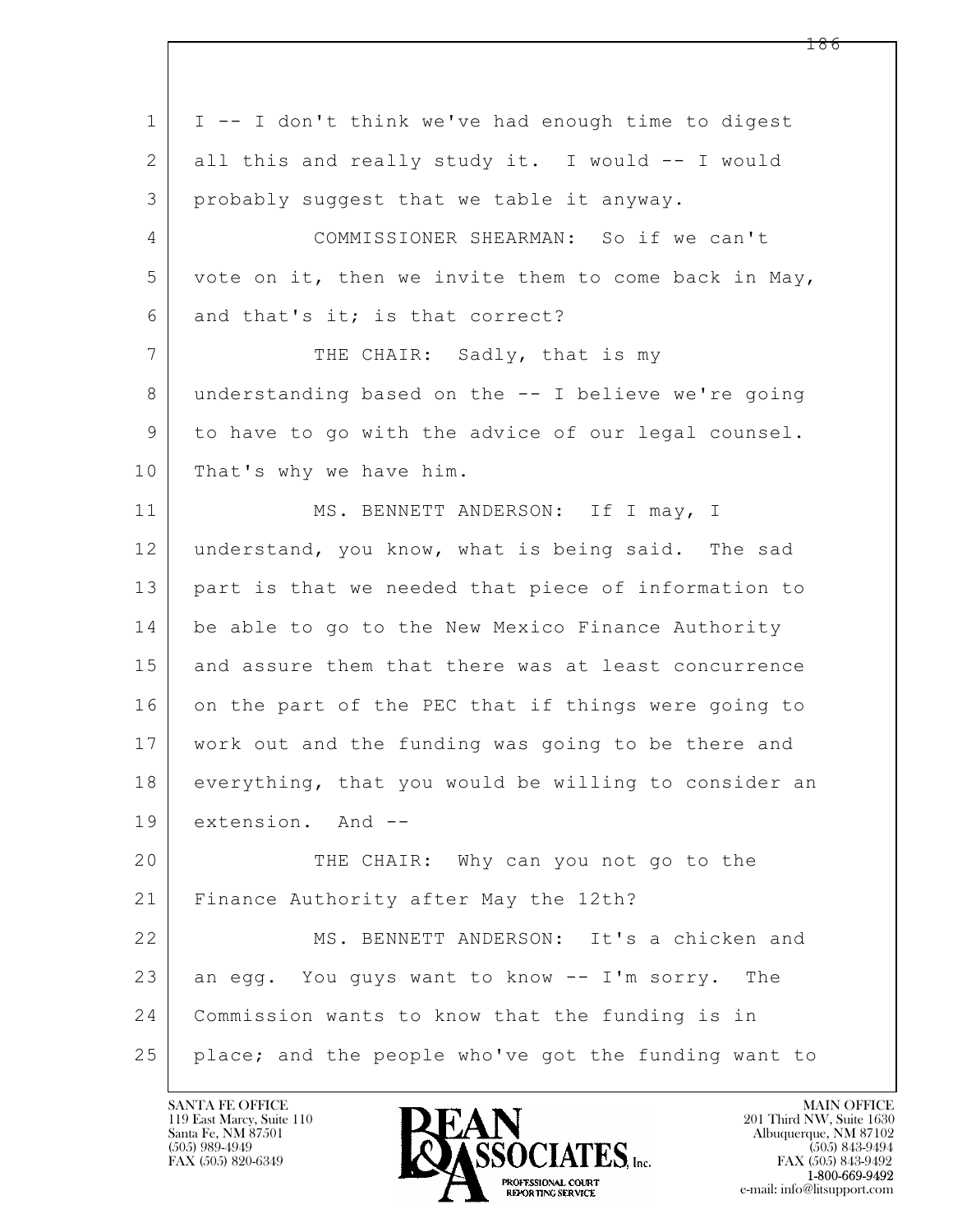| $\mathbf{1}$   | know that the Commission is willing to consider the  |
|----------------|------------------------------------------------------|
| 2              | extension. So it's kind of a chicken and an egg.     |
| 3              | THE CHAIR: Yeah, I understand all the                |
| 4              | complexities that you've discussed.                  |
| 5              | Commissioner Toulouse?                               |
| 6              | COMMISSIONER TOULOUSE: Mr. Chair, our                |
| $7\phantom{.}$ | board material that was in our board packet and sent |
| 8              | out to us, says that -- on this Page 15 here, this   |
| 9              | section, you know, "Request that PEC grant an        |
| 10             | extension for facility construction, completion to   |
| 11             | late September 2017."                                |
| 12             | And that's what, because I read this                 |
| 13             | material before the meeting, I thought we would be   |
| 14             | voting on, because we were notified of that.         |
| 15             | THE CHAIR: Is that not suitable?                     |
| 16             | (The Chair consults with PEC counsel.)               |
| 17             | THE CHAIR: Our legal counsel says he has             |
| 18             | given us his opinion. Would you like to expand as    |
| 19             | to why you -- Mr. Lange?                             |
| 20             | MR. LANGE: Mr. Chair, members of the                 |
| 21             | Commission, I've given you my read of the Open       |
| 22             | Meetings Act. And I've given you my opinion. You     |
| 23             | can listen to it, or you cannot. You can call a      |
| 24             | special meeting, and we'll probably notice that      |
| 25             | special meeting, and we can discuss this further, if |

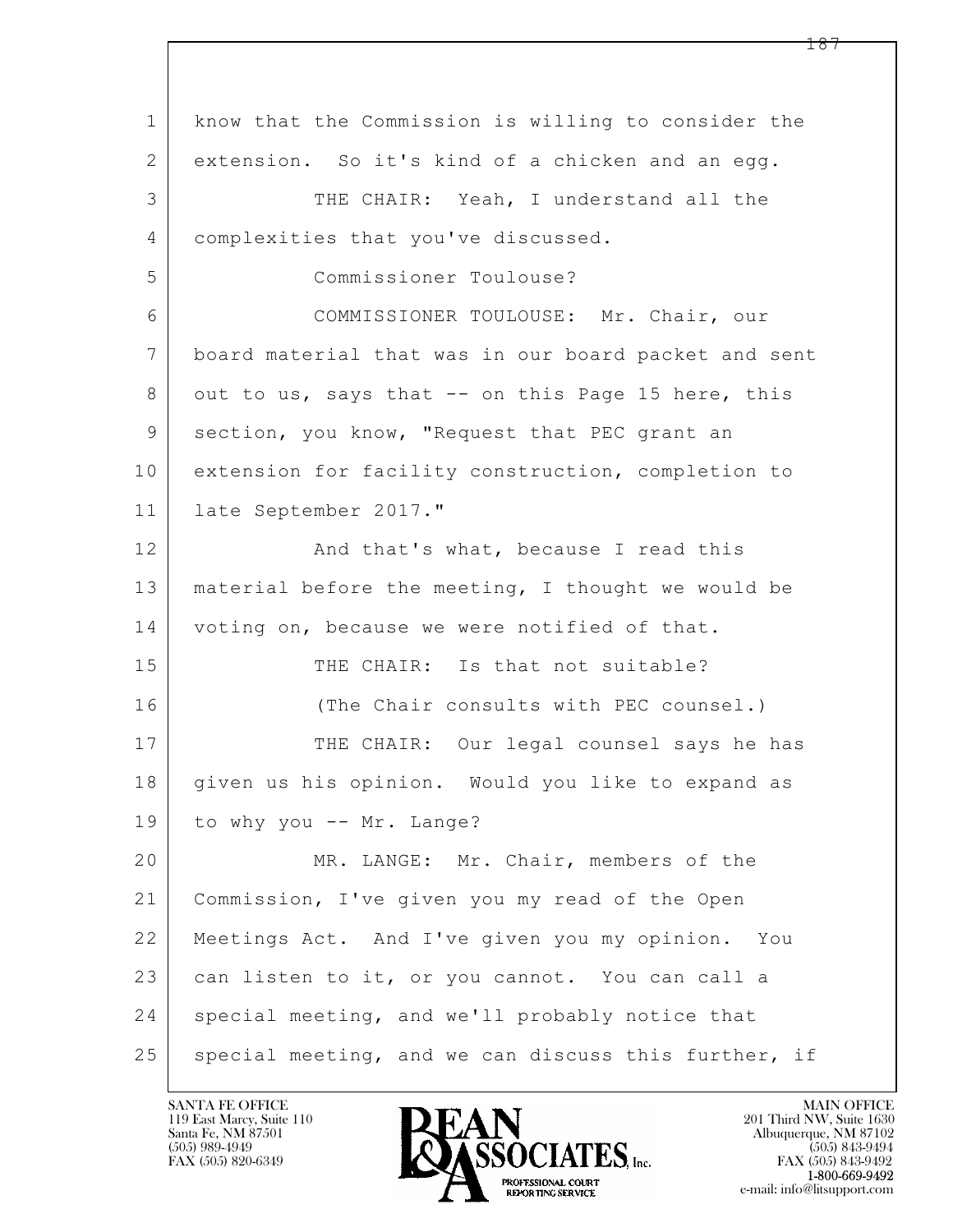$\mathbf{L}$  1 that's something you want to do. 2 But that's the deal. The deal is the 3 agenda does not meet the requirement of specificity, 4 in my read of the Open Meetings Act. We might have 5 been provided additional information; but this is a 6 requirement of the agenda. 7 THE CHAIR: I agree. We have legal 8 advice. I believe we need to -- otherwise, why do 9 we have a legal counsel? 10 | MS. BENNETT ANDERSON: Can we request a 11 | special meeting before the New Mexico Finance 12 | Authority Board meets? 13 THE CHAIR: When do they meet? 14 MS. BENNETT ANDERSON: On the 28th of 15 April. 16 THE CHAIR: I believe we have at least a 17 | ten-day notice for an agenda, don't we? 18 MR. LANGE: We have some additional notice 19 | requirements. It doesn't necessarily have to be ten 20 days. But this would be a -- we would need a quorum 21 of the members to want to come to a special meeting  $22$  to discuss, it would seem, just this issue. 23 THE CHAIR: Well, even as a volunteer, I'm 24 not going to solely determine something like that. 25 What is the will of the board? I'm

119 East Marcy, Suite 110<br>Santa Fe, NM 87501

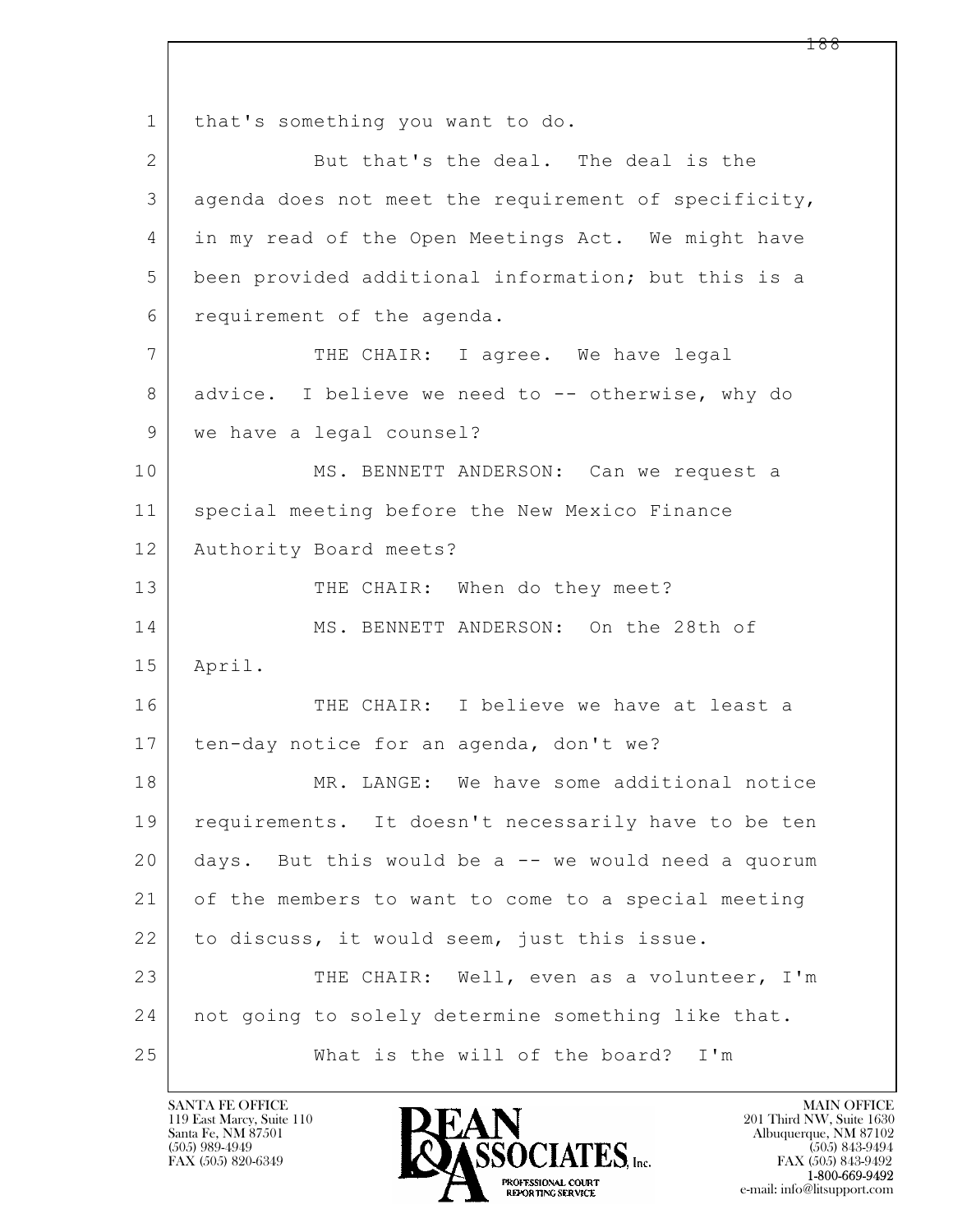| $\mathbf 1$ | quessing, then, we would need a special meeting.   |  |  |  |  |
|-------------|----------------------------------------------------|--|--|--|--|
| 2           | COMMISSIONER SHEARMAN: We've got six --            |  |  |  |  |
| 3           | no -- how many negotiations this month? Five days  |  |  |  |  |
| 4           | of negotiations?                                   |  |  |  |  |
| 5           | THE CHAIR: We have a very full month               |  |  |  |  |
| 6           | already, unfortunately.                            |  |  |  |  |
| 7           | COMMISSIONER GIPSON: We've got                     |  |  |  |  |
| 8           | negotiations next week and the week after that.    |  |  |  |  |
| 9           | COMMISSIONER TOULOUSE: Could we work a             |  |  |  |  |
| 10          | special meeting in around those negotiations? I    |  |  |  |  |
| 11          | don't think this would take more than an hour.     |  |  |  |  |
| 12          | THE CHAIR: When would you anticipate?              |  |  |  |  |
| 13          | We've got notice requirements.                     |  |  |  |  |
| 14          | COMMISSIONER TOULOUSE: I know. But can             |  |  |  |  |
| 15          | we do it as an emergency meeting?                  |  |  |  |  |
| 16          | THE CHAIR: What date are you suggesting?           |  |  |  |  |
| 17          | It's not an emergency meeting.                     |  |  |  |  |
| 18          | MR. LANGE: Mr. Chair, members of the               |  |  |  |  |
| 19          | Commission, it would not be an emergency. It would |  |  |  |  |
| 20          | be a special meeting. The requirements, I believe, |  |  |  |  |
| 21          | are three days.                                    |  |  |  |  |
| 22          | COMMISSIONER TOULOUSE: I just think that           |  |  |  |  |
| 23          | somewhere, someone on our side of the aisle messed |  |  |  |  |
| 24          | up, if this is not a vote on the agenda. They      |  |  |  |  |
| 25          | requested the vote.                                |  |  |  |  |

 $\overline{\phantom{a}}$ 

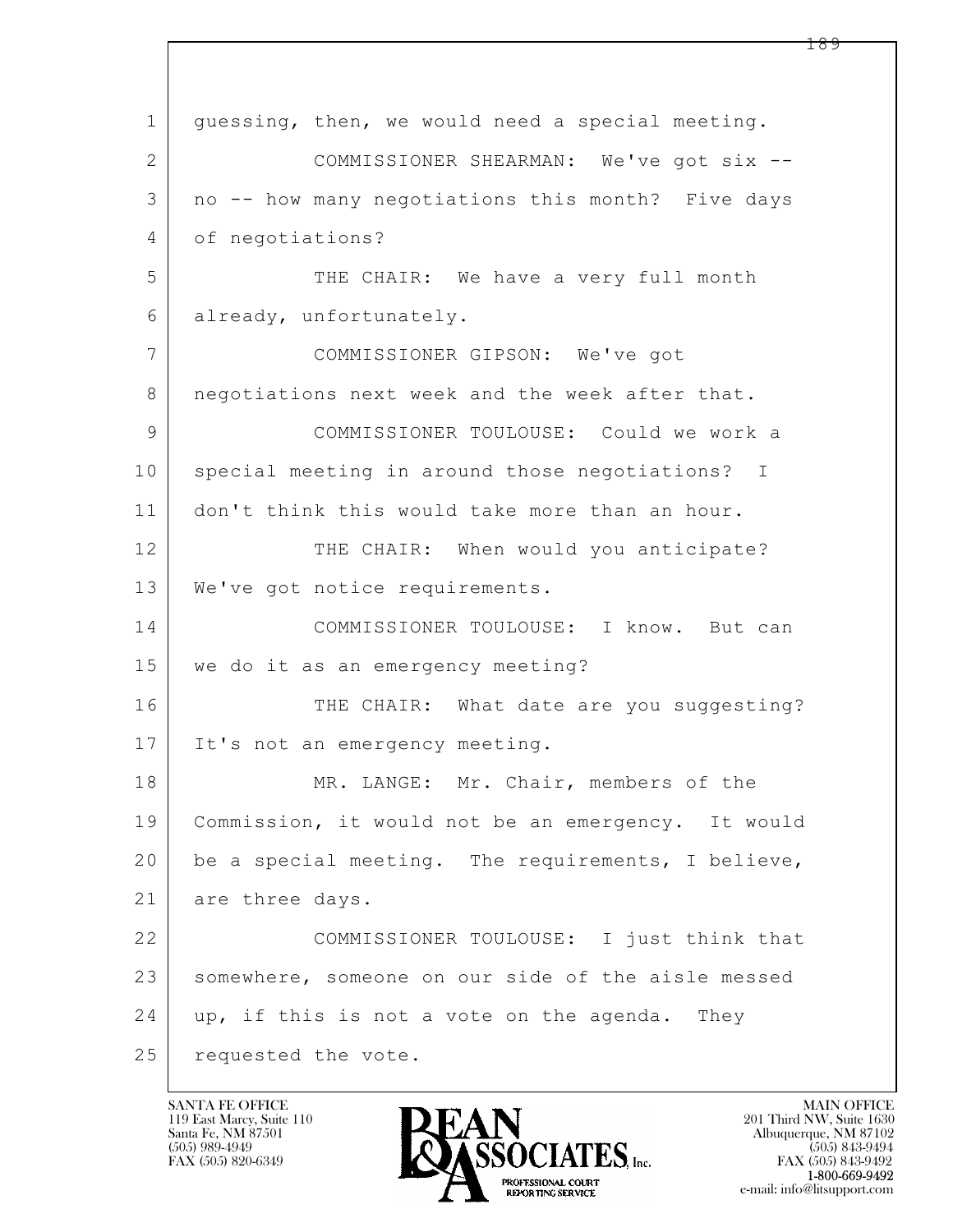$\mathbf{L}$  1 So I would like to find a way for us to 2 fix it; because I don't want to feel responsible for 3 a school that, in a number of various versions, has 4 been in the Española Valley for many, many years, 5 being in a position they may not be able to continue 6 if this -- which sounds to me like it's the last 7 chance at financing -- goes on. So I would like to 8 see if we can find some way --9 THE CHAIR: Commissioner Gipson, I believe 10 you have negotiations scheduled for next week on the 11 | 13th and the 14th; is that correct? 12 COMMISSIONER GIPSON: Correct. And the 13 LESC is meeting here in Santa Fe on Friday. 14 THE CHAIR: Is there a possibility that, 15 then, on the 13th, you could fit -- we could fit in 16 a special meeting? 17 COMMISSIONER GIPSON: We've got two. 18 THE CHAIR: Do we have to do it on the 19 | 12th, if we have a special meeting? 20 COMMISSIONER GIPSON: We've got two 21 negotiations on the 13th. And I cannot feasibly see  $22$  | that  $-$  I don't know when we would  $-$  you're looking 23 at meeting here? We're in Albuquerque. 24 THE CHAIR: Oh. 25 COMMISSIONER GIPSON: You know, I hate to

119 East Marcy, Suite 110<br>Santa Fe, NM 87501

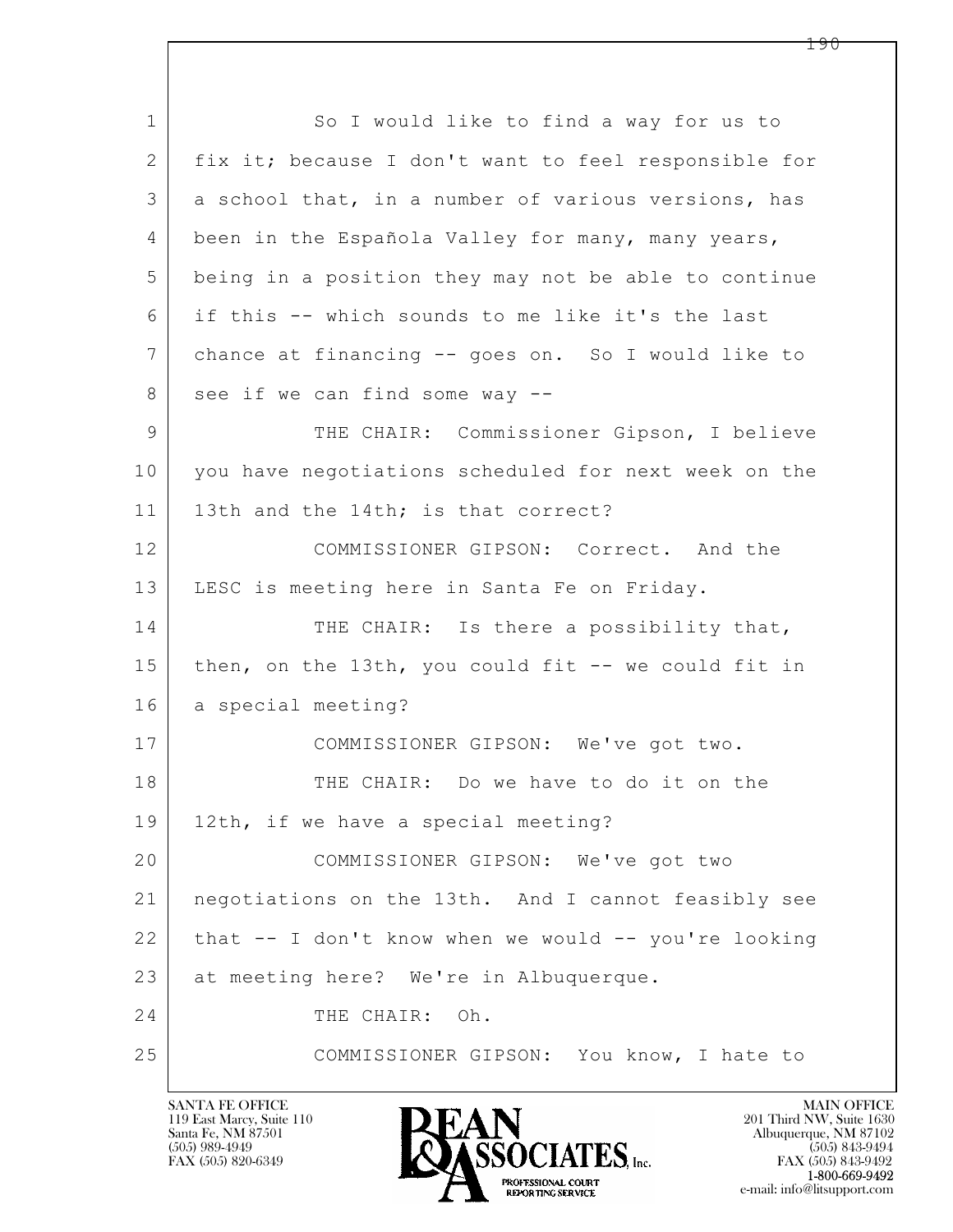$\mathbf{L}$  1 say that we'll be done with -- you know, I don't 2 want to close the schools down during negotiations 3 and say, "We've got to go off to a special meeting." 4 I think it's fair to those schools that 5 have spent the time with negotiations to give them 6 the time that they're due. 7 So either the 15th -- I think, given the 8 time, we could probably leave the LESC and --9 | THE CHAIR: Commissioner Peralta, did you 10 have something? 11 COMMISSIONER PERALTA: I'm just -- I just 12 don't see that request for the extension in my -- in 13 | my packet here. That's why I'm saying --14 THE CHAIR: Yeah, I think we have no 15 | choice. We cannot do it today. As much as I would 16 love to do it today, as much as I want to be fair 17 today -- so our task is to find a time when we can 18 have a special meeting that meets their deadline, 19 and it has to be a time when six members of this 20 Commission can be present; because it will have to 21 be a quorum. 22 Now, I'm still wondering -- I wanted to 23 ask Commissioner Gipson. Could you not do something 24 on the -- either on the late afternoon on the 14th 25 | or in the morning on the 15th and then drive up to

119 East Marcy, Suite 110<br>Santa Fe, NM 87501



FAX (505) 843-9492 e-mail: info@litsupport.com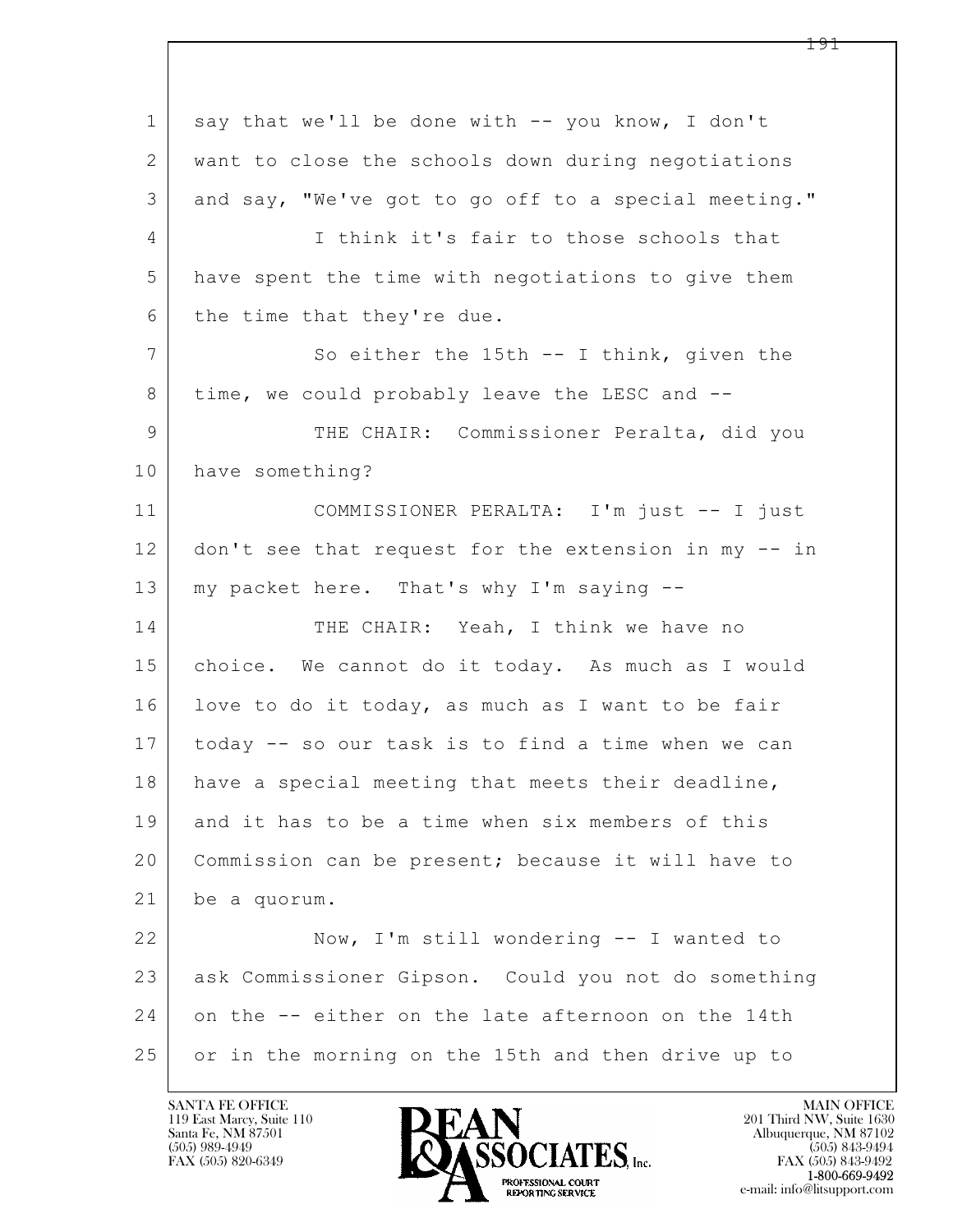$\mathbf{L}$  1 Santa Fe? 2 COMMISSIONER SHEARMAN: No, not on the 3 15th. 4 COMMISSIONER GIPSON: Well, how late in 5 the afternoon are we talking on the -- we don't 6 start till 1:00 on the 14th. Our second session 7 starts at 1:00. So I'm just questioning how late 8 are you talking -- you know, once again, I hate to 9 tell a charter, when they're coming in for these 10 | negotiations, I'm only going to give you 11 two-and-a-half hours, or -- you know, because we've 12 | got one off. I'm trying to be fair to the charters. 13 I would -- I would ask if we could do it 14 the after -- late afternoon on the 12th -- I'll have 15 to come in on the 12th to meet at 8:00 on the 13th; 16 so it would be feasible to do late afternoon on the 17 | 12th without any time constraints. 18 But I truly hesitate to not be fair to the 19 charters who have put this in their schedules. 20 THE CHAIR: See, I will note for you 21 folks, we do not have quorums at these negotiations. 22 We're not allowed to have a quorum. So normally, we 23 have three members, probably, occasionally, four, 24 sometimes, only two. So this meeting requires a 25 quorum of six people.

119 East Marcy, Suite 110<br>Santa Fe, NM 87501

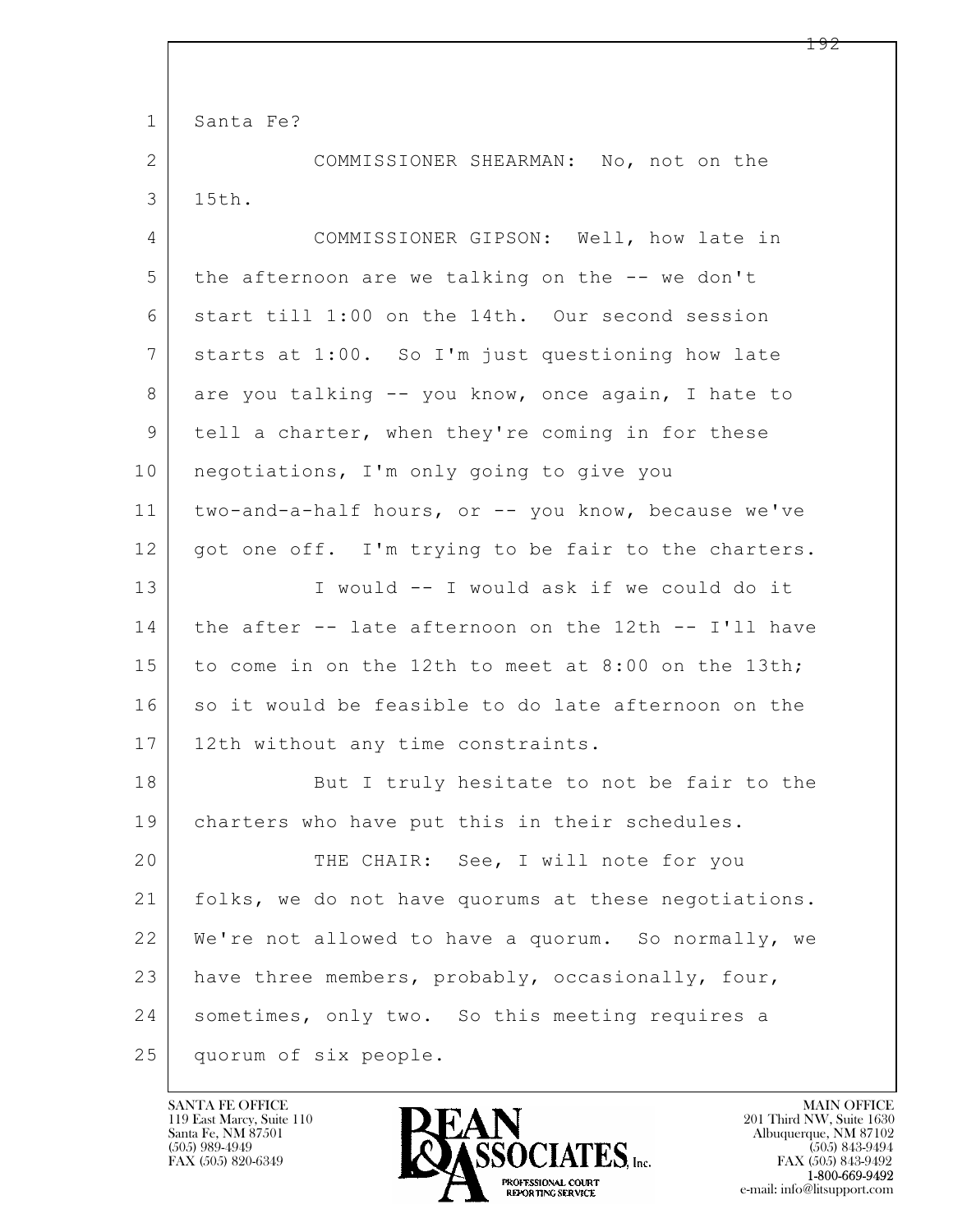$\mathbf{L}$  1 I've now heard maybe we could do something 2 late in the afternoon on the 12th. I've got to hear 3 from six Commissioners that could do something. It 4 will probably be in Albuquerque. That's where the 5 Commissioners are going to be that afternoon. 6 COMMISSIONER CHAVEZ: Is the 12th enough 7 time for notice? 8 MR. LANGE: For a special meeting, it's 9 72 hours. 10 THE CHAIR: So if we decide to set a 11 special meeting today, we can get the notice sent 12 out. 13 MR. LANGE: 72 hours. 14 THE CHAIR: So I'm going to propose 15 | something along the lines of maybe 3:00 on the 12th. 16 Do I have six Commissioners that could be 17 at a meeting in Albuquerque on the 12th at 3:00? Is  $18$  that  $-$  Patti, would you be able to arrive by 3:00? 19 | COMMISSIONER GIPSON: Oh, sure, yeah. 20 | THE CHAIR: Commissioner Shearman, are you 21 coming up? Would you be -- 22 COMMISSIONER SHEARMAN: Yes. 23 COMMISSIONER TOULOUSE: I could do it if I 24 could leave by 4:30. If we start at 3:00, we have 25 to leave by 4:30.

119 East Marcy, Suite 110<br>Santa Fe, NM 87501

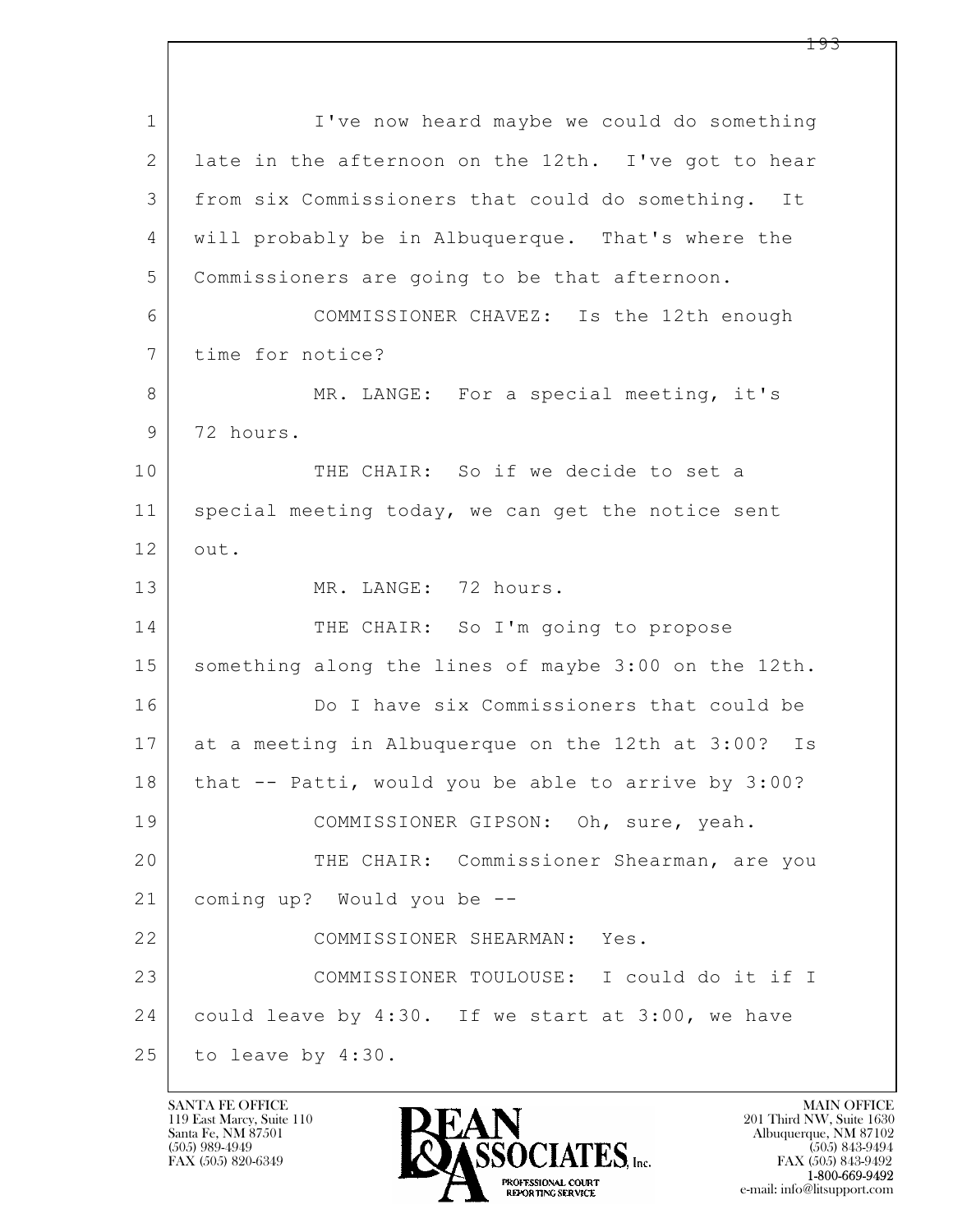$\mathbf{L}$  1 THE CHAIR: I think this could be 2 dispensed with quicker than -- are you folks 3 available in Albuquerque on the 12th, if we can 4 accommodate you? 5 MS. BENNETT ANDERSON: Yes, sir, we will 6 definitely be there. 7 THE CHAIR: How many did I have, 8 Commissioner -- one, two, three, four. Commissioner 9 Pogna? I know your health gives you issues. That's 10 five. So I would need a sixth Commissioner. 11 COMMISSIONER CHAVEZ: I'm out of town. 12 COMMISSIONER PERALTA: Yeah, I've been on 13 12-week medical leave. I'm pretty sure I'm back to 14 work Monday the 11th. So my time is -- 15 THE CHAIR: You can't be there. 16 COMMISSIONER PERALTA: I'm going back to 17 | work Monday after 12 weeks off. 18 COMMISSIONER CONYERS: I could probably do 19 | that. 20 COMMISSIONER TOULOUSE: If it's this 21 Tuesday, I have to be in Window Rock. I'm sorry. 22 I'm sorry. I have a meeting for something else with 23 the president of the Navajo Tribe; so I don't think 24 I can -- 25 THE CHAIR: Right now, it seems like we

119 East Marcy, Suite 110<br>Santa Fe, NM 87501

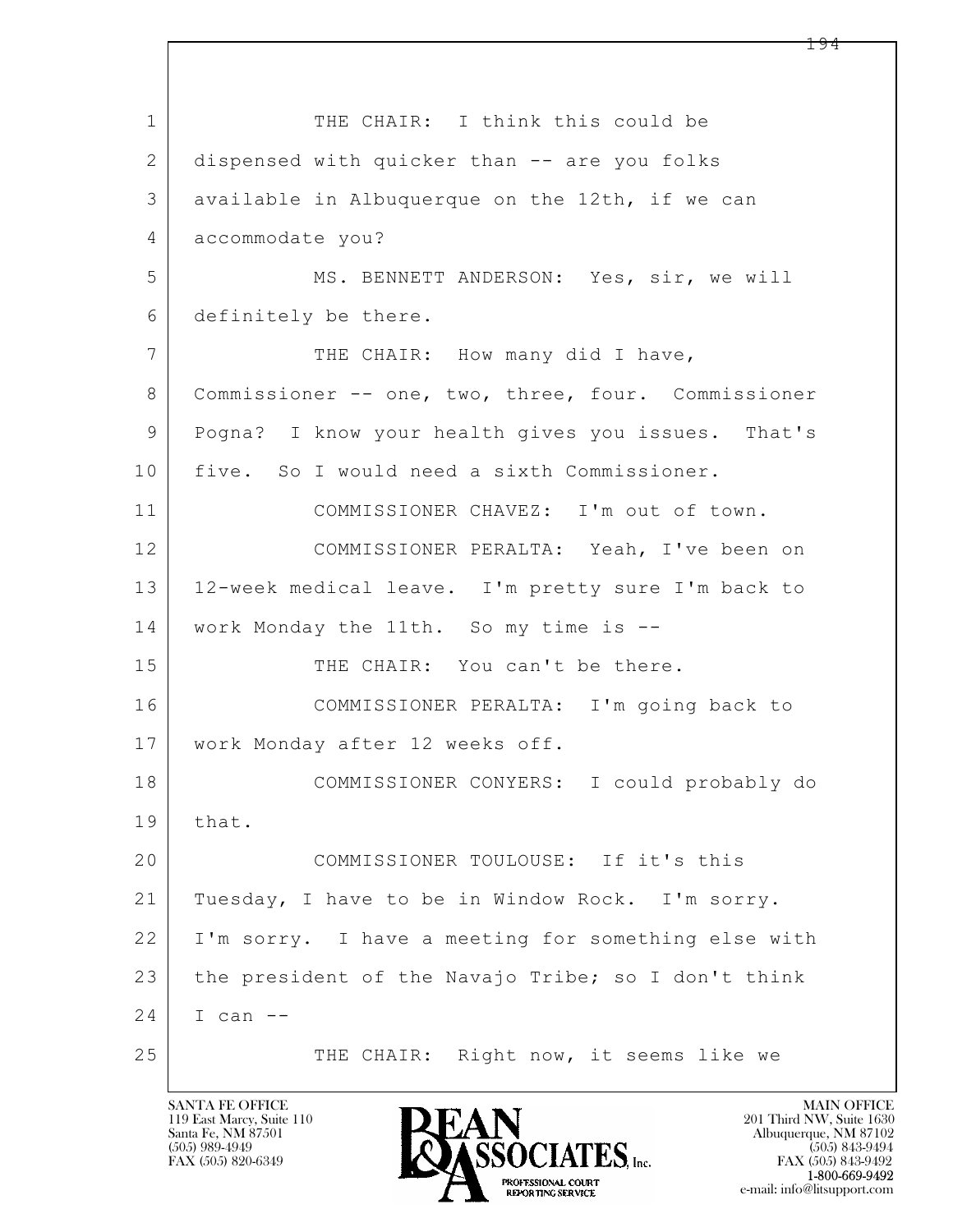$\mathbf{L}$  1 have trouble getting six. I've been on the road 2 four weeks already. I'm subbing for Commissioner 3 Peralta on the 22nd at a PSCOC meeting; so I've got 4 to travel that week. So if it's necessary for me to  $5$  be up the 12th  $-$  I wasn't coming to these 6 negotiations. That's why I turned it over to 7 Commissioner Gipson. That's her baby right now. 8 COMMISSIONER CARR: So could one of us be 9 present by phone? 10 COMMISSIONER GIPSON: Telephonically? 11 MR. LANGE: Yeah. 12 THE CHAIR: If it's in Albuquerque, will 13 you be in a place where you can do a phone? Here, 14 we know we can do them here. We did them for 15 | Commissioner Chavez. 16 COMMISSIONER GIPSON: Can you do phone by 17 car? 18 COMMISSIONER TOULOUSE: I'm not in my car. 19 MR. LANGE: We passed an Open Meetings Act 20 resolution to allow for telephonic conferences, for 21 people to appear telephonically if it's otherwise 22 impossible or difficult for them to attend a 23 meeting. 24 COMMISSIONER SHEARMAN: And we have to 25 | receive it, wherever we are. And we don't know.

119 East Marcy, Suite 110<br>Santa Fe, NM 87501

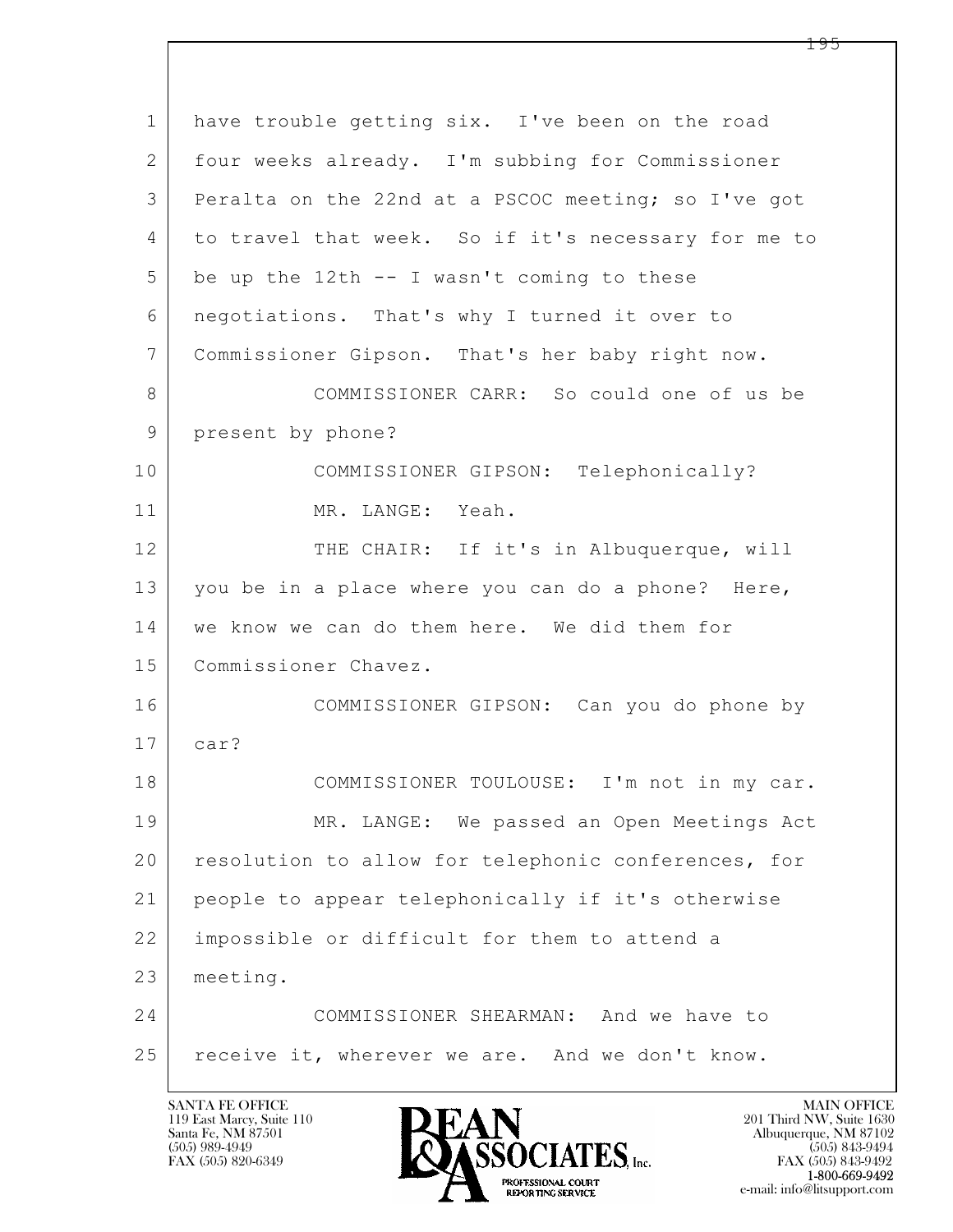$\mathbf{L}$  1 COMMISSIONER CARR: I'm saying I could do 2 it by phone; but I'm not -- going to miss a whole 3 day of school. 4 THE CHAIR: One, two, three, four, five --5 Commissioner Conyers, do you think you could clear 6 your schedule? 7 COMMISSIONER CONYERS: Yes. 8 | MS. BENNETT ANDERSON: If I may, 9 Commissioner Bergman, we can provide a call-in 10 number in Albuquerque. 11 THE CHAIR: Would that work? You'd have 12 to give Commissioner Carr notice on that so he can 13 make the call. 14 MS. BENNETT ANDERSON: Of course. 15 THE CHAIR: Now, that's six. If one of 16 you can't do it, then we, as a Commission, have a 17 problem. 18 | COMMISSIONER CARR: All right. 19 THE CHAIR: So I'm saying we will have 20 six. 21 So does 3:00 sound reasonable? Will that 22 | fit your schedule, Commissioner Conyers? 23 So I'm going to suggest there will be a 24 | special meeting of the Public Education Commission 25 on April the 12th, at 3:00 p.m. in the afternoon.

119 East Marcy, Suite 110<br>Santa Fe, NM 87501



FAX (505) 843-9492 e-mail: info@litsupport.com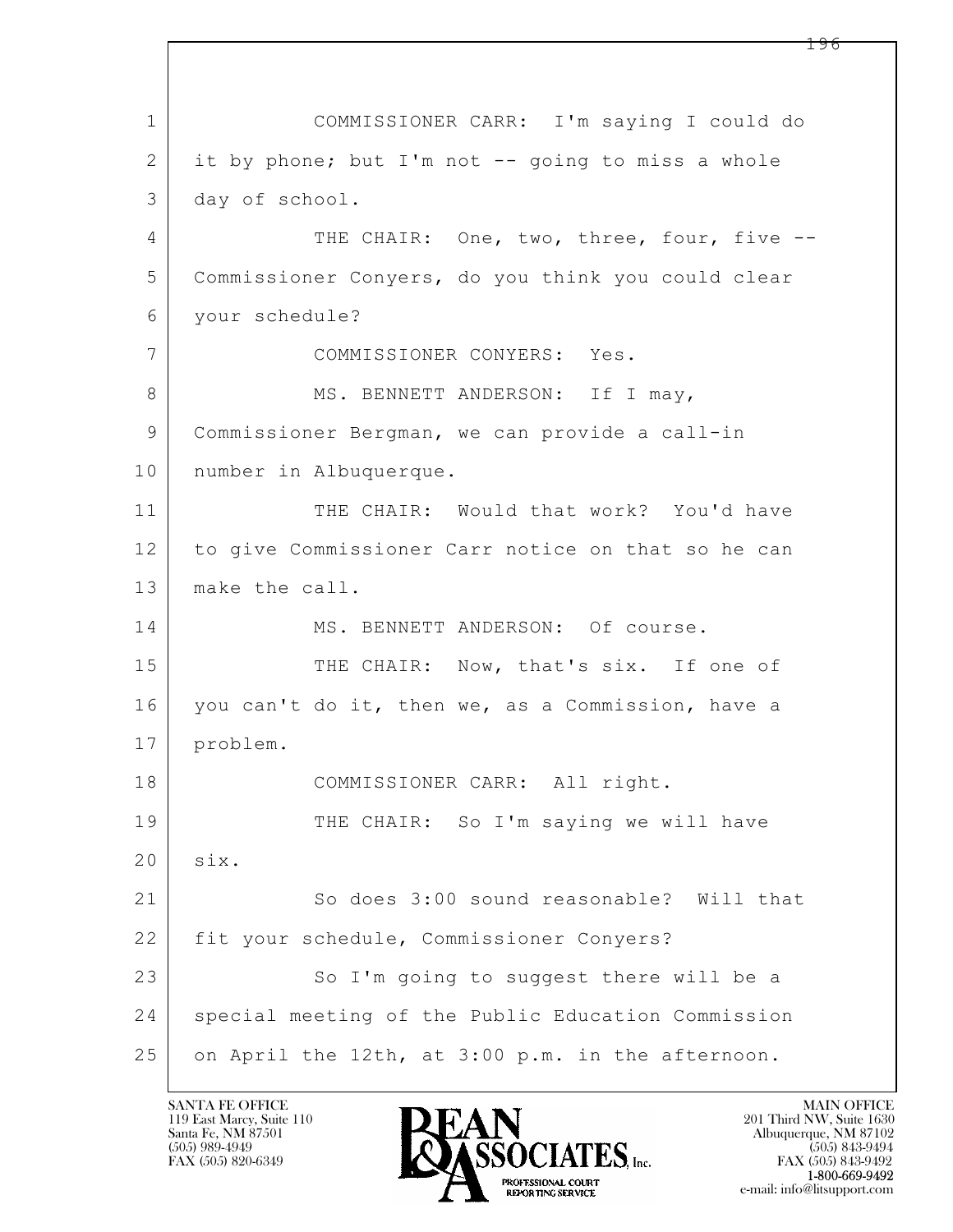$\mathbf{L}$  1 It will take place in Albuquerque at a location I 2 | guess we're not aware of yet. 3 Where are you having those negotiations? 4 COMMISSIONER GIPSON: CES. 5 THE CHAIR: Would it be possible --6 MS. BENNETT ANDERSON: We would be able to 7 do it at FBT Architects. Sanjay Engineer. We can 8 | meet right there. 9 THE CHAIR: I don't know who they are. 10 Are they in Albuquerque? 11 MS. BENNETT ANDERSON: Yes, they're in 12 Albuquerque. I'm sorry. 13 Maybe even Martica would allow us to meet 14 there. 15 COMMISSIONER GIPSON: I think I'd be more 16 comfortable in a public building. I don't know. 17 | MR. LANGE: However you want to organize 18 it. 19 COMMISSIONER GIPSON: I would be more 20 | comfortable, I think, at CES. 21 THE CHAIR: Our legal counsel says it is 22 okay; but if you can arrange -- remember, CES has 23 other things going on, too. 24 COMMISSIONER ARMBRUSTER: Where is this? 25 MS. BENNETT ANDERSON: What about

119 East Marcy, Suite 110<br>Santa Fe, NM 87501

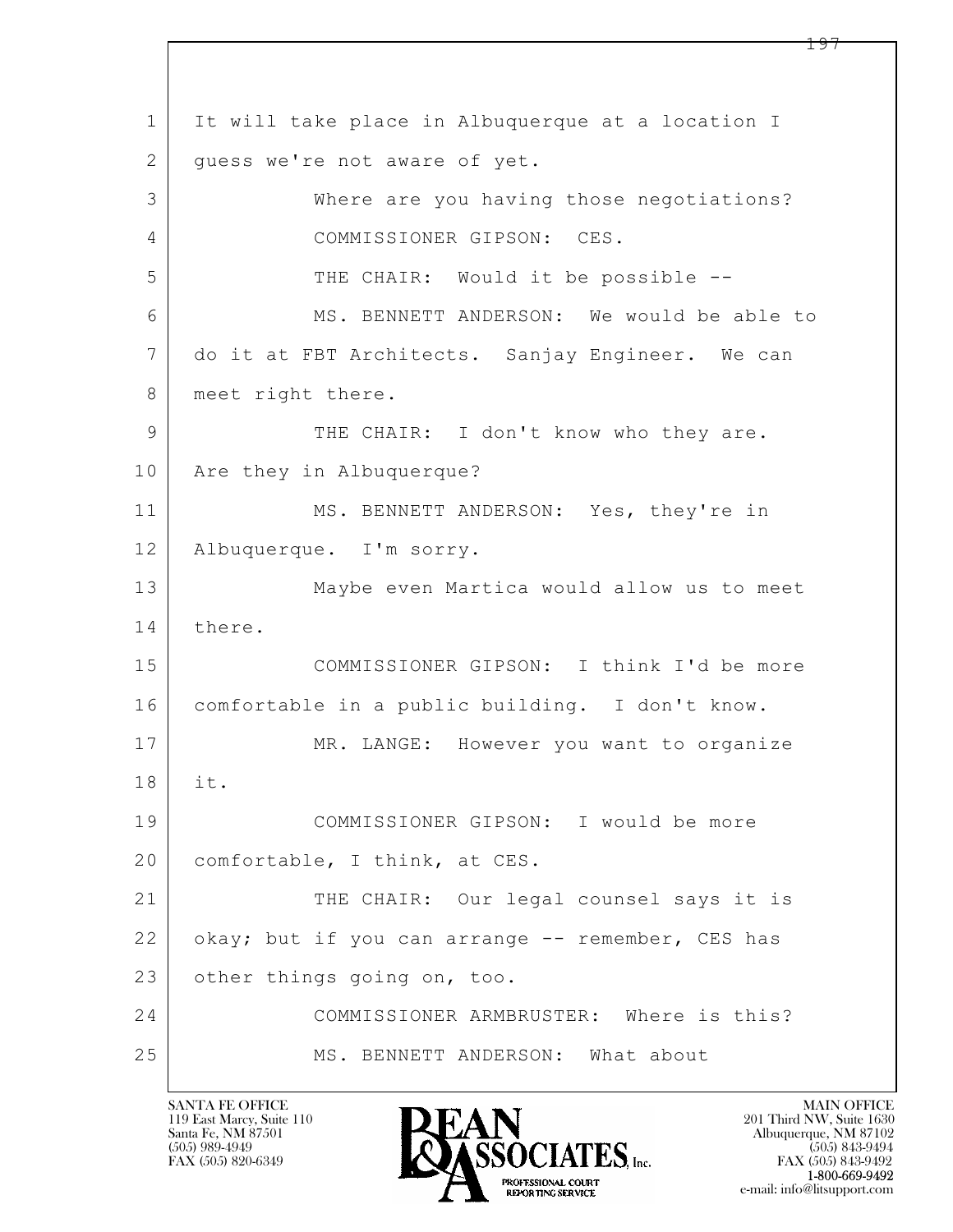$\mathbf{L}$  1 Martica's office? That's a public building. 2 THE CHAIR: Is she in Albuquerque? I 3 thought she was in Santa Fe. I'd hate to promise 4 her, when we don't know what her schedule is. 5 COMMISSIONER GIPSON: We don't know if 6 it's available. 7 THE CHAIR: Why don't we try CES first. 8 Beverly, would you look into that for us? I would 9 also like to know that information -- and if CES is 10 | not available, you're going to -- those of you, 11 Commissioner Gipson, I guess, as Vice Chair, are  $12$  going to  $-$ 13 COMMISSIONER GIPSON: We'll meet in the 14 parking lot. 15 THE CHAIR: If CES is not available, 16 you're going to have to go to another location. 17 Commissioner Carr can phone in -- 18 COMMISSIONER POGNA: What day is that? 19 THE CHAIR: It's a Tuesday, apparently. 20 COMMISSIONER GIPSON: Beverly has got a 21 comment. 22 MS. FRIEDMAN: Mr. Chair, can you let me 23 know which are the six Commissioners who have 24 committed? 25 THE CHAIR: Commissioner Conyers,



FAX (505) 843-9492 e-mail: info@litsupport.com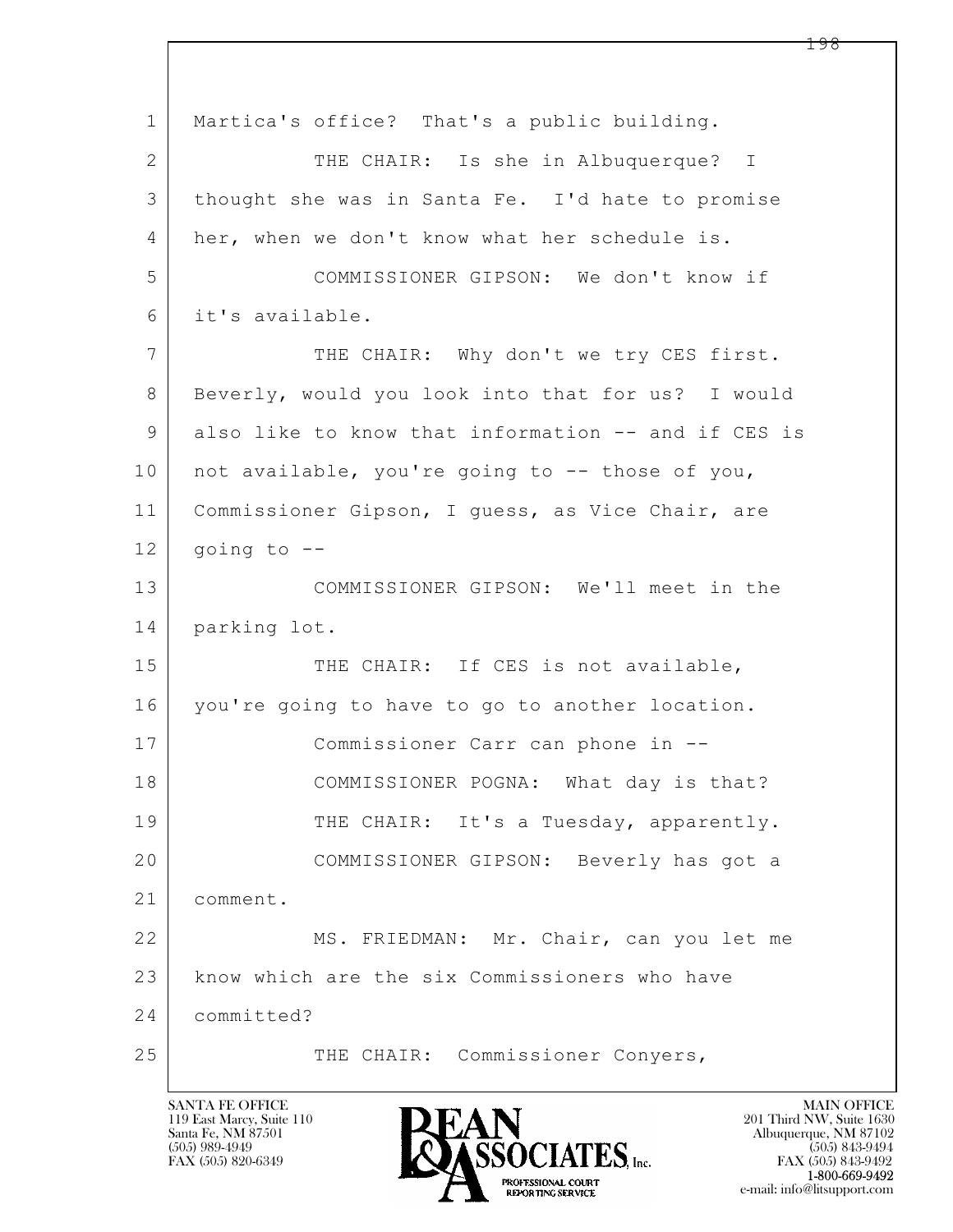$\mathbf{L}$  1 Commissioner Shearman, Commissioner Gipson, 2 Commissioner Ambruster, Commissioner Carr, and 3 Commissioner Pogna; Commissioner Carr by phone. 4 MS. FRIEDMAN: And I'd also like to ask --5 I will check with CES; but I'd also like to have the 6 information of your facility that you're asking 7 about. 8 MS. BENNETT ANDERSON: And I have no 9 problem with, you know, asking Ms. Casias if she 10 would be willing to host, you know, a meeting of the 11 PEC. 12 THE CHAIR: I'll leave that up to 13 Commissioner Gipson, if she'd like to do that. 14 COMMISSIONER GIPSON: If CES isn't 15 | available, we have no other choice outside of 16 meeting in a van somewhere in a parking lot. 17 | MS. FRIEDMAN: Mr. Chair, if it's all 18 right with you, if I can work with them on a 19 location? 20 THE CHAIR: Please. And let us know. And 21 include me on the phone number list. 22 MS. BENNETT ANDERSON: Absolutely. 23 THE CHAIR: In an emergency, I'll be able 24 to call in if someone gets sick or can't come. I'll 25 | make myself available by phone, also.

119 East Marcy, Suite 110<br>Santa Fe, NM 87501

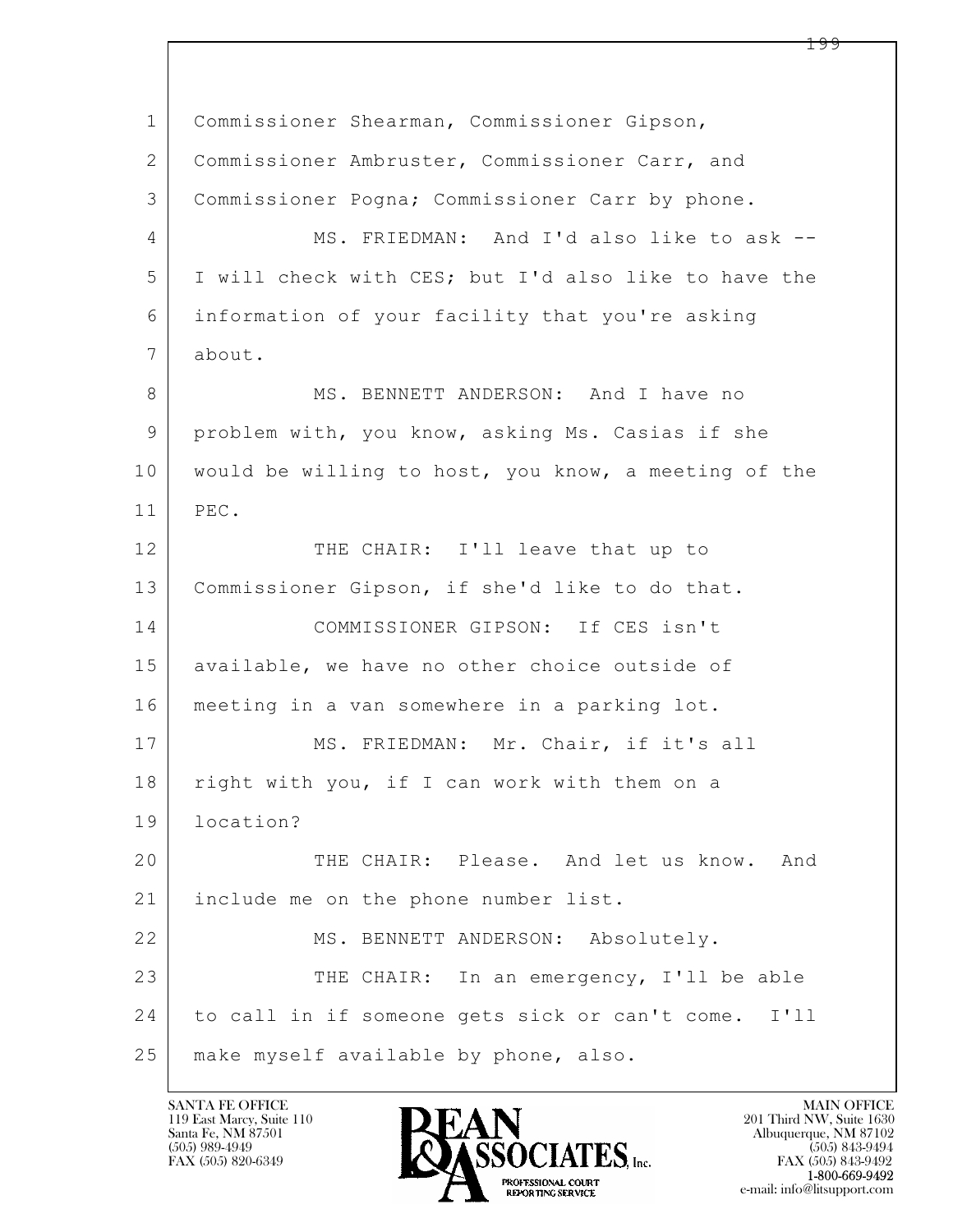$\mathbf{L}$  1 MS. BENNETT ANDERSON: Should we send the 2 information to the Director? Or do you want me to 3 send it to you individually? 4 THE CHAIR: Give it to Beverly, and she 5 will notify us with that information. 6 So have we got that resolved now? Here, 7 | again, we just -- it's a learning experience, 8 unfortunately. And we continue to learn, and that's 9 what worked in the past isn't going to work in the 10 future. 11 | MS. FRIEDMAN: Mr. Chair, may I also ask 12 that the Commissioners who are going to be 13 attending, that you take those particular pages out 14 of your notebook for the meeting? 15 THE CHAIR: Save a tree, please. Save a 16 tree. We can, I'm sure, do that, yes. We will do 17 | that. 18 | MS. BENNETT ANDERSON: Mr. Chair? 19 THE CHAIR: Okay. 20 MS. BENNETT ANDERSON: I was just going to 21 | ask, is there any additional information that we can 22 provide that would, you know --23 THE CHAIR: Thank for you that. We've had 24 enough discussions. 25 COMMISSIONER ARMBRUSTER: Can I ask a

119 East Marcy, Suite 110<br>Santa Fe, NM 87501

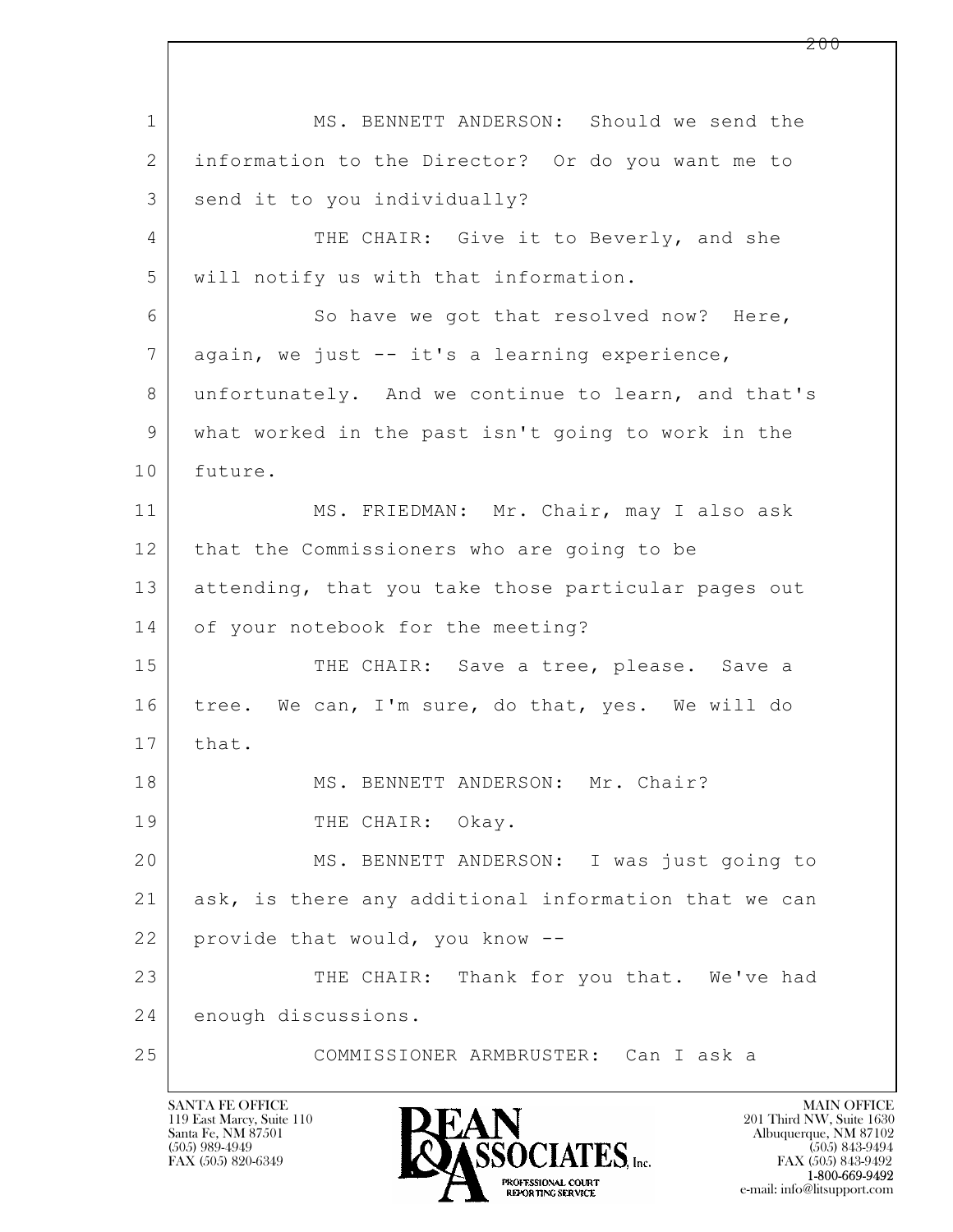$\mathbf{L}$  1 quick question? Because I see it's almost 1:00, 2 also. I just need to understand, because I'm --3 | wasn't there for all this original stuff. 4 So McCurdy private school; it's still run 5 by -- the ministry is still there and provides the 6 free lunches and whatever with you  $-$  in the 7 building -- are you in the building that you were in 8 before? 9 MS. BENNETT ANDERSON: Okay. All right. 10 What happened is that -- you were asking about 11 | McCurdy Schools of Northern New Mexico -- all 12 right -- and what happened with that. 13 McCurdy Schools of Northern New Mexico has  $14$  a 44-acre campus; all right? We are  $-$  McCurdy 15 | Charter School is on that campus. We are leasing 16 certain buildings from McCurdy Ministries, or 17 | McCurdy Schools of Northern New Mexico; it's the 18 | tradename, all right? But we're entirely separate. 19 They have nothing to do with the school other than 20 being the landlord. That's the only -- that's the 21 only thing. 22 And, in fact, McCurdy Schools of Northern 23 New Mexico terminated its K-12 program when McCurdy 24 Charter School started. So when we started in 25 August of 2012, in May of 2012, that was their last

119 East Marcy, Suite 110<br>Santa Fe, NM 87501



FAX (505) 843-9492 e-mail: info@litsupport.com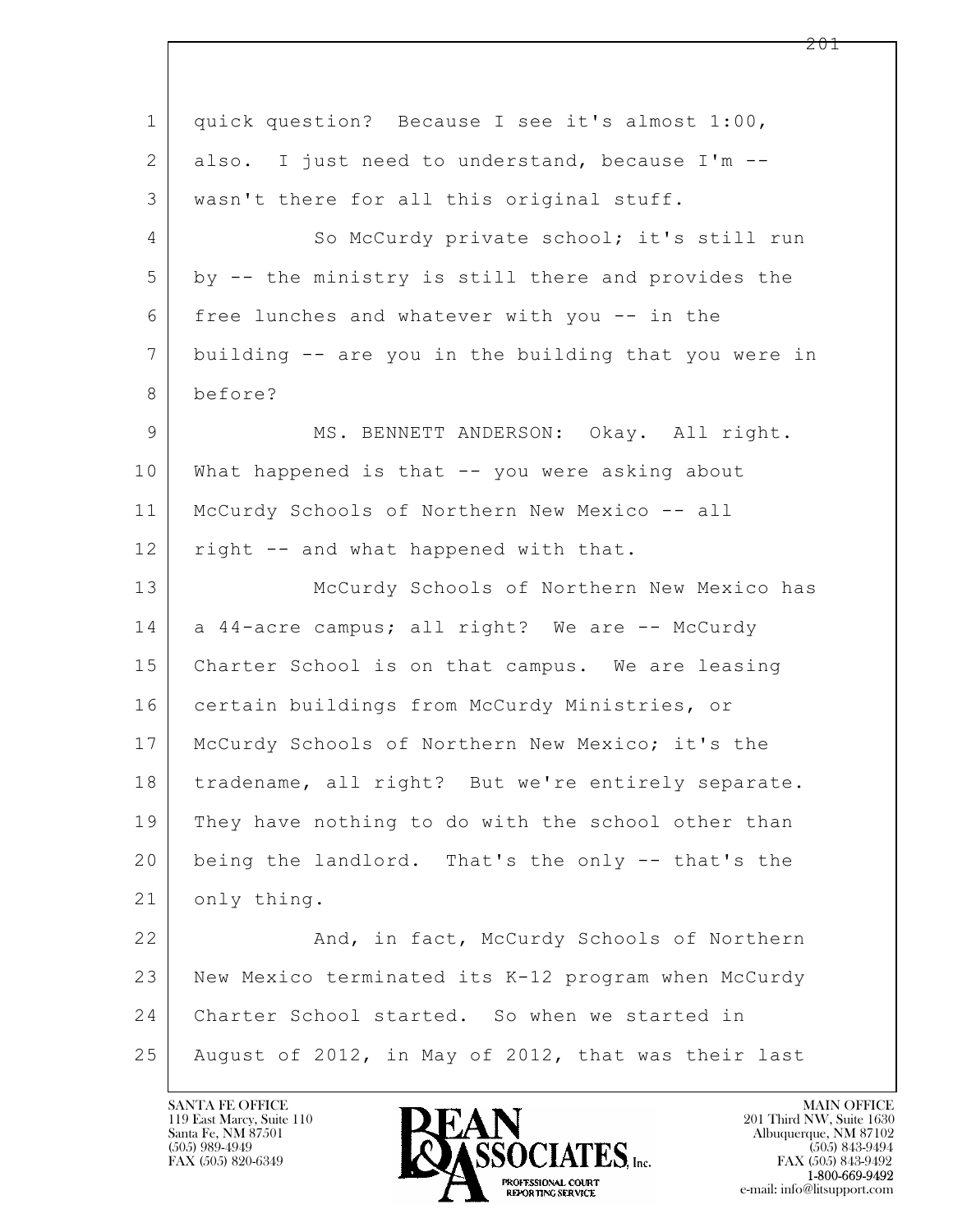1 year of a K-12 school.

| $\overline{2}$ | COMMISSIONER ARMBRUSTER: And so are you            |  |  |  |  |  |
|----------------|----------------------------------------------------|--|--|--|--|--|
| 3              | in the building that the McCurdy private school -- |  |  |  |  |  |
| 4              | MS. BENNETT ANDERSON: We are on the                |  |  |  |  |  |
| 5              | 44-acre campus. We've got certain buildings that   |  |  |  |  |  |
| 6              | are leased to us; so we're at the same area. We're |  |  |  |  |  |
| 7              | on that same property. But we only have certain    |  |  |  |  |  |
| 8              | buildings that we're leasing.                      |  |  |  |  |  |
| 9              | COMMISSIONER ARMBRUSTER: And they're too           |  |  |  |  |  |
| 10             | small for what you need.                           |  |  |  |  |  |
| 11             | MS. BENNETT ANDERSON: They're not                  |  |  |  |  |  |
| 12             | updated, and they do not meet the New Mexico       |  |  |  |  |  |
| 13             | weighted Condition Index. And that was the         |  |  |  |  |  |
| 14             | rationale for having to go and, you know, having a |  |  |  |  |  |
| 15             | new building.                                      |  |  |  |  |  |
| 16             | THE CHAIR: Okay. I'm going to ask, if              |  |  |  |  |  |
| 17             | you have additional data, send it -- send it to    |  |  |  |  |  |
| 18             | Beverly so she can then e-mail it on to the        |  |  |  |  |  |
| 19             | Commission, if you have something in addition to   |  |  |  |  |  |
| 20             | what you've presented here today.                  |  |  |  |  |  |
| 21             | We've set the special meeting. We'll do            |  |  |  |  |  |
| 22             | the notice. We'll talk together again on April the |  |  |  |  |  |
| 23             | 12th, I guess, at 3:00, for those that will be     |  |  |  |  |  |
| 24             | there. Hopefully, then, we'll have the proper      |  |  |  |  |  |
| 25             | notice and everything else and still meet your     |  |  |  |  |  |

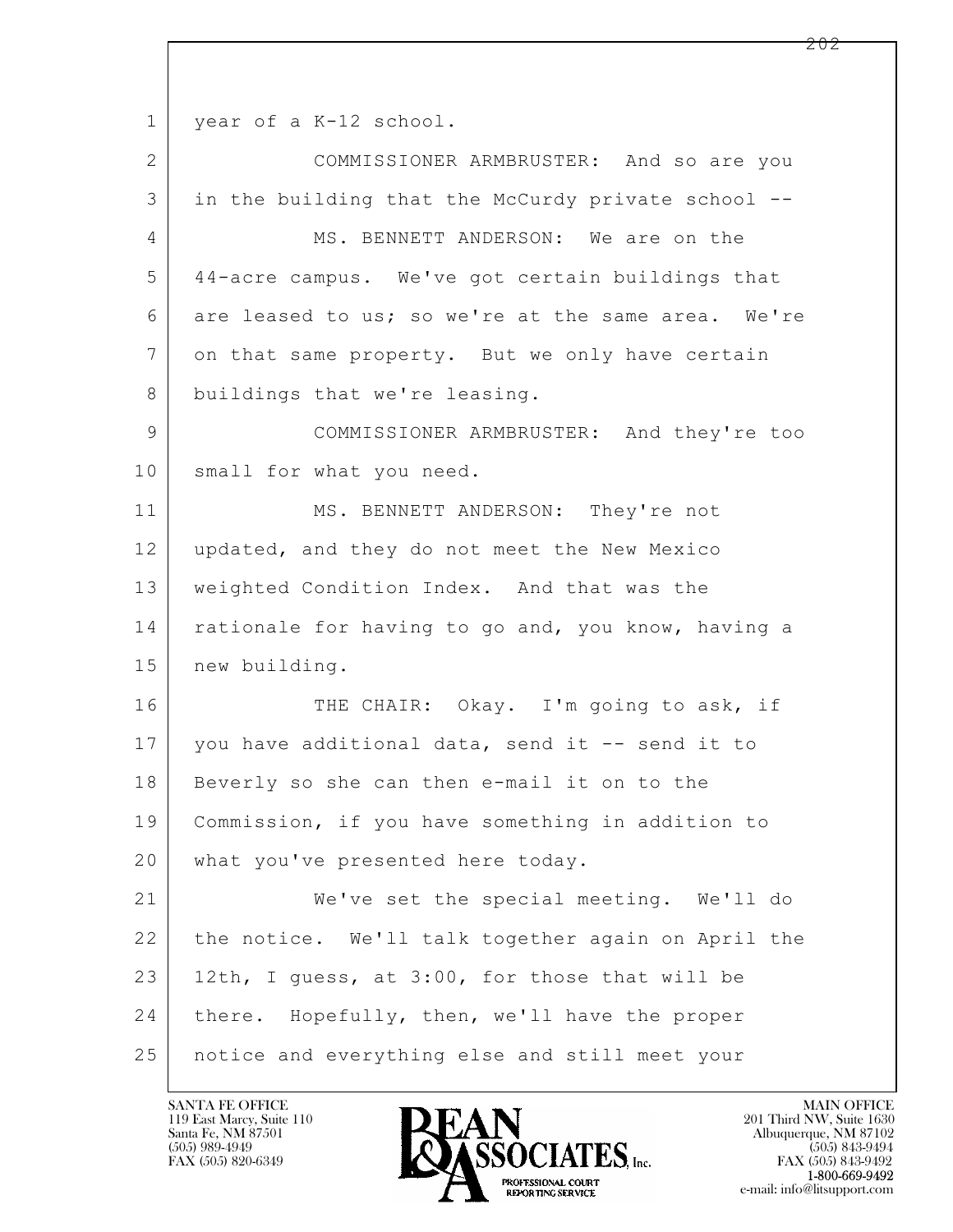$\mathbf{L}$  1 deadlines. 2 MS. BENNETT ANDERSON: Thank you very 3 much. We appreciate it. 4 THE CHAIR: We're going to try and 5 accelerate this here. I have Item 8 on the agenda, 6 Discussion on Charter School Improvement Plans. 7 There is no discussion. We have nothing 8 | further to add. We debated that this morning 9 | somewhat on improvement plans. 10 So I have nothing to add on Item 8 at this 11 | time, other than to say we are working on that. It 12 is not abandoned; but it's going to take everybody 13 coming to the table to agree on a plan that this 14 Commission will approve. 15 Item 9 was Discussion and Possible Action 16 on a Position Paper Regarding Negotiations with 17 Charter Schools. 18 This is in your book, I believe. It's a 19 little two-page document. 20 Commissioner Shearman, do you have 21 something to suggest on Item 9? 22 COMMISSIONER SHEARMAN: I am perfectly 23 willing to table this or to ask that it be tabled 24 until our May meeting, if everyone wants to hear the 25 preliminary report from NACSA. Is that what you --

119 East Marcy, Suite 110<br>Santa Fe, NM 87501

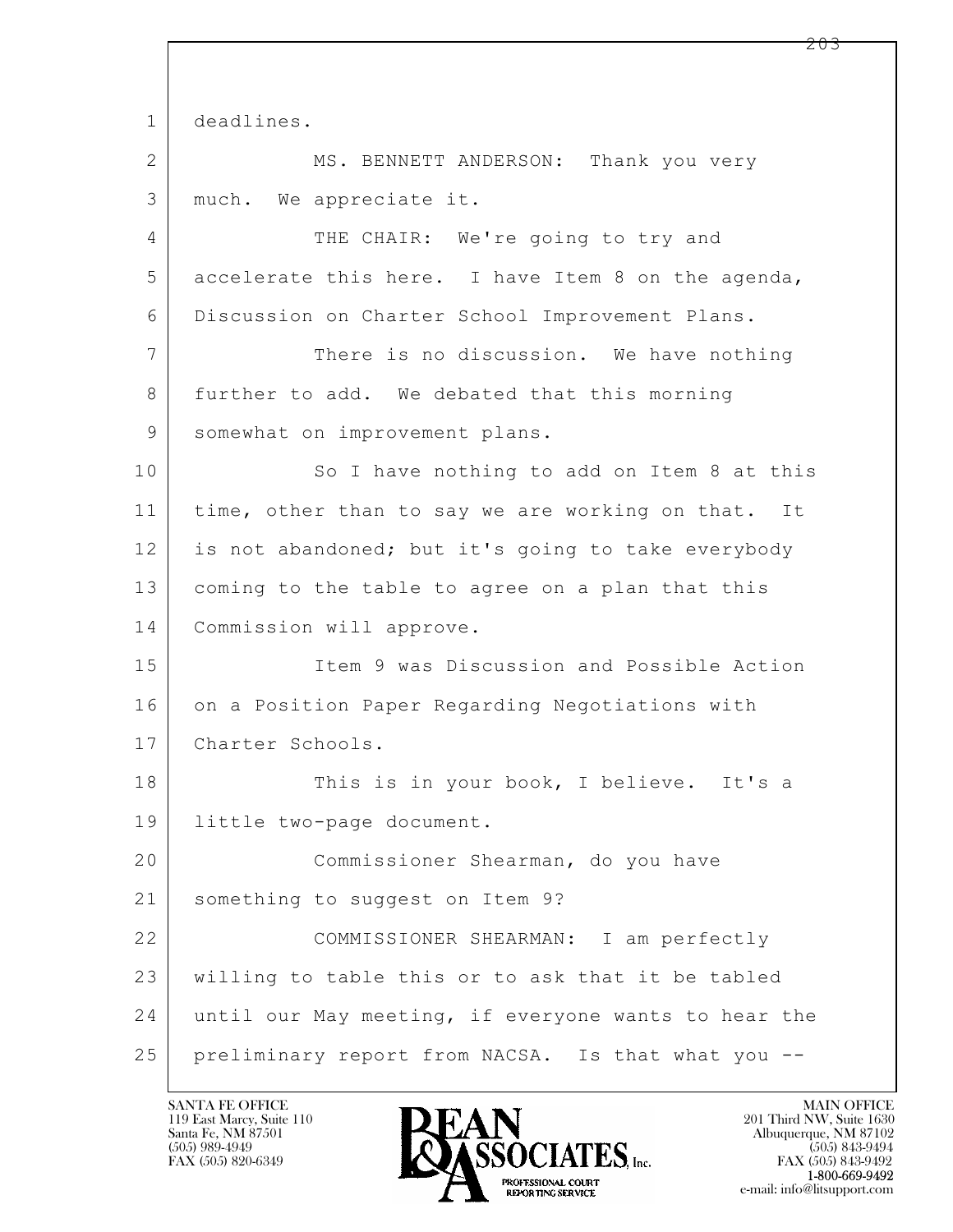$\mathbf{L}$  1 does that suit everyone? 2 THE CHAIR: Are you willing to table this 3 | at this time and put it on May, put Item 9 on May? 4 The list for May is getting long; but that's okay. 5 | Item 9 is now on -- we have tabled that. 6 Item 10. 7 MR. LANGE: We need votes; not a roll 8 call. Just a motion, second, "All in favor." 9 THE CHAIR: I need a motion to table 10 Item 9. 11 COMMISSIONER CARR: So moved. 12 COMMISSIONER SHEARMAN: Second. 13 THE CHAIR: I hear a motion by 14 Commissioner Carr, a second by Commissioner 15 Shearman. 16 All in favor, say "Aye." 17 (Commissioners so indicate.) 18 | THE CHAIR: Opposed? 19 (No response.) 20 THE CHAIR: I hear none. I said there was 21 | no new business to offer at Item 8. Does that 22 | satisfy? 23 Okay. Item 10 report from the Chair, 24 Update on the Charter School Negotiations. 25 Commissioner Gipson, just very quickly,

119 East Marcy, Suite 110<br>Santa Fe, NM 87501

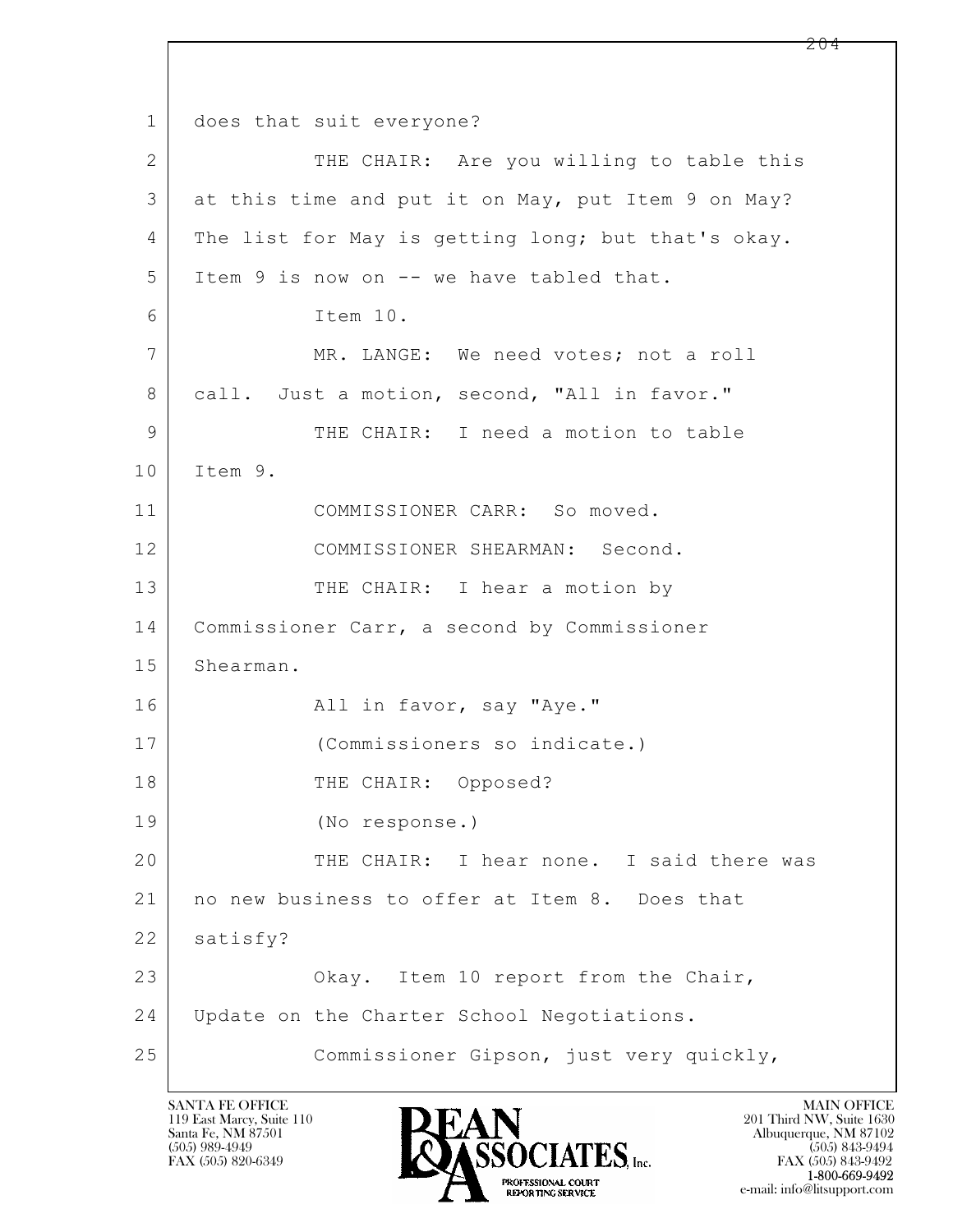$\mathbf{L}$  1 | give us those dates, please. 2 COMMISSIONER GIPSON: Actually, the dates 3 are in your books. So I'm just going to ask you to 4 refer to the chart that's in the books and ask you 5 to please let me know what negotiations you can 6 attend. And I anticipate and look forward to your 7 continued cooperation in this effort, as Mr. Carr 8 smirks. 9 COMMISSIONER TOULOUSE: Mr. Chair, very, 10 very quickly -- 11 COMMISSIONER GIPSON: This is an excellent 12 opportunity to get to meet and talk with the schools 13 and get to know the schools. These are the people 14 that we're working for and working with; so that it 15 is -- and it is only with the help of the Commission 16 that we can get this done. So I appreciate your 17 help. 18 THE CHAIR: Please e-mail Commissioner 19 Gipson at the earliest possible moment, because, 20 | remember, they are next week. 21 COMMISSIONER TOULOUSE: Mr. Chair, may I 22 make a quick request? 23 THE CHAIR: Very quick, please. 24 COMMISSIONER TOULOUSE: It has to do with 25 this. You know, in the past, there have been

119 East Marcy, Suite 110<br>Santa Fe, NM 87501

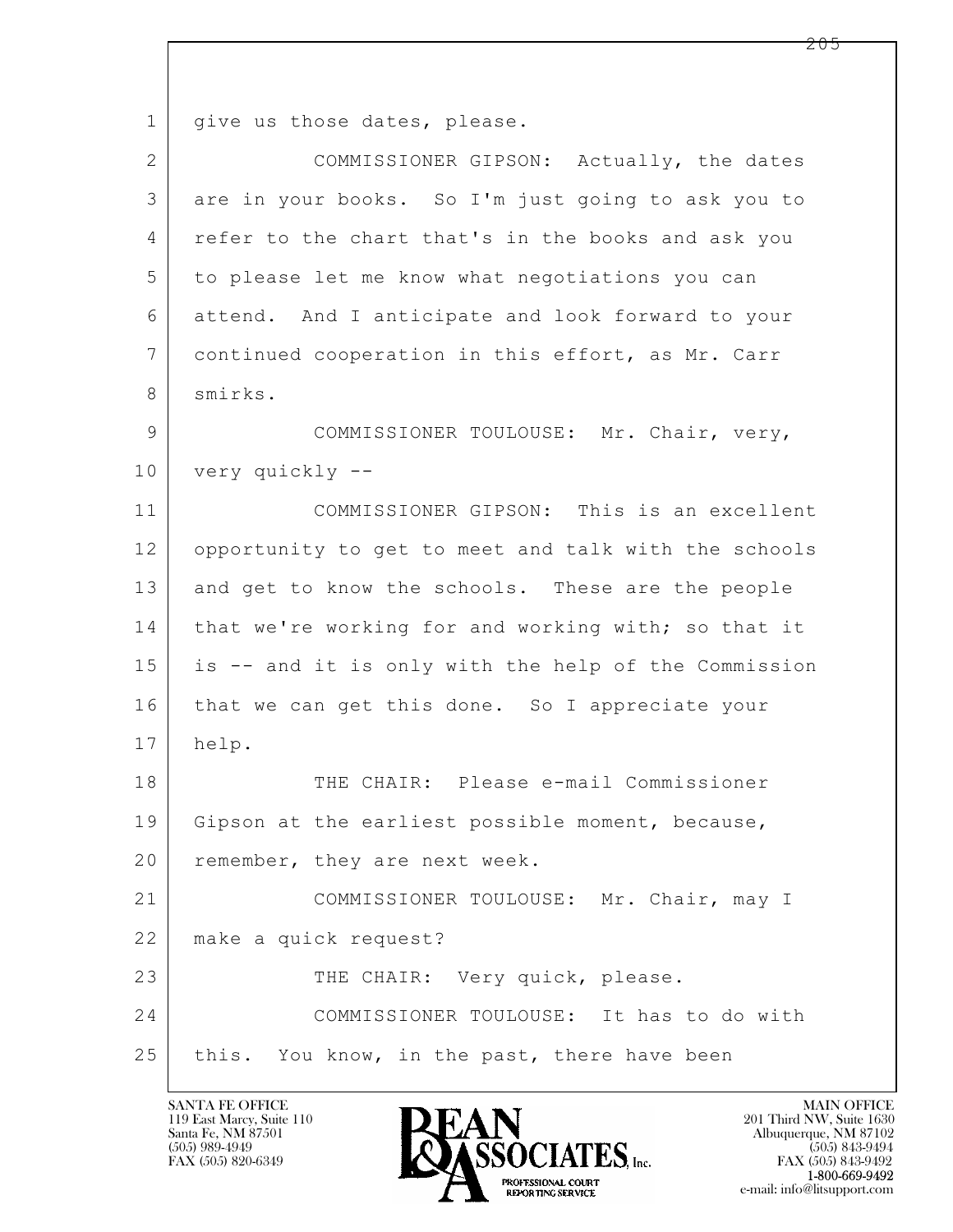$\mathbf{L}$  1 liaisons for the charter schools that have been 2 present through negotiations and helped with 3 information, both with us and with them. I'm 4 assuming that these materials that we're getting 5 were also prepared by Charter School employees. And 6 I would like to request that any of them who worked 7 on any of these be available for the same kind of 8 information sharing as the liaisons that no longer 9 exist used to do. 10 THE CHAIR: So noted. If they've been 11 available in the past, you've made the request to 12 Director Poulos? 13 MS. POULOS: I'm making it through you, 14 | Mr. Chair. 15 THE CHAIR: Thank you. The next item, 16 then on the agenda would be the New Mexico Charter 17 School Coalition. 18 | Kelly, briefly, please? 19 | MS. CALLAHAN: Mr. Chair, Commissioners, 20 | we will defer our report until May. 21 THE CHAIR: Okay. Thank you very much. 22 Appreciate that. 23 Item 11 on our agenda is PEC Comments. 24 Does anyone have anything in addition to 25 comment on at this time that we have not already

119 East Marcy, Suite 110<br>Santa Fe, NM 87501

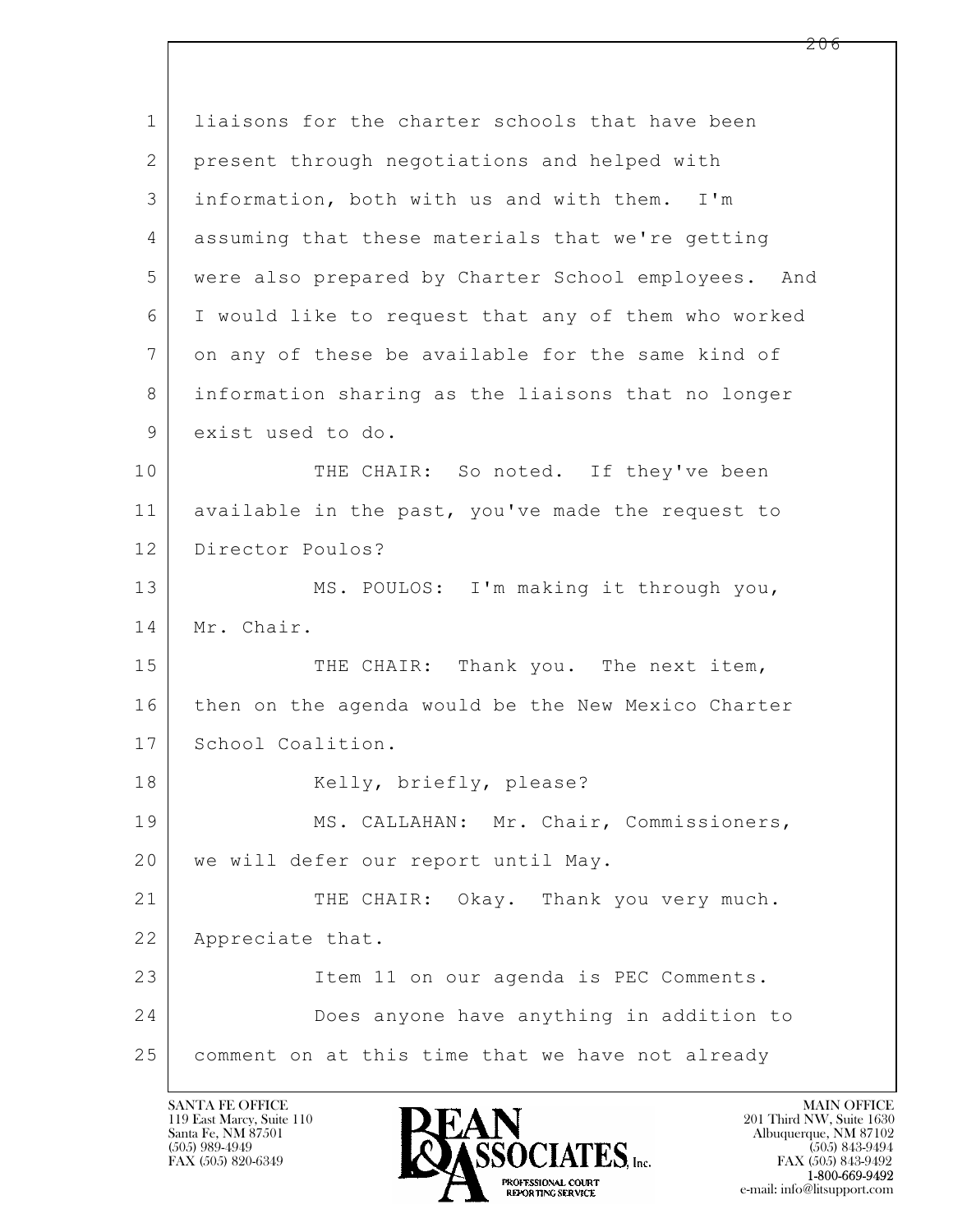1 said today?

| $\overline{2}$  | COMMISSIONER CARR: Can I make a -- just             |  |  |  |  |  |
|-----------------|-----------------------------------------------------|--|--|--|--|--|
| 3               | really quick -- I just -- my wife hardly ever gets  |  |  |  |  |  |
| 4               | to come here, Cindy Carr. I wanted to recognize     |  |  |  |  |  |
| 5               | her. She's one of the few teachers that have been   |  |  |  |  |  |
| 6               | rated "Exemplary" in the State. She's in the middle |  |  |  |  |  |
| $7\phantom{.0}$ | of her national board certification. Just wanted to |  |  |  |  |  |
| 8               | recognize that she was here.                        |  |  |  |  |  |
| $\mathsf 9$     | THE CHAIR: Thank you for that. And                  |  |  |  |  |  |
| 10              | outstanding. Welcome. We're glad you're here.       |  |  |  |  |  |
| 11              | Congratulations on that designation.                |  |  |  |  |  |
| 12              | MS. CINDY CARR: Thank you, sir.                     |  |  |  |  |  |
| 13              | THE CHAIR: Any other PEC comments today?            |  |  |  |  |  |
| 14              | I'm doing this rapidly, because our counsel said we |  |  |  |  |  |
| 15              | cannot stop this meeting. We must finish this       |  |  |  |  |  |
| 16              | meeting. If we stop it, we have to do it on another |  |  |  |  |  |
| 17              | day; we have to finish on another day.              |  |  |  |  |  |
| 18              | We're not going to finish on another day.           |  |  |  |  |  |
| 19              | We're going to do it today.                         |  |  |  |  |  |
| 20              | Open Forum. Did anybody sign up on Open             |  |  |  |  |  |
| 21              | Forum?                                              |  |  |  |  |  |
| 22              | MS. FRIEDMAN: You've got the sheet right            |  |  |  |  |  |
| 23              | there.                                              |  |  |  |  |  |
| 24              | THE CHAIR: All right. Actually, I see               |  |  |  |  |  |
| 25              | two names: Octavio Casillas and Meredith Machen.    |  |  |  |  |  |

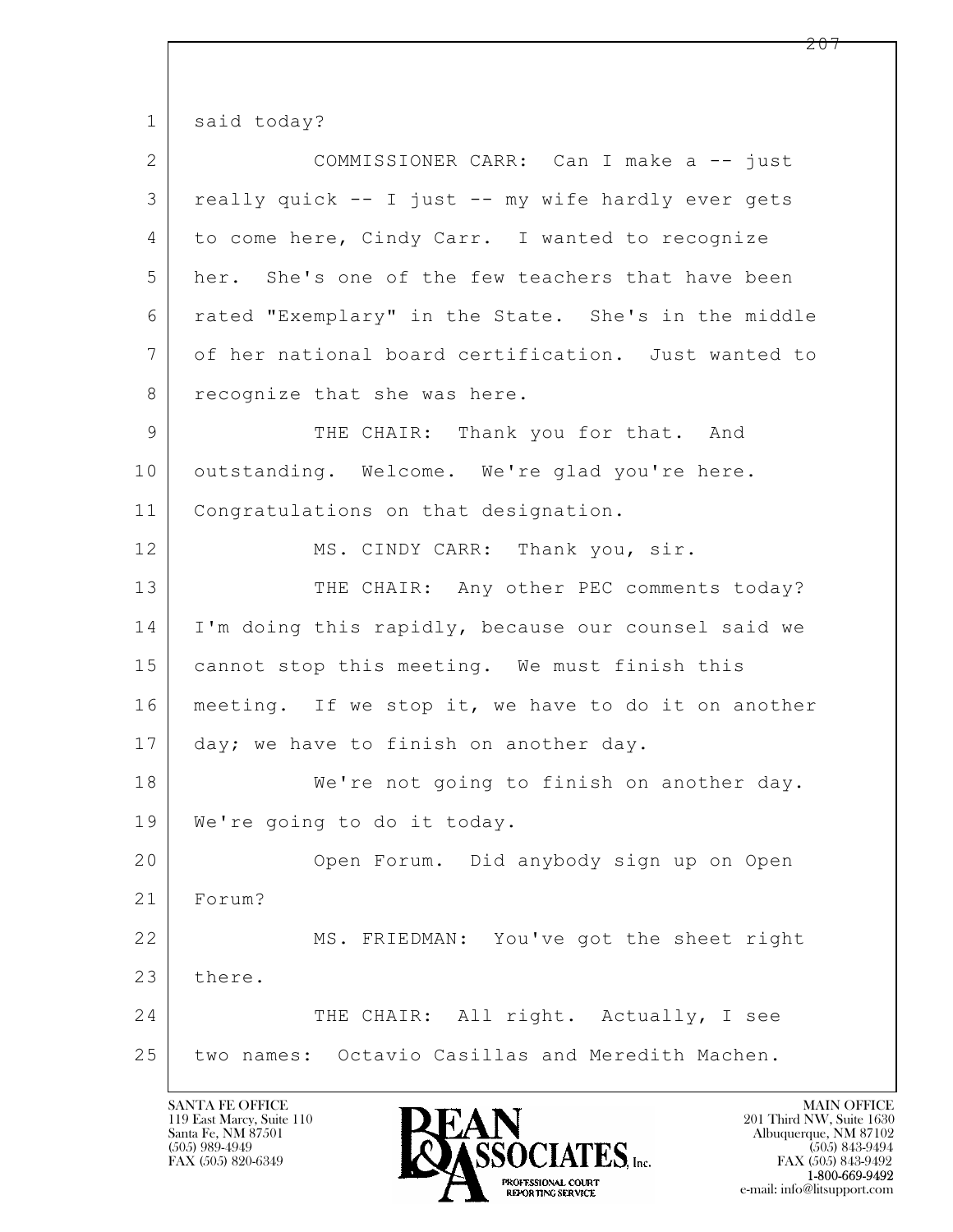$\mathbf{L}$  1 Please be brief, Mr. Casillas. 2 MR. OCTAVIO CASILLAS: Definitely. Thank 3 for you hearing me out. I just have a few concerns 4 that I want to share with the Commissioners. 5 First of all, I want to thank you for the 6 meeting we had with NACSA yesterday. It was very, 7 very productive. I'm grateful for the opportunity 8 to talk to somebody that's going to bring us 9 together and be able to find a way to work together. 10 | I am telling you that I'm afraid of 11 | retaliation by the Charter School Director, 12 | Ms. Katie Poulos. I don't feel that we have a good 13 working relationship. I have tried to establish a 14 | good working relationship. Yesterday, I asked her 15 for the school improvement plan that she's 16 suggesting we use. She was going to e-mail it -- or 17 I was going to get it from this young lady, Tina, I 18 believe, is her name. I still have not received it. 19 She could have given it to me when I was in her 20 office yesterday. She wouldn't give it to me. 21 So she said, "I'm going to e-mail it to 22 you." 23 I didn't get it. And I do -- I'm afraid 24 | that she's going to retaliate. I can tell you I 25 agreed to a performance contract that the board, at

119 East Marcy, Suite 110<br>Santa Fe, NM 87501



FAX (505) 843-9492 e-mail: info@litsupport.com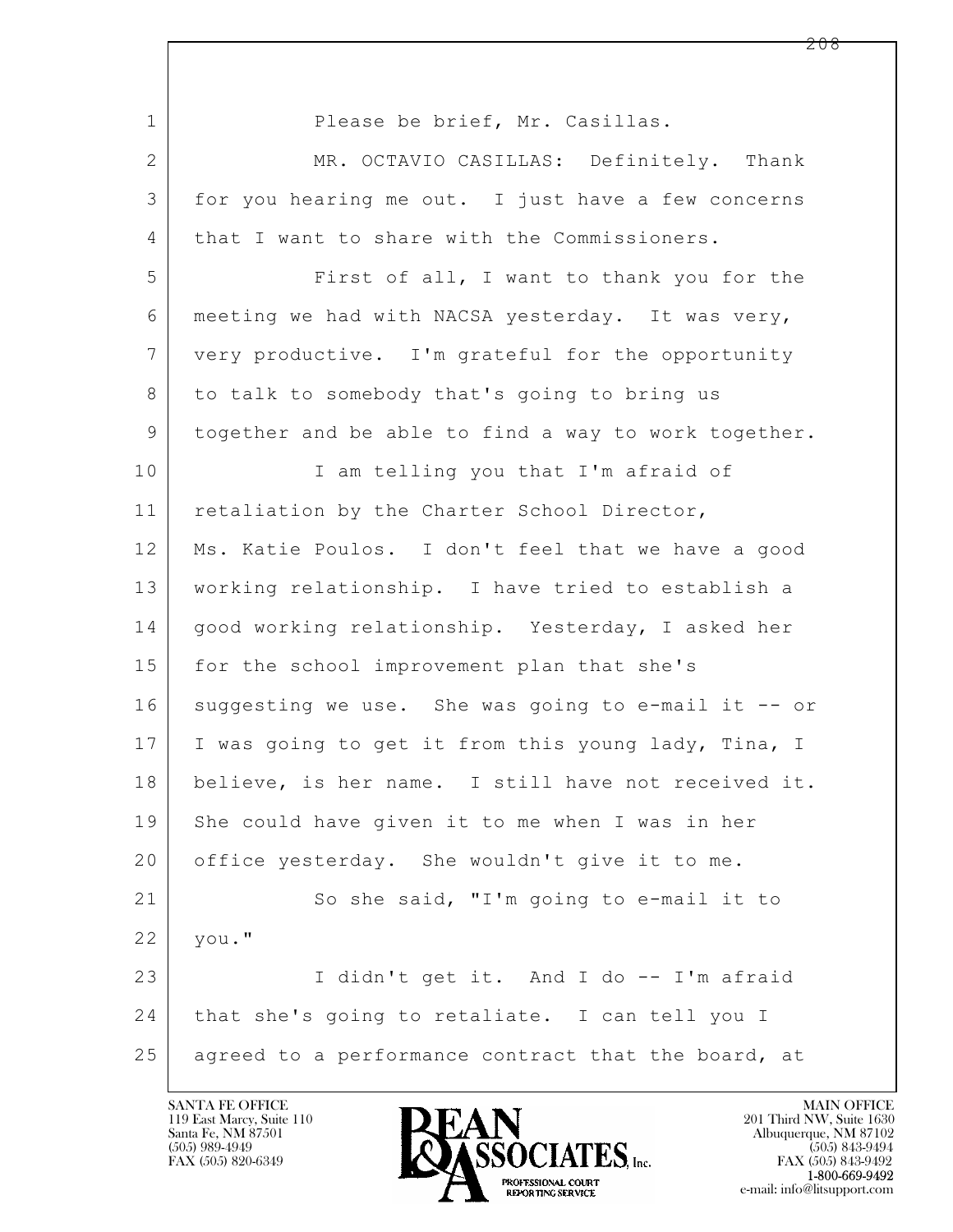| $\mathbf 1$ | first, declined. Then I met with Ms. Katie Poulos    |  |  |  |  |  |
|-------------|------------------------------------------------------|--|--|--|--|--|
| 2           | about it. And she told me -- and I notified my       |  |  |  |  |  |
| 3           | board -- "You're one of three schools that did not   |  |  |  |  |  |
| 4           | approve that with without complaining about it."     |  |  |  |  |  |
| 5           | And so then I told my board. And I told              |  |  |  |  |  |
| 6           | my board that she told me you guys, that the Public  |  |  |  |  |  |
| 7           | Education Commission, was voting -- that you were    |  |  |  |  |  |
| 8           | going to approve the standard contracts for our      |  |  |  |  |  |
| 9           | charter schools.                                     |  |  |  |  |  |
| 10          | So I told my governing council. And in               |  |  |  |  |  |
| 11          | order for us to work with the PEC, we approved it;   |  |  |  |  |  |
| 12          | but we approved it because I believe that I was      |  |  |  |  |  |
| 13          | misinformed.                                         |  |  |  |  |  |
| 14          | So our current contract, right now, I                |  |  |  |  |  |
| 15          | don't believe is valid. I am requesting that I meet  |  |  |  |  |  |
| 16          | with the Charter School Division and negotiate the   |  |  |  |  |  |
| 17          | contract, because I was tricked into signing it.     |  |  |  |  |  |
| 18          | COMMISSIONER CHAVEZ: This is ridiculous.             |  |  |  |  |  |
| 19          | MR. OCTAVIO CASILLAS: I have a bunch of              |  |  |  |  |  |
| 20          | concerns. And I know that we're on a time            |  |  |  |  |  |
| 21          | constraint; so I'm just going to -- I'm going to go. |  |  |  |  |  |
| 22          | But I do want you guys to be aware it's not a good   |  |  |  |  |  |
| 23          | working relationship right now with the Charter      |  |  |  |  |  |
| 24          | School Division; it's very difficult.                |  |  |  |  |  |
| 25          | We're being ruled with an iron fist, and             |  |  |  |  |  |

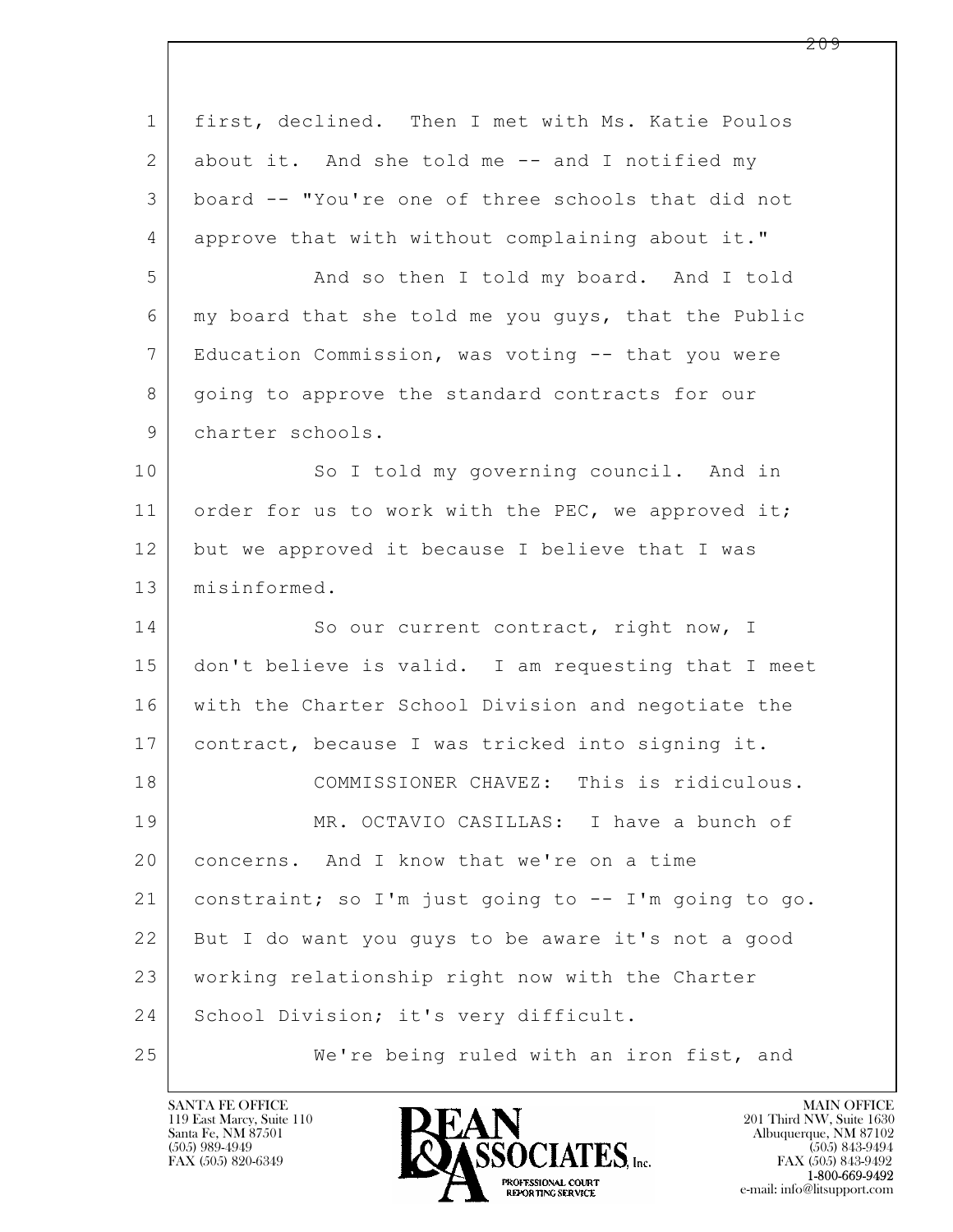$\mathbf{L}$  1 we cannot perform as charter schools with the 2 expectations we have for ourselves and for our kids 3 if we don't have support. 4 Earlier, Ms. Poulos said that they are  $-$ 5 the Charter School Division is there to support 6 charter schools. There's no such thing right now as 7 | support from the Charter School Division. 8 COMMISSIONER CARR: Mr. Chair? 9 Could I just ask that you could put all 10 that in writing, please --11 MR. OCTAVIO CASILLAS: Definitely. 12 COMMISSIONER CARR: -- so we can take a 13 good look at it? 14 THE CHAIR: Send it to Ms. Friedman, 15 please. And thank you for your concerns. I 16 understand -- now, you would not a negotiate a 17 contract with CSD. They do not negotiate contracts. 18 That would have to be with the PEC. 19 | And I'm going to allow to you respond 20 | briefly, please. 21 MS. POULOS: I would just like to respond. 22 Actually, the conversation was around the time  $23$  when  $-$  and it has nothing to  $-$  do with the 24 | contract; it's the performance framework, where 25 | several schools did not want to sign the performance

119 East Marcy, Suite 110<br>Santa Fe, NM 87501



FAX (505) 843-9492 e-mail: info@litsupport.com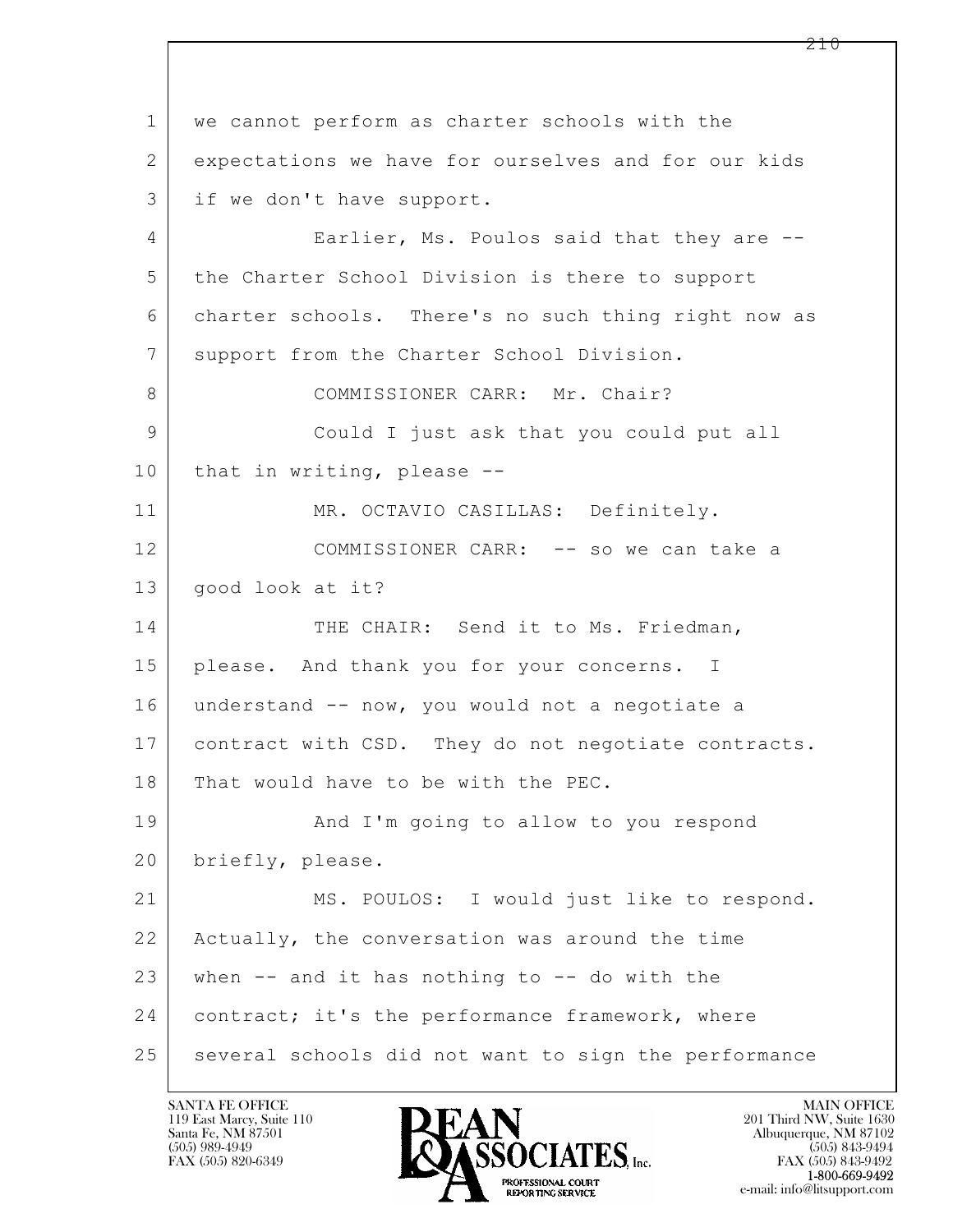$\mathbf{L}$  1 frameworks, which I did do what the Commission asked 2 me to do, which was use the same goals and put it in 3 the performance framework template that the 4 | Commission has. That is that change that requires, 5 instead of accreditation, the improvement plan. 6 I did have a conversation with 7 Mr. Casillas, and I said, "If the schools are not, 8 | the Commission is going to require..." -- because at 9 that time, it was my understanding that those 10 schools who would not sign that performance 11 framework come to a negotiation. That is what I 12 said. 13 | I did not say, "They must do this." 14 I did not say, "They are going to have to 15 negotiate with us." 16 I did not say anything like that. And I 17 | want that to be very clear. 18 | I am sorry if that miscommunication -- I 19 apologize. I have been having medical issues. I 20 did leave the office yesterday afternoon. I'm sorry 21 I cannot immediately turn things around at all 22 | times. We are trying to be responsive. 23 And I don't expect from you an immediate 24 | response; and I would not expect you to expect me to 25 immediately do that.

119 East Marcy, Suite 110<br>Santa Fe, NM 87501

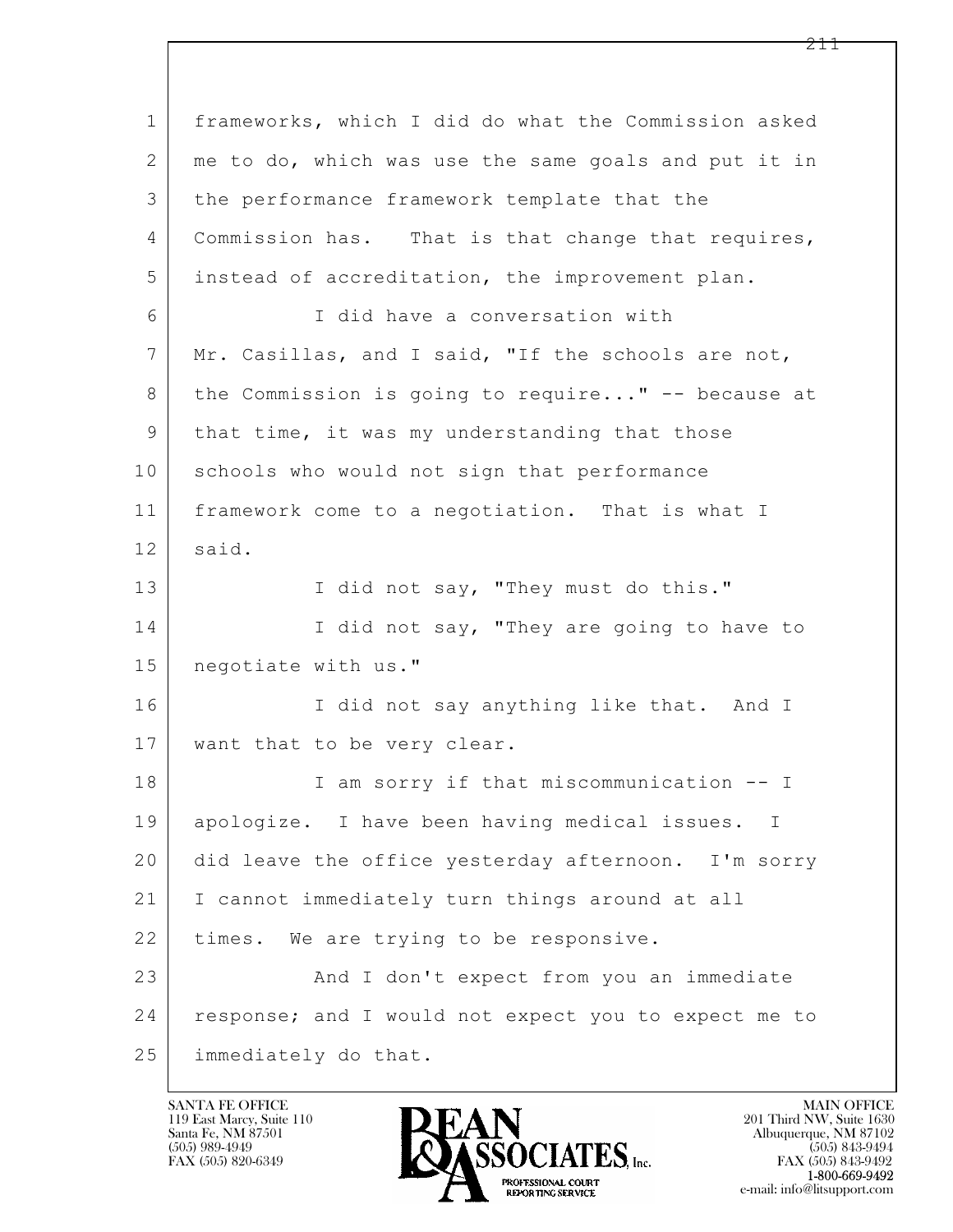$\mathbf{L}$  1 I did not say yesterday in my office that 2 I would not provide it to him at that time. I 3 believe what Ms. Mora [ph] said was, "We can send it 4 to you in electronic format, because that makes more 5 sense than having it in a paper format." 6 THE CHAIR: Thank for you that 7 clarification. And thank you -- actually, send it 8 to -- as we suggested, please. Put it in writing as 9 | Commissioner Carr has asked. 10 I'm going to call her Meredith Machen. 11 | And a three-minute time limit, please. 12 MS. MEREDITH MACHEN: Commissioner 13 | Bergman, fellow Commissioners. I'm Meredith Machen, 14 and I am the State President of League of Women 15 Voters of New Mexico, and I'm head of the League's 16 Charter School Study Committee. 17 | And with all due respect to the Public 18 Education Commission, monitoring and oversight of 19 all public schools is, by law, the responsibility of 20 | the Public Education Department staff. 21 These are paid employees, and the public 22 expects PED to hold all schools accountable for 23 taxpayer dollars and for student achievement. 24 PED is required by the U.S. Department of 25 Education to provide guidance and technical

119 East Marcy, Suite 110<br>Santa Fe, NM 87501

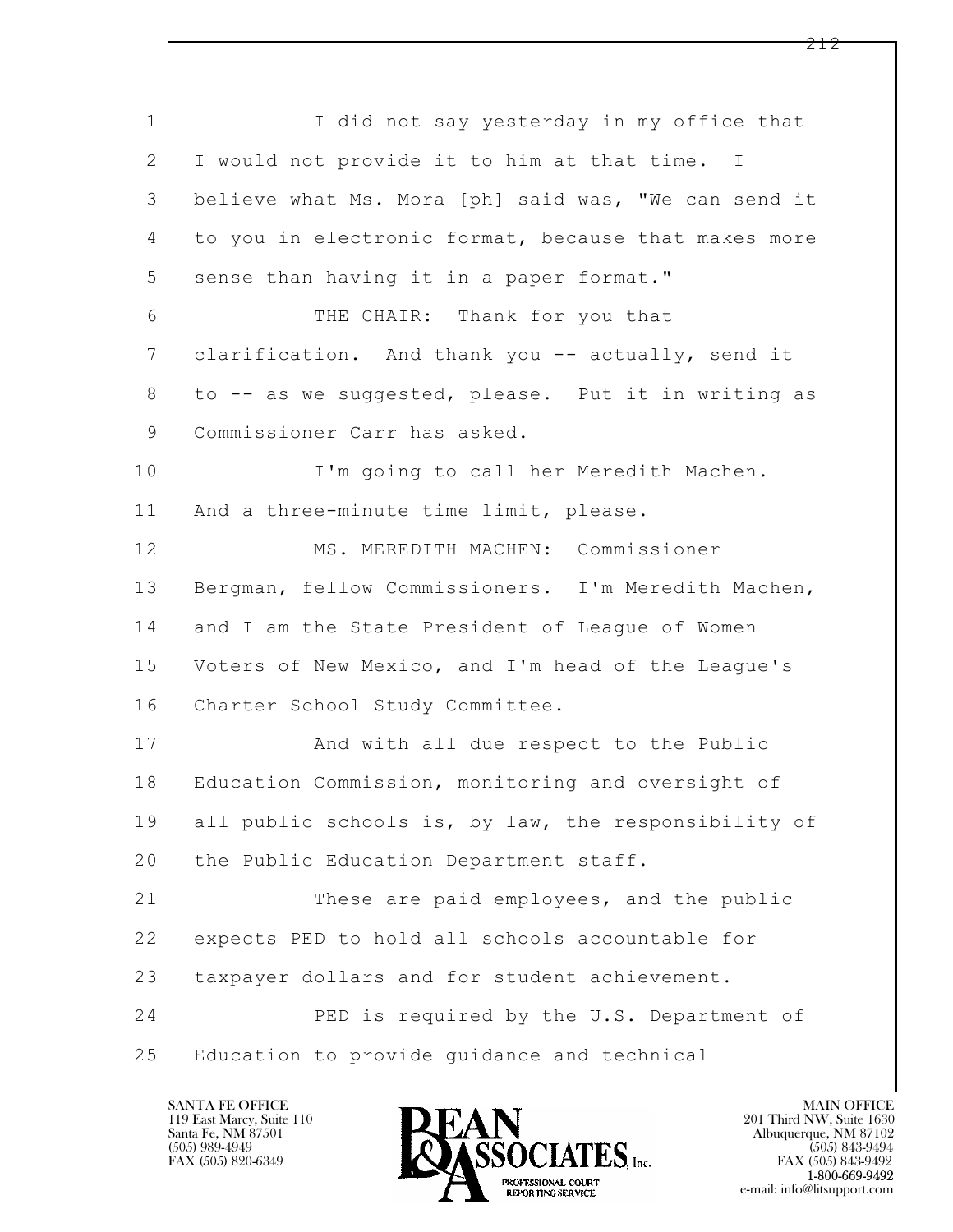$\mathbf{L}$  1 assistance to all schools in order for them to 2 receive state and federal dollars. 3 I'm very, very pleased that PEC and PED 4 are going to be working on the improvement plan 5 instruments. Obviously, many other states are far 6 ahead of New Mexico, and there are excellent models 7 from Massachusetts, North Carolina, and so on, that 8 I am encouraging you to look at. 9 And I just -- I'm feeling the tension in 10 the room here. But I do think PED staff has to be 11 able to provide the technical assistance to make 12 sure that our schools are delivering results. And 13 taxpayers expect the Charter School Division to do 14 its job and to make sure that the schools are 15 accountable in improving student achievement, and 16 that they are spending taxpayer dollars wisely on 17 instruction, management, facilities, and so on. 18 THE CHAIR: One more minute. 19 MS. MEREDITH MACHEN: We have to look at 20 this. Thank you very much. 21 THE CHAIR: Thank you so much. In this 22 case, they serve as our staff, and, therefore, 23 follow our quidance; but that's -- all right. That 24 | takes care of Item 12, Open Forum. 25 Item 13 happens to say "Adjourn."

119 East Marcy, Suite 110<br>Santa Fe, NM 87501



FAX (505) 843-9492 e-mail: info@litsupport.com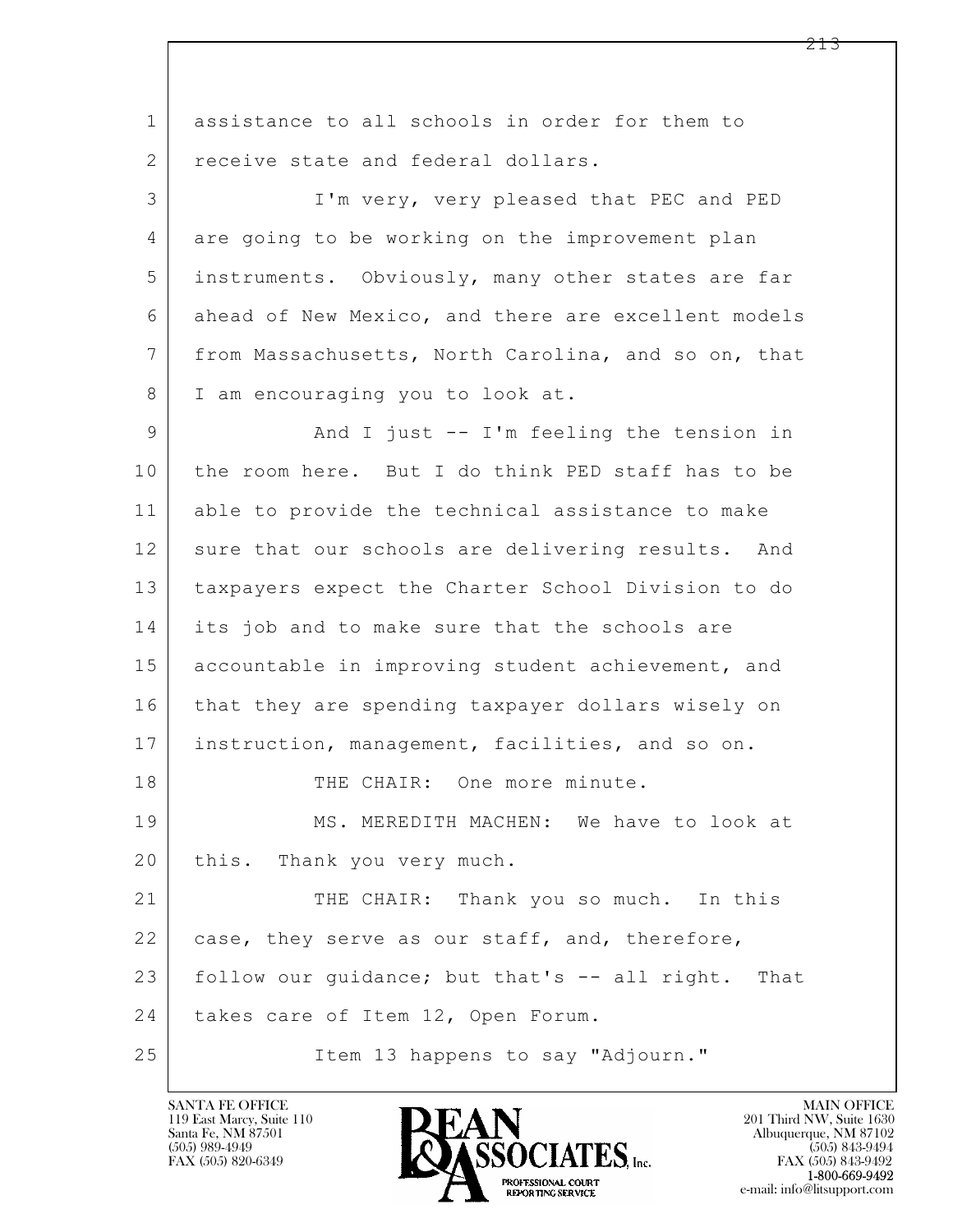| $\mathbf 1$  |                                                                                               | Are we ready to say, "Adjourn"?       |                                                                                             |
|--------------|-----------------------------------------------------------------------------------------------|---------------------------------------|---------------------------------------------------------------------------------------------|
| $\mathbf{2}$ |                                                                                               | COMMISSIONER CARR: So move.           |                                                                                             |
| 3            |                                                                                               | COMMISSIONER SHEARMAN: Second.        |                                                                                             |
| 4            |                                                                                               | THE CHAIR: We have a motion in favor. |                                                                                             |
| 5            |                                                                                               | All those in favor, say "Aye."        |                                                                                             |
| 6            |                                                                                               | (Commissioners so indicate.)          |                                                                                             |
| 7            |                                                                                               | THE CHAIR: All opposed?               |                                                                                             |
| $8\,$        |                                                                                               | (No response.)                        |                                                                                             |
| 9            |                                                                                               | THE CHAIR: Okay. We're done.          |                                                                                             |
| 10           |                                                                                               | (Proceedings concluded at 1:11 p.m.)  |                                                                                             |
| 11           |                                                                                               |                                       |                                                                                             |
| 12           |                                                                                               |                                       |                                                                                             |
| 13           |                                                                                               |                                       |                                                                                             |
| 14           |                                                                                               |                                       |                                                                                             |
| 15           |                                                                                               |                                       |                                                                                             |
| 16           |                                                                                               |                                       |                                                                                             |
| 17           |                                                                                               |                                       |                                                                                             |
| 18           |                                                                                               |                                       |                                                                                             |
| 19           |                                                                                               |                                       |                                                                                             |
| 20           |                                                                                               |                                       |                                                                                             |
| 21           |                                                                                               |                                       |                                                                                             |
| 22           |                                                                                               |                                       |                                                                                             |
| 23           |                                                                                               |                                       |                                                                                             |
| 24           |                                                                                               |                                       |                                                                                             |
| 25           |                                                                                               |                                       |                                                                                             |
|              | <b>SANTA FE OFFICE</b><br>119 East Marcy, Suite 110<br>Santa Fe, NM 87501<br>$(505)$ 989-4949 | REACLATER                             | <b>MAIN OFFICE</b><br>201 Third NW, Suite 1630<br>Albuquerque, NM 87102<br>$(505)$ 843-9494 |

 $\lceil$